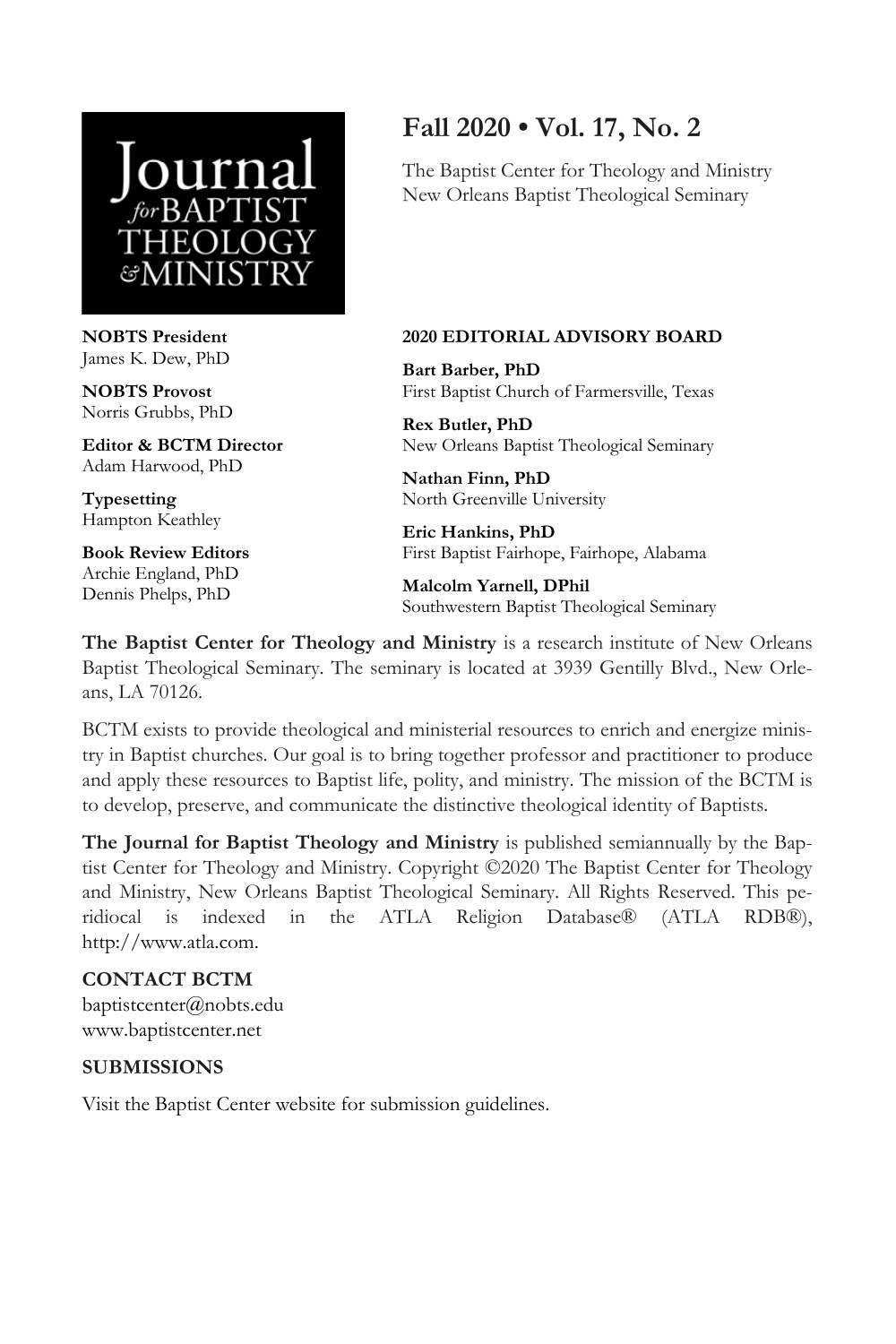# **Table of Contents**

| Looking Back and Looking Ahead: A New Era at NOBTS  179<br>Rex D. Butler, PhD                                                                         |
|-------------------------------------------------------------------------------------------------------------------------------------------------------|
| Who Dat Say Dey Gonna Teach Dem Saints? Baptist Beginnings in<br>New Orleans to the Founding of the Baptist Bible Institute  183<br>Lloyd Harsch, PhD |
| Chuck Kelley, PhD                                                                                                                                     |
| Rex D. Butler, PhD                                                                                                                                    |
| A Legacy of Scholarship: Legendary Teachers and World-Class<br>James Parker, PhD                                                                      |
| Rex D. Butler, PhD                                                                                                                                    |
| The School of Providence and Prayer: From the Great Depression<br>Steve Lemke, PhD                                                                    |
| Theological Education Delivered to You: The Extension Centers and<br>Norris Grubbs, PhD                                                               |
| The NOBTS and Leavell College of Tomorrow: The Future of<br>Norris Grubbs, PhD                                                                        |
| James (Jamie) K. Dew Jr., PhD                                                                                                                         |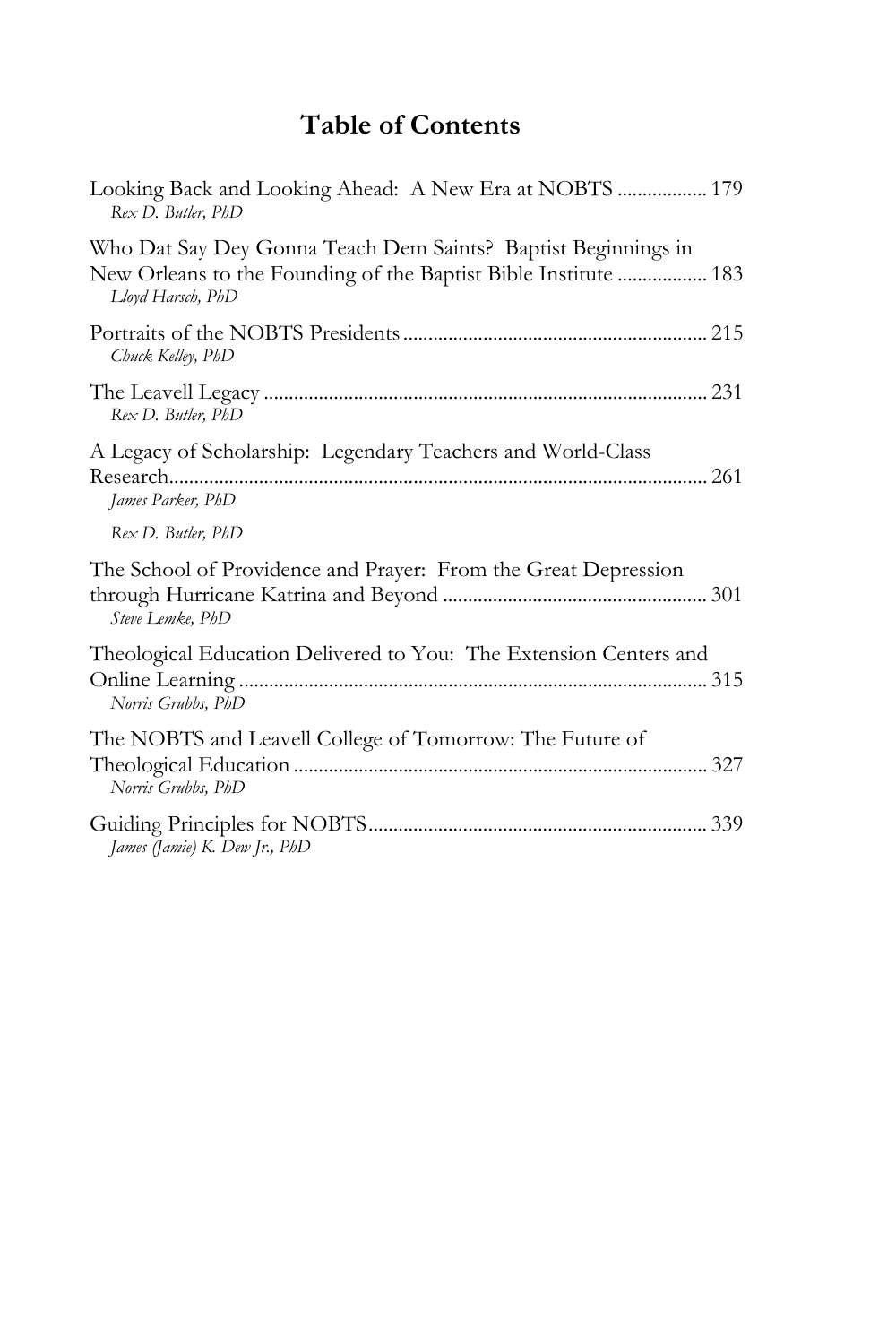### **Looking Back and Looking Ahead: A New Era at NOBTS**

#### **Rex D. Butler, PhD**

*Rex D. Butler is professor of Church History and Patristics, occupying the John T. Westbrook Chair of Church History at New Orleans Baptist Theological Seminary.* 

It's a Dew Day! At NOBTS and Leavell College, we are well into the second year of Dr. Jamie Dew's presidency and a new era. The advent of our ninth president comes on the heels of a yearlong centennial commemoration that concluded in October 2018. This extended moment of transition calls for looking back and looking ahead. Those of us connected to the seminary and college – faculty and students, administration and staff, current students and alumni, donors and friends – are mindful of our long history and grateful for God's providence.

Therefore, it is appropriate for this issue of the *Journal for Baptist Theology and Ministry* to celebrate our past while also dreaming of our future. All our authors are members of the NOBTS and Leavell College faculty, and each one brings his own expertise and viewpoint to the task at hand. I am gratified that Dr. Adam Harwood, editor of the journal, invited me to serve as guest editor of this issue. Also, I must express appreciation for the preliminary work done by Dr. Steve Lemke, who initially envisioned a centennial chronicle and commissioned the articles included in this journal.

In our opening chapter, Dr. Lloyd Harsch asks with local flair: "Who Dat Say Dey Gonna Teach Dem Saints?" Harsch explores Baptist beginnings in New Orleans during the years leading up to the founding of the Baptist Bible Institute in 1917.

In a tour de force of historical reminiscence, Dr. Chuck Kelley, President Emeritus, takes us on a "Walk through the Presidents." Kelley reenacts his introduction to the previous presidents, whose portraits line the walls of the Dement Room and whose stories he told to incoming faculty. Dr. Steve Lemke and I complete the gallery with our introduction to our newest president, Dr. Jamie Dew.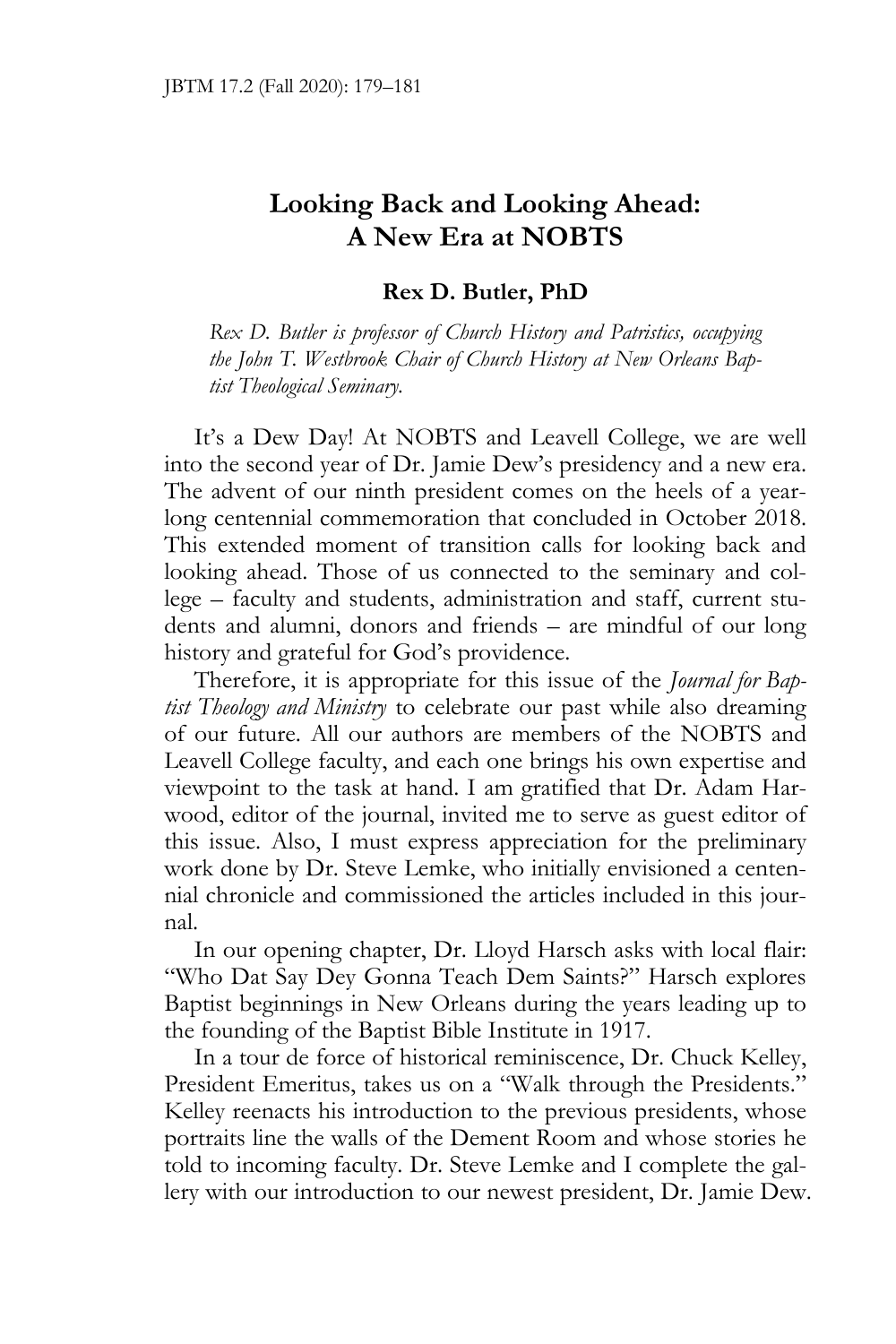Two of our greatest presidents came from the same legendary family, and it falls to me to relate "The Leavell Legacy." This story begins with the Leavell family and their nine sons, eight of whom distinguished themselves in Christian work. Roland Q. Leavell and his nephew, Landrum P. Leavell II, left their marks and their names throughout the history and the campus of NOBTS.

Throughout the history of NOBTS and Leavell College, our first-rate faculty have left their own legacy in scholarship and the establishment of research centers. Dr. Jim Parker and I present "A Legacy of Scholarship: Legendary Teachers and World-Class Research."

In his chapter, "The School of Providence and Prayer: From the Great Depression through Hurricane Katrina and Beyond," Dr. Steve Lemke traces the key moments of crisis throughout the history of our seminary: the Great Depression, the doctrinal crisis of the 1960s and the Conservative Resurgence of the 1980s, Hurricane Betsy and the even-greater destruction of Hurricane Katrina. These turning points in our history prove God's providence and purpose for NOBTS.

Throughout its history, NOBTS has been a leader in making theological education accessible to every God-called man and woman. Dr. Norris Grubbs provides the history of "Theological Education Delivered to You." In this chapter, he outlines some of the seminary's innovations, which include: extension centers, closed interactive video (CIV), the Online Learning Center, and the Rubicon Project, which made almost every class offered by NOBTS available in a distance format.

The last chapter, also authored by Grubbs, imagines "The NOBTS of Tomorrow – The Future of Theological Education." Our hundred years of history is a launching pad for the next era of theological education at the seminary. Our new president and his cabinet are making plans for our future, and this chapter gives us a glimpse into what that vision might look like.

Our new president, Dr. Jamie Dew, closes our Centennial journal with an afterword that summarizes our new mission statement and shares how its guiding principles will be applied to who we are and what we do at NOBTS and Leavell College. As we take up the "towel and basin," we "prepare servants to walk with Christ, proclaim His truth, and fulfill His mission."

As I write this introduction, the world is laboring under the pall of a global pandemic. Our nation is wrestling again – or should I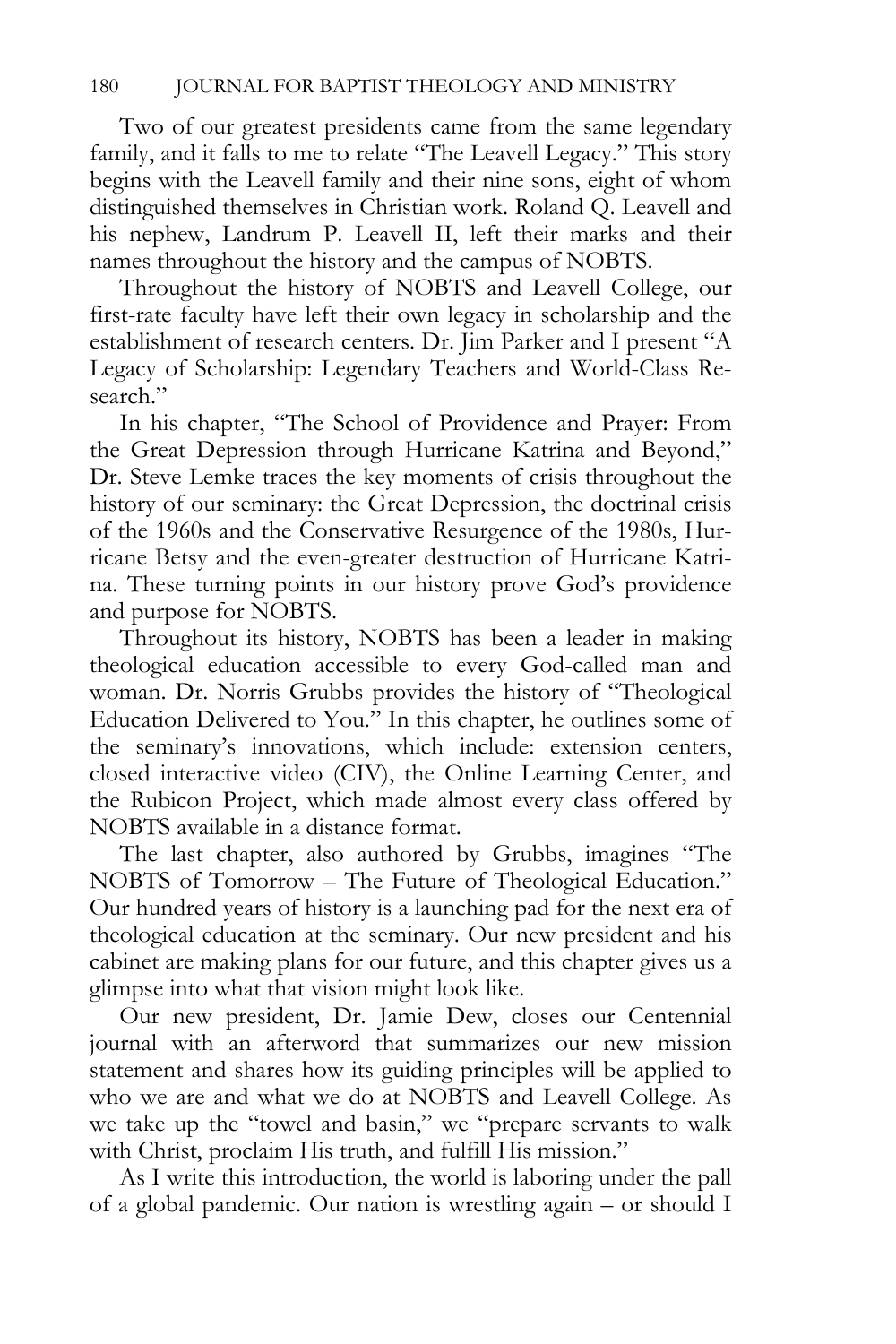say "still" – with the pain of racial strife. And tropical storms are stalking the Gulf. Our seminary continues to face challenges, but now NOBTS is not only the School of Providence and Prayer but also, in the words of our new president, the School of the Towel and the Basin!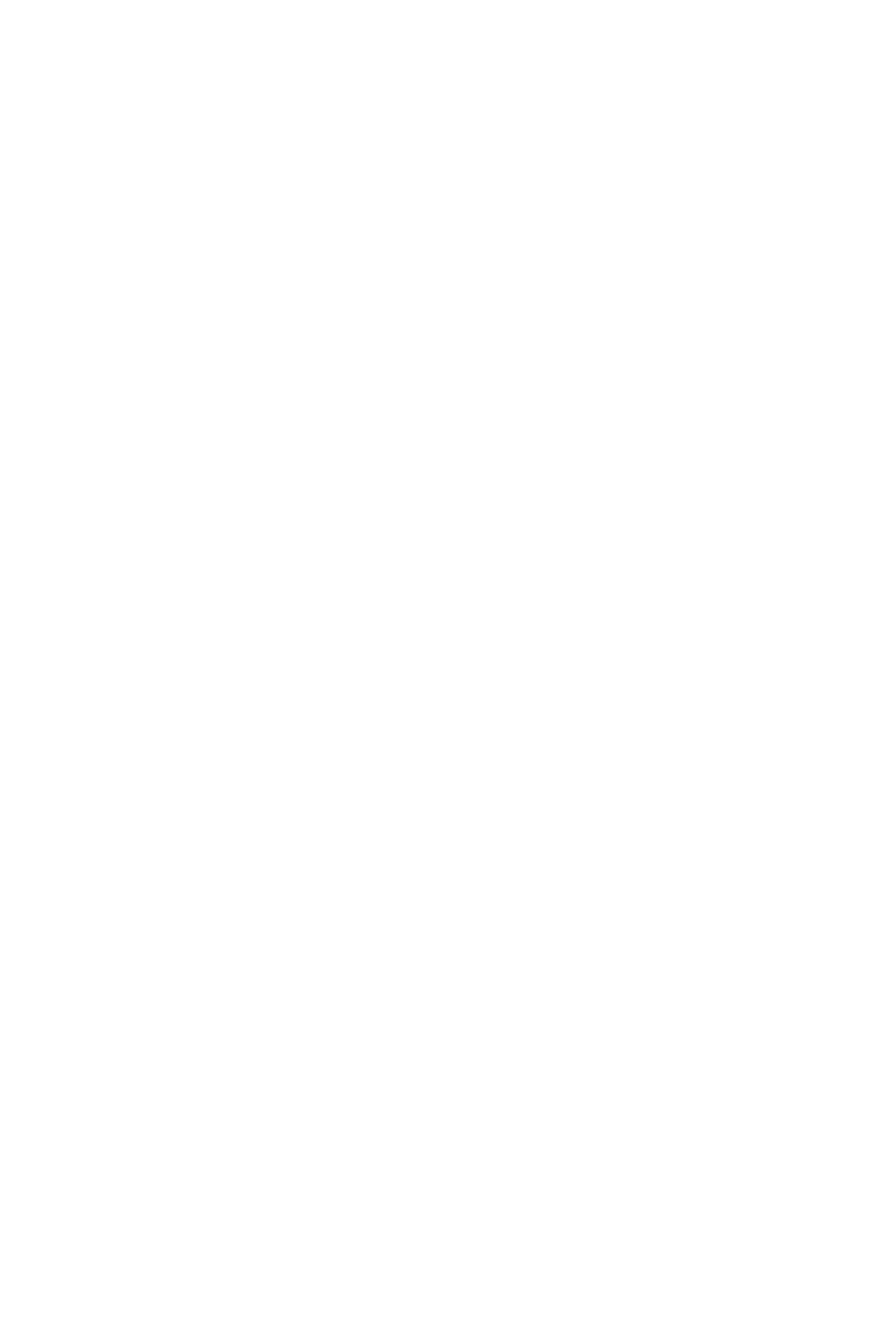### **Who Dat Say Dey Gonna Teach Dem Saints? Baptist Beginnings in New Orleans to the Founding of the Baptist Bible Institute**

### **Lloyd Harsch, PhD**

*Lloyd Harsch is chair of the Division of Theological and Historical Studies, and professor of Church History and Baptist Studies, occupying the Cooperative Program Chair of SBC Studies at New Orleans Baptist Theological Seminary in New Orleans, Louisiana.* 

Mention New Orleans and images of good food, good music, and Mardi Gras will flood the mind. There may even be a thought or two regarding Bourbon Street or the Battle of New Orleans. But for more than a century, when Baptists thought of New Orleans, images of spiritual destitution and the need for churches came to mind.

In 1682, René-Robert Cavelier, Sieur de La Salle was the first European to sail down the Mississippi River. Reaching the Gulf of Mexico, he claimed all the land drained by the river for France. He named the territory Louisiana in honor of Louis XIV. Because the mouth of the river was obscured by cedar logs and La Salle's poor documentation, it was not until Pierre Le Moyne, Sieur d'Iberville's identification of the mouth in 1699 that settlement of the area could begin in earnest. The city of New Orleans came into existence on May 7, 1718, and was named in honor the king's nephew, Philippe II, Duke of Orléans. May will prove to be an important month in the seminary's history.

Controlling commerce on the Mississippi River promised great wealth for France. It also blunted Spain's advance north from Mexico and encircled England's colonies. Conflict with England erupted into war in 1754, expanding to global proportions two years later. With England emerging victorious, France sought to prevent the loss of all New France by ceding its non-Canadian portion to Spain in 1763, as part of the treaty negotiations.

Spain struggled to govern its new territories. New Orleans became a center for trade, both legal and otherwise. Smuggled goods and financial backing for the American Revolution came through the city. As the French Revolution took hold in Europe, uprisings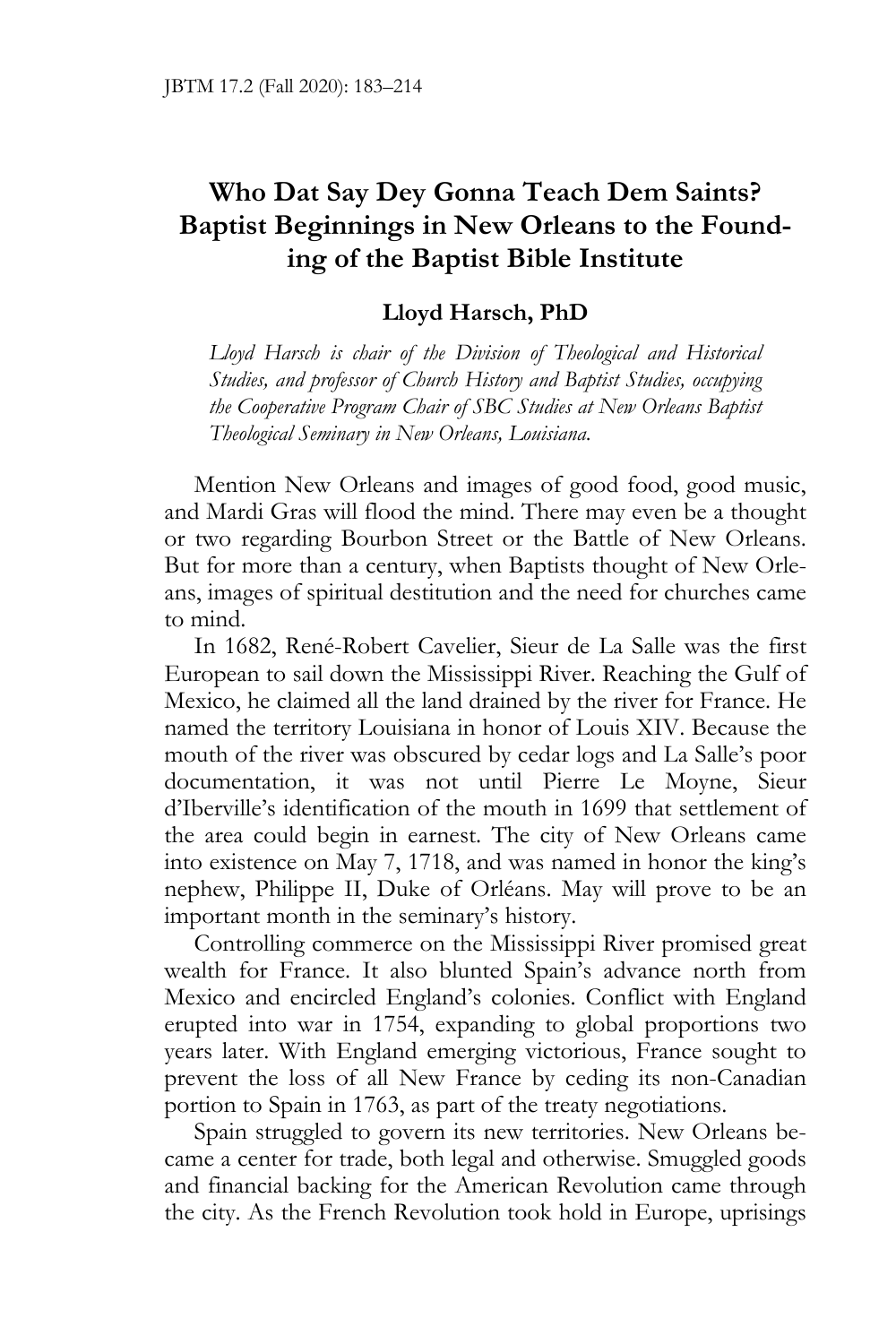for independence erupted in what is now Haiti. At the same time, Spain fearing British expansion, secretly ceded Louisiana back to France. When Napoleon took control of France, he tried to quell the rebellion in Haiti. Yellow fever decimated his troops, and Haiti gained its independence. This loss shattered his dreams of a Louisiana-based sugar empire and complicated his desire to conquer Europe.

President Thomas Jefferson recognized the strategic importance of New Orleans for trade and defense. He sent representatives to Paris with instructions to spend up to \$5 million to purchase the city. Napoleon, wanting to concentrate on his European expansion and fearful of losing New France, offered the entire territory in 1803 for just \$15 million, less than 3 cents an acre! Louisiana became America's eighteenth state on April 30, 1812.

A month later, America was again at war with Great Britain. Napoleon's Empire reached its zenith in 1812, with much of the European continent as either a client state, an ally, or under his direct control. While Britain controlled the oceans, France dominated trade on the continent. Each side blockaded the goods of the other. British vessels looted American merchant ships and impressed American sailors into their military. In June 1812, the same month that Napoleon launched his disastrous campaign into Russia, the United States declared war on Britain. When the war proved more difficult than either side imagined, the Treaty of Ghent (Belgium) was signed December 24, 1814, but not ratified until February 16, 1815.

British plans for capturing New Orleans had already been underway for some months when the treaty was signed. Because the British did not recognize Napoleon as a legitimate head of state, it considered his sale of Louisiana to America as fraudulent. Taking New Orleans, even after the treaty was signed, could be defended in their minds. The treaty could be renegotiated and the upstart republic surrounded. The British were confident they would succeed.

British forces from Jamaica had already landed in Louisiana as the treaty was being signed, but word of the signing would not arrive for some time. On January 8, 1815, battle-tested British troops faced a ragtag assortment of Americans, pirates, and Choctaw on a Chalmette battlefield. During the twenty minute battle, British forces reported staggering losses of some 2,000 killed or wounded. American casualties were only around 20. To a war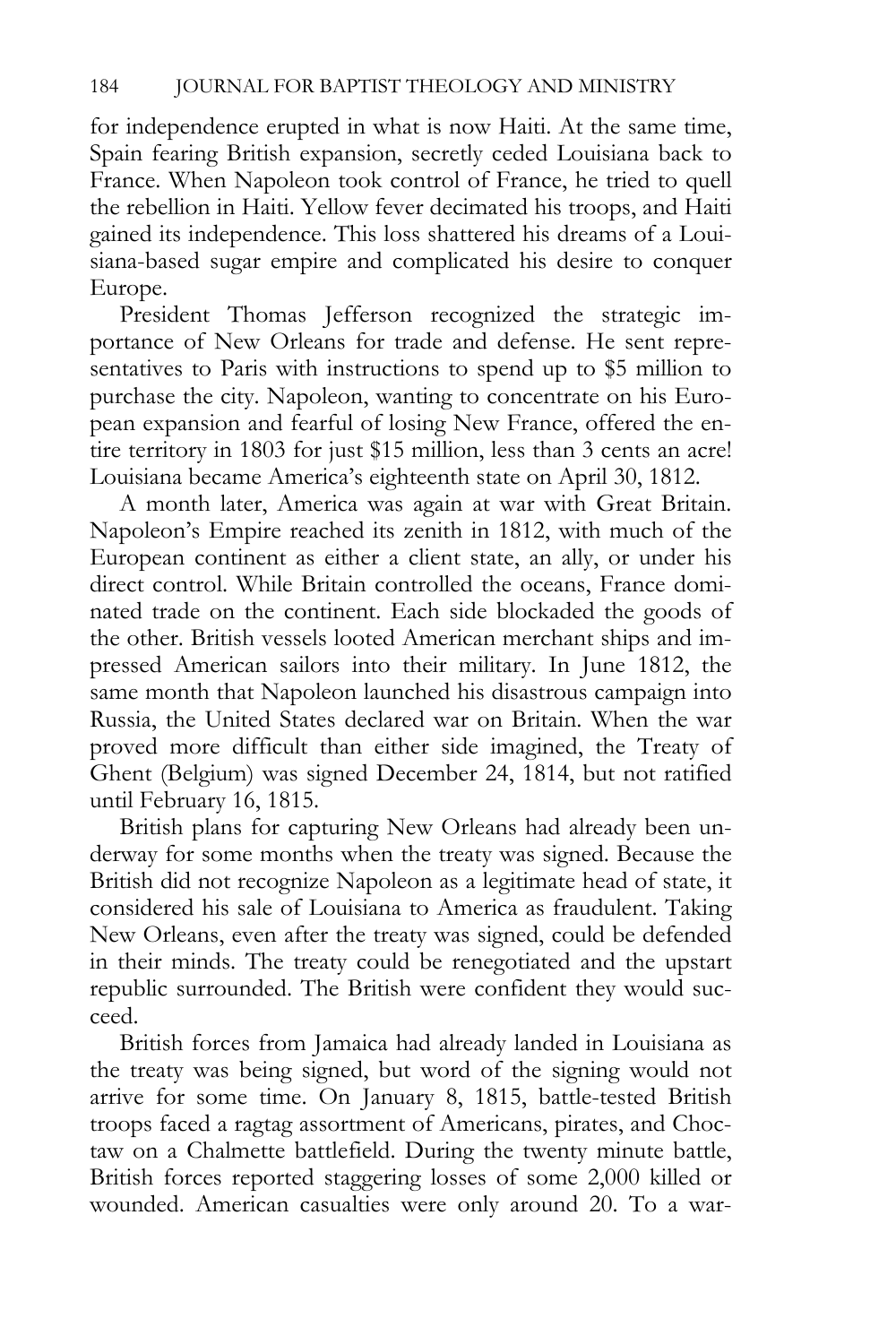weary nation, this unexpected victory brought a surge of national pride, secured control of trade along the Mississippi River, and retained the largest and wealthiest port in the South.

New Orleans was the Southern jewel in America's crown. By 1820, New Orleans was the fifth largest city in the United States, behind New York, Philadelphia, Baltimore, and Boston. Exempting northerly-situated Baltimore and St. Louis, New Orleans was the largest Southern city for over a century. Not until 1950 did Dallas and Houston surpass it in population. The first steamboat came down the Mississippi River in 1812. The Port of New Orleans was the fourth busiest in the world in  $1840<sup>1</sup>$  Cotton was king, and by 1907 New Orleans was the largest importer of bananas. The Panama Canal, which facilitated trade between the Atlantic and Pacific Oceans, was completed in 1914. To Baptists, the Jewel of the South needed to be added to the crown of the King.

Roman Catholicism had been the official state religion in New Orleans until the Louisiana Purchase. Its cultural dominance continued long after that. St. Louis Cathedral is the oldest cathedral in the United States, narrowly edging out the Baltimore Basilica. French was the predominant language in the city, even when Louisiana was ruled by the Spanish. It would not be until the 1830s, almost three decades after the Louisiana Purchase, that English would surpass French.<sup>2</sup> This affected English-language church planting.

The first English-speaking church was formed on May 29, 1805, as Christ Church. The members then voted for the denomination to which it would belong. Of the 53 votes, 45 favored the Episcopalians. New Orleans is also home to the oldest Greek Orthodox Church in North America.

In addition to Louisiana becoming a state and hostilities with Britain beginning, the year 1812 was important to Louisiana Baptists. The first Baptist churches in the state were organized that year. The short-lived Half Moon congregation, near Bayou Chicot in Washington Parish, was organized on October 12, followed a month later by Calvary Baptist, organized November 13, in Bogue Chitto, St. Landry Parish.

<sup>1</sup> Henry Rightor, *A Standard History of New Orleans* (Chicago: Lewis, 1900), 67, 568, passim. 2 Rightor, *A Standard History of New Orleans*, passim.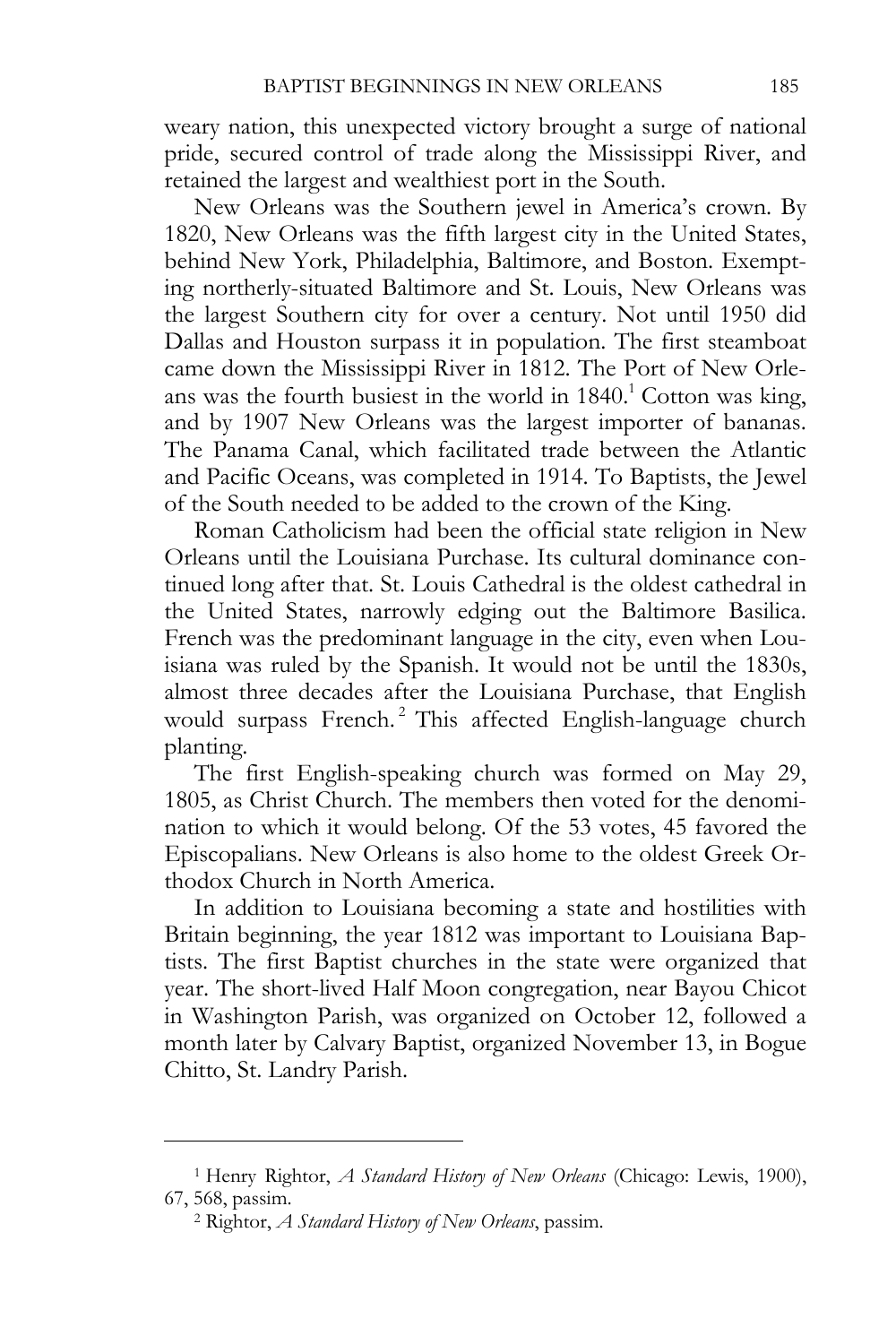Also in 1812, the first recorded Baptists appear in New Orleans. Cornelius Paulding grew up in New York. He began his career in New York City in 1800 as a watchmaker. In 1802, he entered into a partnership with Isaac Marquand in Savannah, GA. Paulding moved to New Orleans in 1812 where he established his own business and invested successfully in real estate.<sup>3</sup> Over the years, Paulding would make a meeting room available to anyone wishing to hold worship services.

New Orleans is an international city founded by the French. It seems appropriate that the first Baptist to preach in the city was a Frenchman coming from Canada. Edmund J. Reis was born in Paris, France, where he lived until the age of 15.<sup>4</sup> He was brought to Halifax, Nova Scotia in 1807 as a prisoner on a privateer ship.<sup>5</sup> About 1810, Reis connected with a New Light revival sweeping the area and became the first pastor of Goat Island Baptist Church, North Clement, Nova Scotia.<sup>6</sup> He left two years later, as the war was beginning, to preach and distribute Bibles in New Orleans, supported in part by the New York Baptist Association.<sup>7</sup> Being able to preach in both English and French was an advantage in New Orleans. While Reis's preaching was well attended, he had little success and returned to Canada in 1813 after six months. Reis preached the 1815 Association sermon from Jonah 3:2, "Go to the great city of Nineveh and proclaim to it the message I give you,"<sup>8</sup> a fitting text from one who had done just that.

The year 1812 was a momentous one for all Baptists in America regarding foreign missions. Inspired by British Baptists sending William Carey to India as a missionary, American Congregational-

<sup>3 &</sup>quot;American Silversmiths: Cornelius Paulding," http://freepages.genealogy. rootsweb.ancestry.com/~silversmiths/makers/silversmiths/174100.htm, accessed 23 September 2020. 4 David Benedict, *A General History of the Baptist Denomination in America*

<sup>(</sup>Boston: Lincoln & Edmands, 1813), 2:265. 5 Benedict, *A General History*, 1:307; George Edward Levy, *The Baptists of the* 

*Maritime Provinces, 1753–1946* (Saint John, New Brunswick: Barnes-Hopkins, 1946), 93. 6 "Goat Island Baptist Church," http://www.historicplaces.ca/en/rep-

reg/place-lieu.aspx?id=13458, accessed 23 September 2020. 7 Benedict, *A General History*, 2:441; Samuel S. Hill, *Religion in the Southern* 

*States: A Historical Study* (Macon, GA: Mercer University Press, 1983), 132. 8 M. Allen Gibson, *Along the King's Highway* (Lunenburg, Nova Scotia: Home

Mission Board of the United Baptist Convention of the Atlantic Provinces, 1964), 10.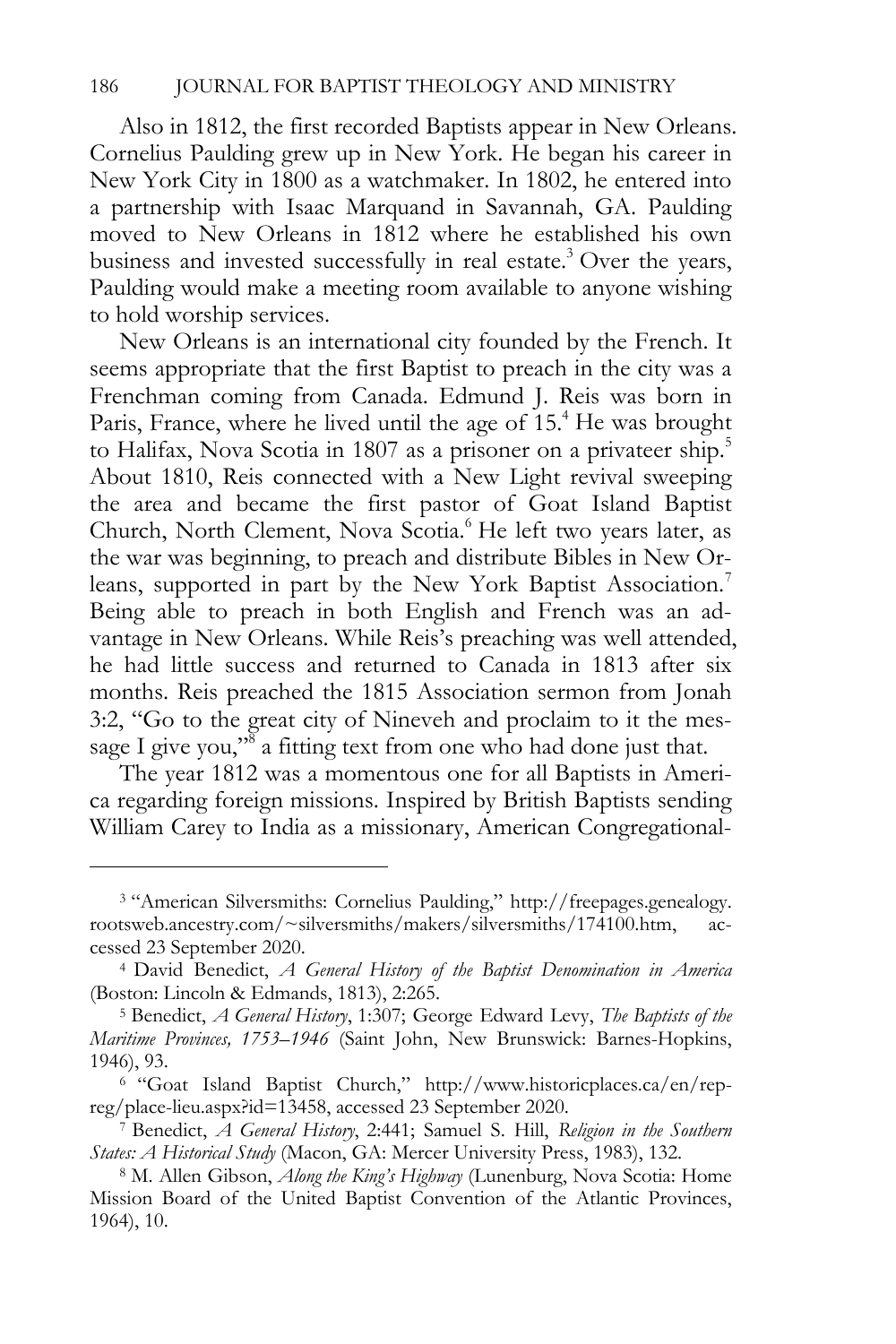ists (theological descendants of the Puritans) formed their own mission agency. Two of the five missionaries, knowing they would encounter Carey in India, studied their Bibles on the voyage over (on separate ships) and became convinced that believer's baptism by immersion was biblical. Adoniram Judson and his wife, Anne, remained on the field while Luther Rice returned to America in 1813 to inform Baptists they now had a missionary couple on the field.

Spurred into action, they gathered in Philadelphia to form the Baptist Convention for Missionary Purposes in May 1814. Because it met every three years, it was commonly referred to as the Triennial Convention. Only one person from Georgia, William B. Johnson, and one from North Carolina, James A. Ranaldson, participated in the formation of this missionary endeavor. Both were elected to the inaugural Board of Commissioners.<sup>9</sup>

Johnson came to New Orleans for his health in March 1817 after being invited by Paulding to preach in the city.<sup>10</sup> Johnson spoke in Paulding's "Long Room" and was even allowed to speak in St. Louis Cathedral on behalf of the Poydras Orphan Asylum.<sup>11</sup> He even assisted in forming a mission society as an auxiliary to the Triennial Convention.<sup>12</sup>

During this sojourn in New Orleans, Johnson met his fellow Board member, Ranaldson, who had moved to New Orleans in late 1816.<sup>13</sup> In May 1817, Johnson endorsed Ranaldson's request to the Triennial Convention to be appointed a missionary to New Orleans. The Convention agreed and instructed Ranaldson to preach in the city and its environs, and to preach to the First Nations in the region. The hope was that this work would open up missions to Texas and "facilitate its ingress into the countries of South America<sup>"14</sup>

<sup>9</sup> *Proceedings of the Baptist Convention for Missionary Purposes,* 1814: 7–10. 10 W. E. Paxton, *A History of the Baptists of Louisiana from the Earliest Times to the Present* (St. Louis: C. R. Barnes, 1888), 119.<br><sup>11</sup> Paxton, *A History of the Baptists of Louisiana*, 119.<br><sup>12</sup> William B. Johnson, "Reminiscences," *Baptist Courier*, 13 February 1896.<br><sup>13</sup> Hill, *Religion in the Sou*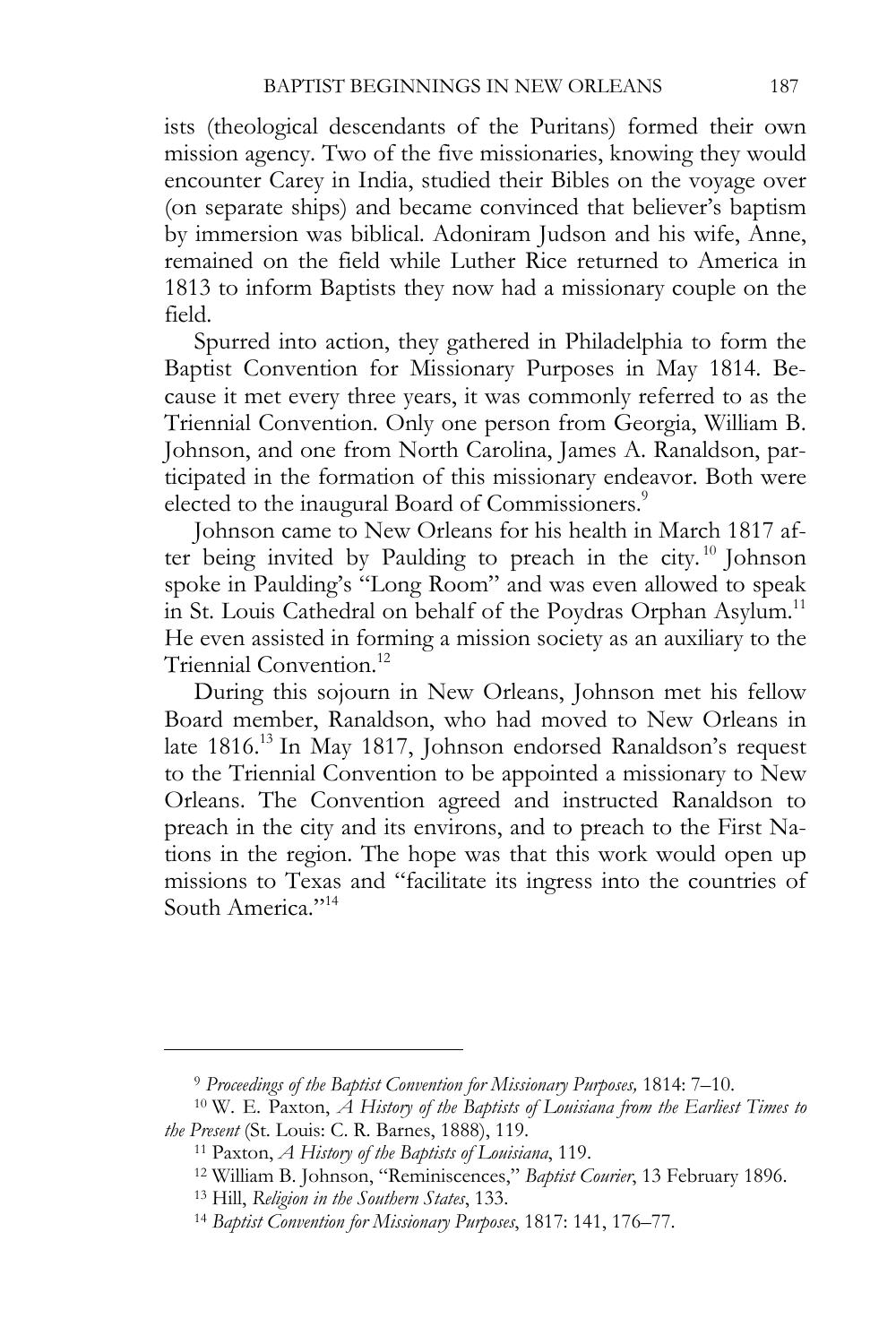Ranaldson organized a Sunday school, with almost one hundred scholars, and a church in 1817.<sup>15</sup> However, his tenure was short-lived in spite of a favorable response to his ministry. He received notice of his appointment on June 11 and moved on July 28 to St. Francisville, Louisiana, where he organized a church on November 2, 1817.<sup>16</sup> The reason for the move was two-fold. In addition to his own health concerns, his family was ailing, and the high cost of living in New Orleans prompted the move.<sup>17</sup>

Benjamin Davis of Natchez, Mississippi, followed Randaldson as pastor. Both men were at the 1817 Mississippi Baptist Association meeting. They were put on a committee regarding education. The committee reported, "Education . . . next to the gospel, . . . is of the highest importance to the world."<sup>18</sup> The following year, Davis represented the New Orleans congregation at the Mississippi Baptist Association when it was welcomed as a member.<sup>19</sup> Davis had the honor of performing the first baptism in New Orleans. He baptized the father-in-law of a prominent lawyer in the Mississippi River in front of the custom house.20 Under Davis, the congregation grew to forty-eight members: sixteen white and thirty-two black.<sup>21</sup> Davis left in 1820, and the congregation became inactive.

The statistical tables also list a Friendship Baptist in New Orleans. It is possible that Friendship, led by Nehemiah Williams and received into the Mississippi Baptist Association along with Davis's New Orleans congregation, was the African American por-

<sup>15</sup> Paxton, *A History of the Baptists of Louisiana*, 118; Letter, September 2, 1817 from Ranaldson to Corresponding Secretary of Triennial Convention, in *The Latter Day Luminary* 1.1 (Feb 1818): 36. 16 *The Latter Day Luminary* 1.1 (Feb 1818): 37; Paxton, *A History of the Baptists* 

*of Louisiana*, 118; D. Hoyle Haire, "A Brief Account of the Life of James A.

<sup>&</sup>lt;sup>17</sup> The Latter Day Luminary 1.1 (Feb 1818): 37.<br><sup>18</sup> T. C. Schilling, *Abstract History of the Mississippi Baptist Association, From Its Preliminary Organization in 1806 to the Centennial Session in 1906* (New Orleans: J. G. Hauser, 1908), 32.<br><sup>19</sup> Schilling, *Abstract History of the Mississippi Baptist Association*, 33.<br><sup>20</sup> Paxton, *A History of the Baptists of Louisiana*, 119.<br><sup>21</sup> William Hicks, *History of Louisiana Negro Baptists and Ear* 

*nings from 1804 to 1914* (Nashville: National Baptist Publishing Board, 1914), 22.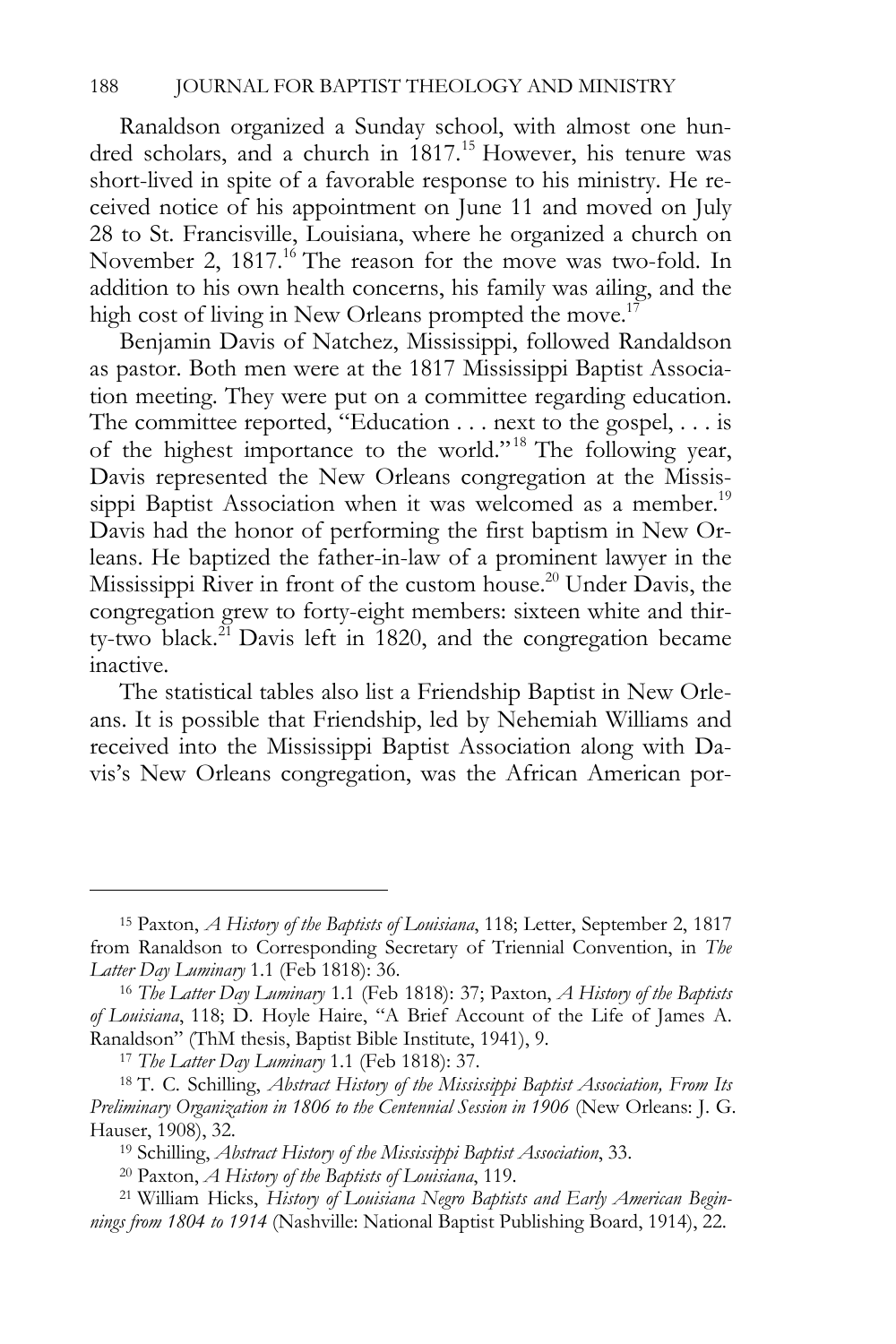tion of the New Orleans congregation.<sup>22</sup> An 1806 territorial law forbade slaves from assembling for any means, including worship. Laws preventing blacks from preaching without white permission were an attempt to prevent blacks from congregating in large numbers.<sup>23</sup> Enforcement of these laws was inconsistent, but increasingly stringent as the Civil War approached.

The work was revived in 1826 when William Rondeau came to New Orleans. Rondeau was a lawyer from Manchester, England, and member of St. George's Road Baptist Chapel.<sup>24</sup> He emigrated in 1819, established a homestead in Pope County, Illinois, in 1820, and lived with his family along the Ohio River on an island near Golconda, Illinois.25 Leaving his wife in charge of the home, he would make trips of varying length down river to New Orleans. In the spring of 1826, he gathered a handful of people into a congregation and preached for about a year before returning to Illinois and the group disbanded.<sup>26</sup>

When Rondeau revived the work, it was primarily among the white community. Asa Cruger Goldsbury<sup>27</sup> organized First African Baptist on October 31, 1826.<sup>28</sup> Goldsbury was a free person of color. He had high commendations from pastors in Massachusetts and Connecticut, and he served on the Board of the African Union Meeting and School-House in Providence, Rhode Island.<sup>29</sup> Rondeau was on the committee that ordained Goldsbury to the ministry and organized the congregation. Laws against African Americans preaching made this work difficult. William Paxton notes in his history of Louisiana Baptists that Goldsbury was or-

<sup>22</sup> *Mississippi Baptist Association Minutes*, 1819: 3; Cornel West and Eddie S. Glaude, *African American Religious Thought* (Louisville, KY: Westminster John Knox, 2003), 19. 23 Albert J. Raboteau, *Slave Religion: The "Invisible Institution" in the Antebellum* 

*South* (New York: Oxford University Press, 1998), 214–19. 24 Paul Ramsbottom, "A Chiliasm of Despair: The Community Worship-

ping at St. George's Road Baptist Chapel, Manchester," *Baptist Quarterly* 37/5

<sup>(</sup>Jan 1998): 229. 25 Edward P. Brand, *Illinois Baptists: A History* (Bloomington, IL: Pantagraph, 1930), 135. 26 Paxton, *A History of the Baptists of Louisiana*, 119–20. 27 Also spelled Goldsberry.

<sup>&</sup>lt;sup>28</sup> Paxton, *A History of the Baptists of Louisiana*, 120.<br><sup>29</sup> A Short History of the African Union Meeting and School-House, Erected in Provi*dence (R. I.) in the Years 1819, '20, '21; With Rules for Its Future Government* (Providence: Brown & Danforth, 1821), 4–9.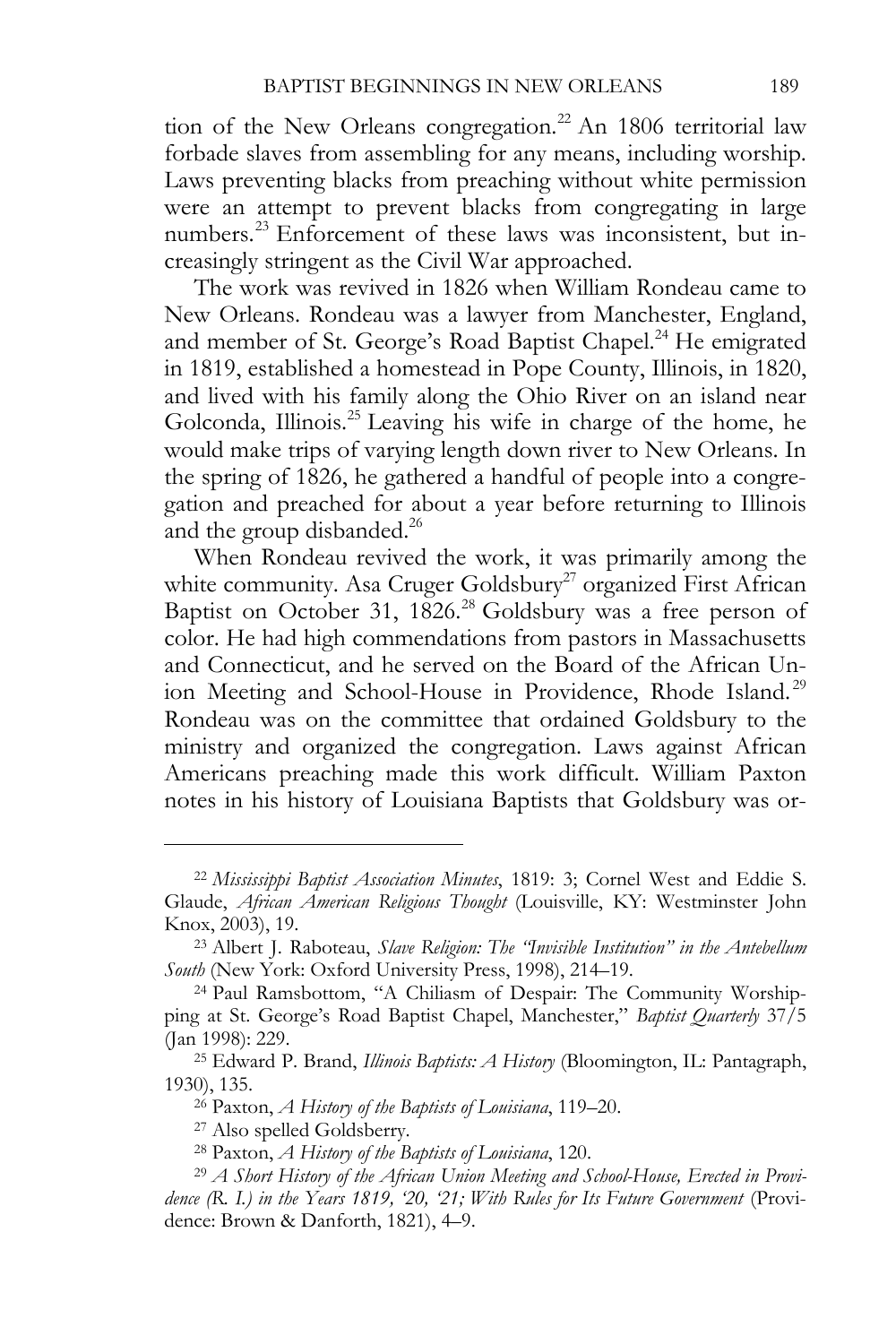dered by city authorities to be silent for six months or go to jail. He does not mention the outcome. The congregation grew to 87 members by the time of Goldsbury's death.<sup>30</sup>

First African regained its strength in 1833. Nelson D. Sanders was a Virginia Baptist pastor and a slave.<sup>31</sup> In 1833, he was sold to a new master in New Orleans. His new owner allowed him to earn extra income, and Sanders was able to purchase his freedom. A congregation of thirty-two slaves was soon meeting in a home on Gentilly Road. Meeting as a congregation was illegal. Worship was often disrupted by the police who would carry to jail as many of the congregation as suited their fancy, men and women. Eventually, the congregation was allowed to meet from 3-5 pm on Sundays, provided the congregation pay a policeman to secure the premises and ensure that the time limit was strictly observed. In 1842, the congregation relocated to a lot on the corner of Howard Avenue and Cypress Street. The location had to be sold to make way for a railroad expansion. The congregation relocated to 2216 Third Street, where it still exists and worships.

While the Triennial Convention focused on foreign missions, associations (and later state conventions) assisted with local church planting. In order to facilitate starting churches in newlysettled frontier communities or in areas destitute of a Baptist witness, the American Baptist Home Mission Society (HMS) organized in 1832 with the bold motto, "North America for Christ." At its inaugural meeting in New York, Cornelius Paulding was elected as vice president of the society, even though he did not attend the meeting.<sup>32</sup> William B. Johnson and Basil Manly were elected as directors.

The important commercial center of New Orleans was an early priority. Within a month of forming, the HMS, in May 1832, appointed among its first ten missionaries, Pharcellus Church, for New Orleans.<sup>33</sup> Unfortunately, he declined. Funds and missionary

<sup>30</sup> Paxton, *A History of the Baptists of Louisiana*, 121. 31 The information regarding Sanders comes from Hicks, 25–27. 32 *Proceedings of the American Baptist Home Mission Society*, 1832: 5.

<sup>33</sup> American Baptist Home Mission Society, *Baptist Home Missions in North America: Including a Full Report of the Proceedings and Addresses of the Jubilee Meeting, and a Historical Sketch of the American Baptist Home Mission Society, Historical Tables, etc., 1832–1883* (New York: Baptist Home Mission Rooms, 1883), 327; *American Baptist Home Mission Society Minutes*, 1833: 16. Church became a Life Director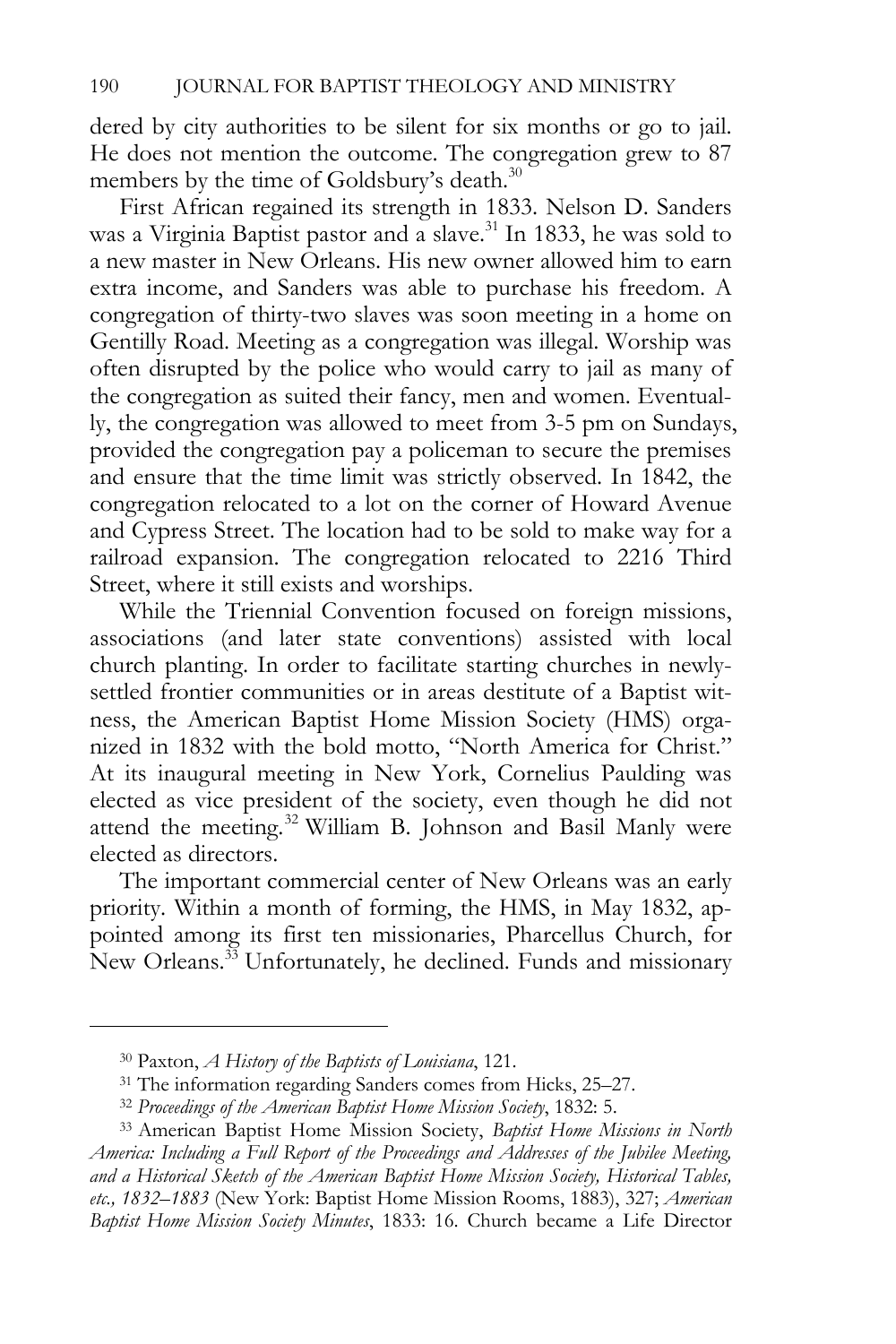availability would delay the fulfillment of the appointment for two years. In the meantime, James B. Smith was appointed in 1833 to survey the field and preach as he could, serving for over two years.34 However, his ministry centered 100 miles west of New Orleans in Franklin, St. Mary Parish.35

It was not until October 1834 that Pharcellus Church, at the continued urging of HMS Secretary Jonathon Going, arrived with the specific task of working in New Orleans. In its report for that year, the society noted:

It is probable that Louisiana is more destitute of ministers than any state in the Union. . . . After long delay, and the failure of repeated attempts, the Committee have stationed a Missionary in New Orleans, a city of great importance as a Missionary station, from its location, its extent and rapid increase, as well as its present moral condition.<sup>36</sup>

Church was to meet with a "wealthy old bachelor" but he "got too crochety to do anything with him."37 The bachelor was undoubtedly Cornelius Paulding. The two men clearly did not get along and Church left New Orleans the following year to become pastor of First Baptist, Rochester, New York. That same year, Paulding's name was dropped from the list of HMS vice presidents. Church's son, Francis, later achieved some notoriety when he published an editorial in 1897, "Yes, Virginia. There Is a Santa Claus."

Francis F. Seig served as a missionary for nine months in the same capacity as Smith. The 1836 HMS annual notes the two missionaries serving the state in general, but laments, "Our efforts in behalf of New Orleans have been nearly ineffectual."38

The outlook began to brighten in 1840. The Society notes the presence of a missionary in New Orleans where "the Committee have many years felt great solicitude."39 This was Fredrick Clarke from Saco, Maine. First Baptist, Saco, was organized on February

that same year when the Providence, RI congregation contributed at least \$100 on his behalf. *American Baptist Home Mission Society Minutes*, 1833: 29.<br><sup>34</sup> Baptist Home Missions in North America, 583.<br><sup>35</sup> American Baptist Home Mission Society Minutes, 1834: 19.<br><sup>36</sup> American Baptist Home Mission S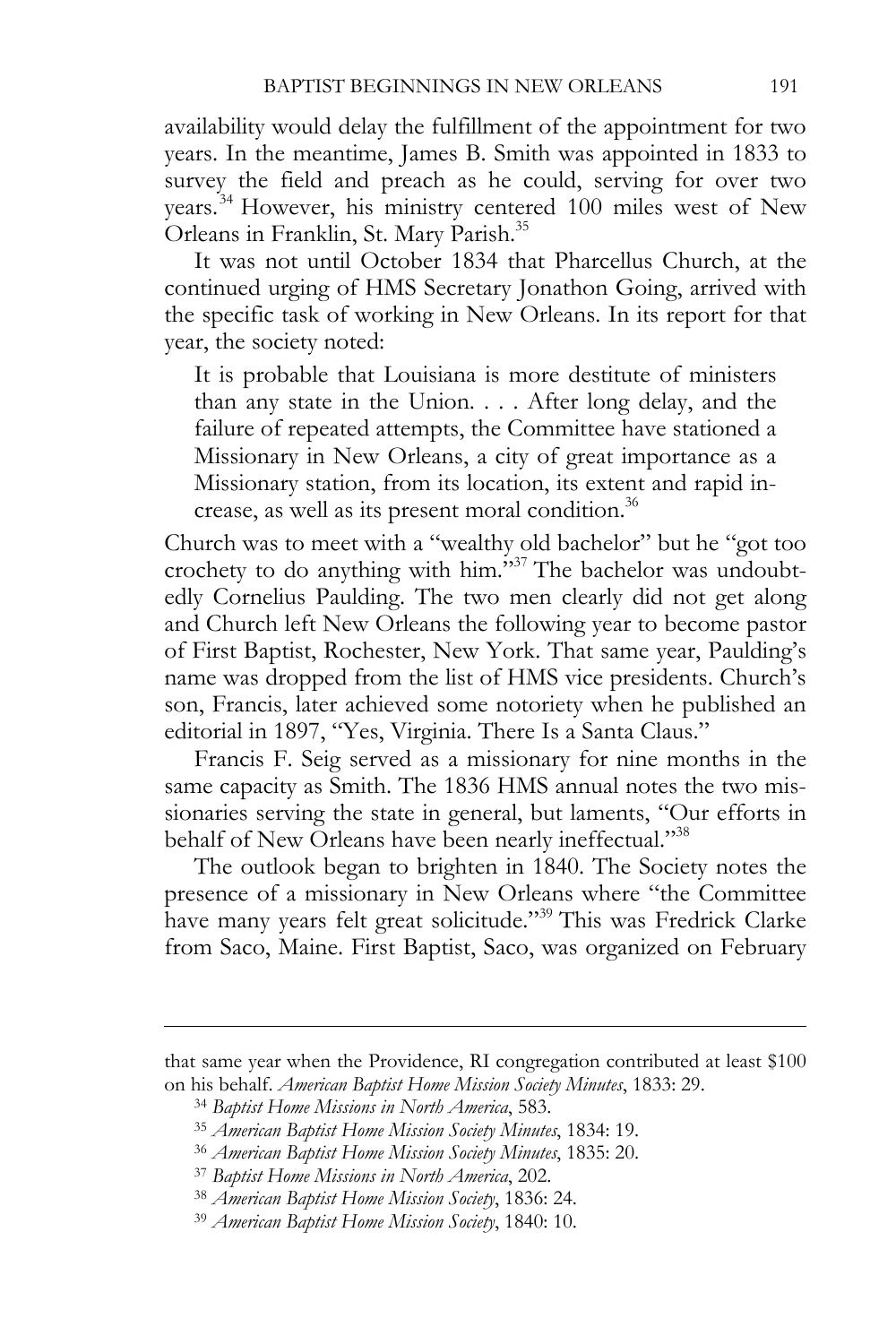8, 1827, with seven members.<sup>40</sup> Clarke became their first pastor. The congregation prospered under his ministry and made plans to build a chapel. After a lot was purchased and construction started, funds ran out before a roof could be put on the structure and problems with the land title resulted in the property being lost. The congregation divided on whether Clarke's handling of the funds was fraudulent. An appeal to the Association to mediate eventually resulted in a recommendation that the church withdraw fellowship from their pastor, which they did on July 2, 1833. Five years later, Clarke reconciled with the congregation, but he was not restored to the pastorate.

Two years after reconciling with his congregation in Maine, Clarke was in New Orleans, gathering the remnants of the previous congregations. The re-organized First Baptist Church (FBC), "being found orthodox," was welcomed into the Mississippi Baptist Association in 1841, reporting one baptism and six members.<sup>41</sup> The following year's State of Religion in the Association notes the congregation was growing and two infant-baptizing pastors had been baptized with an increase of nineteen members.<sup>42</sup> That same year, FBC joined other Louisiana congregations in forming the East Louisiana Baptist Association. Clarke preached the introductory sermon for the Association in 1843 and 1846 and was elected moderator in  $1843.^{43}$ 

Home Mission Society reports note that congregants of FBC gave money to the Society from 1842–1844 in Clarke's name so that he could become a life member.<sup>44</sup> Construction began on a chapel, first in the warehouse district and later on Triton Walk (Howard Avenue).45 In spite of this activity, a second congregation, also called First Baptist, was started in 1843. Paxton quotes a member of the rival congregation, J. L. Furman, who claims it was

<sup>40</sup> The information regarding Clarke comes from Joshua Millet, *A History of the Baptists in Maine: Together with Brief Notices of Societies and Institutions, and a Dictionary of the Labors of Each Minister* (Portland, ME: Charles Day, 1844), 61–62, 440.<br><sup>41</sup> Mississippi Baptist Association Minutes, 1841: 7.<br><sup>42</sup> Mississippi Baptist Association Minutes, 1842: 7.<br><sup>43</sup> Paxton, *A History of the Baptists of Louisiana*, 46–52.<br><sup>44</sup> American Baptist Home Mission Society, 1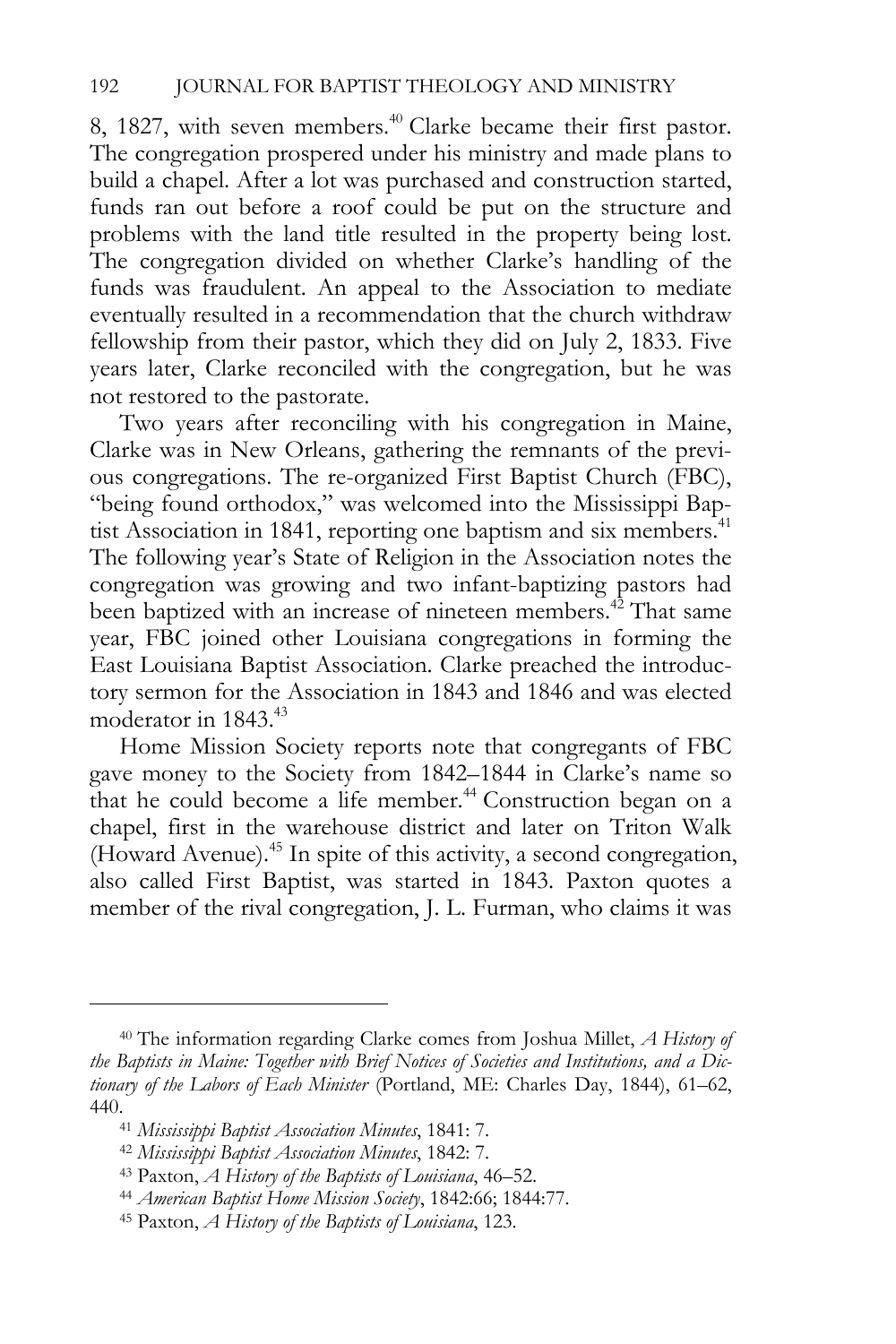Clarke's excluded status and "account of his personal standing" that led to the split, a view which Paxton questions.<sup>46</sup>

While it is possible that the financial impropriety that plagued Clarke in Maine resurfaced during the attempts to raise a chapel in New Orleans, there is no evidence of it. Significant issues would have been addressed through the East Louisiana Association, but no such problems are noted. In fact, Clarke continues active participation with leadership responsibilities with the Association through 1847.

Clarke could have been an adherent of William Miller's eschatological views which stated that Jesus would return about 1843 or 1844. When the predictions proved inaccurate, Clarke could have lost the trust of his people. A more likely explanation relates to slavery. The abolition movement had strong support in Maine. As sectional frictions on the issue emerged, such views would not find favor in New Orleans. They would also not be welcomed by the Home Mission Society, which was attempting to remain neutral on the subject. Whatever the reason, Clarke's congregation was not recognized beyond the association level and disbanded about 1848.

In 1842, Russell Holman left Kentucky for New Orleans "to see if anything could be done to revive the work," in spite of not having a stout constitution.<sup>47</sup> Holman was born in 1812, the year that Reis first came to New Orleans, and was educated at Brown University, which as a Baptist institution at that time. After graduation in 1838, Holman settled in Green County, Kentucky to serve as pastor.48 The Trail of Tears (1838–1839), mandated by the same Andrew Jackson who had successfully defended New Orleans in 1815, passed nearby and it is likely that Holman had contact with either the Baptist Cherokees or Evan Jones, who traveled with

<sup>46</sup> Paxton, *A History of the Baptists of Louisiana*, 122–24. 47 "Rev. Russell Holman: Founder of the First Baptist Church, New Orleans, and First Secretary of the Home Mission Board." Southern Baptist Historical Library and Archives, Rholman-AR631-box 9, folder 36; William Cathcart, ed., *The Baptist Encyclopædia: A Dictionary of the Doctrines, Ordinances, Usages, Confessions of Faith, Sufferings, Labors, and Successes, and of the General History of the Baptist Denomination in All Lands. With Numerous Biographical Sketches of Distinguished American and Foreign Baptists, and a Supplement* (Philadelphia: Louis H. Everts, 1881), 536. 48 "Russell Holman: A Biography." http://famhist.histwrit.com/russell-

holman/, accessed 23 September 2020.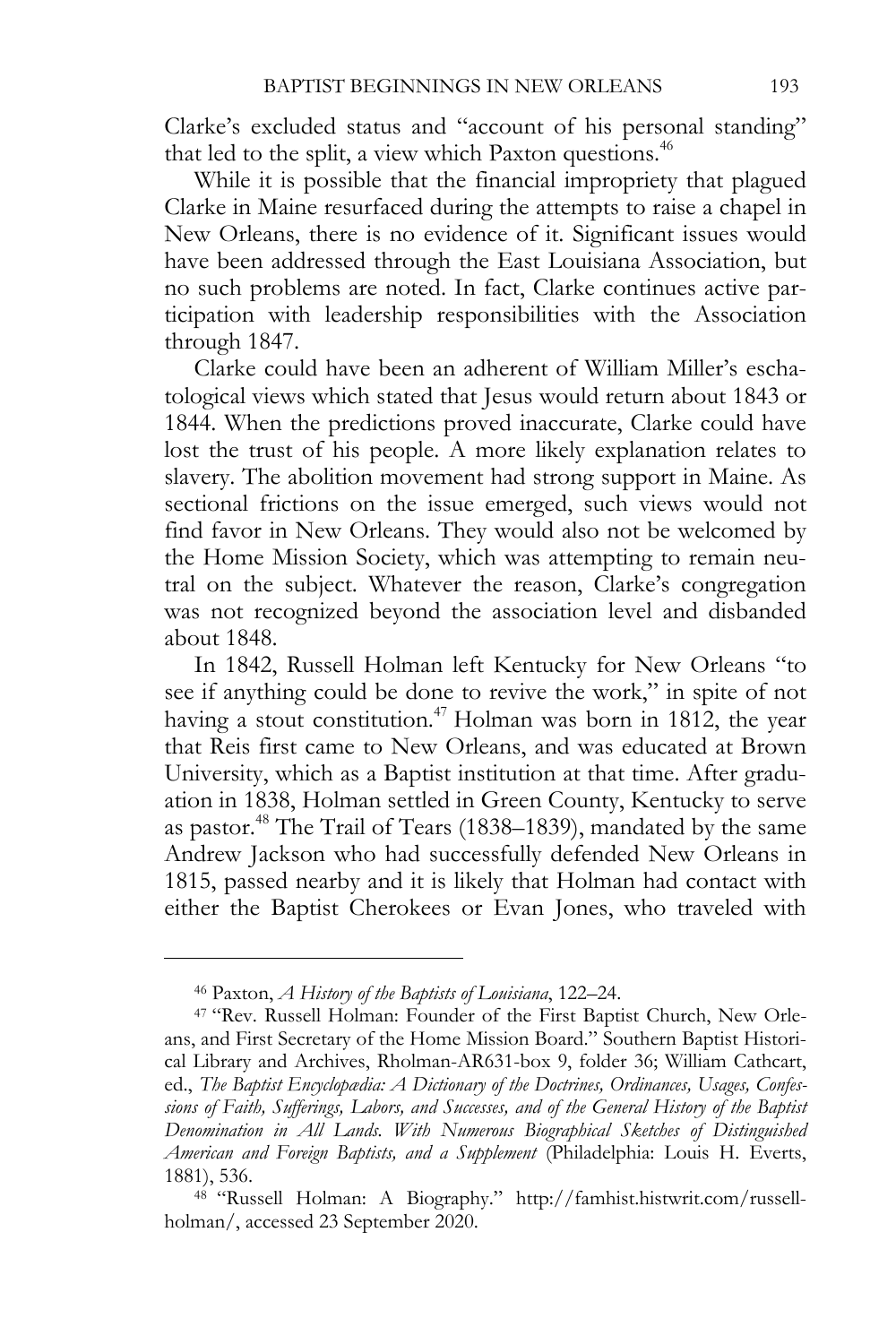them. He may have ministered to the Creek who passed his way.<sup>49</sup> Holman was ordained in 1840, probably by Thomas J. Fisher.

Holman arrived in New Orleans in January 1842.<sup>50</sup> After so many unsuccessful attempts in the past to establish a congregation and with Clarke's group doing well, he found it difficult to persuade enough people to meet together for worship.<sup>51</sup> Aided by Fisher and William Minter of Grenada, Mississippi, Holman was eventually able to gather a congregation in the upper room of 66 Julia Street and organize a church of ten members on December 28, 1843, with Holman as pastor.<sup>52</sup> In 1844, the congregation joined the Mississippi River Association, a different association than the one with which Clarke's congregation participated.<sup>53</sup> Holman's preaching attracted growing crowds and he was able to raise enough funds to purchase land for a chapel.

The Home Mission Society, with William Johnson now as its president (1841–1844), began supporting Holman as a missionary in January 1844, and he sought for someone to take over the work in New Orleans.<sup>54</sup> The mantle of leadership would fall on Isaac Taylor Hinton. Hinton was born July 4, 1799, in Oxford, England, into the home of the town's Baptist pastor. He was converted and baptized at age 31.<sup>55</sup> A year later, he was licensed to preach and moved to Philadelphia to work in publishing, occasionally filling the pulpit. In June 1833, he became the pastor of the struggling First Baptist, Richmond, Virginia. He stabilized the congregation and in 1835, accepted the call to First Baptist, Chicago, Illinois. This frontier congregation had recently been organized, but its founding pastor had died of typhoid. In 1841, Hinton accepted a call to Second Baptist, St. Louis, Missouri, where he added more than 200 members to the congregation of 70 before bringing his family to New Orleans in December 1844.<sup>56</sup> He was appointed in

*Organization and Growth of Baptist Churches and Associations; Biographical Sketches of* 

<sup>49 &</sup>quot;Russell Holman: A Biography."

<sup>&</sup>lt;sup>50</sup> Vera Carter, "History of New Orleans Baptists to 1870" (DipRE thesis, Baptist Bible Institute, 1929), 22.<br><sup>51</sup> "Russell Holman: A Biography."

<sup>52</sup> Rightor, *A Standard History of New Orleans*, 504. 53 Paxton, *A History of the Baptists of Louisiana*, 73. 54 *Baptist Home Missions in North America*, 583. *American Baptist Home Mission Society Report*, 1844: 31. 55 The following information comes from Hinton's obituary, *Mississippi Bap-*

*tist Convention Annual*, 1847: 22–24.<br><sup>56</sup> R. S. Duncan, *A History of the Baptists in Missouri, Embracing an Account of the*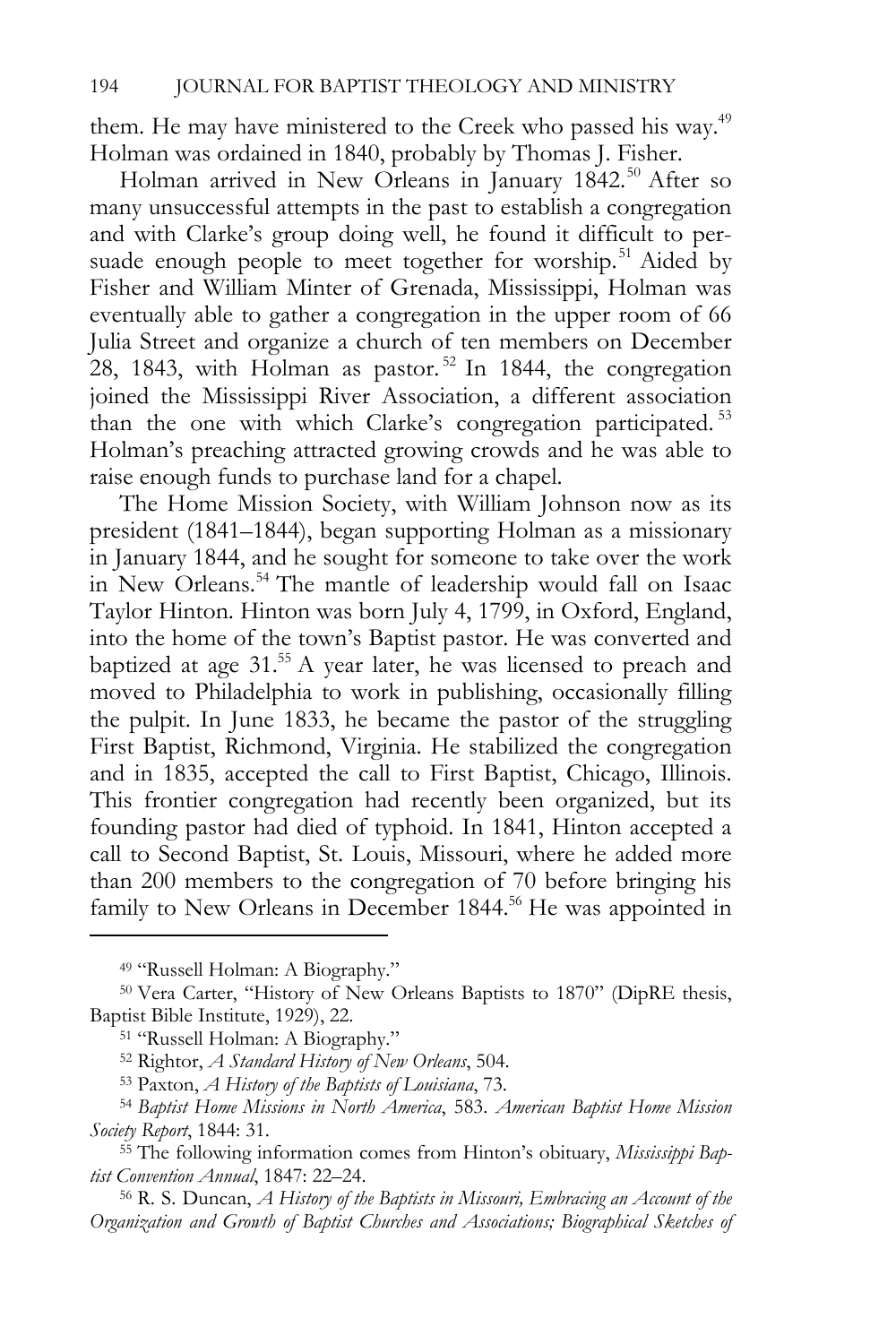1843 to the inaugural Board of Trustees in establishing William Jewel College.57 Hinton became known for his books on baptism (1841) and prophesy (1843). One of his deacons, William Page, relocated to the Crescent City, and through Page, the call came for Hinton to serve in New Orleans.<sup>58</sup>

Hinton arrived in the Big Easy on New Years Day, 1845.<sup>59</sup> May of that year found Holman and Hinton in Augusta, Georgia, as the only two representatives from Louisiana at the formation of the Southern Baptist Convention (SBC).<sup>60</sup> Since only 20 of the 293 delegates to the Convention were from outside Georgia, South Carolina, or Virginia, their presence is significant. 61 William B. Johnson, who had endorsed Ranaldson's missionary appointment to New Orleans, was elected the first president of the SBC and Hinton as a vice president of the Foreign Mission Board (now the International Mission Board).<sup>62</sup> At the inaugural meeting, only one resolution singled out a specific mission field. New Orleans was that field: "Resolved, That this Convention recommend to the Board of Domestic Missions, to direct its effective attention to aid the present effort, to establish the Baptist cause in the city of New Orleans."63

Holman became the first Corresponding Secretary of the Domestic Mission Board (now North American Mission Board). The Board wanted to act upon that resolution, but was unable due to a lack of funds. As its 1846 report notes, "Rev. I. T. Hinton, pastor of the First Baptist Church in New Orleans, has been appointed a missionary to that place by our Board. Application for his appointment was made early in the conventional year, but having no funds in the treasury, the Board postponed the application until the state of their finances should justify their action; consequently

*ministers of the Gospel and Other Prominent Members of the Denomination; the Founding of*  Baptist Institutions, Periodicals, & CSaint Louis: Scammell & Company, 1882), 114.<br><sup>57</sup> Duncan, *A History of the Baptists in Missouri*, 114.<br><sup>58</sup> Duncan, *A History of the Baptists in Missouri*, 123.<br><sup>59</sup> "Isaac Taylor Hi

ITHinton-AR631-box 9, folder 35.<br><sup>60</sup> Southern Baptist Convention Annual, 1845: 11.<br><sup>61</sup> H. Leon McBeth, *The Baptist Heritage: Four Centuries of Baptist Witness* 

<sup>(</sup>Nashville: Broadman, 1987), 388. 62 *Southern Baptist Convention Annual*, 1845: 6. 63 *Southern Baptist Convention Annual*, 1845: 15.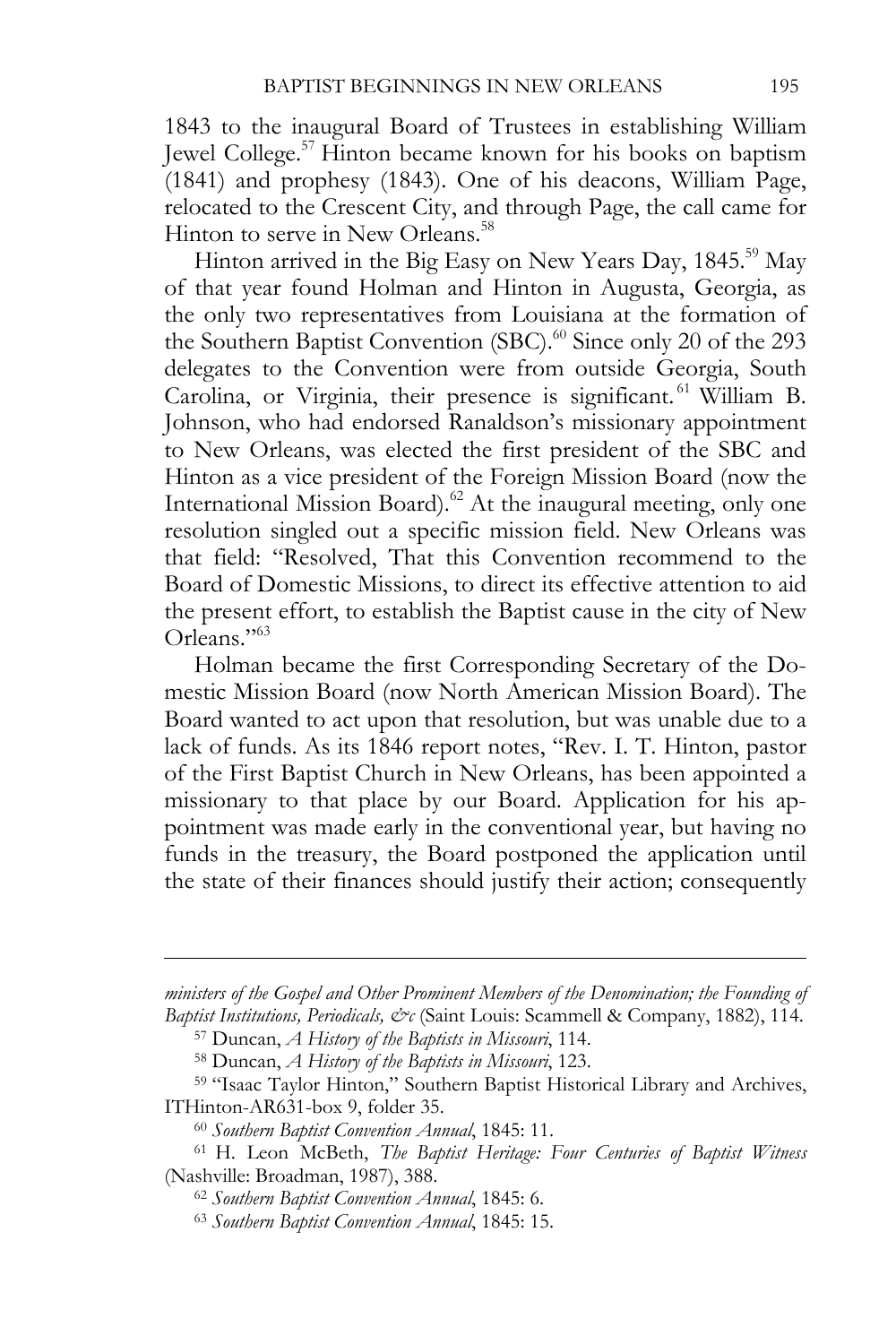brother Hinton continued his connection with the A. B. H. M.  $S.$ <sup> $564$ </sup>

In January 1847, Hinton was joined by William Cecil Duncan of Mississippi. Duncan had recently come from New York where he had received some theological training and had married a wife.<sup>65</sup> The newlyweds came to the city where Duncan tried to establish a Baptist newspaper. The enterprise would struggle and eventually fail because subscribers would not follow through with payment.

Baptist work in New Orleans was finally in a growing and hopeful state. A building on St. Charles Avenue was completed in February 1846.<sup>66</sup> The congregation had grown to almost one hundred members when yellow fever swept through the city. Fortunately, the congregation suffered the loss of only two members. Unfortunately, they were Duncan's young bride and Pastor Hinton. Just five days after contracting the disease, Hinton died on August 29, 1847. Hurricane Katrina would hit the city 158 years later on the same day.

The congregation struggled with short-term pastorates for the next few years. This uncertainty showed in the congregation's finances, and the congregation had difficulty paying the note on the building. To complicate matters, Paulding died on March 9, 1851.<sup>67</sup> In his will, Paulding had instructed his executors to sell some property with the proceeds to be used by a yet-to-beorganized congregation to build a chapel. Unfortunately, FBC needed the money to pay the mortgage on its property, but could not do so under the terms of the will. As a result, FBC lost its property in June 1851. The sale of the property was not enough to cover the mortgage, so the congregation was left with no property and a mortgage. They met for a time in the Universalist Church building, then in the Carrollton train station. It would not be until July 1861, a decade after losing its building, that FBC would be able to secure a place of its own in which to worship. $68$ 

During this difficult time, Southern Baptists kept the city and its spiritual needs regularly before them. Beginning in 1853, a ref-

<sup>&</sup>lt;sup>64</sup> Southern Baptist Convention Annual, 1846: 33.<br><sup>65</sup> Ernest Murphy Daffin, "Biography of Rev. William Cecil Duncan, D. D." (Master of Christian Training thesis, Baptist Bible Institute, 1921), 3.<br><sup>66</sup> Carter, "History of New Orleans Baptists to 1870," 25.<br><sup>67</sup> Carter, "History of New Orleans Baptists to 1870," 28.<br><sup>68</sup> Carter, "History of New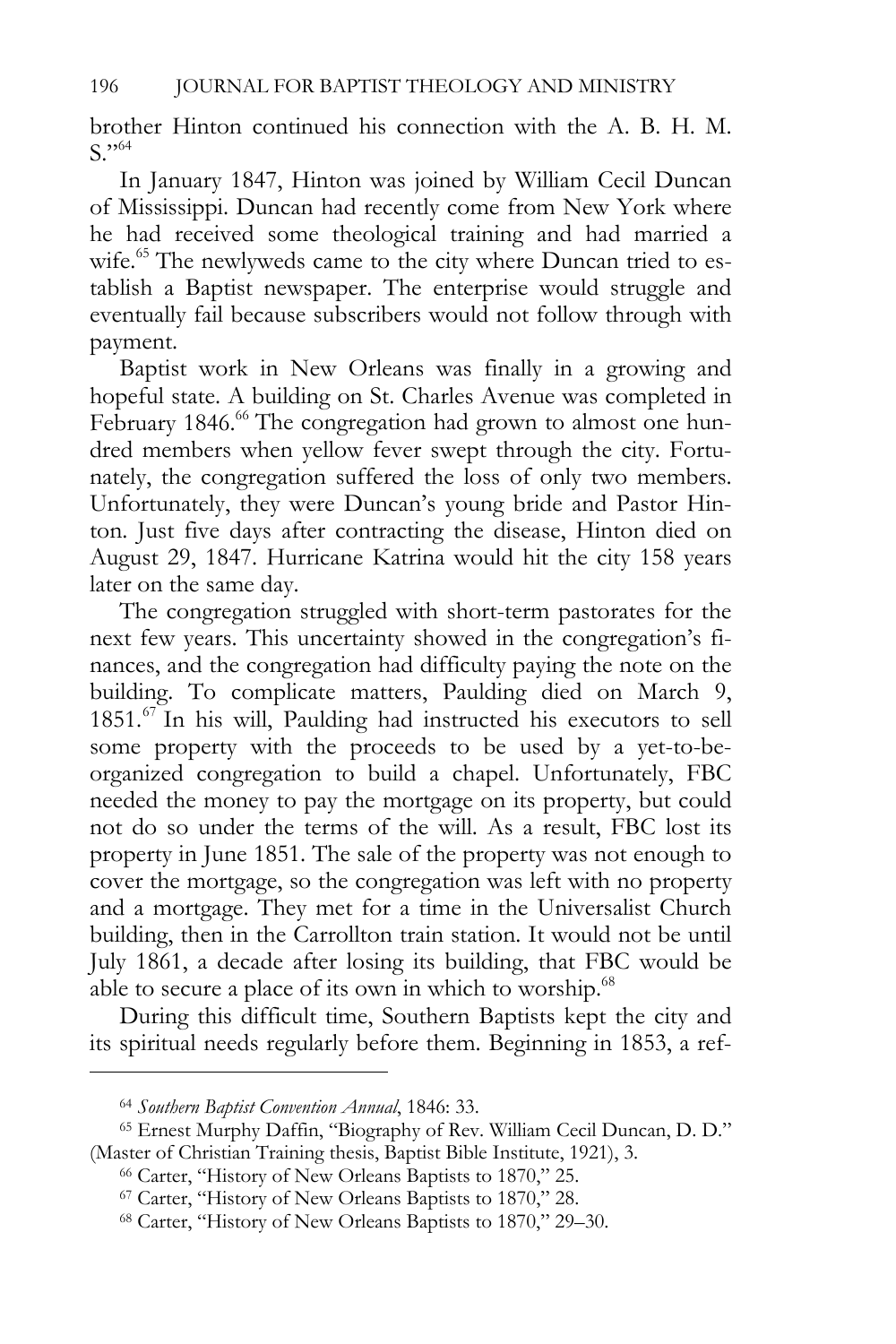erence to the work in New Orleans or "the destitution of the field" was made every year at the Southern Baptist Convention. Giving the "Missions to New Orleans" committee report, J. R. Graves noted the city was crucial to winning the West:

New Orleans being its great commercial emporium with its estimated population of 150,000, should and must at once be occupied. . . . Our government, acting upon the advice of Jefferson, purchased Louisiana at a great price, in order to possess itself of New Orleans and the mouth of the Mississippi river [sic].... As important as is New Orleans to the commercial interests of the west, so great is its importance to its religious ones, and it should be occupied at once, at whatever cost or sacrifice.<sup>69</sup>

In order to draw attention to the city and its needs, two unsuccessful attempts were made (1861, 1870) to move the Convention's annual meeting to New Orleans. The Convention finally met in New Orleans for the first time in 1877, during the depth of an economic depression which brought about the end of Reconstruction.

In order to satisfy the requirements of Paulding's will, nine members withdrew from FBC and organized Coliseum Place Baptist on July 3, 1854. The congregation promptly called Duncan, who had been serving as FBC's pastor, to be their own. For several years, the two congregations worshiped together. Coliseum began to thrive. It launched a German mission and in November 1860 started a mission that met in the Masonic Hall on St. Charles Avenue with thirty members under the care of Dr. Ryerson.<sup>70</sup>

A second African American congregation soon joined the first. Second Colored Baptist Church joined the Mississippi River Association in 1850 with Duncan as its pastor.<sup>71</sup> Third African Baptist came a few years later. Fourth African Baptist, organized in 1857, joined the Association in 1859.<sup>72</sup> As racial tensions increased prior to the war, New Orleans made property ownership by black churches illegal. In order to preserve their places of worship, and to skirt regulations on blacks assembling, a white pastor would

<sup>69</sup> *Southern Baptist Convention Annual*, 1853: 22. 70 Maynard Uriel Vick, "A History of Coliseum Place Baptist Church" (Dip TH thesis, Baptist Bible Institute, 1934), 10. 71 Paxton, *A History of the Baptists of Louisiana*, 84. 72 Paxton, *A History of the Baptists of Louisiana*, 127.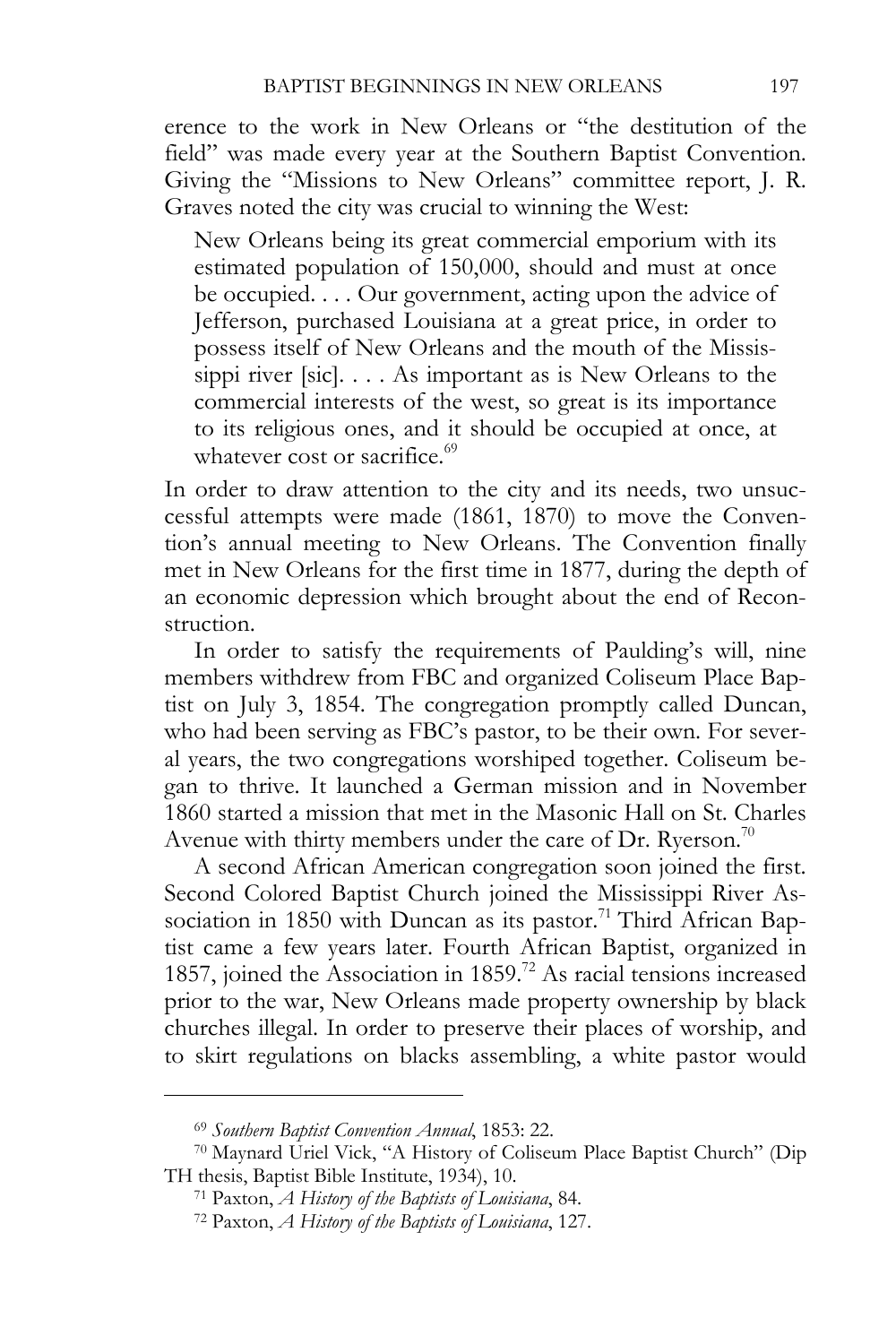serve as the official leader of a black church and Coliseum Place oversaw all the property of the various black congregations.73

The invention of the steamboat made travel up the Mississippi River possible. This allowed goods to be transported to the port in New Orleans more quickly and less expensively than if they went over land. Ships transporting goods from New Orleans to Europe often filled their hulls with immigrants for the return voyage. By pricing their transport to the city at rates below that for New York, New Orleans became a preferred port of entry for immigrants who wanted to quickly access farm land in the interior. From 1847–1857 some 350,000 immigrants, mostly Irish, German, and French, passed through the city.<sup>74</sup> Many chose to stay.

Just two weeks after Holman organized FBC, Charles Fusch, who had been ministering among the Germans, joined the congregation.75 In 1855, two Germans joined Coliseum Place. One of the members came from the congregation of the founder of German Baptists in Europe, Johann Gerhard Oncken, and the other was Dr. Henry Nabring.<sup>76</sup> Nabring was appointed as colporteur and missionary to the Germans in January 1855, a mission of Coliseum Place Baptist.<sup>77</sup> The following year also found Second Colored Baptist thriving with Nabring as pastor.<sup>78</sup> As the German congregation grew, it erected a meeting place on Spain Street and dedicated it on the first Sunday in January, 1858, with its Sunday school organized on April 11, 1858.<sup>79</sup> First German organized July 20, 1860, with 23 members and Rev. W. Fasching as pastor. $80$  It joined the Mississippi River Association in 1860.<sup>81</sup>

Swedish Baptists had their start in New Orleans. Gustavus Schroeder, a sailor, was converted in 1844 by the Methodists while

<sup>73</sup> Vick, "A History of Coliseum Place Baptist Church," 7.

<sup>74 &</sup>quot;Major U. S. Immigration Ports," (unnumbered) page 8, https://www.ancestrycdn.com/support/us/2016/11/majorusports.pdf, accessed 23 September 2020. 75 David Benedict, *A General History of the Baptist Denomination in America,* rev.

ed. (New York: Lewis Colby & Co., 1848), 781; Carter, "History of New Orleans Baptists to 1870," 23–24. 76 *Southern Baptist Convention Annual*, 1855:30. It may be that Fusch was one

of them. 77 Vick, "A History of Coliseum Place Baptist Church," 5.

<sup>78</sup> Paxton, *A History of the Baptists of Louisiana*, 91. 79 Vick, "A History of Coliseum Place Baptist Church," 6.

<sup>80</sup> Paxton, *A History of the Baptists of Louisiana*, 127. 81 Paxton, *A History of the Baptists of Louisiana*, 96.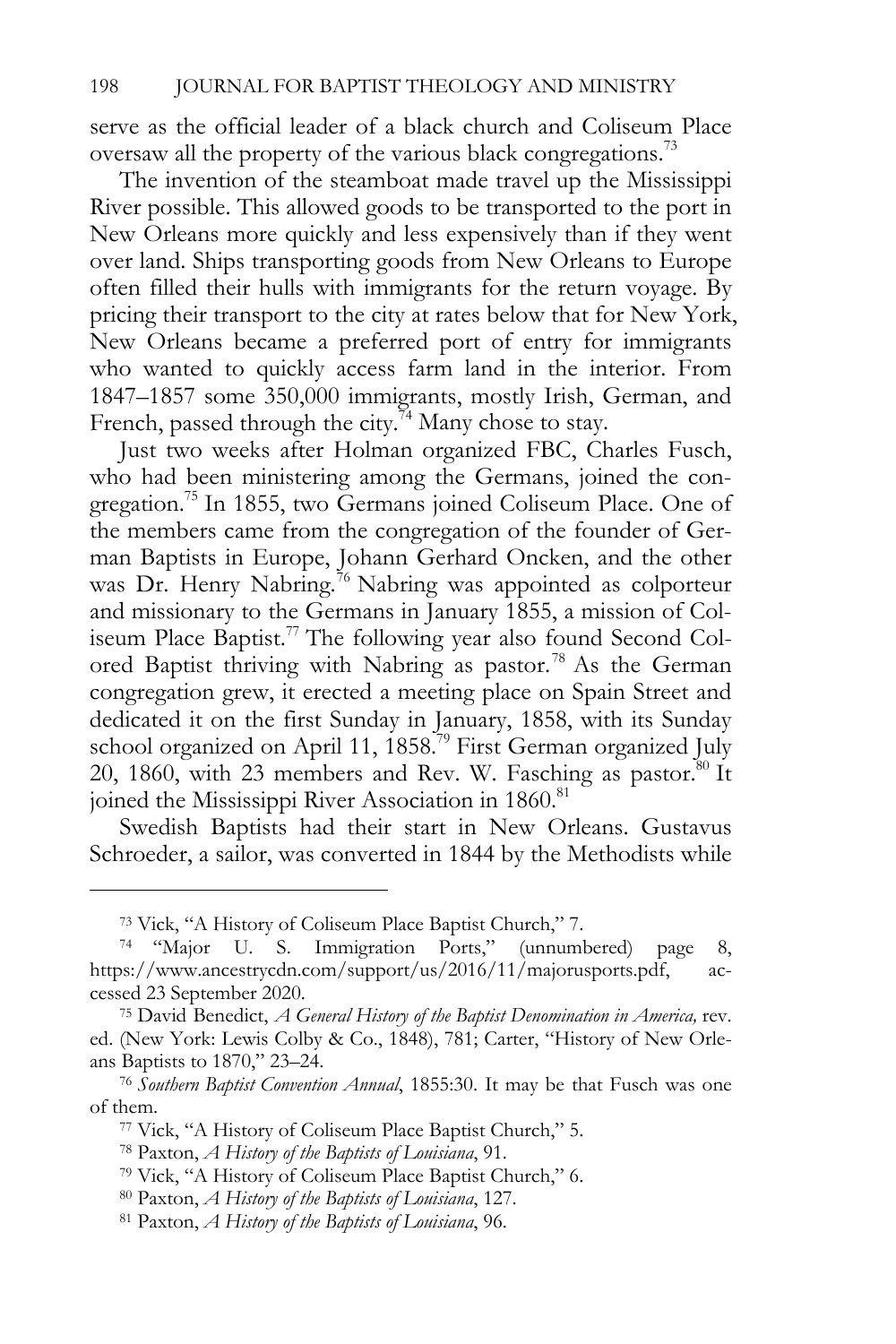on shore leave in New Orleans. Learning about Baptists through the Baptist Seaman's Bethel in New York, he was baptized in the East River later that year.<sup>82</sup> On a subsequent voyage, Schroeder convinced a fellow Swede, Fredrick Olaus Nilsson, about Baptist beliefs.

Nilsson was converted in New York in 1834 and began serving as a missionary in Sweden, first as a colporteur, then in 1842, as a representative of the Seamen's Friend Society. On August 1, 1847, Nilsson traveled to Hamburg, Germany, where he was baptized in the Elbe River by Oncken.<sup>83</sup> The first Swedish Baptist congregation emerged on September 21, 1848, at Landa Parish, Halland, Sweden. Exiled from Sweden in 1852, Nilsson came to America where he helped start the Swedish Baptist Conference (now Converge Worldwide).<sup>84</sup>

When war erupted between the States, the growing momentum of evangelism and congregational strength was shattered. The German congregation was scattered. Duncan, pastor of Coliseum Place, contracted pneumonia and went to San Antonio in 1859 to recover. He returned to become pastor of the reorganized FBC.<sup>85</sup> Duncan strongly opposed secession, which put him at odds with the congregation. Just six weeks after becoming the pastor, he resigned and moved to New York. When Union troops gained control of New Orleans, he returned to serve in a variety of civil positions. Duncan died May 1, 1864.

The Union recognized the strategic military and economic importance of New Orleans for the entire Mississippi River region. It became a high priority, and Union troops entered New Orleans in May 1862. On July 22, 1863, the new government seized control of the Baptists' church property. The HMS sent Jonathan W. Horton to the city.<sup>86</sup> Horton came to New Orleans from minister-

<sup>82</sup> Gustavus Wilhelm Schroeder, *History of the Swedish Baptists in Sweden and America. Being an Account of the Origin, Progress and Results of That Missionary Work During the Last Half of the Nineteenth Century*. (Greater New York: The author, 1898), 91–92. 83 J. O. Backlund, *Swedish Baptists in America* (Chicago: Conference, 1933),

<sup>23–24. 84</sup> R. A. Arlander, "Review of Baptist Development Among Scandinavians

in America," *Chronicle* 2.3 (July 1939): 116–17. 85 Daffin, "Biography of Rev. William Cecil Duncan, D. D.," 17–21. 86 *Baptist Home Missions in North America*, 583; Vick, "A History of Coliseum

Place Baptist Church," 10.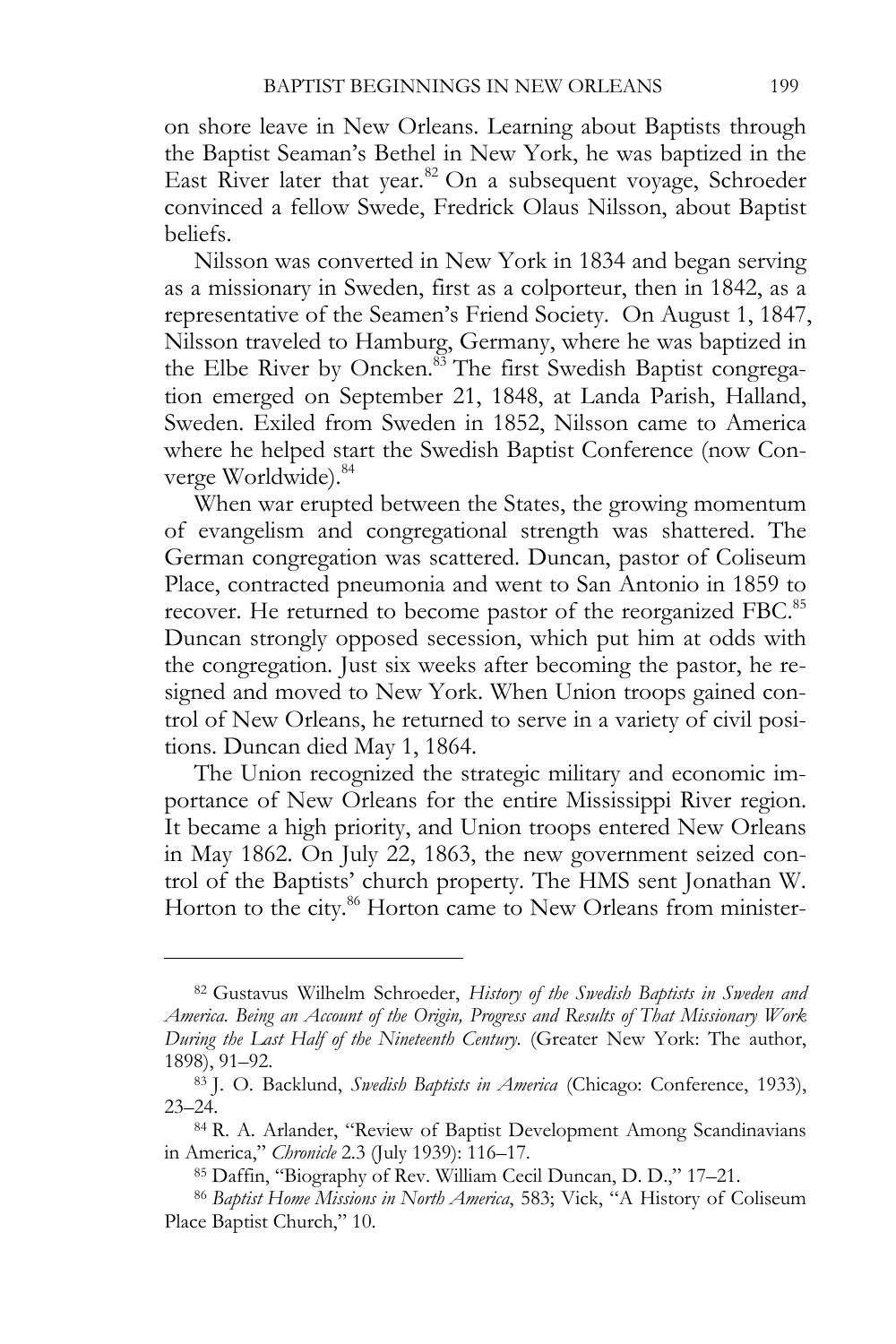ing to African Americans on St. Helena Island, South Carolina.<sup>87</sup> The people of Coliseum refused to accept his ministry and refused to let him onto the property, but Horton gained access by means of a military order.<sup>88</sup> He may have tried to establish an integrated congregation or use the property to reach African Americans.

For the next three years, the congregation did not function. The people were scattered, and many of the men had left the city to join the Confederate forces or escape conscription by them. The congregation dropped from sixty-four members to five, four women and a German man.<sup>89</sup> He was all that was left of the German congregation. The mission no longer existed.

Both FBC and Coliseum struggled to survive during the war. Title to the property owned by the congregations was turned over to the SBC in July 1861 for safe keeping.<sup>90</sup> Russell Holman returned to New Orleans to supply Coliseum the remainder of the year until his diminishing eyesight forced him to resign his position with the Home Mission Board effective January  $1, 1862$ .<sup>91</sup>

Coliseum, with the help of Holman, was able to regain control of its property in March 1866. They called William H. Bayless as pastor. This new beginning was cut short just a year later when Bayliss died on June 13, 1867, a month after his sixty-first birthday.<sup>92</sup> Throughout these difficult days, the Home Mission Board took an active interest in New Orleans, supporting pastors, raising funds to pay down debt or construct a chapel.

With the dawning of a new decade, new life came with a revival, led by an evangelist from Massachusetts, A. B. Earl. A few months later, Dr. E. G. Taylor came from Chicago to serve as pastor of Coliseum. During his five year ministry, the congregation paid off its debt, remodeled its facilities, and proceeded to work on completing the sanctuary.

A member of Coliseum, J. C. Carpenter became pastor at FBC in 1863. Dozens of people were baptized and joined the church. In 1873, Samuel Hayden, later a leader among Texas Baptists, came as its pastor.

<sup>&</sup>lt;sup>87</sup> Baptist Home Missions in North America, 397.<br><sup>88</sup> Vick, "A History of Coliseum Place Baptist Church," 10.

<sup>89</sup> Vick, "A History of Coliseum Place Baptist Church," 10.

<sup>90</sup> Vick, "A History of Coliseum Place Baptist Church," 9.

<sup>91</sup> Vick, "A History of Coliseum Place Baptist Church," 9; "Russell Holman: A Biography." 92 Paxton, *A History of the Baptists of Louisiana*, 503.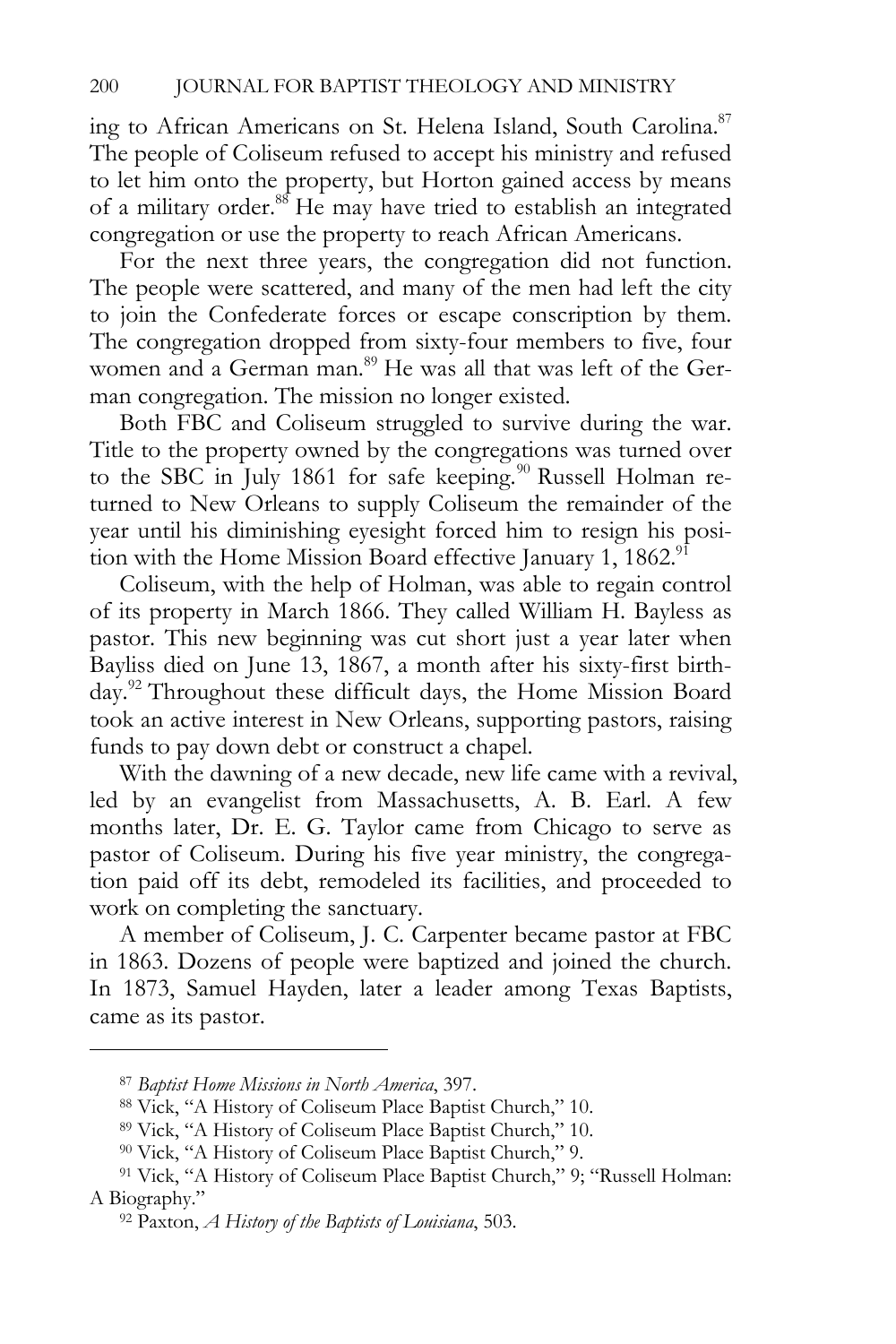African American congregations flourished after the war. First African and Fourth African baptized 3,000 new members and started several new congregations. When the Union Regular Baptist State Convention organized in 1866, there were 8 congregations from New Orleans with almost  $1,100$  members, $93$  not counting First and Fourth which remained a part of the Mississippi River Association. Black Baptists in New Orleans sent financial support to the Louisiana Baptist Convention in 1869.<sup>94</sup>

After the war, the HMS took a keen interest in providing education for the newly-freed slaves. This interest included theological training for the growing number of newly-formed African American congregations. Recognizing the importance of New Orleans for the entire South, the HMS sent missionaries to provide it.

Holbrook Chamberlain, a New York shoe salesman, Baptist deacon, and philanthropist became a leading force in supplying this need. He came to New Orleans in December 1869 to help raise funds for the Free Mission Baptist Church on Common Street. The project expanded to include a school.<sup>95</sup> Chamberlain became the catalyst, bringing several organizations together to establish Leland University, personally providing \$65,000 to launch the school. The Freedman's Bureau added \$17,500 to the Home Mission Society's  $$12,500$  toward the project.<sup>96</sup>

The new school was called Leland University. It was named in honor the Chamberlain's wife's ancestor, John Leland.<sup>97</sup> Leland was the leading spokesman for religious liberty in the South during the Revolutionary War period. The university's charter proclaimed, "The purposes and objects of this corporation are declared to be the Education and training of young men and women for Preachers and Teachers irrespective of race, color or previous

<sup>&</sup>lt;sup>93</sup> Union Regular Baptist State Convention Annual, 1866: 7–8.<br><sup>94</sup> Louisiana Baptist Convention Annual, 1869: 5.<br><sup>95</sup> Janice Richard Johnson, "Leland University in New Orleans, 1870–1915" (Ph.D. diss., University of New Orleans, 1996), 51. 96 James W. Blassingame, *Black New Orleans, 1860–1880*, (Chicago: Universi-

ty of Chicago Press, 1973), 124.<br><sup>97</sup> Sherman Leland, *The Leland Magazine, or a Genealogical Record of Henry Le-*

*land, and His Descendants, Containing an Account of Nine Thousand Six Hundred and Twenty-Four Persons, in Ten Generations, and Embracing Nearly Every Person of the Name of Leland in America, from 1653 to 1850* (Boston: Wier and White, 1850), 233–34.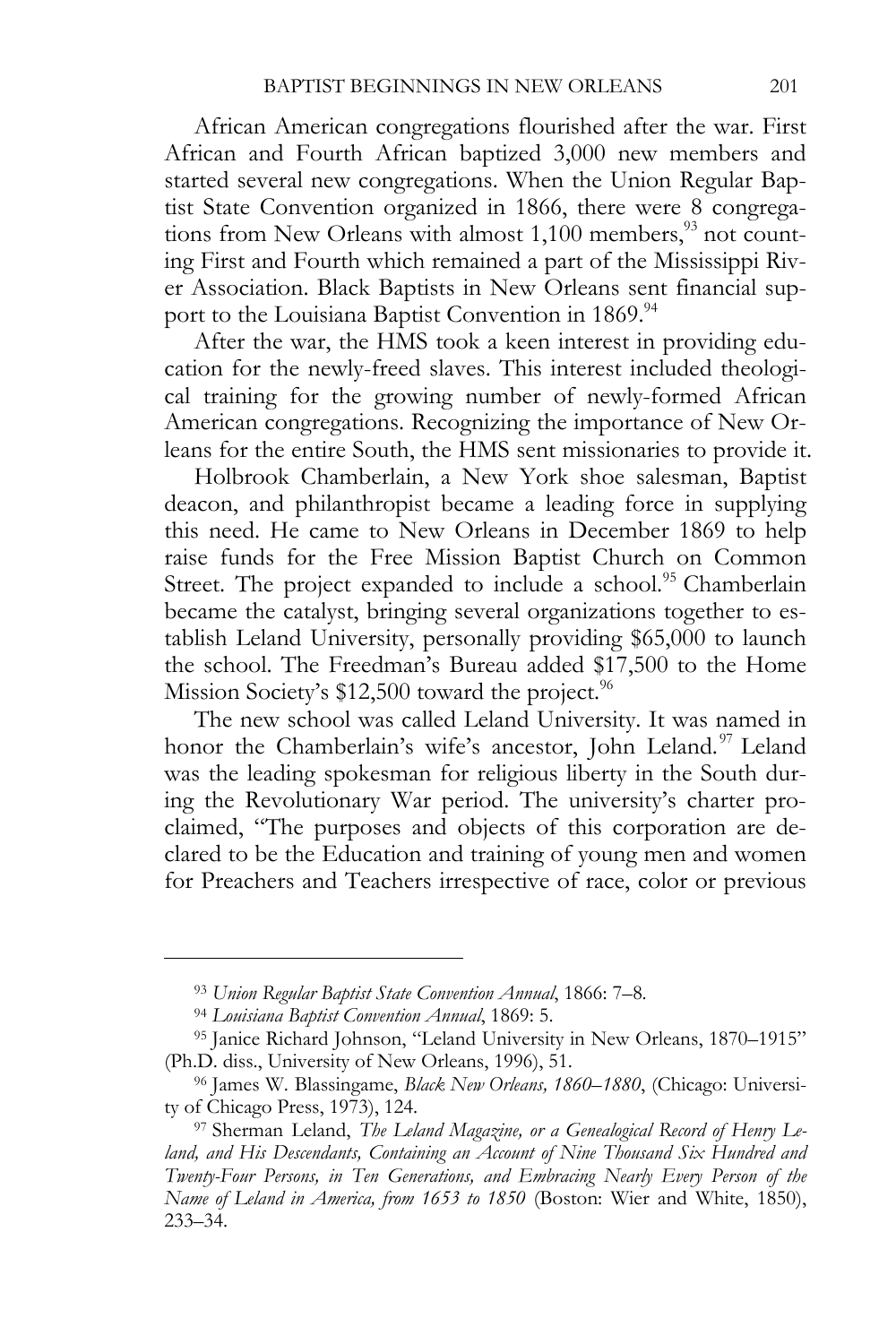condition of servitude."98 The HMS declared, "We *must* educate a ministry for this people, or abandon the field!"<sup>99</sup> Theological education for God-called men and women had come to New Orleans.

Classes began in 1870 and soon moved to the summer home purchased from Judge William J. and Elizabeth Ogden.<sup>100</sup> The land with its buildings was located at the corner of St. Charles Avenue and Audubon Place. At the time, the location was well away from the city center. In time, more and more people moved into the area. Tulane University purchased property in 1891 and Loyola University moved there in 1911.<sup>101</sup> The Sophie Newcomb Memorial College purchased land on Leland's northern border in 1908, completing its relocation in 1918.

While all races were welcome, there is no evidence that any white students ever attended. The faculty was integrated, with pastors of SBC congregations often serving as instructors, but all of the presidents were white. At its height, almost 2,000 students, kindergarten through college, attended the school.<sup>102</sup> The HMS supported Leland into the 1880s. Chamberlain died May 4, 1883, his estate leaving the school an endowment of \$95,000. This allowed the school to become self-supporting. Leland trained 80% of black teachers in the state and many ministers.<sup>103</sup>

The new arrivals to the neighborhood disliked the presence of the school. In addition, they wanted city comforts which were installed at the expense of the property owners. The cost of hooking up to city water and sewer, installing sidewalks, and paving St. Charles Ave. became increasingly difficult for the school to afford. As a result, the HMS started looking to sell Leland's property and relocate the school. A hurricane hit New Orleans on September 29, 1915, and damaged the buildings. Louisiana Baptists met in December, after the hurricane hit New Orleans. They passed a resolution in support of Leland, encouraging their northern brethren, "that if possible, your society will not take this institution

<sup>98 &</sup>quot;Leland University Charter," cited in Johnson, "Leland University in New Orleans," 227.<br><sup>99</sup> *American Baptist Home Mission Society*, 1870: 21<br><sup>100</sup> Johnson, "Leland University in New Orleans," 93.<br><sup>101</sup> Johnson, "Leland University in New Orleans," 121.<br><sup>102</sup> "Leland College, New Orleans and Ba

https://www.lostcolleges.com/leland-college, accessed 23 September 2020. 103 Johnson, "Leland University in New Orleans," 210.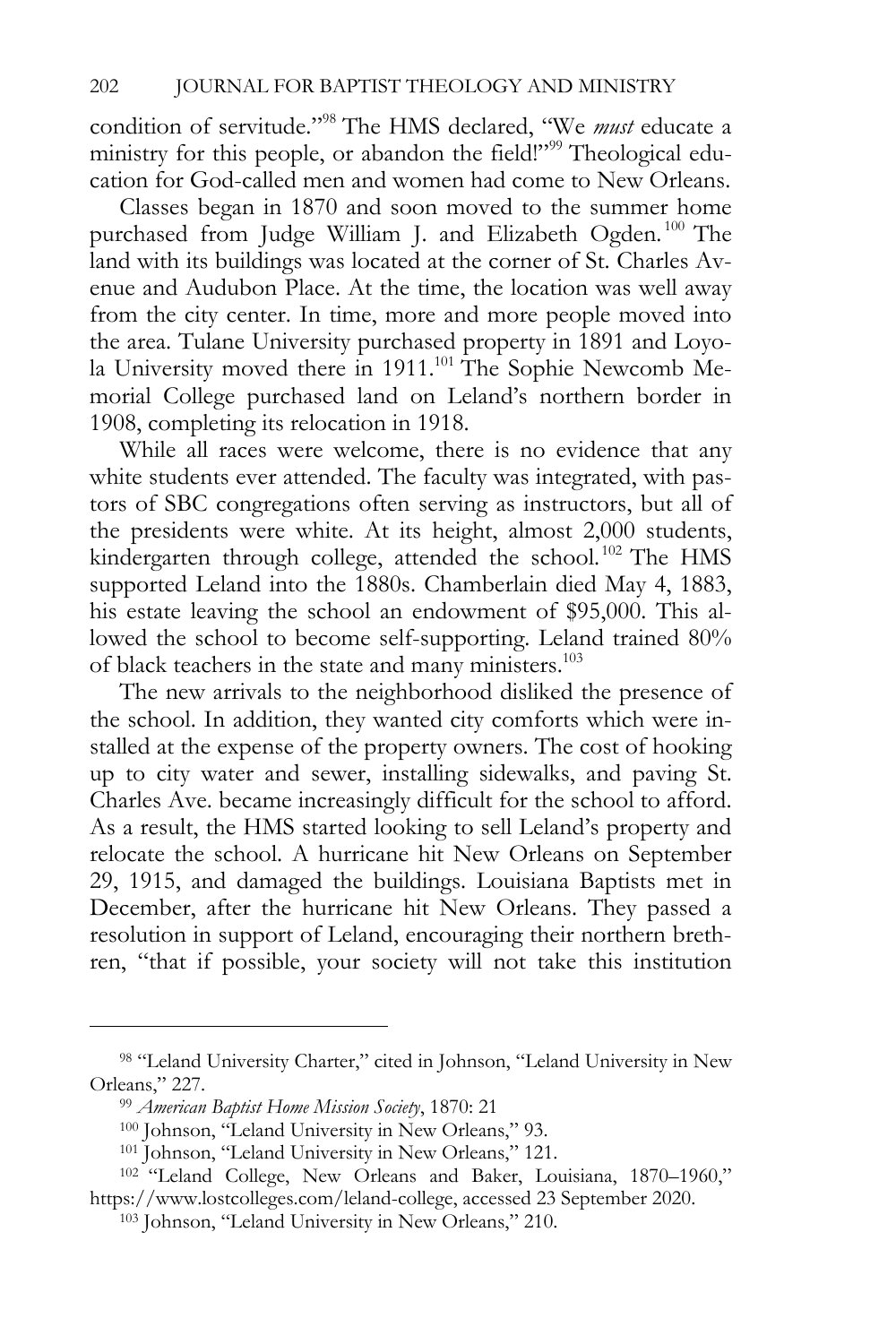from New Orleans."<sup>104</sup> That same year, National Baptists split over who would control the convention's Publishing Board, leaving them distracted and divided when unity was needed to keep the school in New Orleans. The property was sold to a local developer who built luxury homes on the site. The school eventually reopened in Baker, Louisiana, but closed in 1960.

In 1871, F. W. Schallike was appointed by the HMS to try and revive the German work.<sup>105</sup> He reconnected with the Mississippi Baptist Association that same year, but the work was unable to recover.106 Schallike accepted a call from a congregation in Birmingham, Alabama, beginning in January 1873, and the church  $closed.<sup>107</sup>$ 

Just as both white congregations were regaining their strength after the war, the economy collapsed. Hayden left FBC when it could no longer support him, leaving the church without a pastor for the next five years. Funds that were promised for Coliseum's building project were not given. Dr. Taylor resigned as Coliseum's pastor in 1875, leaving the congregation in a better financial situation than when he came, but the task ahead was daunting.<sup>108</sup>

Norvill W. Wilson accepted the challenge. He came to Coliseum in the fall of 1875. He led the congregation in 1877 to become a founding member of the Gulf Coast Association, affiliated with the Mississippi Baptist Convention. The Association eventually stretched along the rail lines from Mobile, Alabama, to Baton Rouge, Louisiana. This was a novel attempt at reaching the people of the unique culture along the coast. Wilson was active in the New Orleans community, and Coliseum was reviving. The next year, yellow fever again swept through New Orleans. Approximately 12,000 people died—including three pastors in the city out of the 40,000 who contracted the disease.109 Wilson stayed in the city to care for the sick and dying. He contracted the disease and died September 6, 1878, at age 44, leaving a wife and large

<sup>&</sup>lt;sup>104</sup> Louisiana Baptist Annual, 1915: 67.<br><sup>105</sup> Baptist Home Missions in North America, 583.<br><sup>106</sup> Paxton, A History of the Baptists of Louisiana, 113.<br><sup>107</sup> North American Baptist Conference Minutes, 1871: 19; 1873: 12.<br><sup></sup> *Annual*, 1879: 27–28.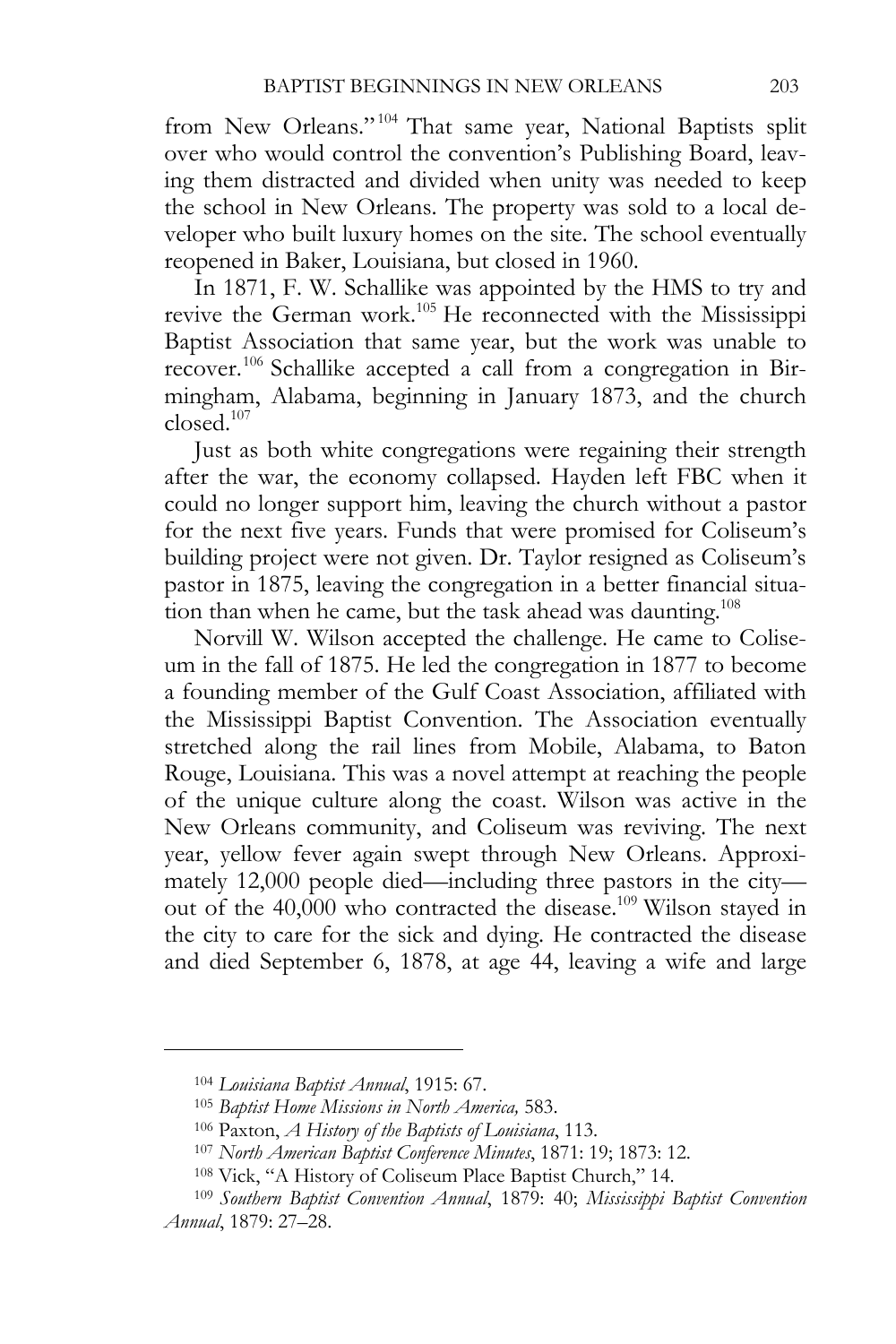family. At his death, Coliseum was the only self-supporting congregation in the Gulf Coast Association.<sup>110</sup>

That same year, the Mississippi Baptist Convention appointed David Ingram Purser as State Evangelist, based in New Orleans. His wife died in 1879 of yellow fever less than a year after coming to the city, impacting his ministry. Things started looked up for Coliseum when Sylvanus Landrum became its pastor in 1881.<sup>111</sup> He had previously served as SBC secretary (1863) and vice president (1876). He raised large sums of money outside the city to pay off the church's debt. During his tenure, Coliseum began a Chinese Sunday school about 1885.<sup>112</sup>

Isaac T. Tichenor, who helped organize Coliseum in 1854,<sup>113</sup> became president of the Home Mission Board in 1882. New Orleans regularly continued to be the focus of convention interest. A report to the Mississippi Baptist Convention noting the need and importance of New Orleans was made "with a large outline map, showing the location and relations of New Orleans, both to the territory of the Southern Baptist Convention, and to the great mission fields lying South-west, and South of the country, in Mexico, Central and South America and the West Indies."114 An SBC report notes, "Your Committee believe that our Home Mission Board has under its care no station more important than New Orleans."115 The following year, "We cannot abandon New Orleans, the great metropolis of the South-West, that is to mould the moral and religious thought, as well as the commercial destiny of coming generations."116

With the opening of Leland, Northern Baptists committed themselves to educating women as well. For over a decade, beginning in 1871, the Home Mission Society supported almost a dozen

<sup>&</sup>lt;sup>110</sup> *Mississippi Baptist Annual*, 1878: 31.<br><sup>111</sup> George and Corra Leavell named their firstborn son "Landrum" for Dr. and Mrs. Sylvanus Landrum, who served as pastor of Central Baptist Church, Memphis, when they were members. Landrum Leavell's nephew and namesake, Landrum Leavell II, became the seventh president of NOBTS. See Rex D. Butler, "The Leavell Legacy," in this volume. 112 Vick, "A History of Coliseum Place Baptist Church," 15. 113 *Highlights of History of First Baptist Church, New Orleans: A Saga of Baptist Be-*

*ginnings, Growth and Labors for Christ in the Crescent City* (New Orleans: First Baptist Church, [1968]), [8]. 114 *Mississippi Baptist Annual*, 1881: 28. 115 *Southern Baptist Convention Annual*, 1882: 27. 116 *Southern Baptist Convention Annual*, 1883: Appendix B, IX.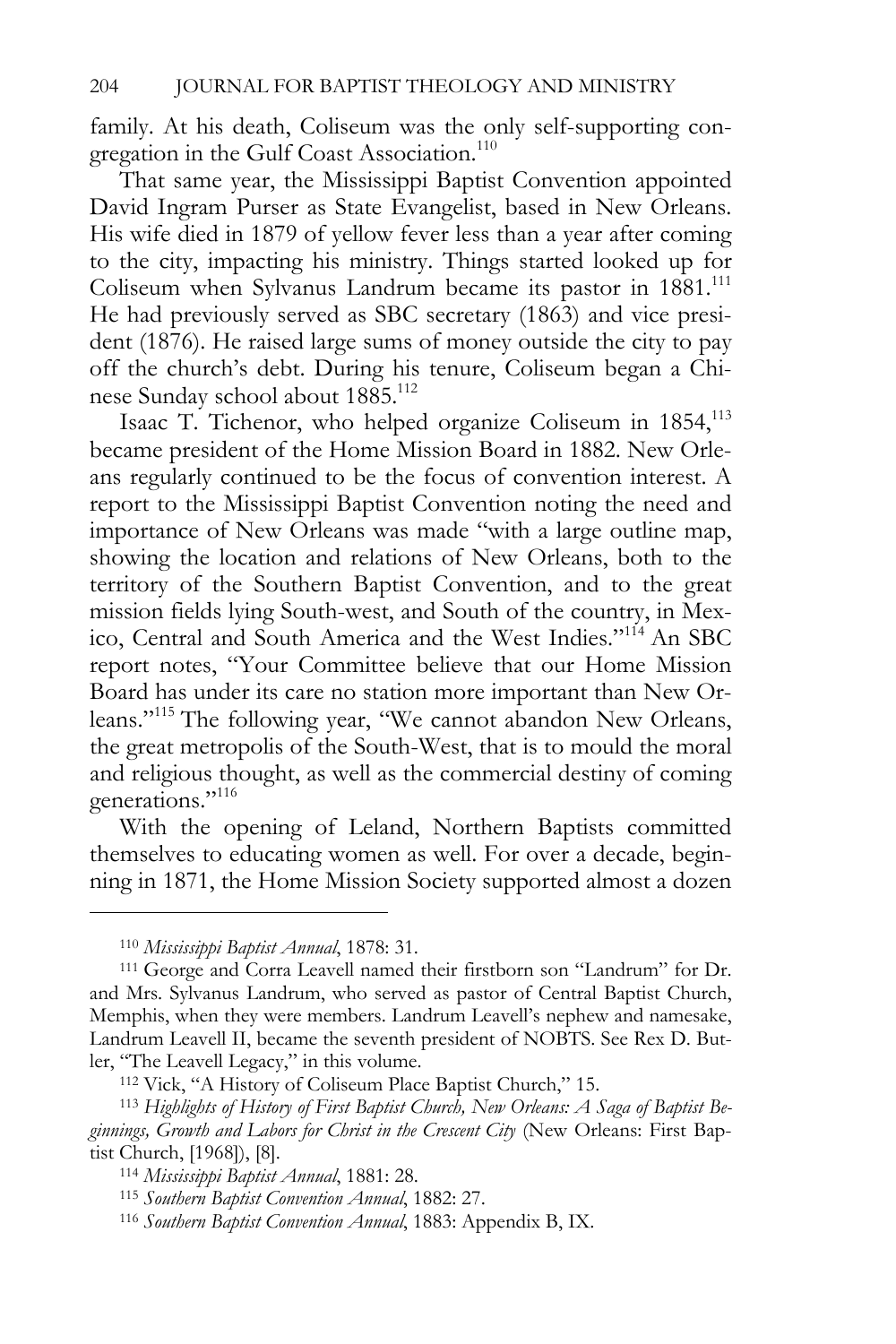women instructors at the school. In addition, Miss Joanna Patterson Moore arrived in 1873, followed by Carrie R. Vaughn, to serve among the African American congregations in the city.<sup>117</sup>

Moore was born the same year the HMS was formed, becoming a Baptist at age 20.118 Called to missionary work, she attended Rockford Female Seminary in Illinois.119 She began her ministry among African Americans at Island Number Ten in Tennessee during the war.<sup>120</sup> She was commissioned December 31, 1863, and was the first woman sent by the Society to work among the freedmen.<sup>121</sup> It was the impact of her work in New Orleans and the great need of workers that spurred women in the North to form the Women's Baptist Home Mission Society (WBHMS) in 1877.<sup>122</sup> Moore was the first missionary they supported.<sup>123</sup> In 1880, she comprised half of the Louisiana delegation which met on November 24, 1880, to form what is now the National Baptist Convention, USA.124 Even though the HMS stopped funding work in New Orleans in 1883, Moore continued to serve into the 1890s, supported by the WBHMS.<sup>125</sup>

Women missionaries from the South also joined the mission to reach New Orleans. The first wave was sent by the Mississippi Baptist Convention. Mrs. Mattie V. Nelson of Oxford, Mississippi, offered to serve in New Orleans in late 1881. After prayer, the State Board appointed her. Before she could leave, Miss Emma Gardner, Liberty, Mississippi, and Miss Cora Montgomery volunteered as well. Gardner volunteered to go at her own expense, and Montgomery asked for only a small stipend.<sup>126</sup> Women's Home Mission Societies in Maryland and South Carolina soon joined in supporting women missionaries in New Orleans, <sup>127</sup> as did the Home Mission Board.

<sup>&</sup>lt;sup>117</sup> Baptist Home Missions in North America, 583.<br><sup>118</sup> Mary C. Reynolds, *Baptist Missionary Pioneers among Negroes* (N.p., [1919?]), 9.<br><sup>119</sup> Reynolds, *Baptist Missionary Pioneers among Negroes*, 9.<br><sup>120</sup> Reynolds, *Ba* 

Sunday School Publishing Board, N. B. C., 1930), 115–16.<br><sup>125</sup> Louisiana Baptist Annual, 1890: 51.<br><sup>126</sup> Mississippi Baptist Annual, 1882: 32–33.<br><sup>127</sup> Southern Baptist Convention Annual, 1886: viii; 1887, xlix.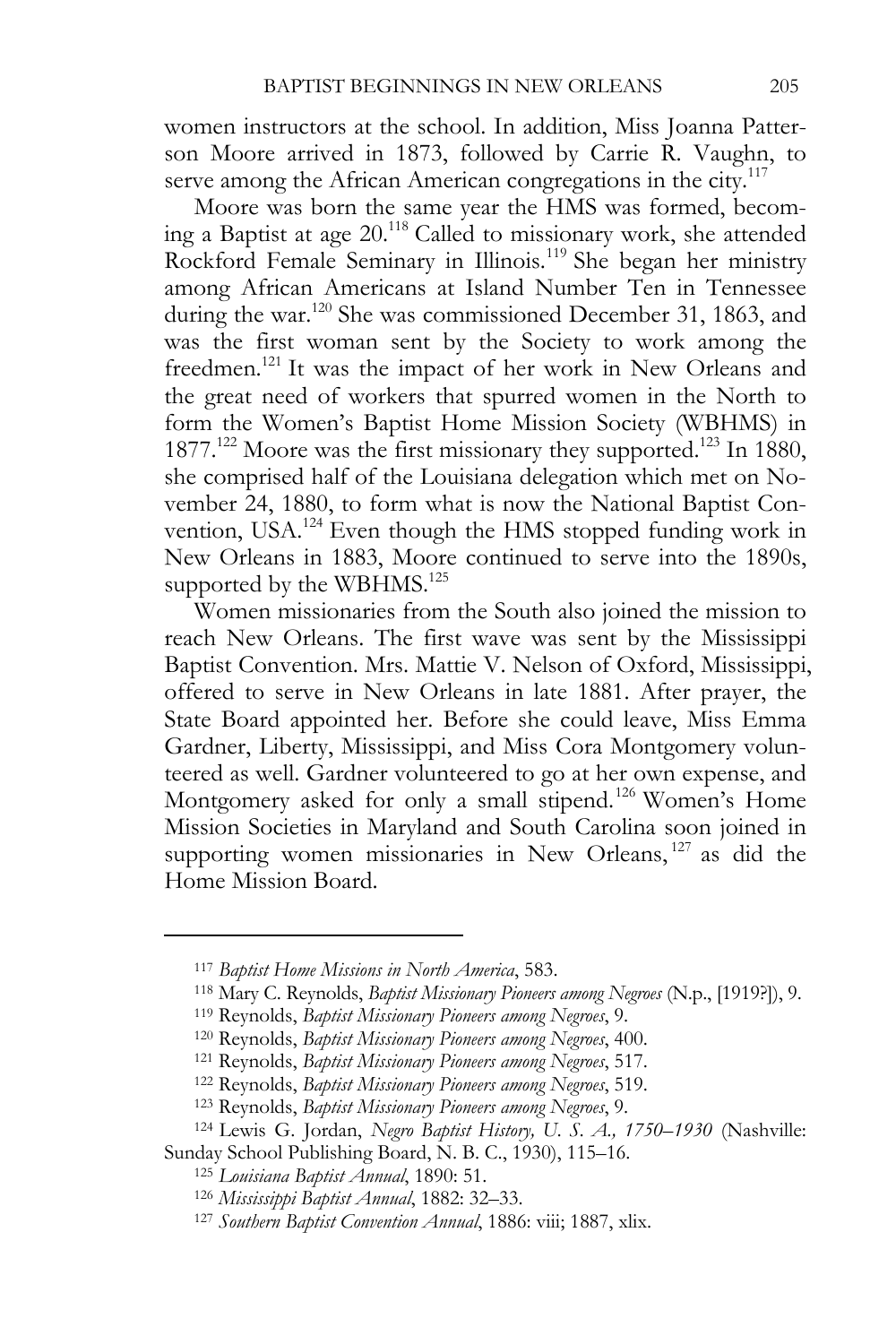Gardner arrived in New Orleans in November 1881. Because she knew some people who worked at the Lane Cotton Mill, she began working with the women who worked there. They began meeting in the home of a friend who lived on Valence Street. As a result, FBC began a Sunday School Mission there on January 1, 1882, meeting on Sunday afternoons. Gardner would sit on a nail keg to teach the children.<sup>128</sup> The work continued to grow. The Home Mission Board purchased land and erected a chapel. After its completion, Valance Street Baptist Church organized with eighteen members in February 1886, joining FBC and Coliseum as Southern Baptist congregations in the city.<sup> $129$ </sup> Nearly seventy years of ministry had yielded just three Anglo congregations.

Working out of Coliseum, Mattie Nelson served in the Carrollton area.<sup>130</sup> She raised the funds to build a  $25'$  x 40' home on a donated lot where she started a mission Sunday School.<sup>131</sup> A second mission on Locust Street would soon join it.132

The congregations and missions were thriving when tragedy struck. Landrum contracted an unknown disease in the summer of 1886. Granted a leave of absence, he traveled to Brunswick, Georgia, where he died of the disease on November 16, 1886.<sup>133</sup> He was the third pastor of Coliseum to die in a twenty-year span.

A recession in the early 1890s forced cutbacks in the missionary force. By 1892, none of the women missionaries were being supported. The Louisiana Baptist Convention met in New Orleans, at Valence, and the only pastor from New Orleans who attended was R. W. Merrill from Valence, and he was on mission support.<sup>134</sup> The work in New Orleans declined to such an extent that the Home Missions report called it a "shame"<sup>135</sup> and lamented that work in the city has always been "too quiet, unaggressive and weak."136 Making matters worse, on April 3, 1892, fire destroyed

<sup>128</sup> Slater A. Murphy, "History of the Valence Street Baptist Church" (ThM thesis, Baptist Bible Institute, 1934), 10–11.<br><sup>129</sup> Murphy, "History of the Valence Street Baptist Church," 17.<br><sup>130</sup> Louisiana Baptist Annual, 1884: 44.<br><sup>131</sup> G. Avery Lee, *Our Name is Baptist: 100 Years of Faith in Act* 

*Charles Avenue Baptist Church, 1898 to 1998* (New Orleans: n.p., [1998]), 38. 132 *Louisiana Baptist Annual*, 1888: 25. 133 Vick, "A History of Coliseum Place Baptist Church," 15; *Southern Baptist* 

*Convention Annual*, 1887: Preface. 134 *Louisiana Baptist Annual*, 1892: 8. 135 *Louisiana Baptist Annual*, 1891: 43. 136 *Louisiana Baptist Annual*, 1892: 12.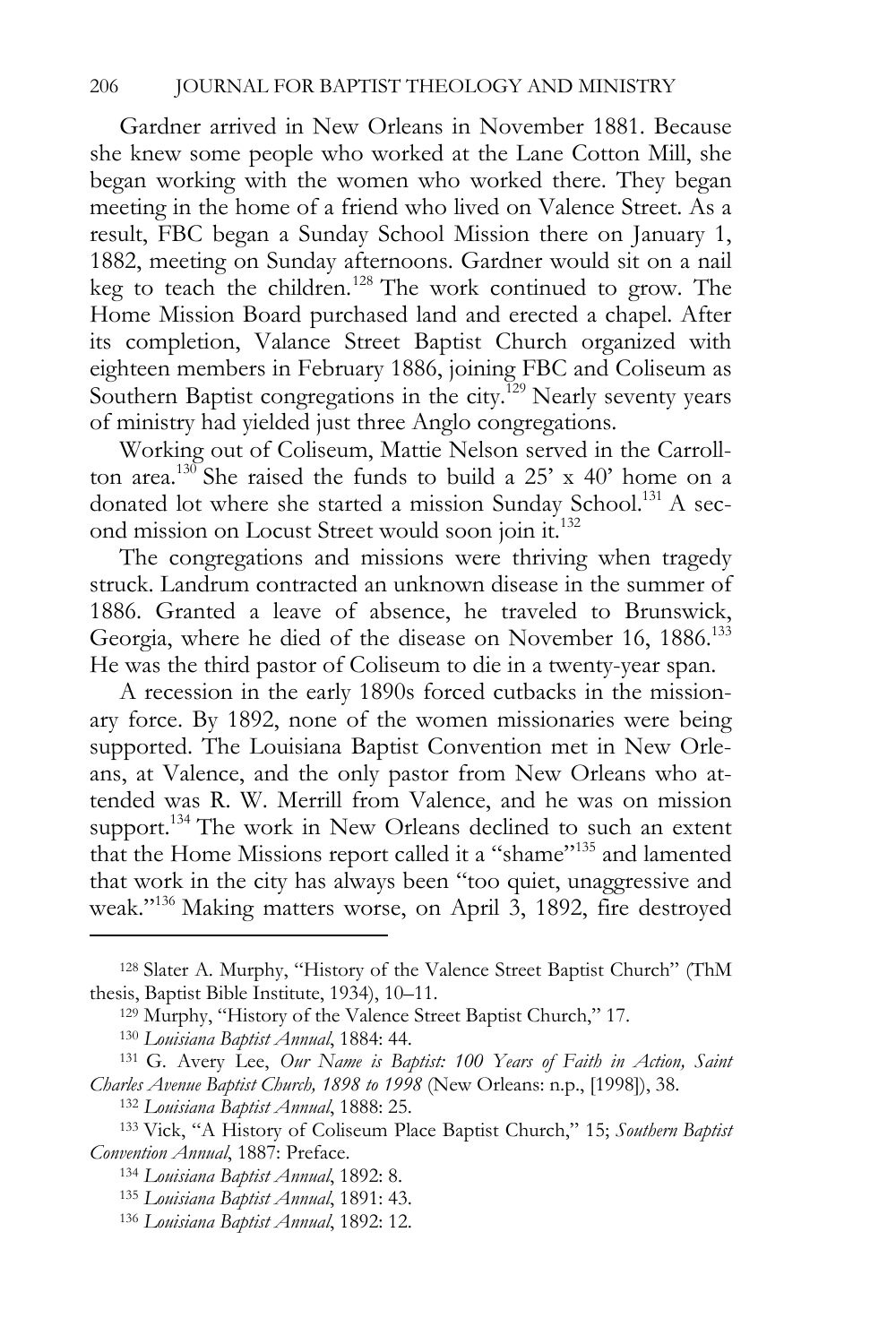FBC's property. Southern Baptists rallied to purchase a theater where it could meet.<sup>137</sup>

At the Louisiana Baptist Convention in 1892, Merrill, pastor of Valence, made a motion to establish a training school in New Orleans.138 Even though he resigned the following year, the Purser brothers, who had been evangelists with the Mississippi Convention, stepped into the ministry gap. David Purser became pastor of both Valance and FBC in 1892. The following year, his brother, John, took over the duties at FBC. Valence was soon selfsupporting. During Purser's first year he baptized 43 people.<sup>139</sup> In addition, the state Woman's Missionary Union placed its central committee in New Orleans in 1895.<sup>140</sup>

The first training school was held during the winter of 1894– 1895, meeting at FBC. The Purser brothers and Dr. George Whittinghill, the new pastor of Coliseum, were the instructors.<sup>141</sup> A second school was held the following year. However, due to a "lack of funds and an adequate place for meeting," the school later referred to as "Baby B. B. I." closed in 1896.<sup>142</sup> More than a decade later, the Sunday School Board, which was organized in 1891, held a Teacher Training school in New Orleans in 1908.143

The hopeful condition that the training school and renewed congregational strength brought was again interrupted by calamity. Yellow fever swept through New Orleans twice in 15 months. David Purser was on vacation in Alabama with his family when the outbreak occurred. Leaving his family safely behind, Purser returned to New Orleans to help the congregation entrusted to him. He contracted the disease, just as his first wife had done 18 years earlier, and died on October 22, 1897.<sup>144</sup> Overcome by the ordeal, his brother, John, resigned from FBC three months later. Death had claimed a New Orleans pastor about once a decade. FBC lost one, Valence lost one, and Coliseum lost three.

<sup>&</sup>lt;sup>137</sup> Louisiana Baptist Annual, 1893: 26.<br><sup>138</sup> Murphy, "History of the Valence Street Baptist Church," 22.<br><sup>139</sup> Murphy, "History of the Valence Street Baptist Church," 24.<br><sup>140</sup> Louisiana Baptist Annual, 1896: ix.<br><sup>141</sup>

*tist Annual*, 1898: xxiii; *Southern Baptist Convention Annual*, 1898: 39 states Oct 21.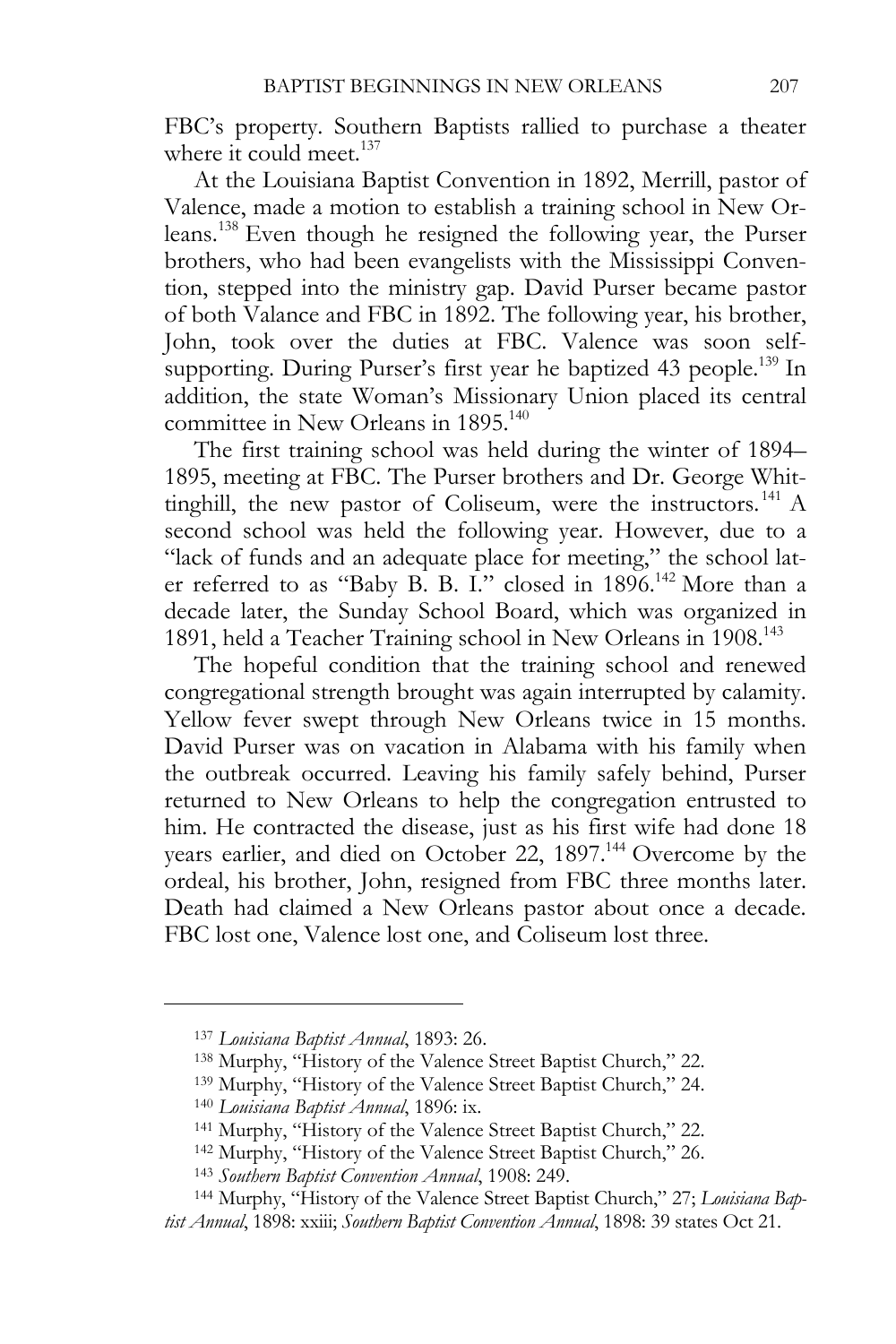While FBC and Valence searched for new pastors, only Coliseum remained self-supporting. Coliseum soon launched its Carrollton mission as St. Charles Avenue Baptist on November 16, 1898. The new century found FBC, Valence, and St. Charles on mission support. It also saw the return of women missionaries to the city. In 1901, Georgia Barnett (at FBC) and Miss Carrie M. Gore (St. Charles) were supported by the Louisiana Convention.<sup>145</sup>

The North Side Mission began as an interdenominational work between Methodists, Episcopalians, and Baptists. Coliseum took over the work and it organized as Grace Baptist on November 27, 1904, with 25 members.<sup>146</sup> Coliseum began Canal Street Mission in January 1905, meeting at Cleveland and Hagan Ave. It organized on April 14, 1907 as Hagan Ave. Baptist (later Central) with Dr. Walter M. Lee as pastor.<sup>147</sup> All of these congregations received aid from the Home Mission Board to purchase property, build chapels, or pay their pastor. Momentum led these churches to organize the New Orleans Association in 1906. John B. Lawrence, who would later become president of the Home Mission Board (1929– 1953), came to New Orleans in 1907. He first served as pastor at Coliseum, then in 1910 he moved to FBC where he served until 1913.148

In 1906, the Louisiana State Missions Committee requested that the Louisiana Convention establish "what might be called a Foreign Mission station" to work with the growing number of immigrants in New Orleans.<sup>149</sup> This request was in anticipation of the Panama Canal expanding shipping activity in New Orleans. Three years before its completion in 1914, the report on State Missions anticipated that the number of immigrants flowing through the city could increase 10 fold to 20 million annually.<sup>150</sup> The first Italian missionary in Louisiana, J. M. Barra, a former Catholic priest, fluent in Spanish and Italian, announced his intention of starting a Baptist mission in New Orleans in July 1914.151

<sup>&</sup>lt;sup>145</sup> Louisiana Baptist Annual, 1902: 43–44.<br><sup>146</sup> Kathleen E. Haynie, "The Work and Growth of New Orleans Baptists Since 1900" (DipRE thesis, Baptist Bible Institute, 1934), 2. 147 Haynie, "The Work and Growth of New Orleans Baptists Since 1900," 3. 148 Vick, "A History of Coliseum Place Baptist Church," 20; *History of First* 

*Baptist Church, New Orleans*, [11]. 149 *Louisiana Baptist Annual*, 1906: 31. 150 *Louisiana Baptist Annual*, 1911: 49. 151 *Baptist Chronicle* (July 9, 1914): 13.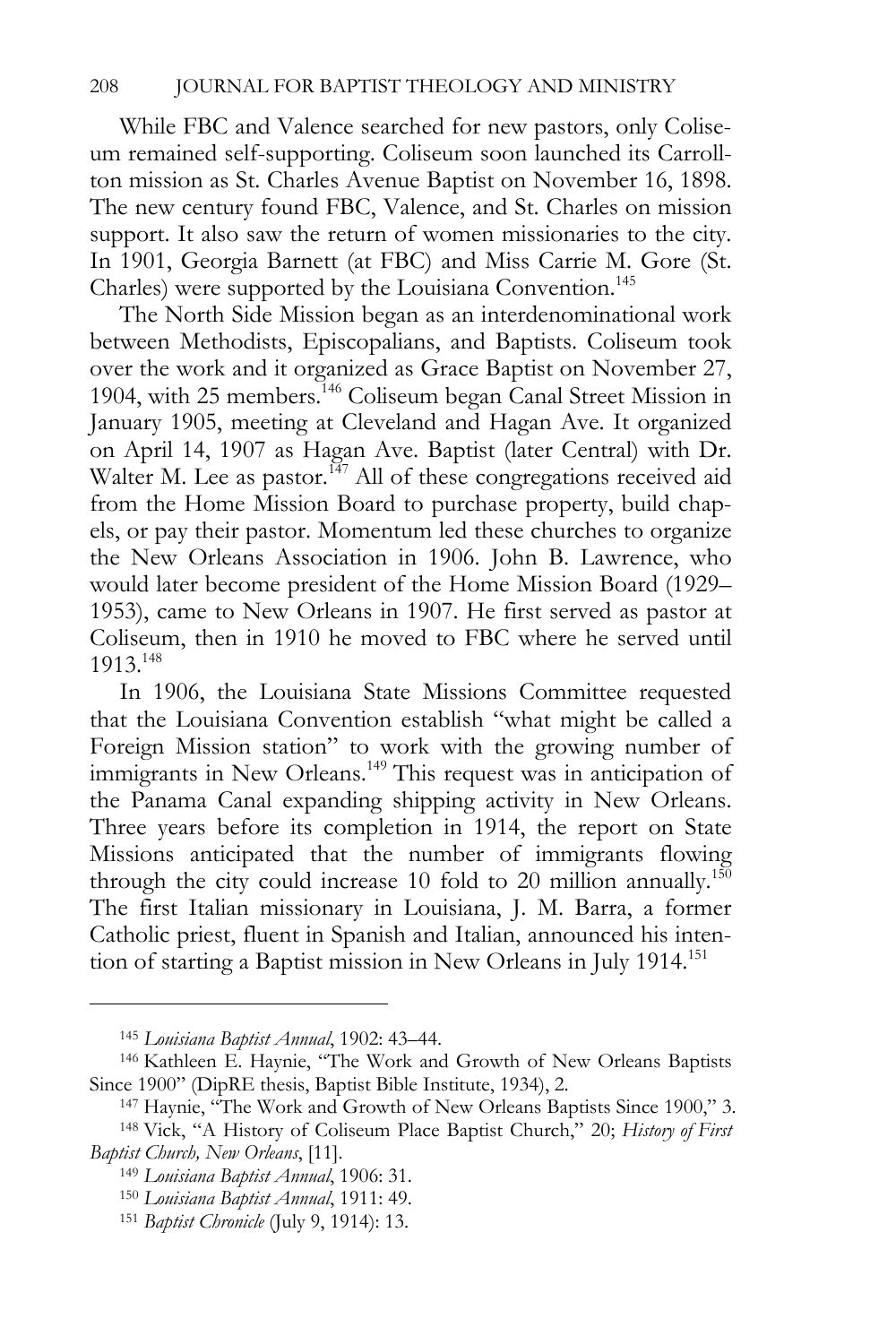Anniversaries bring forth powerful emotions. Forgetting a wedding anniversary will prove the point. The year 1912 began a series of celebrations of important events. The country remembered the start of the War of 1812. Louisiana celebrated a century of statehood and Baptists in Louisiana noted a century of work in the state. The city of New Orleans began looking forward to 1918 and the bicentennial of its founding. In anticipation of the centennial of Baptists' international missionary work, the Foreign Mission Board launched the Judson Centennial Fund. Baptists across the country were reminded of how Adoniram and Anne Judson answered God's call to fulfill the Great Commission. Southern Baptists were reminded of the great need in New Orleans.

New Orleans was the largest city in the South. It had a vibrant port. Rail lines connected the city to manufacturing and agricultural centers. By 1906, yellow fever was largely eradicated. Yet for all of the interest and activity that Baptists of all kinds had in establishing vibrant congregations in this import city, the results were meager. In 1906, the Home Mission Board report noted that Baptists are the leading evangelical denomination in the state, yet had only sixteen self-supporting churches in all of Louisiana. New Orleans had only one self-supporting church. 152 State Mission leaders lamented that "New Orleans is a synonym for Baptist lost opportunity."153 With World War I breaking out in Europe, the Home Mission Board reported to the Southern Baptist Convention,

New Orleans. THE SITUATION here is both unique and tragic. There is not one self-supporting Baptist church in the greatest city of the South! One has been self-supporting, but the shifting of population and removals have so weakened it that the Board is now aiding it.<sup>154</sup>

That same year (1914) the New Orleans Baptist Association, unable to sustain an independent existence, merged with the St. Tammany Baptist Association.

The solution to this seemingly insurmountable challenge was education. A report to the Mississippi Convention noted, "Education and missions go hand in hand."<sup>155</sup> The first mention of estab-

<sup>152</sup> *Southern Baptist Convention Annual*, 1906: 199. 153 *Louisiana Baptist Annual*, 1910: 56. 154 *Southern Baptist Convention Annual*, 1914: 296. 155 *Mississippi Baptist Annual*, 1910: 57.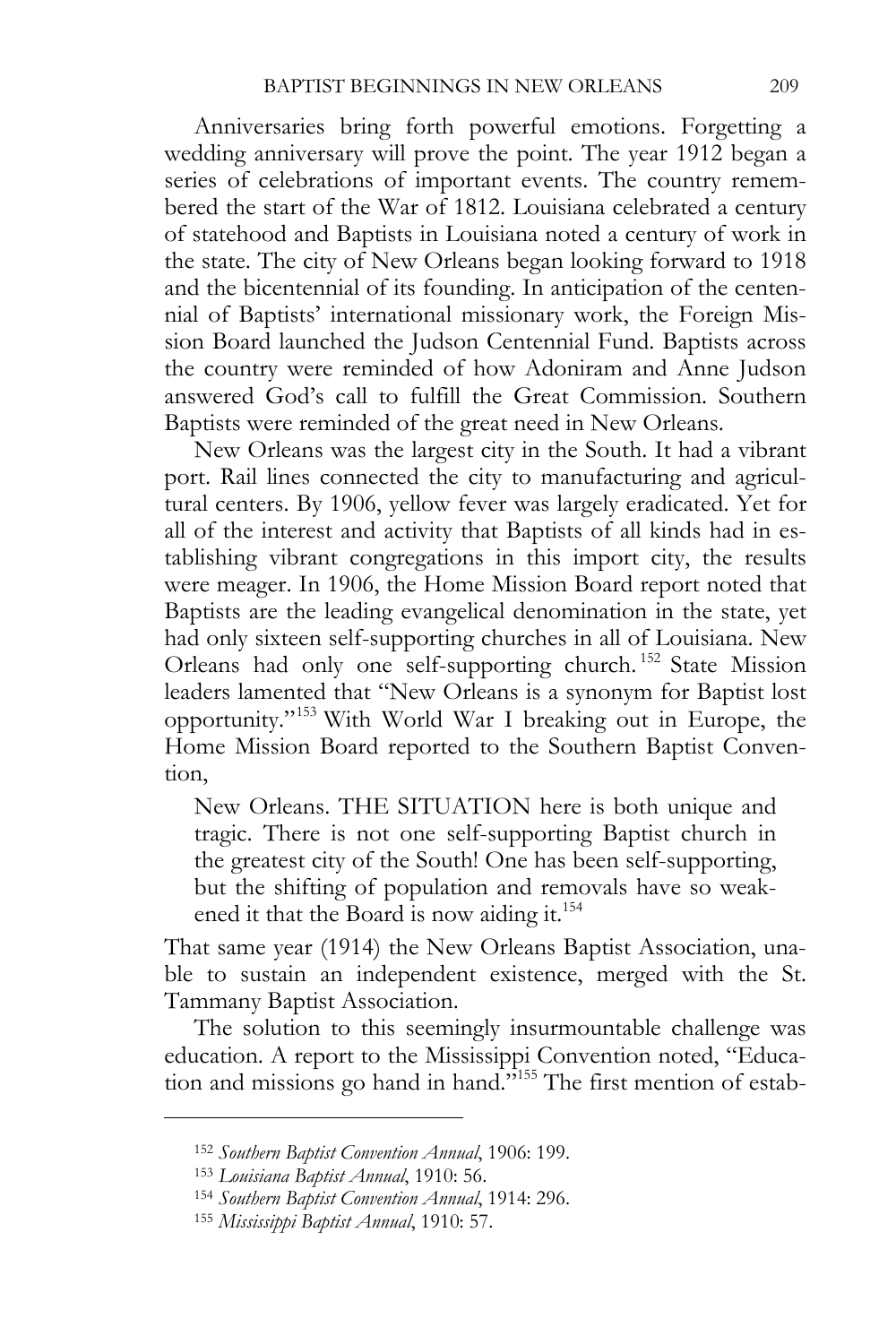lishing a Baptist school in New Orleans for training pastors, teachers, and missionaries was a communication between Paulding and Ranaldson in 1817.<sup>156</sup> The subject emerged again in a letter dated January 15, 1849, from Basil Manly Sr., then president of the University of Alabama, to his son, Charles. It stated, "What do you think of a great Baptist College for the South-West? The idea seems to me very rational, feasible, eligible. That is, and is to be, the place of chief commercial importance through the whole region drained by the Mississippi, – extending from the Chattahoochee to the Rio Grande, and from Missouri to the Gulf."157 Once established, "We will then place by its side a *first rate* theological Institution." 158 He answered concerns regarding the unhealthy climate (yellow fever) by proposing to schedule school breaks during the times of the year when outbreaks were most likely. Later that year at a meeting in Nashville, Manly, James Boyce, R. B. C. Howell, and J. R. Graves discussed and affirmed the need for a seminary in the South.<sup>159</sup> This was a full decade before the formation of Southern Baptist Seminary in Greenville, South Carolina, where Manly's namesake son and Boyce became founding faculty members.

It was twenty-one years later that Leland University was established to provide theological education in the city. By the mid-1890s, pastors of the three Southern Baptist congregations in the city established a theological training school. After two years, the funds ran out and yellow fever decimated the faculty. However, the Sunday School Board's teacher training event proved quite successful. The Sunday School Board held Sunday school conventions in New Orleans in 1913 and 1914.<sup>160</sup>

Plautus Iberus Lipsey, editor of the *Baptist Record* (Mississippi) in his November 26, 1914 editorial reissued Basil Manly's call for a theological school in New Orleans. Under the heading "The Sem-

<sup>156 &</sup>quot;Prospectus of the Baptist Bible Institute, New Orleans, Louisiana," June 1918, 1. 157 Basil Manly Sr., University of Alabama, to Basil Manly Jr., on 15 January

<sup>1849,</sup> Manly Collection of Manuscripts, Folder 37, MF# 3900, Southern Baptist Historical Library and Archives. 158 Basil Manly Sr., University of Alabama, to Basil Manly Jr., on 15 January

<sup>1849. 159</sup> Charles Manly, "The Rise of Seminary Sentiment among Southern Bap-

tists." *Review and Expositor* 12.2 (April 1915): 252. 160 *Baptist Chronicle* (July 9, 1914): 1.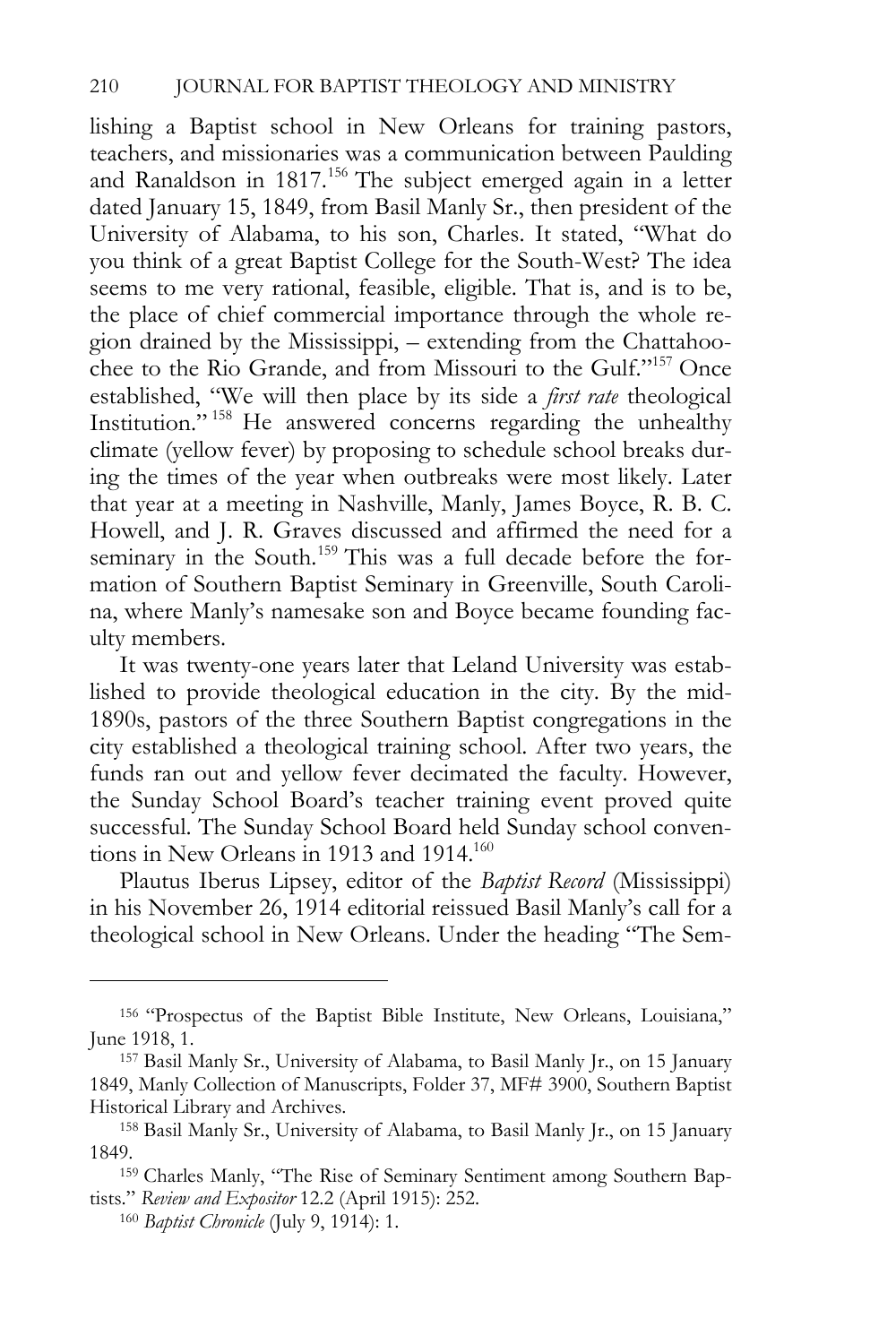inaries and the Load," he states: "Any seminary founded on right principles and permeated by the proper spirit, is and ought to be a great evangelizing or missionary power in the denomination and especially in the section where it is founded." He argues that South Carolina and Kentucky have benefitted from Southern Seminary being in their midst. The same holds true for Texas with Southwestern.

Now what these have done and are doing up to the measure of their ability and within the radius of their influence can be done by an addition to their number. There was room for the seminary at Fort Worth and need of it. There is also room for and need of just what a seminary can do in the district surrounding the city of New Orleans. Baptists have attempted to assault that stronghold of Satan with paper balls. Hitherto we have not made much impression on it; and are not now working at it in any adequate way. A seminary there would plant the Baptist cause in this city in a way that would immediately command the attention and respect of all. It would be planting the siege guns at the enemies' gates. It would rally the Baptists and put heart into them and equip them for their work as nothing else could do. This is missionary territory in every direction from the city. Louisiana is probably the most needy mission field in the Southern Baptist Convention and has never had the attention it deserves. New Orleans is destined to be the greatest city in the South. Why not do what we can to make it not only a Baptist city but a city of influence to radiate Baptist life in a needy and important field? There is no surer way to make it a great blessing than building here a great seminary.<sup>161</sup>

The following week, George Harver Crutcher, editor of Louisiana's *Baptist Chronicle*, added his support for a seminary in New Orleans.162 "If we had a great theological seminary in New Orleans, with a splendid training school in connection with it, we could have a regular beehive of denominational evangelists in all that surrounding country, and would do more for the securing and an-

<sup>161</sup> *Baptist Record* (Mississippi), (November 26, 1914): 4. 162 In recognition of the advocacy by P. I. Lipsey and G. H. Crutcher, the seminary named buildings and a street in their honor.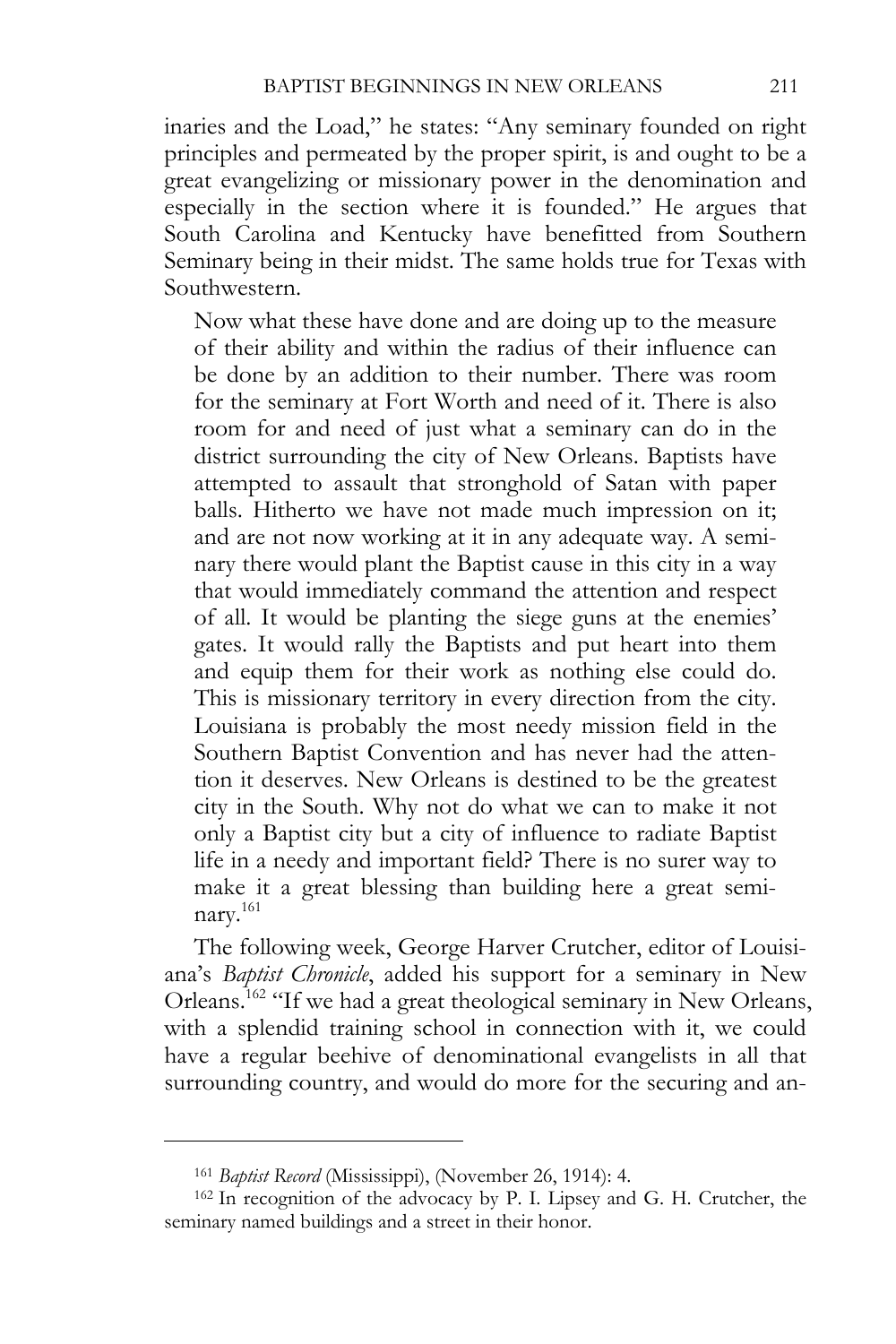choring of our denominational interests there than almost anything else that could be done."<sup>163</sup>

Momentum for the idea continued to grow. Over the next few months, letters to the editor of both papers voiced their approval for a school in New Orleans. Mississippi had a vested interest in advancing theological training. The 1915 Committee on Ministerial Education noted Mississippi students comprised 20% of all SBC ministerial students.<sup>164</sup>

Interested parties gathered informally in May 1915 at the Southern Baptist Convention to compare notes.<sup>165</sup> Messengers to the 1915 Mississippi Convention, meeting later in the year, approved the formation of a committee to explore the establishment of a missionary training school in New Orleans and they invited Louisiana Baptists to join them.166 Louisiana Baptists answered the call and formed its own committee.<sup>167</sup>

A joint committee representing the Home Board, Mississippi Convention and Louisiana Council met in February 1916 and passed a resolution. It began, "1. That a Baptist Missionary Training School should be established in the city of New Orleans, which should have for its primary purpose the object of Missionary propaganda."168 It went on to "request the services of such French, Spanish and Italian missionaries, who are located in New Orleans, as would be necessary as teachers in their respective languages."169

Meeting in New Orleans in May 1917, Southern Baptists approved the creation of Baptist Bible Institute. It was almost 100 years to the day from when the Triennial Convention had appointed Ranaldson as a missionary to the city. Of the seventyeight Baptist churches in New Orleans at the time, only six of them were reaching white segments of the population.<sup>170</sup>

<sup>&</sup>lt;sup>163</sup> Baptist Chronicle (December 3, 1914): 2.<br><sup>164</sup> Mississippi Baptist Annual, 1915: 24.<br><sup>165</sup> Southern Baptist Convention Annual, 1917: 81.<br><sup>166</sup> Mississippi Baptist Annual, 1915: 58–59.<br><sup>167</sup> Louisiana Baptist Annual, *Orleans Baptist Theological Seminary* (New Orleans: New Orleans Baptist Theological Seminary, 1969), 15.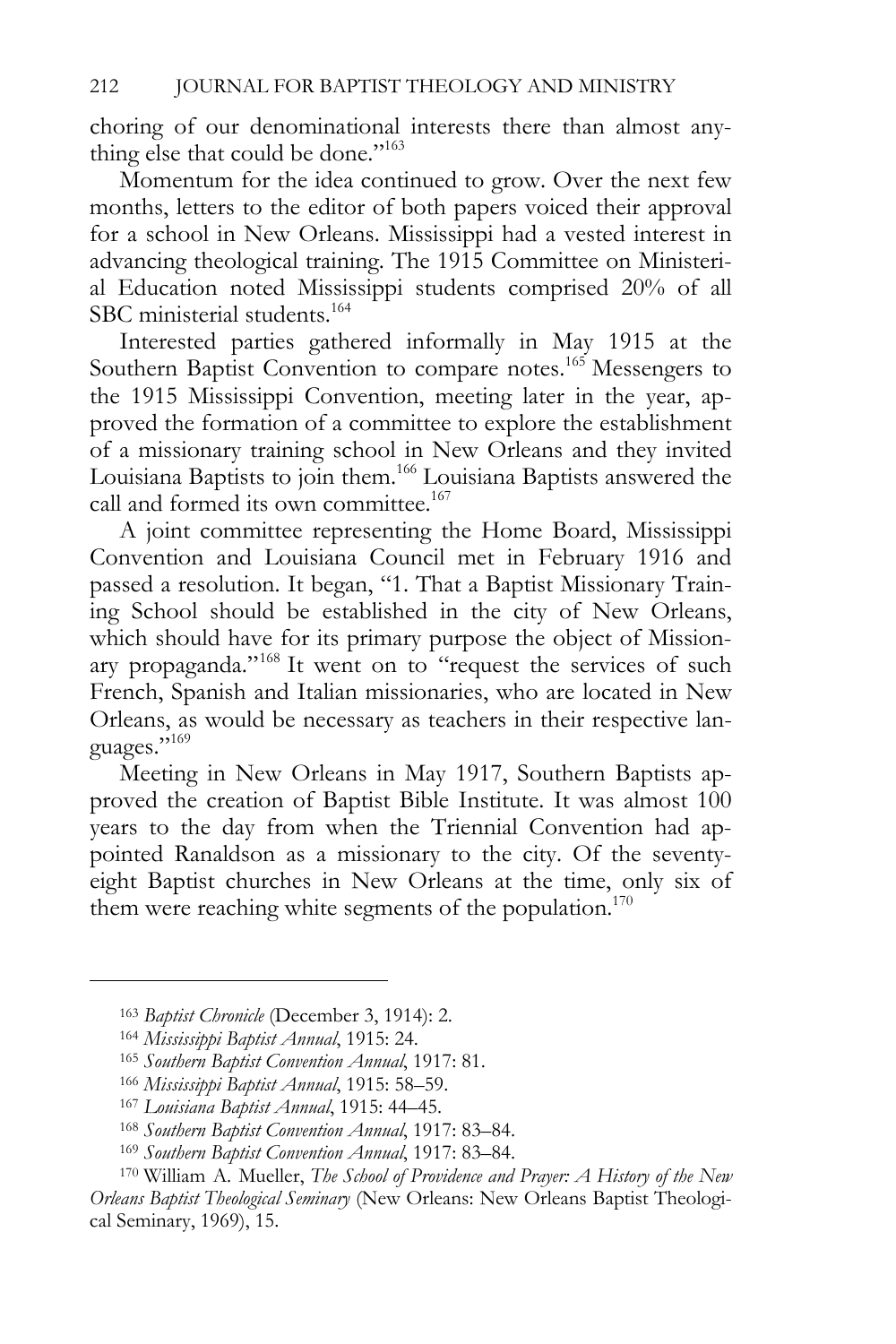Moody Bible Institute in Chicago become the inspiration and model for Baptist Bible Institute. Moody held a certain fascination for Louisiana Baptists. One of its missionaries resigned in 1911 to attend Moody Bible Institute.<sup>171</sup> News of Moody reunions and reports of its annual meetings were carried regularly in the *Baptist Chronicle*, highlighting its emphasis on personal work in evangelism. Byron H. DeMent became the first president of the fledgling school. A week after he assumed the role, Baptist Bible Institute was chartered on October 8, 1917.

When Newcomb College relocated to Leland University's northern border, its former Garden District campus became available. DeMent was able to purchase it below the appraised value. It took longer to assemble the faculty than originally anticipated. This pushed the opening semester from January to October 1, 1918. In keeping with the history of a century of ministry in the city, classes had to be suspended just ten days into the inaugural semester due to an outbreak of influenza.<sup>172</sup> The city requested that all public gatherings be halted. Undaunted, the faculty mailed assignments to the students, foreshadowing the technological innovations of distance education in the twenty-first century.

A second blow came on November 1, when the government asked to use the campus as a hospital for soldiers wounded during the First World War. Believing it was their civic duty, the school agreed. When the war ended on November 11, there was no longer a need for a hospital. Classes resumed on November 19.

The visionaries who sought to establish a missionary training school in New Orleans to help Baptists gain a foothold in the city were correct. It is a credit to their vision and selflessness that they sought to establish the school in New Orleans, a place of great need, rather than in their own state of Mississippi, where it would be more convenient for them. Within five years of the school's opening, the number of congregations doubled. At the end of the first decade, there were seventeen congregations, almost triple the number of when the school was organized, with a combined membership of 4,698.173 There were enough congregations for the New Orleans Association to resume an independent existence in 1925.

<sup>171</sup> *Louisiana Baptist Annual*, 1911: 14. 172 Mueller, *The School of Providence and Prayer*, 16. 173 *New Orleans Baptist Association Minutes*, 1928: 28.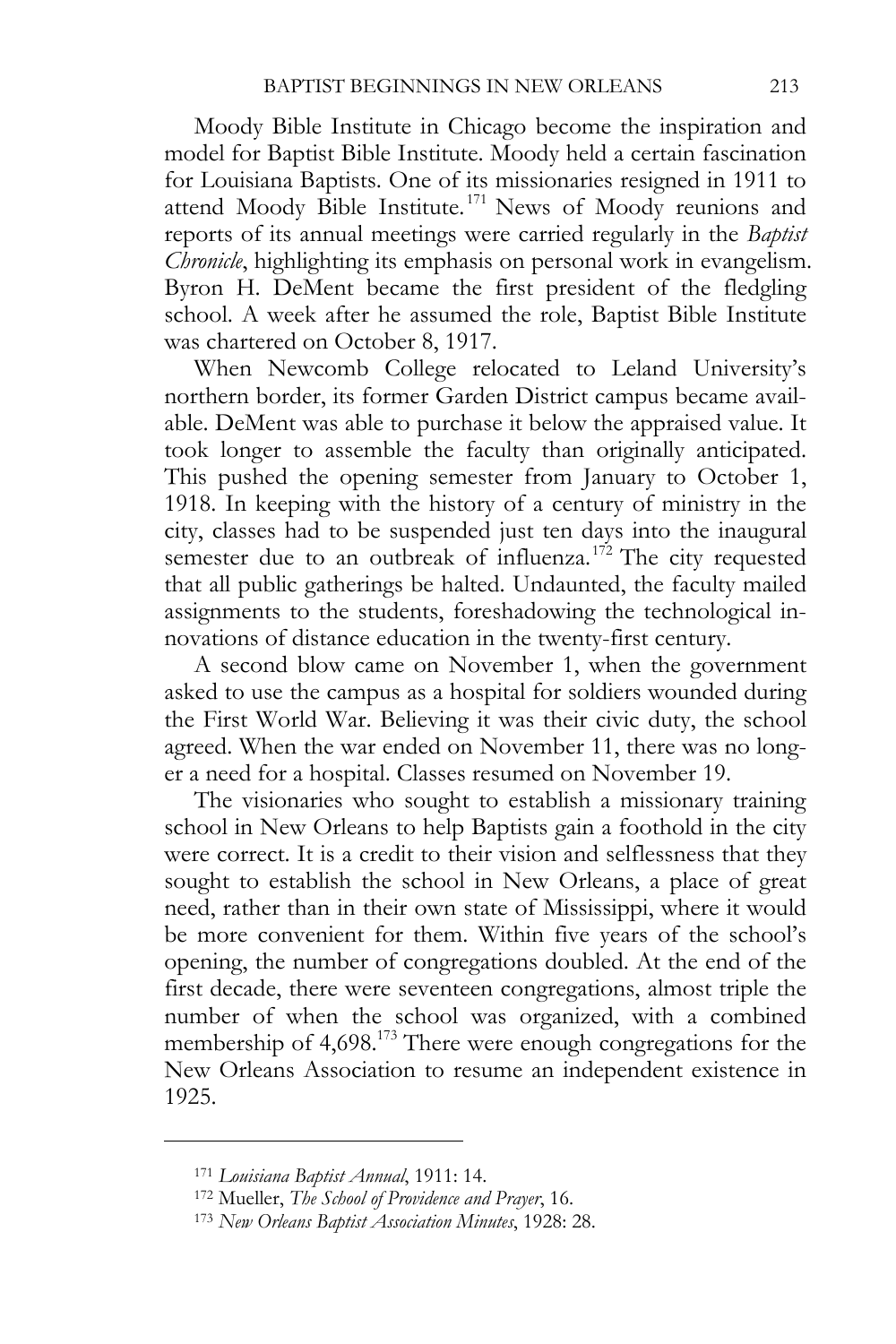# 214 JOURNAL FOR BAPTIST THEOLOGY AND MINISTRY

From its inception, the school would have a missionary focus of evangelism within the varied cultural communities of the city and beyond. Historian H. Leon McBeth noted that New Orleans was the "logical place not only for training missionaries but also for their embarkation."174 Succeeding generations continue to discover that New Orleans, the school of Providence and Prayer, is the logical choice for seminary education.

<sup>174</sup> McBeth, *The Baptist Heritage*, 671.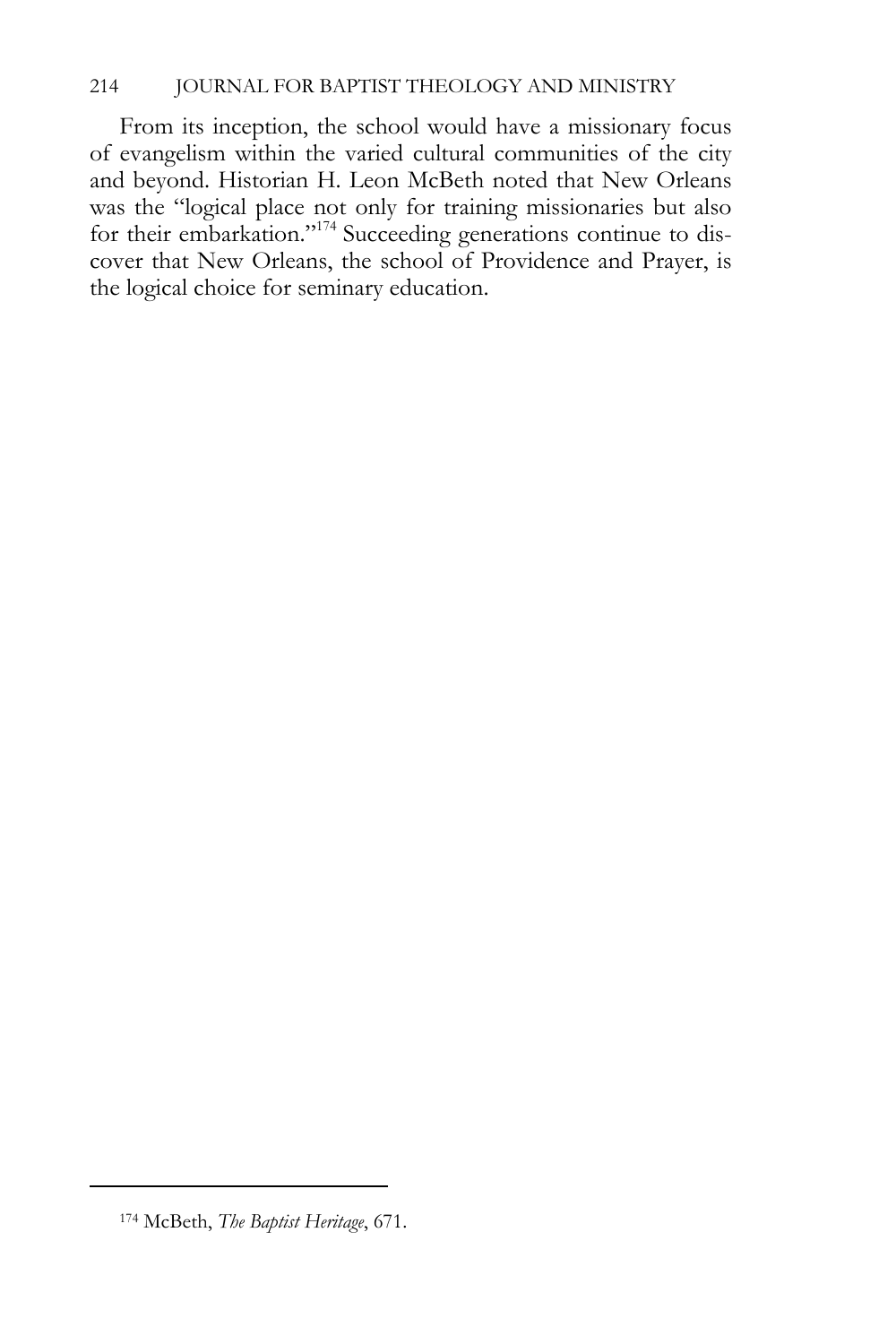# **Portraits of the NOBTS Presidents**

# **Chuck Kelley, PhD**

*Chuck Kelley is president emeritus and distinguished research professor of Evangelism at New Orleans Baptist Theological Seminary.* 

#### **Introduction**

The first formal responsibility for a new faculty member at New Orleans Baptist Theological Seminary is participation in the New Faculty Orientation. At that orientation, the president gives a greeting, and the Provost leads the new faculty members through all the procedures and processes—the "hows and whys" of life as a professor at the seminary. One August, our Provost Dr. Steve Lemke asked me, "Why don't you take the new faculty through the portraits of the NOBTS presidents in the DeMent Room?" Lining the walls of that conference room are portraits of each of the men who have served as President of the Seminary. That spontaneous suggestion has become a tradition that faculty have come to enjoy. Imagine you are the newest faculty member at New Orleans Baptist Theological Seminary. Let me introduce you to our history by introducing you to the men who have led this School of Providence and Prayer through the years.

### **Byron Hoover DeMent (1917–1928)**

In 1917, the Southern Baptist Convention (SBC) did something it had never done before; the Convention voted to create a Seminary from scratch. Two other seminaries existed, Southern Baptist Theological Seminary in Kentucky and Southwestern Baptist Theological Seminary in Texas. Both schools were started independently and adopted by the Convention. This time the SBC wanted to create a school in the city of New Orleans. That vote was taken, and so the task began. How in the world, and why in the world, and what in the world do you do to start a school from scratch? The first task of the men assigned these responsibilities was to find a President for this new school. God led them to a man who was well-known in Southern Baptist life named Byron Hoover DeMent. He was a pastor who served churches in several different states, and he was an educator who taught in a variety of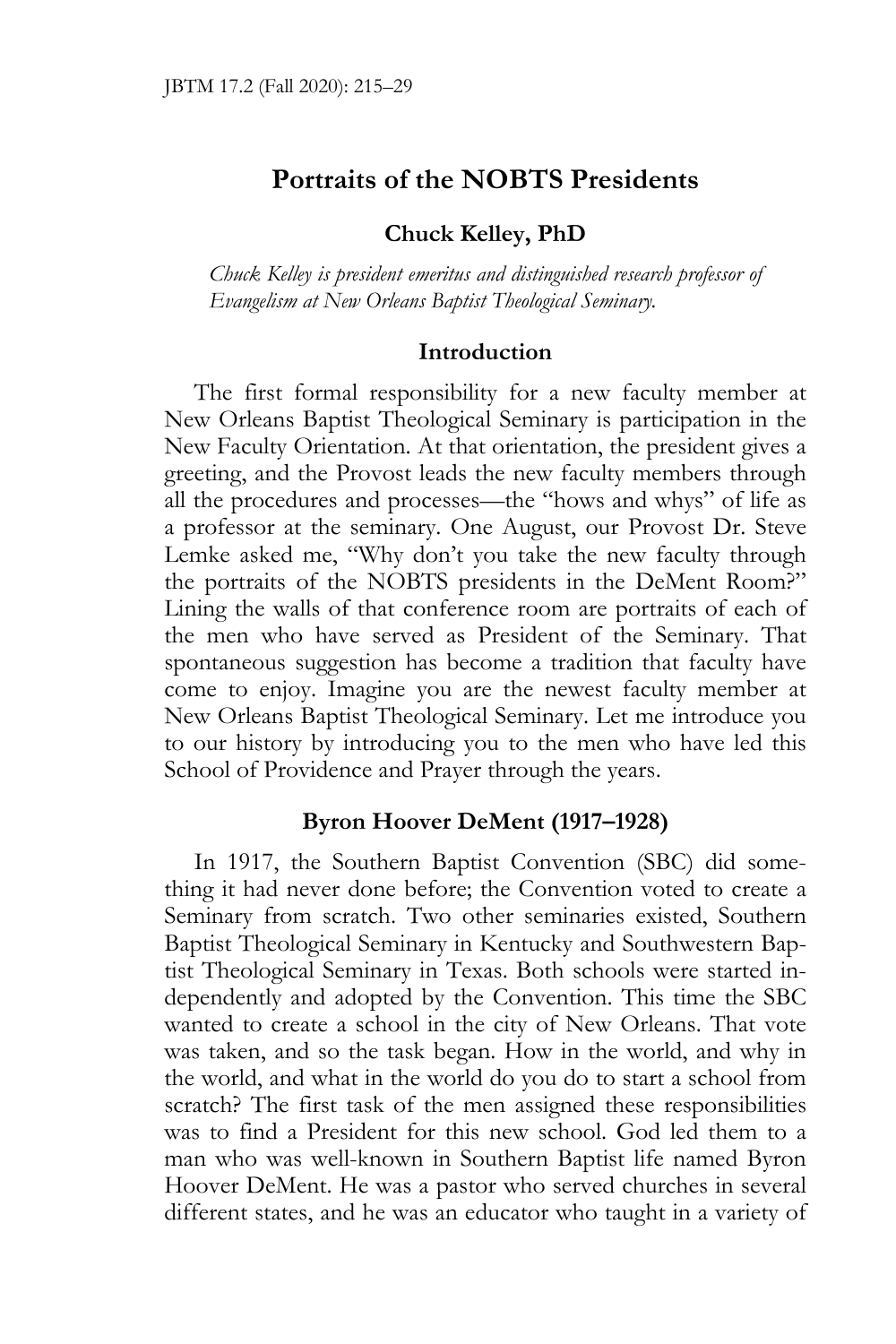schools. DeMent was very well-educated by the standards of the day, in particular having a Th.D. from Southern Seminary. When the original trustees of the school shared their vision, he was quick to accept.

Two things stand out about Dr. DeMent: his deep love for the Bible and his passion for evangelism and missions. As a young man, DeMent had memorized the New Testament and was quite well-known for quoting lengthy passages of Scripture whenever he preached. An emphasis on evangelism was a priority in each place he served. After he was selected as the president of the seminary, he studied the models of other schools. One of his most interesting journeys was to Moody Bible Institute. In the nineteenth century, the great evangelist D.L. Moody started this school in Chicago to prepare Christian workers. He wanted to emphasize evangelism throughout the academic programs and required all the students to be involved in personal evangelism and Gospel preaching as a part of their preparation. Dr. DeMent spent two months at the Moody Bible Institute observing their practices, talking with faculty and staff about their procedures, and interacting with the students. He returned to New Orleans, convinced the Moody model was perfect for the new school. Thus the original name of the school was born: Baptist Bible Institute. It was to be a missionary training school, preparing workers for the church and the mission field. The twin focal points of the curriculum were to be the study of the Bible and the practice of evangelism. With those two purposes, the Baptist Bible Institute was launched in what remains to this day the most un-Baptist setting for any SBC entity.

Dr. DeMent did a wonderful job! He served as president from 1917 to 1927. In that time, he launched the school and found a campus. Sophie Newcomb College, a very prominent women's college in New Orleans, merged with Tulane University and moved away from their established campus, near Commander's Palace on Washington Avenue. By negotiating the purchase of this property, DeMent secured a beautiful campus for the Institute without having to build a single building. Watching God work in such amazing ways led Dr. DeMent to call the school "the child of providence and prayer." He made another great contribution by putting all of the emphasis on the work of God, rather than human effort.

This inaugural chapter of the school was very, very difficult, not surprising in light of other historical events during that time.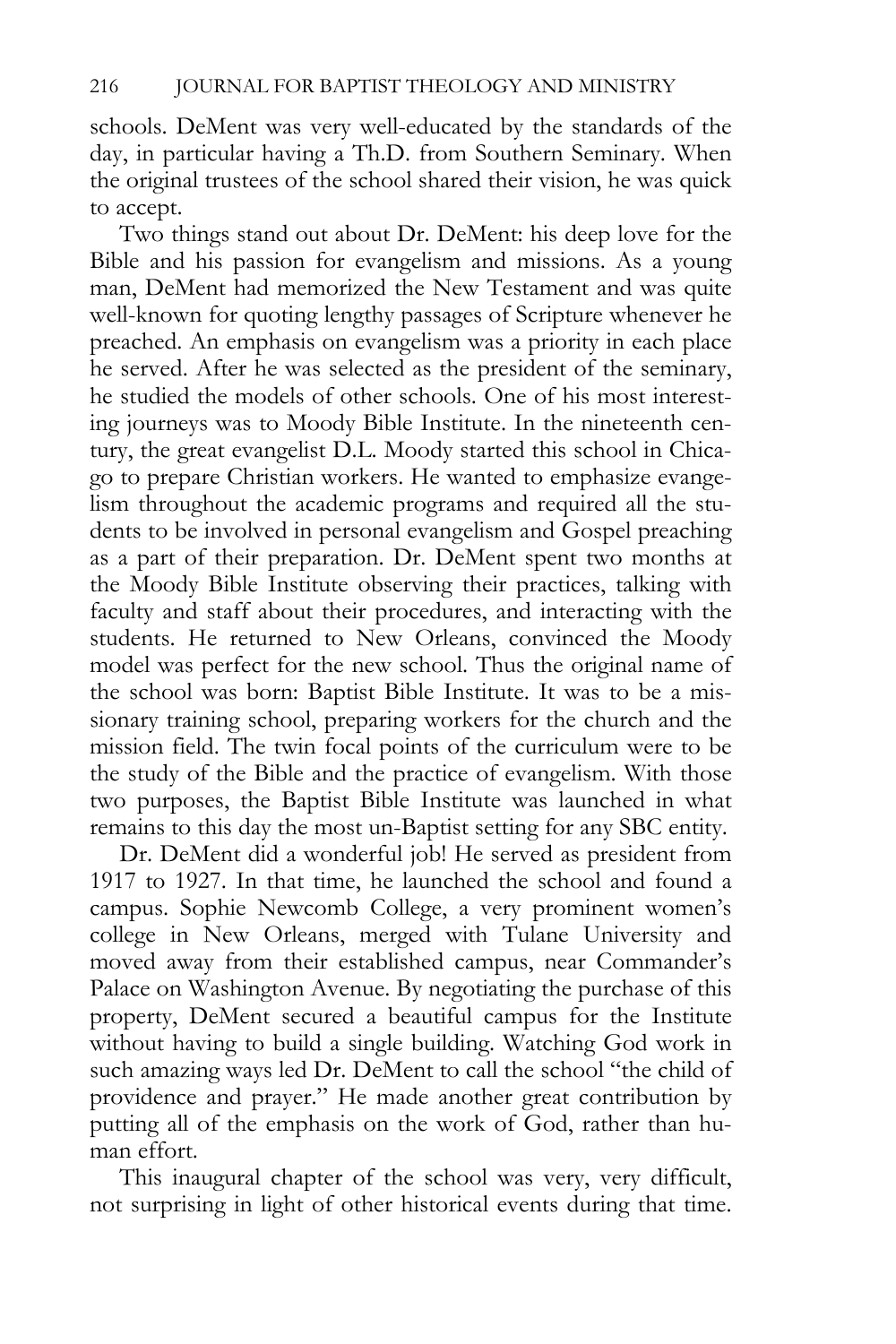Trying to launch a Baptist school for ministers and missionaries in the unlikely city of New Orleans took its toll, and by 1927, De-Ment's health began to fail. His body was worn out, and he had to step down from the responsibilities as president. He continued on the faculty from 1928 through 1933 and is remembered as a great man who launched this seminary with its emphasis on the Bible and evangelism, as well as his recognition that BBI was the School of Providence and Prayer. For Dr. DeMent, God and God alone was the driver behind this school.

#### **W. W. Hamilton (1928–1942)**

Following the retirement of Dr. DeMent, the trustees turned to a man who was prominent in Southern Baptist life for a very particular reason. He was a pastor who led great churches in several different states. Most importantly for our school, he was the first Director of Evangelism for the Southern Baptist Convention. In 1906, he created the Office of Evangelism at the Home Mission Board, now called the North American Mission Board. The DNA of evangelism was woven even more tightly into the heart of NOBTS.

Dr. W. W. Hamilton was one of the three or four most important people in the history of Southern Baptist Evangelism, completely apart from his work at the seminary. He had unprecedented success in mobilizing Southern Baptist churches to reach their communities for Christ. He became pastor of the St. Charles Avenue Baptist Church. At the time, it was one of the strong, evangelistic churches in the city of New Orleans. When Dr. De-Ment was required to step down and retire as president to lighten his workload, the trustees turned to Dr. W. W. Hamilton – a great witness and great soul-winner. He accepted this great responsibility at a very difficult time. His tenure began in 1928 as the Great Depression was sweeping the United States. Now, put yourself in that circumstance! The whole nation was suffering from the burden of a collapsing economy – it was hard everywhere – and imagine being the president of a Baptist seminary in a place like New Orleans. The Baptist work was still small and in its early stages. Everything was hard; the cultural and economic conditions then made it that much harder.

Dr. W.W. Hamilton faced some of the greatest challenges ever faced by a President of New Orleans Baptist Theological Seminary.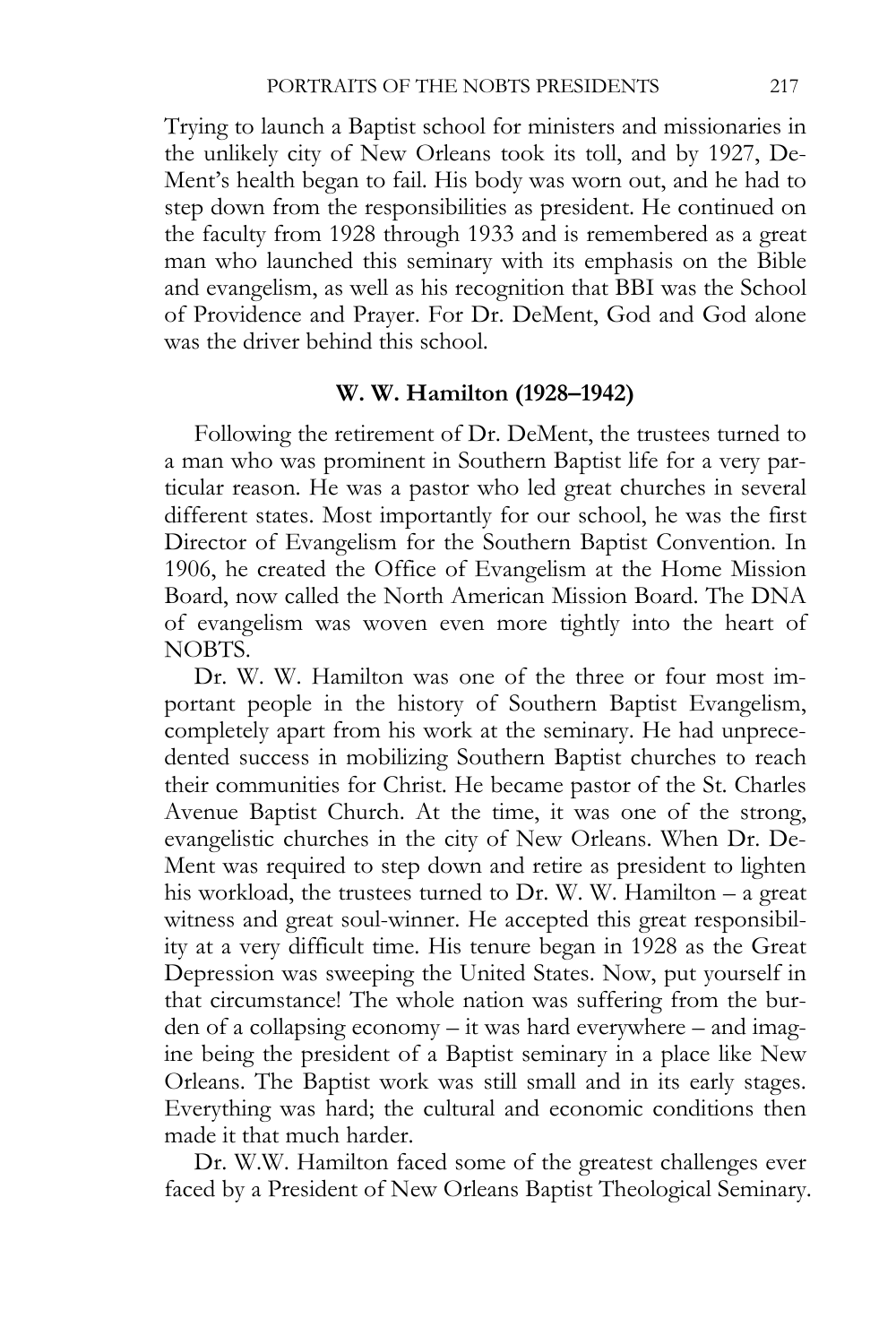At one point, the Southern Baptist Convention appointed a committee to consider whether or not to simply close the school. They chose not to close it, but to continue only if the faculty was reduced to five people, including the president. How tough it must have been for Dr. Hamilton to deliver that news to the faculty. In fact, what we think was the first faculty fight in the history of the seminary began at that time—not a fight over this or that, but a fight over a most unusual decision: who would have the privilege of being laid-off? The older professors thought it would be best for the school if they resigned and turned the School over to the younger professors with a lifetime of teaching before them. The younger professors said, "Absolutely not. We need to leave this School in the hands of our experienced professors. And it would be much easier for us to get a new ministry responsibility. Our School needs the wisdom and experience of these older professors." And the faculty had a fight over who would have the privilege of being laid-off.

What a generation of spiritual heroes! It was not just the faculty members who were heroic. The whole Seminary family worked together to control costs and keep the School alive. Late one night after a long and hard day, Dr. Hamilton went home and walked into his bedroom to dress for bed when he noticed a light left on in the classroom building. He was upset, disturbed, and tired, but he got dressed again, walked across to the classroom building, went to the second floor, and opened the door of the classroom where a light was still burning. When he opened the door, he saw a group of students on their faces on the floor, crying out to God to provide what was necessary for the School to be able to continue. Oh, my goodness! What a generation of professors and students!

When the Seminary family went out on the weekends to share the Gospel and do ministry, they were rarely paid with money in those days. Often times, they were given food. Some might receive vegetables, some chicken or ham or beef. Whatever was given was shared among faculty and students who gathered in the School cafeteria on Sunday nights. Everyone put everything on a table that they had received and divided it among the families so that every family – faculty and student – got approximately the same amount of food to help them survive for the week. I wonder if anyone in that room had any idea that the School struggling so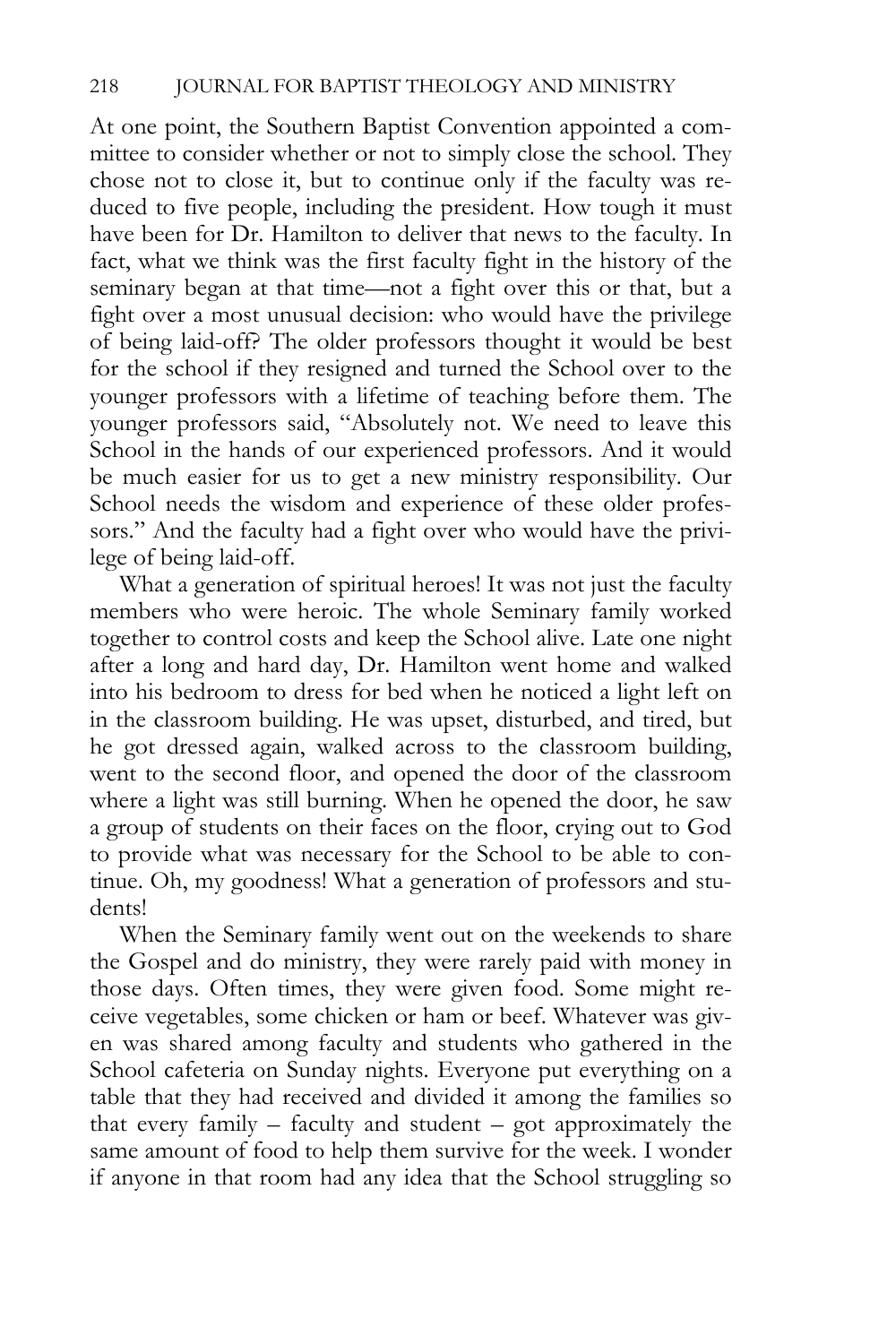hard to survive would one day become one of the largest seminaries on the face of the earth.

Dr. Hamilton accomplished many great things, deeply pushing evangelism further into the heart of the seminary and seeing the school through a very, very difficult time in Southern Baptist life and American history. The tenure of Dr. Hamilton came to an end very abruptly. He made an unfortunate choice very unusual for Southern Baptists and the Seminary. Over the years, he and his wife had lost a young daughter to a death that came too soon. Later on, Mrs. Hamilton passed away. After his wife's death, Hamilton's cousin came down to New Orleans to help him manage the details of life at the seminary without a wife – handling social arrangements and managing the President's Home. During the summer and while everyone was away on school break, Dr. Hamilton and his cousin decided to get married. However, a marriage of cousins was not legal in Louisiana. When the Seminary family returned and realized what had happened, a great crisis developed at the Baptist Bible Institute. J. Wash Watts – a Hall of Fame faculty member and beloved professor of Hebrew and Old Testament – talked with Dr. Hamilton on behalf of the faculty and explained why his marriage was illegal and unacceptable in Louisiana. Dr. Hamilton, a man of great integrity, immediately said, "You are absolutely right." He did not argue or debate the case at all. He said, "We will have the marriage annulled immediately, and I will step down as President." He finished his years serving as a chaplain at the Baptist Hospital in New Orleans.

### **Duke McCall (1943–1946)**

The trustees of the seminary were then faced with the responsibility of finding a new president in the middle of World War II, when so many men of the nation were involved in the war effort in various capacities. The School was without a President for about a year. During that year, J. Wash Watts was appointed Acting President. He served very well in that capacity, and the School continued to train students. Finally, the trustees were led to a young man. How young? Not yet thirty years old, Dr. Duke McCall was the youngest president in the history of the seminary. He was well-educated and served as pastor of Broadway Baptist Church in Louisville, Kentucky. He knew the dynamics of local church life, but he was not very experienced as an educator. Dr.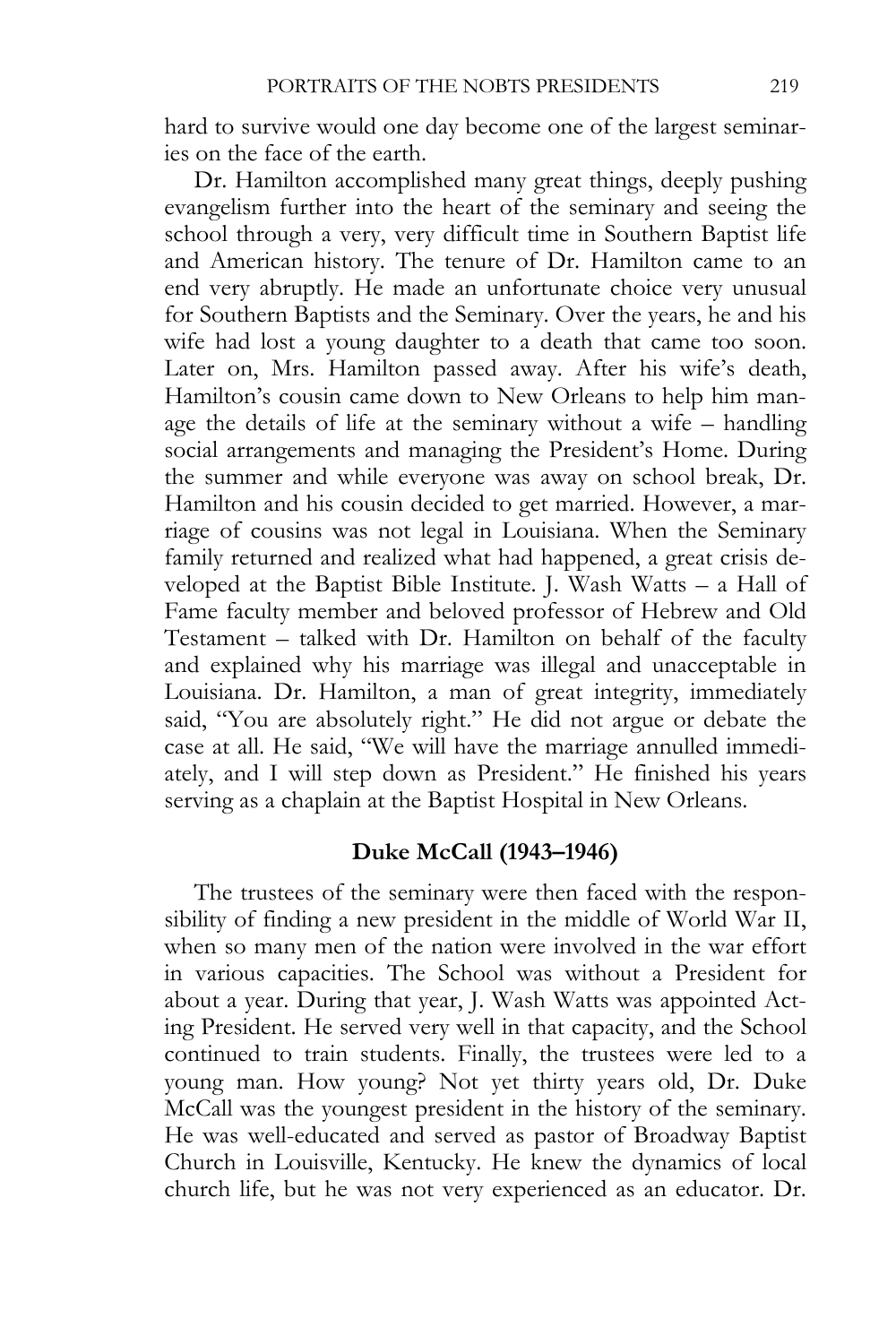McCall was raised in a strong Baptist family and had active Baptist connections. When he spoke with the trustees, he made the focal point of his discussion the text of William Carey's great missionary sermon: "Expect great things from God. Attempt great things for God." The thread of evangelism and missions so important to this School of Providence and Prayer was once again prominent in the selection of a President.

The trustees were unanimous, and Dr. McCall became the third president of the seminary. He did not serve very long – only from 1943 through 1946 – but it was a very important time in NOBTS history. The School began as Baptist Bible Institute and offered training of all types for people with virtually no education to people with college degrees. The School grew in academic excellence and began offering more graduate-level education. The decision was finally made during Dr. McCall's tenure for the Baptist Bible Institute to become a true Seminary, and plans were made to ask the SBC to approve changing its name from Baptist Bible Institute to New Orleans Baptist Theological Seminary. During that time, the Executive Committee of the Southern Baptist Convention came to New Orleans, met with the president of the seminary and asked him to take leadership of the Executive Committee of the SBC. Dr. McCall agreed to do so, but only if he was allowed to continue his work on the project he had set in motion – the name change of the seminary – and to make some financial provision for the seminary to acquire new property as space was limited in their present location.

Dr. McCall was a little concerned about the receptivity of the Convention to the name change. He feared that Southern Seminary and Southwestern Seminary might be a little jealous if a third school had the name "Seminary." So, he made these arrangements for the SBC business meeting: A representative of the school made the motion that the name should be changed from Baptist Bible Institute to New Orleans Baptist Theological Seminary. Dr. McCall asked Dr. J. D. Grey – legendary pastor at First Baptist New Orleans – to offer the second to the motion. Dr. Grey was well-known across the whole Southern Baptist Convention. He was a great preacher, very active in denominational life, and had a strong, booming voice that could fill any room or hall in which he spoke. After the motion was made, Dr. Grey stood to his feet and, in his loudest voice, said, "I second that motion." The president of the Southern Baptist Convention heard that great, booming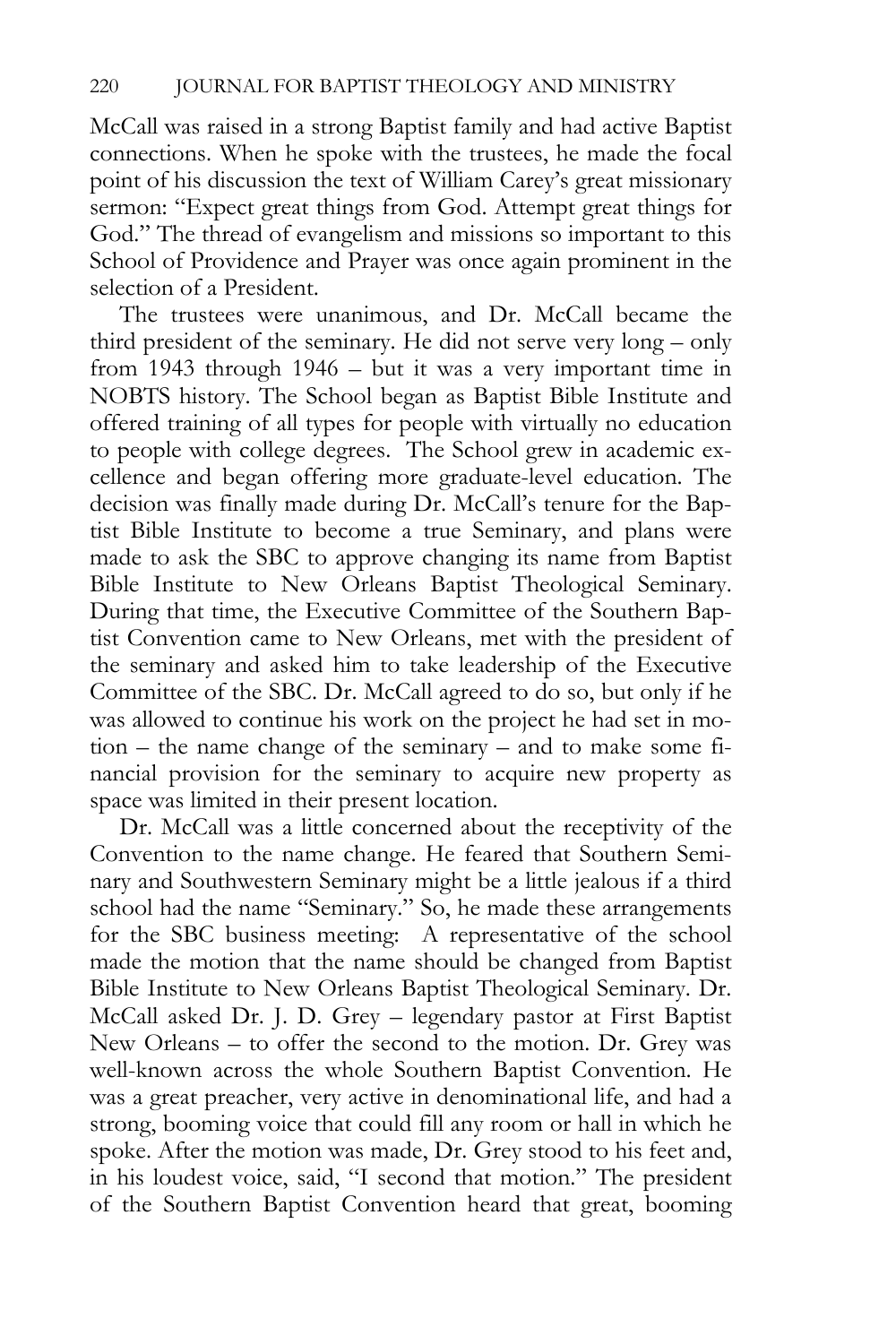second and said, "Well, that sounds like all of us. Motion passed. On to the next item of business." The name was adopted without an actual formal vote of the Convention.

Dr. McCall ensured the new name for the New Orleans Baptist Theological Seminary and clarified the identity for the future of the school. He had that mission concern – making William Carey's sermon that launched the modern mission movement the substance of his conversation with the trustees – and he put the seminary in an excellent position for its future.

# **Roland Q. Leavell (1946–1958)**

The seminary was challenged again to find a president with World War II just drawing to a close. In 1946, their search led them to a man by the name of Roland Q. Leavell. Dr. Roland Q. Leavell was one of nine brothers born to a wonderful Christian family – very devout in their faith and very deeply committed to Baptist life and mission. Eight of those nine brothers, including Dr. Roland Q. Leavell, became Baptist preachers. All eight did significant work for the Kingdom. One of them created the discipleship training program of the SBC. One of them built the hospital in China where Bill Wallace – a famous missionary doctor – was serving when he was martyred. Another one created the collegiate ministry of the Southern Baptist Convention. They were a very influential and significant family in denominational life. Dr. Roland Q. Leavell, one of those nine brothers, was a terrific pastor whose churches were very strong in evangelism. In fact, the churches he pastored grew so strong that in 1936 the Home Mission Board turned to Roland Q. Leavell to become the leader of evangelism for the Southern Baptist Convention. Do you see it? There it is again – God was making His will very clear that He wanted evangelism to be at the heart and soul of New Orleans Baptist Theological Seminary.

That great evangelist and soul-winner came to the seminary, making sure evangelism remained a core part of the academic curriculum and the focal point of the mission of NOBTS. His great challenge was space for the school to meet. The seminary was completely out of room and could not grow if it did not relocate. The original location on Washington Avenue was a wonderful place to get started, but the campus was too small for the potential student body of the seminary. Dr. McCall had realized this during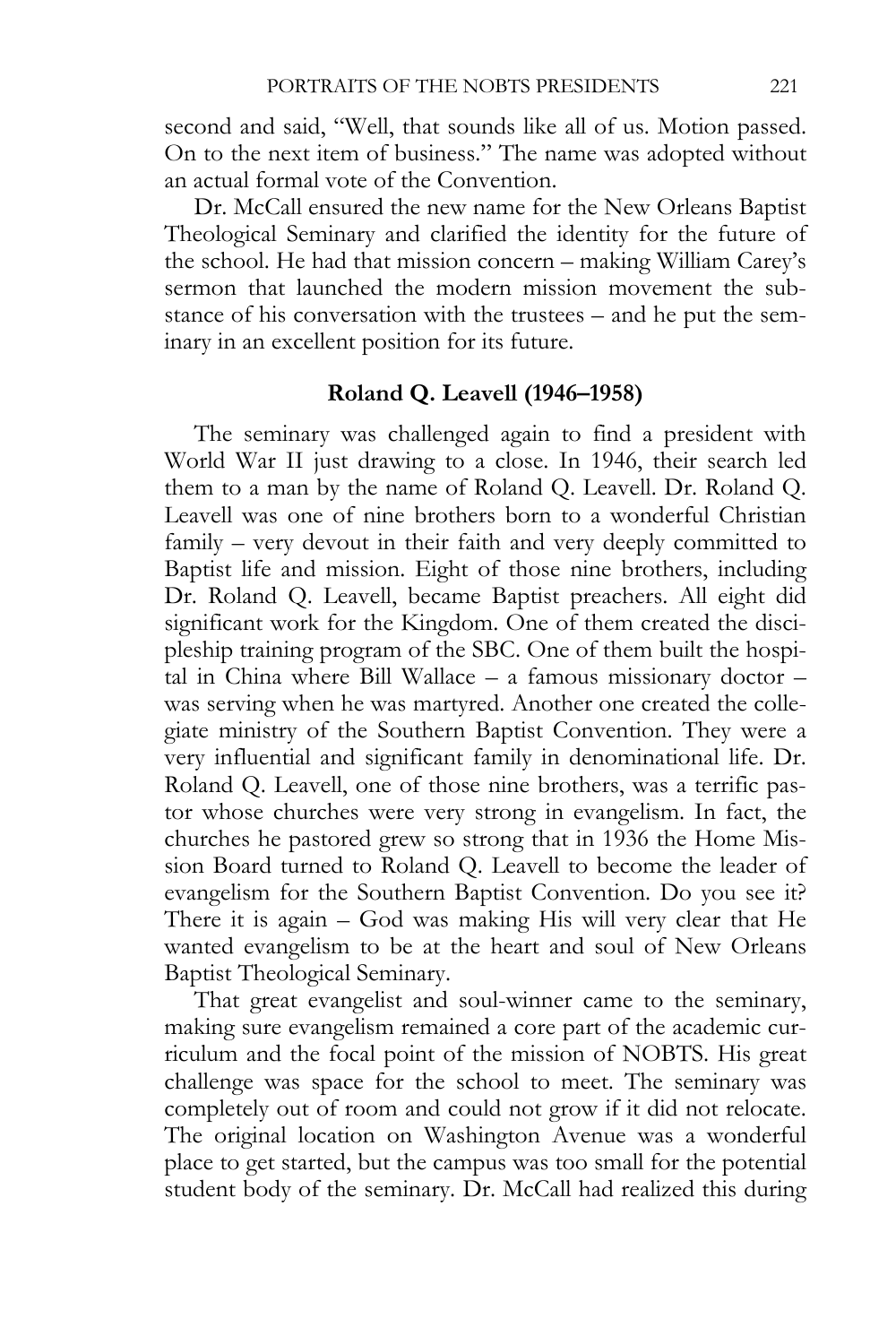his tenure and set aside some money at the Southern Baptist Convention to help the seminary. However, property was needed in order to relocate, and property of significant size in the city of New Orleans was very difficult to find.

In God's timing, a large piece of property, one of the largest pieces of property available in the city in many years, was listed on the market. A pecan orchard on the eastern edge of New Orleans seemed ideal. Dr. Leavell began negotiations to buy the property in order to move the seminary. The Catholic Church was also interested in the property for a monastery and a school. The property was listed by a very devout and active Catholic layman. Dr. Leavell knew that he was in a very tough battle to acquire that property, but he also knew it was the only piece of property that could possibly meet the needs of the seminary for the future. He decided to have one last meeting with the realtor before the final decision was made on who would get the property. At that meeting, he thanked the realtor for his time and reminded him the Baptists wanted to buy this property in order to move our School. He noted, "We absolutely have to find more space than we have right now. We will use it very well to create something New Orleans will be proud of – a new campus for New Orleans Baptist Theological Seminary. I understand that the Catholic Church is also interested in acquiring the property for a monastery and a school. I also know that you are very active in the Church and very devout in your faith. That's fine. However, it occurred to me that I might not have made one thing clear in our conversations. I know if you sell this property to the Church, they will expect you to forgo your commission on the sale as a gift to the Church. I want to be sure you understand that if you sell the property to the Baptists, we will expect you to take your full and rightful commission on the sale of the property."

While I am not aware of what else happened in negotiations, I do know that NOBTS is located today at 3939 Gentilly Boulevard in that old pecan orchard. Would you call that being wise as a serpent and harmless as a dove? Dr. Roland Q. Leavell was a great leader. The seminary's relocation was a massive project. He selected a young architect who later became one of the most famous architects in the history of Louisiana. A. Hays Town designed beautiful, classic, and timeless buildings in French-Creole style with red brick and green shutters. The beautiful campus was welllaid out and well-designed. The pressure of having to raise all the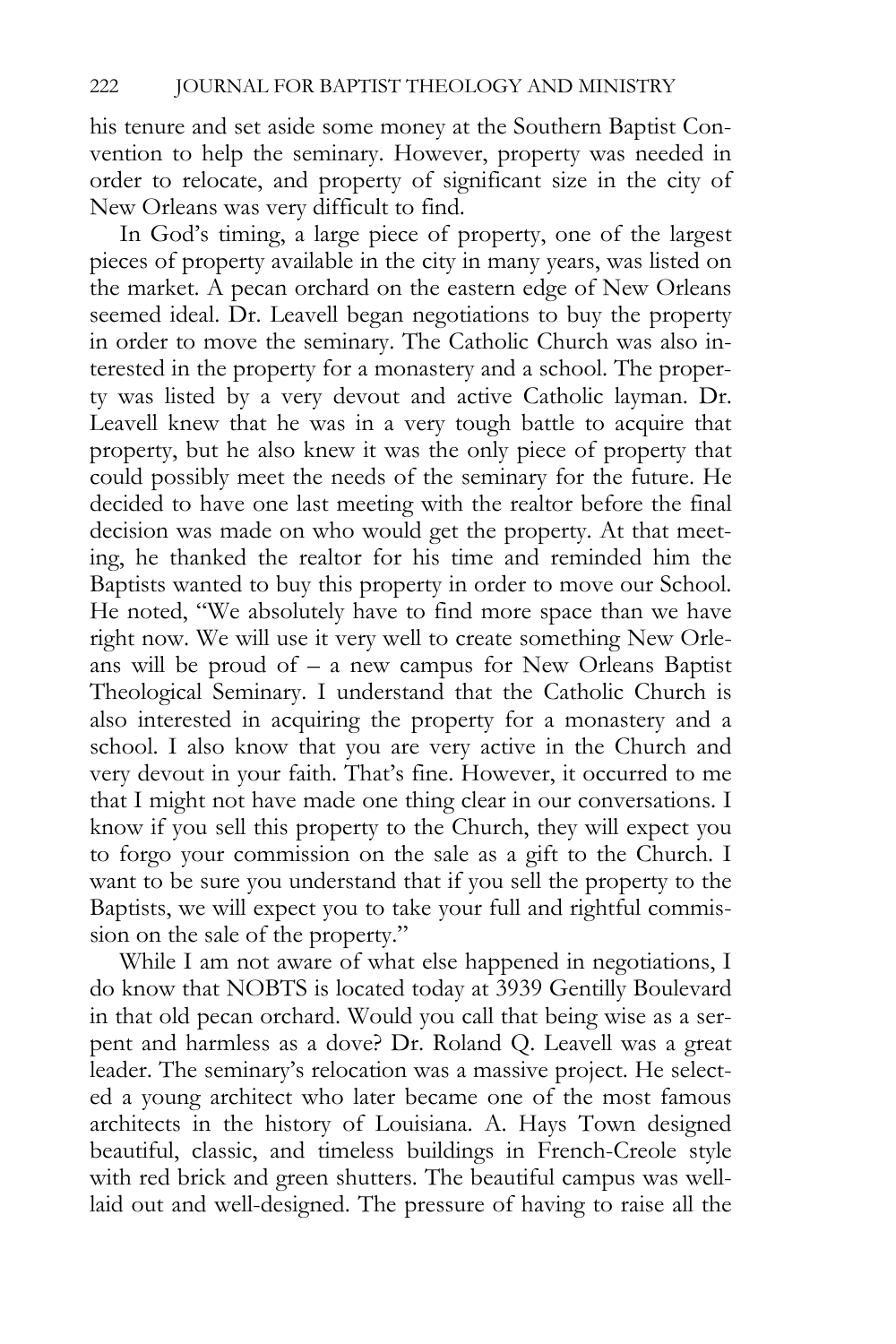money, to build the buildings, to relocate the seminary, to operate on one campus while another was being built, to operate on two campuses during the transition was an incredible time. Roland Q. Leavell was a great president by any standard of measure. Yes, a relocation happened. Yes, the seminary grew significantly in enrollment. Yes, the seminary gathered its financial strength. By any standard of measure, Leavell was one of the greatest presidents ever in the history of NOBTS. With all that pressure and hard work, Dr. Leavell eventually had some serious health issues which forced him to retire very quickly as president. He died shortly after his retirement. Deep gratitude is owed to this great man who did so much for the Kingdom of God.

#### **H. Leo Eddleman (1959–1970)**

As Dr. Roland Q. Leavell stepped down as NOBTS President, the trustees once again began the search for the next President for this School of Providence and Prayer. The search team was led to a former International Mission Board missionary. Do you see that common thread? Evangelism and missions—so deeply woven into the fabric of this School of Providence and Prayer—have been consistently an outstanding characteristic of this school.

Dr. H. Leo Eddleman was a former missionary to Palestine and Israel. He was a brilliant Hebrew scholar who had pastoral experience and had taught in other schools. He was called to serve the Seminary as President in 1959 and remained through 1970. The decade of the sixties was a tumultuous time in the United States! The country was experiencing disruption. Our culture went through many different challenges during this very, very turbulent time. The country and NOBTS struggled. The most notable event within the seminary during that decade was a civil war on the NOBTS faculty. This moment was not a proud one for NOBTS, but the moment had great significance. The civil war was about a theological dispute over the nature of Scripture, and conservative versus liberal theology. A disagreement among faculty members began and became more and more severe as time passed. The rift became so severe that faculty relationships, as well as students, were affected.

Years ago, I learned about this faculty fight during a revival for a church in our region. In a visit with the pastor prior to the service, I asked if I was correct in remembering that he was a gradu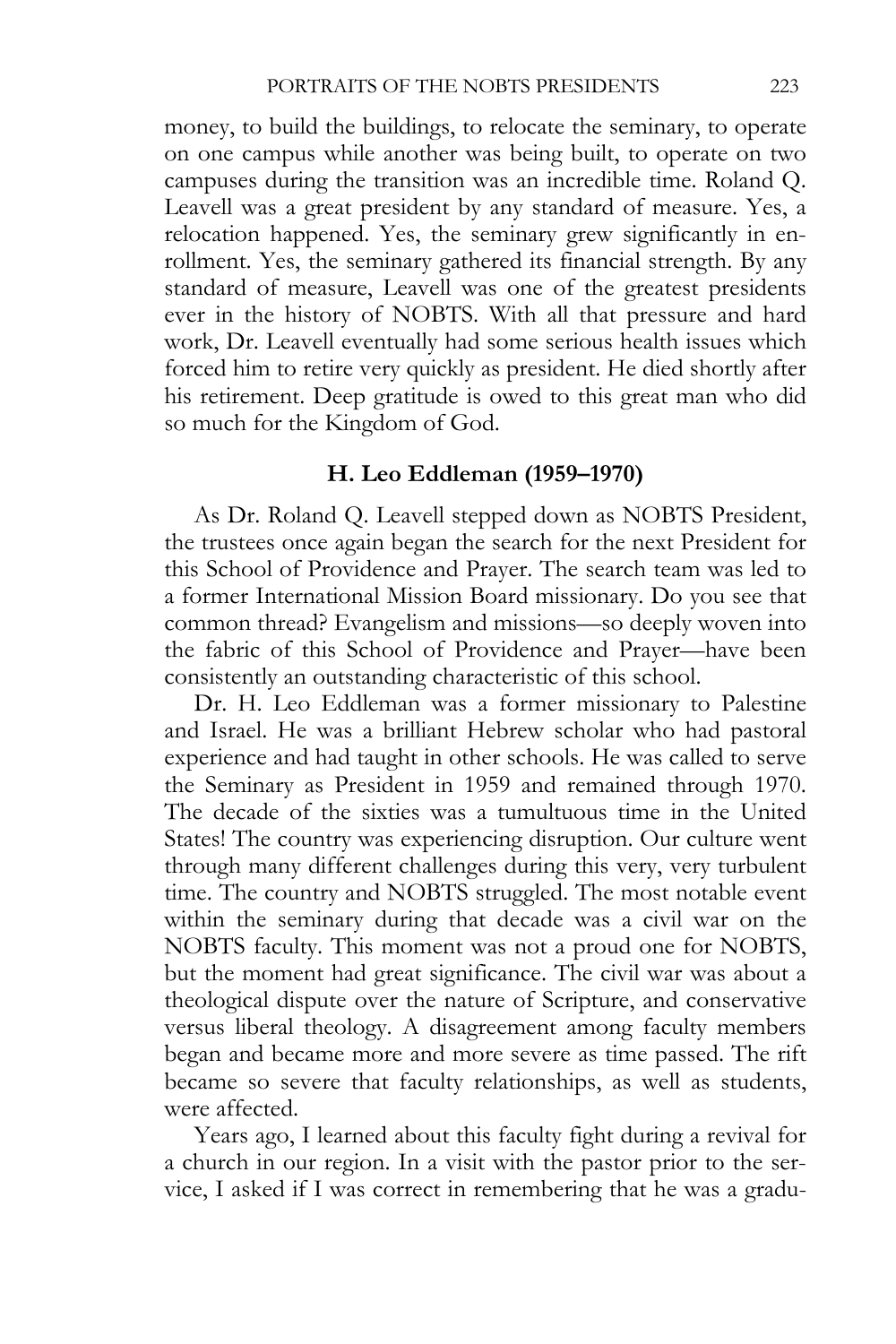ate of our seminary. He started to cry. Now, usually, people cry after they hear me preach. I was stunned and immediately apologized to him: "Pastor, I am very sorry for whatever I said that so upset you." He replied, "No, no, no, it's not your fault. You just don't know what happened to me, do you?" He then related his story: "Yes, I graduated from New Orleans Baptist Theological Seminary with my master's degree, and then I entered the doctoral program. Unfortunately, I was flunked out of the program because I worked for the wrong professor. A professor who did not like the man for whom I graded, flunked me out of the program."

I was stunned. Later I began to piece together the details. During that decade of the sixties, there was indeed a virtual civil war on the faculty that became very hostile – professors attacking one another face-to-face, professors attacking one another in classrooms, and then, not only attacking other professors and speaking negatively about them in public settings but also attacking the students of professors with whom they disagreed. This scenario was unacceptable. When another student was about to be flunked out of the seminary in the midst of this conflict, a member of the faculty, beloved preaching professor Dr. V. L. Stanfield, finally decided enough was enough. He called a meeting of the whole faculty without the presence of any administrators. No one knows what was said. No one in that meeting ever spoke of it. All we know is what happened when they came out of that room. They agreed never to speak about what was said in the meeting. They agreed the civil war was over, never to happen again. From that point forward, the faculty of New Orleans Baptist Theological Seminary agreed to have collegial respect for everyone around them, that no faculty member would ever attack another faculty member in a classroom or in public, that differences and disagreements would be handled person-to-person. The faculty also agreed the student would be allowed to continue in the doctoral program and would not be flunked out as long as the grade of "F" remained on his transcript. In spite of the "F," full credit for the seminar was given. Does it sound a bit childish? But that compromise was apparently what put everything together, and the faculty all agreed. Here's the great irony: the seminar in question was "The Love of God." How often do disagreements seem severe at the moment yet rather childish in retrospect?

This civil war nearly destroyed the seminary, resulting in a spiraling decline in enrollment as well as significant financial chal-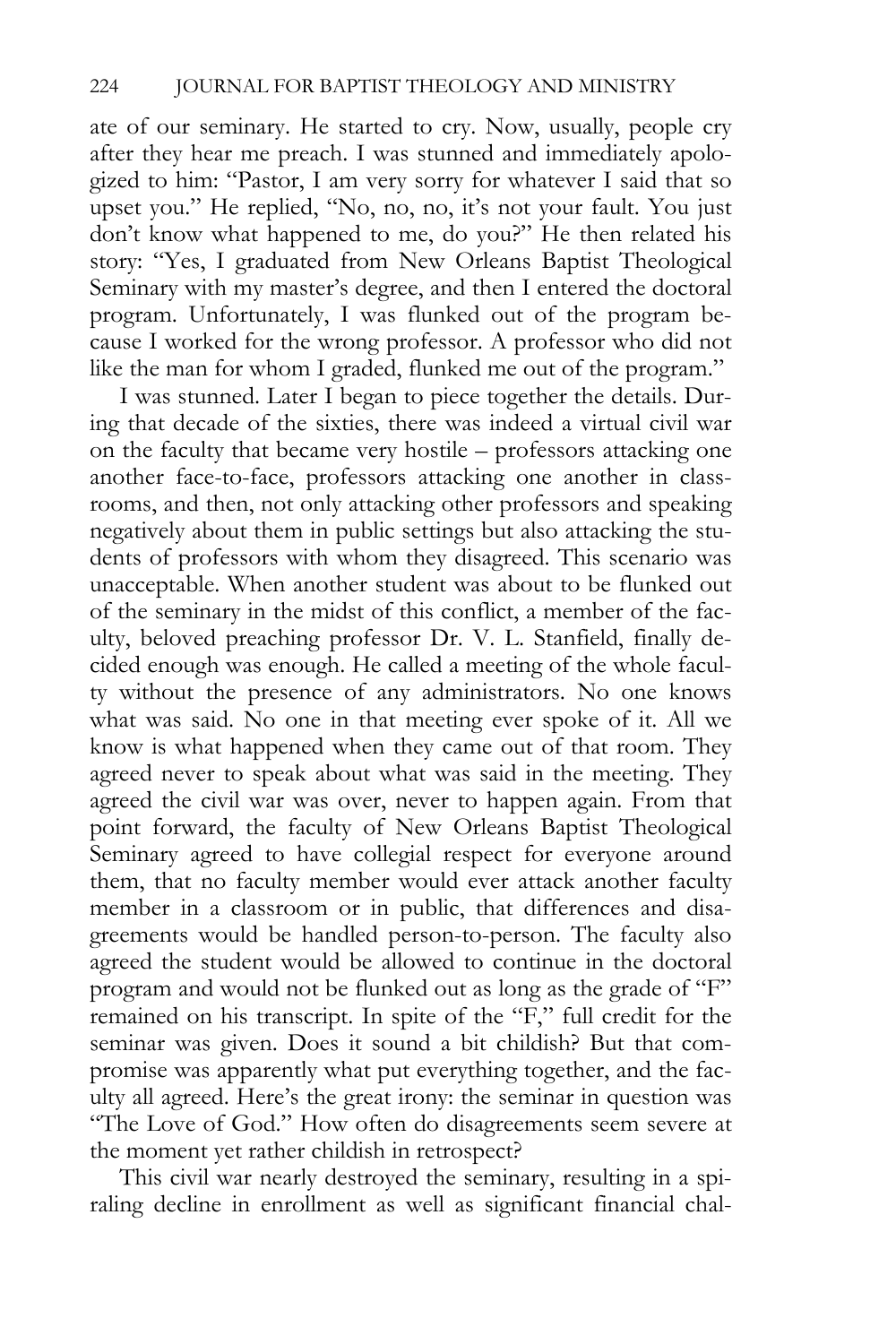lenges. Though the seminary was in peril, God redeemed the situation by creating a sense of collegial connection that remains to this day on the faculty of NOBTS. We thank the Lord for His redemption and remember that at NOBTS, we are very determined to love and support one another.

# **Grady Cothen (1970–1974)**

As the trustees searched for the next President, God led them to a wonderful Baptist leader by the name of Grady Cothen. Dr. Cothen was an experienced pastor, an experienced Baptist leader in educational circles, and an experienced denominational leader in Baptist life. He shared that Baptist passion for missions and evangelism. Dr. Cothen became president at a very important time in our seminary. Because of the faculty controversy, decreased enrollment, and great financial difficulties, the School was in a precarious position. Dr. Cothen did not serve very long, only about three years. He left New Orleans Baptist Theological Seminary to become president of the Sunday School Board, now called Life-Way Christian Resources. Though short in tenure, Cothen played a very important role. He stopped the free fall in enrollment and helped the seminary stand on solid ground again. He controlled the financial problems, the red ink, the very struggle to survive, and he helped the Seminary return to the black and a position of fiscal health. In other words, he put a foundation in place for the seminary to grow again into the future. We owe Cothen a great debt for serving in a tough time and strengthening NOBTS. He did not complain about the civil war; he simply did the necessary work to position the School for its future. What an outstanding job of leadership!

### **Landrum P. Leavell II (1975–1995)**

After Dr. Grady Cothen stepped down, the NOBTS trustees were led to the dynamic Baptist pastor by the name of Landrum P. Leavell II. While he was not one of those nine famous Leavell brothers, he was the child of one of them. In addition to being a nephew of Roland Q. Leavell, Dr. Landrum P. Leavell II was an NOBTS alumnus. Every church he served grew in baptisms, grew in attendance, and grew in budget. Dr. Leavell had been recognized as the president of the Southern Baptist Convention's Pastors Conference, served many roles in Southern Baptist life, and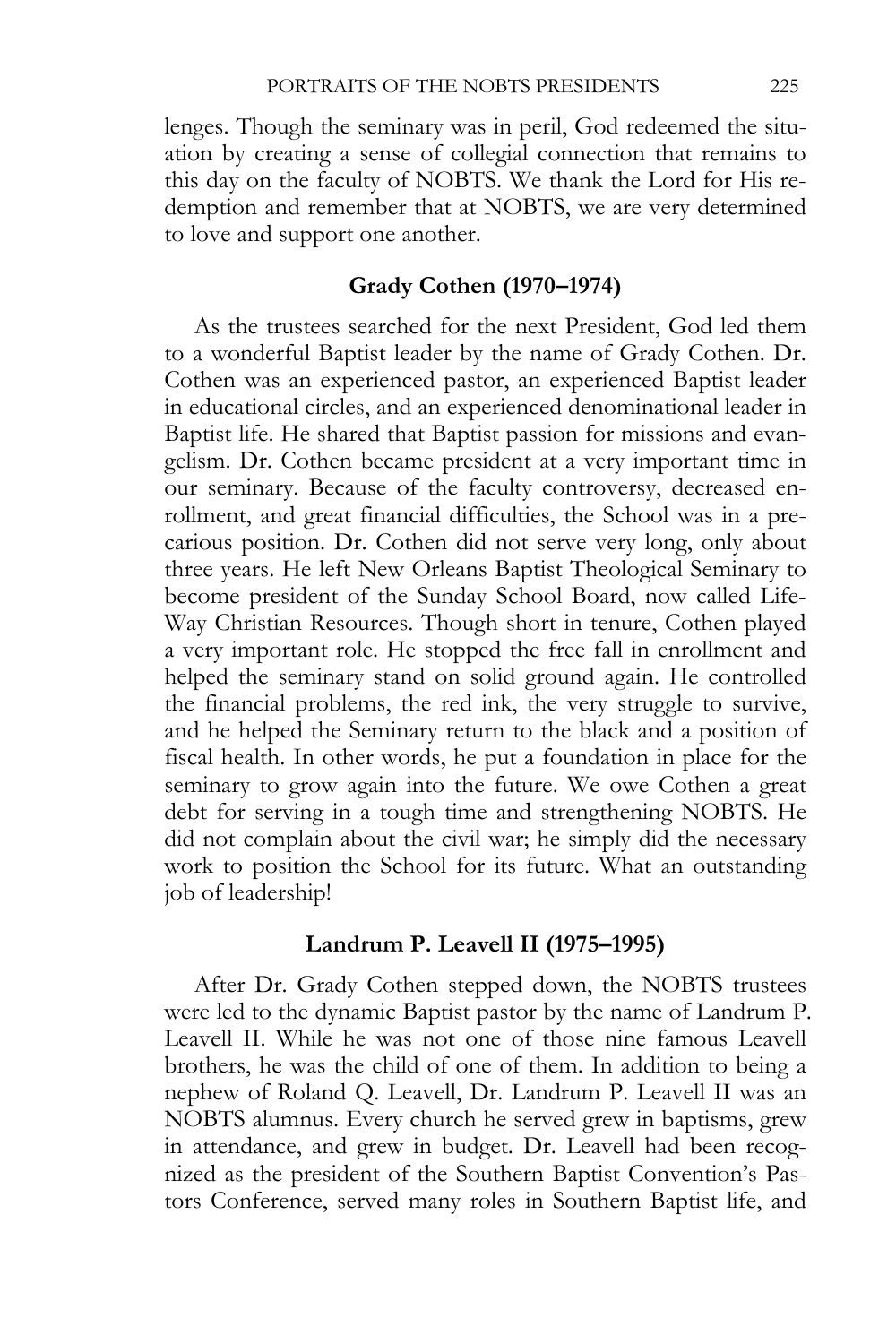was a well-known, well-respected Baptist leader. He came to the seminary ready to do a great work of God, and a great work was done through him.

By any standard of measure, Dr. Landrum P. Leavell II was one of the greatest presidents in the history of the seminary. He served for twenty years, from 1975 through December 1994. In that time, the seminary grew significantly in enrollment, and it grew significantly in endowment, from virtually no endowment to a twenty-five-million-dollar endowment. The campus was enlarged, acquiring the facility that is now our student center and acquiring the Providence Guest House across the street. A campus of about seventy-four acres was enlarged to a campus of eighty-five acres.

Of interest to many people is the response of our seminary during the greatest controversy of the Southern Baptist Convention, the "Conservative Resurgence." This theologically-based conflict was an SBC-wide civil war like the one NOBTS experienced. Dr. Landrum Leavell did a magnificent job of steering the seminary through the conflict unscathed. How did he do that? One, he was a great leader. Two, everybody in the SBC knew that he was theologically conservative; he was absolutely certain the Bible was the Word of God, inspired and inerrant, and he was very evangelistic. People had confidence in Dr. Leavell, and because they had confidence in Dr. Leavell, they had confidence in our seminary. Of all the entities in the SBC, the entity least affected by all the battles during the Conservative Resurgence was NOBTS, thanks to the leadership of Dr. Leavell. Enrollment increase, financial strength, and denominational leadership were three evidences that Dr. Landrum P. Leavell II was a great president.

### **Charles S. (Chuck) Kelley Jr. (1996–2019)**

January 1995 marked the beginning of the next search for a new NOBTS President. The process took more than a year and resulted in the election of Charles S. (Chuck) Kelley Jr. He was serving as a Professor of Evangelism on the NOBTS faculty at the time and became the first member of the faculty selected by the trustees for the presidency, indicating further the stability of the seminary during the Conservative Resurgence. Evangelism and missions have always been and continue to be a part of the DNA of this School of Providence and Prayer.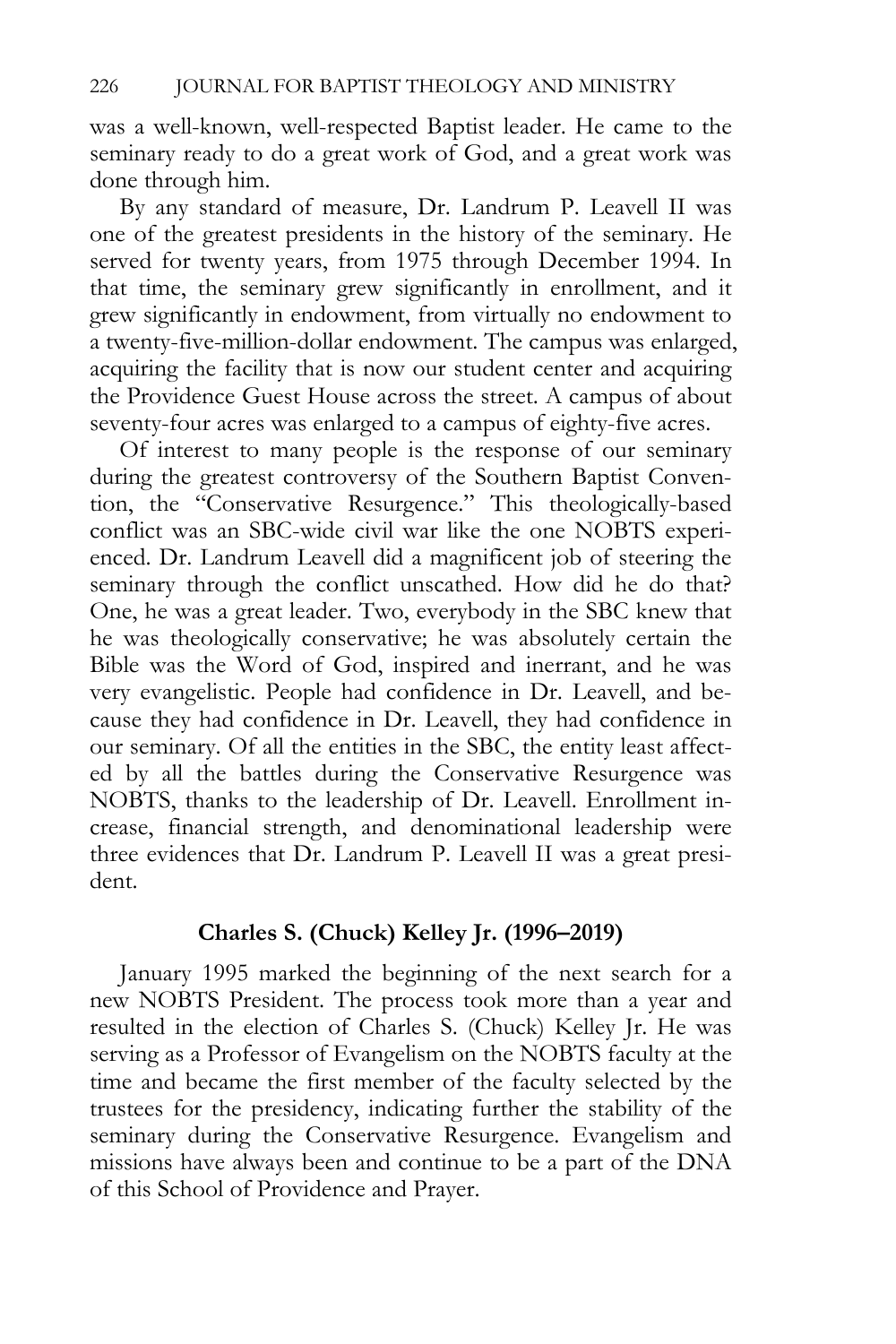Enrollment has doubled, the endowment has more than doubled, and a number of innovative programs have been implemented during Kelley's tenure, including online degrees in multiple languages, a mentoring program, multiple degrees for non-residential students, and ministry training for prison inmates.

A number of academic centers were created. The Center for the Textual Study of the New Testament engages students and faculty in the groundbreaking research on ancient manuscripts of the New Testament. The Center for Apologetics hosts the annual Greer-Heard Point/Counterpoint Lecture bringing a nationallyknown evangelical scholar and a nationally- known skeptic of Christianity to campus to discuss some aspect of the Christian faith from opposing perspectives. The Magee Counseling Center both trains students and provides Christian counseling to the community. The Rogers Center for Expository Preaching is raising up the next generation of Baptist preachers. These centers and others are becoming points of excellence that make NOBTS a nationally-known and respected theological institution.

Hurricane Katrina hit the city of New Orleans in 2005. The greatest natural catastrophe in the history of the United States resulted in seventy percent of the city of New Orleans being underwater, including the NOBTS campus. The campus was closed for a year to repair the storm damage. Virtually every building and every form of housing were flooded except the front quadrangle, housing the academic buildings, the library, the classroom buildings, the chapel, the student center, and the president's house. The marvelous, wonderful mercy of God spared the heart of the seminary. Southern Baptists from all over the nation and every state convention sent volunteers to the city of New Orleans and the Mississippi Gulf Coast, which was also significantly affected by the storm. Baptists gave even more than usual to the Cooperative Program, and \$6 million above and beyond that amount was given to NOBTS that year. The faculty played a crucial role in saving the seminary. They reinvented the entire curriculum and found ways to keep teaching every single course without access to the campus. The Church at Brook Hills in Birmingham, Alabama, welcomed us for December graduation in 2005. We were truly the School of Providence and Prayer, and we saw God do great and mighty things to facilitate a remarkable recovery. Ten years after Katrina, NOBTS set a new student enrollment record. Dr. Kelley announced his retirement in October 2018 and was given the title of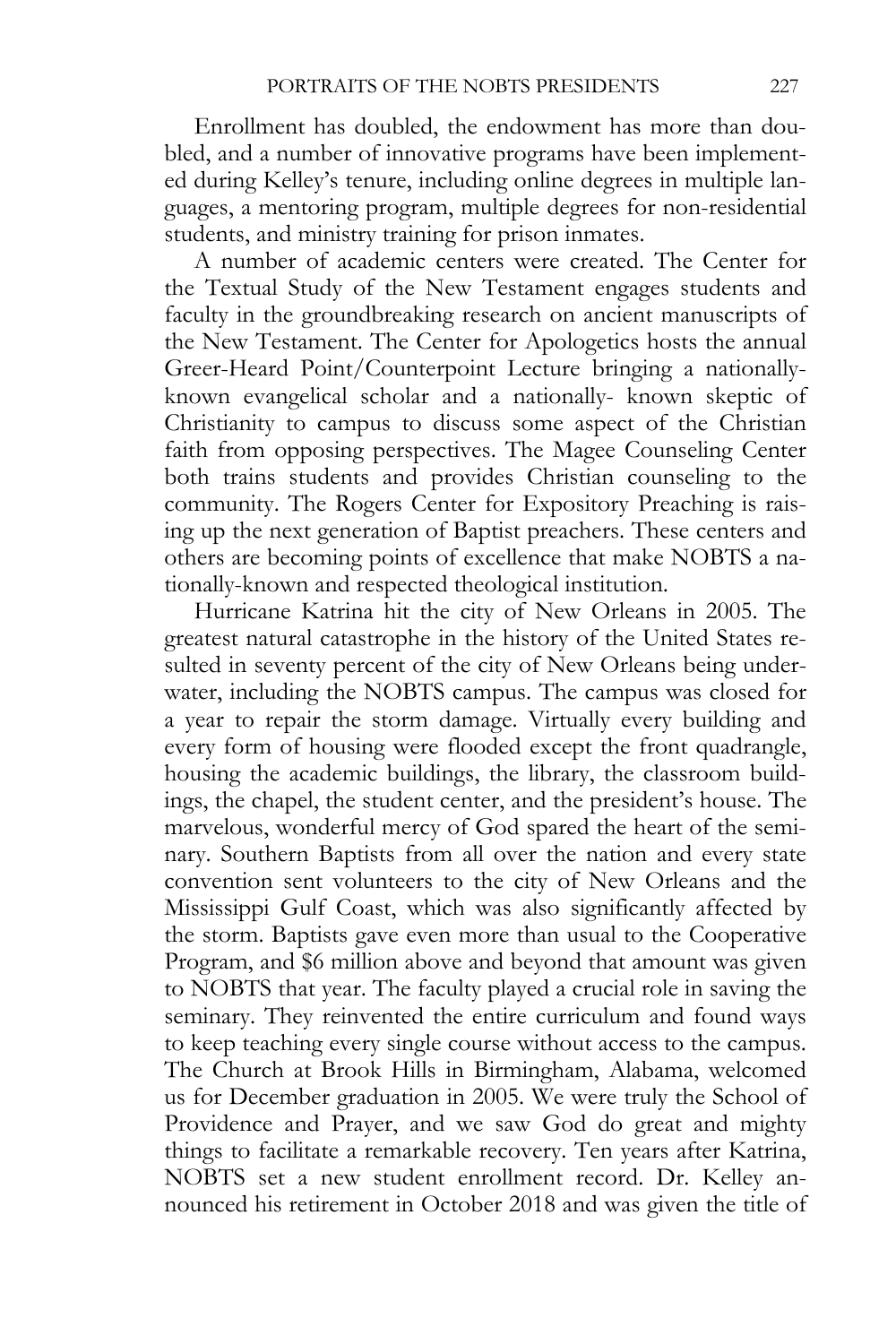Chancellor by the Trustees so that the search for a new president could begin.

# James (Jamie) K. Dew (2019–present)<sup>1</sup>

Dr. Jamie Dew was elected New Orleans Baptist Theological Seminary's ninth president on June 5, 2019, by a unanimous vote of the NOBTS board of trustees. Dew's academic credentials include two Doctor of Philosophy (PhD) degrees—a Doctor of Philosophy in Theological Studies from Southeastern Baptist Theological Seminary (SEBTS) and a Doctor of Philosophy in Philosophy from the University of Birmingham, Birmingham, UK. Dew's Master of Divinity in Pastoral Ministry is from SEBTS, and his Bachelor of Science in Biblical Studies is from Toccoa Falls College in Toccoa, Georgia. Prior to his coming to NOBTS, Dew served as Vice President of Undergraduate Studies and Distance Learning and Associate Professor of Philosophy and the History of Ideas, Southeastern Baptist Theological Seminary. Dew also served as senior pastor of Stony Hill Baptist Church, Wake Forest, North Carolina, for eight years, and in a variety of church ministry positions including minister to adults, youth minister, and interim pastor.

As a young Christian attending a small college of about 500 students, his goal was to share his faith with each of his fellow students. But he was dismayed when he learned that others were not as eager to hear about Jesus as he was to talk about him. How could he interact faithfully and effectively with skeptics, agnostics, and atheists? He decided that in order to counteract their criticisms of his faith, he need to prepare intellectually. So he pursued studies in Apologetics and Philosophy as ways to undergird his witnessing to the lost in our increasingly skeptical society. Therefore, in his own way, Jamie continues the legacy of evangelism borne by previous seminary presidents at NOBTS.

When he began his tenure as president, Dr. Dew announced four initiatives: grow Leavell College, improve enrollment management, enhance marketing and communications, and re-engage the NOBTS family throughout the SBC. His first year in office included facing financial challenges that have arisen throughout academia, particularly because of the COVID-19 pandemic remi-

<sup>&</sup>lt;sup>1</sup> The portrait of Dr. Jamie Dew was written by Steve Lemke and Rex Butler.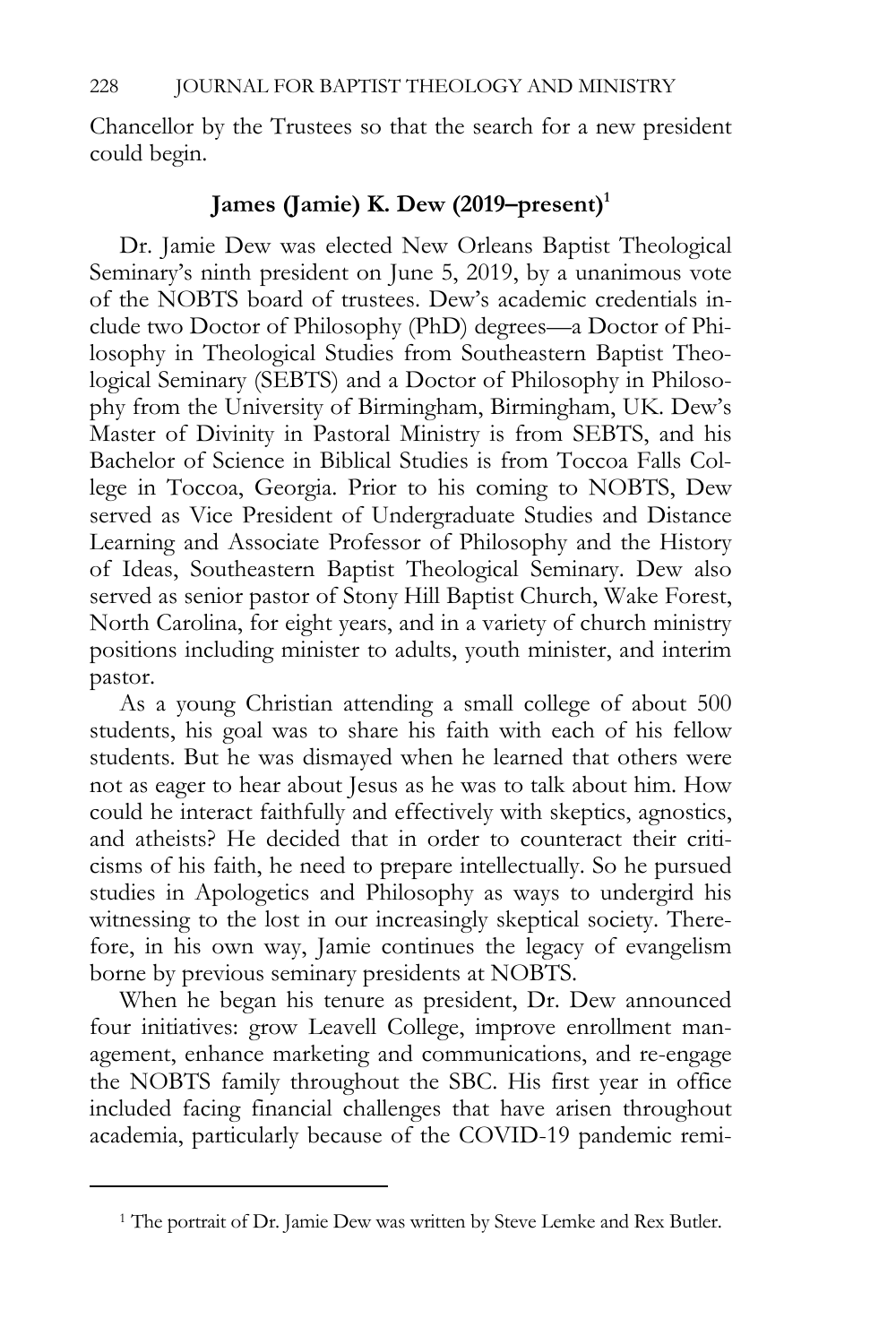niscent of the 1918 epidemic that impacted the seminary's first year. With his academic credentials, Dr. Dew is well-positioned to lead NOBTS into its second century.

### **Conclusion**

The story of the New Orleans Baptist Theological Seminary continues to live up to its name as the School of Providence and Prayer. A great faculty is doing terrific work, and amazing students are making great sacrifices in order to be in school to prepare for excellence in ministry. Students, faculty, and staff are still sharing their faith in Christ across the city of New Orleans, and NOBTS is still partnering with the New Orleans Baptist Association, the Louisiana Convention, and the North American Mission Board to start new Baptist churches in our area and beyond. God's providence is apparent throughout the seminary's history. God's provision helped the School survive. NOBTS is indeed a testimony, a witness to the fact that our amazing, awesome God delights in doing amazing, awesome things to care for His children and extend the work of His Kingdom.

May this walk through the NOBTS presidents help you realize that this School's story can be your story. The same God who walked every step through every year with NOBTS is walking with you. When you belong to Jesus, you can be confident that God's unshakable grip is on your life. God will do whatever is necessary to care for you. Our God is an amazing God!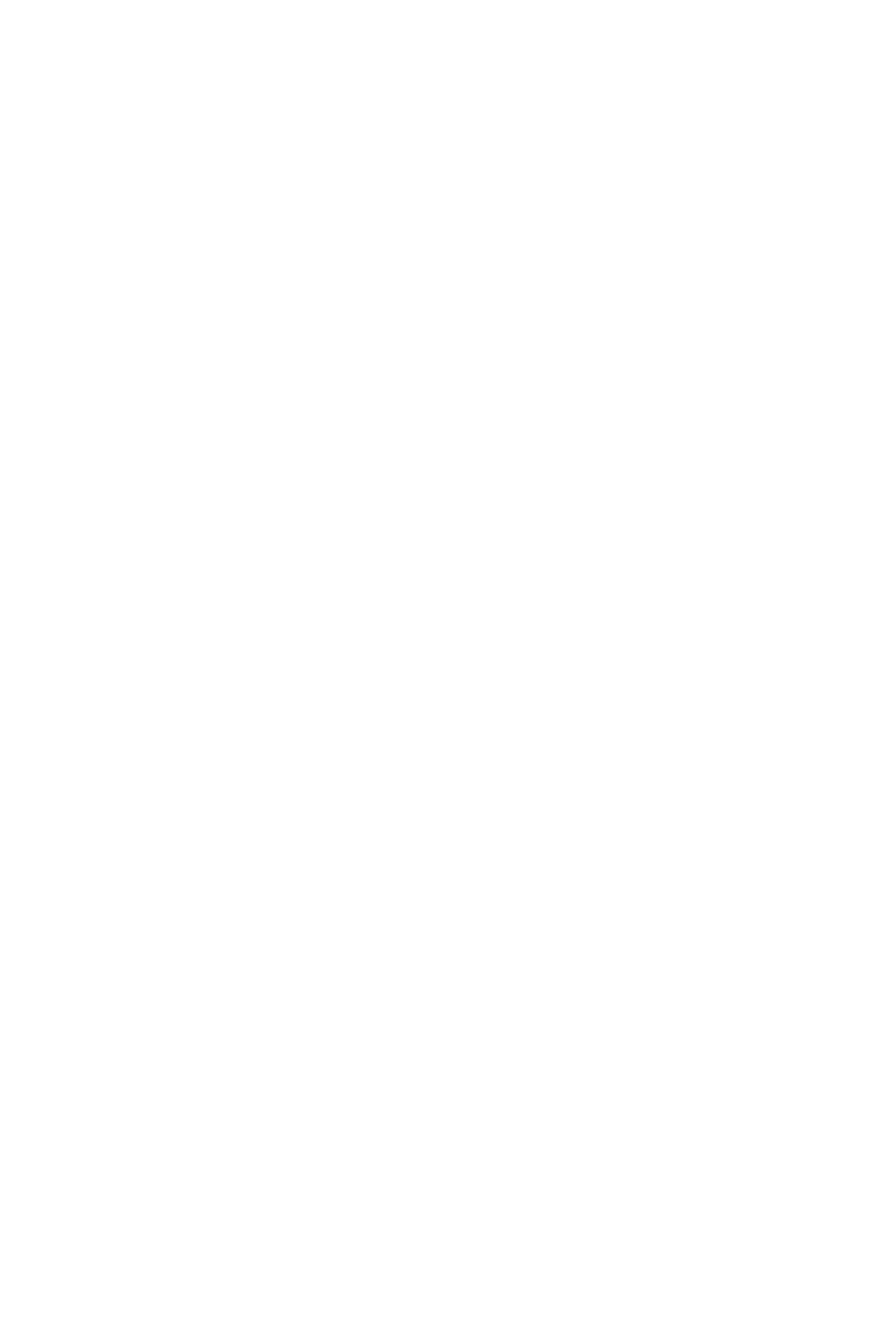# **The Leavell Legacy**

### **Rex D. Butler, PhD**

*Rex D. Butler is professor of Church History and Patristics, occupying the John T. Westbrook Chair of Church History at New Orleans Baptist Theological Seminary.* 

A visitor to New Orleans Baptist Theological Seminary is immediately uplifted by the sight of the steeple rising from Roland Q. Leavell Chapel, situated in the center of the campus. Driving around the perimeter, the visitor finds at the southwest corner the Landrum P. Leavell II Center for Evangelism and Church Health. Back at the other side of the campus is the building that houses Leavell College. Entering that building and going upstairs, the visitor finds a small museum appropriately labeled "The Leavell Legacy." Inside the museum, among the memorabilia, is a seminary catalog, and browsing through it, one sees that there are two academic chairs – the Roland Q. Leavell Chair of Evangelism and the Landrum P. Leavell II Chair of New Testament and Greek. Even the President's Home bears the name of Corra Berry Leavell.

"The Leavell Legacy" indeed! The Leavell family has impacted NOBTS in so many ways that their name is found everywhere on the campus. As the seminary enters its second hundred years, it is appropriate to examine the legacy of this family, who continues to play a significant role in our School of Providence and Prayer.

# **George and Corra Leavell**

The story of the Leavell Legacy at NOBTS must begin with the patriarch and matriarch of their family of nine boys, including Roland Quinche Leavell. George Washington Leavell (1844–1905) returned from the Civil War to a South that was decimated by the hostilities that had divided the nation. Nonetheless, he used his accounting skills to create a new life, first in Memphis, Tennessee, and then in Pontotoc County, Mississippi. On May 14, 1872, he married Corra Alice Berry (1851–1913), a music teacher at Chickasaw College. Complementing each other, he was sober and serious, while she was lively and vivacious. Together, they embarked upon a life focused on faith and family.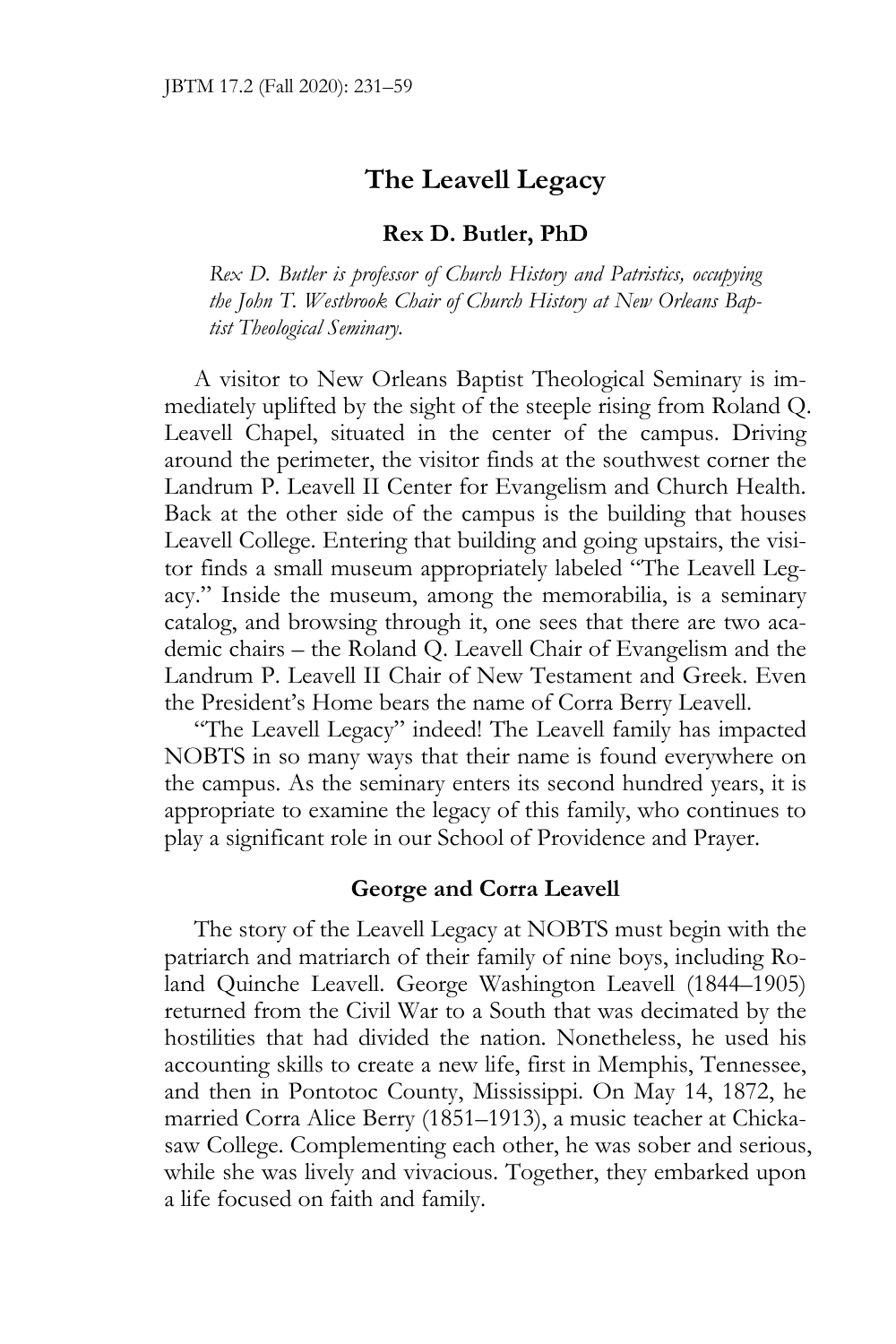They specialized in raising boys. Less than two years into their marriage, their first of nine sons arrived on May 10, 1874. They named him Landrum Pinson for Dr. and Mrs. Sylvanus Landrum,<sup>1</sup> pastor of Central Baptist Church, Memphis, where they were members; and for Colonel and Mrs. Pinson, in whose home they boarded. Their eighth son, the one who later had a major impact on NOBTS, was named Roland Quinche, his first name for a paternal ancestor, John Roland Leavell, and his second, for a professor at the University of Mississippi, Dr. A. J. Quinche, who negotiated with the Union army not to destroy the campus.

Soon after Landrum's birth, George moved his growing family to Oxford, Mississippi, where he opened a mercantile store. He served First Baptist Church as a faithful church worker and Sunday school teacher and superintendent. Beyond the church building, George organized and maintained the Union Grove Sunday School in the countryside, where there were many people but no church. Every Sunday afternoon, George would travel two miles, usually by foot, to a one-room school building, where he conducted a mission to this rural community. He pressed his sons and other young people into service, to pass out hymnbooks, to sing while he played the organ, and later to teach classes. Every August, George would build a brush arbor and invite a preacher to conduct a week of evangelistic services. Over the years, hundreds were led to faith in Christ. The oldest son Landrum, who later played a significant role in the development of the Baptist Young People's Union, said of his father: "He was a trainer of young people. His delight was to have a prospective young preacher to preach at the mission. How many of his boys got their start in Christian work in that way, I cannot say, but I can testify for myself."2

Of his father, Roland recalled: "He referred to himself as 'Old Whitey,' the name of his father's favorite horse of all burdens. 'Old Whitey' would pull the biggest load up hill and stand the most whipping of all the horses – a very accurate description of George W. Leavell as a church worker."3

<sup>1</sup> Later, Sylvanus Landrum made a significant impact on Baptist life in New Orleans when he became pastor of Coliseum Baptist Church in 1881. See Lloyd Harsch, "Who Dat Say Dey Gonna Teach Dem Saints?" in this volume. 2 Roland Q. Leavell, *Corra Berry Leavell: A Christian Mother* (n.p., 1952), 48. 3 Leavell, *Corra Berry Leavell*, 47–48.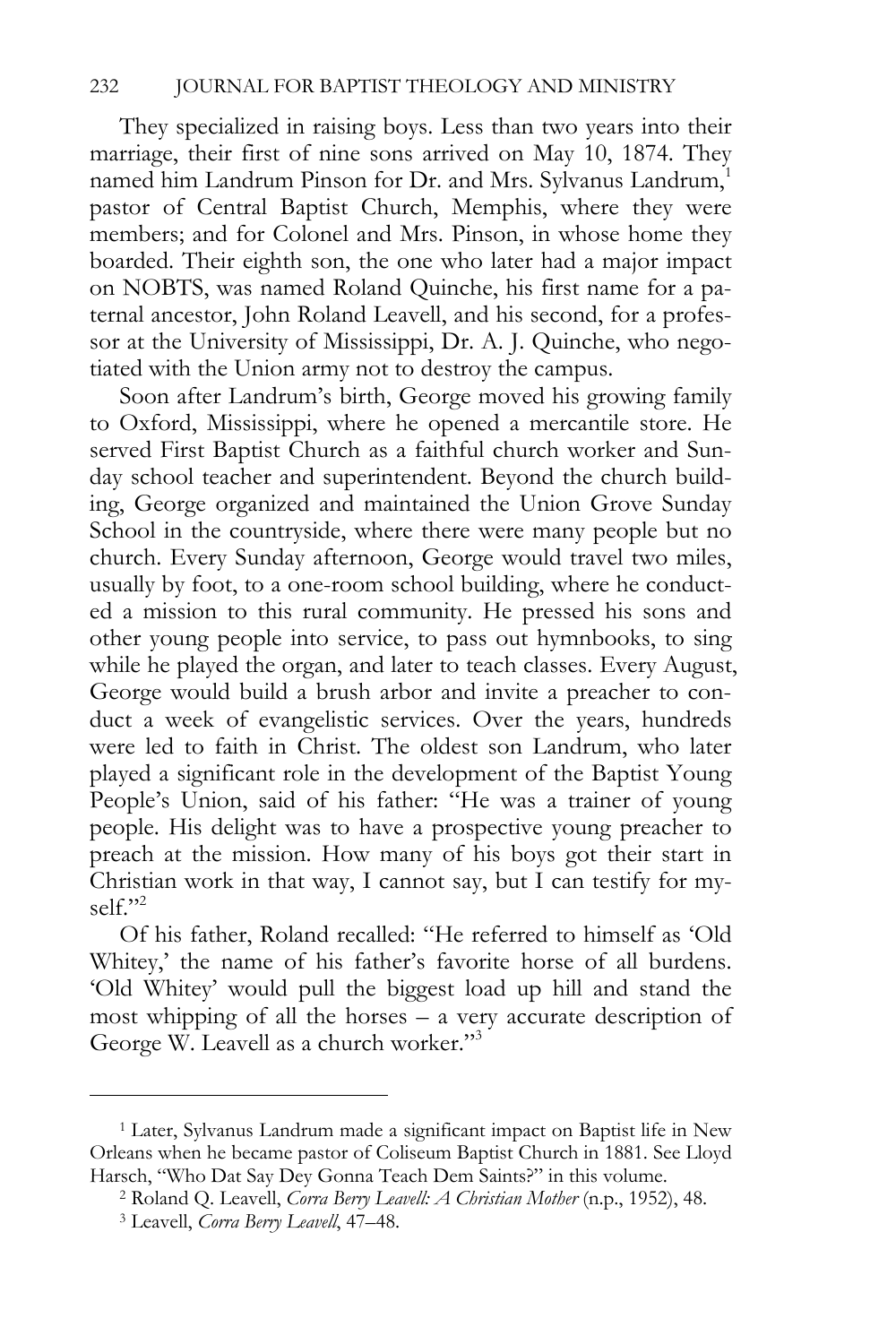As much influence as George Leavell had on his sons, their mother Corra's influence was even greater. Early every morning, she knelt to pray for her sons as she leaned upon a well-worn, hump-backed trunk. Often she also bent them over the same trunk to whip them with a switch from a peach tree. The boys referred to these times as "peach tree tea!" After her prayer time, Corra held her Bible with one hand and churned the butter with the other. Her sons remembered her for both her laughter and her relationship with God.

Corra had a heart for missions and proved it through sacrificial giving. On her wedding day, George gave his bride a beautiful gold watch with a long gold chain, an especially exquisite gift considering the poverty of the times. Years later, when Dr. J. B. Gambrell spoke on missions at the Oxford church and took up an offering, Corra had no money to give but placed her treasured watch and chain in the offering plate. Gambrell was touched by her sacrifice and was able to find a donor to redeem the offering for \$50. After the watch and chain were returned to Corra, George made sure that she left it at home whenever there was to be a missions collection at the church!

Roland recounted another chapter in the history of Mama's watch. "Ullin, the youngest of the brothers, fell heir to the watch. It was while holding in one hand an unsigned contract from a business firm assuring him an income of several thousand dollars a year and holding Mama's watch in the other, that he made his decision to go to China as an educational missionary. He returned the contract to the business firm unsigned."4

Corra and George conspired to keep their sons busy, off the streets, and away from worldly temptations. Their oft-repeated proverb was: "work is the best tonic for boys." Corra set a weekly and daily schedule of chores around the house, garden, livestock, and, since there were no daughters, even in the kitchen. In later years, when the family could not afford a mule, George hitched the boys to the plow as he guided them up and down the rows of the garden. Roland commented that waiting on tables at home prepared him for jobs later to pay his board at the university.

Much of the work demanded of the boys resulted from the financial reverses that struck the household. George's war wounds never completely healed, and, in 1893, the pain and difficulty in

<sup>4</sup> Leavell, *Corra Berry Leavell*, 13.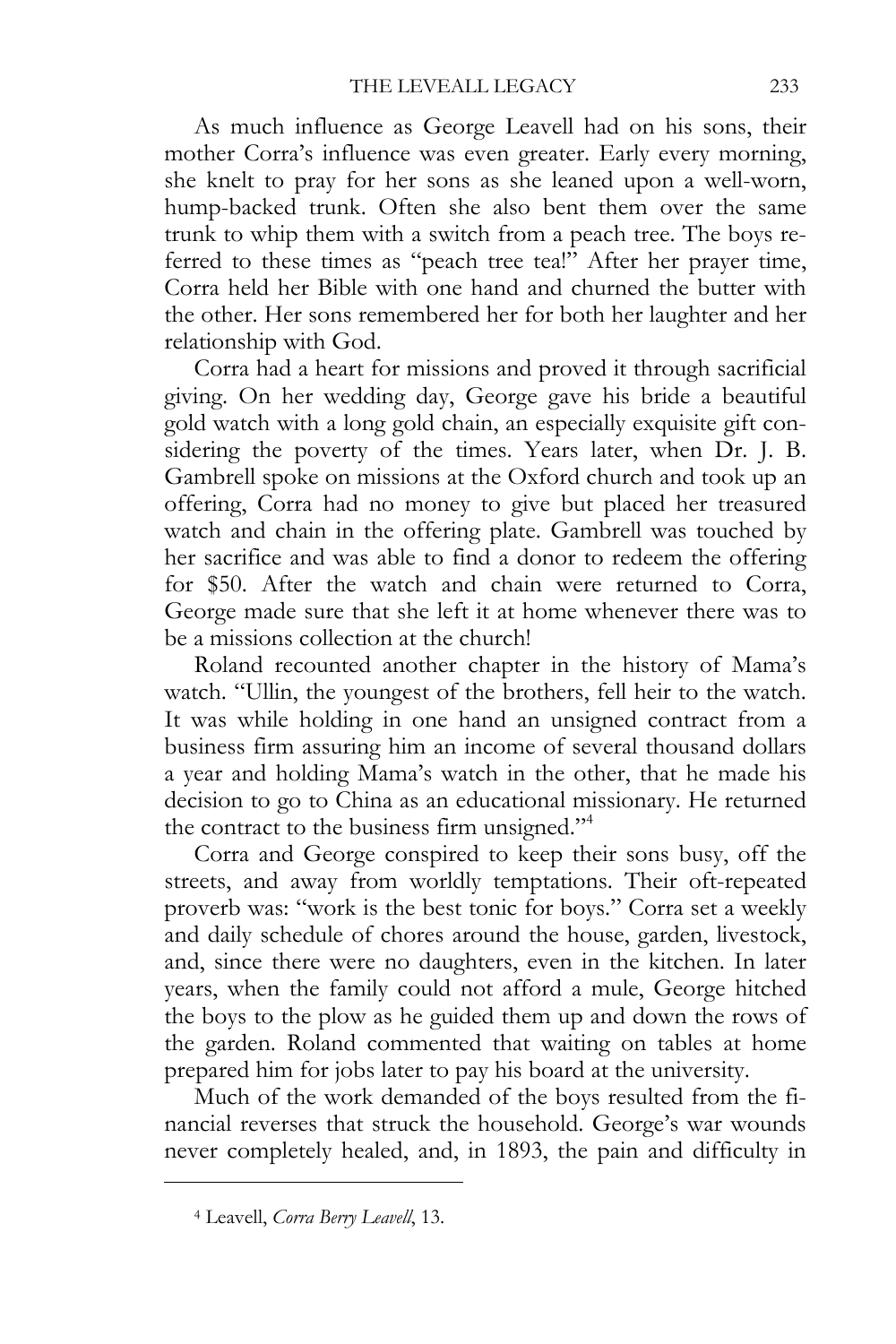breathing forced him to convalesce at home. The eldest son Landrum assisted at the mercantile store, but its operation was entrusted to a dishonest employee, who ultimately bankrupted the business but secured wealth for himself. When George returned to his store after more than a year, he found depleted stock and mounting debts. In 1895, he was forced to close his store, but, refusing to hide behind bankruptcy laws, he worked laboriously to repay his creditors. His bookkeeping skills proved valuable once more as he found work as a cashier at the Bank of Oxford, but he struggled for the rest of his life to pay off his debts.

Roland told the rest of the story about the employee who had ruined his father's business. "After Mother's death my brother James told me the story of how the rich but ungodly man had defrauded our father during his illness. Then we recalled to each other how our mother had sent various ones of us time and again to this man's house during his last days, bearing trays of food and message of concern about his health. The spirit of Jesus who prayed for those who were crucifying him so possessed our mother's heart that I am almost convinced that she literally forgot that this man had robbed her of everything that financial prosperity could have offered her in her mature years. As I think back on the lawlessness in that man's family and the horrible type of death that he died, I can now understand what my mother and father meant when they would say, 'Our poverty is our greatest blessing."<sup>55</sup>

George's wounds and burdens bore him down to a relatively early death at age 61. According to Roland, "It seemed to his boys that they never knew him as a well man free from suffering." On his deathbed, he called his two youngest sons, Roland and Ullin, to his side and encouraged them: "Grow up into Christian manhood. I am grieved I cannot be there to guide you." Then the remaining seven sons were called in and charged: "Guide these younger boys just as you have been brought up. Teach them to be honest, hardworking, loyal, dependable, and mostly busy about God's business."6 Also at his bedside was his brother, the boys' favorite uncle, the college professor, Richard, who assured George: "You have lived a great life." George replied: "I didn't know it."<sup>7</sup> What George did not know, however, was that the greatness of

<sup>5</sup> Leavell, *Corra Berry Leavell*, 40–41. 6 Dottie L. Hudson, *He Still Stands Tall* (Gretna, LA: Pelican, 2008), 21. 7 Hudson, *He Still Stands Tall*, 21.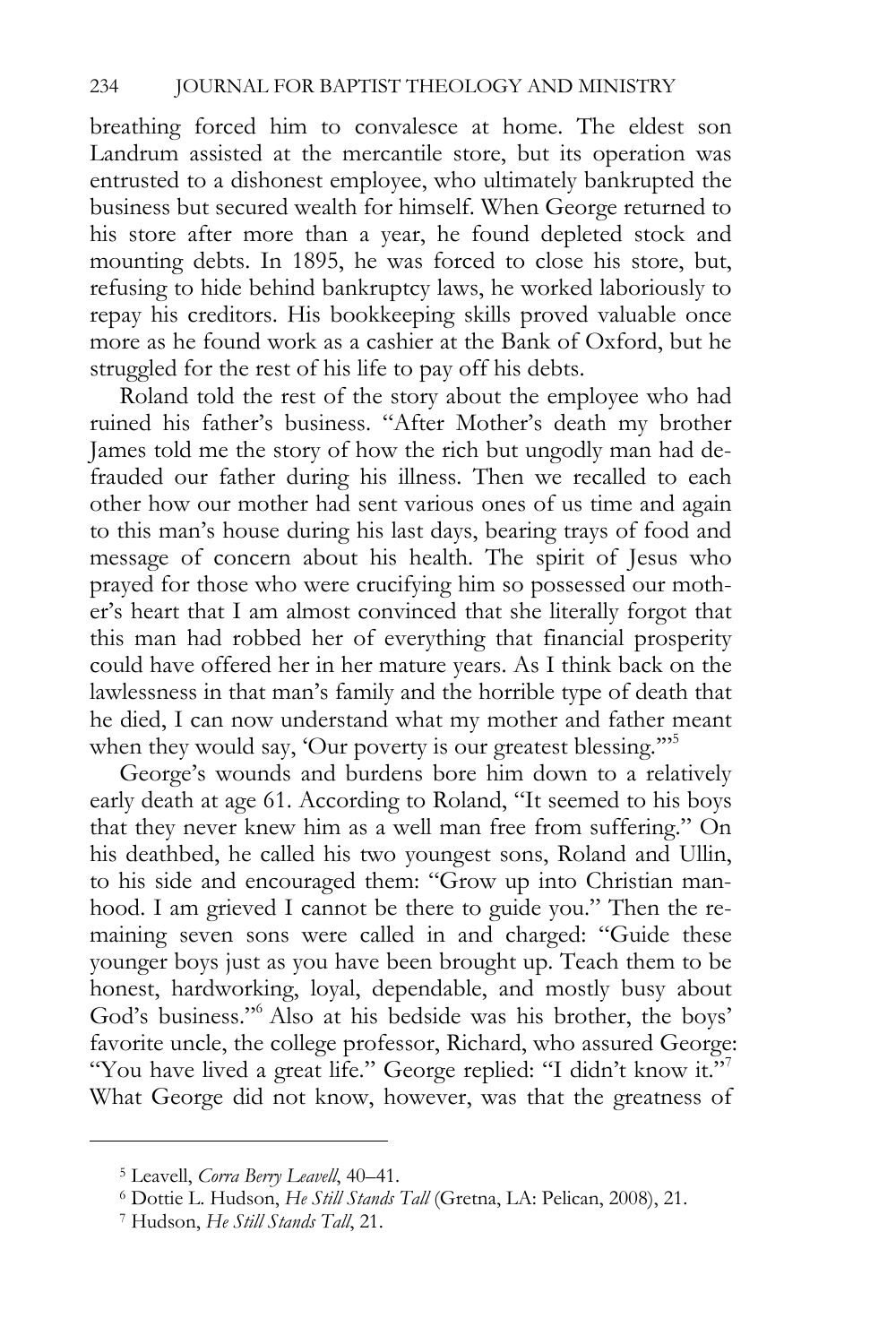his life would not be measured by his own achievements, worthy though they were, but by the legacy that he left behind in his sons and future grandchildren and other descendants.

Seven years later, Corra's health was failing, but she lived to see her oldest four sons married and their careers begun. Her fourth son, George, was under appointment as a medical missionary by the Foreign Mission Board and newly married. He postponed his sailing date to China because, as a doctor, he knew that the end was near for his Mama. She insisted, however, that God was delaying her death until her son set foot on Chinese soil. When she bid him farewell, both knowing that they would never see each other again on this earth, all those present wept except Corra, who smiled a radiant smile. Soon thereafter, on January 30, 1913, she passed away. That same day, a telegram arrived from George, announcing his arrival in China. Calculating the difference in time, the Leavell family realized that Mama arrived in heaven at the same time that George landed in China.

In his biography of his mother, Roland wrote: "Every one of the sons of Corra Berry Leavell feels that the most fortunate thing we ever experienced in this world was to pick the mother and father that we did. In this story of our mother, we quote the Wise Man of the Proverbs and say, 'Her children arise and call her blessed.'"8

Just before her death, Corra wrote this letter to her sons and tucked it in her Bible,

My dear, dear boys,

The dear Lord may call me at any time. How sweet it will be to be with Jesus. He has sweetened the tomb so death is robbed of its terror. My heart's desire and prayer for each of you is that you may ever live for Jesus, that your chief aim and desire in every action may be to glorify God. O ever live for Jesus, that He may always use you for His glory in bringing lost men to the cross in the extension of His kingdom. At last may we all be gathered around His throne, an unbroken family, to praise His name forever.

 $Mama<sup>9</sup>$ 

<sup>8</sup> Leavell, *Corra Berry Leavell*, 57. 9 Leavell, *Corra Berry Leavell*, 57.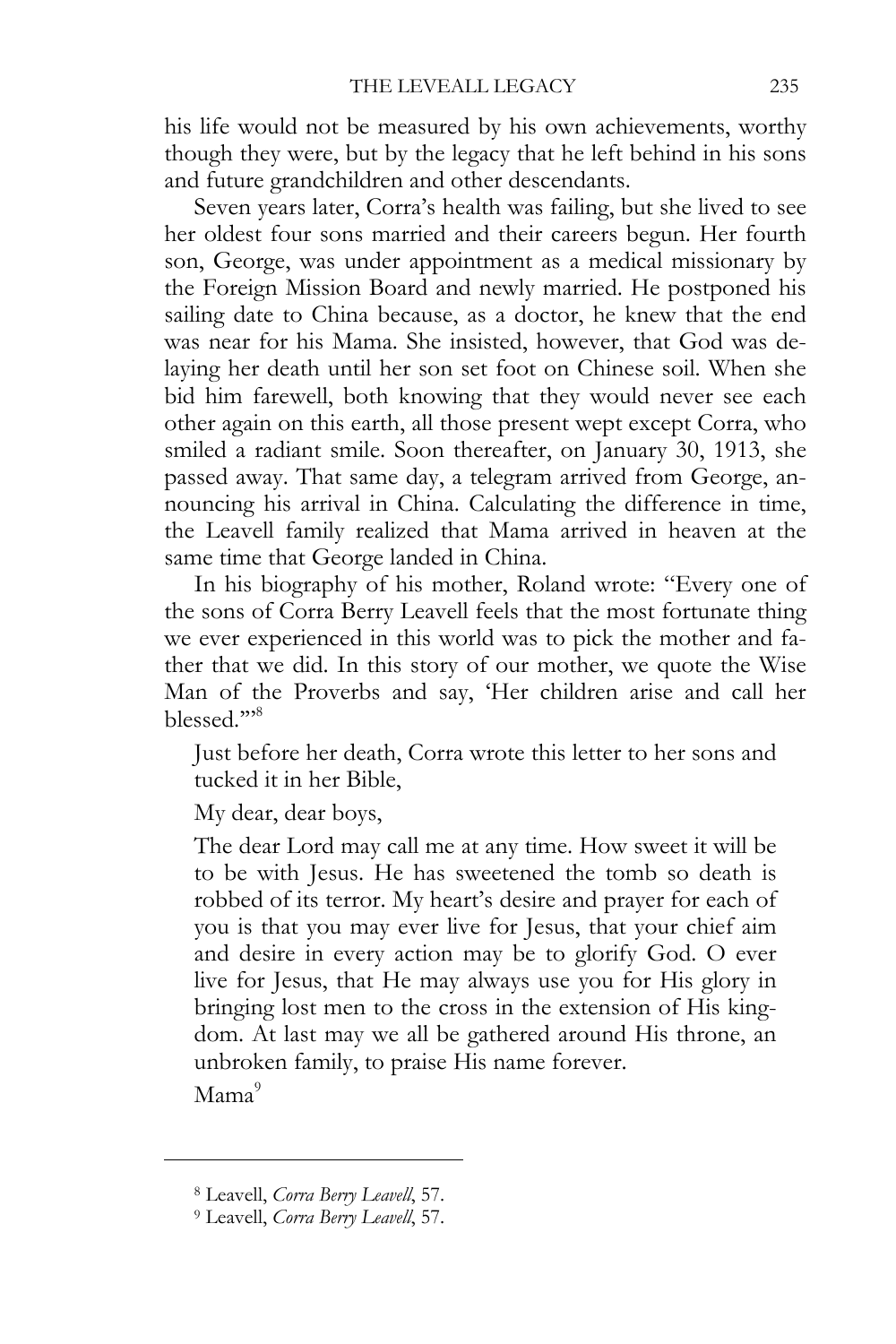Indeed, no greater tribute to George and Corra Leavell can be expressed than to recognize the accomplishments and ministries of their nine sons. Eight worked in full-time vocational ministry as pastors, evangelists, missionaries and denominational leaders in the Southern Baptist Convention; the ninth served his community as a dentist. One son and a grandson presided over New Orleans Baptist Theological Seminary during fruitful tenures that extend the impact of the Leavell Legacy into the twenty-first century.

In 2002, the trustees of NOBTS voted to change the name of the College of Undergraduate Studies to Leavell College in honor of George and Corra Leavell's nine sons. Their accomplishments were listed in the spring 2002 issue of *Vision*:

Among the brothers were Frank, who pioneered in Southern Baptist student work, serving as a longtime leader of the Baptist Student Union of the Sunday School Board (now LifeWay Christian Resources); Landrum P., who was the first director of the Baptist Young Peoples Union and worked at the Sunday School Board; and Roland Q., who served as evangelism director for the Home Mission Board (now North American Mission Board) and later as president of New Orleans Seminary. Other brothers included James Berry, an evangelist and pastor who served churches across the Southeast; and Leonard O., another pastor in the Southeast and father of NOBTS' seventh president, Landrum P. Leavell II; George Walne and Ullin Whitney, who served as missionaries in China; Clarence Stanley, who served on the Arkansas state mission board; and Arnaud Bruce, who served as a dentist in Hollywood, Calif. $10$ 

#### **Roland Quinche Leavell**

On December 21, 1891, the day of Roland's birth, his mother, who was accustomed to having babies, went about her morning tasks of Bible reading, praying, churning butter, and preparing breakfast. Finally, when the birth pains could be ignored no longer, she broke off her daily routine to send George with the older boys to school and the younger ones to relatives. By the time George

<sup>10 &</sup>quot;Undergraduate college renamed in Leavell's honor at NOBTS," *Vision* (Spring 2002): 17.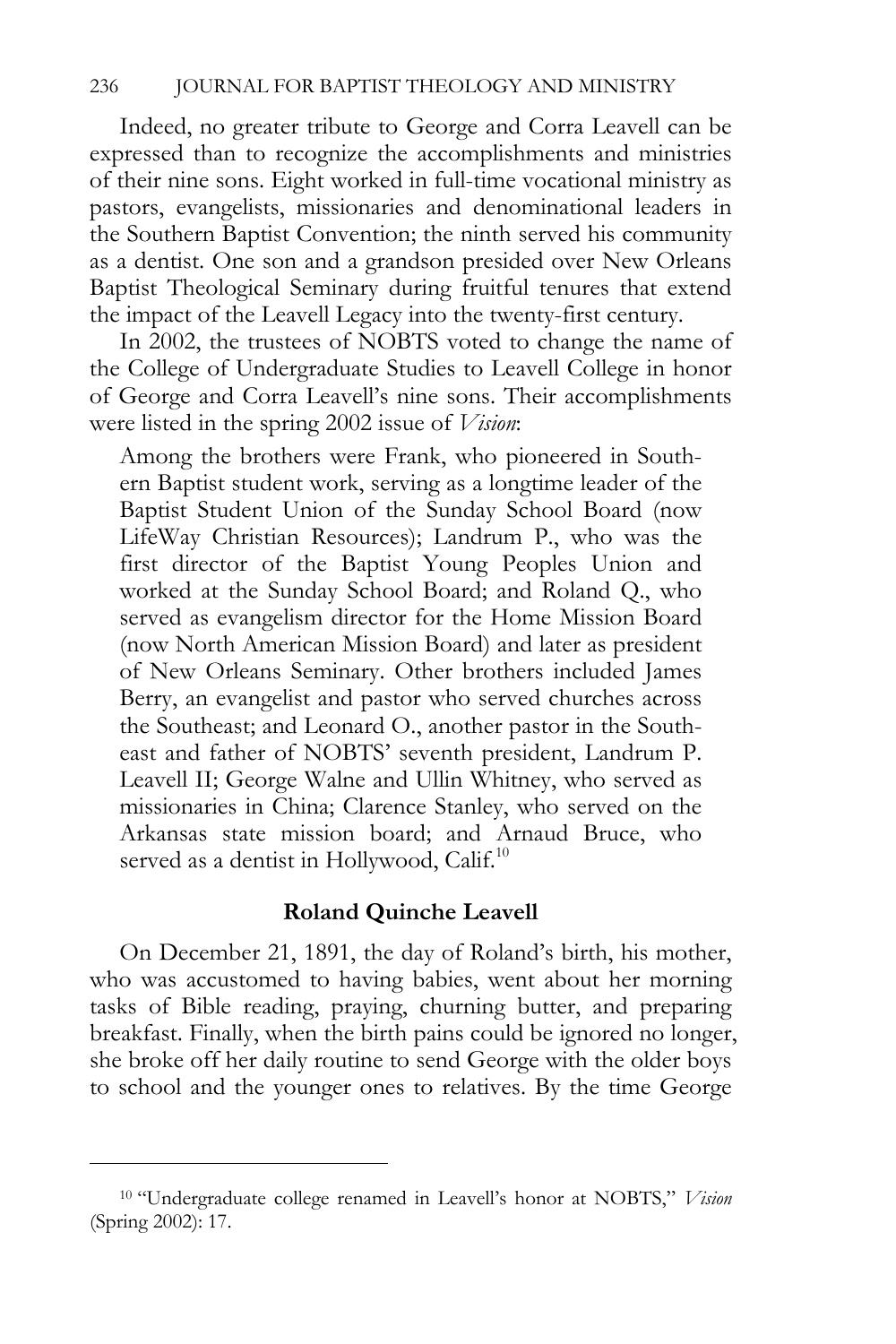returned and the doctor arrived, Corra had delivered their eighth son, Roland.

The arrival of another Leavell boy generated no special news in town, not like a baby girl might have. In fact, the addition of another child was not especially good news to parents in their forties, to a family struggling financially, at Christmas time, when poverty is felt especially keenly. In later years, when Roland was too young to understand fully his place in the family, his Aunt Lizzie told him that he was not wanted. Not wanted! What a burden for a young boy to carry, and he carried it throughout his life. According to his daughter Dottie Hudson, "This sensitive little boy absorbed all the rejection that comes with being told he was an intrusion into his family. He told this incident over and over throughout his life, and perhaps this childhood pain was the driver that made it necessary for him to prove his worth in his family and in this world." $^{11}$ 

Roland told the story from his perspective. "They didn't want me according to Aunt Lizzie's report. She never knew how profound an impression that made on the little boy's mind. Twas just before Christmas, financial affairs and father's health were both low – with seven boys already, I … came to spite them before the Doctor got there. But Aunt Lizzie says in two months my mother said I had laughed my way into their hearts."<sup>12</sup>

Concerning his spiritual birth, Roland told two stories. The first occurred about a year before his father's death, upon the occasion of his father's departure to Kerrville, Texas, to recuperate from ill health. Roland recalled, "He put his arms around me, a boy of twelve, and said, 'My son, it is time you are giving your heart to the Saviour and joining the church. I shall be praying for you while I am gone."<sup>13</sup> Sometime later, when he was fourteen, Roland responded to the pastor's invitation to accept Jesus' pardoning offer and be saved. Roland described his conversion experience in this way: "I felt so badly when the minister had preached so long and hard and no one came to confess his sins. I walked down the aisle and told him that I wanted to be a Christian." Despite the seeming lack of emotion, according to his daughter Mary

<sup>&</sup>lt;sup>11</sup> Hudson, *He Still Stands Tall*, 16.<br><sup>12</sup> Mary D. Leavell Bowman, "Roland Q. Leavell: A Biography" (PhD Diss., Louisiana State University, 1984), 20. 13 Leavell, *Corra Berry Leavell*, 52.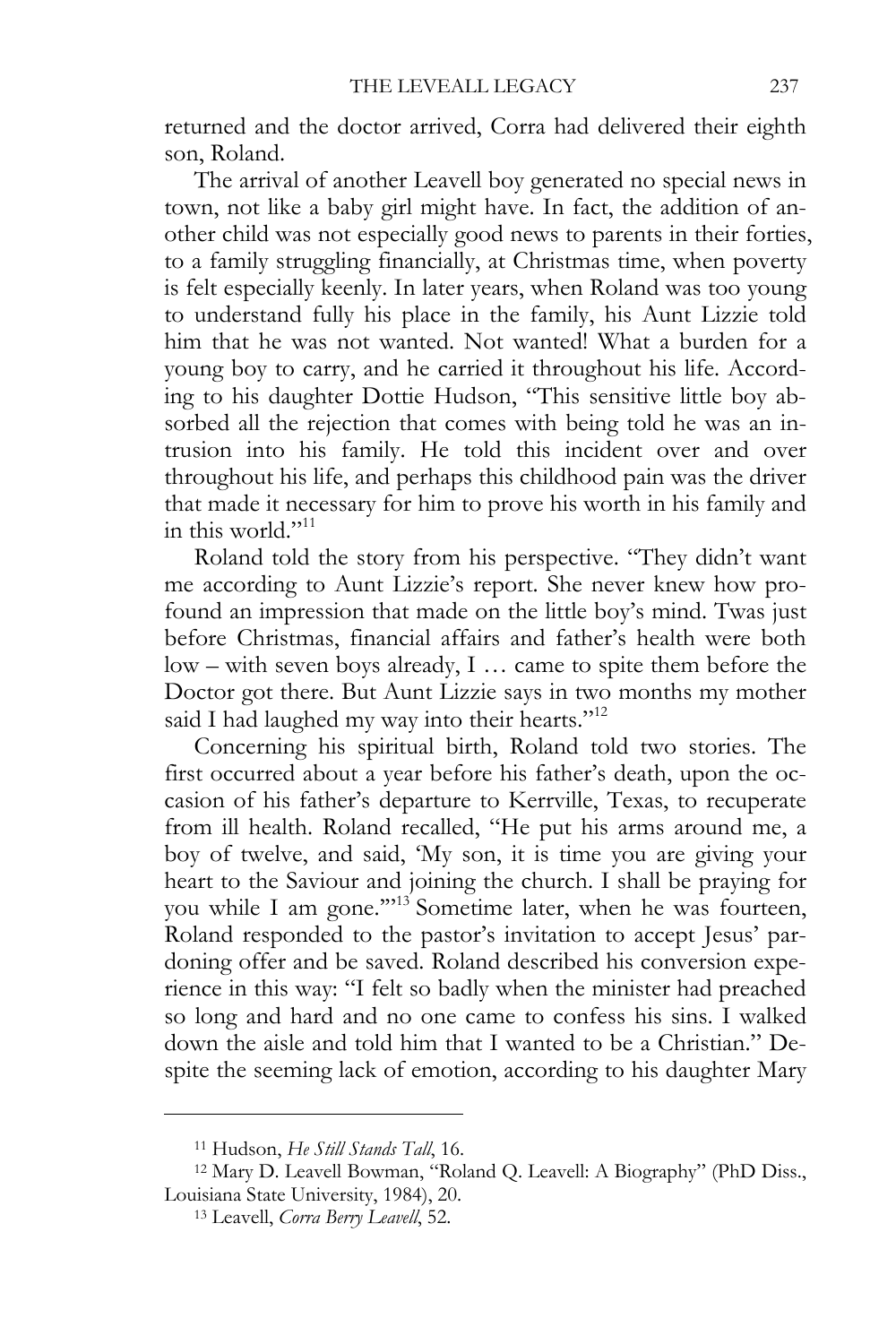Bowman, he considered this event to be a "'rebirth' experience, one in which he felt transformed from a state of sin to a state of salvation."<sup>14</sup>

The summer of 1913 was memorable for Roland, as he realized that God was calling him to be a preacher. For years, he had desired such a call, but he needed divine assurance of God's will. One Saturday night, he prayed: "Lord, stop me if You are not calling me to preach." Then he spread a fleece: he challenged God to enable him to win to Christ seven unsaved teenaged boys in his Sunday school class; in this way, God would reveal his call for Roland. Here is his account of that Sunday morning:

The Sunday school lesson was about the Israelites and their forty years of wandering in the wilderness, of all things! I drew a football field on the blackboard, with Egypt and the holy land as the two goal lines. Moses and Pharaoh were the opposing captains; Jesus and Satan were the opposing coaches. That game lasted forty years, and at last Israel made a touchdown. When I asked who wanted to play the game of life under Jesus, the Great Coach, seven boys rose and shook my hand. They joined the church for baptism that morning, all seven of them.<sup>15</sup>

In the entry of his diary, dated June 15, 1913, he wrote: "'Oh! If I could only tell Mama,' was my great thought."16

That fall he entered his senior year at the University of Mississippi. On December 28, 1913, he was ordained by First Baptist Church, Oxford, and his brother Jim preached the ordination sermon based on Hebrews 12:1–2. Then at the conclusion of the spring semester 1914, he completed both his B.A. and M.A. As one of the outstanding students, he presented a speech on "The Contribution of Missions to Civilization," a topic that reflected the direction of his life and ministry.

As well as home and church, education had a major impact on Roland's life and ministry – not only on him but also on all his brothers. The brothers determined that each one would support everyone else, pooling their funds until all completed their college educations. Roland recalled: "There was at least one of the nine Leavell boys in the University [of Mississippi] every year from

<sup>&</sup>lt;sup>14</sup> Leavell, *Corra Berry Leavell*, 26–27.<br><sup>15</sup> Roland Q. Leavell, *Sheer Joy of Living* (Grand Rapids, MI: Eerdmans, 1961), 41.<br><sup>16</sup> Bowman, "Roland Q. Leavell," 61.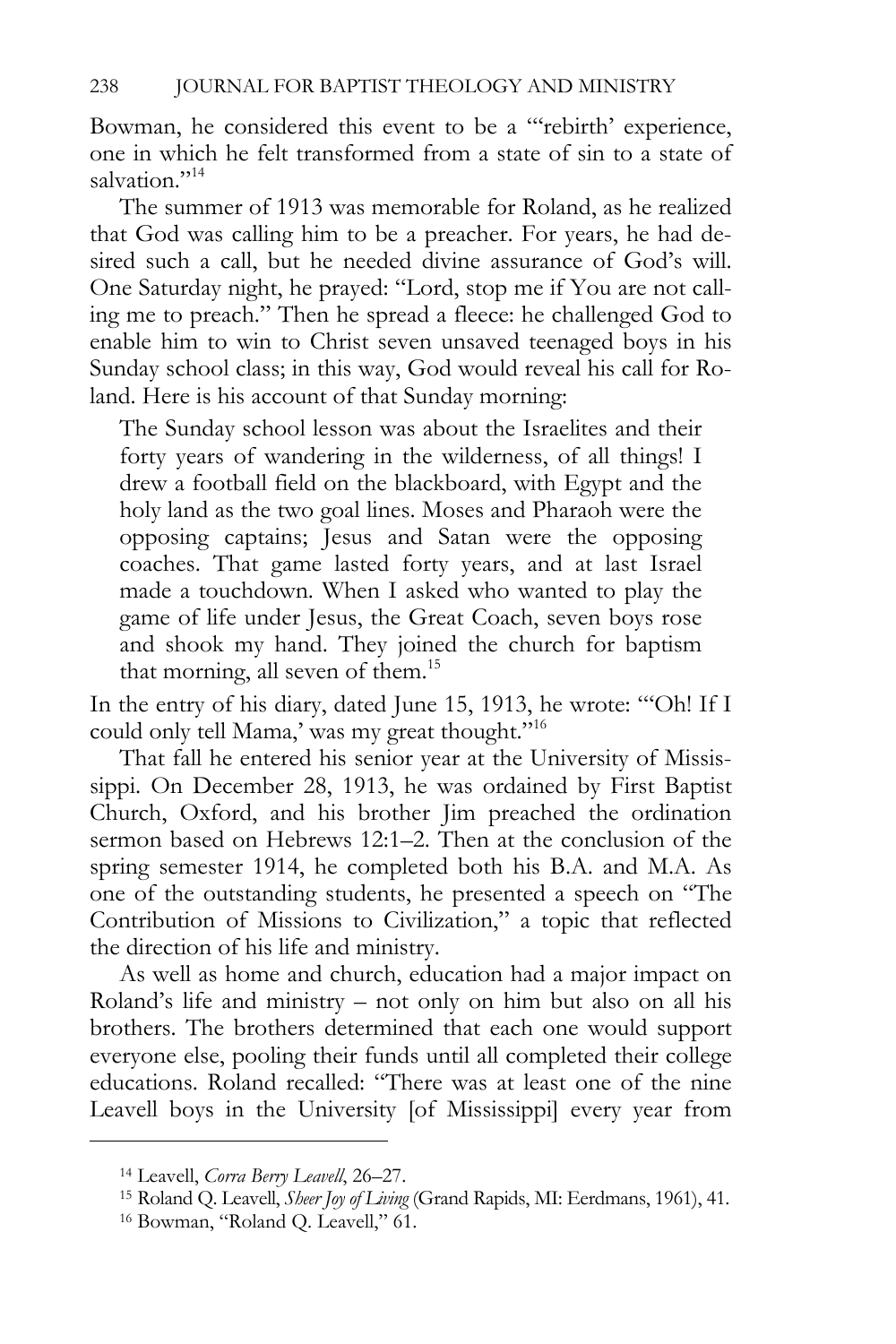1895 until Ullin dropped out for a time in 1916."17 Ultimately, all nine brothers received degrees, and many went on for master's and doctor's degrees.

After a summer of preaching at Holly Springs, Mississippi, Roland set out for Southern Baptist Theological Seminary, Louisville, Kentucky, on September 29, 1914. He had one hundred borrowed dollars in his pocket and clothes handed down from his brothers. Soon, several of his brothers joined him in Louisville, either to attend the seminary or to minister in the area. Roland settled into pastoring at a Baptist church in New Castle, Kentucky. Although Roland struggled, as many seminarians do, with the challenging theological curriculum, he concluded his time at Southern with the summation: "My seminary courses meant much to me."<sup>18</sup>

Roland often repeated the story of his first honorarium for preaching. "I was ashamed to open the folded check when they gave it to me so I put it in the pocket of my coat. Curiosity about that check was eating me up. I thought my host and hostess would never go to bed so I could see my check …. When I finally got to my room and closed the door, I jerked out the check and saw it was for twenty-five whole, wonderful dollars, I jumped on the bed and stood on my head at the precise moment the host, Mr. Orem, stuck his head in the door to ask if I wanted a drink of water. There was I, the preacher of the evening, standing on his head on the bed."<sup>19</sup>

In May 1917, the month that Roland graduated from Southern Baptist Theological Seminary, a significant event in Baptist life transpired elsewhere, in New Orleans, Louisiana. There the Southern Baptist Convention gathered from May 16–21, and the messengers heard Dr. M. E. Dodd, pastor of First Baptist Church, Shreveport, Louisiana, present a proposal for a missionary training school in that city. Such an institution had been the dream of the founders of the SBC at its establishment in 1845, and the dream continued to be fostered by Baptists in Louisiana and Mississippi. One resolution stated: "There has been everywhere manifested among our brotherhood that the time has come when such an institution is an absolute necessity to 1,500 miles of Baptist Gulf Coast Country." The messengers "unanimously and enthusiastical-

<sup>&</sup>lt;sup>17</sup> Leavell, *Corra Berry Leavell*, 52.<br><sup>18</sup> Hudson, *He Still Stands Tall*, 51.<br><sup>19</sup> Bowman, "Roland Q. Leavell," 23.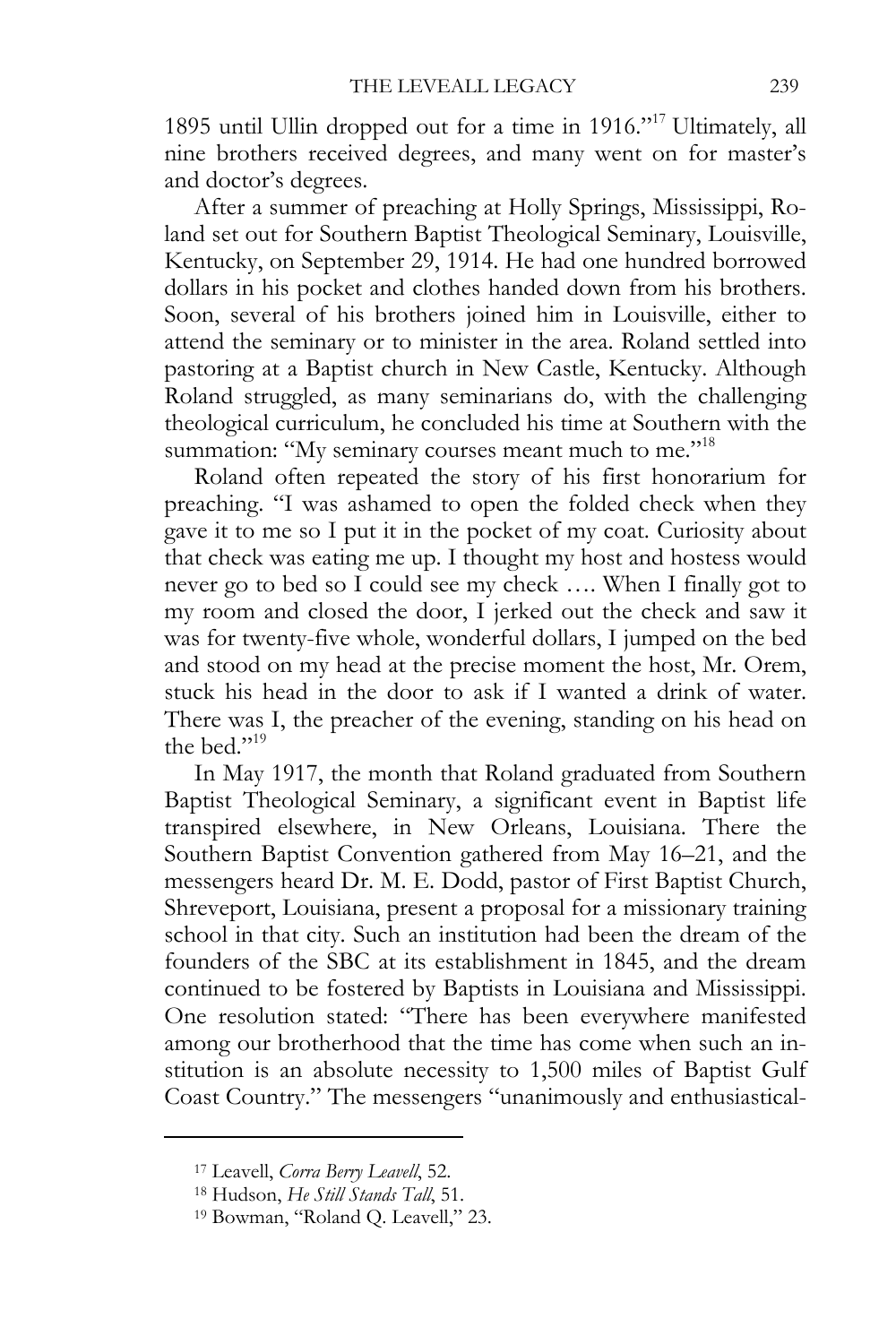ly" approved the proposal, and, by this action, the school, initially named the Baptist Bible Institute, officially was established by the Southern Baptist Convention.<sup>20</sup>

At this time, national and world-wide events were taking place that would impact Roland more immediately. On April 6, 1917, President Woodrow W. Wilson declared war on Germany. In light of the war, Roland debated what direction he would take. If he left the pastorate to serve his country in the war effort, should he do so as a chaplain in the army or as a worker in the YMCA? Because of their ability to speak French, he and his brother Leonard, whom his family called "Greek," were recruited to minister through the YMCA. During his two years in France, Roland spent most of his time in Paris serving soldiers who were on their way to the front or on leave. He regretted that he had few opportunities to preach or share the Gospel, but he passed out New Testaments when he could. Later, he volunteered to go into the war zone to carry the wounded to safety and medical treatment. He rejoiced with all his comrades when they heard the news: "GERMANY IS SEEKING AN ARMISTICE!" In January, 1919, he gratefully returned home, not only to the United States, but even to Oxford, Mississippi, where he assumed the pastorate of First Baptist Church.

Roland was something of a ladies man. In the spring and summer of 1911 alone, he wrote in his diary the names of twentyeight girls, many of whom he described as "a peach of a girl." The first love of his life was Annie Ball Cooper, but because she was his first cousin, a romantic relationship was forbidden. Finally, during his time as pastor at Oxford, he had occasion to conduct a training class at First Baptist Church, Hattiesburg, Mississippi, where he met the pastor's daughter, Lilian Yarborough. On that occasion, he wrote in his diary: "I 'suttenly' do like Miss Lillian," misspelling her name for the only time. $^{21}$ 

Their courtship and engagement were extended until Lilian graduated from college. They married on June 24, 1923, and their honeymoon included Chattanooga, Atlanta, and scenic parts of Kentucky. By that fall, they were living in Lawrenceburg, Kentucky, where Roland pastored while pursuing a Doctor of Theolo-

<sup>20</sup> Claude L. Howe, *Seventy-Five Years of Providence and Prayer* (New Orleans, LA: New Orleans Baptist Theological Seminary, 1993), 16. 21 Hudson, *He Still Stands Tall*, 81.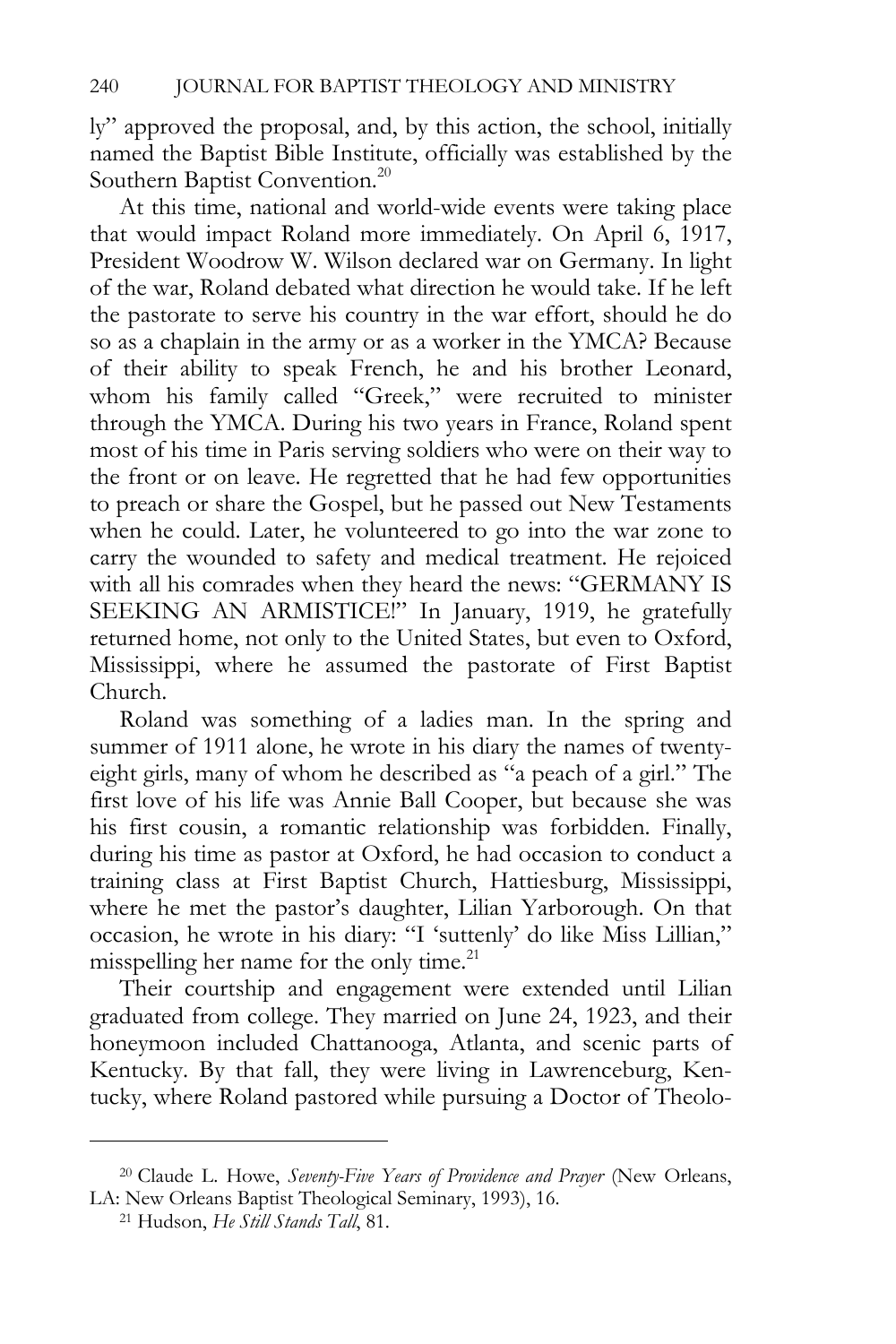gy at Southern Seminary. After he graduated with magna cum laude honors, he and his growing family moved to a pastorate in Picayune, Mississippi, so that Lilian, now in her second pregnancy, could be closer to her mother. Eventually, Roland and Lilian's family included three daughters: Mary, Lilian, and Dorothea (Dottie).

After two years at Picayune, Roland's brother Frank recommended him to First Baptist Church, Gainesville, Georgia. This church, located about sixty miles north of Atlanta and strong Southern Baptist activity, was Roland's favorite pastorate. During his ten years there, he also served as president of the Georgia Baptist Convention and as a trustee of the Foreign Mission Board. One tragic disaster of his tenure in Gainesville was a tornado that devastated the downtown area, including the church, on April 6, 1936. Roland and Lilian immediately went to work, freeing people from the wreckage. In days ahead, they offered their undamaged home as a hospital and as a funeral parlor. Optimistically, Roland predicted that the tornado was a "holocaust from which Gainesville would rise with triumph." But he would not remain long enough to see the rebuilding of the city or the church; a new challenge of rebuilding lay ahead.

In his autobiography, Roland said: "If the angels should come to take me to the celestial city, I would be tempted to say, 'Please take me by Gainesville one more time!' Ten happy years of abundant living were enjoyed in that beautiful 'Queen City of the Mountains,' among the most united and devoted church people that one could wish to find. The people in that cultured college center challenged me to my hardest study, to my best efforts to maintain a teaching ministry, to my most active endeavors to win souls, to my most energetic work at organization and promotion, to my most prayerful pulpiteering."<sup>22</sup>

In the early throes of the Great Depression, the Home Mission Board was forced to close the Department of Evangelism. By 1937, however, the great need for training in evangelism led to its reestablishment and the calling of Roland Leavell as its new director. His task was not only to know himself how to evangelize but especially to train laypeople in the churches to win souls. So he moved his family to Atlanta and served a five-year tenure with the HMB. During these years, he published numerous magazine arti-

<sup>22</sup> Leavell, *Sheer Joy of Living*, 34.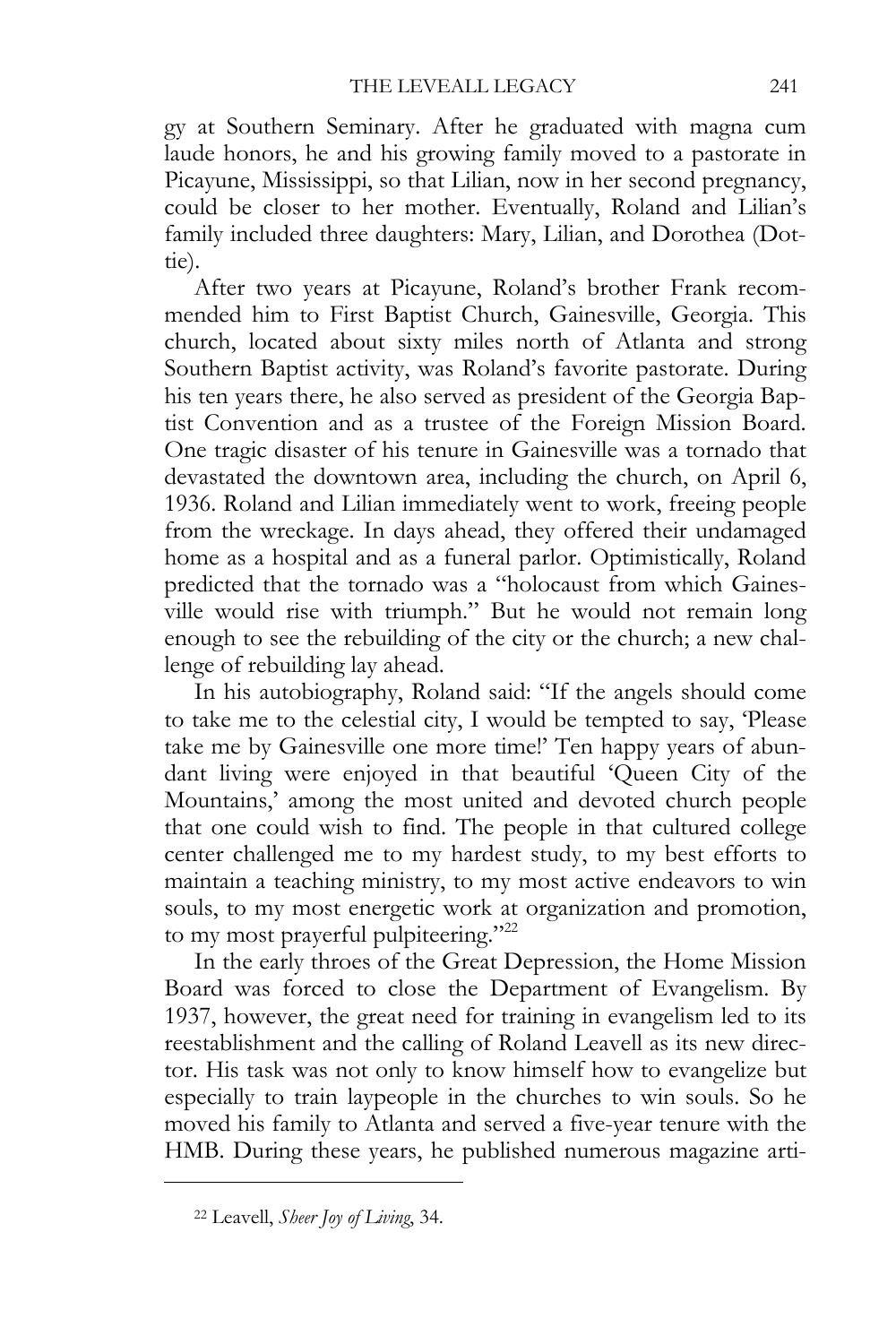cles on the subject of evangelism and several books: *Helping Others to Become Christians*, *Saving America to Save the World*, *Preaching the Doctrines of Grace*, *A Handbook for Southwide Baptist Revival of 1939*, *A Handbook for Southern Baptist Participation in the Nationwide Evangelistic Crusade for 1940*, and *The Romance of Evangelism*. He preached extensively in evangelistic crusades across the nation and also taught principles of revivalism to other mass evangelists. During the early years of this ministry, baptisms rose from 191,993 in 1936 to 269,155 in 1939. The outbreak of World War II, however, brought a decline in revivalism, and Roland resigned his position in May 1942 in order to return to the pastorate at First Baptist Church, Tampa, Florida.

This pastorate differed from Roland's previous ministries because Tampa was a big city with three military bases and a transient population. During much of his ministry there, he counseled soldiers about to leave for the war, tended to families left behind, administered hasty wedding vows to couples immediately before their separation, and later conducted memorial services. He turned down many invitations to conduct city-wide revivals, but he did accept one that brought him much pride and joy in Washington, D.C. Later Roland described his four-year ministry in Tampa as "a very sobering and disciplinary experience." Events were about to transpire that would lead him into his best known and perhaps most fruitful endeavor.

Roland described one hasty wedding ceremony: "Last week a soldier called me and said he wanted me to do his wedding ceremony that night. I asked him his name and then his girl's name. He said 'Her name is Mary Frances … Oh, what is your name?' I hope the boy knows her last name now, since she has taken his."<sup>23</sup>

The year 1946 was important both to Roland Q. Leavell and NOBTS. On May 14, the trustees of the seminary unanimously elected Roland as the institution's fourth president. Three days later, the Southern Baptist Convention changed the name of the Baptist Bible Institute to New Orleans Baptist Theological Seminary. In Roland's discussion with the trustees, he recommended the name change in order to gain the respect needed not only to accomplish its academic mission but also to achieve recognition among the predominantly Catholic population of New Orleans. Roland also mandated that the emphasis of the seminary would be

<sup>23</sup> Bowman, "Roland Q. Leavell," 209.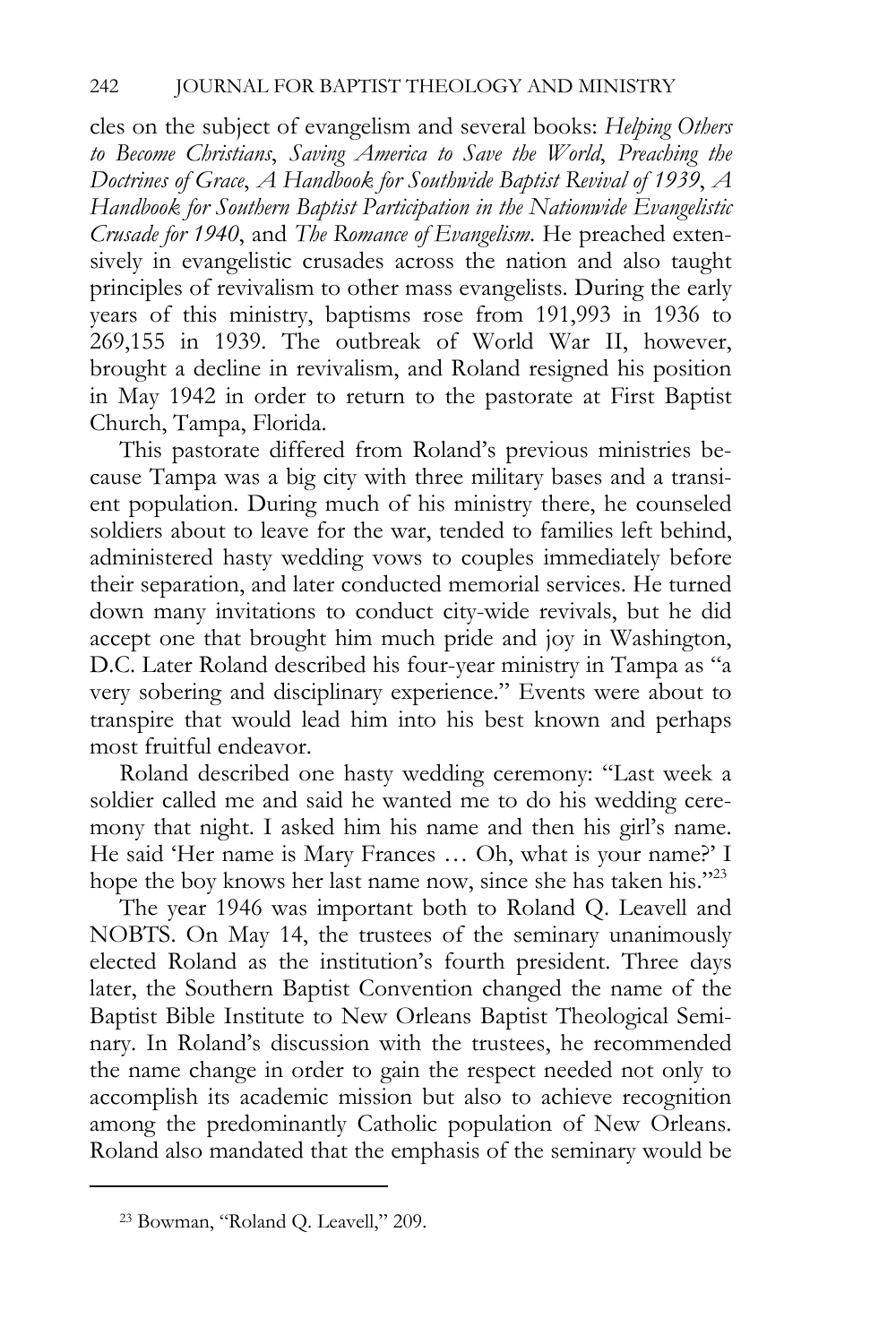the conviction of his heart – evangelism. It seemed to Roland that, after many years of ministry, his undertaking on behalf of ministerial education "was the phase of my life work for which all the rest has been made and planned."<sup>24</sup>

At the time of his retirement, Roland recalled: "On my election in 1946 I told the trustees: 'If you want me to go there to be a friend to those students and try to make that a better seminary, there is nothing I would rather try to do; if you want me to raise money, there is nothing I want less to do.' Much of my twelve years there was absorbed with receiving and spending millions of dollars. It was the joy of my life to teach Evangelism classes during those years. Evangelism is part of the core curriculum of all Southern Baptist seminaries. It reaches into the Biblical realm for the record of methods that succeeded or failed; it reaches into Theology for the message of it; it reaches into the Practical Fields area for the application of it."<sup>25</sup>

Roland faced two serious challenges early in his tenure at the seminary. The first task was to move the campus to a location with growing room, and yet he must do so with no apparent funding. When the seminary was founded in 1917, the Southern Baptist Convention purchased the Sophie Newcomb College in the prestigious Garden District. This site had beautiful grounds, lovely structures designed with New Orleans style, but no room for expansion. The student body had already outgrown this space, and Roland's goal was to exceed one thousand students. It was at this time that God's providential hand began to move.

Because New Orleans is situated below sea level and is bound by a river, a lake, and swampland, the city has limited usable land. In 1946, very little suitable land was available and certainly not at a price that the seminary could afford. Six weeks into Roland's presidency, however, a 375–acre plot of land became available on the east side of New Orleans. In spite of numerous obstacles, Roland made this land the focus of concerted prayer. The story has been told many times, never better than in Roland's own words,

Virtually all the real estate dealers wanted those 375 acres. The agent in charge said, "We will not subdivide; we will sell it all or none." A wealthy New Orleans politician and real estate promoter had offered a million dollars for the acreage,

<sup>24</sup> Bowman, "Roland Q. Leavell," 219.

<sup>25</sup> Leavell, *Sheer Joy of Living*, 82.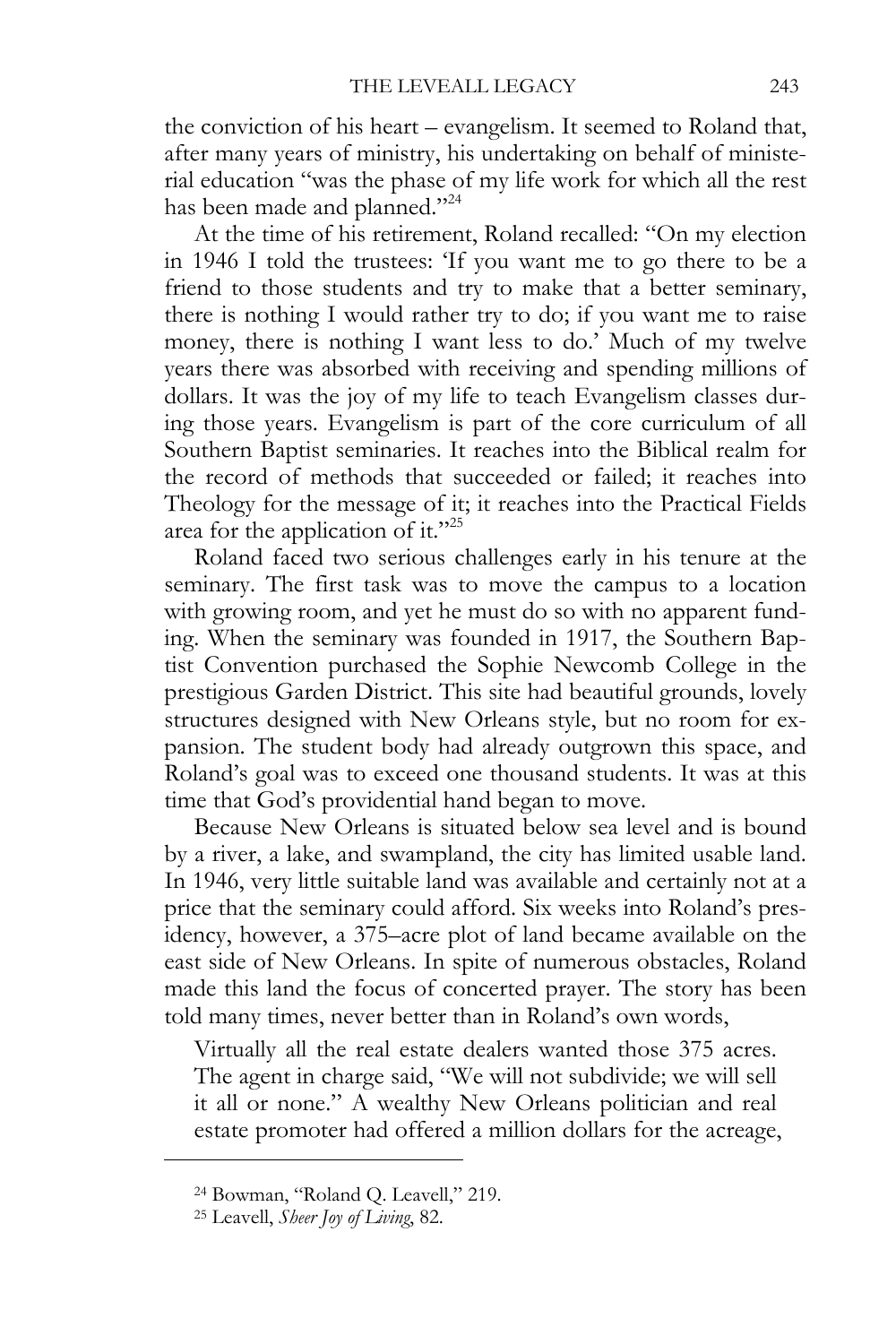and the holding company offered to sell it to him for a million and a half. The real estate agent said to us, "And besides, our archbishop wants the part you want, to build a boys school." That was stiff competition indeed for Baptists in New Orleans, especially when they scarcely had the down payment for a portion of it. We negotiated for weeks. I persuaded the agent that the holding company would eventually compromise and sell it for a million and a quarter. If he would sell us seventy-five acres – one fifth of it – for a quarter of a million dollars, the rich politician-promoter would give his million for the remaining three hundred acres. I let him know I knew that if the owners sold it to the Baptists, he would get a fat commission; if they sold it to the archbishop, he would have to give his commission to the church. Early in November, 1946, we signed an agreement to buy, taking a three-months option on 75 acres at \$3,330.00 per acre, by faith counting on at least \$225,000.00 in capital funds to come in during November and December. I scraped the bottom of the barrel of the seminary's assets to get up the necessary \$25,000 down payment. That afternoon the owners signed an agreement to sell. The very next morning that politician-promoter offered the real estate agent a million and a quarter for the entire acreage. He went into a rage when he found out that the Baptist "School of Providence and Prayer" had signed a ninety-day option the afternoon before for the most desirable seventy-five acres.<sup>26</sup>

The challenge of obtaining this choice piece of property, however, had only begun, and Roland's fundraising skills were put to the test. Nonetheless, just days before the end of the ninety-day option, Roland was able to finalize the purchase on behalf of the SBC. Early in the history of New Orleans Baptist Theological Seminary, its first president, B. H. DeMent, had christened the new institution as "The School of Providence and Prayer." The appellation has proved true many times, but certainly so on the occasion of the acquisition of these choice acres fronting Gentilly Boulevard.

The second and equally significant task facing Roland immediately was to achieve accreditation for the seminary. In 1953, the American Association of Theological Schools granted the highest

<sup>26</sup> Leavell, *Sheer Joy of Living*, 83–84.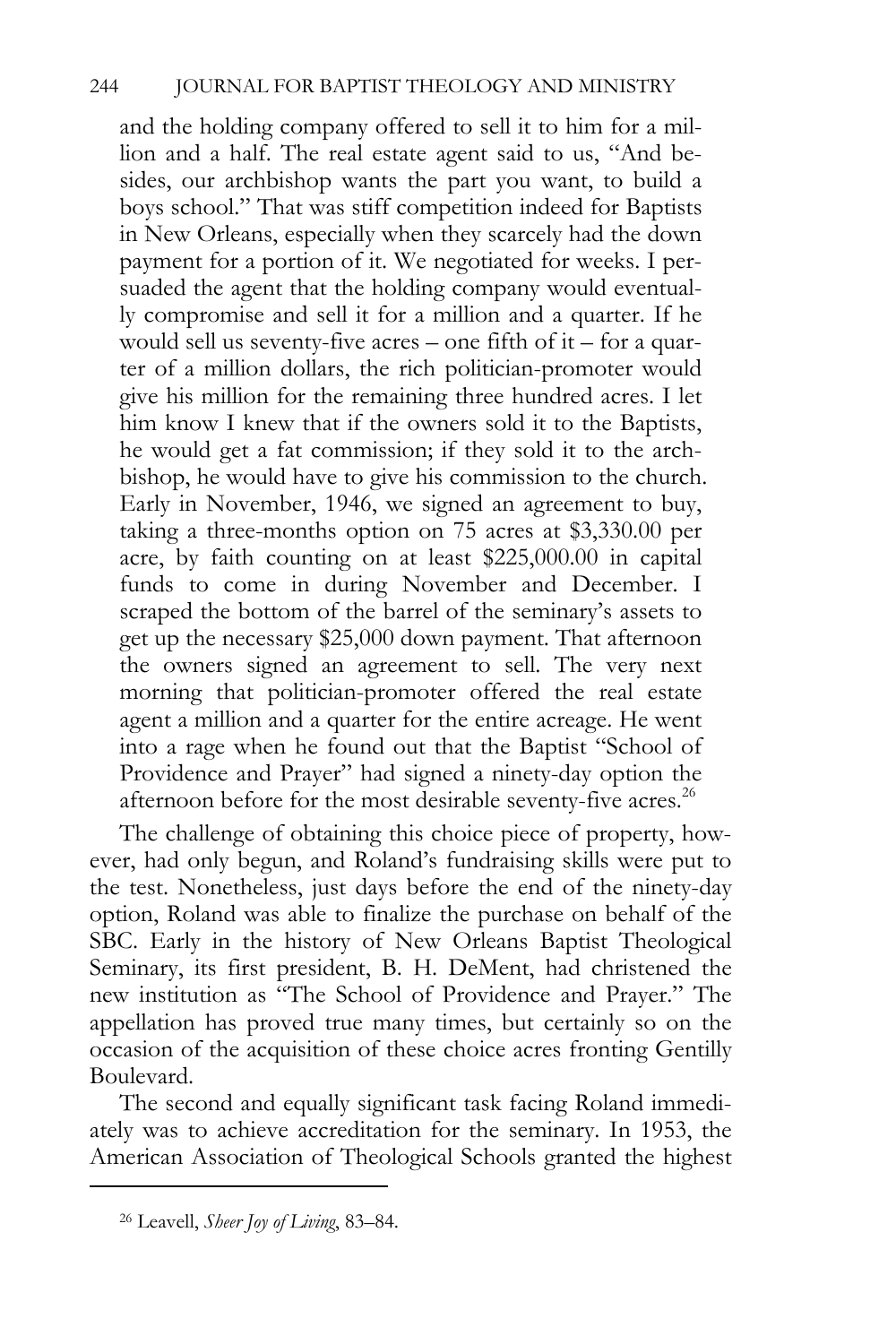level of accreditation for the Bachelor of Divinity, Master of Theology, and Doctor of Theology degree programs with curricula that covered four major fields of study: biblical, theological, historical, and practical. Two years later, the School of Religious Education received accreditation by their overseeing agency, the American Association of Schools of Religious Education. The seminary was taking its place as an outstanding theological institution among Southern Baptists and all denominations.

Beyond these two immediate tasks, the new president faced other ongoing challenges. His tenure is notable, among other achievements, for the construction of buildings on the new campus, the increase of faculty and student body, the never-ending need for fundraising, and his personal mandate to establish an emphasis on evangelism at the seminary.

Two years transpired before the first groundbreaking, but, as Roland reminisced later in his life, "Construction on the campus never ceased for one day from that time until a very brief period in 1957. The sound of saw and hammer was music to my ears, music as sweet as the 'Hallelujah Chorus.'"27 The architecture of the campus was designed to reflect the French Colonial influence that was typical of New Orleans. The first buildings were student apartments, named for John T. Christian, James E. Gwatkin, George H. Crutcher, and W. H. Managan Sr.; and then the library; next the William Carey residence hall for women; the M. E. Dodd administration building; and the John Bunyan building for classrooms. Ongoing construction included the E. O. Sellers music building; faculty residences; a cafeteria; a children's building; three men's residence halls, named for Charles Spurgeon, P. I. Lipsey, and M. E. Dodd; and a bookstore. By the fall of 1953, enough construction had been completed to bring all classes to the new campus. Construction continued with the J. M. Frost building for the School of Religious Education; and J. H. Martin Chapel; plus many more student apartments. All in all, at least eighty-five buildings were completed during Roland's presidency.

One other building project accomplished by Roland was the President's Home, built for his wife Lilian and enjoyed by succeeding presidents and their wives. Lilian had dreamed of a red brick home, graced by white Corinthian columns, but such an edifice seemed beyond the frugal means of the seminary. Roland

<sup>27</sup> Leavell, *Sheer Joy of Living*, 84.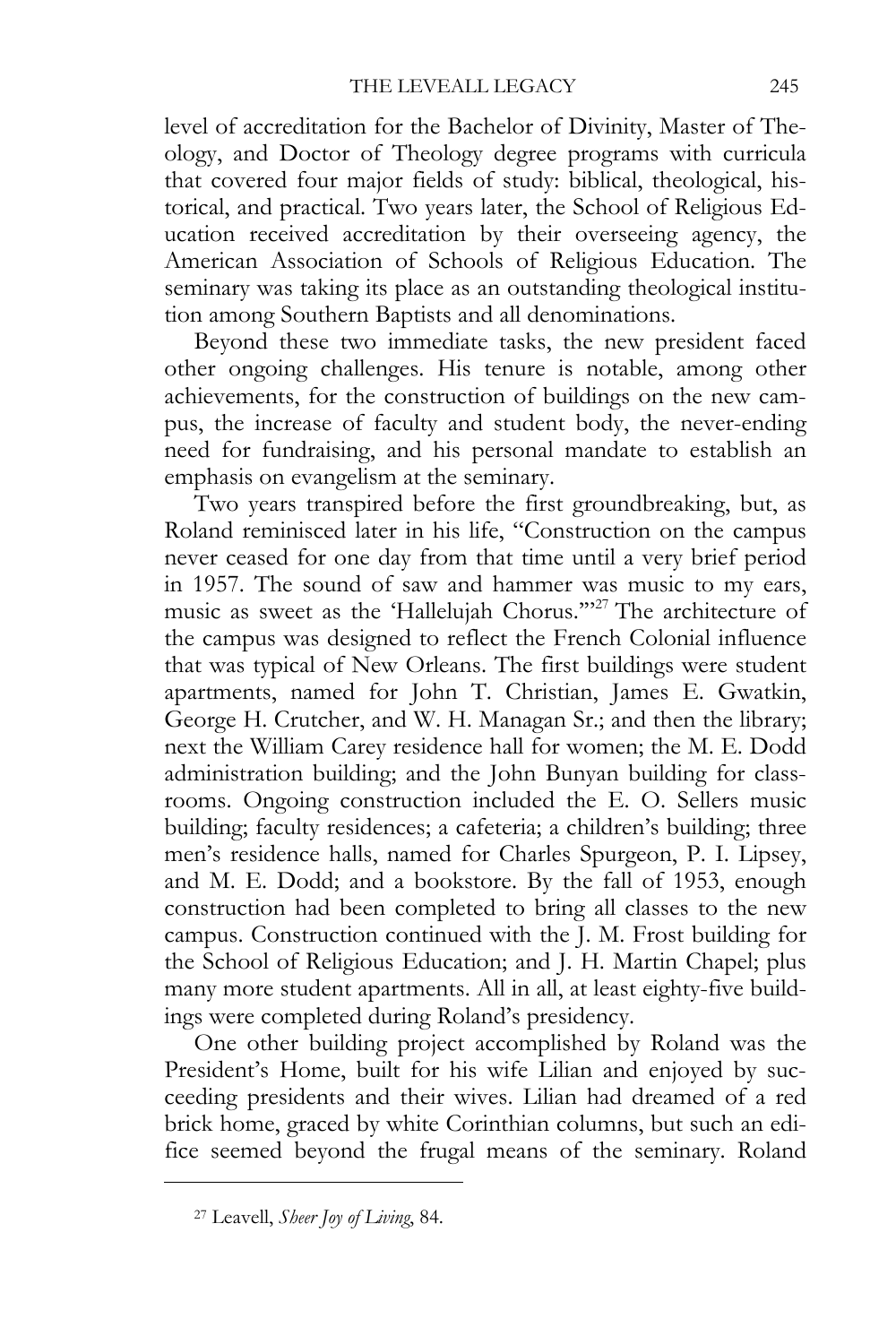reached out to his family and friends for the necessary funds, and, as a result, those entering the campus pass by this gracious house, named the Corra Berry Leavell Home, in honor of Roland's mother. Every year, hundreds of visitors to the seminary are hosted here, and at the conclusion of every semester, the graduates, their families, and guests are greeted by the president and his wife along with faculty during a reception held in the house in their honor.

The capstone of the construction guided by Roland is the chapel, which serves as the centerpiece of the campus. The architect, A. Hays Town, had envisioned the library as the center of learning on the academic campus. Roland, however, believed that the focus needed to be on the spiritual purpose of the seminary as symbolized by the chapel. He wrote: "What the temple was to Israel, a chapel will be to this Seminary … What the sanctuary is to the church, a chapel in the center of our campus will speak … Come this is a trysting place with God."28 The chapel was completed, albeit without its steeple, months after Roland's retirement and was named the Roland Q. Leavell Chapel.

At the groundbreaking ceremony for the chapel, Owen Cooper, president of the trustees, made these remarks: "We come as Baptists to mark an historic day in the annals of Southern Baptist life. As this spire shall point above, and as speakers will come and as faculty members will occupy the pulpit in the chapel, their challenge and their message and their urge always will be onward, upward, and God-ward." Furthermore, Cooper described the chapel as the "lengthened shadow of a great man."29

Even more heartwarming to Roland than the buildings was the numerical growth in the student body and faculty. His goal was to increase the number of students to 1000, but in fact, enrollment grew from 331 students during his first year to almost 1200 in his last. The number of faculty grew almost fourfold – from ten to thirty-nine. In his inaugural address, Roland explained the necessity of a good faculty: "We must remember that a student will not cross the street just to sit in a comfortable, air-conditioned classroom. He will cross the United States to sit at the feet of a great

<sup>28</sup> Bowman, "Roland Q. Leavell," 230.

<sup>29 &</sup>quot;Ground Breaking Ceremony," *Vision* (April 1958): 3.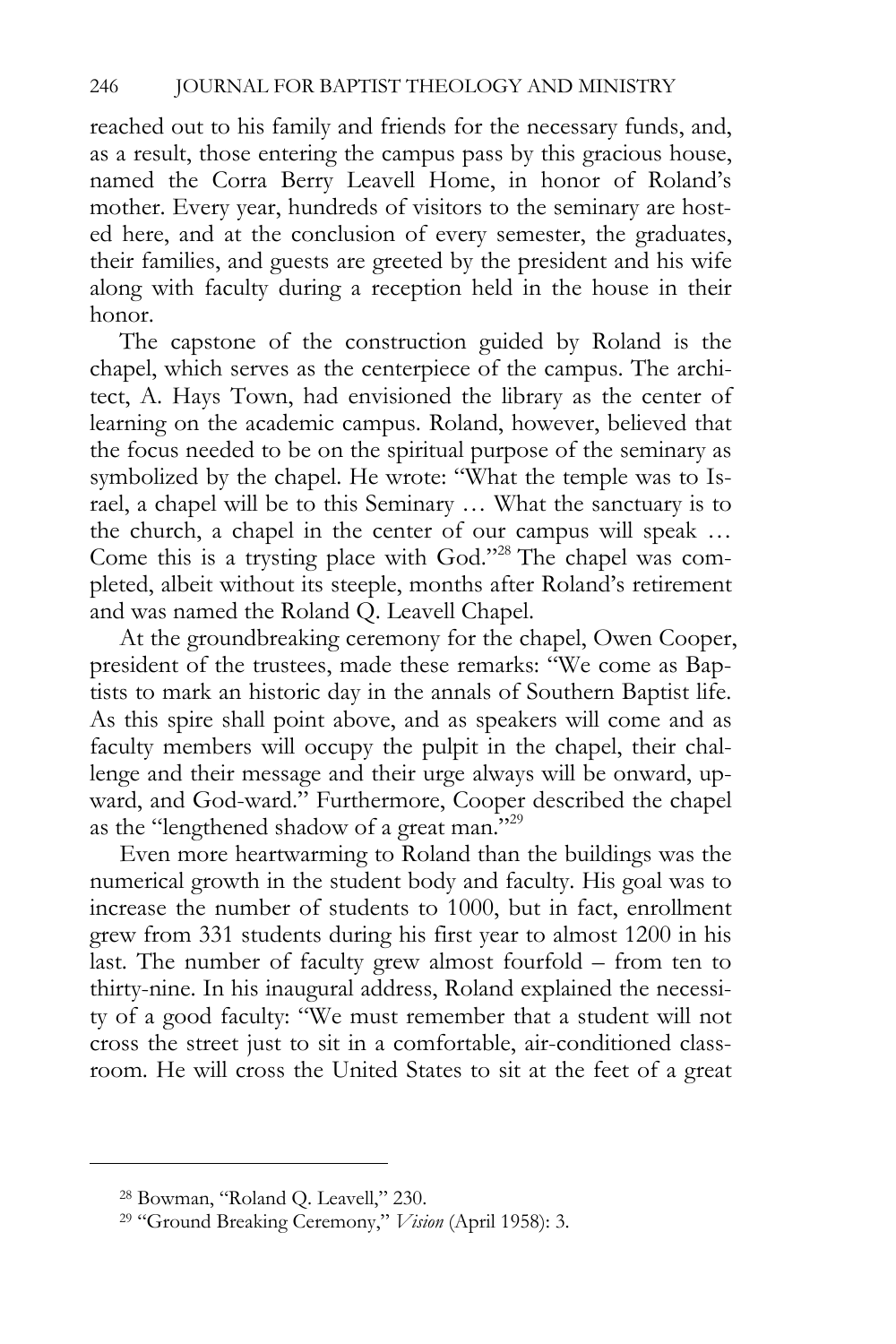teacher. While we construct buildings we must keep developing an outstanding faculty."30

Even though Roland had told the trustees that he did not want to raise money, fundraising certainly was an area of his giftedness and one of his major contributions to the seminary. Roland was a builder – of a campus and of a faculty – and as such, he needed to be a fundraiser. To accomplish his goals, Roland assembled a circle of donors that included Baptists and non-Baptists, NOBTS trustees, old friends from his fraternity Sigma Chi, New Orleanians who believed in the seminary's mission in the city, and many others. Roland declined only one major donation, which was offered by the owner of a large brewery, because he could not accept money tainted by alcohol. The results of Roland's abilities are evident in the achievements already outlined: the purchase of the campus, the construction of the buildings, and the development of a world-class faculty.

Roland's youngest daughter, Dottie Hudson, said of her father: "He claimed not to enjoy the job of fund-raising, but he was a natural at it and must have learned to enjoy it to some extent…. He loved people and knew how to warm their hearts and give them a sense of purpose."31 His appeals for funds were based upon his conviction that the seminary had an evangelical mission. Yet one pastor, who had observed from a distance the seminary's struggles with financial needs, criticized the construction of the campus as a waste of resources that should be channeled into direct evangelism. Dottie observed:

How strange! This was the passion of Roland's life – the winning of lost people into the kingdom of God. Had Roland gotten so drawn into bricks and mortar that he had lost his direction, forgotten the driving force of his life? New Orleans Seminary was developing into a beautiful place where a man or woman … could learn how to be effective in evangelism, preaching, and just loving the people God created. Instead of one man holding revivals and approaching individuals concerning their faith, there was to be graduating class after graduating class of hundreds of men and women trained in leading others to a faith in Jesus…. Sometime later, the man who felt Roland's priorities were out of

<sup>30</sup> Bowman, "Roland Q. Leavell," 235.

<sup>31</sup> Hudson, *He Still Stands Tall*, 121.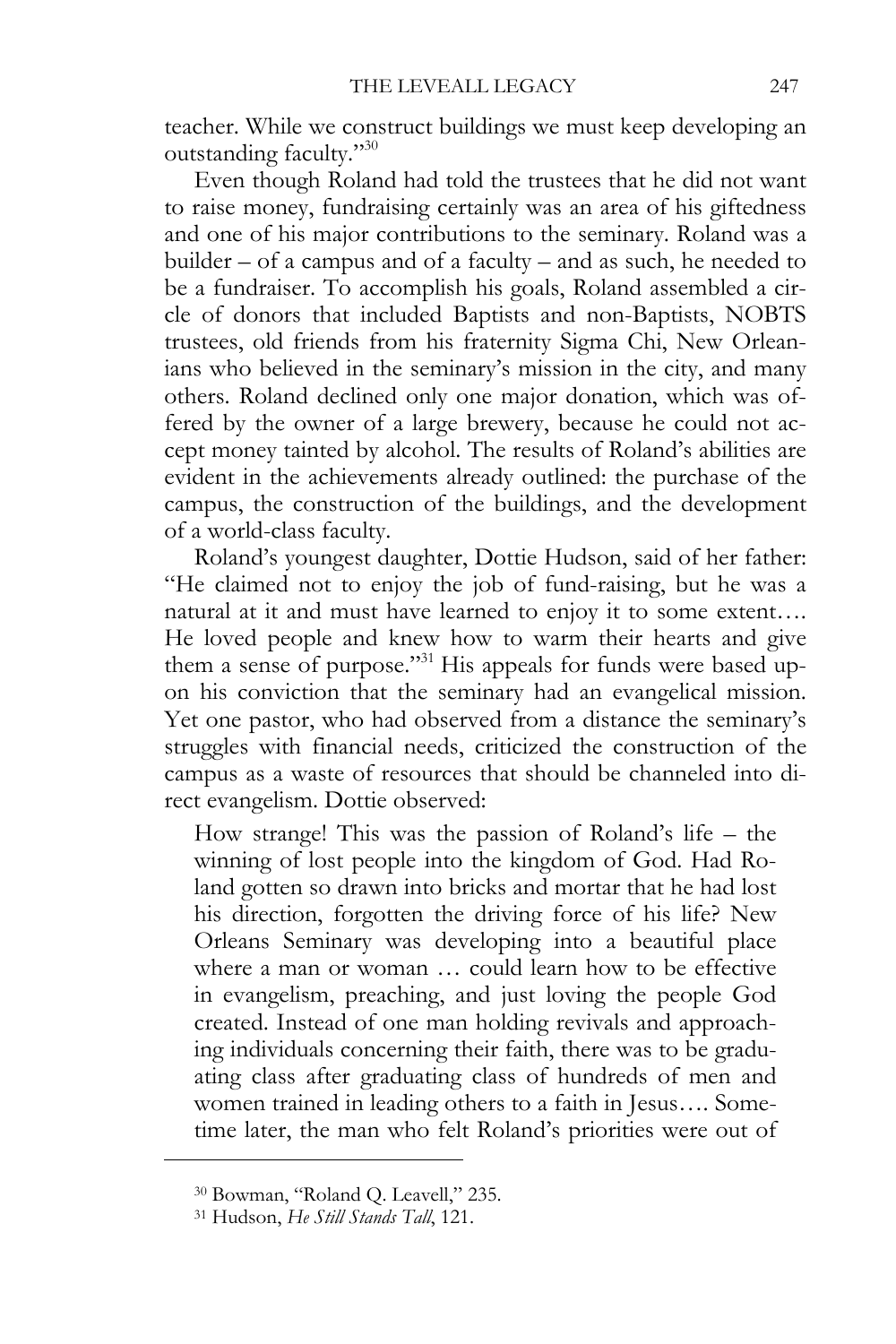order was known to urge young men to attend this 'outstanding New Orleans Baptist Seminary.'32

Indeed, Roland's passion was what he described in his autobiography as "The Ineffable Joy of Soul-Winning and Evangelism." This work was what Roland was about all his life, as a pastor, as director of evangelism for the Home Mission Board, and now as president of NOBTS. In New Orleans, he recognized the need for the faculty and students of the seminary to reach out to a community populated by those whose god was their appetite for pleasure and entertainment.

He established a program for his students, who not only learned methods of evangelism but also participated weekly in two mission projects, including street preaching, traveling to unchurched areas of the bayou, and pastoring small churches. He had written many books on evangelism, and now he composed the classic textbook, *Evangelism: Christ's Imperative Commission*. Every year, in spite of his many responsibilities, he committed to teach evangelism classes. As he wrote later in his life: "The teacher of Evangelism has a captive audience of God-called and dedicated young people who want more than anything to lead others to be Christians. The Bible is the heart of the seminary curriculum; soulwinning is the reach and run of the hands and feet."<sup>33</sup>

On January 19, 1958, Roland scribbled in his journal the dreaded message: "This is the day I suffered a stroke of paralysis." He grieved his impairment and, longing to complete more of his dreams, he labored through therapy. Two months later, he was able attend the groundbreaking for the chapel and to turn one spade of dirt. In April, however, the doctor instructed him that he must retire. Lilian wrote in her own diary: "Roland is heartbroken over having to give up his position. Simply heartbroken." The local newspaper, *The Times-Picayune* posted this tribute: "…the spiritual good which he has accomplished dwarfs physical achievement he has made. He deserves a hearty 'well done."<sup>34</sup>

Even in retirement, however, he was able to continue to minister in many ways. He and Lilian settled in Jackson, Mississippi, and he continued his therapy. Eventually, he was able to preach and to serve as interim pastor in multiple churches, including his

<sup>32</sup> Hudson, *He Still Stands Tall*, 127. 33 Leavell, *Sheer Joy of Living*, 82. 34 Hudson, *He Still Stands Tall*, 141–42.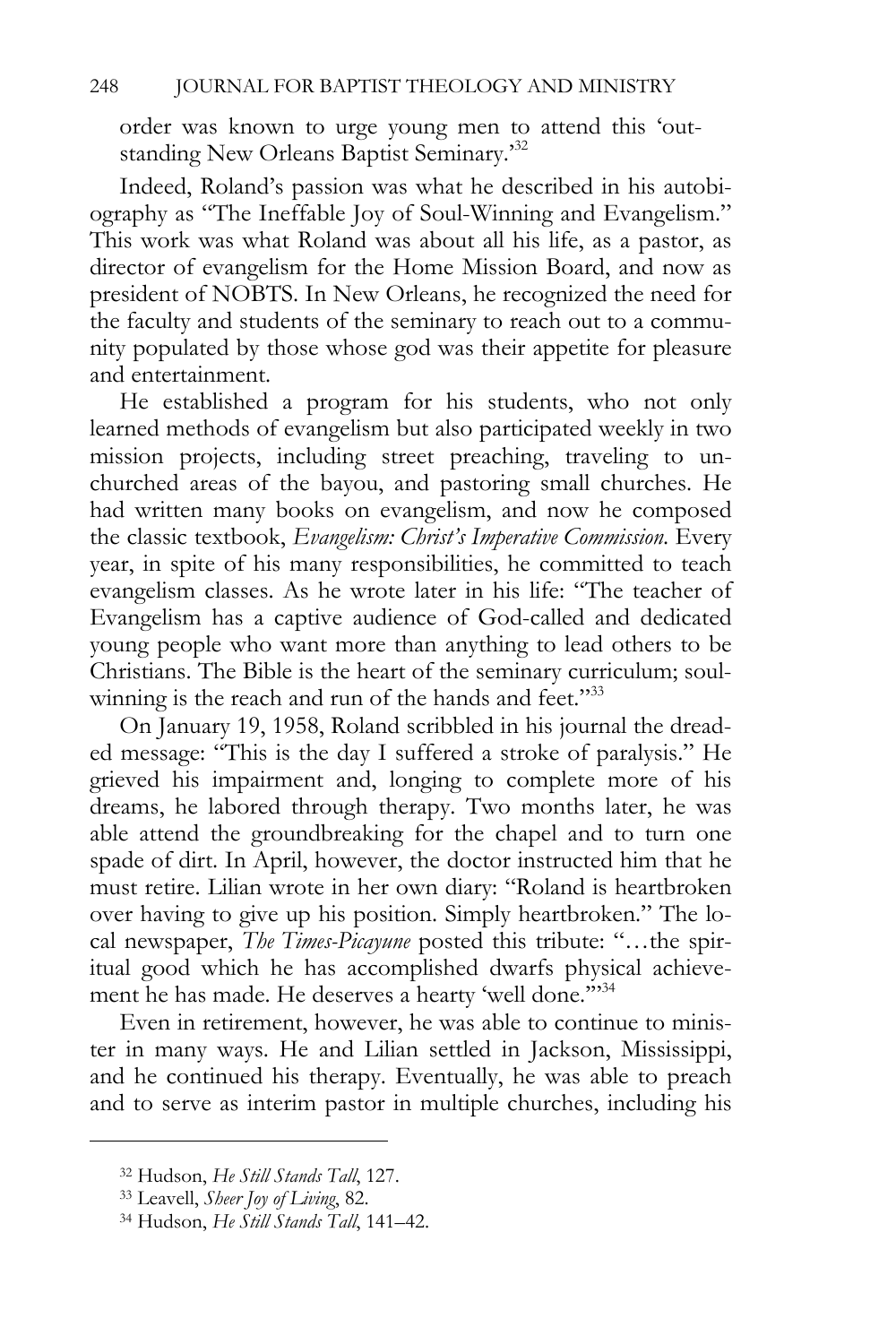beloved home church in Oxford. He wrote several books, one of which was his autobiographical *The Sheer Joy of Living*, as well as the annual January Bible Study on Matthew. In 1961 he was elected as vice president of the Southern Baptist Convention with a unanimous vote and a standing ovation.

In January 1963, Roland and Lilian were in Chattanooga, Tennessee, where they had spent part of their honeymoon, so that he could teach from his *Studies in Matthew: The King and the Kingdom*. After teaching on Monday night, early the next morning, he awoke with difficulty in breathing. He alerted Lilian and told her: "I am afraid this may be it. You know I am ready. We started out here together forty years ago, and perhaps it is a good place for us to depart for a while."35 He died in Lilian's arms on January 15, 1963.

Roland's daughter Dottie recounts the memorial service at First Baptist Church, Jackson, Mississippi, where Dr. Douglas Hudgins, pastor and friend, preached the sermon titled "Moses, My Servant, Is Dead." After reading the text from Deuteronomy 34:1–12, Hudgins said: "Centuries have gone by and here we are this Sunday morning, the third of this space-age year of 1963, listening to God's message saying, 'Moses, my servant, is dead,' not in the least feeling it would be sacrilegious to join in with thousands of fellow Christians throughout the world … to hear our Lord say, 'Roland, my servant, is dead!"<sup>36</sup>

## **Landrum Pinson Leavell II**

Following Roland's retirement in 1958, the trustees elected Dr. Henry Leo Eddleman as president. Twelve years later, he resigned, and the next president, Dr. Grady Cothen, was an alumnus of the institution. Cothen stayed only three years before leaving to become president of the Baptist Sunday School Board. In the fifteen years since Roland's presidency, NOBTS had been enhanced by some building projects and expanded faculty but also had been challenged by financial difficulties. The next president would be one with close ties to the seminary and with unique strengths with which to lead it – Landrum Pinson Leavell II, a nephew of Roland and an alumnus of NOBTS.

<sup>35</sup> Hudson, *He Still Stands Tall*, 147. 36 Hudson, *He Still Stands Tall*, 149.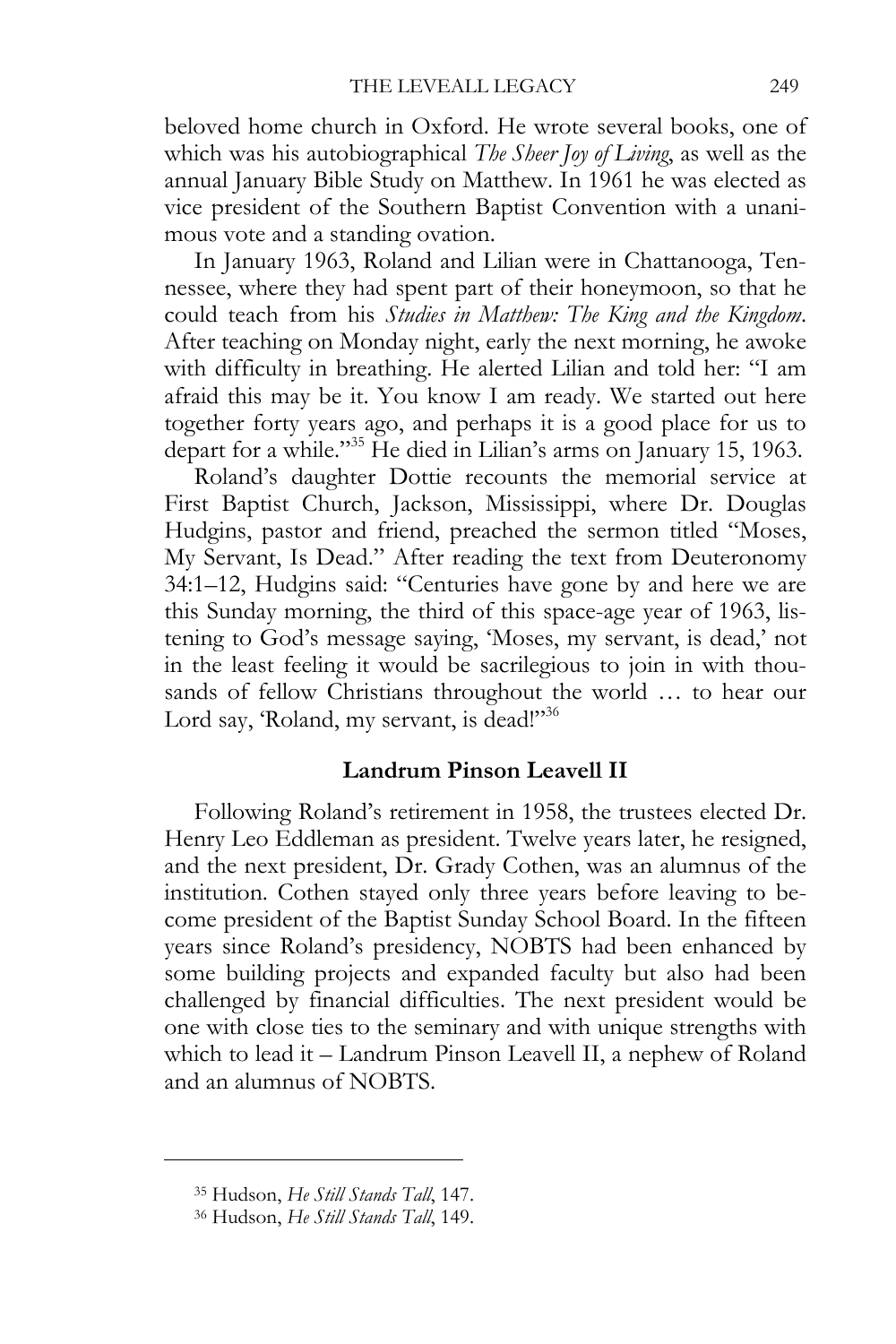Landrum was born to Roland's older brother, Leonard, known by family and friends as "Greek," and Annie Elias. Leonard and Annie met during the summer of 1913, just after Annie's graduation from State Teachers College, Frostburg, Maryland. Leonard was secretary of Sunday School and B.Y.P.U. work in Baltimore, Maryland, and came to Annie's church to conduct a course on Sunday School work. The two spent a day together, accompanied by Annie's brother Tom and other friends, and Leonard was impressed by her spunk. They saw each other often that summer and fall, but then he returned to the University of Mississippi while she continued her work as a school teacher. Although they occasionally encountered each other at a Sunday School encampment or a Baptist convention, they spent most of the next several years apart, Leonard studying at Southern Seminary, serving in World War I, and pastoring First Baptist Church, Ripley, Tennessee; Annie directing religious education at Freemason Street Baptist Church, Norfolk, Virginia. Finally, Greek, as Annie knew him by then, proposed, and they were married on February 28, 1923.

Greek and Annie settled in Ripley, Tennessee, where their three children were born in short order. First came two daughters, Margaret and Anne; then their son was born on November 26, 1926. Landrum Pinson Leavell II was named in honor of his uncle, the oldest and most revered of the nine Leavell brothers. Only six weeks after Landrum's birth, his family left Ripley to move to a pastorate in Leland, Mississippi. Then, in September, 1928, the family uprooted again to Louisville, Kentucky, where Greek finished his doctoral degree and pastored Deer Park Baptist Church. Greek served two other pastorates at First Baptist Church, Gadsden, Alabama, and First Baptist Church, Newnan, Georgia. He died in Newnan on November 26, 1952, his son's twenty-sixth birthday. Annie died nearly twenty-six years later and was buried next to her husband in Newnan.

In an interview for *The Baptist Program*, Landrum recalled his father's graduation with his PhD from Southern Seminary: "I remember the day he graduated. I was six years old, sitting in the audience. During the processional down the aisle, Dad reached out and touched me. I knew something deeply important was about to happen."<sup>37</sup>

<sup>37</sup> Robert J. Hastings, "He Thought He'd Always Be a Pastor," *Baptist Program* (December 1986): 8.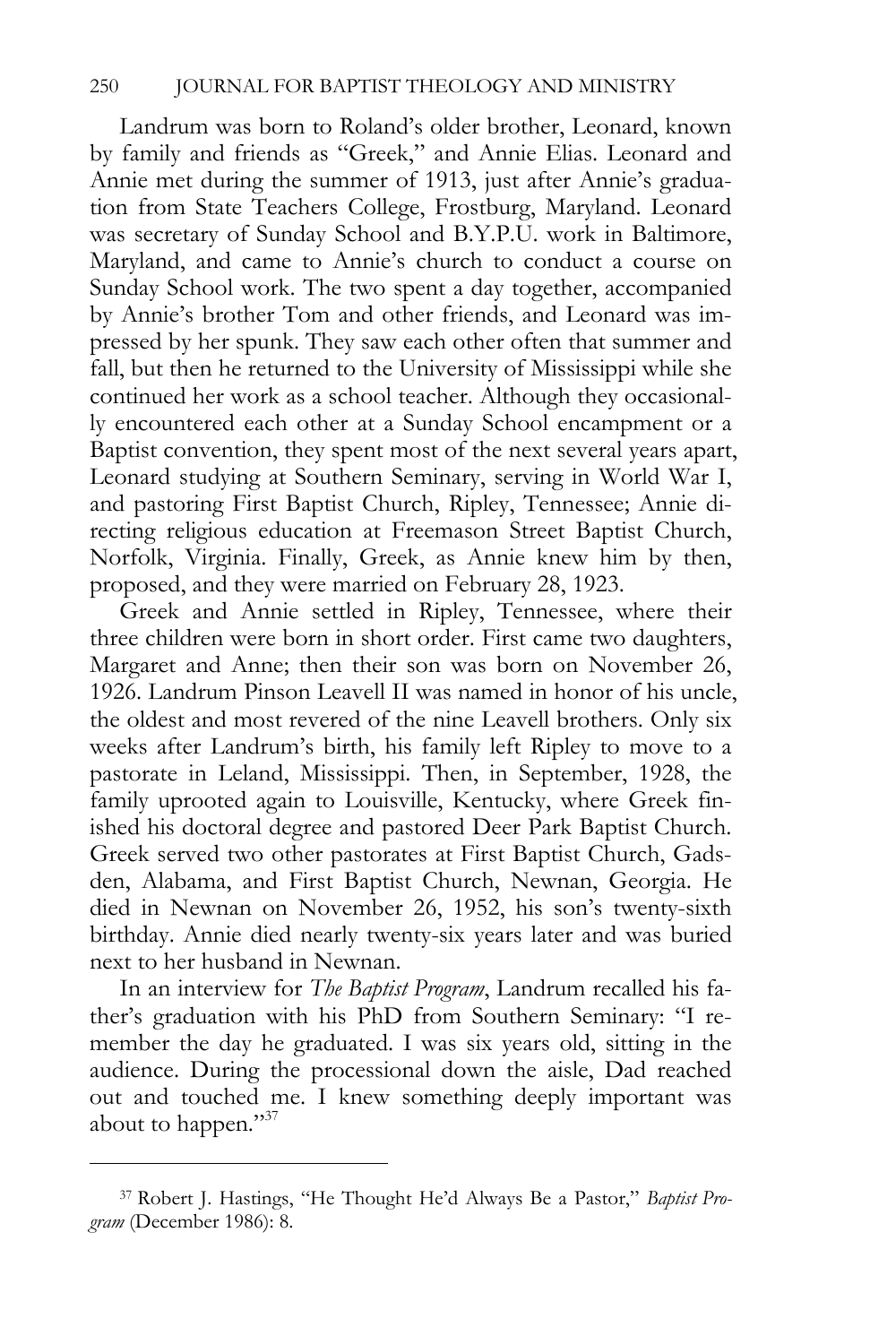Birthdays were important occasions in the Leavell family, especially in 1934. Greek's birthday was November 24, and Landrum's, on November 26. On Sunday, November 25, Landrum and his sister Anne came forward at their father's invitation to accept Jesus as their savior. Landrum's mother tells the story: "Landrum and Anne came down the aisle to their daddy. He put his arms around them. Landrum reached up to tell his daddy that he wanted to give his heart to Jesus for his birthday present. When Greek was able to look out on the congregation and tell them what Landrum had told him, many eyes were filled with happy tears. For our family it was a day we would never forget."<sup>38</sup>

When the Leavell family moved to Newnan, Landrum was a freshman in high school, so he came of age in Georgia. In 1948, he graduated from Mercer University, Macon, Georgia, with a B.A. in English. While he was a student at Mercer, he pastored Corinth Baptist Church and supply preached at a number of country churches. After graduation, he committed to study for the ministry and was ordained by his father and a council on July 25, 1948.

For an article in *The Baptist Program*, Landrum spoke about his time at Corinth Baptist Church: "They'd take up an offering, which they gave me in a #1 paper sack. It was mostly loose change and a few dollar bills. Usually \$8 to \$14 in all. When I said I wanted to put a tithe back in the church, they told me they had no budget and no treasury. I was their only expense! . . . I'm glad to say that today Corinth is a much stronger church with a full program – and no longer pays its pastor in a paper sack!"39

During the summer of 1948, Landrum's Uncle Roland recruited his nephew to the seminary where he presided. Landrum came to New Orleans and was treated to deep sea fishing with his uncle and Dr. J. Wash Watts, Professor of Old Testament and Hebrew. During that visit, Landrum attended the groundbreaking for the first building on the new campus. In September, he enrolled in the newly named New Orleans Baptist Theological Seminary. During the three years that he spent earning his Bachelor of Divinity degree, he pastored Union Baptist Church, Magnolia, Mississippi. After completing his first degree at NOBTS, he continued his academic work on a Doctor of Theology degree in New Testament

<sup>38</sup> Annie Glenn Elias Leavell, "A Family to Remember" (Unpublished manuscript, 1977), 120.<br><sup>39</sup> Hastings, "He Thought He'd Always Be a Pastor," 9.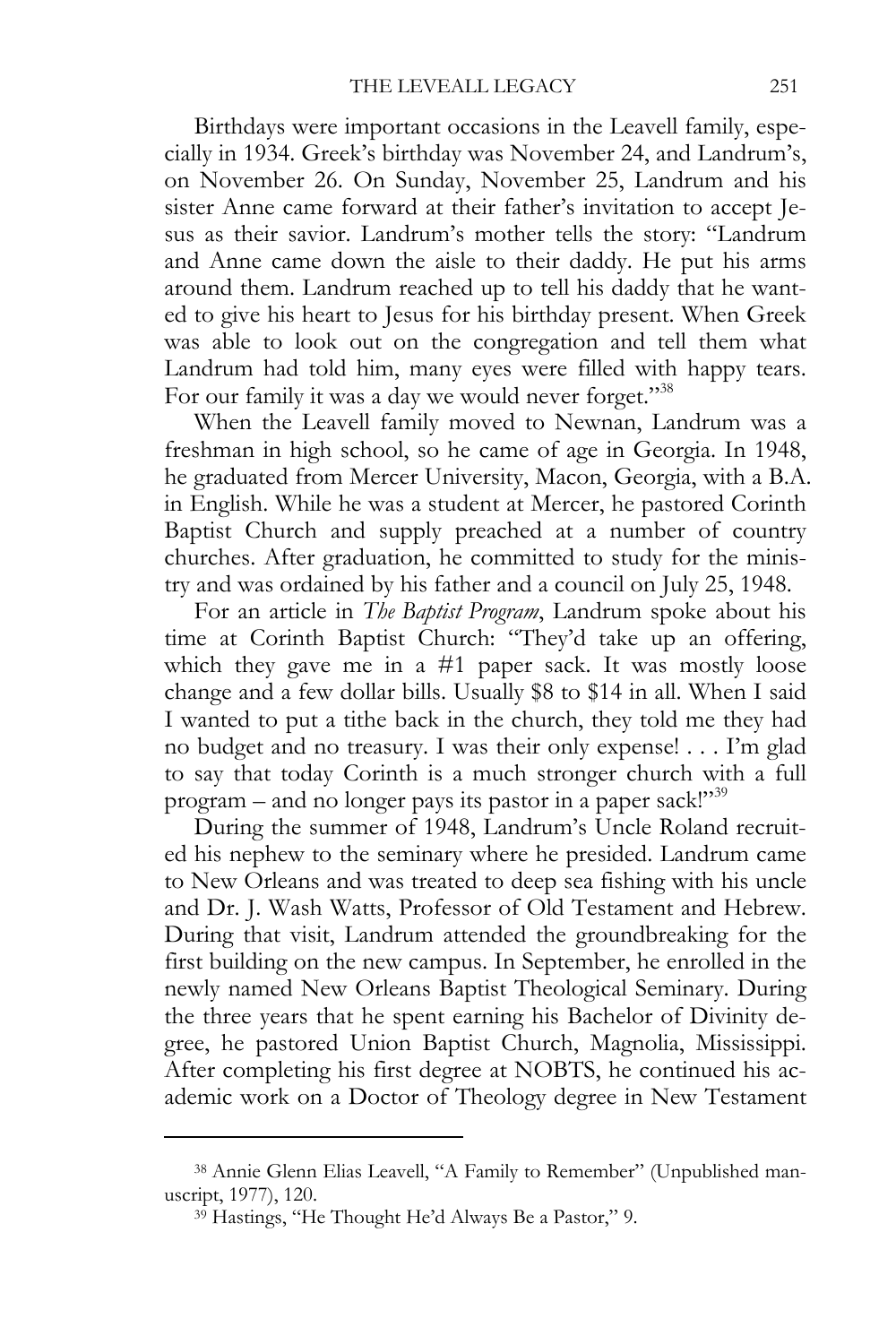and Greek while he pastored Crosby Baptist Church in Crosby, Mississippi.

During this time in his life, he met Jo Ann Paris, a graduate of Sophie Newcomb College, the institution whose former campus was purchased for the original site of the seminary. According to family members, they met each other at St. Charles Avenue Baptist Church in Training Union. They married on July 28, 1953, with Uncle Roland officiating the wedding. That year, Landrum began pastoring First Baptist Church, Charleston, Mississippi, where he remained until 1956.

His next pastorate took him, his wife, and their young son, Landrum III (Lan) to First Baptist Church, Gulfport, Mississippi. There, two more children were added to the family, Ann Paris and Roland Quinche II. Once Roland quipped that the Leavell family did not name their children, they assigned them numbers! While in Gulfport, Landrum served his community as a member of the Mayor's Bi-Racial Committee. After seven years in this scenic, gulf-coast city, Landrum left Mississippi to assume his next, longest pastorate at First Baptist Church, Wichita Falls, in the flatlands of midwestern Texas.

Landrum's youngest son, David Earl, was born within a year after the family's advent to Wichita Falls. According to Landrum's oldest son, Lan, the church in Wichita Falls under his father's leadership became a megachurch before megachurches were cool. Although the population of the city was only about 100,000, in 1973, the membership topped 2,000 and was ranked the seventh largest in the Southern Baptist Convention. One of his methods was the use of fifty buses for a bus ministry headed by a retired mechanic. Landrum also utilized innovative, creative worship forms such as drama; for example, an actor would dress as an apostle to present a monologue to introduce a sermon. Furthermore, Landrum shared his uncle's passion for evangelism, and the church grew through baptisms.

Landrum's youngest son, David Leavell, recalls that his mom and dad practiced behind their doors what they preached before their public. Every morning at the breakfast table, the family gathered to share Scriptures and devotionals from *Open Windows*, read through the list of missionaries on their birthdays, and pray together. After their family altar, his mom served a hot breakfast. Then every night in bed, his parents would pray aloud. Often, Da-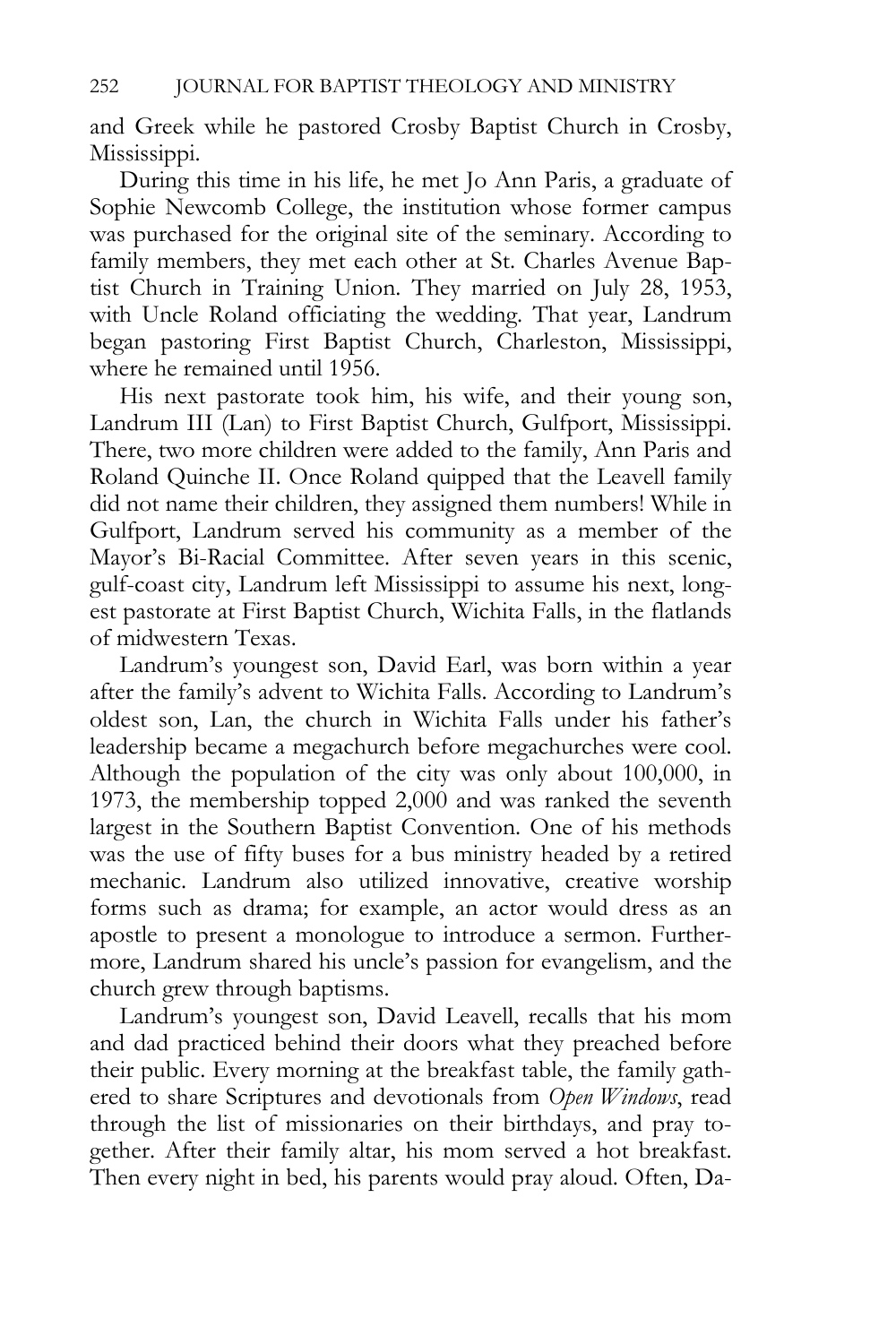vid heard them praying for him. Landrum and Jo Ann demonstrated consistency between their private and public lives.

During his twelve years at Wichita Falls, Landrum served as a denominational leader in many ways. He was elected first vicepresident of the Southern Baptist Convention in 1968 and president of the SBC Pastor's Conference in 1971. Then, from 1971– 1973, he served as president of the Baptist General Convention of Texas. His civic work included service on the boards of the United Fund and Child Welfare. And he continued to serve his alma mater as president of the alumni association in Texas, as he had in Mississippi, as well as the national association. Furthermore, he promoted financial campaigns, recruited students, and publicized activities of the seminary. He proved himself an indefatigable worker on behalf of his church, his denomination, his seminary, and the kingdom of God.

Perhaps his biggest work, however, was ahead of him. During November, 1974, a search committee seeking a successor to Grady Cothen at NOBTS reported to the trustee board their nomination of Landrum as president of the seminary. Landrum became the second Leavell and the second alumnus, after Cothen, to serve in this capacity. Later, Landrum would say that he never dreamed of being anything but a pastor: "I thought I'd be a pastor for the rest of my life. I enjoyed being a pastor, and never wanted to leave any of my churches. Fortunately, I worked in places where growth was possible, and I was able to lead every church I served to set new records in baptisms and record giving."<sup>40</sup>

Landrum's eldest son, Lan Leavell, recalls that his Great Aunt Lilian, Roland's widow, who was still living in a campus apartment at the time of Landrum's nomination, was quite concerned about the future of the seminary. After the announcement that Landrum was coming as president, she seemed relieved, and within two weeks, she was willing to let go of life and died – in her beauty parlor. Landrum preached her memorial service in Leavell Chapel.

Landrum assumed his duties on January 1, 1975, and for him and his wife Jo Ann, this move was a return to the place where they met and married. She carried on her own ministries as a leader of women's conferences and Bible studies and inaugurated a certificate program for student wives. Out of this program came a book, *Don't Miss the Blessing*, based on her lessons from her most

<sup>40</sup> Hastings, "He Thought He'd Always Be a Pastor," 10.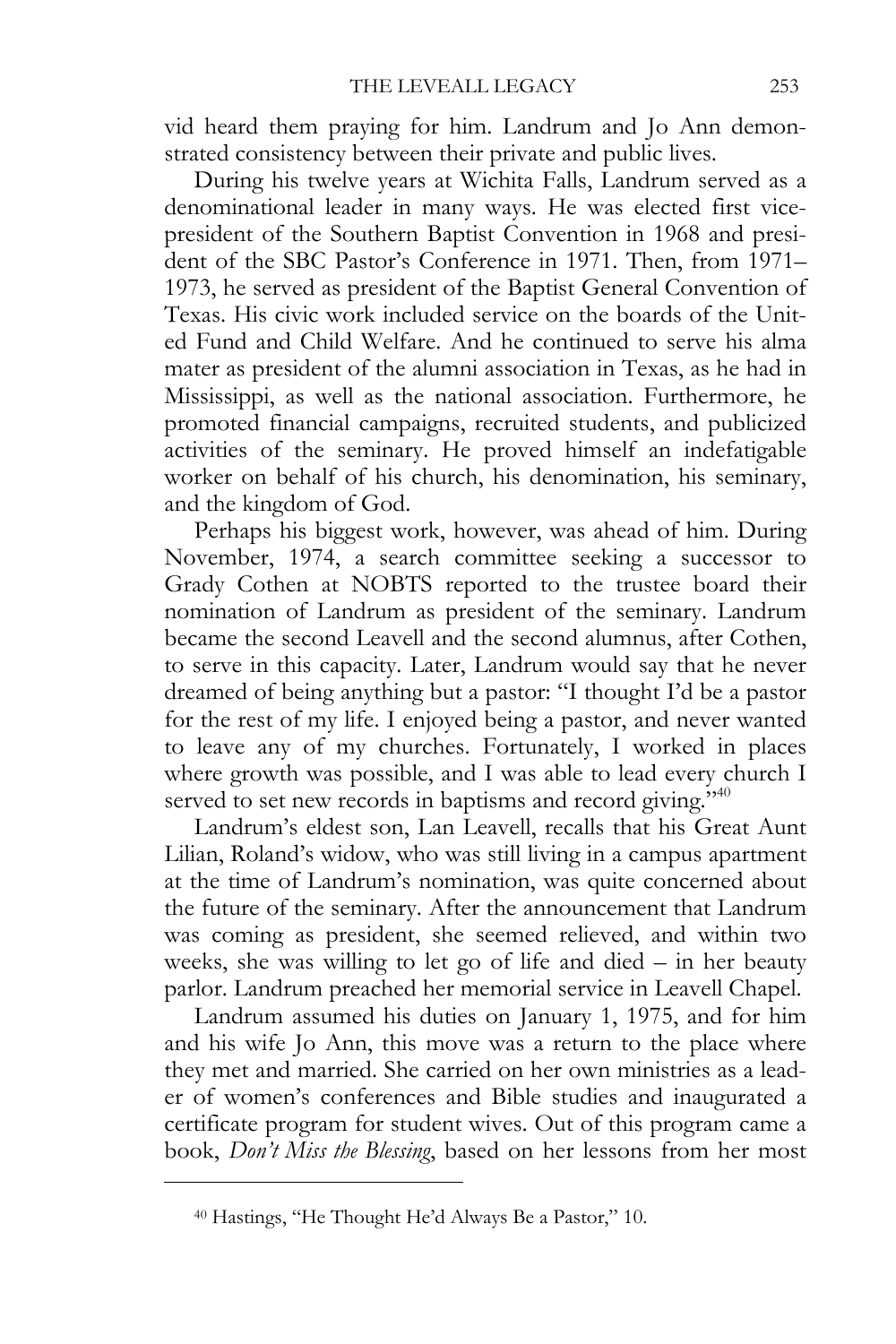popular class, "The Minister's Wife." A second book, *Joy in the Journey*, followed in 1994. The consummate minister's wife herself, in 1990, she received the Mrs. J. M. Dawson Award for distinguished ministers' wives, an annual award given by the SBC Ministers' Wives.

Dr. Rhonda Kelley, wife of the seminary's eighth president, Dr. Chuck Kelley, was a 23-year old newlywed and one of the first student wives to attend Jo Ann's classes. She said to the SBC Digest: "I knew that my husband was called to the ministry when we married, but I had no idea how to be a minister's wife. What a blessing to learn from our president's wife how to serve the Lord alongside my husband. She had a dynamic personality and many spiritual gifts, but she taught us to be ourselves, who God created us to be. Mrs. Leavell became a treasured mentor, encouraging me in marriage and ministry."<sup>41</sup>

In the second month of Landrum's presidency, the steeple was elevated to its place on top of the Roland Q. Leavell Chapel, heralding the end of one Leavell's era and the beginning of another's. Although these two men certainly were different and served in different contexts, they were alike in many ways. Both came to their presidencies with vast pastoral experience, each having served decades in multiple churches. They emphasized evangelism in their personal and corporate ministries, and each taught at least one evangelism class every year. The second Leavell also was a builder, and his presidency would be highlighted by expansions of the campus, extensions centers, the faculty, and student enrollment. And not least of their accomplishments were their successes in fundraising, which fueled the growth and stability of the seminary through their years of leadership.

The Gatekeeper quoted Landrum on the importance of his teaching an evangelism course every year: "One of the greatest blessings I derive from teaching the class is the contact with students, [seeing their] attitudes, needs, strengths, and weaknesses, and not being totally detached from the student body as an administrator."42

<sup>41 &</sup>quot;Jo Ann Leavell, wife of former NOBTS president, dies," *Baptist Press* (March 9, 2015), http://www.bpnews.net/44346/sbc-digest-jo-ann-leavell-diessullivan-donates-papers-to-baptist-college, accessed 1 October 2020. 42 "Dr. Leavell: Committed to Evangelism," *Gatekeeper* (November 7, 1989), 1.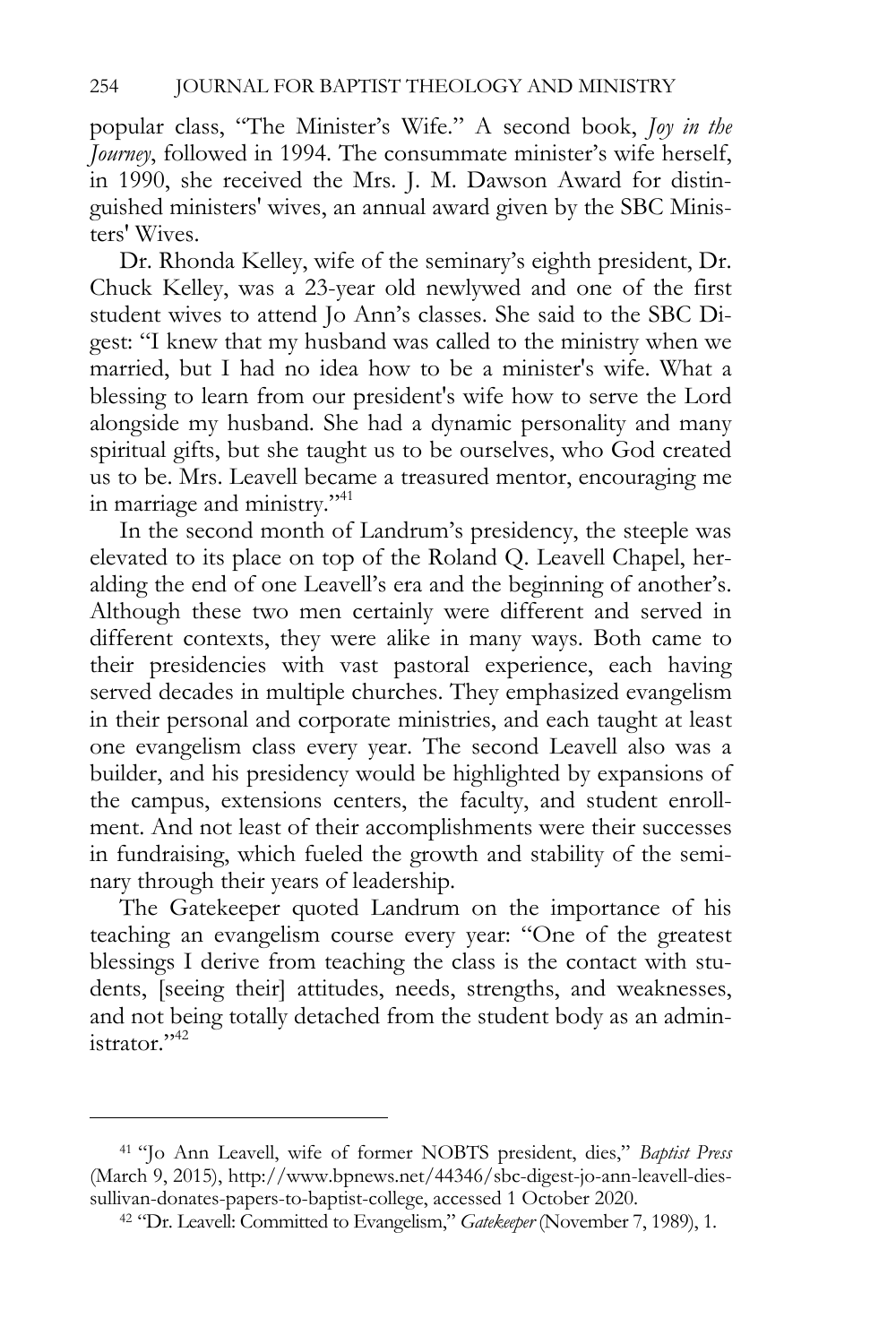Having come from a strong background in pastoral and denominational ministry, Landrum emphasized the connection between the seminary and the local church. He expected that his faculty members would come to the seminary with church experience. In January 1992, the seminary opened the Center for Evangelism and Church Growth, later named in honor of Landrum P. Leavell II in recognition of his work both with evangelism and churches. The first such facility in the Southern Baptist Convention, the Center connects the resources of the seminary with the needs of local churches.

Under Landrum's leadership, the seminary revived its undergraduate program, begun under Roland but later discontinued and merged with the regular graduate program. NOBTS set a trend as the first SBC seminary to establish an undergraduate theological college. Launched as the School of Christian Training, the school was targeted toward older, non-traditional students whom God had called later in life but who had never attended college. The school began in 1976 with only thirty students, but enrollment quickly grew to 266 students in the 1977–1978 academic year and increased to over 600 by the time of Landrum's retirement. In 2002, the name of the school was changed to Leavell College to honor the legacy of George and Corra Leavell and their nine sons and their families. Today, over 1,000 students attend Leavell College.

Dr. Thomas Strong, current Dean of Leavell College, said to *The Gatekeeper*: "We are thrilled about the name change … to Leavell College. The Leavell legacy is one of effectiveness in ministry and the indwelling desire of men of God to be used to change the world. Our prayer and our goal is for that same legacy to continue through our students – a desire for them to be effective in their ministries and to be world changers as God uses them $"$ <sup>43</sup>

In 1982, the seminary greatly expanded its outreach through the establishment of extension centers throughout the southeastern United States. The rationale for the extension centers derived from the reality that many Southern Baptist pastors were not seminary trained but were unable to leave their ministries or uproot their families in order to move to the main campus in New Orle-

<sup>43</sup> Shannon Baker, "New Orleans Seminary trustees rename college, designate Leavell endowment funds," *Gatekeeper* (October 22, 2001), 2.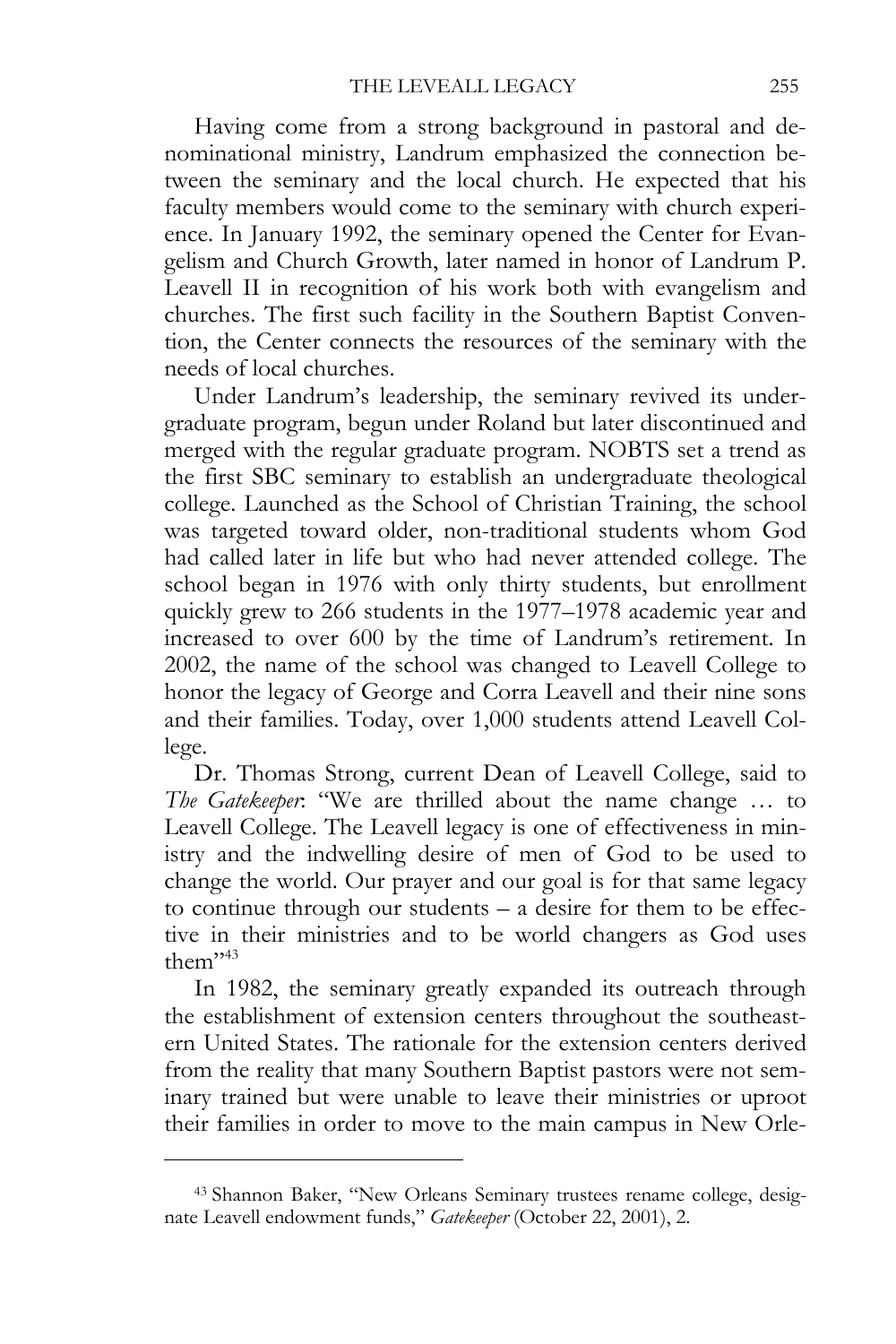ans. Recognizing the insufficiency of the traditional, on-campus approach, Landrum led his administration and faculty to make theological education available to pastors and ministers as near as possible to the fields where they served. The first six seminary extension centers were located in Atlanta, Georgia; Birmingham, Alabama; Shreveport, Louisiana; Clinton, Mississippi; Orlando and Graceville, Florida. Leavell College also expanded through extension centers in this five-state area plus Puerto Rico.

Also under Landrum's leadership, the seminary utilized new technology, such as Compressed Interactive Video (CIV), which connects classrooms in different cities for real-time audio and video interaction. Innovations introduced during Landrum's years continue to make theological education accessible to God-called men and women in distant locations.

Not to neglect the campus itself, however, Landrum led the seminary to expand its acreage and to enhance its buildings. First, the seminary purchased the Gaylords Building, which previously had housed the Maison Blanche Department Store. This building was renovated thoroughly and is now known as the Hardin Student Center (HSC), named for the Mary G. Hardin family of Gadsden, Alabama. Currently, the HSC is the location of a number of key facilities, including offices, Café New Orleans, Leavell College, and numerous classrooms. In partnership with the North American Mission Board, NOBTS plans to locate in the HSC a church planting center, which will enhance ministry initiatives in New Orleans, a NAMB Send City. Above all, the HSC is a place where students and faculty gather for community, which is a hallmark of NOBTS and Leavell College.

Second, the seminary acquired a small hotel across the street on the south side of Gentilly Boulevard. The renovated hotel, named the Providence Guest House, provides housing for visitors, especially students who come to campus for workshops and conferences. Third, additional housing for on-campus students was provided by the purchase of two nearby apartment complexes.

Finally, the legacy of Landrum's building acumen include a number of renovations and enhancements to the campus. Although too numerous for a complete listing, these building projects include: the conversion of the DeMent Administration Building to the Dodd Building for faculty offices; the conversion of the Frost Building to house administrative offices; the renovation of Martin Chapel; the expansion of the library and addition of the covered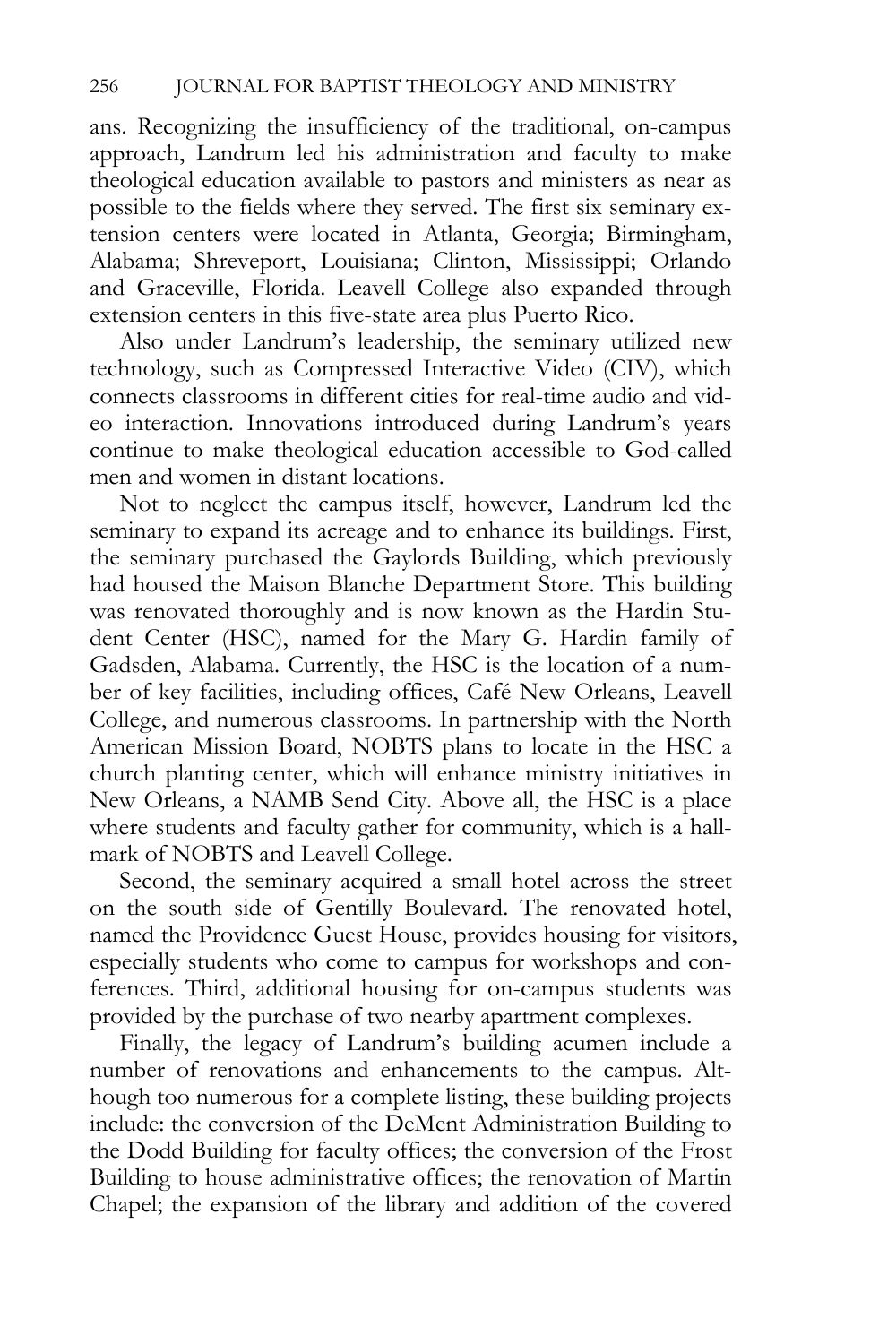walkway to the chapel, which was Landrum's idea; the enlarged and renovated gymnasium and the added swimming pool; oncampus playgrounds, picnic areas, tennis courts, and a softball area.

Landrum was a sportsman and athlete. He was a quail hunter and owned a number of bird dogs. He also was a jogger, who ran the circuit around the campus during the early mornings. His son Lan tells the story about one particular morning, when Landrum was jogging with his wife Jo Ann. As they were heading back home on Seminary Place, Landrum shifted to the left to avoid a panel truck parked at the curb in front of the Frost Building. He expected Jo Ann to do the same, but in his peripheral vision, he could see her run smack into the back of the truck! When he asked her why she didn't move, she said that she hated running so much that she did it with her eyes closed. Lan also reported that, while jogging on a foggy day, his father was struck by a student wearing Coke-bottle glasses. That unfortunate fellow thought that he would never graduate!

Landrum increased not only the physical resources of the seminary but also the human resources in terms of faculty and student body. In 1975, thirty-five faculty and three administrators served the seminary; by Landrum's retirement in 1994, there were more than fifty faculty and staff. Furthermore, student enrollment increased over 500%, from 954 to 5,468, during Landrum's tenure.

Like his Uncle Roland, Landrum was a gifted fundraiser. Through his fundraising efforts, the seminary's endowment rose from approximately \$1.5 million in 1975 to over \$26 million upon his retirement. In 1992, he expressed his motivation for fundraising during the 75<sup>th</sup> Anniversary Celebration: "It is patently clear to me that a seminary with inadequate funds will fight for its life when it should be occupied with matters of far greater significance in terms of eternity." He went on to say that fundraising is in the interest not only of New Orleans Baptist Theological Seminary but also of the Kingdom of God.

Landrum's leadership and reputation proved extremely important during the Conservative Resurgence, a movement within the Southern Baptist Convention from the late 70s through the early 90s, concurrent with his presidency. During these years, when factions in the convention divided over conflicting views about doctrinal integrity and Baptist identity, other SBC seminaries were disrupted by such tensions. Under Landrum's guidance,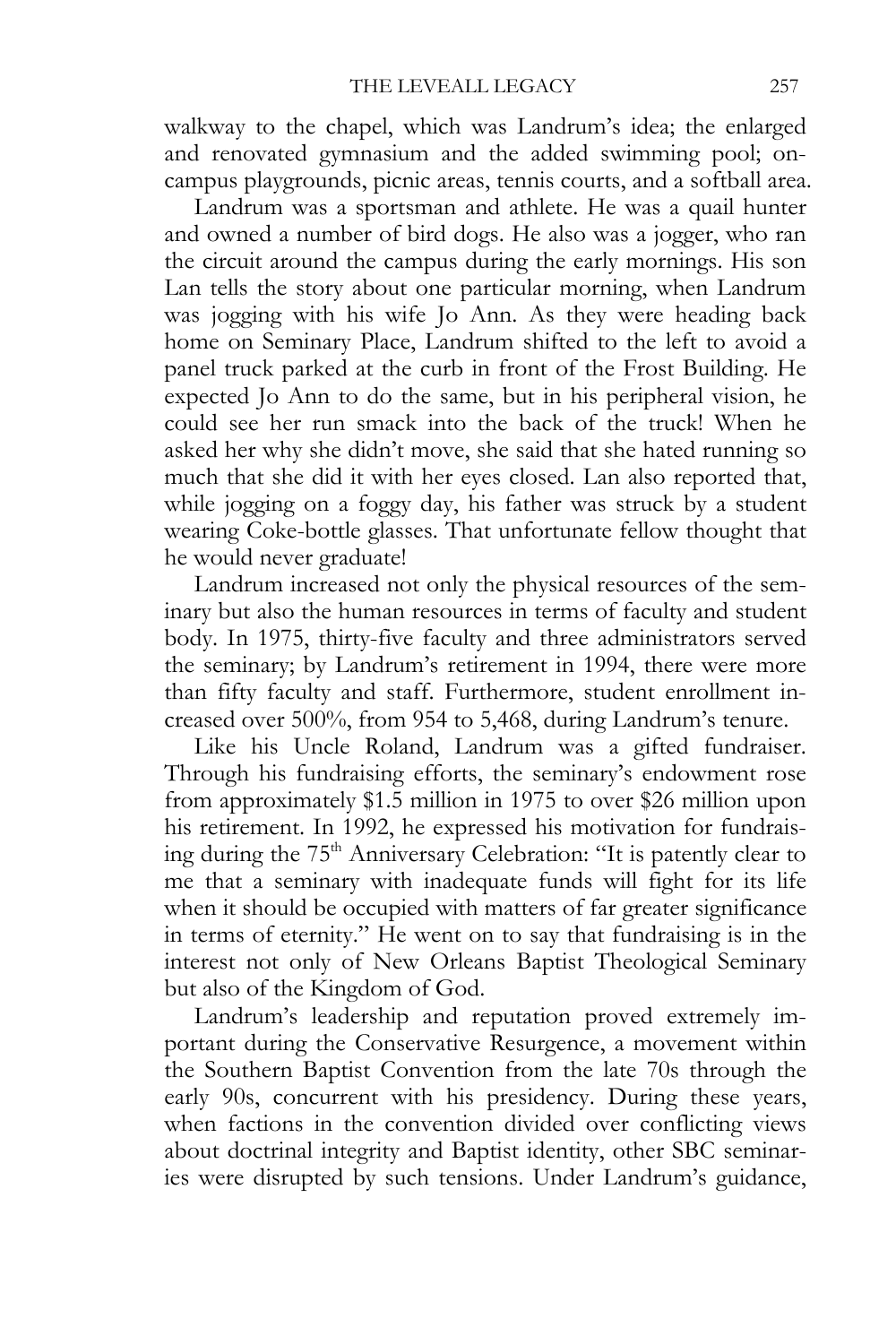however, NOBTS remained stable and continued its mission to provide biblical, theological education.

On December 13, 1994, Landrum announced to the trustees his intention to retire at the end of that year, although he actually remained for another year past that deadline. In his statement, he said:

Twenty years ago today I made the most strategic decision of my ministerial calling. I decided on the best evidence I had that it was God's will for me to leave the finest and friendliest Baptist church on earth and the ministry of being pastor of the local church to become president of my alma mater, the New Orleans Baptist Theological Seminary. It was a decision that God has confirmed every day of these 20 years. I have been privileged to work with some of the godliest and most generous Christians on earth.<sup>44</sup>

Landrum and Jo Ann returned to Wichita Falls, Texas, the city where he spent his longest pastorate. After several more fruitful years, Landrum died on September 26, 2008. After a funeral service in Wichita Falls, interment in Newnan, Georgia, a memorial service was held, very appropriately, at Leavell Chapel. Jo Ann followed her husband in death on March 6, 2015.

Upon the occasion of Landrum's passing, the next president, Chuck Kelley, had much to say about his predecessor: "Greatness is the ability to fulfill your calling effectively and efficiently, whatever the circumstances, while nurturing and building up the people around you in the process. This is the essence of the life and ministry of Dr. Landrum P. Leavell II."<sup>45</sup>

Landrum lives on through his writings. He wrote or contributed to fourteen books, including *Angels, Angels, Angels* and *Twelve Who Followed Jesus*. The legacy of Landrum and Jo Ann continues in their four children, Landrum P. "Lan" Leavell III, Ann Leavell Beauchamp, Roland Q. Leavell II, and David E. Leavell. Lan ministers at The Village Church, Denton, Texas, as the Groups Pastor. And David pastored multiple churches, most recently for ten years at Millington, Tennessee, and served a ten-year term as a trustee at NOBTS.

<sup>44</sup> Debbie Moore, "Landrum Leavell to retire Dec. 31 from New Orleans," *Baptist Press* (December 14, 1994), http://media.sbhla.org.s3.amazonaws.com/ 7894,14-Dec-1994.PDF, accessed 1 October 2020. 45 Charles S. Kelley Jr., "A Celebration of Greatness," *Vision* (Fall 2008): 1.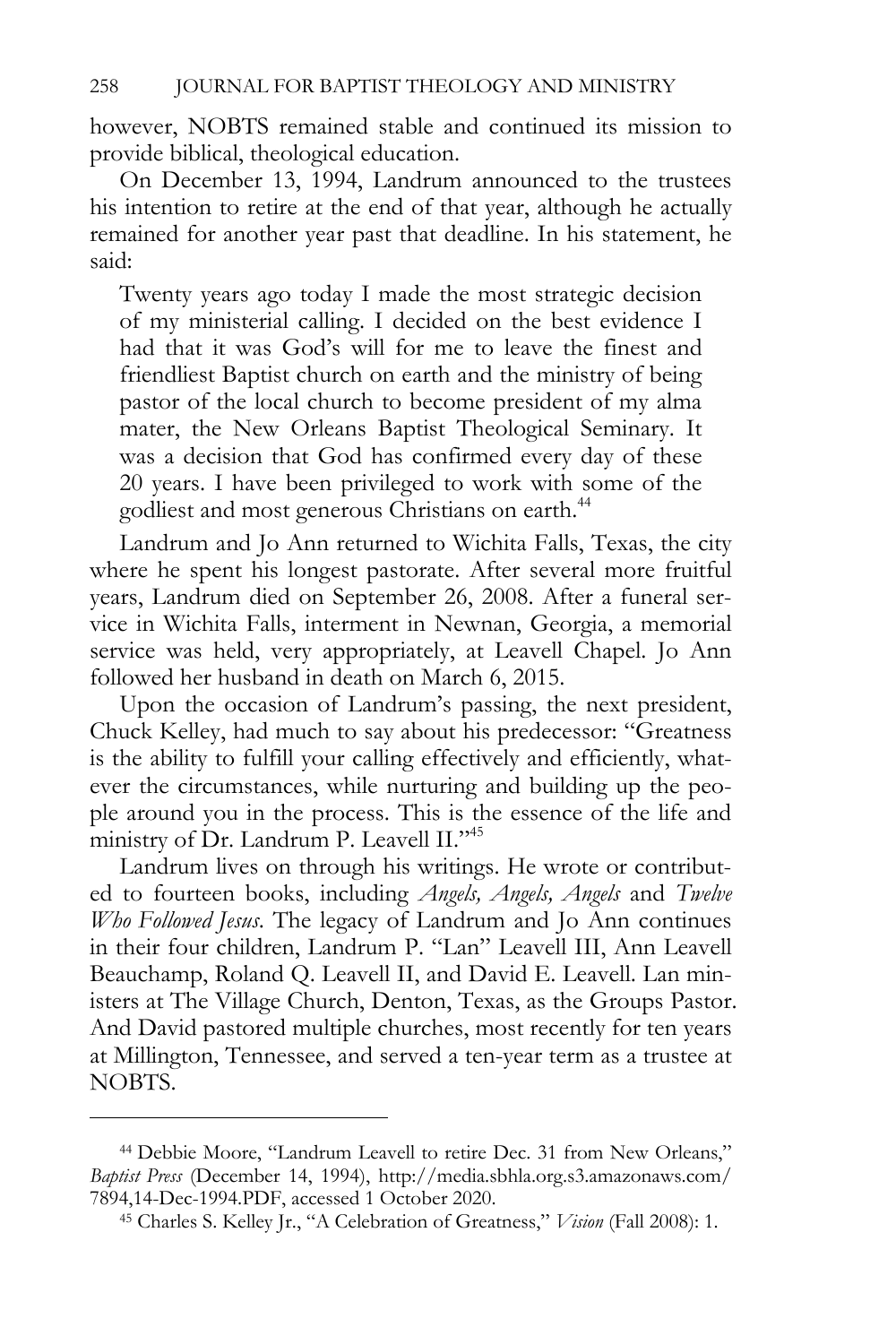#### **The Leavell Legacy**

By the time a student graduates from New Orleans Baptist Theological Seminary, he or she is well familiar with the landmarks named for the Leavell family. One more time, however, the Leavell name appears for every graduate who walks the stage of the chapel, for Roland Q. Leavell's name appears in the program as the author of the "Alma Mater Hymn." Each verse opens with a variation on the theme that the graduates' Alma Mater is the "School of Providence and Prayer." The hymn emphasizes the many characteristics and qualities evidenced by the seminary – its location in New Orleans, the friendships formed on campus, evangelistic preaching, scholarship, faithfulness to the Scripture and the Great Commission, God's love, and our longing for Christ's second return. These descriptors apply not only to the seminary but also to two men – Roland Q. Leavell and Landrum P. Leavell II – whose legacy continues to have an impact upon this School of Providence and Prayer.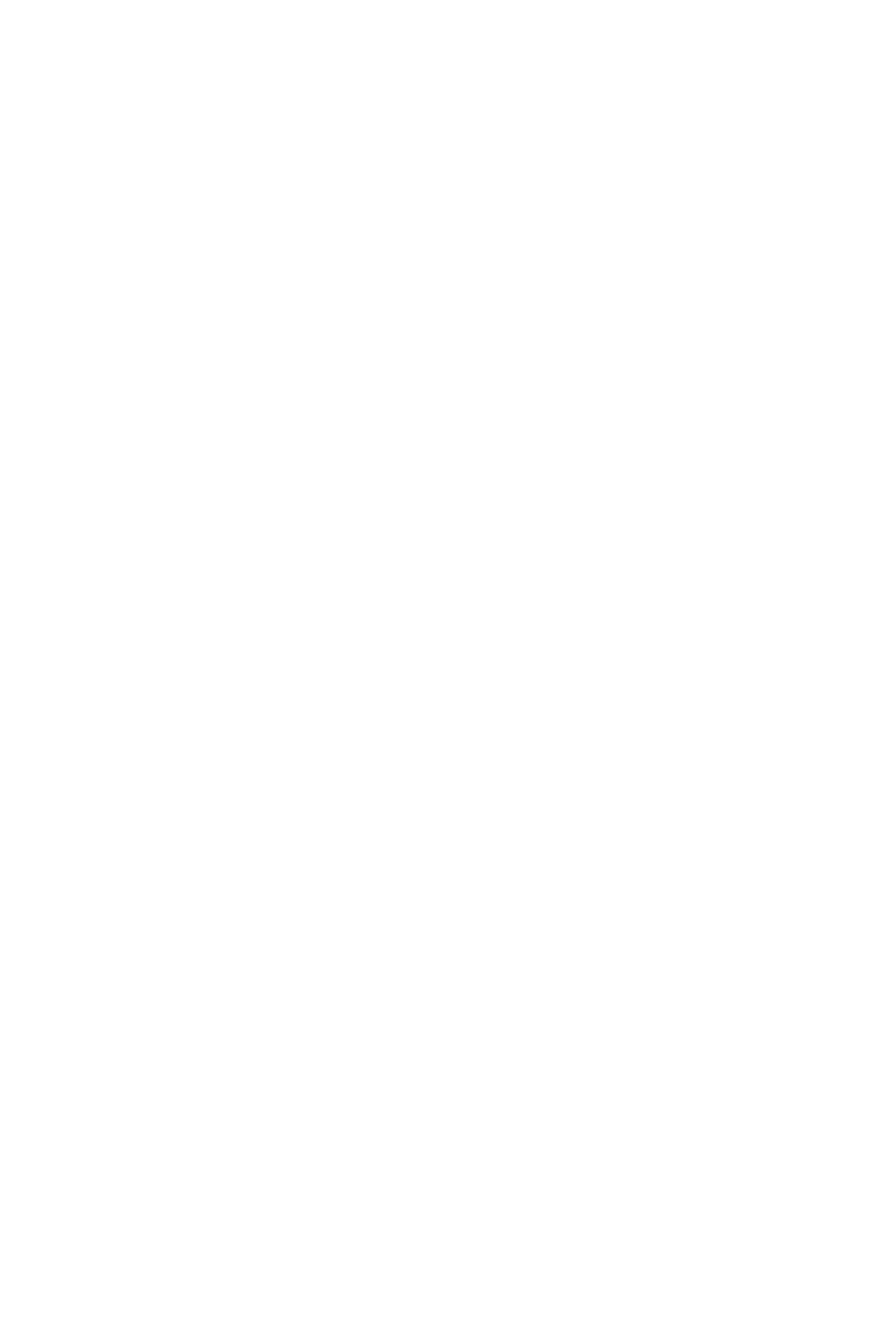# **A Legacy of Scholarship: Legendary Teachers and World-Class Research**

### **James Parker, PhD**

*James Parker is professor of Biblical Interpretation and executive director of the Michael and Sara Moskau Institute of Archaeology at New Orleans Baptist Theological Seminary.* 

### **Rex D. Butler, PhD**

*Rex D. Butler is professor of Church History and Patristics, occupying the John T. Westbrook Chair of Church History at New Orleans Baptist Theological Seminary.* 

## **Introduction**

As Park H. Anderson describes in his *New Orleans Baptist Theo*logical Seminary: A Brief History,<sup>1</sup> only those who were involved in the founding of the Baptist Bible Institute (BBI) and what is today called the New Orleans Baptist Theological Seminary (NOBTS), could really understand that they were creating an institution with world-class faculty who would be as scholarly as any institution of higher education in the world. Anderson reflects that there was no intention on the part of Southern Baptists to create another seminary in the South. Apparently there was a strong feeling that Southern Seminary in Louisville, Kentucky, should be the "seminary" where all Southern Baptist ministers received their academic training. B.H. Carroll named the school he founded in Fort Worth, Texas Southwestern Seminary; however, it was not, as was also the case of Southern Seminary, founded by the Southern Baptist Convention, but by Texas Baptists, so Carroll could call it whatever he liked. The school in New Orleans, however, would be a denominational creation and because of that, the founders were very sensitive to the issue. Anderson notes that you can see this in the naming of the school, Baptist Bible Institute instead of "seminary" and acknowledges the wisdom in this move.

<sup>1</sup> Park H. Anderson, *New Orleans Baptist Theological Seminary: A Brief History* (New Orleans, LA: New Orleans Baptist Theological Seminary, 1949).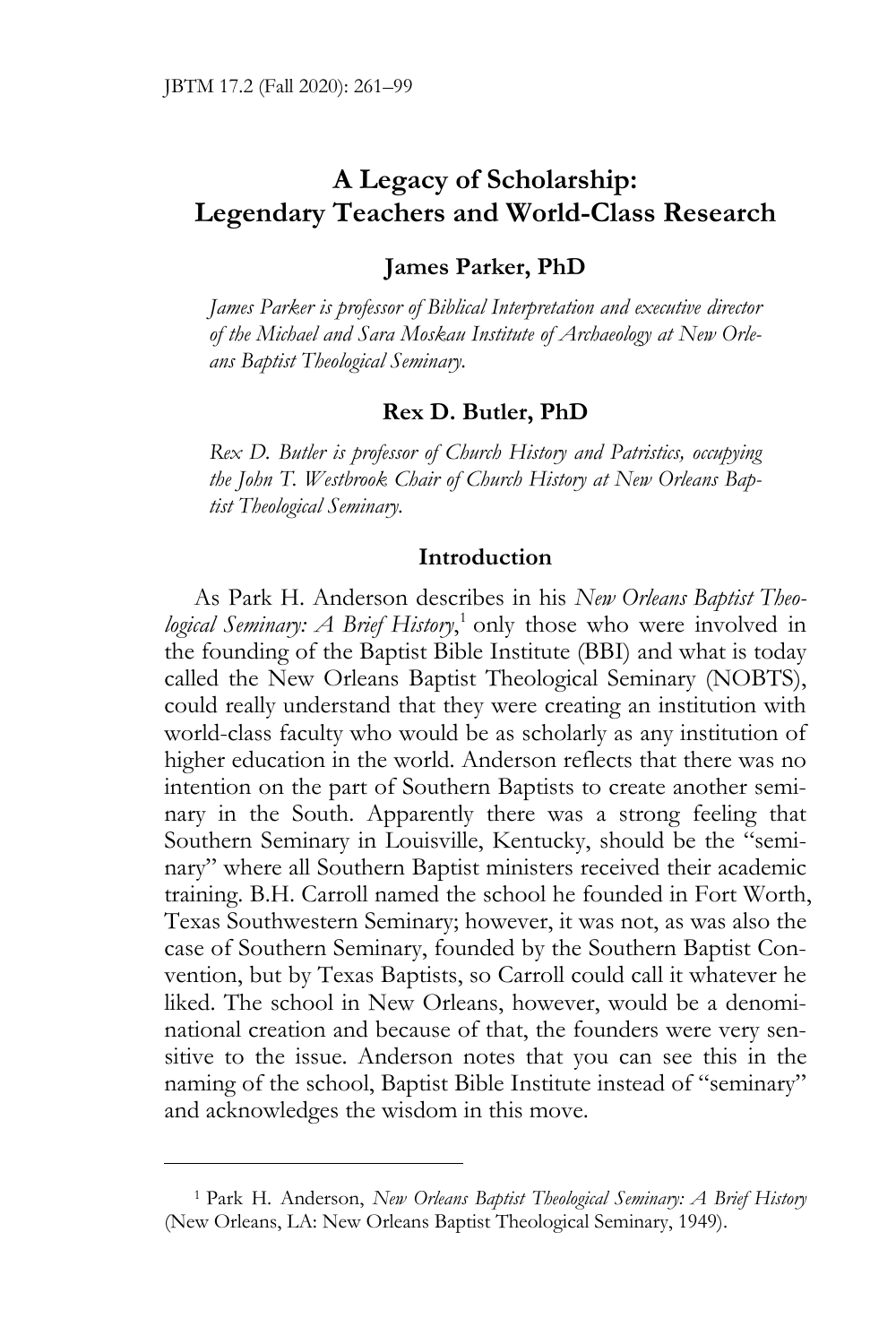One can see the scholarly intent of the founders by looking at the professors and teachers that were employed and the curriculum that they taught. There were eight original professors and teachers, including Byron Dement, who taught twenty-one courses for the forty students that showed up on October 1, 1918. While there was a practical side to the curriculum with classes, in missionary training, personal work, pastoral training, gospel music, and Sunday School work,<sup>2</sup> the more classical "seminary" curriculum was present such as New Testament Exposition, Bible Synthesis, Old Testament Exposition, Christian History, and Christian Doctrine. E.O Sellers, who was professor of Music, Personal Work, and Student Activities, wrote the Alma Mater for BBI, and as William Mueller mentions in his *The School of Providence and Prayer: A History of the New Orleans Baptist Theological Seminary*, 3 he had used his vast musical talents with the likes of R.A. Torrey, Gipsey Smith, and J. Wilbur Chapman. There was an abundance of highly qualified scholars from the outset of BBI.

 In April 1920, the Trustees opened a Department of Modern Languages under the leadership of R. P. Mahon. L. O. F. Cotey was professor of French, L. Zarrilli was professor of Italian, and Mahon was professor of Spanish. While any institution of higher learning would have been glad for such a department, this particular development in faculty and curriculum gives insight into what the Trustees were thinking about their mission when they organized this program. Anderson quotes from the 1918–19 BBI catalog which said, "This city is cosmopolitan, with large foreign settlements. It is estimated that there are 60,000 French, 25,000 Italians, and 40,000 Spanish people in the city." While the language program was certainly an academic endeavor and as Anderson said "…marks a unique and significant achievement in our Baptist theological training," the purpose of learning the languages was to reach the people who spoke these languages as well as all the communities in New Orleans with the Gospel. This would be the hallmark of training at both BBI and NOBTS from then until the present. Adrian Rogers, an NOBTS alumni, called this combination of scholarship and evangelism "scholarship on fire." Indeed,

<sup>2</sup> Anderson, *New Orleans Baptist Theological Seminary*, 11. 3 William A. Mueller, *The School of Providence and Prayer: A History of the New Orleans Baptist Theological Seminary* (New Orleans, LA: NOBTS Press, 1969).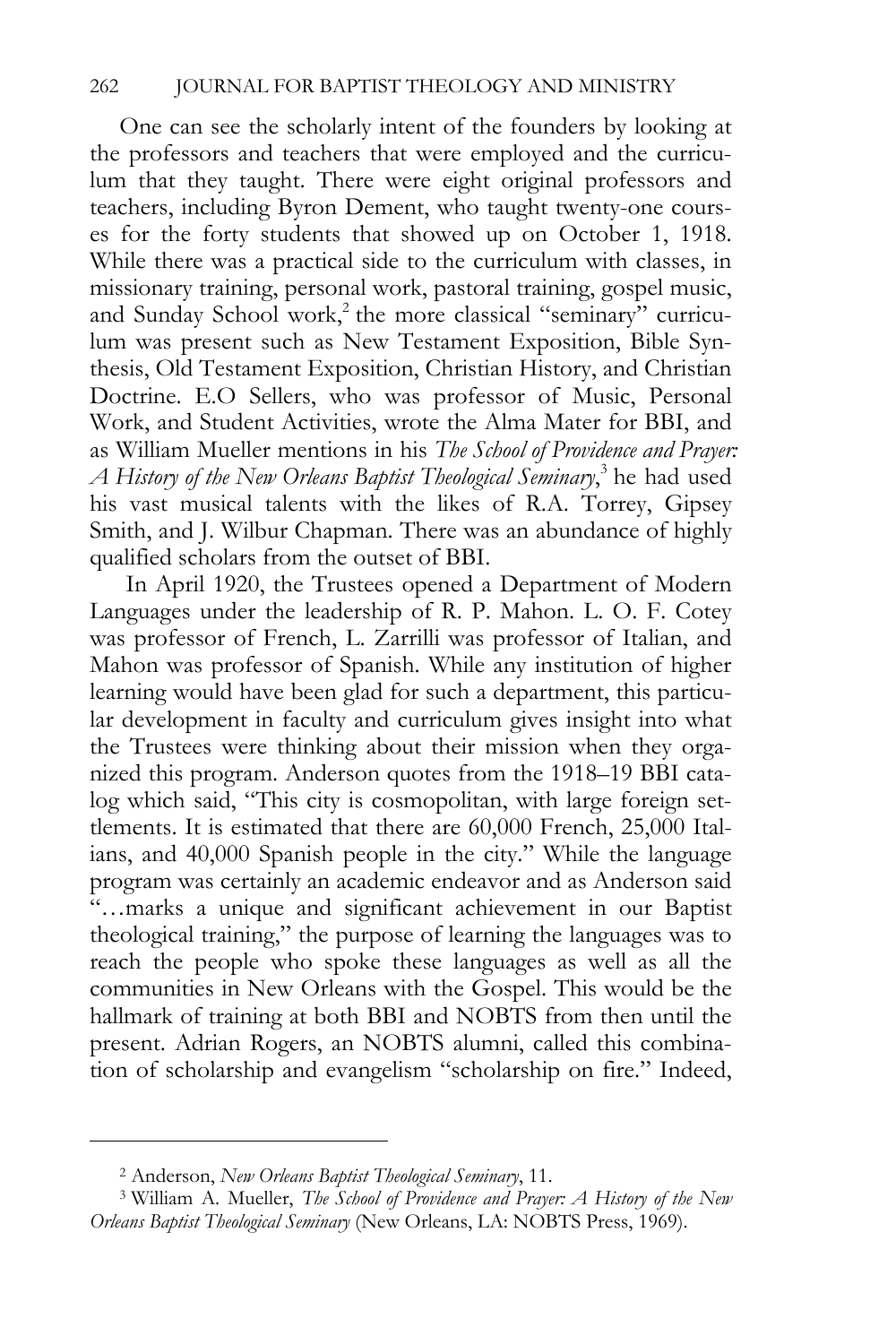this "scholarship on fire" can be seen in the lives of the faculty of which this chapter is about.

#### **Legendary Teachers**

### **John Tyler Christian (1854–1925)**

John T. Christian joined the faculty of BBI in 1919 and served as professor of Church History and Librarian until his death in 1925. Mueller summarizes his career by quoting that he was a "seasoned minister and denominational leader." He goes on to say that "Professor Christian" had "wide experience in the pastorate both North and South, a militant apologist for strict Baptist origin views, an ardent popularizer and preacher, a historian of some merit, a lecturer of parts, a theological professor who loved and collected books."<sup>4</sup> His work would hardly be paralleled by any other Southern Baptist in any age.

Along with him, Christian brought what was an immense library for the day, numbering over 18,000 volumes. Anderson, in his work, tells how valuable this library was, not in money but in content. Apparently, there was some speculation about where Christian would go to teach, Southwestern Seminary being one opportunity and BBI the other. Perhaps J. B. Gambrell was the person from Southwestern that suggested that school.<sup>5</sup> Anderson says that Southern Seminary would never have been an option due to the famous Whitsitt Controversy in the Southern Baptist Convention. William H. Whitsitt was President at Southern, and Christian had been an outspoken critic of his theories of baptism.<sup>6</sup>

1919 had not been the first association Christian had with BBI. In 1915, he, G. H. Crutcher, M. E. Dodd, and others met at that year's Southern Baptist Convention in Houston, Texas, to discuss the possibility of forming BBI. It was Dodd and Christian that drafted the constitution for BBI in 1917. In this, John T. Christian can be numbered as one of the founders of the institution.

Christian was one of the most prolific writing scholars to serve the institution, writing ten books. His work is best seen as it connected to the historical developments of his time. It seems that

<sup>&</sup>lt;sup>4</sup> Mueller, *The School of Providence and Prayer*, 54.<br><sup>5</sup> Anderson, *New Orleans Baptist Theological Seminary*, 55.<br><sup>6</sup> For more information on the Whitsitt Controversy see Robert G. Torbet, *A History of the Baptist*, 3rd ed. (Valley Forge, PA: Judson, 1982), 20, and H. Leon McBeth, *The Baptist Heritage* (Nashville, TN: Broadman, 1987), 446–47.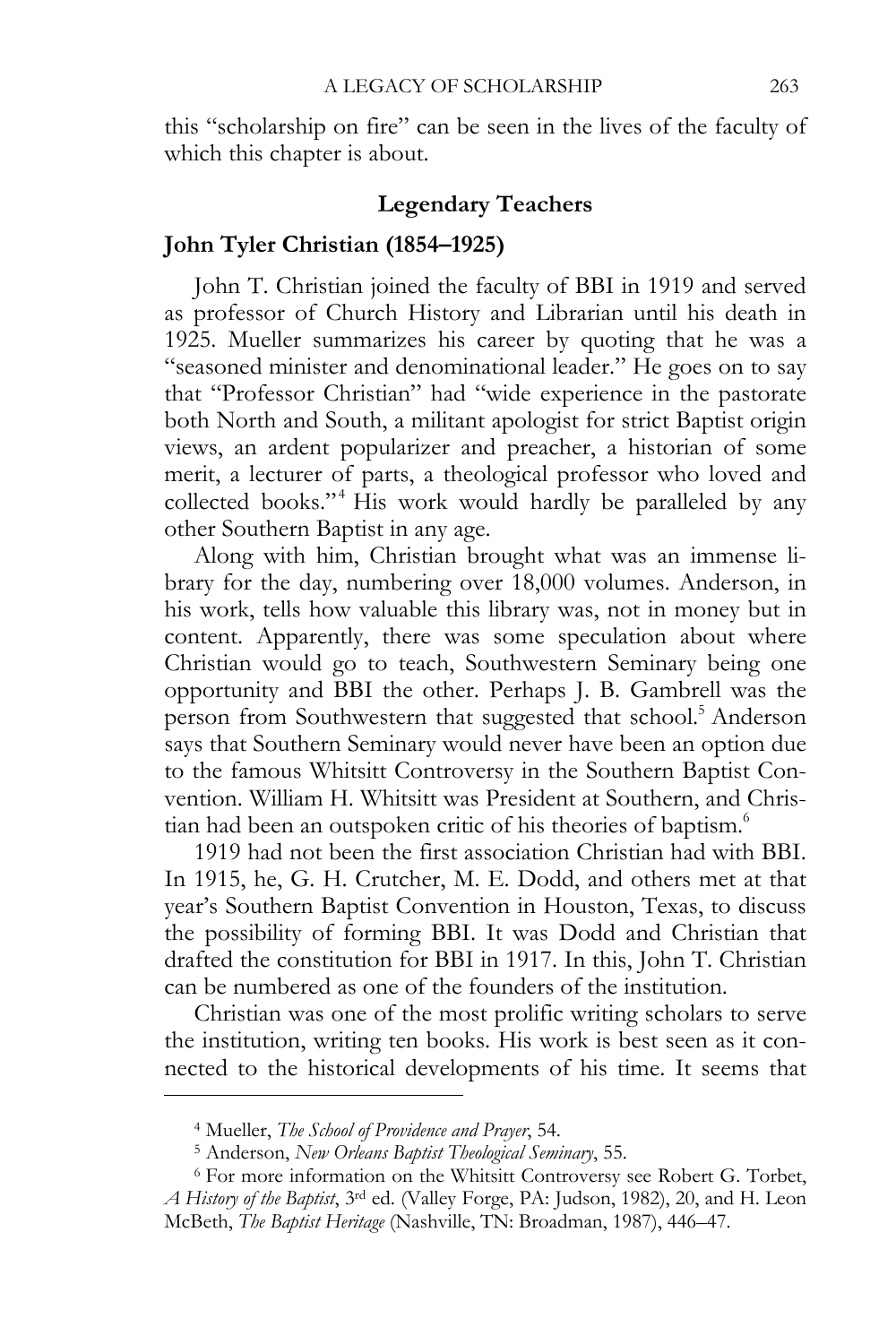most of his work was created to speak to a certain occasion or issue that had arisen or was something that Christian was intimately interested in. He traveled widely throughout Europe and the Near East and was forever the collector of books, manuscripts, and artifacts. As Mueller mentions, Christian was not a trained church historian, he was, however, highly recognized in the field, being a member of the "Society of Christian Archaeology of Greece, the Academy of History of France, the Academy of Science, Arts and Belles Lettres of the Mediterranean and the American Society of Church History."7 Included in the books that he wrote were, *American or Rome, Which?, Americanism or Romanism, Which?, both written in 1895;<sup>8</sup> Baptist History Vindicated, 1899; Close Communion: or, Baptism as a Prerequisite for the Lord's Supper, 1892,* written prior to the Whitsitt Controversy; *Did They Dip: or, an Examination into the Act of Baptism as Practiced by the English and American Baptists before the Year 1641*, 1896, which foreshadowed the Whitsitt Controversy, however, antedated it, but helped defend against what many Southern Baptists considered a heresy propagated by Whitsitt. Christian also showed another interest of his life when he presented lectures at the University of Chicago in 1901 and turned those lectures into a book called *The Form of Baptism in Sculpture and Art*, 1907.

During his teaching tenure at BBI, Christian produced three works of note. The first, written across the period of 1922–26 (the last published after his death in 1925) was a two volume work *History of the Baptists*. Because of his great familiarity with Louisiana, he also produced a work in 1923 called *A History of the Baptists in Louisiana*. His final work, although other publications came out later, was *The Trial of Jesus*, which was published in 1924, just prior to his death.

Christian is also credited with writing twenty journal articles in addition to these books. These articles were published in various Baptist journals. Mueller said that the articles were written on several subjects including: "seven of which are on Roman Catholics,

<sup>7</sup> Mueller, *The School of Providence and Prayer*, 57. 8 This likely was written in response to the Know Nothing Movement from 1854–56 where Protestant men as members militated against immigration (especially Italian and Irish Catholic) and the power of the papacy in America. See Dale Baum, "Know-Nothingism and the Republican Majority in Massachusetts: The Political Realignment of the 1850s," *Journal of American History* 64 (1977–78): 959–86.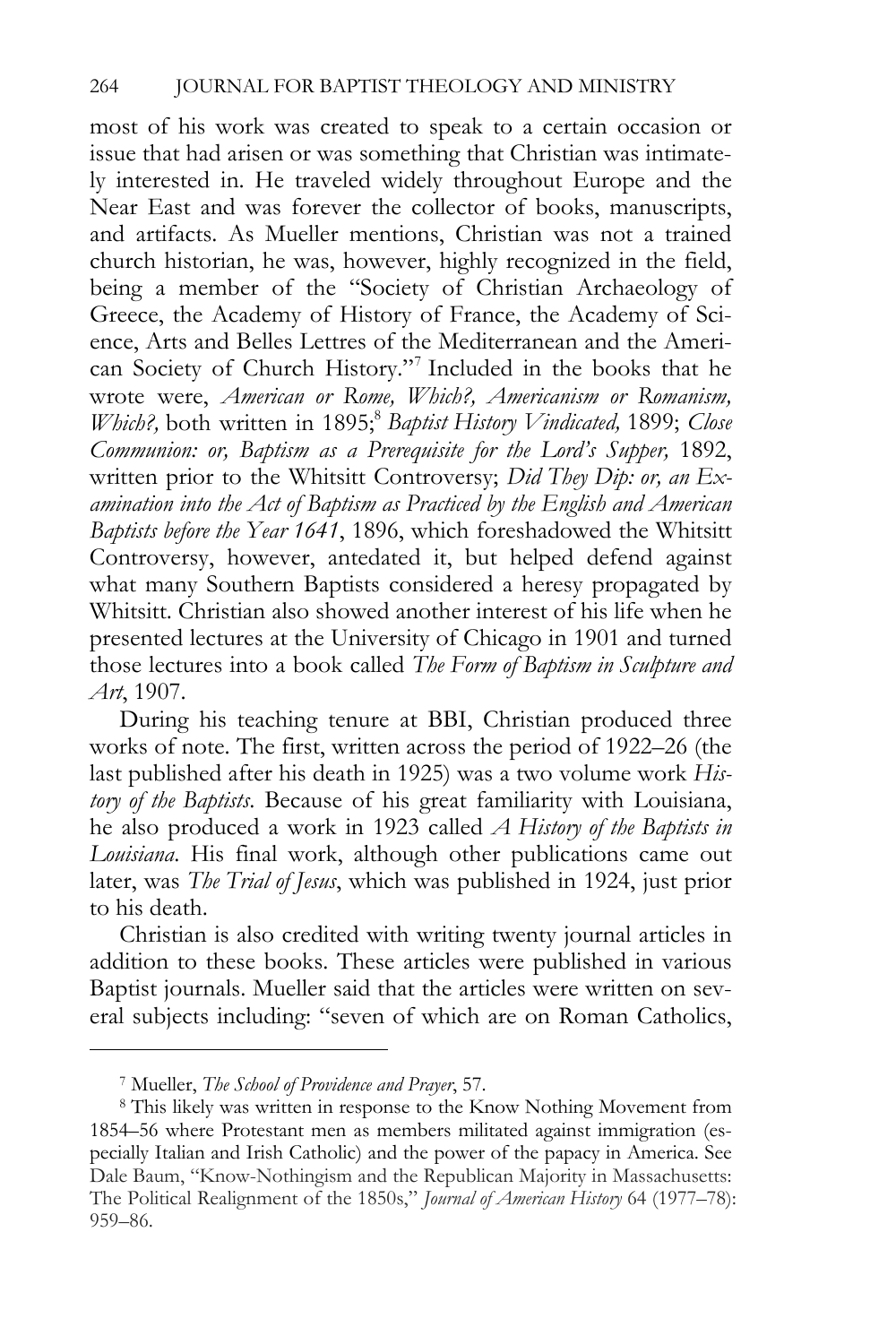five on the Waldensians, one each on the Pilgrim Fathers, Jefferson's Religion and the ancient Paulicians." Christian also used the medium of the newspaper to share his ideas, writing articles which were published in the" *Arkansas Democrat, Courier-Journal, Hattiesburg American* and the *Chicago Standard.* Twenty-five articles appeared in the *Western Recorder."*<sup>9</sup>

Perhaps the best reflection of who John T. Christian was is found in the words of the first President of BBI, Byron DeMent:

Dr. Christian brought to his work a magnificent equipment of knowledge and love for his task. His zeal was allconsuming. With elasticity and alacrity of youth, he began and continued his work of research, writing, and teaching. Dr. Christian was free from the pride of learning and filled with the humility of wisdom. He was a superb lecturer and first class drill master. He knew the great points for historical emphasis and had a fine perspective of the entire course of events in every age and land.<sup>10</sup>

So is the brief summary of the life of a Baptist scholar. The library of NOBTS bears his name and there could be no better tribute to him, nor appropriate memorial for the school than that it bears the name of the man who started the library with his own 18,000 volumes.

## **James Washington Watts (1896–1975)**

J. Wash Watts, as he was commonly known, came to BBI in the fall of 1931 and would serve the institution until 1967. Watts earned his B. A. degree from Furman University in 1925 and the ThM degree from Southern Seminary in 1922. Watts had studied at Southern Seminary under the famous Hebrew and Old Testament scholar, John R. Sampey, earning the PhD degree in 1933 after joining the faculty at New Orleans. Prior to his coming to New Orleans, he and his wife Mattie Leila Reid Watts, whom he

<sup>&</sup>lt;sup>9</sup> Mueller, *The School of Providence and Prayer*, 59.<br><sup>10</sup> Mueller, *The School of Providence and Prayer*, 61. Mueller quotes Byron Dement from an article in *The Baptist Record* dated December 24, 1925. This reference was also cited in Joe Madison King, "John Tyler Christian: A Study of his Life and Work" (ThD diss., NOBTS, 1953), 10.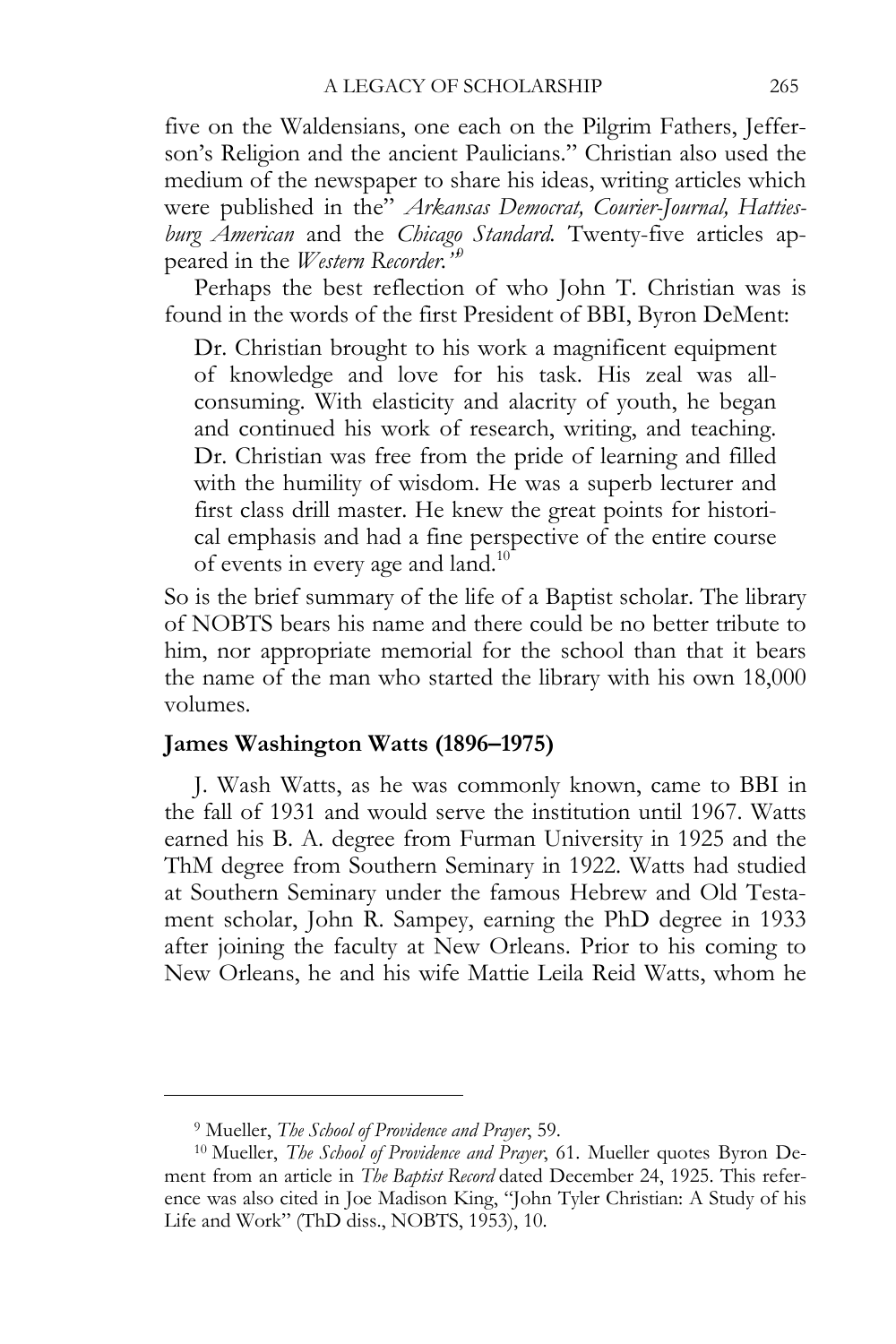had married in 1920, served the Foreign Mission Board as a missionary in Palestine for the years 1923–1928.<sup>11</sup>

His arrival to New Orleans was not under the best of circumstances for at least two reasons. He was to replace James Dean, who had been released due to his modernist views about the Bible, and he came at a time of dire financial need at BBI.

W. W. Hamilton had taken the presidency of BBI in 1928, just at the beginning of the Great Depression. Up to that time, the small faculty had written fourteen books, many tracts, Sunday school lessons, and articles for the denominational press and the library contained 40,000 volumes. 12 Although Hamilton had worked diligently to raise funds for the very promising institution, the nation and the whole world were in the throes of the worst financial depression known in history. After the 1932 Southern Baptist Convention meeting in St. Petersburg, Florida, the Trustees of BBI made a decision. They said, "It seems absolutely necessary to rearrange our course of study and to build all of our curriculum around not more than five men, including the President."<sup>13</sup> J. Wash Watts was one of the four professors, along with W. W. Hamilton, E. F. Haight, John W. Shepard, and A. E. Tibbs, who remained to propel BBI forward, even in times such as these were.

J. Wash Watts served BBI and later NOBTS in a number of roles. He was best known for his work as professor of Old Testament, but also served as Dean of Students and on three different occasions as Interim President. The first time he was Interim President was immediately after W. W. Hamilton departed in 1942 and he served until Duke McCall became President. He also served as interim when McCall departed. Watts was once again called to fill the role of interim president when Roland Q. Leavell suffered a stroke and retired in 1958.<sup>14</sup>

Watts, above all, was a gifted teacher. He is best known for his lecture on Psalm 23, which would bring so many students and faculty to listen to the presentation that they would line the walls

<sup>11</sup> Claude L. Howe, *Seventy Five Years of Providence and Prayer: An Illustrated History of New Orleans Baptist Theological Seminary* (NOBTS, LA: Josten's, 1993), 65–

<sup>66.&</sup>lt;br><sup>12</sup> Mueller, *The School of Providence and Prayer*, 75<br><sup>13</sup> Howe, *Seventy Five Years of Providence and Prayer*, 61.<br><sup>14</sup> Mueller, *The School of Providence and Prayer*, 95.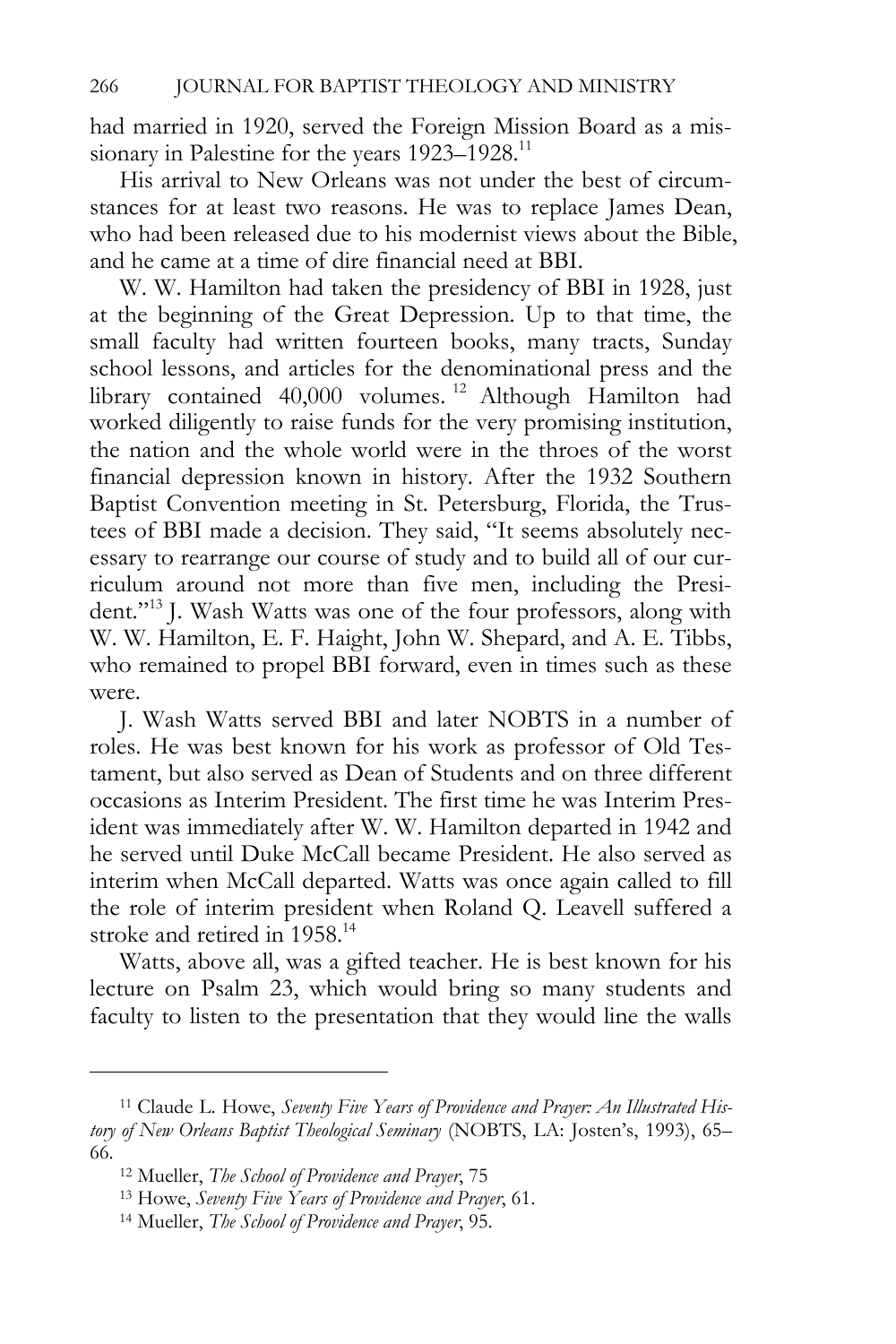of the classroom, standing for the lecture.<sup>15</sup> These lecture notes were captured in his book, *In the House of the Lord: Psalm 23* (Broadman, 1964). Another work that came from his lecture notes was *A Survey of Old Testament Teaching*, which was divided into two parts: Adam to David and Solomon to Malachi and was published in 1947. This work came from an earlier publication that he called *Outline of Old Testament Teaching*, published in 1943. Published in 1951, his work on biblical Hebrew, *A Survey of Syntax in the Hebrew Old Testament* (Broadman; revised for Eerdmans, 1964), became a very popular work among professors of Hebrew. Another of his works was *A Distinctive Translation of Genesis* (Eerdmans, 1963).<sup>16</sup> In his earlier ministry, he had published *Living of the Gospel* (Broadman, 1939).

After Watts's death, his son, John D. W. Watts, published posthumously his works in Exodus and Isaiah following the motif of *A Distinctive Translation*. Also included with these posthumous publications was *Glimpses of God*, all of which were published in 1977.

As would be the case for many of those who would follow him, Watts gave his life to NOBTS. As President Hamilton had said of him when he came in 1931, "Prof. Watts is known as a most lovable and loyal man, a gifted preacher as well as teacher," so the years proved that to be a true description of a most remarkable man.

# **Helen Emery Falls (1916–2012)**

 $\overline{a}$ 

Helen Falls joined the faculty of NOBTS in 1945, signing the Articles of Religious Belief, as did all faculty. She was hired to replace Ruby Daniel as Dean of Women. Her responsibilities also included teaching courses in remedial English and Women's Missionary Union methods. In 1946, Park Anderson became ill, so Falls began to teach missions courses. She began a network of correspondence with field missionaries all over the world and became what was certainly one of the most knowledgeable of her peers in regards to understanding what was going on in SBC missions (and other denominations as well) around the world.

<sup>15</sup> Daniel Holcomb, personal interview with Jim Parker, New Orleans, LA, October 6, 2016. 16 Howe, *Seventy Five Years of Providence and Prayer*, 66.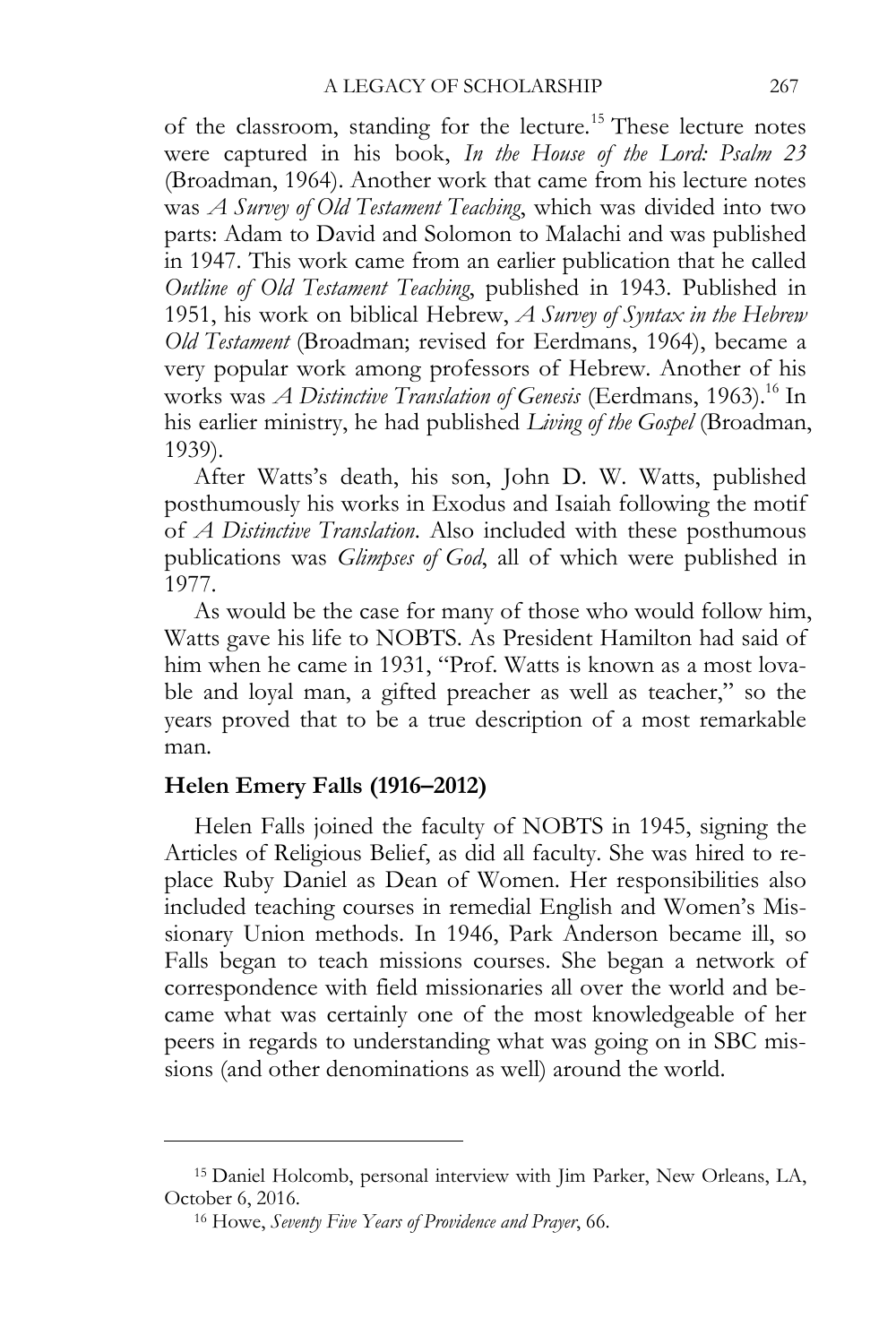In 1965, Falls graduated from Columbia University with a PhD and continued to teach missions at NOBTS until her retirement in 1981. Never having married, most students knew her as "Miss" Falls, although she was legitimately Dr. Falls.

Her network of correspondence was vast, $17$  and this enterprise must have taken a great deal of time. Nevertheless, Falls found time to publish, first with her research in *An Examination of Changes Made Necessary in the Work of the Baptist Foreign Missionary by Changes in Society* (1965) and then through a collaboration with Rees Watkins for the Women's Missionary Union in 1983, *Teaching Guide: Annie Armstrong, Dreamer in Action and the New Lottie Moon Story*.

# **John Olen Strange (1918–1995)**

John Strange was born in Campobello, South Caroline in 1918. He completed a BA (1940) at Furman University and went on to complete the Bachelor of Divinity (1949) and Doctor of Theology (1954) degrees at The Southern Baptist Theological Seminary in Louisville, Kentucky. He did post-doctoral work in Israel in 1963, at Hebrew Union College from 1967–1968, and at Vanderbilt University in 1976.

Strange had a very long teaching career at NOBTS, teaching as full-time professor from 1953 until the end of 1982 and then as a contract teacher from 1983 until 1990. He was best known for his work as a Hebrew grammarian. Waylon Bailey, his colleague and collaborator, said of him, "He had a wonderful way of teaching his subject. He taught so you could remember."<sup>18</sup> Strange and Bailey would go on to publish the fruit of their work in biblical Hebrew.19

Ordained in 1936, Strange pastored churches in South Carolina, Kentucky, and Louisiana. He also served as a chaplain in the US Army in the Pacific theatre during World War II from 1943–1946. One of the most memorable and perhaps one of the most important life events for Strange was a chance meeting with a First Sergeant while he was stationed in Korea. The other soldier's

<sup>&</sup>lt;sup>17</sup> For Jim Parker, "It was a great privilege to speak to Helen Falls on the telephone shortly before her death. She was as excited about missions and what God was doing in the world as she was when she was a young woman."<br><sup>18</sup> *The Gatekeeper* (January 23, 1995), 1.<br><sup>19</sup> D. Waylon Bailey and John O. Strange, *Biblical Hebrew Grammar* (New Or-

leans, LA: Insight, 1985).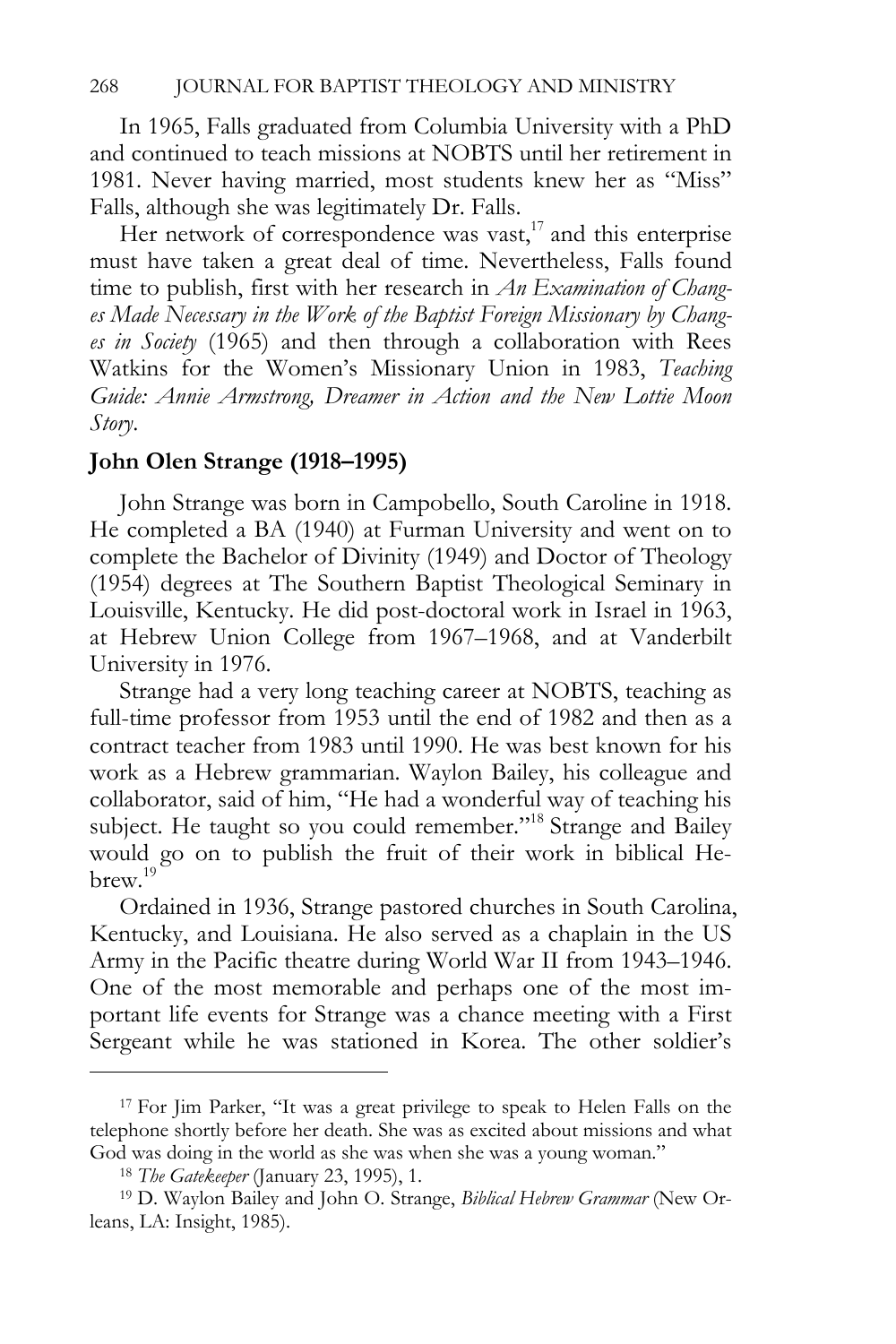name was George W. Harrison, who would become not only a student of Strange, but also his colleague on the NOBTS faculty. Harrison would say of Strange, "He was a distinguished scholar, a gifted teacher, a compassionate preacher, a devoted family man and a warm personal friend to hundreds of students and colleagues."20 A loyal Southern Baptist, he was at his best in one-onone situations. Obviously, he was excellent at student enlistment. Waylon Bailey said, "His greatest contribution came as personal contact with students, pastors and colleagues. Strange was a warm human being for whom everyone was important. He always had time for people. If you had a need, he had time."21 Janice Meier, a fellow and secretary to Strange, said, "He frequently quoted Lamentations 3:22–25, a reference to the steadfast love and faithfulness of the Lord. He never failed to demonstrate that kind of compassion and loyalty in all of his dealings with others."<sup>22</sup>

In addition to his Hebrew grammar, Strange published studies on the books of Jeremiah, Amos, Hosea, and especially Isaiah. He taught graduate-level courses on Isaiah for many years and wrote *The Preacher's Notebook on Isaiah* (Pelican 1983) with colleague Joseph H. Cothen.

# **George William Harrison (1926–2018)**

George William Harrison was born in Aetnaville, Kentucky (Ohio County) in 1926. After attending Western State College and the University of Kentucky, he served in the military in the US Army infantry. His military service include the Battle of Okinawa, one of the bloodiest battles of World War II, for which he earned a Bronze Star, as well as other medals. He finished his Army service during the Korean occupation, where he first met John Strange, who later would become his teacher and colleague at NOBTS. When he returned from military service, Harrison earned the AB degree from Georgetown College, Georgetown, Kentucky, in 1949. Upon graduation at Georgetown, Harrison immediately entered Southern Seminary where he was awarded the BD in 1952 and the ThD in 1963. He did further post-doctoral work at Union Theological Seminary in New York in 1963, San Francisco Theological Seminary in 1966–1967, also the Graduate Theological Un-

<sup>20</sup> *The Gatekeeper* (January 23, 1995), 1. 21 *The Gatekeeper* (January 23, 1995), 1. 22 *The Gatekeeper* (January 23, 1995), 1.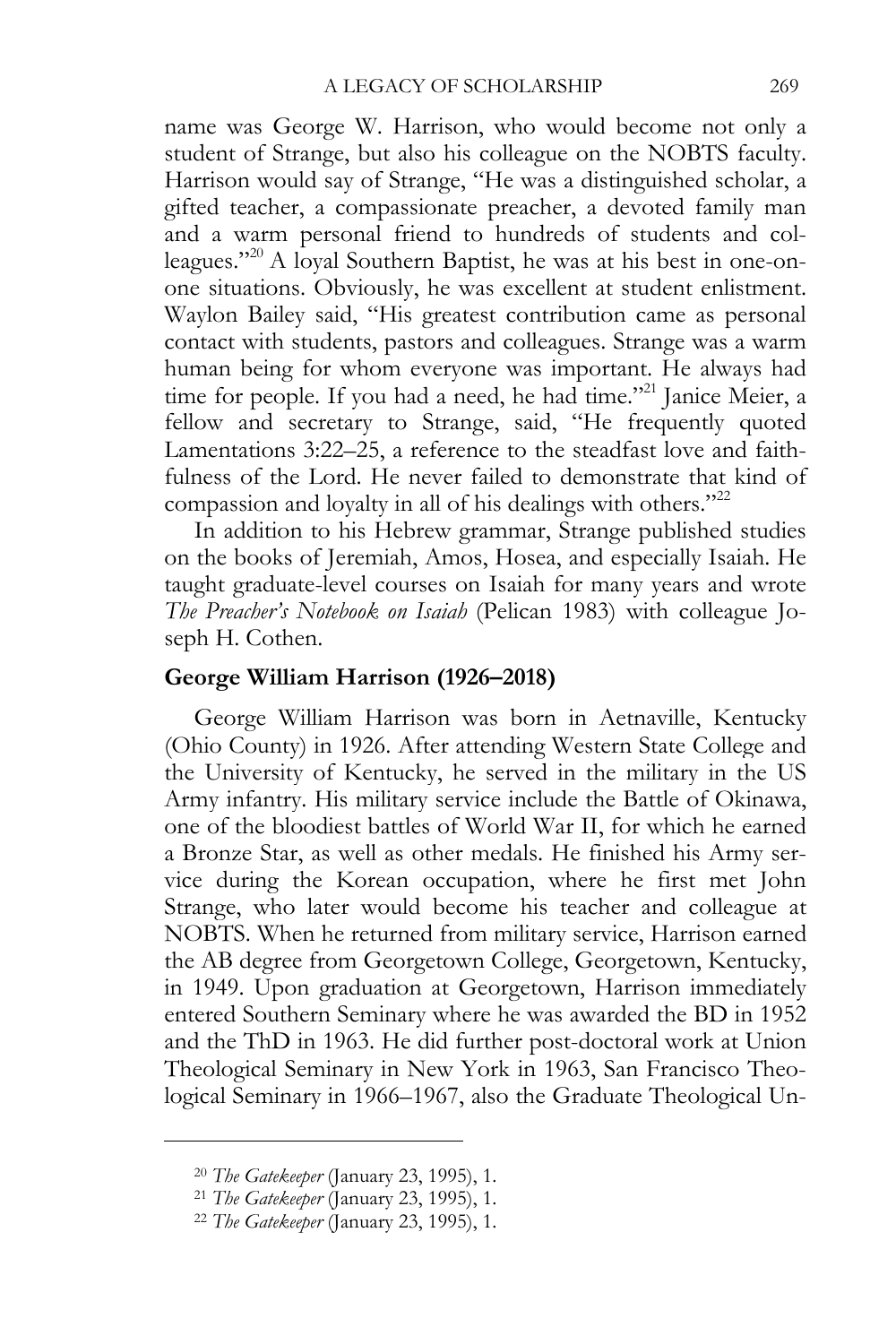ion in Berkeley, California, the Toronto School of Theology of the Wycliffe and Knox College 1974–1975 and Union Theological Seminary in Richmond, Virginia, in 1981.

While teaching at Georgetown College from 1955–1960, the next 32 years, however, were spent teaching Hebrew and Old Testament studies at NOBTS. Harrison served under three Seminary presidents and two acting presidents during his tenure. Harrison recounted more than fifty new faculty members during his career. Quoted on the occasion of his thirtieth anniversary with NOBTS, Harrison said, "I've been amazed at the administration's ability to secure replacements of equal quality with those who are departing, so we have not suffered a weakening of academic strength and outreach of our faculty."<sup>23</sup>

Harrison published a number of articles in publications including *The Biblical World* by Baker Publishers (1966) and *Wycliffe Bible Encyclopedia* by Moody Press (1975). The majority of his writing was for the Sunday School Board of the SBC producing lessons for various Sunday school curriculum, including lessons on Jeremiah and Psalms.

#### **Fisher Humphreys (b. 1939)**

Fisher Humphreys joined the NOBTS faculty in 1970, after completing a BA at Mississippi College, BD at NOBTS, an MLitt at Oxford University, a MA at Loyola University in New Orleans, and a ThD from NOBTS. After all of this and almost humorously, he was enrolled in accounting classes at the University of New Orleans.24 As is apparent, he was a man with an insatiable appetite for learning across all disciplines. He stated at the time that he was interested in "the language of numbers" and how they were used in communication, an important subject to a theologian.

He wrote widely on many subjects. His publications include *Speaking in Tongues*, with Malcolm Tolbert (Insight, 1973); *Thinking about God: An Introduction to Christian Theology* (1974, revised in 1994 and 2016); *The Christian Church* (Insight, 1974); *The Almighty* (Cook, 1976); *The Death of Christ* (Broadman, 1978); *The Heart of Prayer*  (Broadman, 1980); *Nineteenth Century Evangelical Theology*, editor (Broadman, 1983); *A Dictionary of Doctrinal Terms*, with Philip Wise

<sup>&</sup>lt;sup>23</sup> *The Gatekeeper* (March 27, 1990), 4.<br><sup>24</sup> Jim Parker was Humphreys's student in 1985–1986, when Humphreys was enrolled in accounting classes.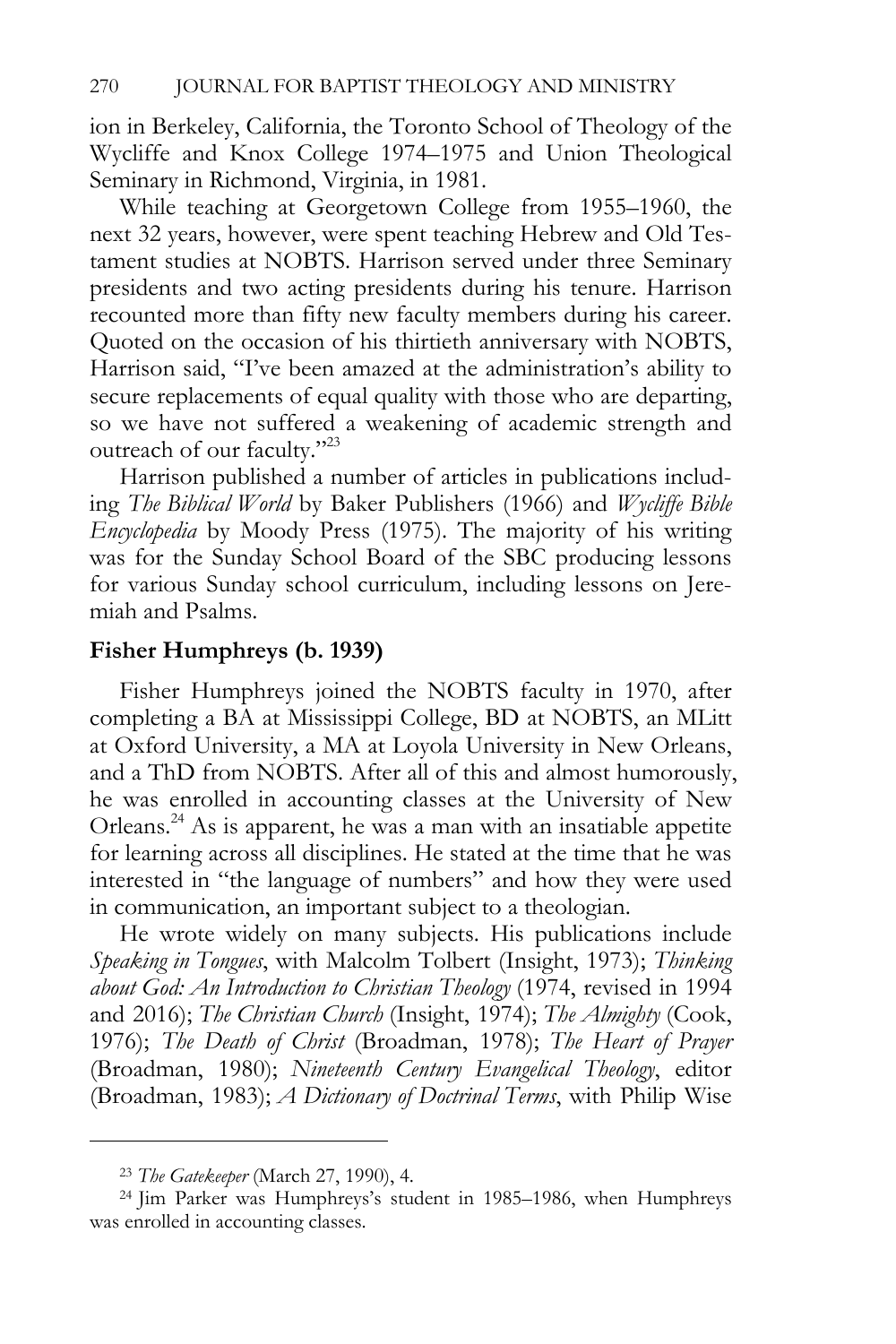(Broadman, 1983); and *The Nature of God* (Broadman, 1985)*.*  Humphreys left NOBTS in 1990 to teach at the newly-formed Beeson Divinity School at Samford University and served there until his retirement.

# **Billy Simmons (1931–2017)**

Billy Simmons taught at NOBTS from 1976 until 1996, which was an amazing twenty years of service. Simmons had been professor of Religion at East Texas Baptist University from 1968 until 1976 but decided to return to his alma mater. He held the BA degree from Mississippi College (1956), BD (1959) and ThD (1962) degrees from NOBTS. Simmons pastored for six years before he went to ETBU to teach, and those six years gave him more than ample examples of the people and situations that came forth out of the New Testament that he taught so well. Hilarious would likely not be a strong enough word for the humor that Simmons shared in his classes. He was best known for his "Aggie" (Texas A&M) jokes, but his pastorates provided much material, too.<sup>25</sup>

While Simmons seemed to be a comedian in a scholar's body, his humor only helped to express his scholarship. He had written extensively over his scholarly career producing works such as *A Functioning Faith* (Word, 1967); *Resplendent Themes* (Crescendo, 1971); *Galatians* (Crescendo, 1972); *The Incomparable Christ* (Broadman, 1980); and *Be Born in Us Today* (Broadman, 1982). Along with these monographs, he also wrote many articles for *Proclaim*, *Biblical Illustrator*, and *Quarterly Review*, and curriculum for the Baptist Sunday School Board.

Simmons was also an avid traveler, taking many to Israel to visit the Holy Land sites. He was well versed in the geography and background of the Bible, especially the New Testament, and brought it to life to those who traveled with him.

### **Billy K. Smith (1928–1997)**

 $\overline{a}$ 

Billy K. Smith had what was perhaps the longest-running relationship with NOBTS than anyone has, or likely will have. Present at NOBTS for 43 years, Smith was a student, faculty member, trustee, provost, and interim president. Debbie Moore reported, "King David of Israel had his mighty men, the best of the best of

<sup>25</sup> Jim Parker felt it a privilege to have him for several courses from 1985– 1987.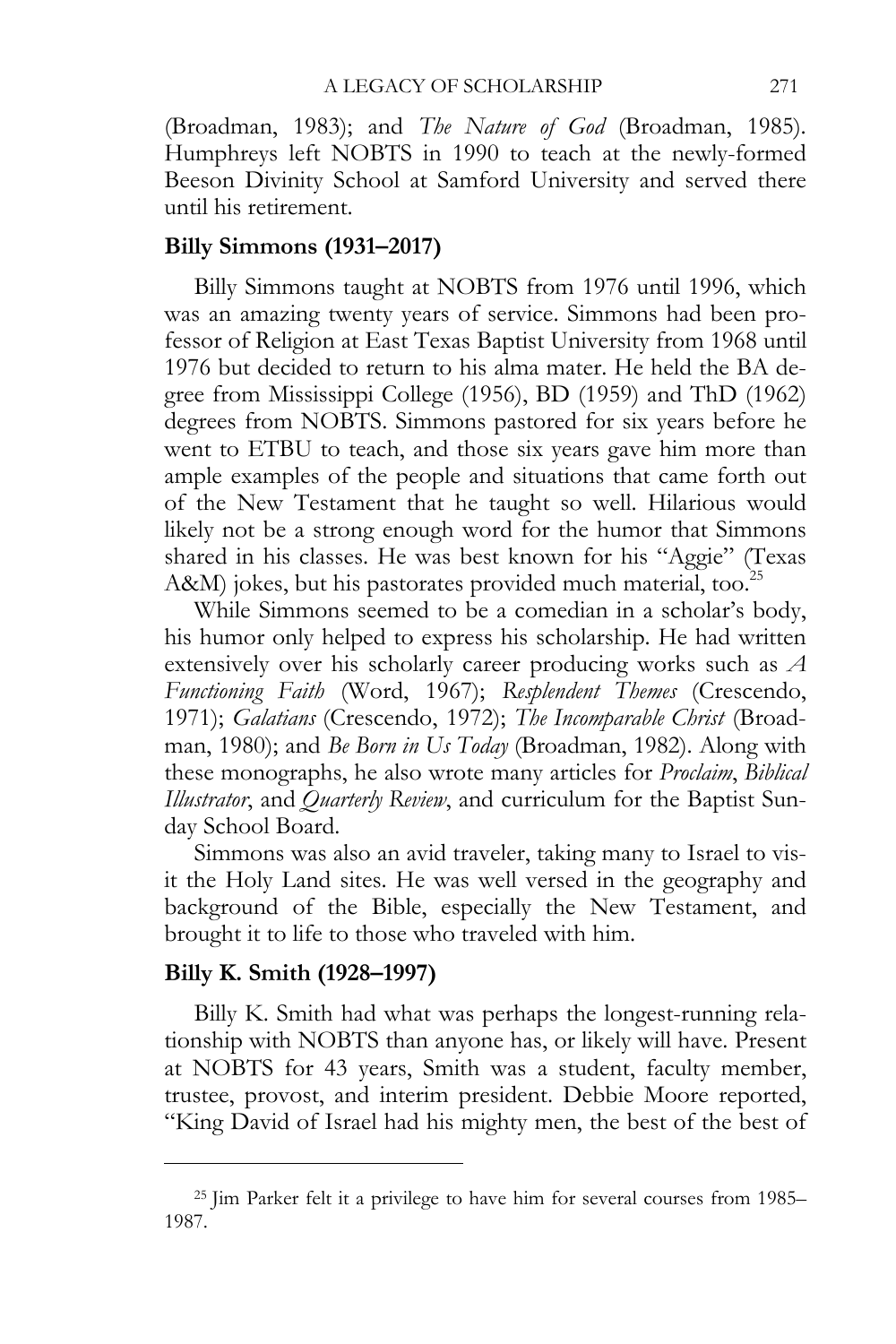his soldiers. We shall remember Dr. Billy K. Smith as one of the mighty men of New Orleans Baptist Theological Seminary, the best of the best from the army of the soldiers of the Lord who passed through the gates of this school of providence and prayer." $^{26}$ 

Smith attended NOBTS from 1953–1963 earning both the BD (later converted to the MDiv) and the ThD degrees, specializing in Old Testament and Hebrew. His dissertation was entitled *The Problem of the Future Life in the Book of Job*. This would be the firstfruits of a number of scholarly works including, but not limited to, *Obadiah, Jonah, Amos*, volume 19 in the New American Commentary series by Broadman & Holman. Smith also wrote many articles for the Sunday School Board of the SBC and a number of articles for *The Theological Educator*, the NOBTS faculty publication. Further, he contributed nine articles to *Biblical Illustrator*, the last of which was "The Meaning of 'God's Spirit Moved.'" "His last writing assignment was a series of lessons on selected Psalms, set to appear in the spring 1999 issue of the *Explore the Bible Commentary*. He completed and mailed these lessons to his editor just three weeks before he died."<sup>27</sup>

Serving as chairman of the division of Biblical Studies for many years, Smith was named vice president for academic affairs at NOBTS in 1992. Later that same year, he was named provost and academic dean of the graduate faculty.

Smith certainly was a scholar par excellence. Jim Parker remembers being in class, with Smith facing the class, a piece of chalk in hand, writing on the blackboard behind him in Hebrew without even looking. Smith once shared with Parker that perhaps the time of testing for his scholarship was when he was called upon to be a consultant at the Southern Baptist Convention during the year of the Ralph Elliott controversy. He said that he had waited with great apprehension but that he was not needed in the meeting. This was not only a great compliment to Smith as a scholar, who could have been called on to deliver the inspired, inerrant, interpretation of Genesis 22, but to trust him to do so in

<sup>26</sup> Debbie Moore, "Prolific Seminary Servant Dies Peacefully at Home," Baptist Press (January 30, 1998), https://www.baptistpress.com/resourcelibrary/news/prolific-seminary-servant-dies-peacefully-at-home/, accessed 5 October 2020. Jim Parker can personally attest to this assessment, having been Smith's student from 1985–1987. 27 Moore, "Prolific Seminary Servant Dies Peacefully at Home."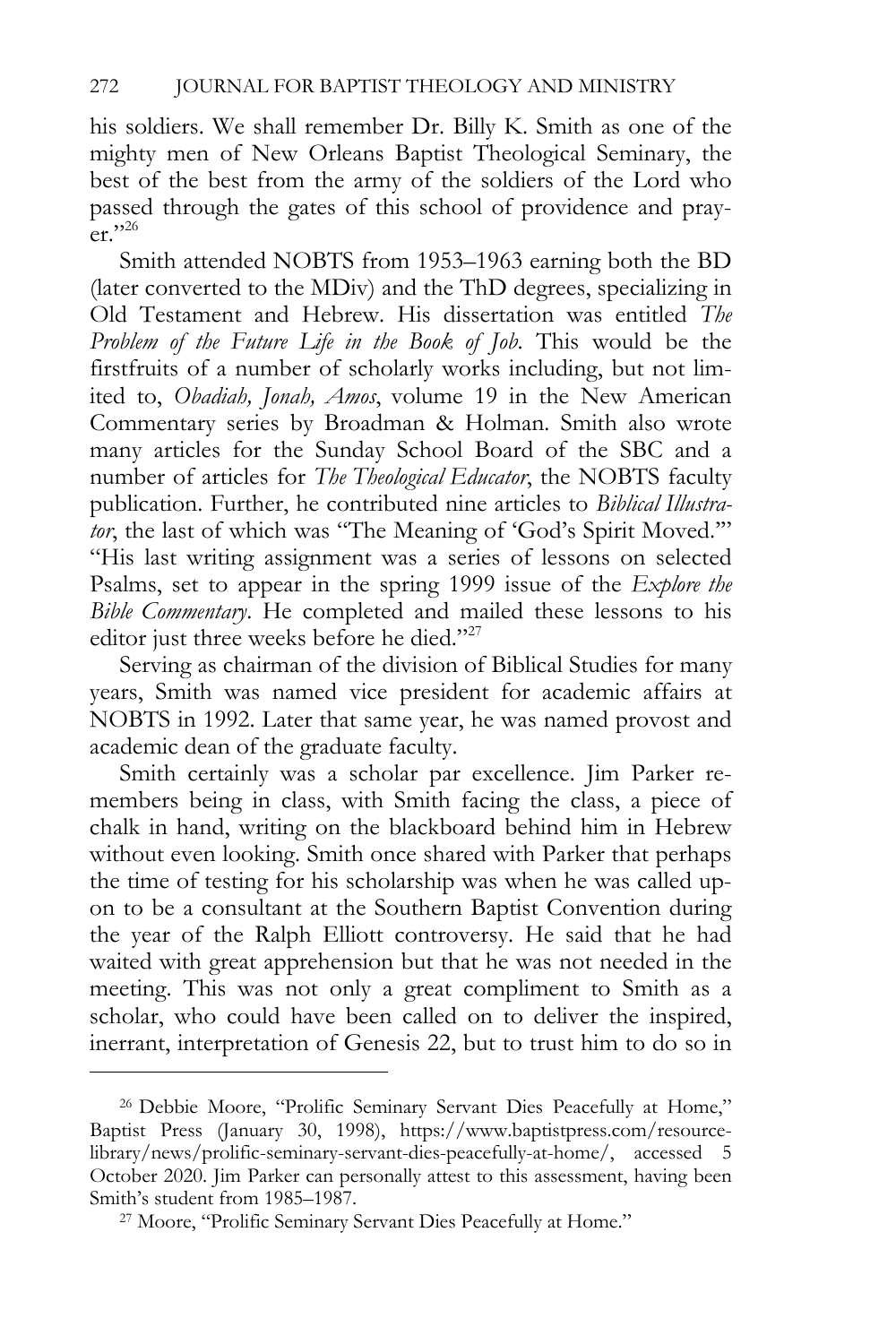such a volatile climate. Smith was such a humble man; many who were close to him never knew that he had been selected for this service.

His upbringing as a Primitive Baptist might have informed his theology, as he is quoted as saying, "If you consider that God is sovereign, you just have to do what he has assigned you to do and wait on him."<sup>28</sup> All of those who knew Smith until the end of his earthly journey can attest that he never wavered in this position.

# **Macklyn Ward Hubbell (b. 1930)**

Macklyn (Mack) Ward Hubbell served as professor of Psychology and Counseling in the Pastoral Ministries Division at NOBTS from 1980 until 1978. Hubbell had an interesting path in his educational preparation. He graduated from Baylor University in 1952 with a BA degree. He then enrolled in an MA program at the University of Houston, completing that degree in 1953. Hubbell then went to Zurich, Switzerland where he attended the Baptist Theological Seminary at Ruschlikon. After a year there, he returned to the United States and attended The Southern Baptist Theological Seminary in Louisville, Kentucky, where he earned both the Bachelor of Divinity and the Master of Theology degrees. Hubbell then went on to earn the PhD degree from the University of Southern Mississippi in 1972.

Hubbell wrote a number of books across his very active career. He authored *Being a Good Senior Samaritan* (Convention, 1983); *Helping the Hurting* (Insight, 1988); *His Daddy Is God* (Insight, 1992); and *Who Me? Go Where? Do What?: The Missionary and the Mission*  (Insight, 1995). He and his wife, Elizabeth, also collaborated on two books about life in New Orleans: *Food in the Faubourgs: Dining in the Neighborhoods of New Orleans* (MacBet, 1989); and *On the Stoop*  (Insight, 1993), stories about fifty-six citizens of this diverse city. In addition to these monographs, Hubbell was also a contributor to SBC publications such as *The Theological Educator*, *The Baptist Record*, *Home Life*, *Church Administration*, *Equipping Youth*, and *Church Training*.

# **C. Ferris Jordan (1934–2014)**

 $\overline{a}$ 

C. Ferris Jordan earned his B.A. degree from Louisiana College in 1955, his BD degree from NOBTS in 1958, his ThD degree

<sup>28</sup> Moore, "Prolific Seminary Servant Dies Peacefully at Home."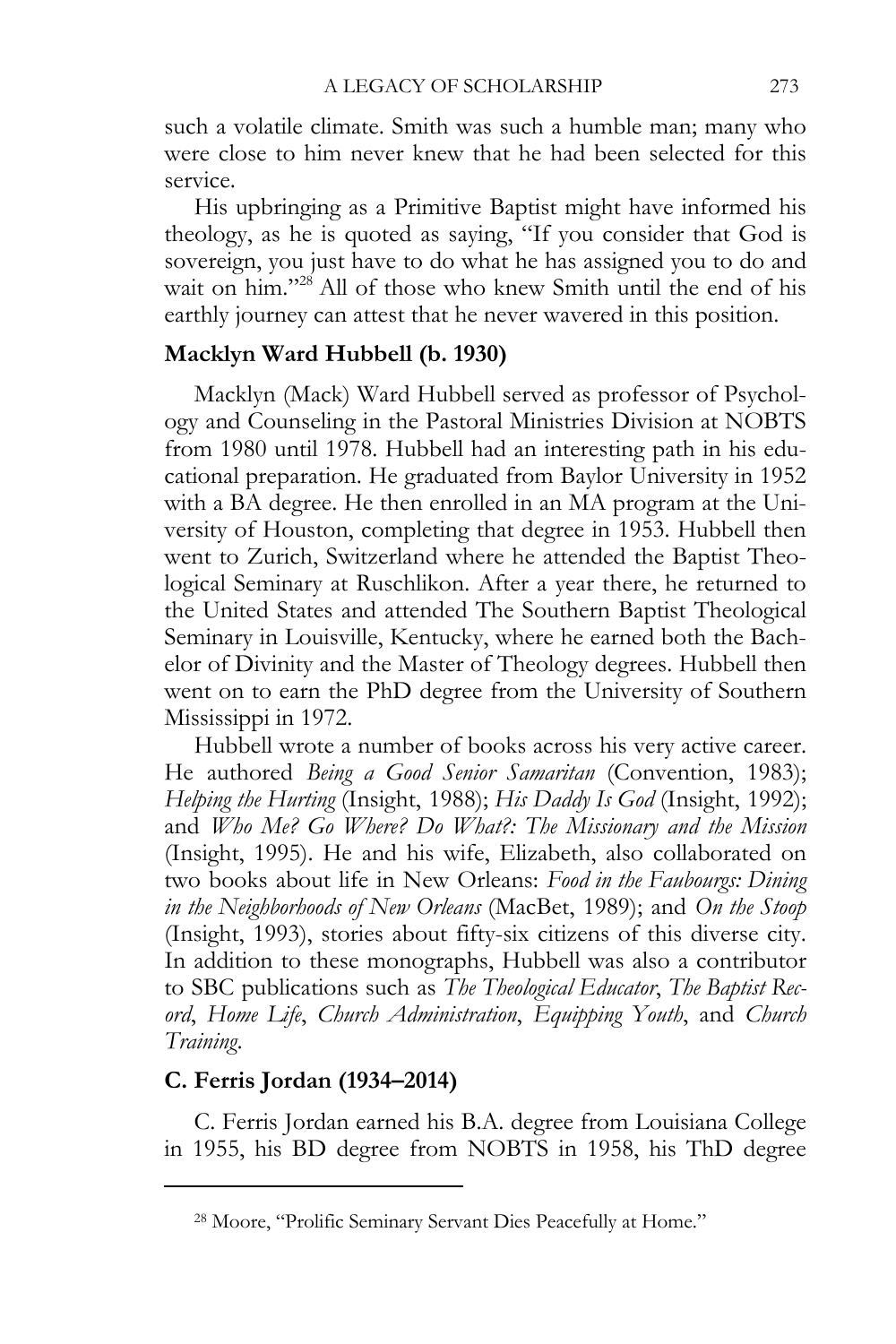from NOBTS in 1965, and an MS from the University of Southern Mississippi in 1989.

Jordan joined the faculty of NOBTS in 1978 serving as the J. M. Frost Baptist Sunday School Board Professor of Christian Education and Professor of Adult Education. In 1989, he was appointed faculty liaison between NOBTS and the Sunday School Board, also serving as the chairman of the Christian Education division.

From his extensive work in senior adult ministry, he was led to establish a gerontology specialization in the MACE curriculum. In light of the demographics of the baby-boomer generation, this served the academic community and the churches well.<sup>29</sup>

Upon his retirement and reflecting on his twenty years as a faculty member of NOBTS, Jordan was quoted as saying, "One of the most fulfilling things for me as a teacher has been seeing what former students are doing now as missionaries, professors, and church staff ministers."<sup>30</sup> He further mentioned some of those students that had brought him great joy, one of them being Jeanine Bozeman, whose doctoral committee he chaired. Jordan said, "I am a perfect specimen of the teacher whose students have excelled him."<sup>31</sup> As all who knew him will testify, his humility, which made him a great man, was with him till the end.

While majoring on the practical side of ministry, Jordan did not let the academic side escape him. He was responsible for several works including: *Bible Teaching for Adults through the Sunday School*  (Convention, 1984); *Living Values for Today's Singles* (Convention, 1985); *Study Guide for Hebrews: Call to Christian Commitment* (Convention, 1985); *Bonded Together in Love: Singles Building Relationships*  (Convention, 1989); *Grandparenting By Grace*, co-authored with Irene Endicott (LifeWay, 1994); and *Grandparenting by Grace: Leader Guide* (LifeWay, 1994). And he contributed to several works including: *Adult Sunday School Work, Equipping Deacons as Partners in Ministry, A Church Ministering to Adults,* and *Professors Can Preach.* In addition to all of this, Jordan also wrote Adult Sunday School curriculum materials in the Life and Work and the Bible Book Series for Convention Press, Church Training curriculum for Baptist Youth, and was author of the student's guidebook and the teach-

<sup>29</sup> *The Gatekeeper* (April 6, 1998), 1. 30 *The Gatekeeper* (April 6, 1998), 1. 31 *The Gatekeeper* (April 6, 1998), 1.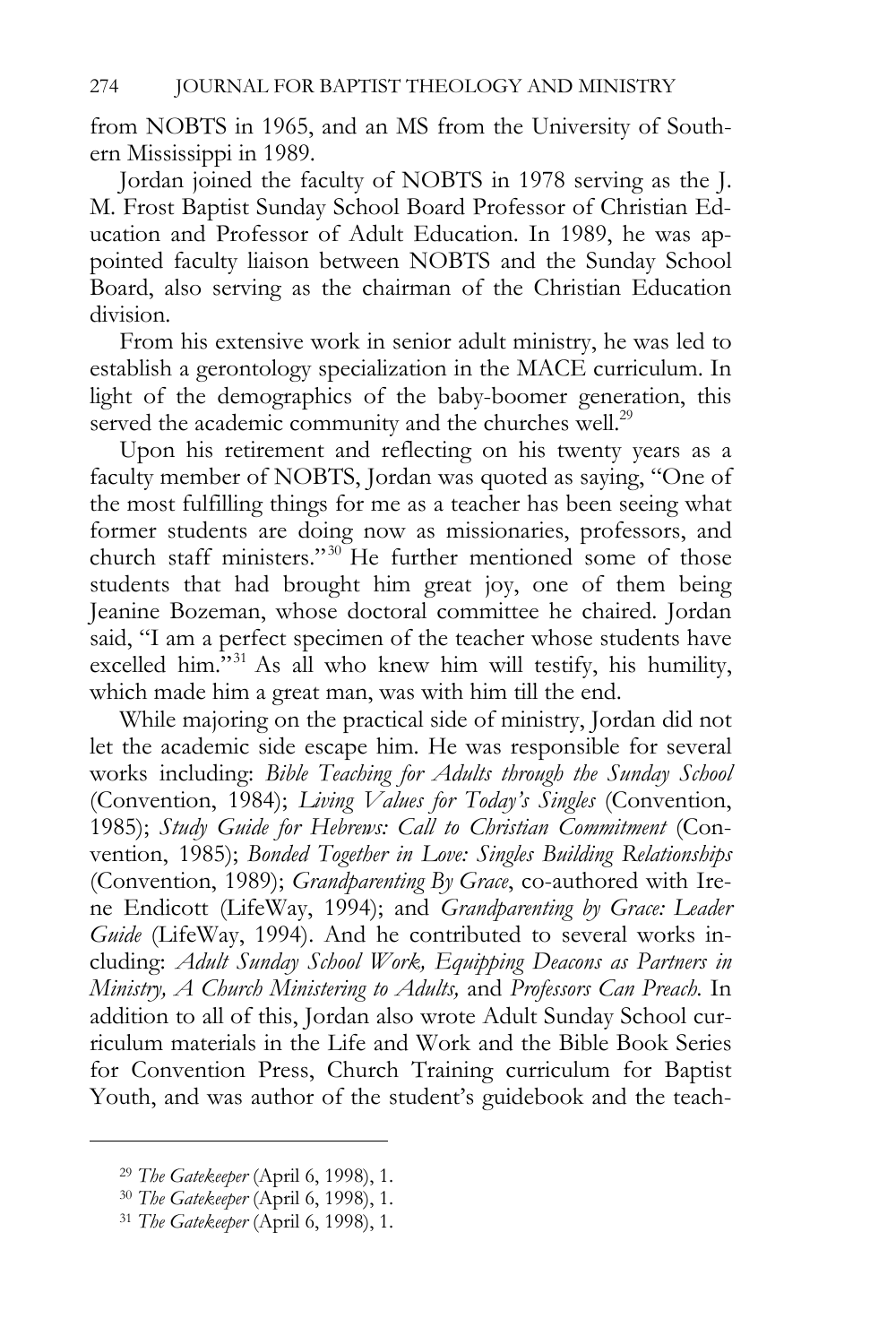ing guide for the course "Adult Education in the Church" produced by the Seminary Extension Department of the SBC. There were also many articles that he contributed to *Proclaim*, *The Deacon*, *Media*, *Search*, *Baptist Program*, *Church Administration*, and *Christian Single.* Jordan also wrote devotional readings in several editions of *Open Windows*.

C. Ferris Jordan was the epitome of the servant scholar, bringing the church to the classroom and taking the classroom to the church. His ministry career trajectory was forty years, but his memory will last far beyond that.

#### **Robert Lee Hamblin (1928–2013)**

Robert Lee (Bob) Hamblin earned the BA degree from Union University in 1950. He then, in quick succession, earned the BD (1954) and the ThD (1959) degrees from Southwestern Seminary. The ThD degree was converted to the PhD in 1979. In addition to this academic work, Hamblin was also awarded the honorary DD degree from Mississippi College in 1978 and the LLD from Union University in 1983.

Hamblin pastored many churches in his long career. He also served the SBC faithfully as the vice president of the Home Mission Board (HMB, now North American Mission Board) in the role of director of evangelism from 1982–1988. In between the pastorates and his service at the HMB, Hamblin served as associate professor of Evangelism at NOBTS from 1980–1982. Hamblin returned to NOBTS in 1994 as chairman of the Pastoral Ministries Division and also as professor of Evangelism.

Hamblin authored several works including Studies in Galatians (Four Star, 1974); The Spirit Filled Trauma (Broadman, 1978); Triumphant Strangers: A Contemporary Look at First Peter (Broadman, 1983); The Doctrine of Lordship (Convention, 1990); Meet My Messiah: A Contemporary Look at the Life of Christ (Hancock Foundation, 1993); Amazing Graced: A Contemporary Look at Ephesians (Hancock Foundation, 1993); How to Be Happy: A Contemporary Look at the Sermon on the Mount (Insight, 1992). Hamblin also authored a number of articles on evangelism in the 1986 publication of the Discipleship Study Bible along with many articles on evangelism and church growth in various periodicals.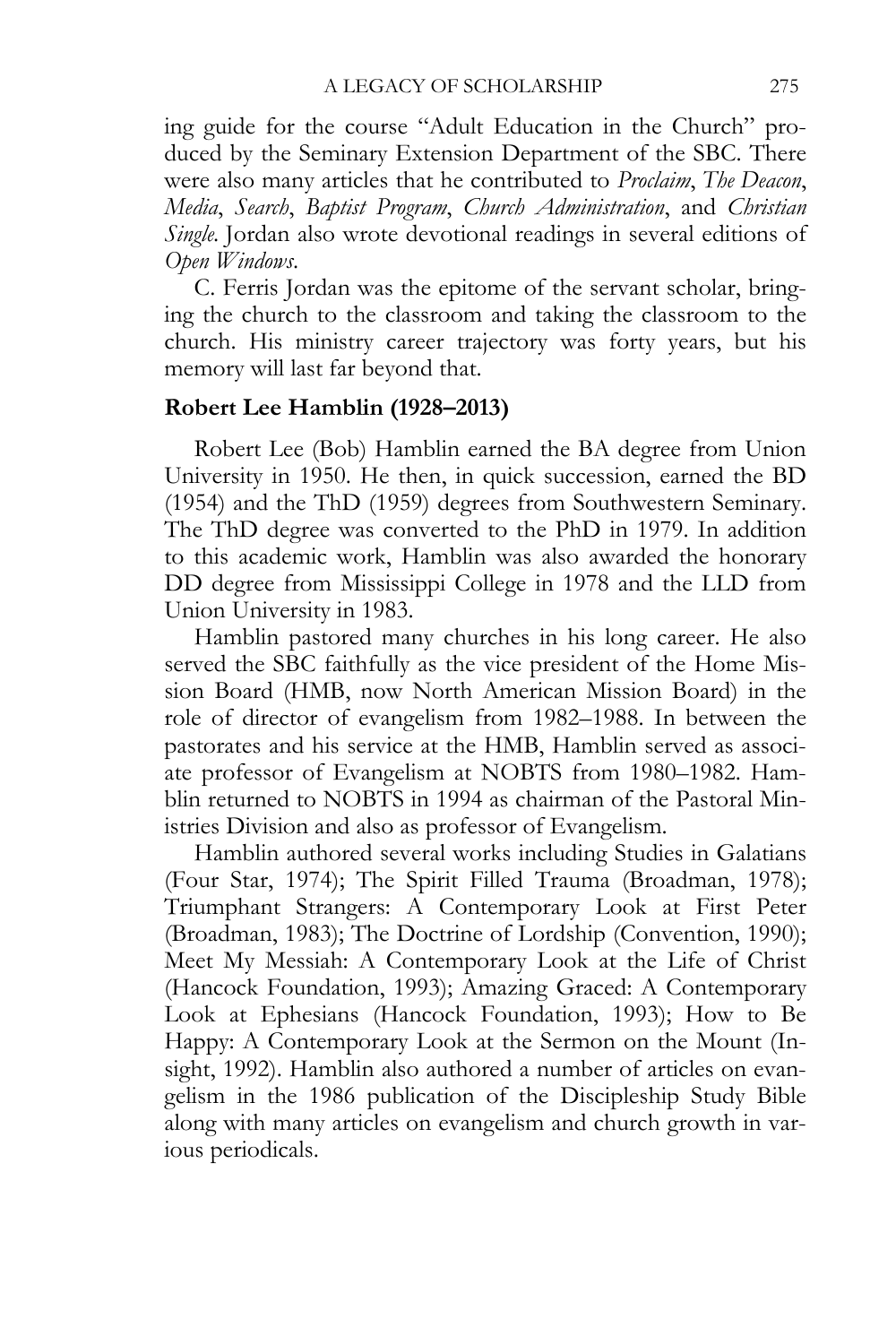### **Harold T. Bryson (b. 1938)**

Harold T. Bryson was born in Tupelo, Mississippi, in 1938. He graduated with a BA degree from Mississippi College in 1960 and came immediately to NOBTS to work on a BD degree, which he earned in 1963. Entering into the doctoral program, he earned a ThM in 1967 and then the ThD in 1971.

Bryson joined the faculty of NOBTS in 1976, serving as professor of Preaching and ultimately as chairman of the Division of Pastoral Ministries. After serving for 16 years, Bryson left NOBTS in 1992 to become the national consultant on preaching and worship for the Baptist Sunday School Board.<sup>32</sup>

Bryson was a member of the Academy of Homiletics and wrote a number of books during his career as follows: *Yes, Virginia There Is a Hell* (Broadman, 1975); *Portraits of God* (Broadman, 1978); *Evangelism: Christ's Imperative Commission*, co-authored with Landrum Leavell (Broadman, 1979); *Building Sermons to Meet People's Needs*, co-authored with James C. Taylor (Broadman, 1980); *Increasing the Joy: Studies in 1 John* (Broadman, 1982); *The Reality of Hell and the Goodness of God* (Tyndale, 1984); *How Faith Works: Studies in James* (Broadman, 1985); and *Expository Preaching: The Art of Preaching from a Bible Book* (Broadman & Holman, 1995)*.* In addition to books, Bryson also had sermons included in the *Zondervan Pastor's Annual* for the years 1976–1986. He also wrote articles for a number of journals and magazines including *Proclaim*, *Search*, *Church Administration*, *Adult Sunday School Life and Work*, *Church Training Magazine*, *At Home With the Bible*, *Sunday School Leadership*, and *The Theological Educator*.

## **Harry Lee Eskew (b. 1936)**

Harry Lee Eskew was born in Spartanburg, South Carolina, in 1936. He earned a BA in Church Music from Furman University in 1958. He then went on to earn an MSM (Musicology) from NOBTS in 1960 and a PhD in American Musical Studies from Tulane University in 1966. Eskew did post-doctoral work at the University of Erlangen where he engaged in German language study for the purpose of studying German-American hymnody. He also studied at the University of New Orleans where he completed a degree in Cultural Anthropology and at Notre Dame

<sup>32</sup> *The Gatekeeper* (December 7, 1992), 4.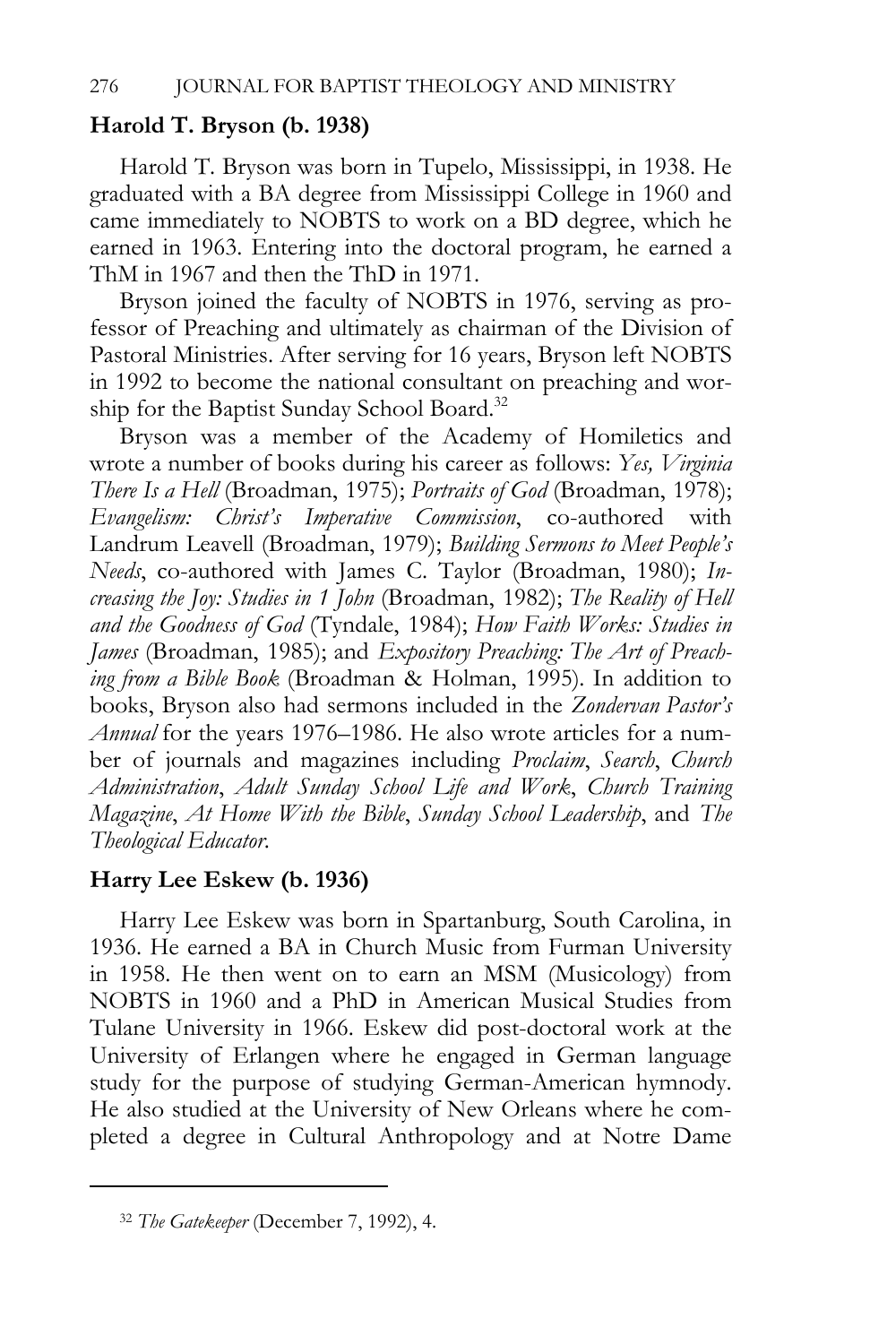Seminary where he studied Theology of Christian Worship. He was also a Research Fellow in Residence at Candler School of Theology at Emory University. Eskew joined the faculty of NOBTS in 1965 and retired in 2001 after a marvelous thirty-six year tenure.

Eskew's major publications consisted of *Sing With Understanding*, with Hugh T. McElrath (Broadman, 1980); six articles for *New Grove Dictionary of Music and Musicians* (Macmillan, 1980); twentyeight articles for *New Grove Dictionary of American Music* (Macmillan, 1986); and 149 articles for *Handbook to The Baptist Hymnal* (Convention, 1992).

At a banquet in honor of his retirement, NOBTS president Chuck Kelley said of Eskew, "What all of us know in this room, if NOBTS ever had a world class scholar in a particular area, that world class scholar is – not would be – Dr. Harry Eskew." $33$ 

# **Jimmy Ward Dukes (b. 1941)**

Jimmy Ward Dukes was born in Jackson Mississippi on December 18, 1941. He graduated from Delta State University with a BA degree in 1969. Beginning at the age of 19, Dukes pastored for 16 years before starting seminary. He came to NOBTS and earned an MDiv degree in 1979 and a ThD degree in New Testament and Greek in 1983.

In 1984, Dukes became a faculty member, teaching in the area of New Testament studies and in 1990, succeeding Jerry Breazeale, he was made director of the School of Christian Training.<sup>34</sup> In this role, he led the baccalaureate program, which would ultimately become Leavell College. He was Dean of the College of Undergraduate Studies, Dean of the North Georgia Campus, and Dean of the Extension Center System during his tenure at NOBTS. In addition to his role as Dean for several areas, Dukes also served as Registrar, Assistant Provost, and Interim Provost. He also was responsible for starting the seminary's Compressed Interactive Video (CIV) classes. Dukes served on the board of the Association of Theological Schools (ATS) and worked extensively with ATS on accreditation for NOBTS and many other schools.<sup>35</sup>

<sup>33</sup> *The Gatekeeper* (February 5, 2000), 1. 34 *The Gatekeeper* (November 14, 1994), 2. 35 *The Gatekeeper* (September 6, 1999), 3.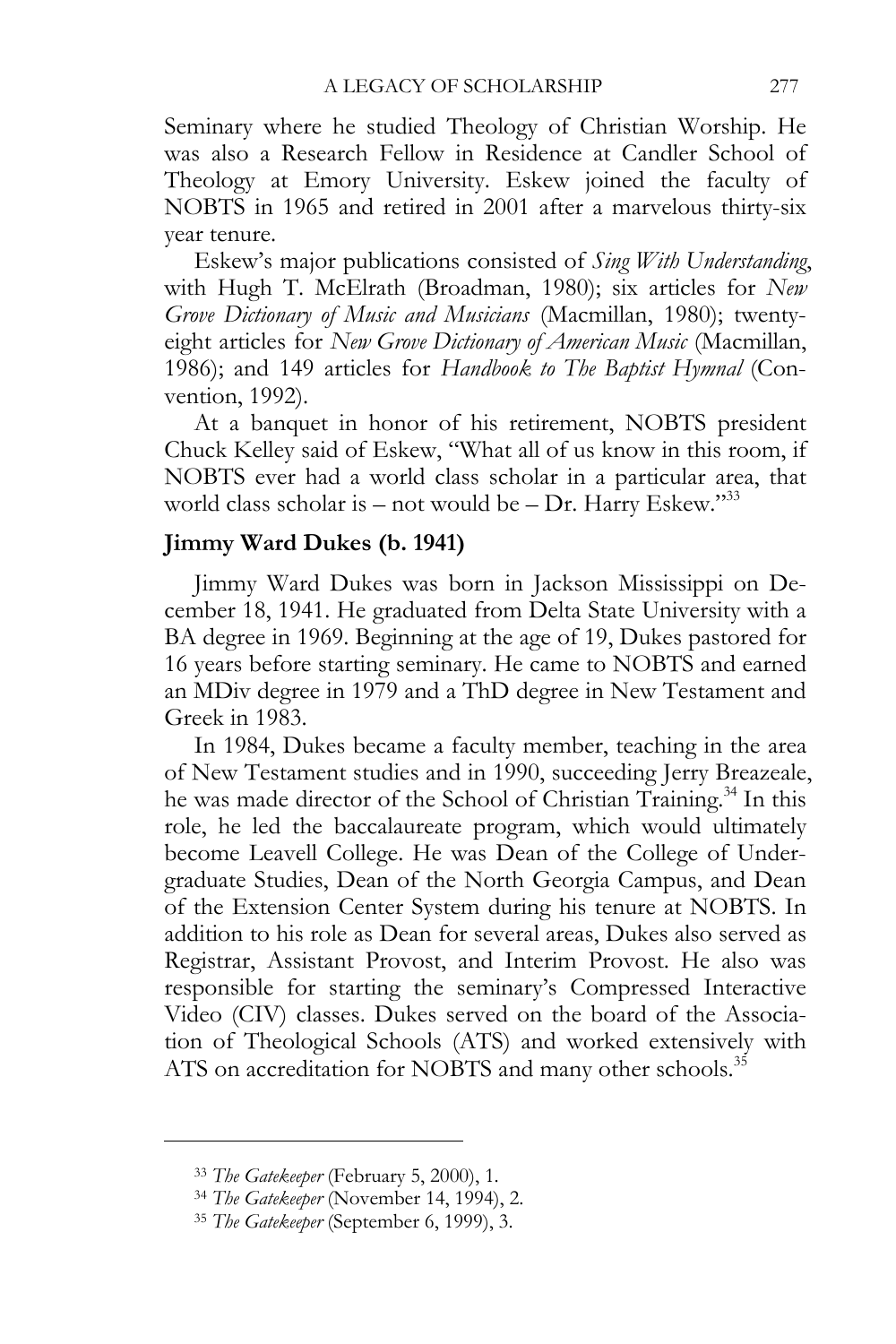Dukes is known by his NOBTS colleagues as a person with a "practical bent." Daniel Holcomb said of him, "He is a visionary who very early saw the potential of distance education, in the sense of extension centers, but also quickly saw the benefit of electronic education. He was usually at the point of advances as far as the Seminary was concerned and was supported by both Presidents Leavell and Kelley." Holcomb said that Dukes "saw this 'electronic education' as a wave of the future."36

While another chapter in this book will deal with the NOBTS's prison programs, it must be stated that no one involved in that ministry was as instrumental in its long-range success as was Dukes.

# **Don H. Stewart (b. 1935)**

Don H. Stewart earned his BA from William Carey College in 1957, his BD (1960) and his ThD (1965) [converted to the PhD in 2002] from NOBTS. He joined the faculty as professor of New Testament and Greek and came to NOBTS as executive vice president in 1978. He had taught at William Carey College for the previous fifteen years.

In addition to his work as professor of New Testament and executive vice president, Stewart also served as director of the doctor of ministry program and led the seminary extension center system. On the occasion of the Board of Trustees naming Stewart professor emeritus, Chuck Kelley, president of NOBTS said Stewart "is one of the most faithful and dedicated administrators and teachers this school has ever had."<sup>37</sup>

Stewart wrote prolifically for the Sunday School Board over his career. He authored a number of works for Senior Adults, January Bible Studies and Study Guides for Ephesians and I Corinthians, a Bible Book Study Commentary on I Corinthians, a Hebrews Study Guide, Adult January Bible study in the Sermon on the Mount entitled *Design for Discipleship*, the Bible Book Study Commentary on Hebrews and James, The "Adult Teacher" for the Uniform Lesson Series on Galatians and Romans, and Adult Bible Study on Colossians and Revelation.

<sup>36</sup> Daniel Holcomb, personal interview with Jim Parker, New Orleans, LA, December 14, 2016. 37 *The Gatekeeper* (Dec. 15, 2003), 3.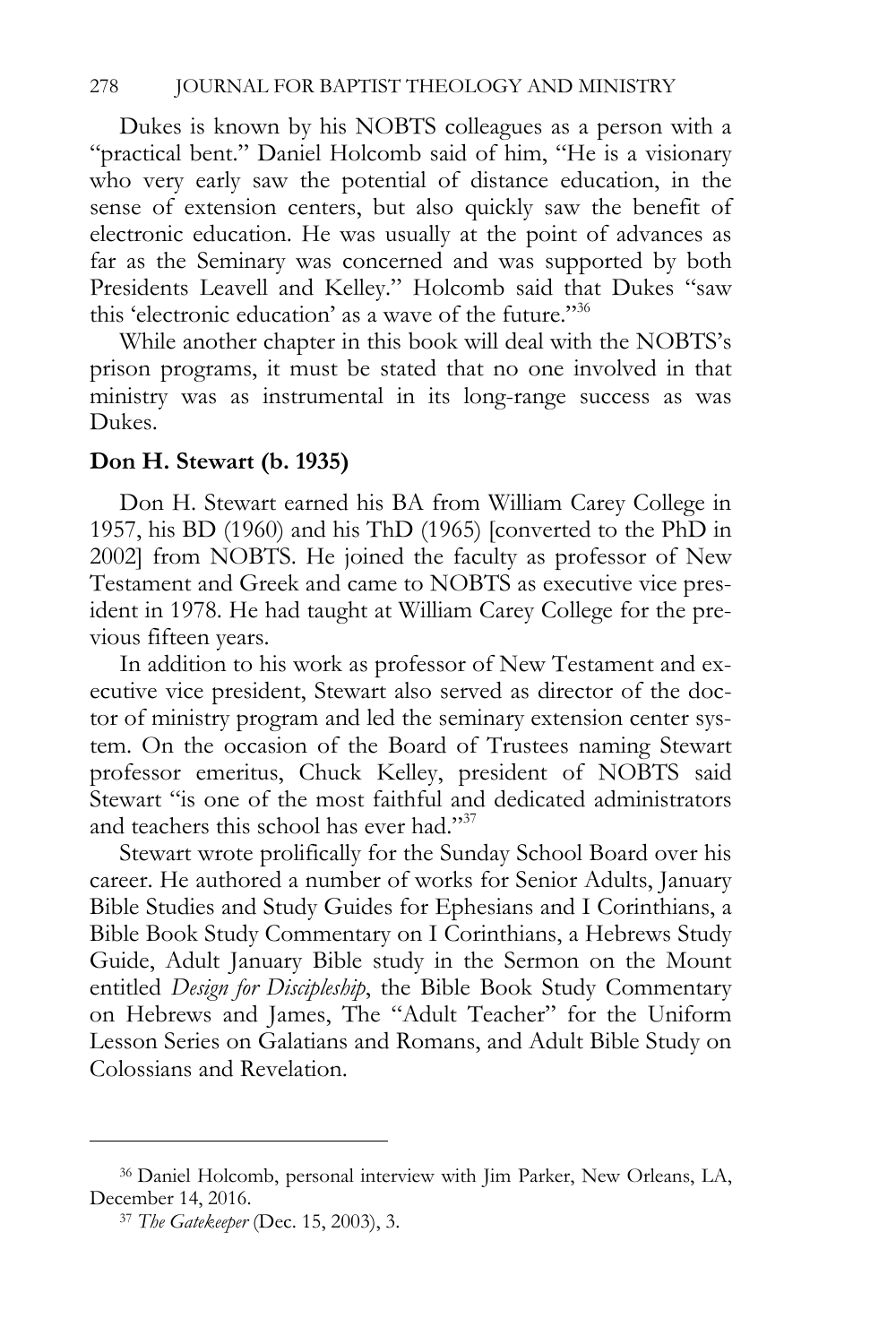During the 2003 Celebration of Excellence, Steve Lemke, provost of NOBTS, said about Stewart, "His heart and his love is teaching New Testament." 38 The NOBTS newsletter, *The Gatekeeper*, observed, "He is best known for his pastoral, yet scholarly approach to teaching the New Testament."39 Upon his promotion to professor emeritus, Stewart said, "Teaching is the thing I've enjoyed most of all that I've done. God called me to minister to people and to teach people not to teach subjects. I've always tried to do that and it's been very gratifying." 40

Stewart is best remembered by his students and colleagues as a pastoral encourager. Jim Parker can attest to the Godly demeanor and encouraging persona that is Don H. Stewart.

# **Daniel Harrell Holcomb (b. 1933)**

Daniel H. Holcomb holds a BA degree from Mississippi College (1954), a BA and MA degree from the University of Southern Mississippi (1957), a BD degree (1959) from NOBTS, a ThM (1963) and a ThD (1969) from The Southern Baptist Theological Seminary (SBTS). He has done additional study at Notre Dame Seminary (Archdiocese of New Orleans), Yale University, Oxford University, and Vanderbilt University.

Holcomb began his teaching career as a Teaching Fellow and Instructor in Church History at Southern Seminary. From there he went to Oklahoma Baptist University, where he was associate professor of Religion and Chairman of the Department of Religion. Holcomb taught there for ten years before coming to NOBTS and joining the faculty in 1979. He was named chairman of the Division of Theological and Historical Studies upon the retirement of Claude Howe in 1994 and also served as professor of Church History, occupying the John T. Westbrook Chair of Church History. In 2005, his colleagues selected him as the "Outstanding Classroom Teacher," high praise indeed and well deserved.

 During his tenure at NOBTS, Holcomb was arguably the most eloquent member of the faculty, able to weave together threads from a variety of disciplines, such as history, theology, philosophy, hermeneutics, and homiletics, and to create a meaningful narrative.

<sup>38</sup> *The Gatekeeper* (May 12, 2003), 2. 39 *The Gatekeeper* (May 12, 2003), 2. 40 *The Gatekeeper* (Dec. 15, 2003), 3.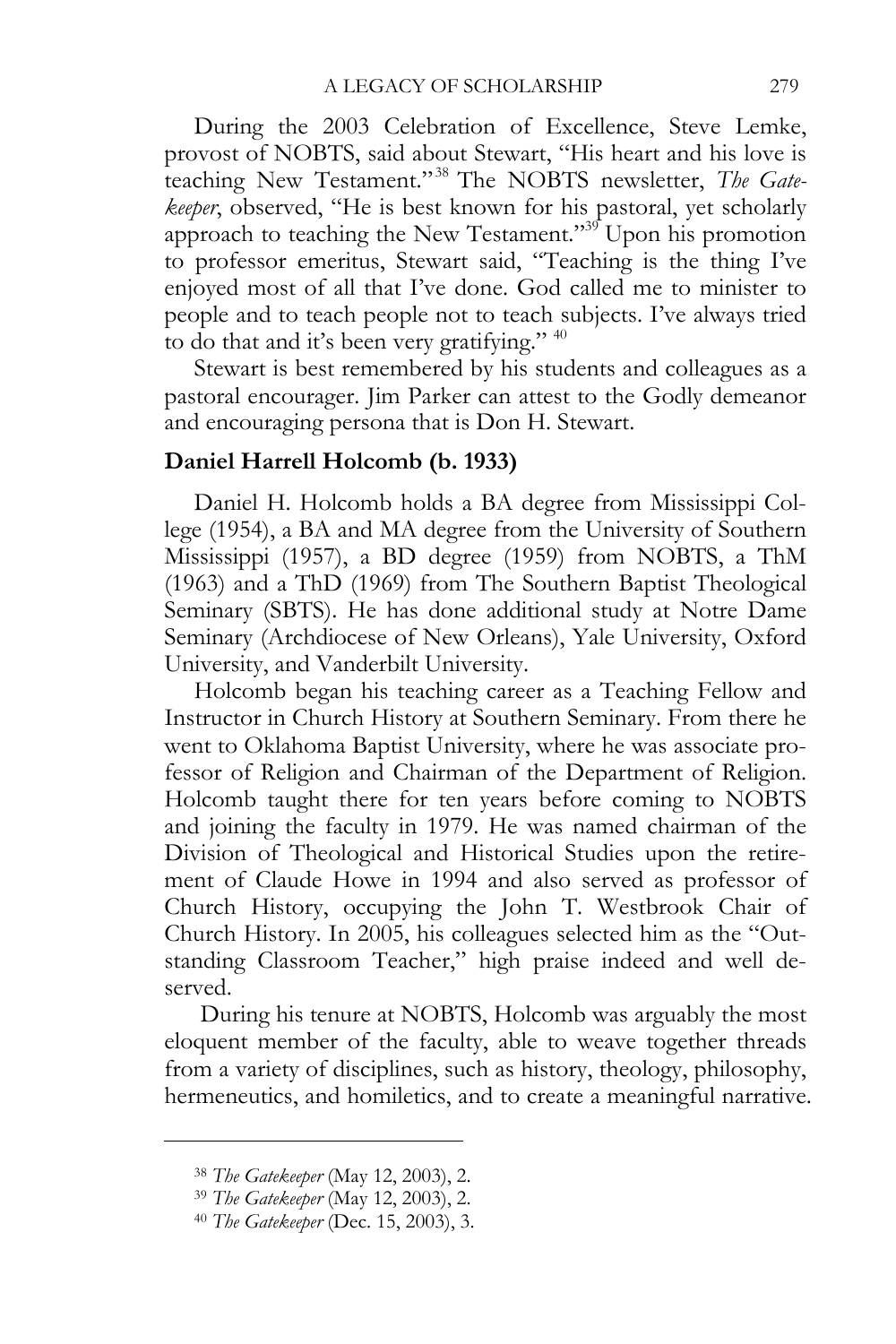His lively delivery earned him the affectionate nickname "Smoke 'Em Holcomb'' among his students.<sup>41</sup>

Holcomb is best remembered for his class entitled "Christian Devotional Classics," lauded by former students as the pinnacle of their seminary education. The class surveys historic Christian works, including Augustine's *Confessions*, Pascal's *Pensees*, and Bunyan's *Pilgrim's Progress*, and recent books like *The Divine Conspiracy*  and *The Cost of Discipleship*.<sup>42</sup> Holcomb has published several works, including *Costly Commitment*; *Our Heritage of Faith*; *The Recovery of Excellence*; *Beyond Narcissism: The Christian Alternative to Self Worship*; and *Readings in Baptist History*.

Holcomb remembers that during his BD years at NOBTS, he was enchanted by church history due largely to the influence of Penrose St. Amant, who later moved to SBTS to teach. Holcomb said, "St. Amant was an eminent Southern Baptist historian and master teacher. More than anyone else, he whetted my appetite for church history."43 It was St. Amant that encouraged him to seek his doctorate, had him first teach Church History at SBTS, and recommended him to the position at OBU. When asked in an interview what was driving him to continue to serve so faithfully, he offered two answers, "A calling that God has sustained over the years," and the joy and fulfillment received from teaching.<sup>44</sup>

Among his six diplomas that decorate his office wall, Holcomb has hanging in the center a prayer that symbolizes "his personal drive to unite theology and ministry, a prayer that has been the theme of his teaching career." The prayer, "A Litany of Truth," reads as follows:

> From the irresponsibility which casts Aside all old truths in search of nothing Better than novelty; From the cowardice that shrinks from All new truth;

<sup>41</sup> Thus, Holcomb joined Claude "Clean Your Plow" Howe and Lloyd "Not So" Harsch as church historians with endearing nicknames. 42 *Vision* (Holiday Edition 2004), 21; see also *The Gatekeeper* (March 14,

<sup>2005), 2. 43</sup> *Vision* (Holiday Edition 2004), 21; see also *The Gatekeeper* (March 14,

<sup>2005), 1. 44</sup> *Vision* (Holiday Edition 2004), 21; see also *The Gatekeeper* (March 14,

<sup>2005), 1.</sup>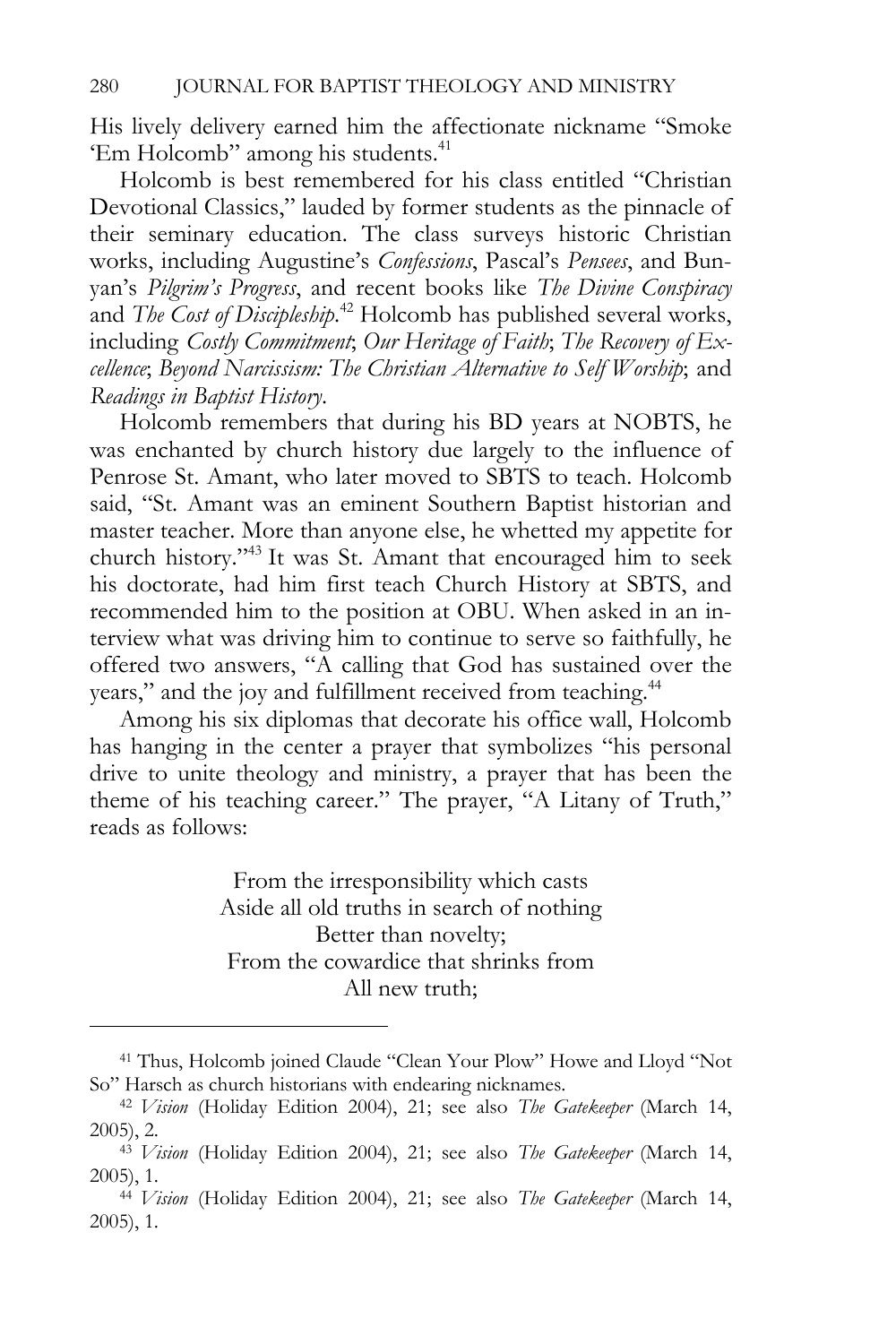From the lethargy that rests content With Partial truth; And from arrogance that lays claim To total truth; O God of Truth, deliver us.

### **Jeanine Cannon Bozeman (b. 1929)**

Many students' favorite professor at NOBTS is Dr. Jeanine Bozeman, currently distinguished professor of Social Work and 35-year veteran of teaching at the seminary. Dr. Bozeman received her BA at University of Montevallo, Alabama; her MSW at Tulane University, New Orleans; and her MRE and PhD at NOBTS. Bozeman also did additional study at Tulane in 1992 and at the University of Alabama, earning a Certificate in Thanatology (the study of death and dying) in 2001. Bozeman also has a number of professional certifications, including the Board Certified Diplomate in Clinical Social Work, she is a Licensed Professional Counselor, and is a member of the Clinical American Association of Marriage and Family Therapy.

Before and during her tenure at NOBTS, she served also as a pastor's wife. Her husband, Welby, pastored churches in Alabama and Louisiana until his death in 2008. She served churches in a variety of capacities, including Family Life Coordinator at First Baptist Church, Chalmette, Louisiana (1980–1983) and Interim Minister of Education at Parkview Baptist Church, Alexandria, Louisiana (1984–1985). When Bozeman began her teaching career at NOBTS in 1985, she brought nearly two decades of social work experience in Orleans Parish in the 9<sup>th</sup> Ward, Gentilly, and New Orleans East, and as a Special Education social worker in Orleans and Rapides Parish. Out of this well of experience, Bozeman poured forth the knowledge and wisdom that has made her legend among her students and a prolific speaker throughout the SBC.

Bozeman served as professor of Social Work her entire career at NOBTS; however, she also aided the institution with her many administrative gifts as well. From 1997 until her transition to senior professor in 2003, she served as the chairperson of the Christian Education Division. While performing the many duties of a division chairperson, she never neglected her teaching role, garnering her the award for "Outstanding Classroom Teacher" in 2003.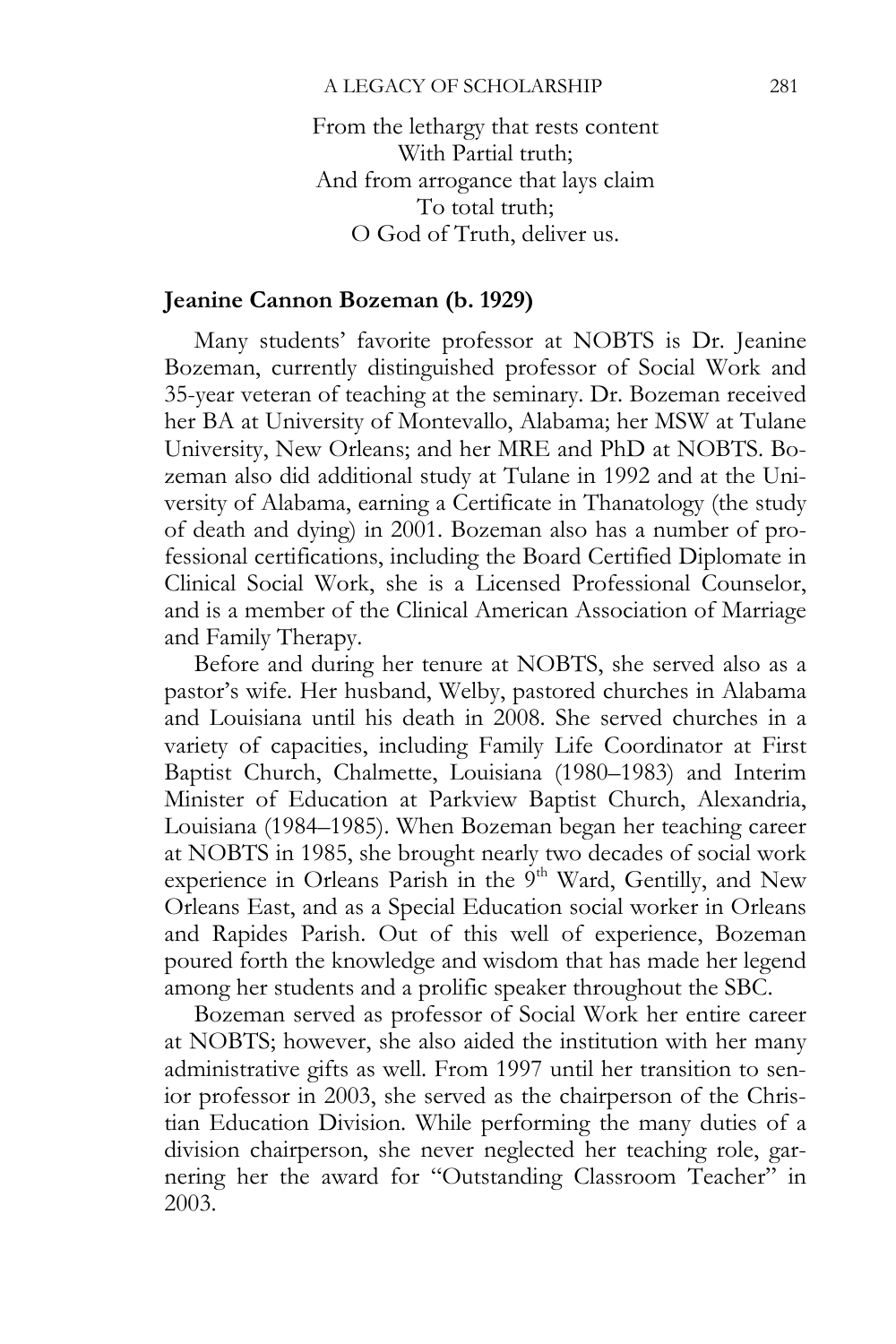Bozeman has made major contributions to the ongoing teaching ministry of NOBTS. One is the course, "Interpersonal Relationship Skills," which she developed along with Dr. Argile Smith, professor of Pastoral Ministries at NOBTS. The two professors co-authored the textbook, *Interpersonal Relationship Skills for Minister*. The need for this course among ministerial students is self-evident.

Another course that Bozeman pioneered is "Death, Loss, and Grief." Again, the application of this course to a minister's life is obvious. "One characteristic of Bozeman's teaching the Death, Loss and Grief class is her use of role-play. Each student must act out receiving crushing news from someone and giving that information to another person. It forces students to face situations that are sure to arise in ministry."45 Bozeman draws from her own experiences to teach her students: the sudden death of her mother in an automobile accident; the crisis of Hurricane Katrina; and the death of her beloved husband, Welby, after forty-eight years of marriage. She also invites guest speakers to come to class and share their own experiences with grief.

One other contribution made by Bozeman is "Senior Fest," a senior-adult conference conducted annually. Founded by Bozeman, this one-day event is sponsored by the Social Work Program and is hosted on the campus of NOBTS. Senior adults are provided with enriching breakouts, engaging worship, and opportunities for fun and fellowship with other believers.

At the time of her transition to senior professor in 2003, Bozeman spoke about the many conversations she had with students over the years of her tenure at NOBTS, many she said over breakfast in the cafeteria. She noted that it was in these conversations that she learned about the challenges that these students faced and she concluded that "God does not waste anything in people's lives. He sort of brings it all together."<sup>46</sup> But of course, now looking back over the arc of Jeanine Bozeman's life, that conclusion has been many times over affirmed.

<sup>45</sup> Michael McCormick, "20 years on faculty helped profs withstand hurricane's trauma," *Baptist Press* (September 28, 2006), https://www.baptistpress.com/resource-library/news/20-years-on-facultyhelped-profs-withstand-hurricanes-trauma/, accessed 5 October 2020. 46 *Vision* (Summer 2003), 15.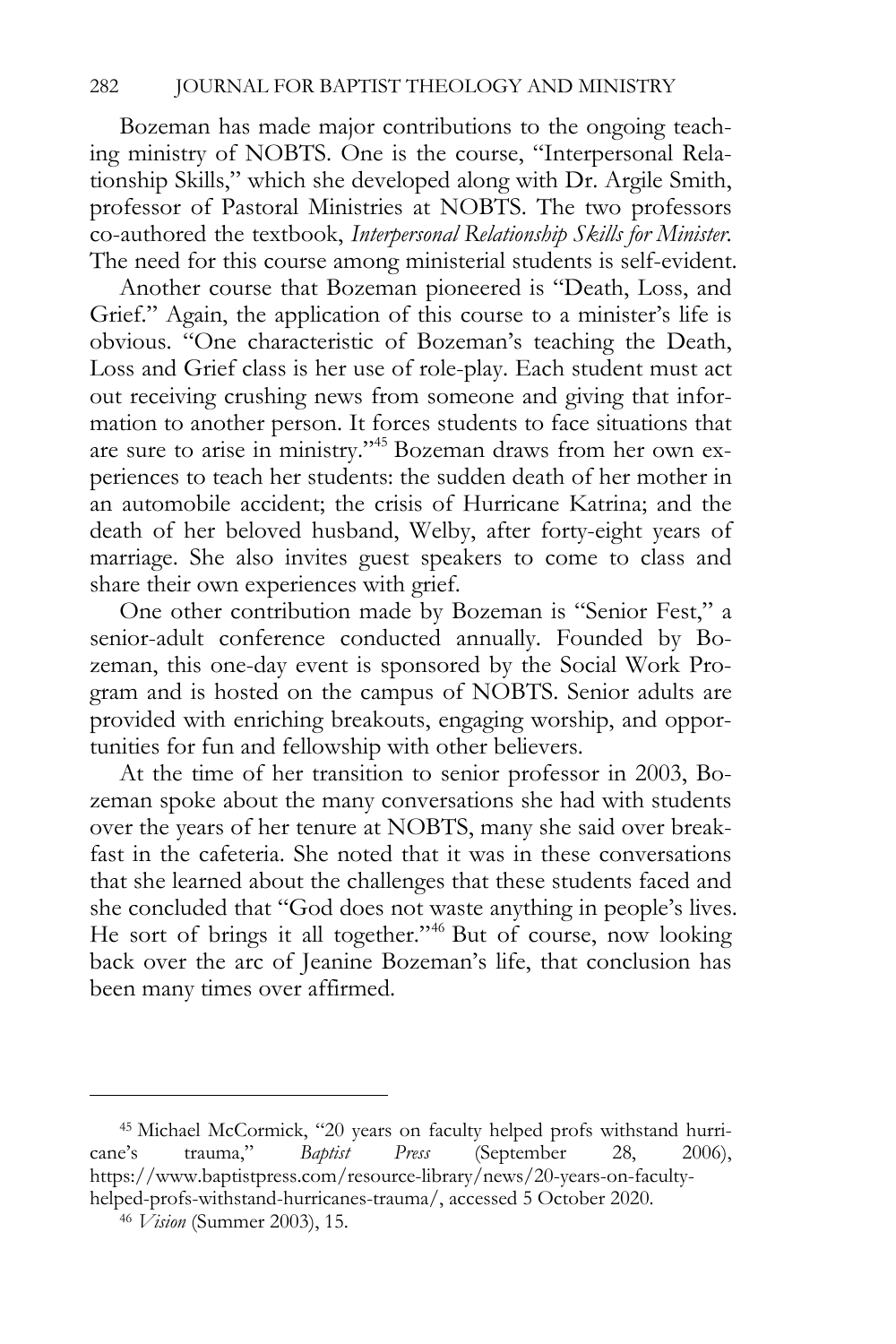# **World-Class Research<sup>47</sup>**

NOBTS professors have made contributions to scholarship not only in publishing books and articles, presenting scholarly papers, and teaching courses, but also by establishing centers and institutes for the purposes of research and ministry. These centers and institutes serve such diverse goals as evangelism and church growth, Baptist heritage and thought, archaeology, New Testament textual criticism, counseling, youth ministry, and apologetics. Through these centers and institutes, the founding professors extend their scholarly contributions beyond their tenures at the seminary.

# **Landrum P. Leavell II Center for Evangelism and Church Growth**

In spring 1991, <sup>48</sup> the Center for Evangelism and Church Growth was established as the first such facility in the Southern Baptist Convention. In March 1995, the center was renamed in honor of Landrum P. Leavell II, seventh president of the seminary, upon the occasion of his retirement after twenty years at NOBTS. Leavell long had worked in the areas of evangelism and church growth and had emphasized both during his tenure as president. Sometime later, the name was finalized as Landrum P. Leavell II Center for Evangelism and Church Health (LCECH), in recognition of its broader goal of achieving church health as well as church growth.

The first director of the Center was Charles Lowry, who had served as Minister of Christian Education under Dr. Leavell at First Baptist Church, Wichita Falls. Although he had never functioned in an academic setting, he joined the faculty as an evangelism professor and added courses in evangelism and church growth to the curriculum. At the beginning of the 1992–1993 academic year, Lowry left NOBTS to return to local church ministry,

<sup>47</sup> Many thanks to Dr. Rex Butler, professor of Church History at NOBTS, who interviewed numerous people and wrote all of the history of the centers with the exception of the Center for Archaeological Research and the Michael and Sara Moskau Institute of Archaeology. 48 Some sources date the opening of the Center in January 1992, but Dr.

Chuck Kelley remembers that it opened during his sabbatical leave from 1990 to 1991. Chuck Kelley, personal interview with Rex Butler, New Orleans, LA, January 5, 2017.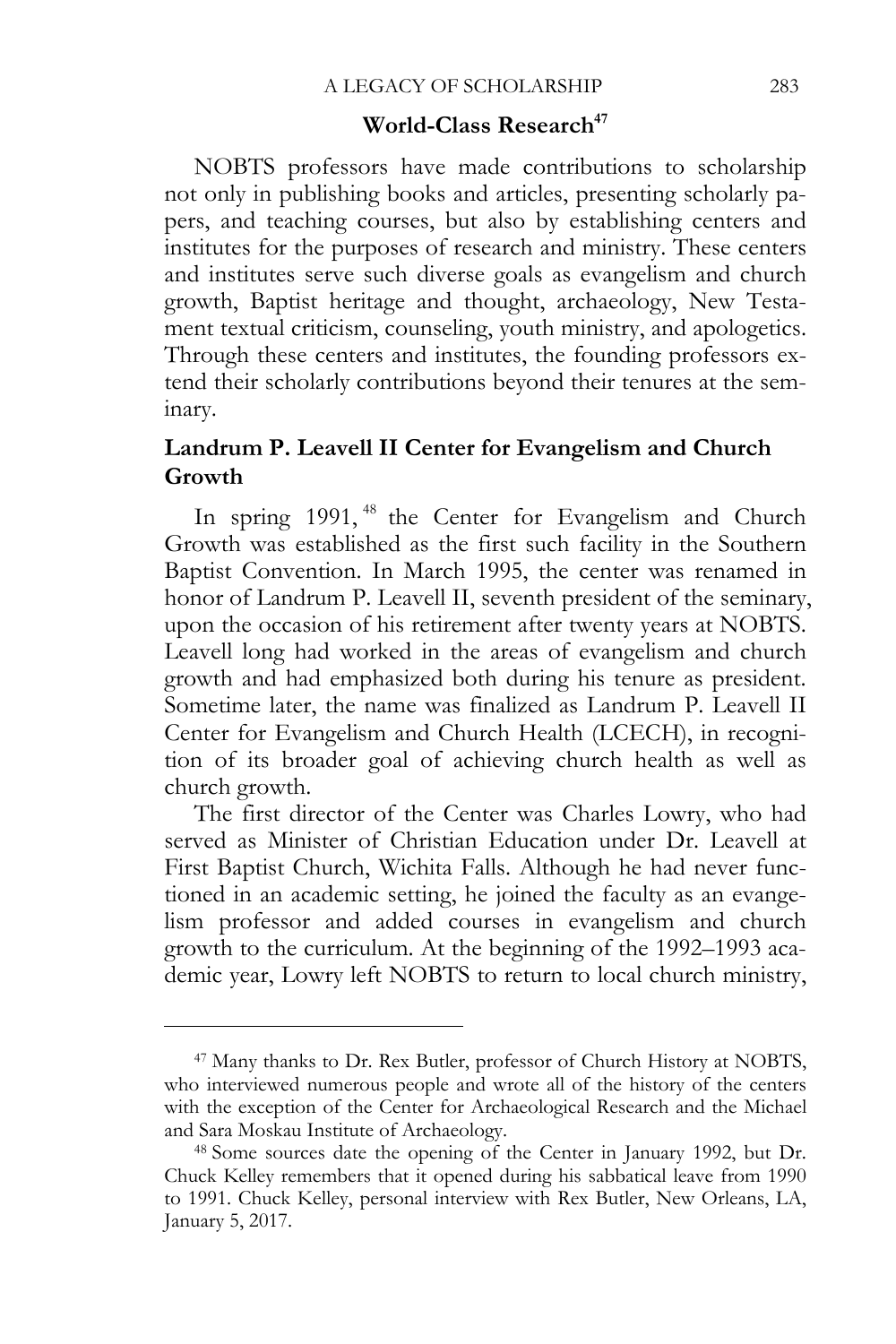and Dr. Chuck Kelley, professor of Evangelism, became the interim and later the permanent director of the Center.<sup>49</sup> It was Dr. Kelley who recommended that the Center be renamed in honor of Dr. Leavell.

An early function of the Center was continuing education in evangelism and church growth, and, in fact, the only continuing education space on the campus was located in the Center. As part of its continuing education program, conferences often were conducted there, but its maximum capacity for one hundred seats limited the scope of conferences that it could host. Eventually, the conference space at the Center was opened up for purposes other than evangelism and church growth alone.<sup>50</sup>

The major purpose of the Center is to serve churches, not academics. One service that LCECH provides churches is demographics analysis, which can be focused on the community or on the church's story. At one time, the only demographics reports were simply pages of statistics, but Linda Tse, the first secretary at the Center, was able to interpret such statistics in color graphs that were attractive and easier to understand.<sup>51</sup> Since then, LCECH has invested in technology "to provide comprehensive demographic analysis of any church field in the nation, growth analysis for any church in the SBC, and a Louisiana mapping center database to facilitate door-to-door outreach in our state."52

Interestingly, during the 1990s, the Center functioned as Research and Development for the remainder of the campus and actually became the leading edge of technology at NOBTS. When finances were tight, Dr. Kelley purchased a color laser printer and provided the ink for reports and overhead transparencies not only for the Center but also for the other faculty. Eventually, income from demographics services provided computers and other equipment for the Center, which housed the first computer network on campus.<sup>53</sup>

<sup>49</sup> Howe, *Seventy Five Years of Providence and Prayer*, 179; Chuck Kelley, personal interview with Rex Butler, New Orleans, LA, January 5, 2017. 50 Chuck Kelley, personal interview with Rex Butler, New Orleans, LA, Jan-

uary 5, 2017. 51 Chuck Kelley, personal interview with Rex Butler, New Orleans, LA, Jan-

uary 5, 2017. 52 https://nobts.edu/leavell-center/default.html, accessed 5 October 2020. 53 Chuck Kelley, personal interview with Rex Butler, New Orleans, LA, Jan-

uary 5, 2017.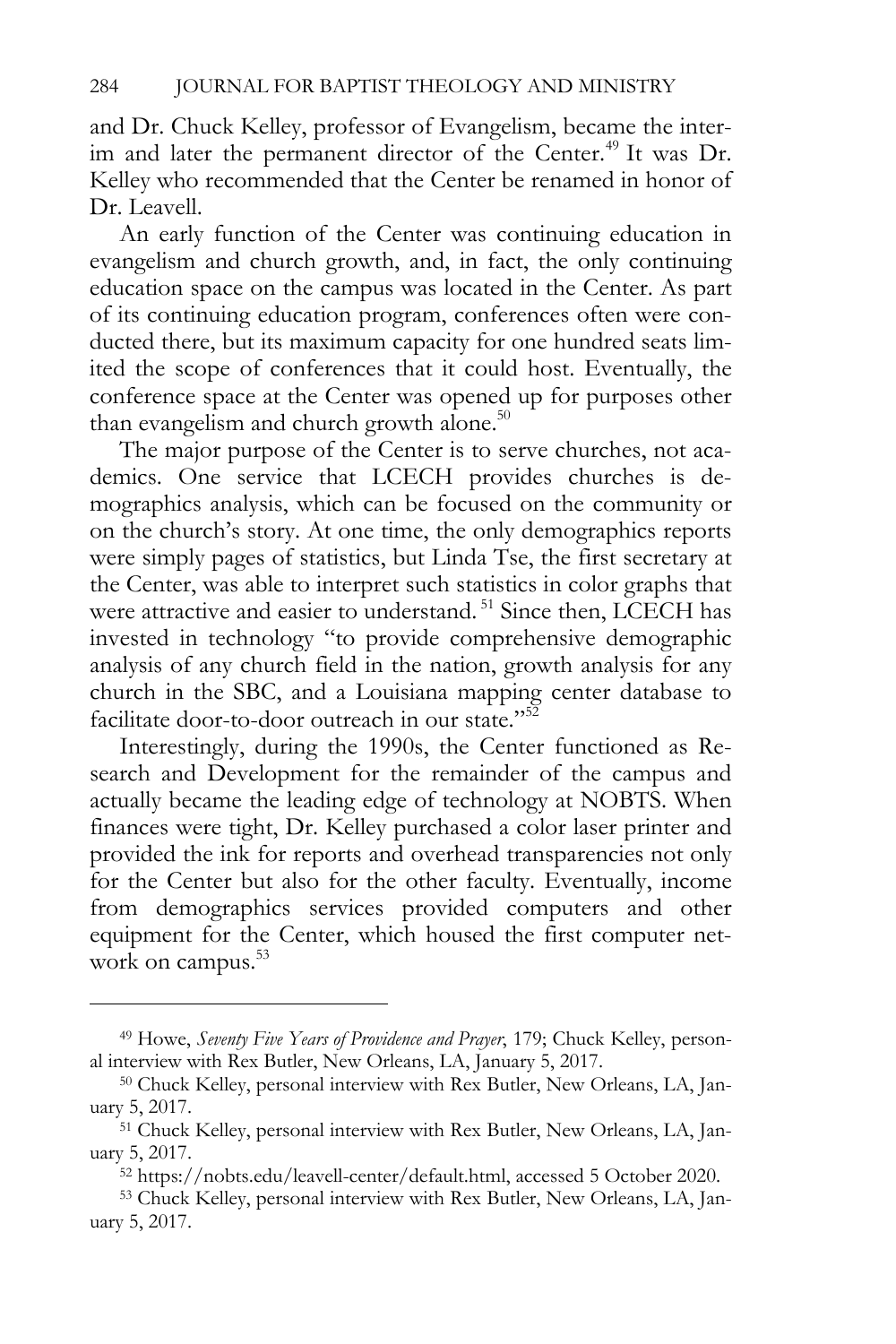In a personal interview, Dr. Kelley observed that the Leavell Center focused on two emphases: evangelism, typically housed under Pastoral Ministries; and church growth, usually connected to Christian Education. The Leavell Center then created a bridge between these two disciplines and brought them together in a unique way to serve the Kingdom. In a broader sense, the Leavell Center also brought about opportunities for interaction and cooperation between two SBC entities: the Home Mission Board (now the North American Mission Board) with its emphasis on evangelism and the Sunday School Board (now LifeWay Christian Resources) with its emphasis on church growth through the Sunday School.<sup>54</sup>

This cross-disciplinary interaction at the Leavell Center led to dynamic changes in the Doctor of Ministry program at NOBTS. The faculty of the Pastoral Ministries and Christian Education divisions cooperated to develop a DMin major in Evangelism and Church Growth, which allowed students to select seminars in both disciplines. Thus, the Center became a catalyst for this combination of disciplines and led to a healthier DMin program.<sup>55</sup>

Since Dr. Kelley became the seminary's eighth president, three men have served as director of LCECH: Dr. Chuck Register, Dr. David Meacham, and Dr. Preston Nix, who currently fills that position.

According to the Center's Vision Statement, "The Leavell Center for Evangelism and Church Health exists to assist Southern Baptist churches and agencies in developing and implementing strategies for effective evangelism and measurable church growth." The stated priorities of the Center are evangelizing the lost, revitalizing churches, and praying for spiritual awakenings.<sup>56</sup>

## **H. Milton Haggard Center for New Testament Textual Studies**

The H. Milton Haggard Center for New Testament Textual Studies (CNTTS) is "a research center devoted to the study of the New Testament text in the Greek manuscripts."57 In 1992, Dr. Bill

<sup>54</sup> Chuck Kelley, personal interview with Rex Butler, New Orleans, LA, January 5, 2017. 55 Chuck Kelley, personal interview with Rex Butler, New Orleans, LA, Jan-

uary 5, 2017. 56 https://nobts.edu/leavell-center/default.html, accessed 5 October 2020. 57 http://www.nobts.edu/cntts/, accessed 5 October 2020.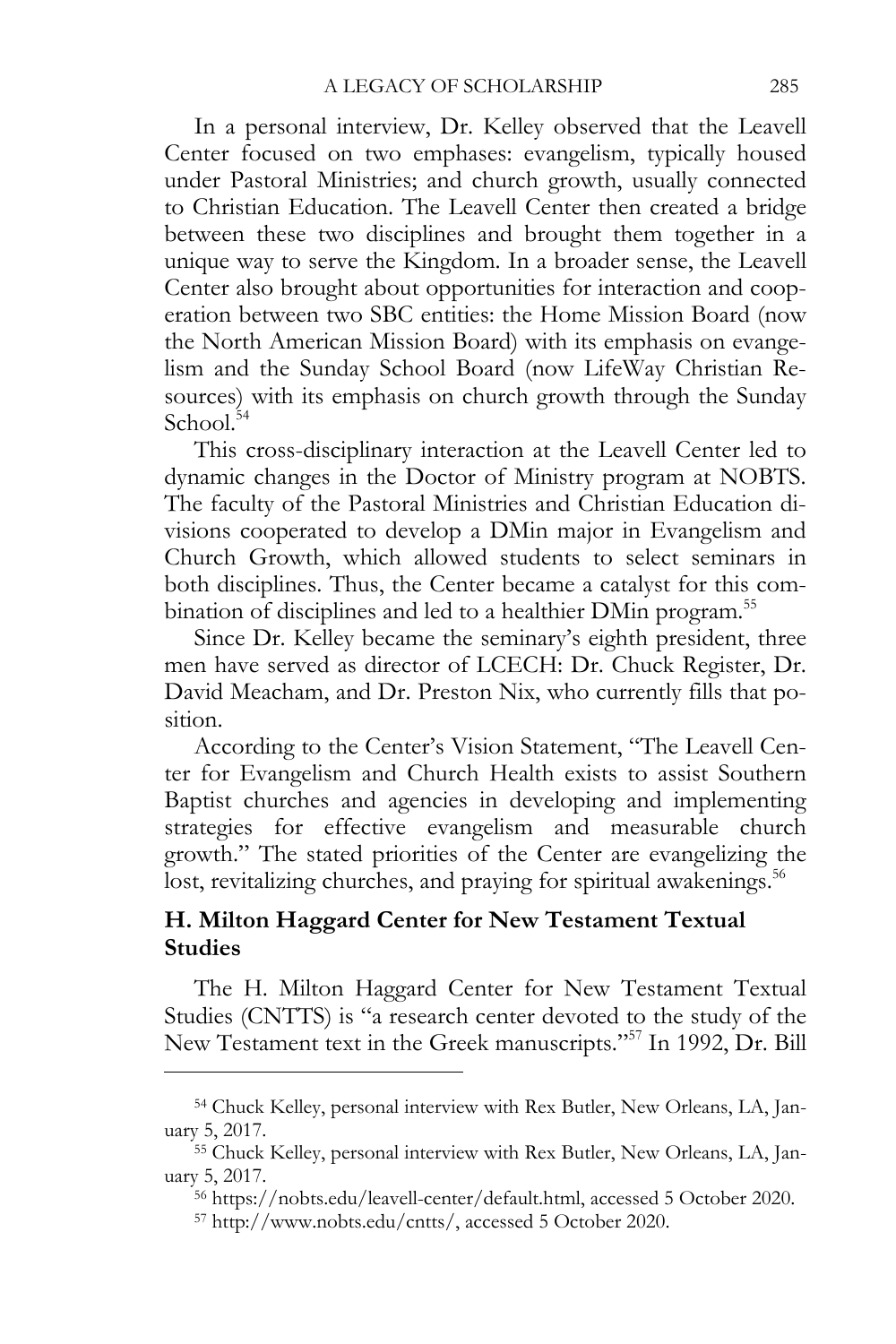Warren started the work that later became the center, with the center proper beginning in 1998. The story of the beginning of the center has become legendary as Chuck Kelley often offers it up as an example of a professor's dream that came to fruition. Warren went to Kelley with a request for a computer and a table in order to start a textual studies center. According to Warren, "Dr. Kelley responded with much more than I had hoped for, way more." Previously, Warren's work had been based on a couple of shelves in his office, but what Kelley offered was "a fantastic expansion and fulfillment of a dream."<sup>58</sup> The seminary furnished facilities and funds for operations as well as acquisitions to expand the collection of manuscripts. Currently, the center is located in the Hardin Student Center and includes several research stations, a reference library, a collection of manuscripts in a variety of forms, a microfilm reader-copier and other equipment, and a database of manuscript evidence compiled by the center – facilities far beyond the original request of "a computer and a table."

As well as Warren, the director of the CNTTS, on-site personnel include several research assistants, an administrative assistant, and two project directors. In connection with the CNTTS, a number of courses are offered in the area of New Testament textual criticism at both the master's and PhD levels are available at NOBTS. PhD students majoring in New Testament may acquire a substantial amount of specialization and even write dissertations in this field.

An endowment was provided for the CNTTS by H. Milton Haggard and his wife Miriam, both members of Diamondhead Baptist Church, Mississippi, where Warren was a long-term interim pastor. Milton became connected to the seminary through his friendship with Dr. Landrum Leavell II, former NOBTS president, and after Milton had passed away, the connection deepened due to Warren's ministry to Miriam Haggard, Milton's wife who was homebound due to health problems. At Miriam Haggard's request and based of this couple's generous estate gift, the center was named in honor of H. Milton Haggard.

As mentioned earlier, one of the goals of the CNTTS is to acquire and maintain manuscripts in multiple forms, including digital, microfilm, facsimile, and hard copies as well as to obtain access to manuscripts by loan. As a result of research on these manuscripts,

<sup>58</sup> Bill Warren, e-mail message to Rex Butler, January 2, 2017.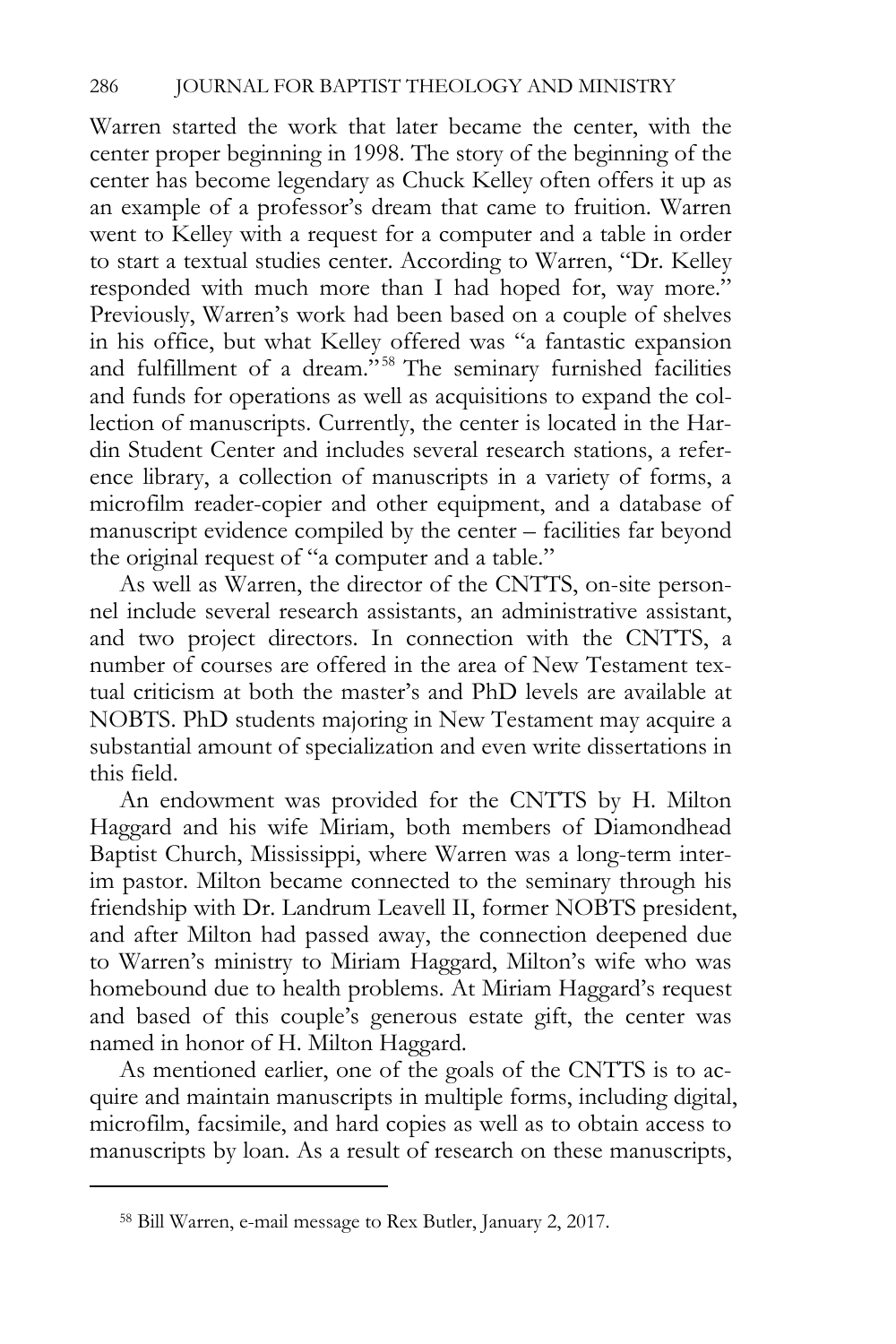"In 2010, the center reached a milestone with the completion of the world's first comprehensive searchable, electronic database of variants in the entire New Testament."59 This database is available through multiple Bible study software programs, making the center's research available to New Testament scholars worldwide.

As beneficial as digital manuscripts are, hard copies and facsimiles still have considerable value in the work of the CNTTS. In March 2010, Warren had the opportunity to acquire a facsimile of Codex Petropolitanus Purpureus, notable for its purple-dyed leather pages. This codex is further distinguished by its text lettered in silver ink with sacred names set apart in gold ink. During an academic tour of Greece, Warren visited the Monastery of St. John the Theologian located on the Island of Patmos. He had been tipped off by Dr. Dan Wallace of Dallas Theological Seminary that a facsimile might be available there. In telling his story about the acquisition of the Codex Petropolitanus Purpureus, Warren recalled: "When we got to the monastery, we entered and there was a small gift shop in a small courtyard. I saw the facsimile on the back shelf versus out front where everyone would have seen it. Knowing right away what it was, I purchased it for about \$500, and walked away with my prize! But then I realized that this thing was HEAVY to carry around. So I gave the 'privilege' of carrying it to some of the NT PhD students who were on the trip (Matt Solomon and Nathan VanHorn)!"60 Today, the facsimile of this beautiful, unique codex, one of a limited number of copies, is on display in the NOBTS Bible and Archaeology Museum.

## **Youth Ministry Institute**

 $\overline{a}$ 

The Youth Ministry Institute (YMI) of NOBTS was established in 1999 under the leadership of Dr. Allen Jackson, professor of Youth Education and Collegiate Ministry. According to its vision statement, YMI exists "to extend the mission of New Orleans Baptist Theological Seminary through leadership in advanced research, practical application, quality training, and on-going dialogue with local youth ministers."<sup>61</sup>

<sup>59</sup> https://www.nobts.edu/cntts/general-overview.html, accessed 5 October 2020.<br><sup>60</sup> Bill Warren, e-mail message to Rex Butler, January 2, 2017.<br><sup>61</sup> https://www.youthministryinstitute.org/, accessed 5 October 2020.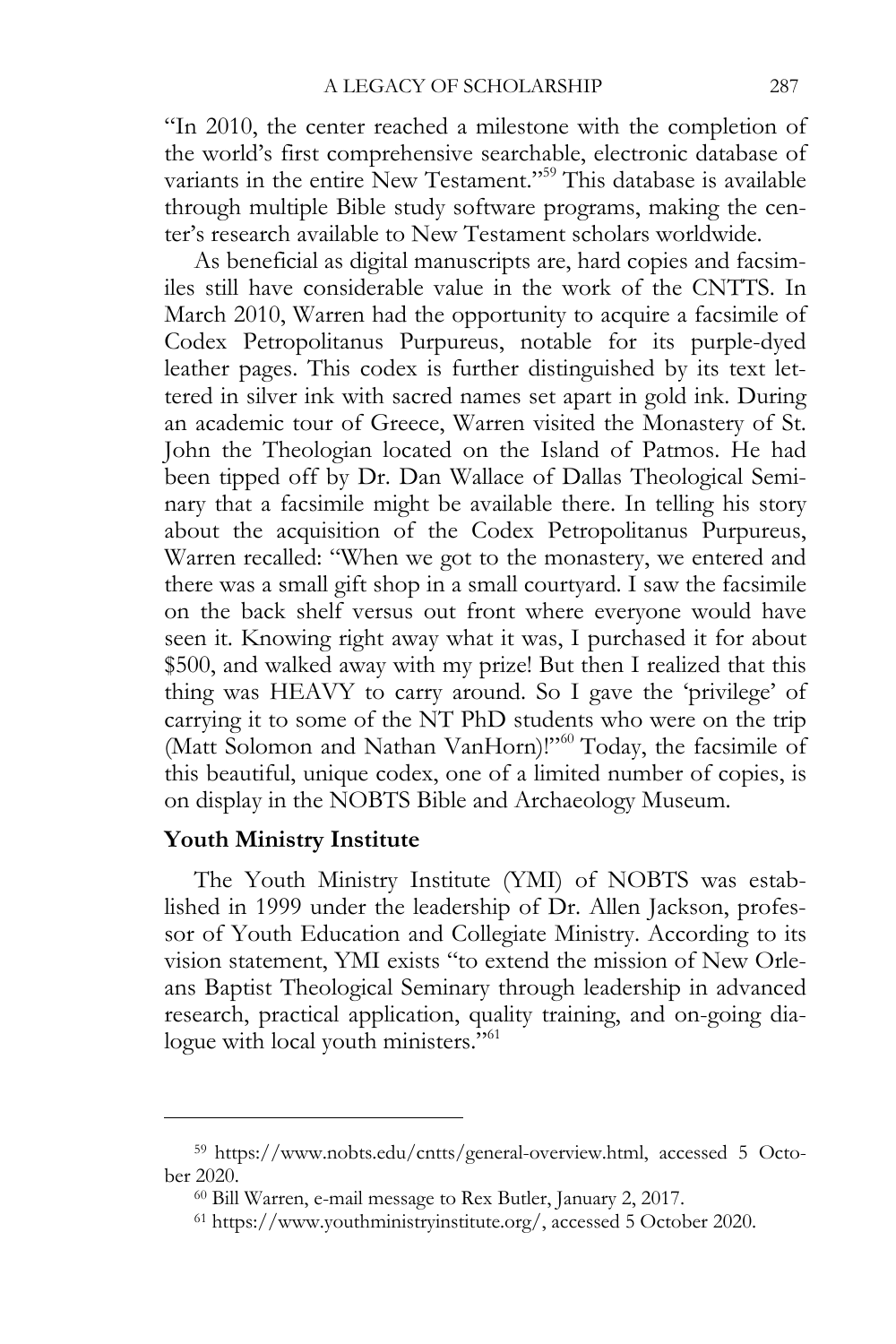The original intent of the Institute was to provide training for extension center students seeking specialized training in youth ministry. Jackson recalls the early plans for YMI in this way:

The dream of doing a conference/class at the seminary was the first inkling of what would become a major part of the youth ministry education strategy at NOBTS. I had taught at the Atlanta extension for three years prior to joining the faculty on the main campus, and I knew that it was difficult for students to get a youth ministry elective in their coursework. Because accrediting standards at that time mandated on-campus classes as part of every degree, I thought the January interterm would be a good time for youth ministers. The logic was that their students had just started back to school and they might have the ability to get away for a con $f$ erence<sup> $62$ </sup>

With this rationale in mind, Jackson began to plan a January conference for youth ministers. He recruited Jim Graham, who was at the time a PhD student and already a veteran youth minister, and Stephanie Wright, who served as first administrative assistant for YMI.<sup>63</sup> In January 2000, this conference, which became the flagship event of YMI, debuted with almost one hundred students participating in an intensive academic workshop with professionals teaching from their expertise in youth ministry.

The initial, ongoing plan for the YMI scheduled the conference during the first two weeks every January. On-campus and offcampus students came to the campus to earn three to six hours of credit in youth ministry electives that enabled them to conduct youth ministry more effectively. At first, academic credit was available only for master's level classes, but eventually YMI added tracks for undergraduate, certificate, and doctoral (Doctor of Ministry) levels.

A number of nationally known leaders in youth ministry shared their expertise at YMI conferences. Past guest speakers include

 $62$  Allen Jackson, e-mail message to Rex Butler, January 2, 2017. Jim Wright  $63$  Allen Jackson, e-mail message to Rex Butler, January 2, 2017. Jim Wright is now youth and children's minister at Trinity Baptist Church, Katy, Texas. Stephanie Wright went after graduating from NOBTS to LifeWay Christian Resources and ultimately to Beth Moore's Living Proof Ministries. Jackson felt a dedication to Stephanie was appropriate in memory of her tragic death in a car accident in 2005.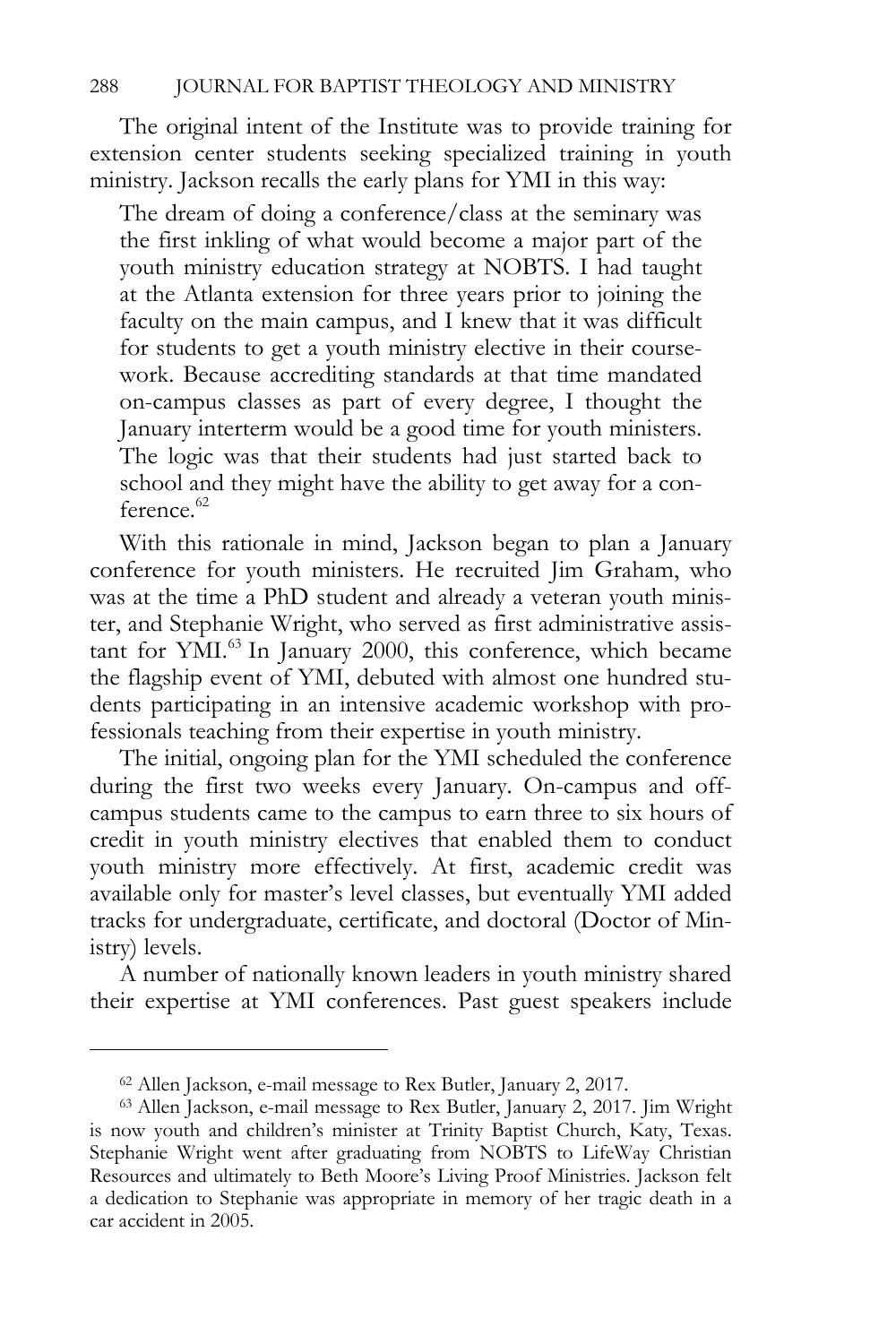Walt Mueller (Center for Parent-Youth Understanding), Mark Matlock (Youth Specialties/Planet Wisdom), Greg Love (Ministry Safe), Richard Ross (Southwestern Baptist Theological Seminary), Bart Millard (Mercy Me), Mark Hall (Casting Crowns), Duffy Robbins, Doug Fields, Ed Newton, and many others willing to share their time and talents.

First and foremost, the mission of YMI is to "make an impact on youth ministry in the local church." A second, significant aspect of YMI is to conduct research on issues that impact youth ministry. Under the leadership of Jackson and Graham, YMI identified the essential competency base for youth ministry training. The four areas of ministry competency include: "1. Biblical, theological, and pastoral competency; 2. Personal skill competency; 3. People skills competency, and 4. Administration competency."64

In January 2015, after sixteen years of service to NOBTS and YMI, Jackson stepped down as the director in order to serve Dunwoody Baptist Church in Georgia. He continues to contribute to youth ministry education at the seminary as a ministry-based professor and as a speaker at YMI events and conferences. The new Director of YMI is Dr. David Odom, associate professor of Youth Ministry, who brings to this position years of experience and much scholarship in youth ministry. "The Youth Ministry Institute will continue to be a vital asset for youth ministers and students alike for years to come."<sup>65</sup>

## **Baptist Center for Theology and Ministry**

 $\overline{a}$ 

In 2002, the Baptist Center for Theology and Ministry (BCTM) was founded by Dr. R. Stanton Norman as an expression of his passion for theology and his love for Baptists. Looking back on the origin of BTCM, Norman recalled: "The Baptist Center was birthed out of a desire that I had to try to provide a platform for diverse groups within Baptist life to come together to address issues that are relevant to Baptist churches and ministries. We often talk past each other, about each other, but not to each other. I envisioned the Baptist Center as a place where the professor, pastor, layman, denominational worker, missionary, and evangelist could

<sup>64</sup> http://yminobts.wixsite.com/youthmininstitute/history, accessed 2 January 2017. 65 http://yminobts.wixsite.com/youthmininstitute/history, accessed 2 Janu-

ary 2017.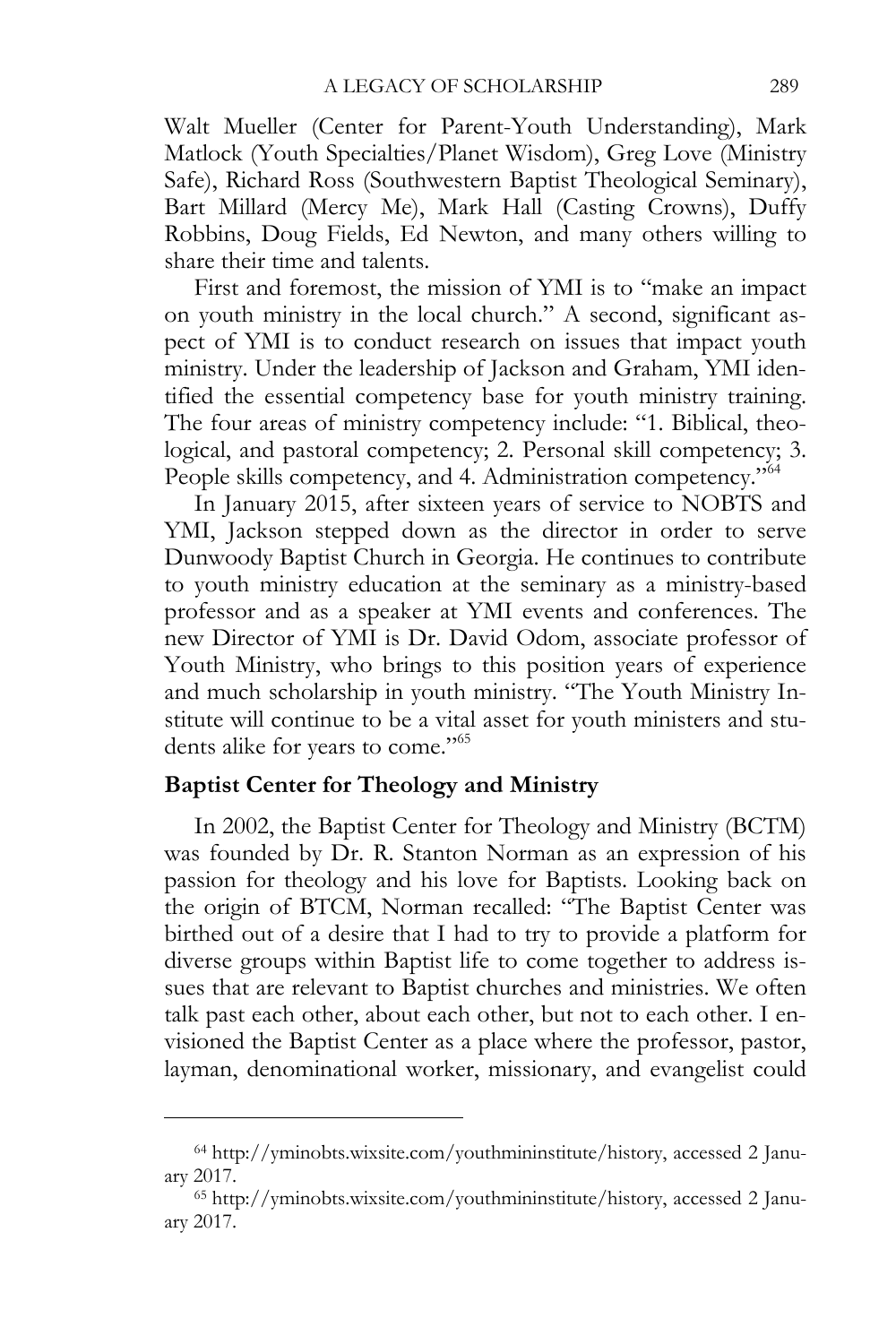come together for scholarly, thoughtfully driven discussion – recognizing that not everyone would be considered a scholar but certainly would have a credible voice to contribute to the discussion about what is pertinent to Baptist life."<sup>66</sup>

A significant contribution of the BCTM to Baptist life is the *Journal for Baptist Theology and Ministry*, all issues of which are available on the website. The inaugural issue of the journal was published in spring 2003 with Norman as the editor. In his introduction, Norman stated that the ongoing goal of the journal is to present articles and essays that "address issues and concerns relevant for Baptist life." Appropriately, therefore, the first volume was devoted to "Issues in Baptist Life" and included articles about evangelism, apologetics, denominational life, church practice, and Christian living. Going forward, the journal welcomed contributions from professors from all SBC academic institutions as well as pastors and denominational leaders. Norman encouraged a broad participation in the journal: "All Baptists are invited to inform us of topics of interest or relevance for Baptist thought or ministry."<sup>67</sup>

During February 2004, the Baptist Center hosted its first conference, which focused on "Issues in Church Polity," specifically congregational and elder-led polities. Norman described polity as "an issue that was percolating in Baptist life and that was of interest to everyone. We tried to get a swath of individuals with expertise related to that topic."68 The goal of the opening conference of the BCTM was to make contributions to the ongoing discussion of polity in the Southern Baptist Convention.<sup>69</sup>

Speaking of the goals of the Baptist Center, Norman said:

<sup>66</sup> R. Stanton Norman, personal interview with Rex Butler, New Orleans, LA, January 19, 2017. 67 R. Stanton Norman, "Editorial," *Journal for Baptist Theology and Ministry* 1.1

<sup>(</sup>Spring 2003): 1–3, available at https://www.nobts.edu/baptist-centertheology/journals/journals/spring-2003/JBTM\_1-

<sup>1</sup>\_Spring\_2003\_01\_Editorial.pdf. 68 R. Stanton Norman, personal interview with Rex Butler, New Orleans, LA, January 19, 2017.<br><sup>69</sup> Mark Dever, pastor of Capitol Hill Baptist Church, Washington, D.C.,

represented elder-led polity, and the supporters of congregationalism included David Dockery, president of Union University, Jackson, Tennessee; Paige Patterson, president of Southwestern Baptist Theological Seminary; James Leo Garrett, distinguished professor emeritus of theology at Southwestern Seminary; and Richard Land, president of the Ethics and Religious Liberty Commission.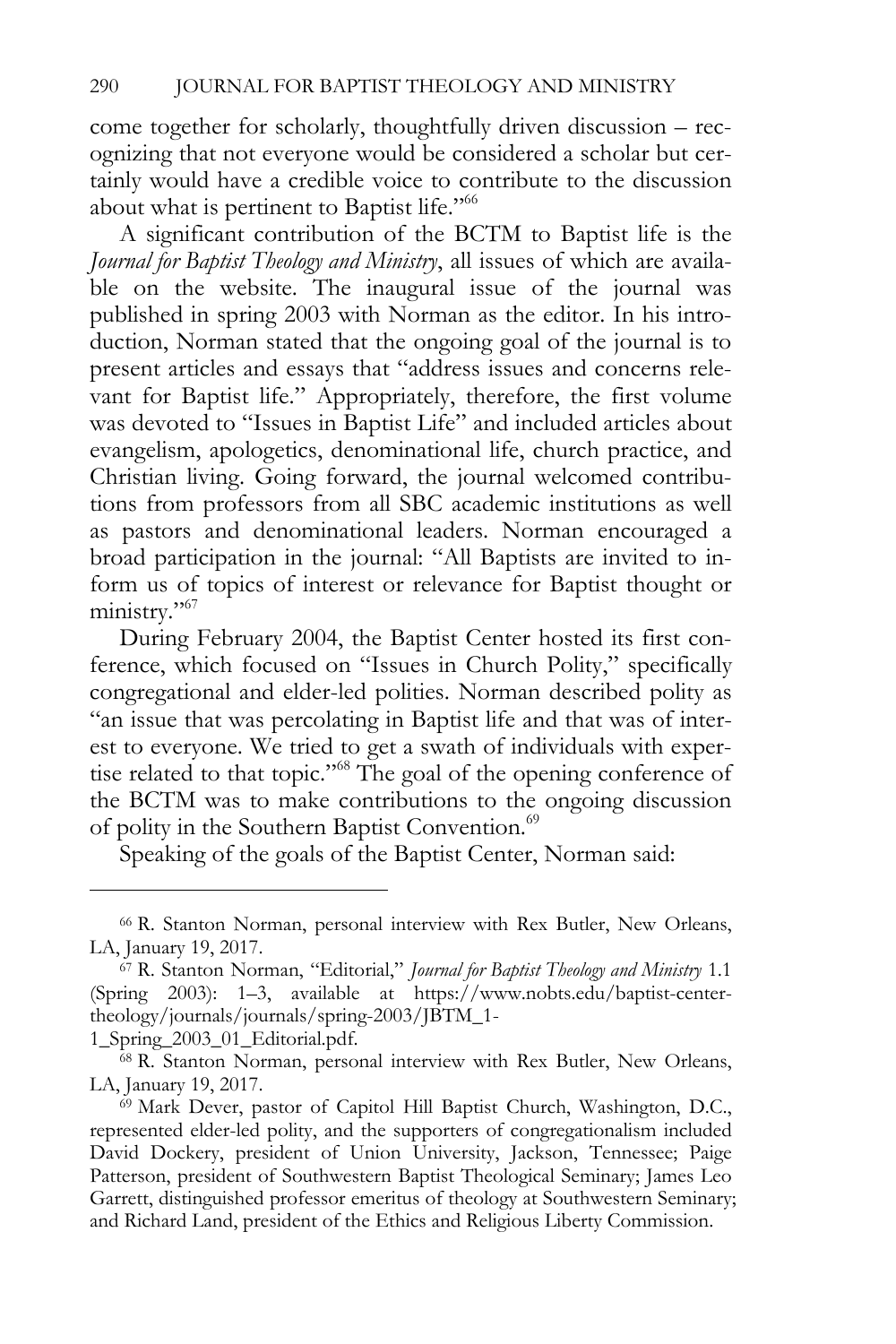I had a heart to connect the academic side of our denomination to the practical side, the ministry side. I think that is one of the geniuses behind Southern Baptist higher education, seminary education – it is ecclesially minded and ecclesially driven. The target of the center was to encourage, equip, and enable Baptist life. So my philosophy for the Baptist Center was for New Orleans Baptist Theological Seminary in particular and seminary professors in general to develop clear lines of service and connections outside of the immediate boundaries of our students, to expand our influence to the local church, both the staff and the laity.<sup>70</sup>

After Norman departed NOBTS to serve at other Baptist institutions, Dr. Steve Lemke, provost, assumed the duties of the director of the center and editor of the journal. Lemke oversaw the publication of nine issues of the journal and expanded the center's resources by recording interviews and soliciting academic papers for circulation through the website.

In 2013, Dr. Adam Harwood came to NOBTS as associate professor of Theology and director of the BCTM. In recent years, the Baptist Center has hosted conferences on topics such as Bible translation as missions as well as a multiple-views conference on theological and ministry questions concerning infants and children in the church. Journal articles have addressed topics such as the gospel, evangelism, salvation, chaplaincy, student ministry, and preaching the Bible. Some of the content from the journal and the conferences is reaching a wider audience by being published as books.<sup>71</sup> Harwood explains, "My hope is that the resources produced by the Baptist Center will make a small contribution to God's work in the world through his churches and its ministries $"$ <sup>772</sup>

<sup>70</sup> R. Stanton Norman, personal interview with Rex Butler, New Orleans, LA, January 19, 2017.<br><sup>71</sup> See as examples David L. Allen, Eric Hankins, and Adam Harwood, ed.

*Anyone Can Be Saved: A Defense of "Traditional" Southern Baptist Soteriology* (Eugene, OR: Wipf & Stock, 2016) and Adam Harwood and Kevin Lawson, ed. *Infants and Children in the Church: Five Views on Theology and Ministry* (Nashville: B&H, 2017). 72 Adam Harwood, personal interview with Rex Butler, New Orleans, LA,

January 10, 2017.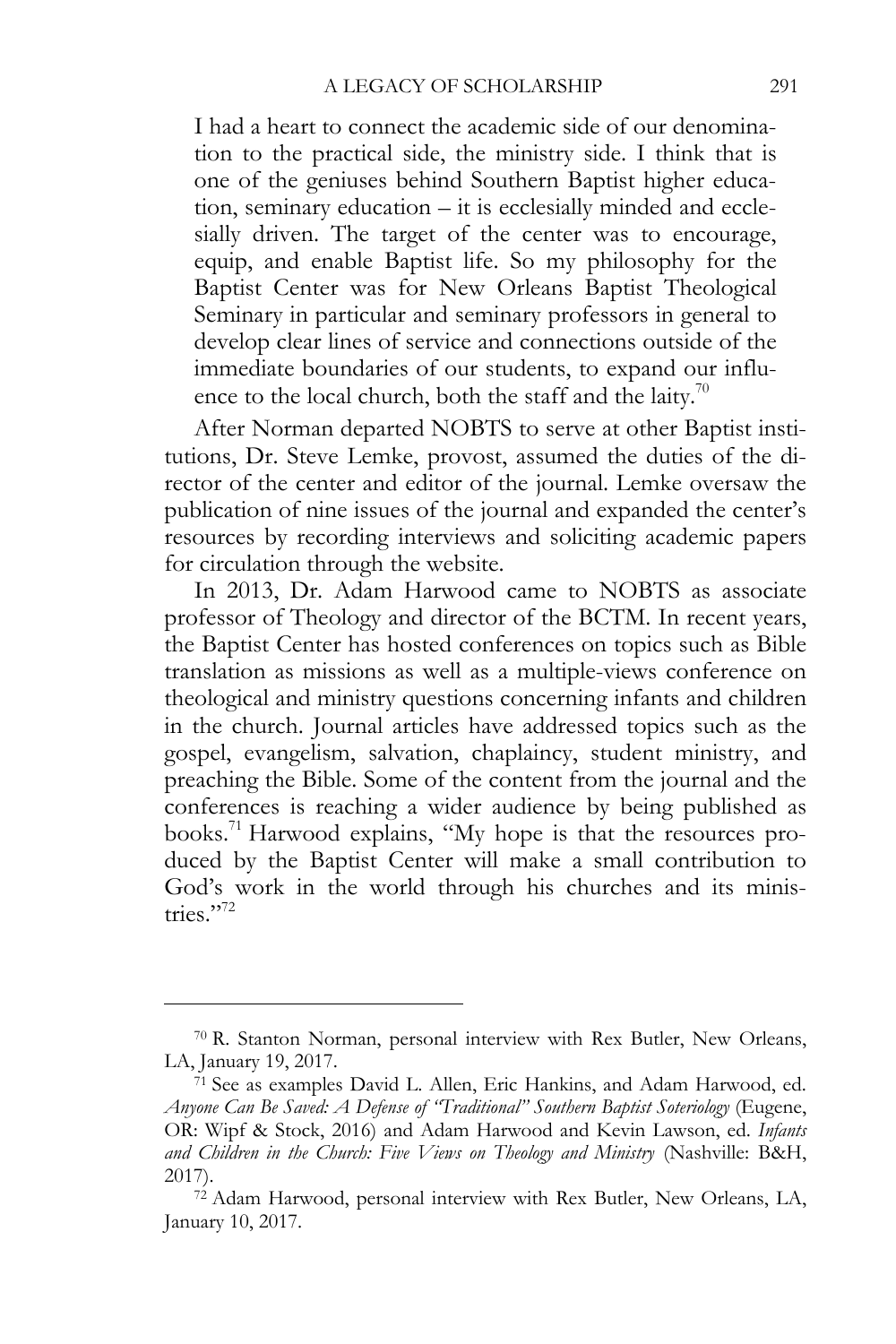#### **Institute for Christian Apologetics**

In spring 2008, the Institute for Christian Apologetics (ICA) was founded as a ministry of NOBTS with Dr. Bob Stewart, professor of Philosophy and Theology, as Director and Dr. Mike Edens, professor of Theology and Islamic Studies, as associate director. Two years later, Dr. Rhyne Putman, professor of Theology and Culture, joined the team as associate director.

ICA is supported in many ways by the faculty of the Theological and Historical Studies Division. Disciplines such as philosophy, theology, church history, ethics, and Islamic studies inform Apologetics, which in turn is applied to evangelism and missions. The Institute partners with the Center for Islamic Studies to meet the challenge of Islam in our culture.73

In his proposal for ICA, Stewart explained: "The need for Christian apologetics has never been greater than it is today in our pluralistic culture. The Christian faith is challenged by relativism, naturalism, world religions, cults, and various other worldviews that compete with the Christian worldview. Scripture commands us 'to make a defense at all times to everyone who asks you to give an account for the hope within you' (1 Pet 3:15). The world today desperately needs the hope that only Jesus Christ truly offers." He went on to state the purpose of ICA, which is: "To equip Christians to defend the Christian faith and present compelling reasons for embracing the Christian faith in a manner that is comprehensible and relevant in our contemporary culture."<sup>74</sup> The target audience of ICA includes not only students and scholars but also lay people and churches.

The purposes of ICA are fulfilled in a number of ways but most prominently in two major events: the Greer-Heard Point-Counterpoint Forum and the Defend the Faith Conference. The Greer-Heard Forum actually began in spring 2005 and, therefore, preceded the formation of ICA, but it now functions under the auspices of the Institute. In the twelve years since the inaugural Greer-Heard Forum, it has become a well-known event that showcases the intellectual talents of a number of world-class scholars. The premise of the Forum is to "provide a venue in

<sup>73</sup> Robert Stewart, personal interview with Rex Butler, New Orleans, LA, January 9, 2017.<br><sup>74</sup> Robert Stewart, "Proposal for the Formation of the Institute for Christian

Apologetics," provided in an e-mail message to author, January 9, 2017.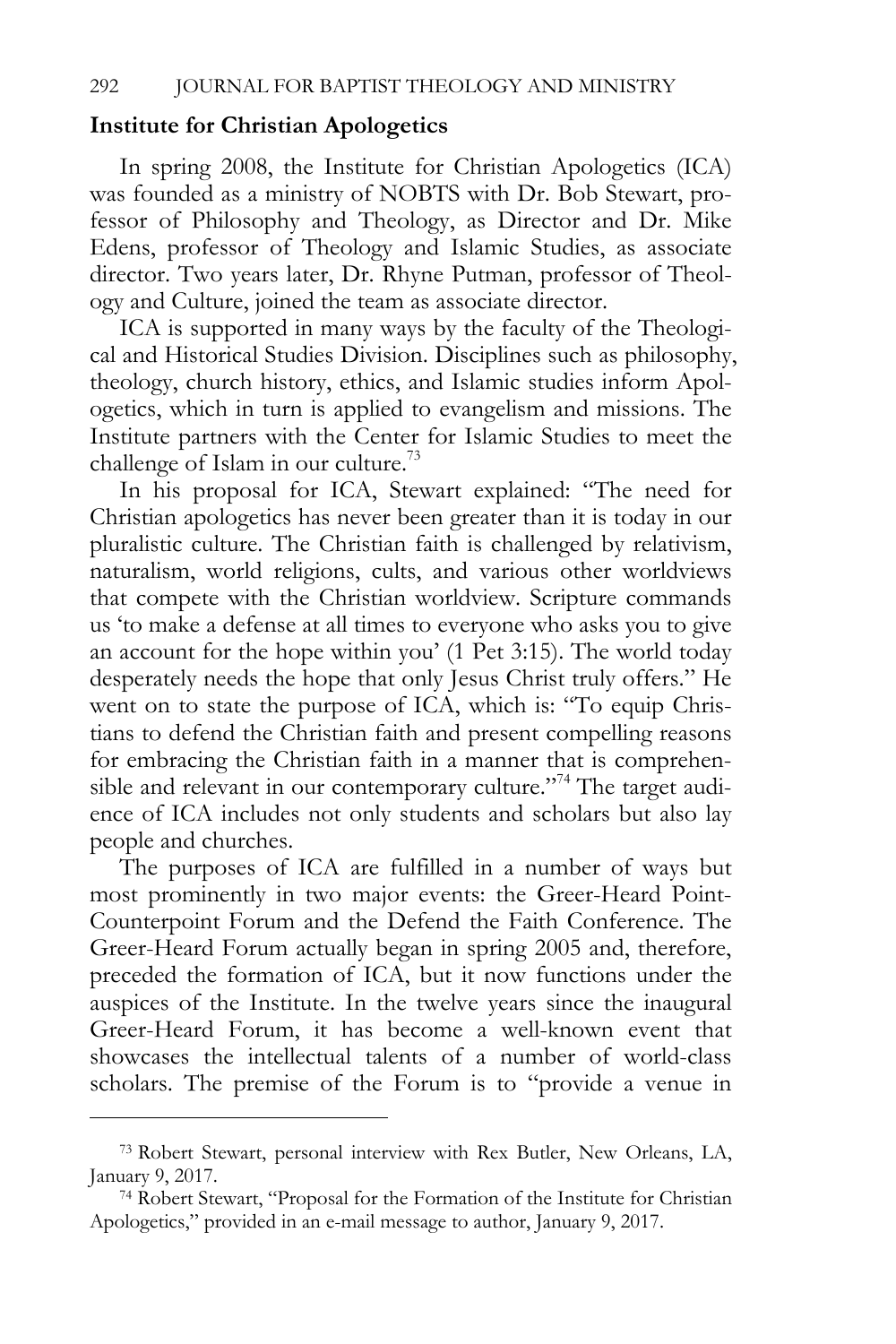which respected scholars of differing opinions dialogue on critical issues in religion, science, philosophy, and/or culture from their differing perspectives."<sup>75</sup> In this way, students at NOBTS see apologetics modeled by leading evangelical scholars. Furthermore, this event always attracts a large audience from the community and beyond, representing a variety of worldviews but hearing an intellectual Christian viewpoint from the evangelical scholars.

The Institute conducted the first Defend the Faith Conference on the campus of NOBTS in January 2009 and then took the Conference on the road to the North Georgia Extension Center in June of that year. Defend the Faith brings to the NOBTS campus leading experts in apologetics, philosophy, theology, world religions and cults to lecture in plenary gatherings and to teach in breakout sessions. Students can earn up to six hours of credit in a number of courses offered at the conference, and again, visitors from the New Orleans community come to the campus to hear these nationally known scholars.

The Institute hosts and participates in other events. In November 2009, ICA hosted the Evangelical Philosophical Society's Stand for the Faith Apologetics Conference, which brought together twenty top Christian apologists. ICA also sends speakers such as Drs. Stewart, Edens, Putman, Page Brooks, and Steve Lemke to a variety of venues, including Collegiate Weeks at Glorieta and Ridgecrest, and also to churches and associations throughout the nation.<sup>76</sup>

In the years since its inception, ICA has enhanced the overall teaching ministry of NOBTS by developing a number of degrees at multiple levels. ICA serves as the platform for the Master of Divinity in Christian Apologetics, Master of Divinity in Islamic Studies, Master of Arts in Christian Apologetics, Master of Arts (Apologetics), Doctor of Ministry in Christian Apologetics, and Doctor of Philosophy in Christian Apologetics.

In summarizing the mission of the Institute, Rhyne Putman, associate director, said, "Our mission is to train as many people as possible to share their faith as effectively as they possibly can. Apologetics is not a substitute for evangelism but it can be a sig-

<sup>75</sup> http://greerheard.com/wp/about/, 9 January 2017. 76 Mike Edens, personal interview with Rex Butler, New Orleans, LA, January 9, 2017.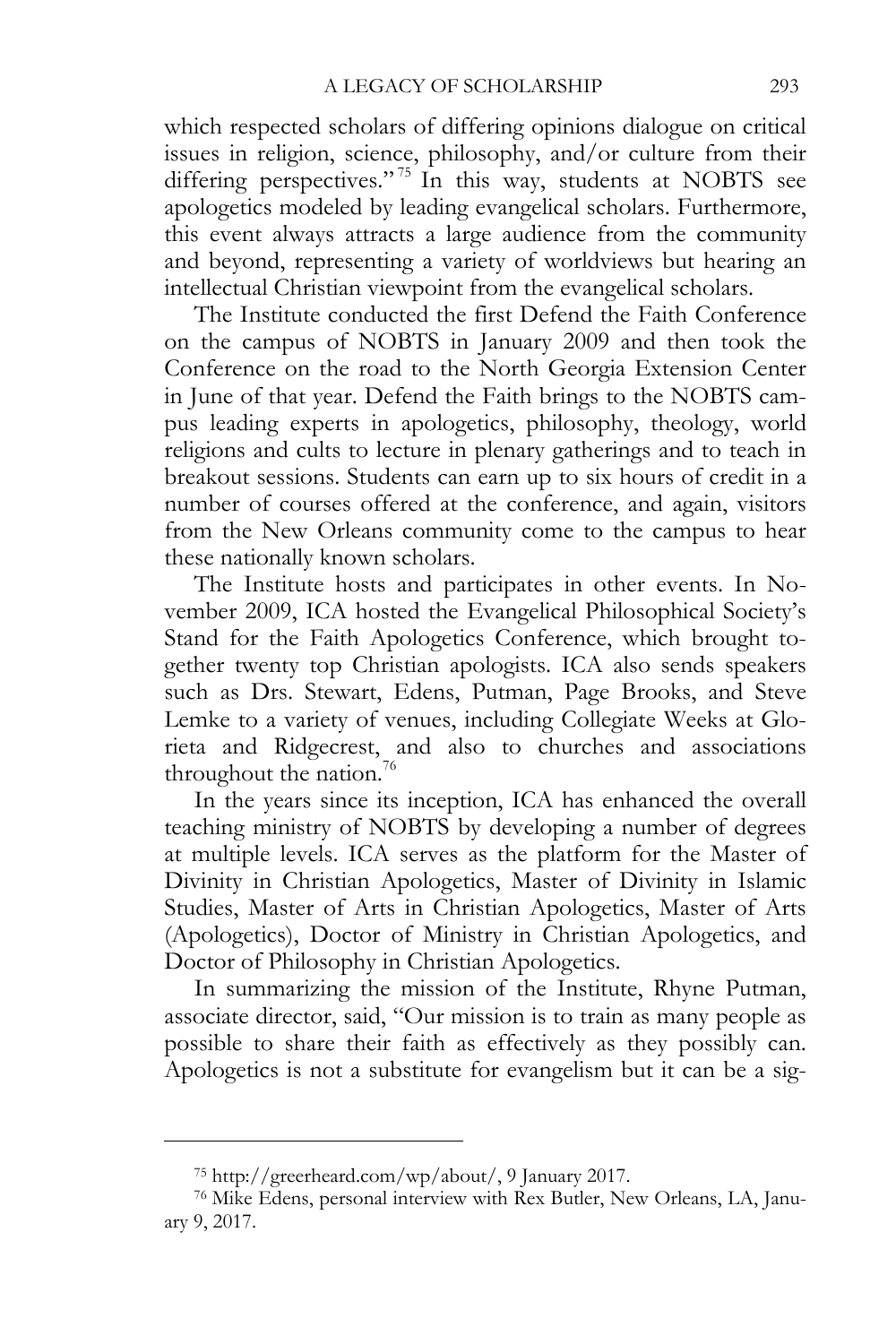nificant aid for evangelism in removing intellectual roadblocks to faith."77

#### **Leeke Magee Christian Counseling Center**

In August 2014, the Leeke Magee Christian Counseling Center (LMCCC) opened on the NOBTS campus in a facility dedicated to its services. For decades previously, the faculty and students of the Psychology and Counseling Department (now part of the Division of Church and Community Ministries) provided limited services to clients from the campus and the community beyond. Now, with the establishment of LMCCC not only as a facility but also as a ministry, the Center is able to amplify its training of student interns and its ministries to those in need.

Dr. Kathy Steele, professor of Counseling and director of LMCCC, enjoys telling the story of God's provision for the Center.78 The late Dr. Jim Headrick and several of the counseling faculty long had dreamed of a facility for counseling when the former William Carey building on the NOBTS campus came available. At just the right time, an estate gift from the late Leeke Magee provided the funds necessary to convert the space into a facility for counseling and for housing the faculty of the CCM division. Therefore, the center is named in honor of this generous Louisiana Baptist and NOBTS supporter.

Steele goes on to tell of God's providence through other donors, whose gifts met the needs for ongoing ministry. The material needs included furnishings for the counseling rooms, a Wi-Fi system, an electronic filing system, capability for video recording, and office equipment. Human resource needs included staff needs, including an Associate Director and three receptionists. One gift made possible specialized training for counseling trauma, which is a significant issue with their clients from drug rehab programs. "One of the miracles of LMCCC was that unsolicited donations came in to take care of the 'dream list' for the Center. It was exciting to see step-by-step how God provided what we needed."79

<sup>77</sup> Rhyne Putman, personal interview with Rex Butler, New Orleans, LA, January 10, 2017.<br><sup>78</sup> Kathy Steele, personal interview with Rex Butler, New Orleans, LA, Jan-

uary 10, 2017.<br><sup>79</sup> Kathy Steele, personal interview with Rex Butler, New Orleans, LA, Jan-

uary 10, 2017.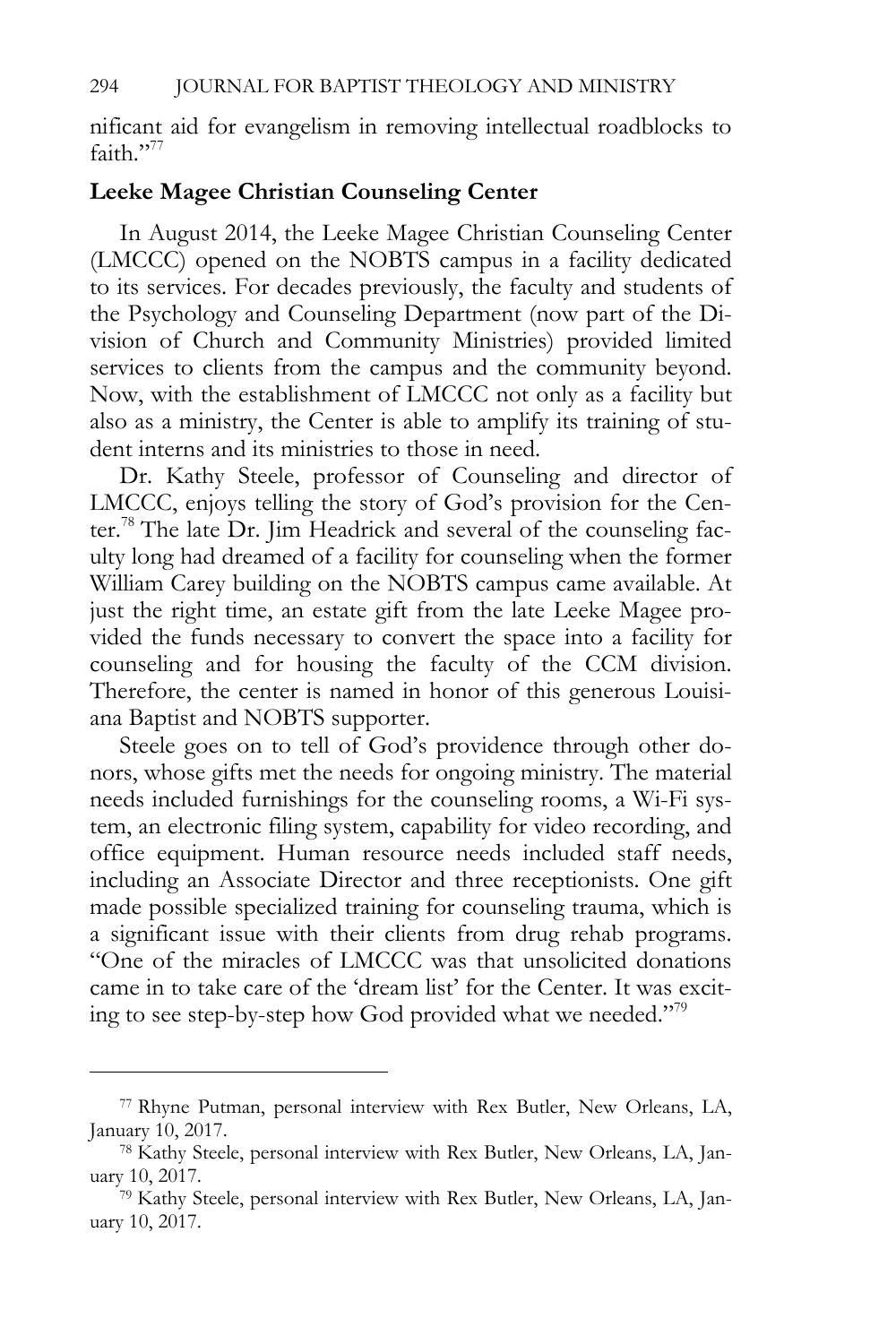The LMCCC provides an array of biblical, evidenced-based counseling services that are affordable, accessible and address the diverse mental health and relational counseling needs of individuals, couples, and families in the greater New Orleans community, including children, adolescents, elderly clients, and, in particular, the Bethel Colony and Women at the Well ministries. Regarding the mission of the LMCCC, NOBTS then-president Chuck Kelley said,

We deeply believe that Southern Baptists need to develop the necessary skills and knowledge to engage the communities around our churches. We have to find a way to start the conversation about Jesus with people who are not in our churches and we think a counseling program centered in Christ does that and we believe that community-based ministries, again, centered in Christ and the church, can do that. $80$ 

Steele pointed out that the NOBTS counseling program emphasizes a biblical worldview. Counseling students take many of the foundational biblical and theological courses common to other master's degrees. She said,

All of the students have to learn how to examine the foundational and philosophical assumptions of the techniques, models or theories of counseling to see how these fit into the biblical worldview. In typical counseling, the primary goal is to alleviate pain, alleviate suffering. That is not our primary goal. Our primary goal is to help clients come to the fullness of what God has created them to be. That doesn't always mean that you eliminate pain and suffering.<sup>81</sup>

The counseling program at NOBTS is unique in that it provides the educational background necessary to achieve state licensure. Currently, NOBTS is the only Southern Baptist seminary offering a licensure track in counseling. The extensive curriculum offered here makes it possible for counseling graduates to serve not only as church-based counselors but also in nonprofit organizations and private counseling groups in order to meet needs of

<sup>80</sup> http://www.nobts.edu/ccm/counseling-center.html, accessed 5 October 2020. 81 http://www.baptistpress.com/44688/counseling-center-trains-with-biblical-

worldview, accessed 5 October 2020.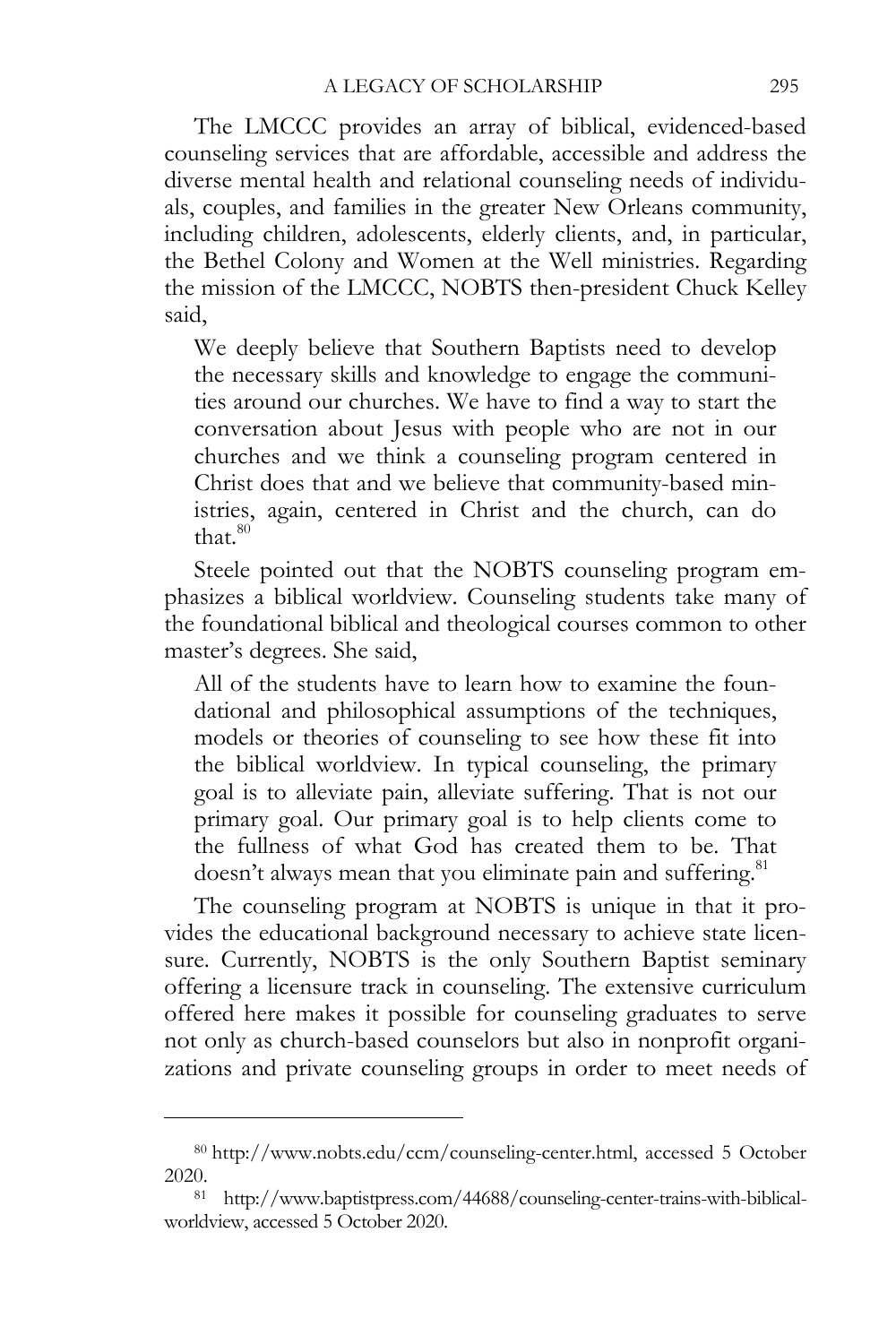those outside the church. The counseling students at NOBTS are committed to biblically based ministry that takes the Gospel to hurting people everywhere.

Dr. Ian Jones, professor of Counseling and chair of the CCM Division, made this statement about the LMCCC and its mission:

Christ challenged believers to be salt and light in the world "so that they may see your good works and give glory to your Father in heaven" (Matt 5:16). The division of church and community ministries is committed to training students with the skill sets necessary to help churches connect with their communities through counseling and social ministries, building up the church and bringing the transforming power of the Gospel into the world. The new Leeke Magee Christian Counseling Center will be a significant part of this ministry as students are trained to provide an array of biblical, effective and accessible counseling services to individuals, couples and families in the greater New Orleans communi $tv.^{82}$ 

## **The Center for Archaeological Research and the Michael and Sara Moskau Institute of Archaeology**

Archaeology has been a vested interest of NOBTS since its founding. John T. Christian was an avid traveler and collector and brought back many artifacts to the school's library from all over the Near East. J. Wash Watts was also well traveled, having served in the 1930s as a missionary in "Palestine," which is now the State of Israel. He served before there was a ban on removing antiquities from Israel, so he was able to acquire many very nice pieces. He brought back to NOBTS several things of great interest and value, including a piece of a scroll similar to the Aleppo Codex and which had come out of the Aleppo synagogue.

While these men were avid collectors and others had taught courses on archaeology, professional archaeology did not come to NOBTS until the 1970s in the person of George Kelm. Kelm, an archaeologist, led teams to several locations during the time he was at NOBTS, including Tel Aphek and Timnah on the Soreq River. Kelm apparently arranged artifacts that NOBTS already had, as mentioned above, and added some of the more recent finds to

<sup>82</sup> http://www.nobts.edu/ccm/counseling-center.html, accessed 5 October 2020.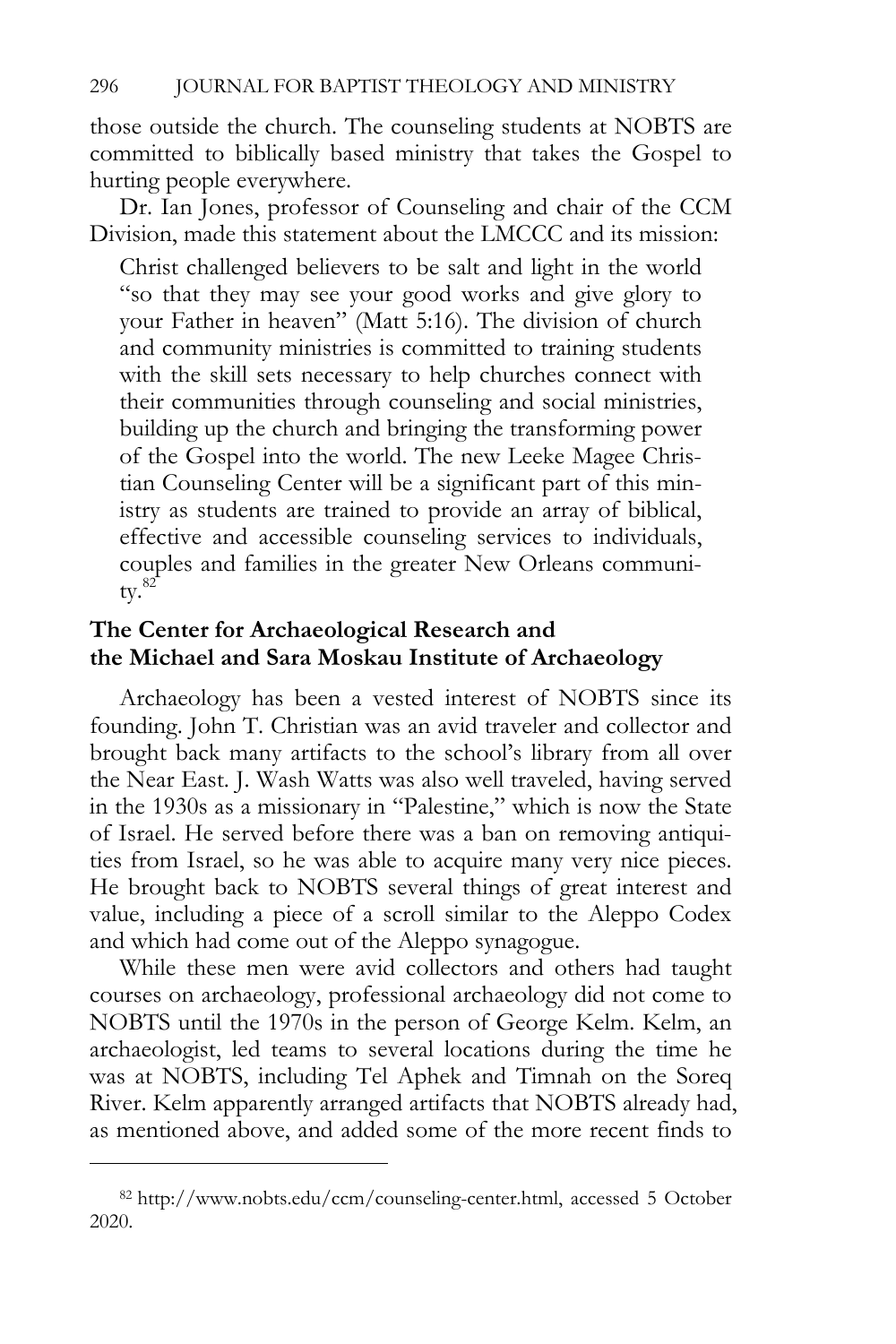the collection.<sup>83</sup> These were all exhibited in an area of the John T. Christian library.

A number of NOBTS students and faculty members worked with Kelm on these projects. For example, Mike Edens, long-time IMB missionary and current distinguished professor of Theology and Missions, and his wife Madelyn, worked with Kelm at Aphek in 1973. Many others experienced digging in the Holy Land during this period, but probably none was more important to the institution than Dennis Cole. Cole became an avid digger, working in numerous archaeological excavations over a period of time that spans from the very early 1980s until the present. His persistence over the years and the fine cooperation of the administrations of NOBTS kept archaeology and biblical backgrounds in front of the students.

In 1996, under the leadership of Dennis Cole, NOBTS founded the Center for Archaeological Research (CAR) for the purpose of unifying the biblical background curriculum, archaeology, and travel in Israel. Clay Corvin took over the travel program in 1984, raising funding and arranging scholarships for students to see the Holy Land.

The center performed very well during the next few years and with the hiring of Steve Ortiz, another professional archaeologist who had studied with William Dever at the University of Arizona, the CAR expanded and looked for an opportunity to perform its own excavations in Israel. That opportunity came in 2004–2005, when Steve Ortiz, under the auspices of NOBTS, was given a permit by the Israel Antiquities Authority (IAA) to excavate Tel Gezer. Unfortunately, Hurricane Katrina interrupted those plans and Ortiz soon departed to Southwestern Seminary. Ortiz continued to press forward at Tel Gezer from Southwestern, and NOBTS joined the consortium for that dig and continued to take students to Gezer.

In 2008, NOBTS was given the opportunity to excavate the ancient water system of Gezer with the Senior Archaeologist of the Israel Nature and Parks Authority, Tsvika Tsuk. At this time, Daniel Warner, an archaeologist who had recently begun to teach at the NOBTS Orlando extension center, and who had dug with Ortiz at Gezer, became one of the co-directors along with Dennis

<sup>83</sup> These artifacts were acquired prior to 1973, the year the antiquities law was passed in Israel.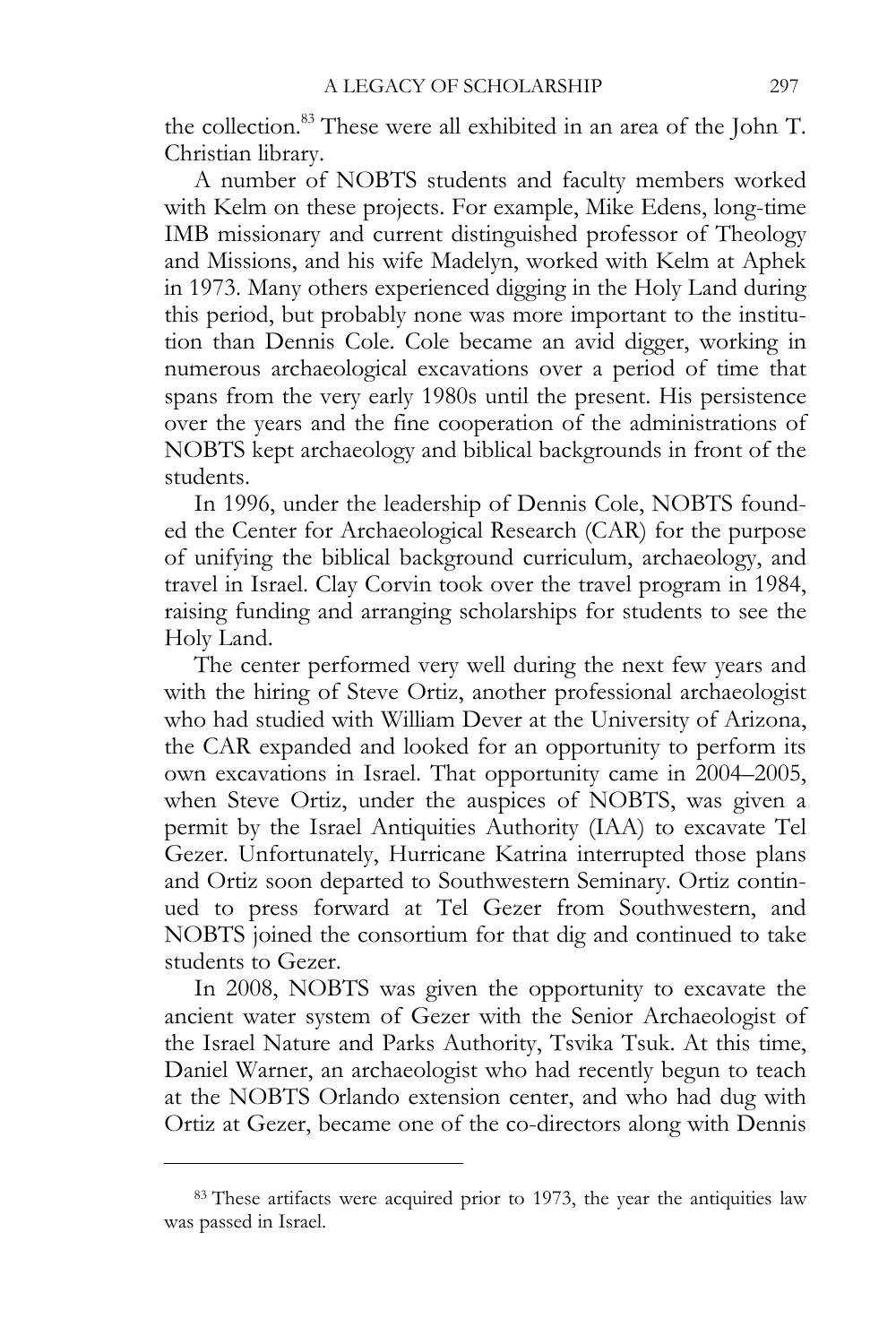Cole and Jim Parker. The team began excavations on the ancient water system in 2010, after two years of study and preparation. That excavation is still ongoing at present.

In 2009–2010, Jim Parker met with the Israel Antiquities Authority (IAA) regarding new laws and rules that they had enacted and what was required of NOBTS to maintain an archaeological excavation in Israel. Several things came out of that discussion including the founding of the Michael and Sara Moskau Institute of Archaeology. One of the requirements for a foreign entity to excavate in Israel is that they have an institute. Out of that need the Moskau Institute was founded. The institute took its name from Mike Moskau, the Seminary's general contractor who had rebuilt the campus after Hurricane Katrine. Moskau, and his wife Ginger (Sara) had made numerous trips to Israel and had become avid promoters of the NOBTS archaeology program. Unfortunately, Mike Moskau died in 2015 at only 58 years old; however, the Moskau Institute proudly bears his name. The Center for Archaeological Research, while still using that name at times, has become the Moskau Institute.

As a part of the Moskau Institute and in collaboration with the Havard New Testament Textual Center and the John T. Christian Library, the Museum of the Bible and Archaeology at NOBTS was constructed and now houses many of the precious artifacts, manuscripts, and bibles possessed by NOBTS. The museum is located on the second floor of the Hardin Student Center in a space specifically constructed for it.

#### **Conclusion**

Over a hundred years ago, the initial report from Baptist Bible Institute delivered to the Southern Baptist Convention in May 1918 listed five faculty members, including the president, Byron H. DeMent.<sup>84</sup> Subsequently, as has been seen, the faculty has been multiplied many times over with outstanding scholars. Furthermore, faculty members at NOBTS have furthered the scholarship of their seminary by founding numerous research centers and institutes. This chapter has listed only a sampling of scholars and scholarship that reflect favorably on our institution. May God continue to bless New Orleans Baptist Theological Seminary with

<sup>84</sup> Howe, *Seventy Five Years of Providence and Prayer*, 29.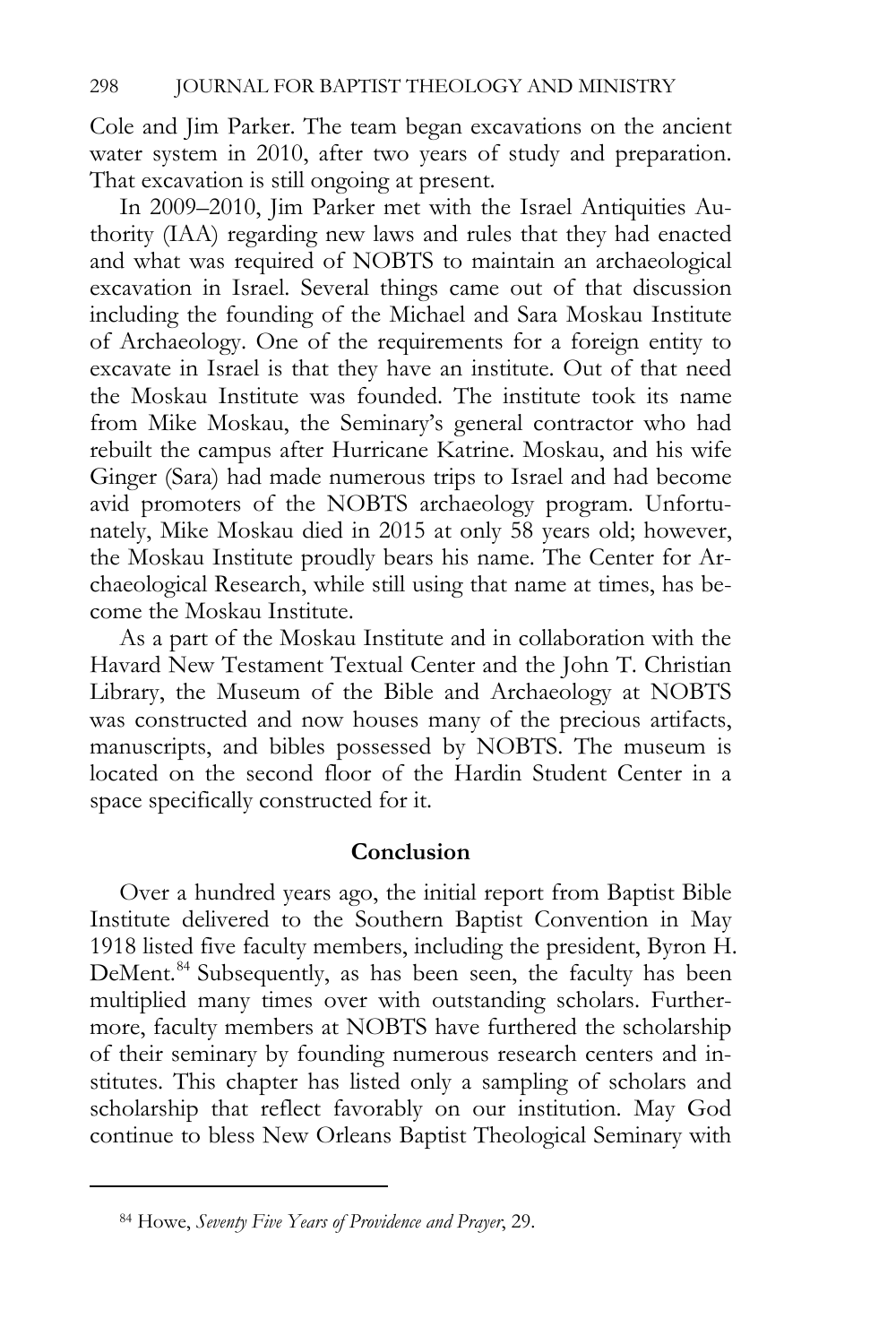the academic resources needed to "prepare servants to walk with Christ, proclaim His truth, and fulfill His mission."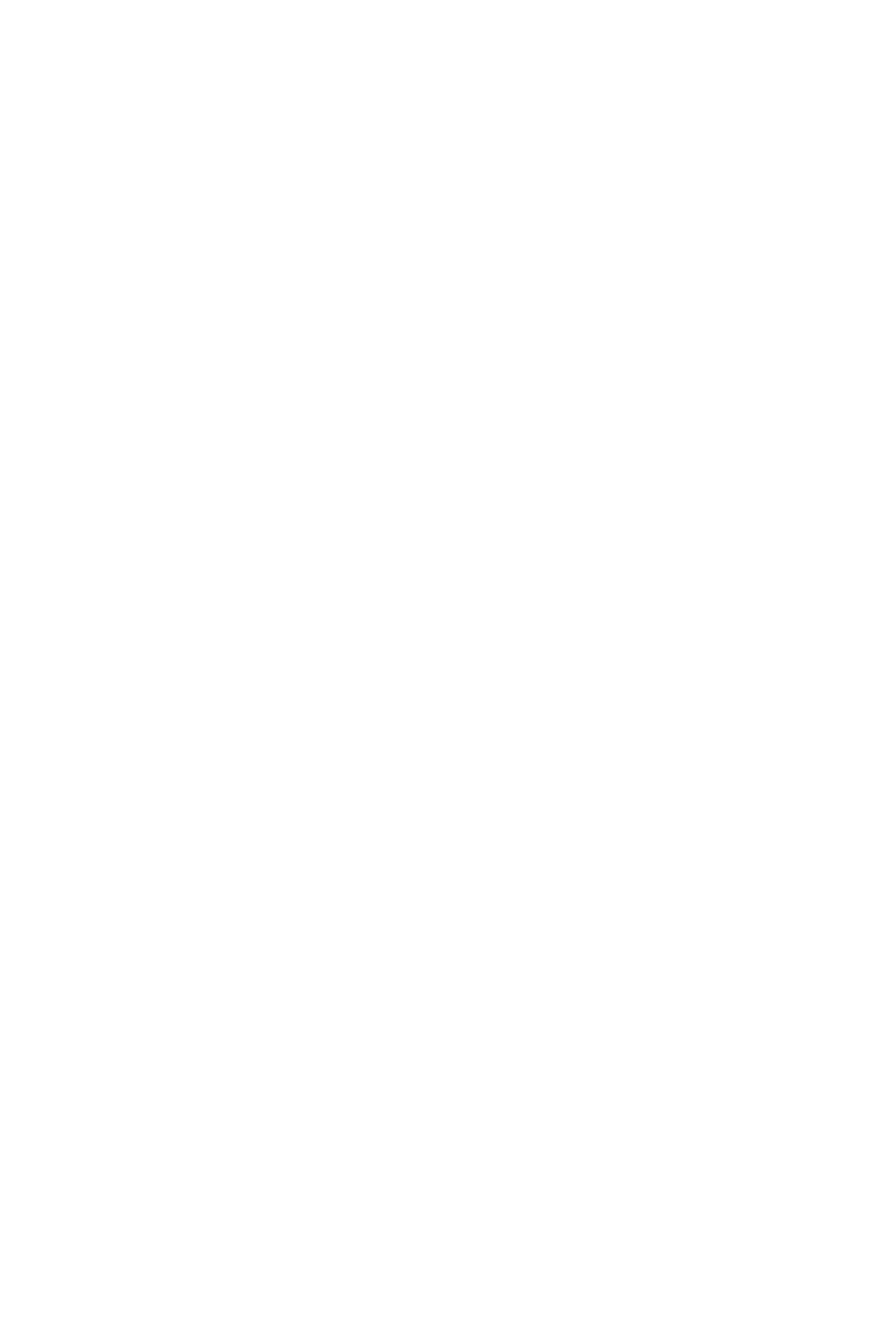# **The School of Providence and Prayer: From the Great Depression through Hurricane Katrina and Beyond**

## **Steve Lemke, PhD**

*Steve Lemke is vice president for Institutional Assessment, provost emeritus, and professor of Philosophy and Ethics at New Orleans Baptist Theological Seminary.* 

## **Difficult Early Days**

The year was 1918. Classes began at the new Baptist Bible Institute in New Orleans on October 1, 1918, but a problem quickly arose – a yellow fever and influenza epidemic had struck the city! Health officials declared a quarantine until November 19 and ordered all schools, colleges, and churches to be suspended indefinitely. The United States Health officer also requested the use of part of two of the buildings on the BBI campus to care for the sick, which was granted. The faculty met (a precursor to what a later faculty would do almost a century later after Hurricane Katrina) to discuss how to continue classes despite the quarantine. They made weekly assignments through November and gave tests each week (by mail correspondence, if not in person). As the end of the quarantine neared, yet another unexpected challenge arose. The United States had entered World War I by the declaration of war in April 1917. Although only 14,000 American Expeditionary Forces troops were in France in June 1917, that number had increased to over a million by May 1918 and over 2 million troops in France by the end of the war. In light of these events, War Department officials met with President DeMent and other BBI representatives to seek the use of some of the BBI facilities as a hospital for injured soldiers. The BBI representatives unanimously agreed that it was their patriotic and Christian duty to make the space available. Still, the Armistice was signed on November 11, precluding the military's need for the facilities. What a challenging first semester!

From that shaky start until today, New Orleans Baptist Theological Seminary has faced many challenging days. The 1920s brought many challenges to the young institution. BBI had initiat-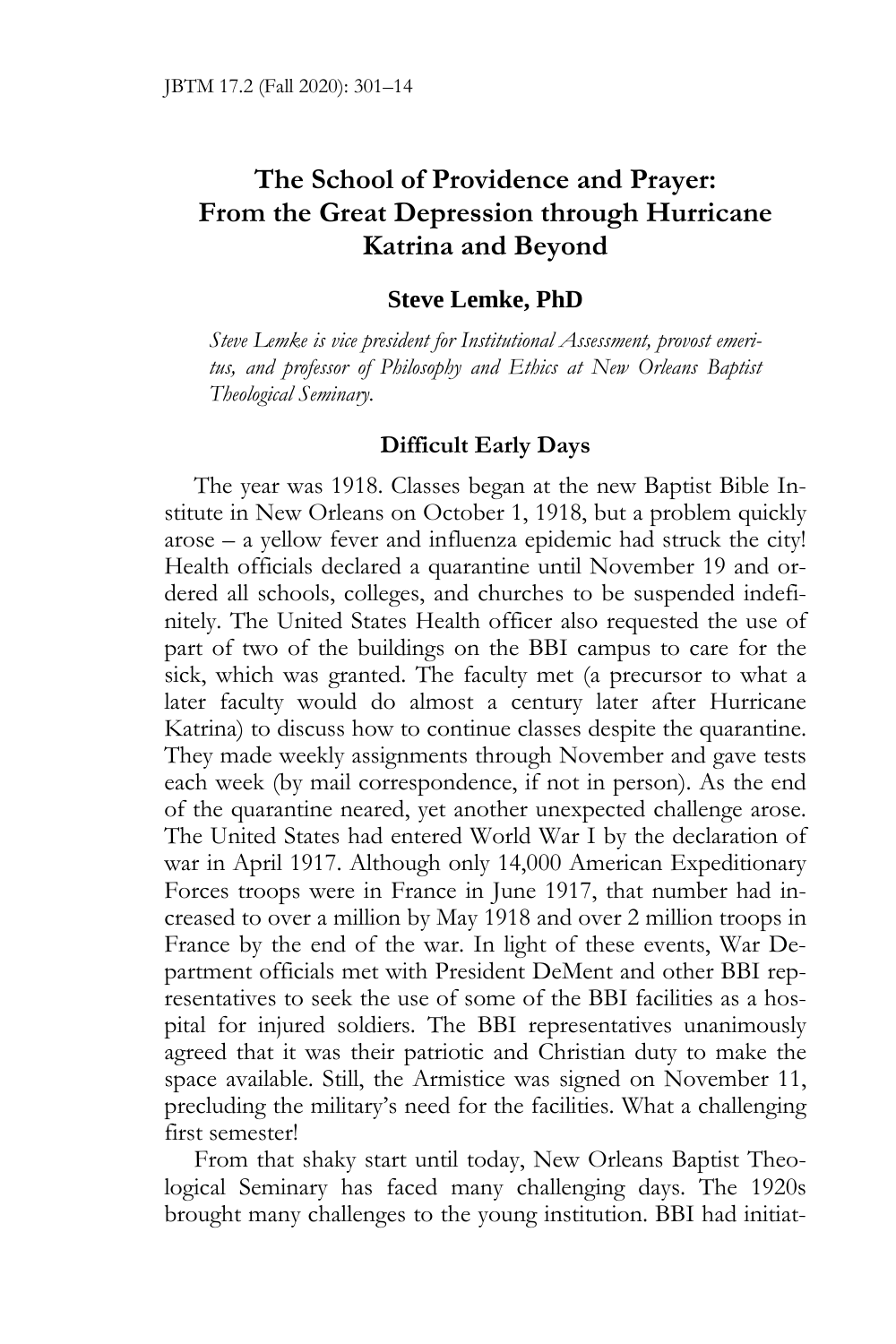ed a fund-raising campaign in Louisiana and had raised \$163,000 in subscriptions for that campaign. Even so, Southern Baptists instituted the \$75 million campaign in 1919, and these funds were turned over to the \$75 million campaign to be allocated.<sup>1</sup> Though the \$75 million campaign appeared to be a success at first, bringing in pledges of over \$92 million, it produced just \$58 million as the economy faltered (for example, cotton prices had plunged from 40 cents a pound to 10 cents a pound). BBI had been pledged \$500,000 out of the campaign, and BBI faculty and students pledged \$37,000 toward the campaign but received just \$83,000.<sup>2</sup> The Great Depression hit the United States economy in 1929, the same year that Clinton S. Carnes, treasurer of the Home Mission Board, was revealed to have embezzled about \$900,000 from that Baptist agency. These events brought severe economic pressures on Southern Baptists and their young school in New Orleans for years to come.

Students and faculty members alike were only getting by financially. Those who served in churches over the weekends often came back to New Orleans having been paid with vegetables, eggs, or other foods. Some students went downtown by the docks to pick up any bananas that had fallen off while banana boats were being unloaded. The families would put what they had received on a common table, and everyone took what they needed, so everyone's base needs could be met. Because of God's provision through these challenging days, BBI's first president, Byron Hoover DeMent, referred to the seminary as "the child of Providence and Prayer,"<sup>3</sup> and often called the institution "The School of Providence and Prayer."<sup>4</sup>

<sup>1</sup> Ethel L. Holcomb, "The Life and Labors of Byron Hoover DeMent" (MCT thesis, Baptist Bible Institute, 1935), 22.<br><sup>2</sup> Holcomb, "The Life and Labors of Byron Hoover DeMent," 22.<br><sup>3</sup> Byron H. DeMent, *Bulletin of the Baptist Bible Institute*, Memorial Number,

<sup>(</sup>January 1933), 1; c.f. Holcomb, 22–23; Claude L. Howe, *Seventy Five Years of Providence and Prayer: An Illustrated History of New Orleans Baptist Theological Seminary* (NOBTS, LA: Josten's, 1993), 28. 4 William A. Mueller, *The School of Providence and Prayer: A History of the New* 

*Orleans Baptist Theological Seminary* (New Orleans, LA: NOBTS Press, 1969), 139. The phrase was included in both the first and second *alma maters* (pp. 19, 139).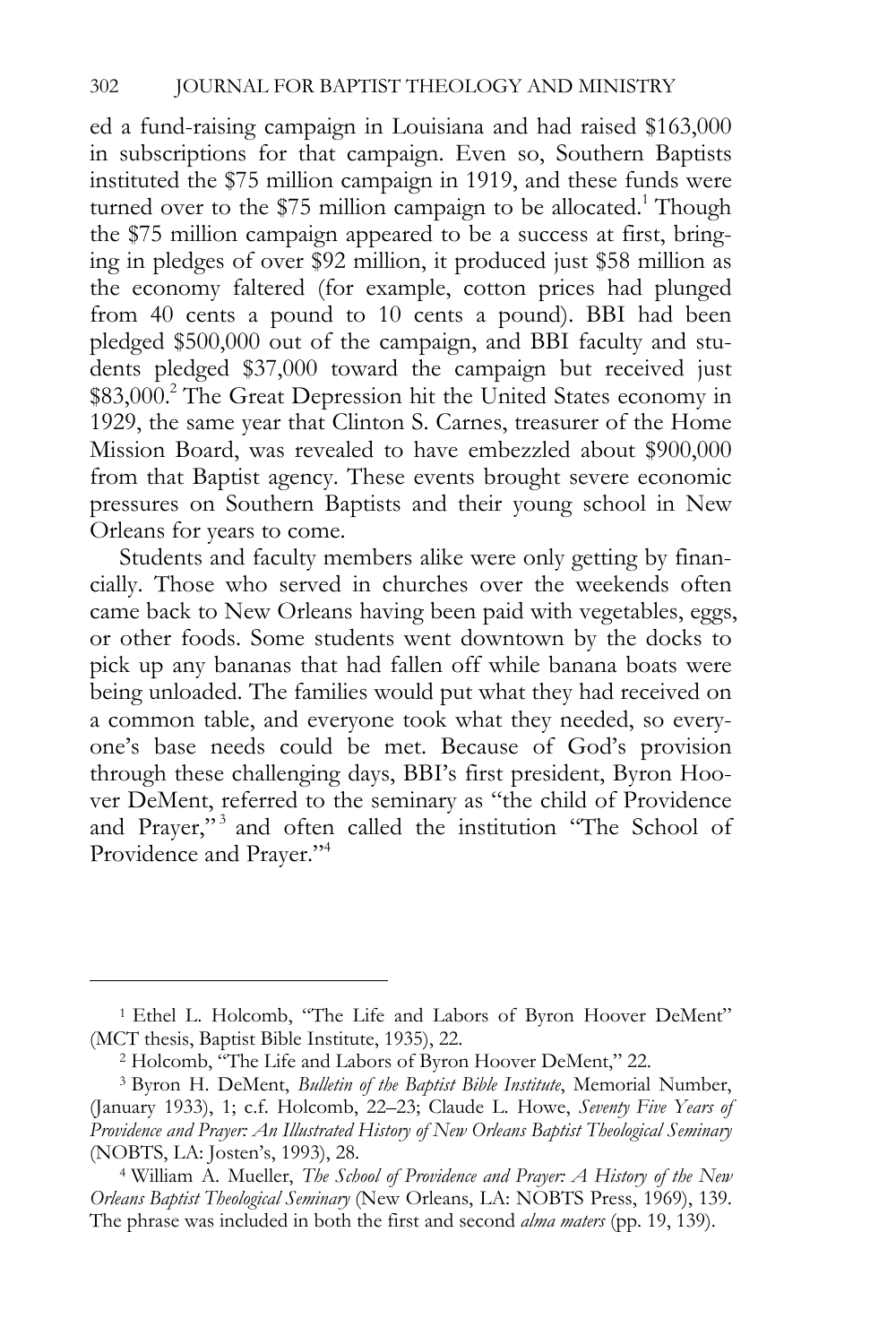#### **Continuing Financial Challenges**

The seminary itself suffered financially through these difficult days. The situation was so dire that there were rules about turning out the lights. President Hamilton saw that a light was on in one of the classroom buildings one night, so he quickly dressed and walked over from his house to turn off the light. When he arrived there, he saw what had become common on the BBI campus – students praying for God's intervention and help in the financial crisis.5 By 1932, the SBC become concerned about the financial viability of BBI. The seminary had a bonded indebtedness of \$45,000 to \$50,000 maturing each year over the next six years. Some Baptists began to wonder if BBI could survive, and a committee was formed to investigate the financial viability of BBI. Eventually, in 1932, the seminary's trustees determined that just five faculty members (inclusive of the president) could be retained. The decision came down to which faculty members to retain. The Trustee Instruction Committee chose to retain some of the younger professors since they had advanced degrees, but one of the younger faculty members pled with the board to allow him to resign and retain the older faculty members in light of their experience and their larger family responsibilities. The young faculty member asserted that he had a better chance to find other employment.<sup>6</sup> However, with the reduced faculty, the seminary was able to stay afloat. Costs were cut while donations increased, and BBI was able to pay off its debt entirely by 1943. As President Hamilton said, "the Bible Institute refused to die."<sup>7</sup>

Under the brief presidency of Duke McCall, BBI changed its name to New Orleans Baptist Theological Seminary, and its overall financial situation continued to improve. His successor, Roland Q. Leavell, brought in significant contributions to help the seminary relocate to its new location on Gentilly Boulevard. Dr. Leavell was an effective leader and fundraiser. Not only did he find monies to support the building of the new campus, but student enrollment surged from less than 400 students in 1947 to

<sup>&</sup>lt;sup>5</sup> Mueller, *The School of Providence and Prayer*, 83.<br><sup>6</sup> Howe, *Seventy Five Years of Providence and Prayer, 59–60; Mueller, The School of Providence and Prayer*, 82–86.<br><sup>7</sup> W. W. Hamilton, "Baptist Bible Institute History," 19; cited in Howe, *Sev-*

*enty Five Years of Providence and Prayer*, 58.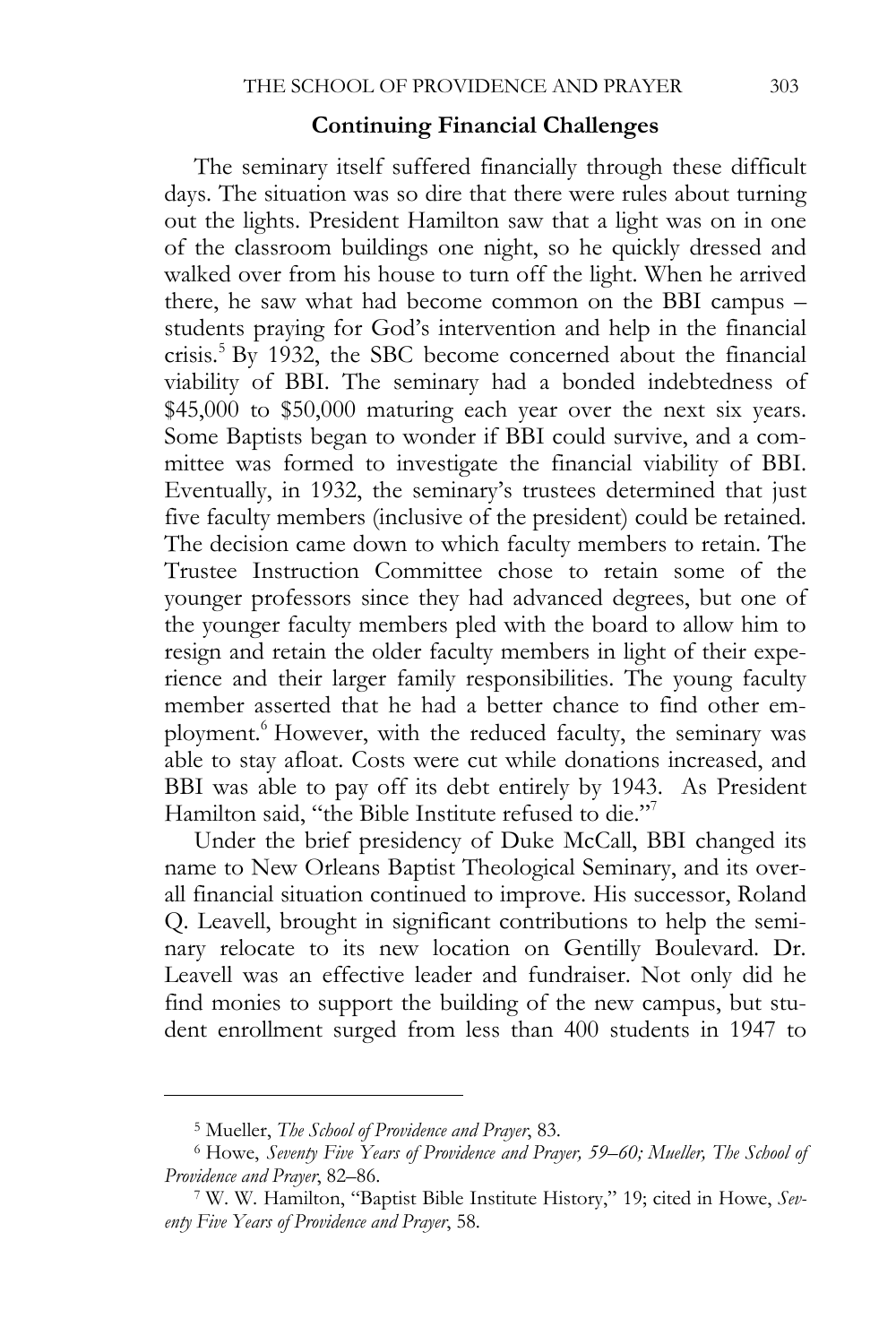over 1,000 students in 1957. Tragically, Leavell experienced serious health concerns and had to resign in 1958.

New challenges arose during the presidency of Leo Eddleman through the decade of the 1960s. A doctrinal civil war arose from within the faculty. Faculty members were criticizing other faculty members in the classroom. At times, doctoral students associated with one faculty member were penalized with poor grades by a faculty member on the opposite side of the issue. The situation became so toxic that some faculty left the seminary and student enrollment began to plunge, increasing stress to the school's financial situation. Two hurricanes further negatively impacted the seminary during this period – Hurricane Betsy in 1965 and Hurricane Camille in 1969. Hurricane Betsy, which hit New Orleans on September 9–10, 1965, had a devastating impact on the city. In many ways, Hurricane Betsy foreshadowed the impact of the later Hurricane Katrina. With its winds of over 100 miles per hour, Hurricane Betsy pushed a storm surge of water into Lake Pontchartrain, causing the levees on both sides of the Industrial Canal to break, flooding Gentilly and the Upper and Lower 9<sup>th</sup> Wards, just as it would almost exactly forty years later.

President Eddleman summarized the impact of hurricane Betsy on the NOBTS campus, which hit New Orleans the evening after convocation had been celebrated in the chapel that morning, with these words:

For a whole day after the recent hurricane, most New Orleanians sat around stunned and looking at one another. The presence of up to 36 inches of water on the northern onethird of this campus, with fish almost as long as your hand swimming therein, was unbelievable. But I saw it. After visiting two or three dormitories around 10:00 P.M. the night of the hurricane, Mrs. Eddleman and I returned and stood briefly on the screened porch of the southern side of the home we occupy. A sudden booster gust of wind ripped an entire section of screen from the porch as though it were tissue paper. We went inside. Shortly after, a baby tornado was spawned, entered the campus at the southeast corner, felled a tree between Dr. J. Wash Watts' home and the one we occupy, proceeded to the chapel where it ripped off numerous shingles of the roof, from there to Carey Hall where it brought untold havoc, then departed the campus to stage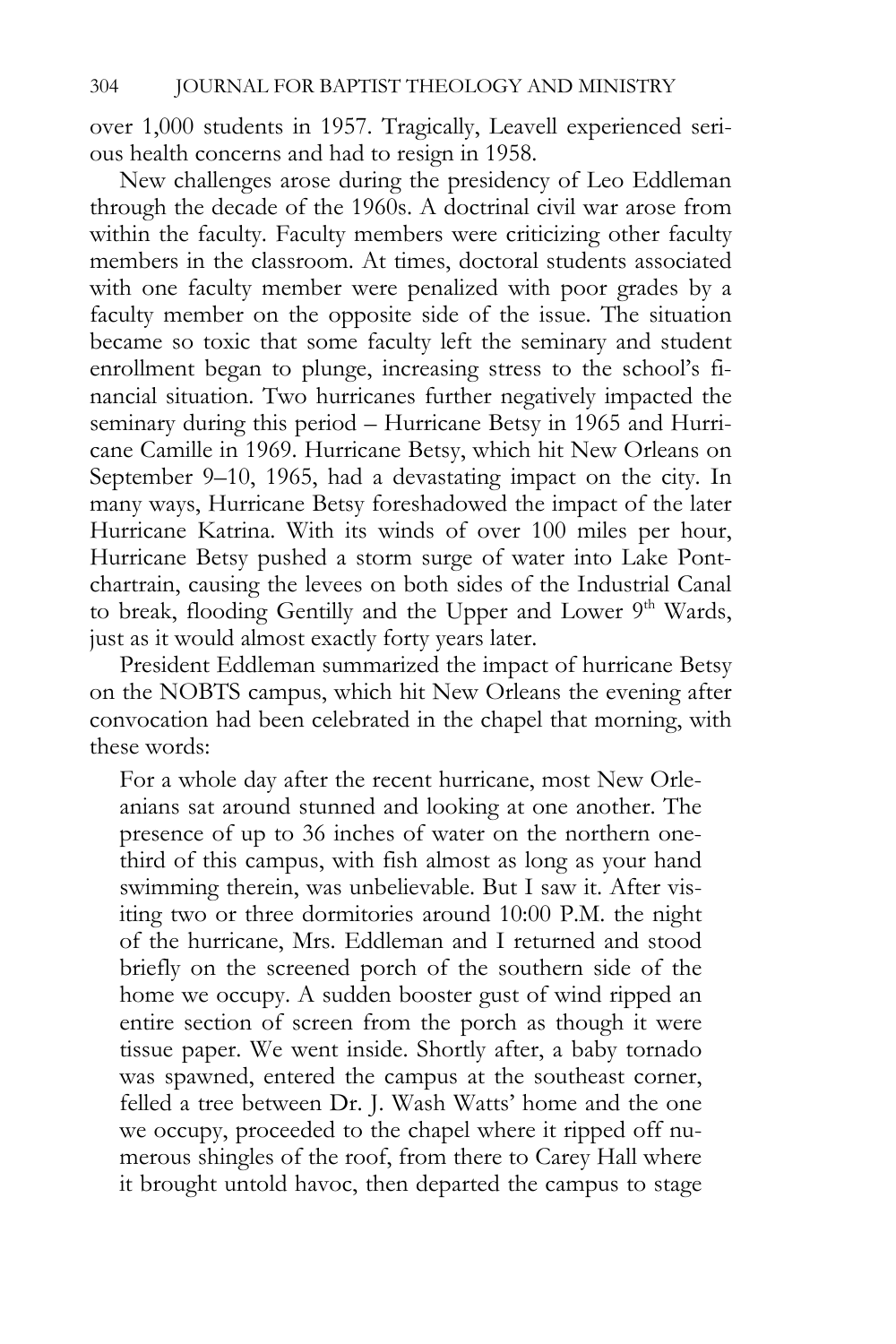a Sherman-like march of destruction for at least four blocks off campus.<sup>8</sup>

The wind-driven rain damaged many campus buildings, some of them by the numerous trees and limbs that fell all over the campus. This was, of course, before the day of mobile phones, so the campus was effectively knocked out of all electronic communications, with all electricity and phone lines out from Thursday evening, September 9, until Monday, September 13. The campus's damage was so extensive that a study committee considered relocating the seminary, but the decision was made to remain in its existing location in New Orleans.

Then, just four years later, New Orleans received an indirect hit from hurricane Camille on August 17, 1969. Although the hurricane turned slightly to strike the Mississippi Gulf Coast more directly, it damaged or destroyed many churches in South Mississippi, which had supported the seminary financially and offered ministry opportunities for NOBTS students. All of these factors contributed to an emerging financial crisis at the seminary. An austerity budget was implemented in 1969. Both Dean Kennedy (in August 1968) and President Eddleman (in January 1970) resigned, and the search was on for new leadership.

Grady Cothen was elected the next president, and though he served just four years in that role, he helped stabilize the seminary's economic position. He economized the operation of the seminary, including requiring the president's signature on virtually every expenditure. These financial controls brought the seminary's budget back into alignment.

After Cothen's resignation, Landrum P. Leavell II was elected in 1970. During the twenty-year presidency of Dr. Leavell, the seminary's financial picture slowly improved, with the seminary endowment and student enrollment increasing significantly. Under Leavell's leadership, innovations such as the creation of extension centers, the use of compressed interactive video (CIV), and the recreation of the seminary's undergraduate program swelled the seminary's student enrollment to over 2,000 students. Leavell was able to raise the seminary's endowment from less than a million dollars to over \$20 million.

<sup>8</sup> Leo Eddleman, *Vision* (December 1965), 2; cited in Howe, *Seventy Five Years of Providence and Prayer*, 133.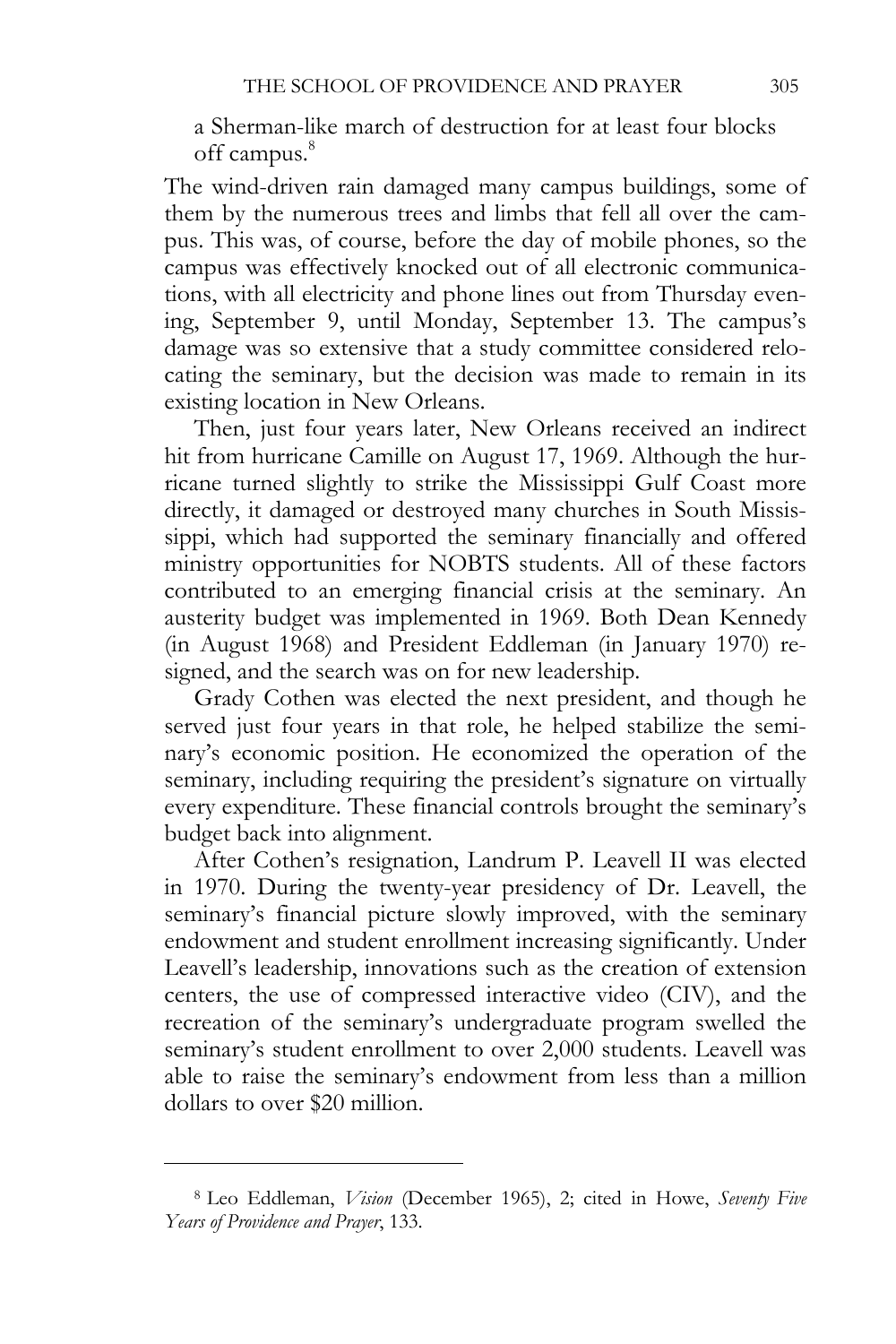The endowment raised by Leavell provided a firm financial foundation for the early presidency of Chuck Kelley, who became president in 1996. New curriculum and new delivery systems were implemented under President Kelley and the new provost, Dr. Steve Lemke, and the seminary's student enrollment doubled over the next five years. By 2004, NOBTS had achieved its largest student enrollment ever, which was the largest student enrollment of any SBC seminary. Then came August 2005.

#### **Through the Storm**

Hurricane evacuations are not particularly rare on the Gulf Coast, and even through Hurricane Katrina, the campus suffered only modest damage from the wind, rain, and fallen branches. Then the levees broke, and the situation became entirely different. Much of the city of New Orleans was flooded – including most of the NOBTS campus. The entire situation changed overnight. The entire main campus in New Orleans was going to be unavailable for a year. How could the institution keep afloat and keep having classes when faculty offices, faculty homes, student and staff housing, classrooms, and the library were not available for use? The answer is the amazing story of the survival of NOBTS through the destruction of Hurricane Katrina.<sup>9</sup>

On August 23, 2005, a tropical storm touched the southeastern coast of the Bahamas. Early projections predicted that Hurricane Katrina would make landfall far to the east of New Orleans, so many people in New Orleans weren't paying that much attention to it. The winds strengthened to make Hurricane Katrina a weak hurricane by the time it made landfall on the east coast of Florida on Thursday, August 25, but it weakened again to tropical storm status while crossing Florida. The weather prognosticators predicted that the storm would strike somewhere along the Florida panhandle and posed no threat to New Orleans. But by Friday afternoon, August 26, unusual weather conditions caused the storm to go off track westward, eventually placing the city of New

<sup>9</sup> This story has been recounted in greater detail by two works by several former NOBTS faculty members. See Curtis Scott Drumm, *Providence through the Storm: The New Orleans Baptist Theological Seminary's Hurricane Katrina Experience* (Metairie, LA: Journey Publications, 2009); and Steve Echols and Allen England, *Catastrophic Crisis: Ministry Leadership in the Midst of Trial and Tragedy* (Nashville, TN: B&H, 2011).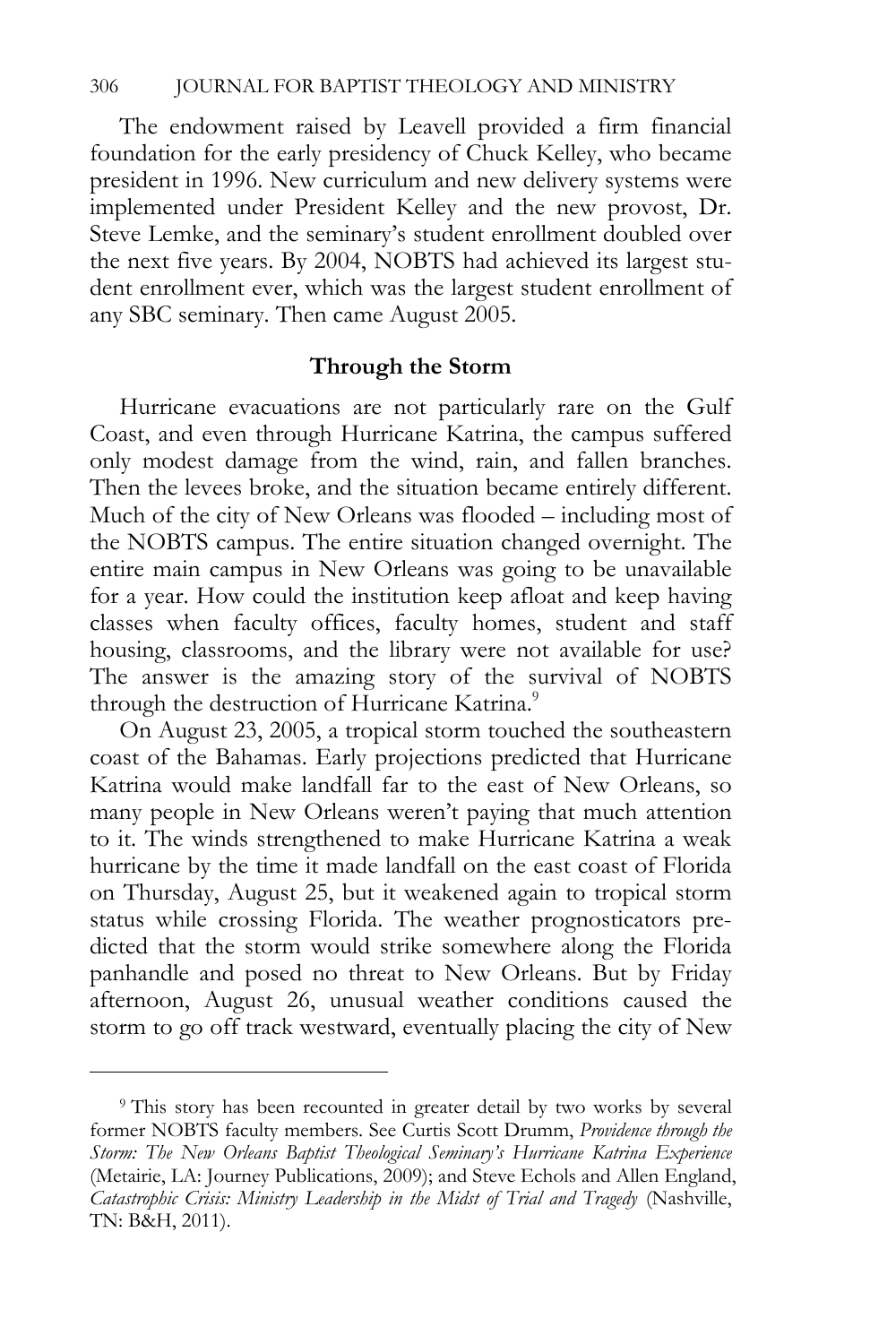Orleans squarely in its sights. The storm dramatically intensified on Saturday, August 27, to become a major hurricane, and by Sunday, it became the strongest hurricane ever recorded in the Gulf of Mexico.

As soon as the hurricane's direction and strength changed, the NOBTS administration met and called for an immediate evacuation from the campus. Typically, hurricane evacuations involve evacuating for just several days until the storm has passed and electric power is restored if interrupted. Sometimes hurricanes make a last-minute turn and miss the evacuated area altogether. Thus, many people who have lived along the coast for many years choose to stay home to either ride through the storm or enjoy a couple of days off. Those who left often viewed the evacuations as sort of a weekend vacation. However, this evacuation came so suddenly and unexpectedly that few people had made any preparation for evacuation. By Sunday, August 28, the mayor of New Orleans had ordered the entire city's mandatory evacuation, a virtually unprecedented decision. Since almost no one had evacuated early, traffic jams extended for over a hundred miles from New Orleans, and trips that were normally five hours took at least twice that time. Hotels in safer areas at a distance from New Orleans sold out of rooms.

Hurricane Katrina made landfall on Monday, August 29. The winds were high, blowing down tree limbs and shattering the Leavell Center stained glass window over its classic organ. But by Monday evening, the small crew still on the seminary campus reported that the damage had been comparatively minor, and that classes could begin again in a few days.

Then the levees broke. The wind-driven rain drove 20 feet of water into Lake Pontchartrain and other waterways, flooding the city's levee system to overflowing. Disaster officials for many years had warned of the possibility of a "perfect storm" – a hurricane tracking up the Mississippi River up to New Orleans, driving a storm surge of water into Lake Pontchartrain and from there into the city. That is exactly the path that Katrina took. The city's levees are at a higher elevation than much of the city, which is five to eight feet below sea level. The levee system functions to pump the water out of New Orleans and into Lake Pontchartrain. But the storm surge left the water with nowhere to go. The NOBTS campus slowly began to flood on Monday evening, August 30. Although the academic buildings of the seminary, which sit atop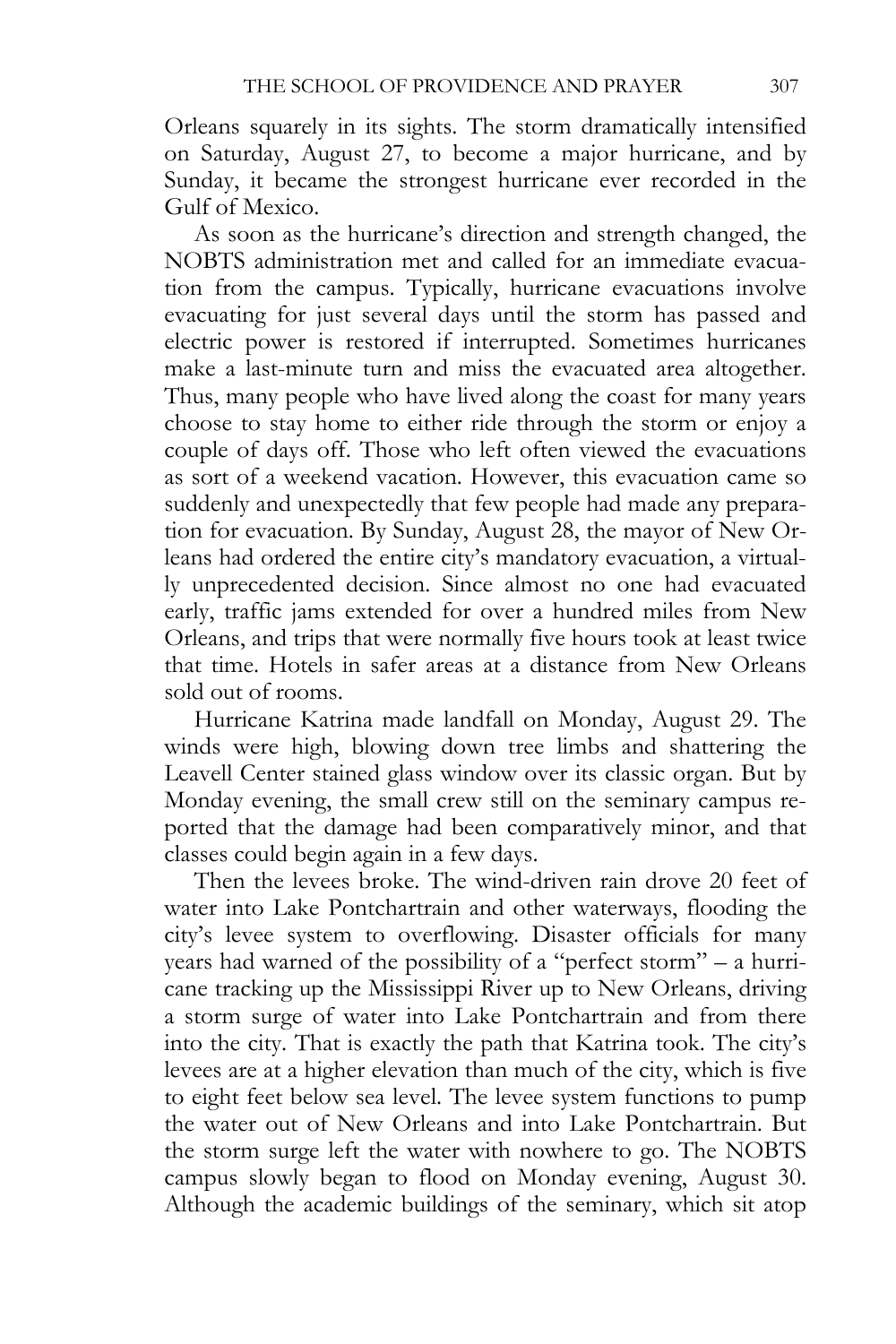one of the higher elevations in Orleans Parish, largely escaped flooding, much of the campus housing was flooded the next morning with from three to eight feet of water.

New Orleans immediately after the flood was a dangerous place. Power lines were down, increasing the danger of electrocution. The safety of the flood water itself was unknown, since it had swept over so many toxic chemicals from various locations. Roving gangs were looting neighborhoods, and even shot at police helicopters. A small group of campus security returned to the campus to protect it, at some personal risk to themselves. However, through several providential connections, and because the front of the campus was not flooded, National Guard troops and visiting police groups from several states came to use the campus as their base. They stayed at the Providence Guest House, and military helicopters came and went from Hardin Student Center. This strong presence of National Guard troops and police on the campus helped preserve the campus from looting and vandalism through these difficult days.

Meanwhile, the faculty who lived on the New Orleans campus had evacuated to 8 states and the staff and students to 28 states, as they each went to temporary housing offered by family or friends. Most families evacuating from the campus took just enough clothing and supplies for the weekend, anticipating that they could go back to New Orleans in a few days after the storm had passed. As it turned out, those few possessions would prove to be virtually all that survived the storm. They literally had to start over with clothing, houseware, linens, and all such things that might normally be given to a newly married couple beginning their life together. Also, school had already begun, so the faculty families were forced to make fairly quick decisions about where to live so that children could get in a school. Sometimes the temporary situation they chose was far short of ideal, but it was the best that could be done in such demanding circumstances.

Many questions came to mind in light of these events. The campus and New Orleans itself were inaccessible to the public for weeks to come. Although some classrooms were available, there was no livable housing for students, staff, or faculty members. How could classes go forward that semester when the classrooms, faculty offices, and the library were inaccessible? How could the semester continue when the faculty members had evacuated to 8 states and students to 28 states? How could students be recruited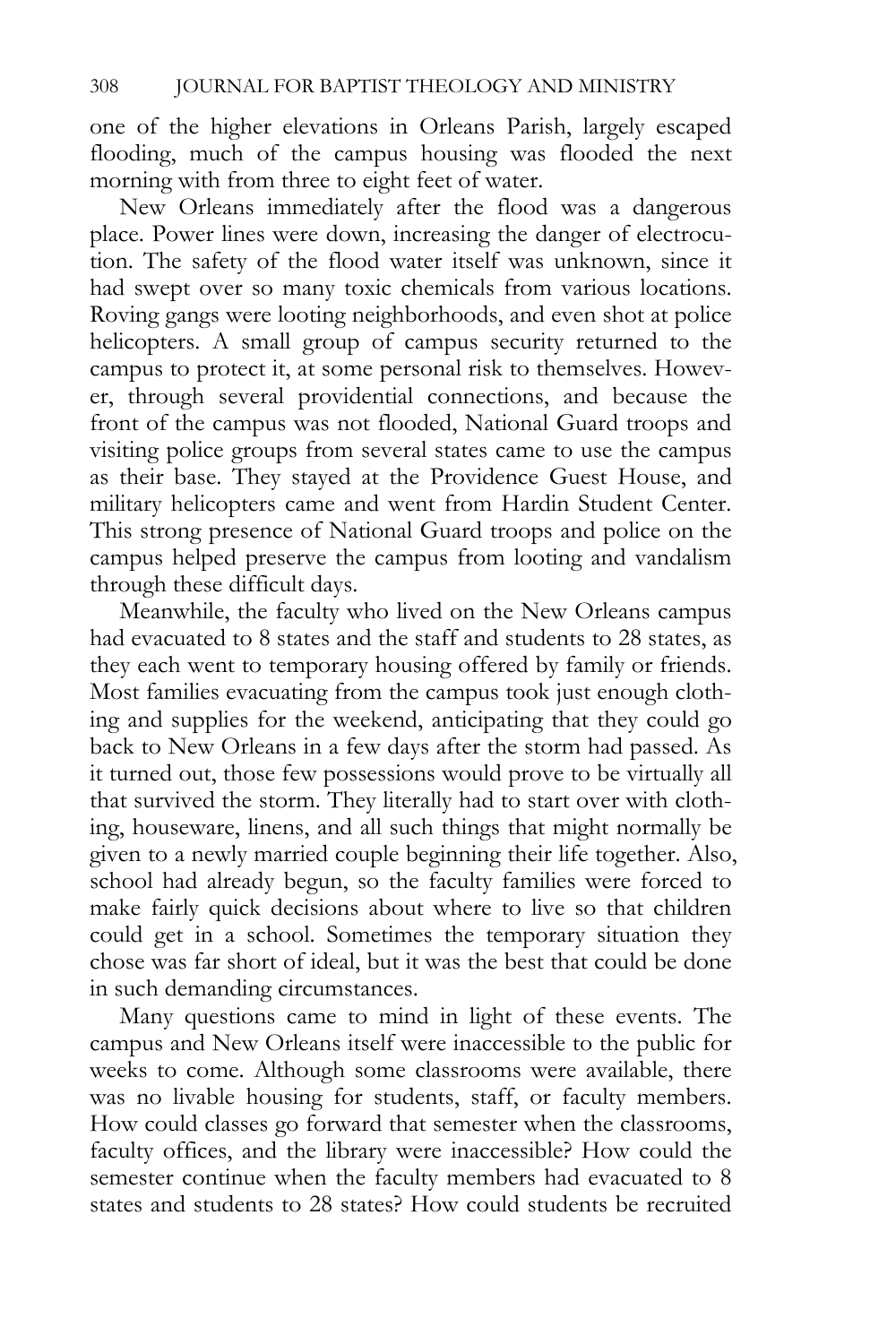when there was no campus to which to recruit them? Could the seminary continue to be viable at all into the future?

When the reality of this new situation was driven home, a team of seminary leaders met in the seminary's extension center in metropolitan Atlanta to come up with answers to these questions. For years, the seminary's Atlanta extension was housed in the Columbia Drive Baptist Church in Decatur, Georgia, and it was here on September 1, 2005, that a diverse team of about sixteen administrators, faculty, staff and students gathered. After a devotional and information-sharing time, the team that was there broke into three groups, each of which addressed a key question about the future of the seminary.

The academic team, led by Provost Steve Lemke, sought to develop a plan for how the seminary could possibly continue classes that semester. Because the seminary had extension centers in a number of Southeastern cities, including Atlanta, it was fairly easy to go forward with those classes, although adjustments had to be made to teach courses by compressed interactive video (CIV) from Atlanta rather than from New Orleans. But the big problem was how to continue the New Orleans campus courses. Fortunately, the seminary had been utilizing some internet classes since 2000, so some courses could be shifted to a fully online delivery system. But in addition, in many of the on-campus classes, faculty members were using the same Blackboard software as was used in the online classes to supplement their class time. Some classes used the Blackboard format to give quizzes or conduct threaded discussions online between class sessions. So the academic team proposed continuing all the New Orleans campus courses by enhancing these Blackboard tools that were already in existence. Of course, the faculty member would have to completely revise the syllabus for the semester, shift more of the class material and tests online, and utilize the threaded discussions tool much more significantly. The faculty would be given until the first of October to reshape their classes, and then the fall semester would continue in this new format. Ironically, these changes strangely paralleled the sort of adjustments made back in 1918 to respond to the health quarantine. Because of the new format focused on replacing the classroom discussions with "threaded discussions" online, the academic team came to call this format "TDS" classes. This alternative delivery system would prove key to not only salvaging the semester and allow eligible students to graduate in December, but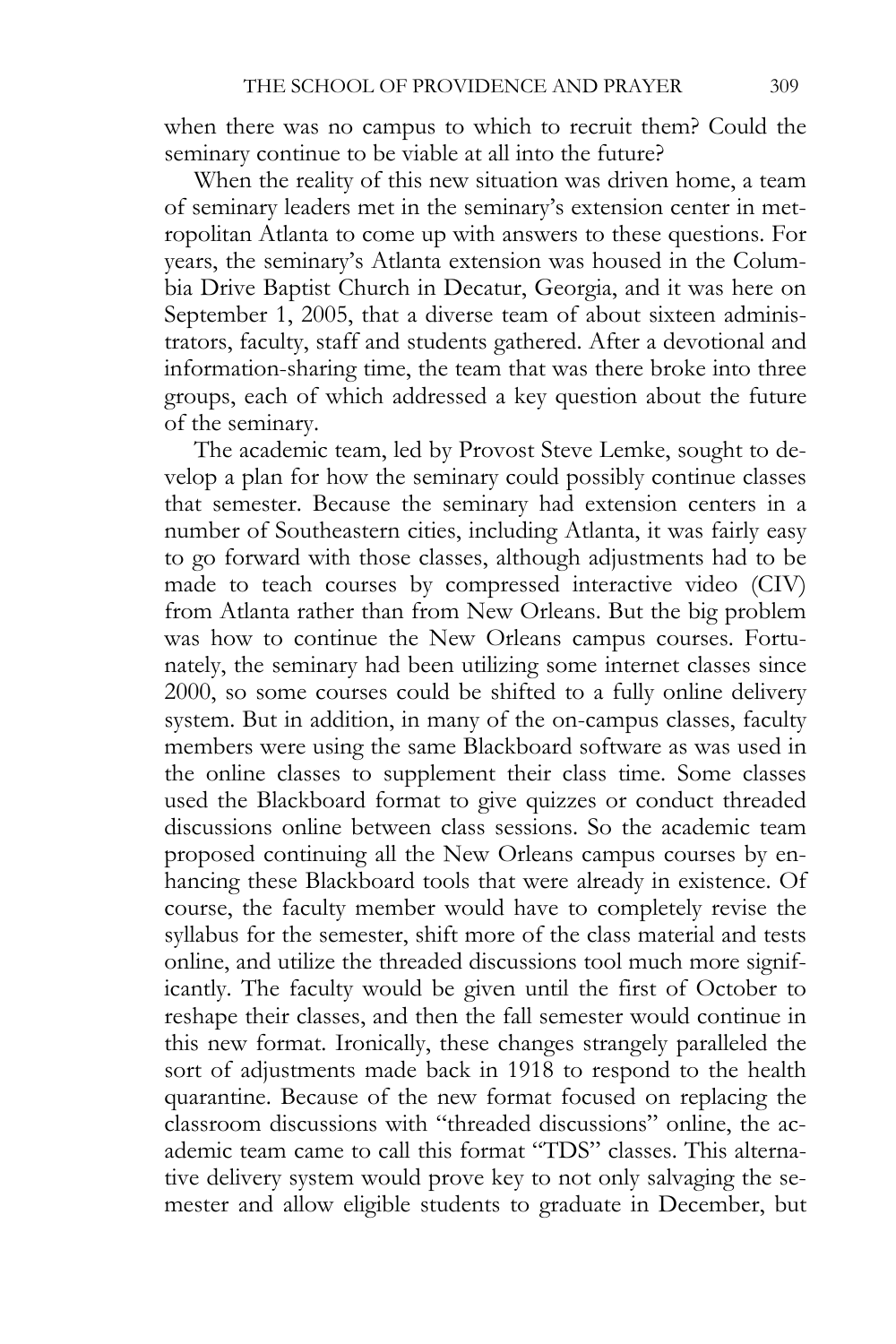literally in making the long-term survival of the seminary more possible.

A second team, led by Dean of Students Craig Price, came up with a plan to locate and communicate with each New Orleans campus student. Since the students had evacuated to live temporarily with family or friends, this proved to be a challenging but crucial task. Many of these calls involved grieving with the students that were coming to grips with the fact that it was likely, particularly if they lived on the first floor of their housing, that they lost most or all of their possessions back in New Orleans. But these calls shared key information and provided needed counseling at times to keep the student body on board as a whole. Without that personal contact, many of the students would have given up on their seminary plans.

The third team, led by Vice President for Development Charlie Harvey, came up with plans for the crucial task of soliciting funds to rebuild the New Orleans campus, aid hurting faculty, staff, and students, and make it possible for the seminary to achieve longterm survival financially. Southern Baptists would prove to be very generous in supporting NOBTS through this time of crisis.

With these initial plans in place, the faculty and their spouses gathered on the Southwestern Baptist Theological Seminary campus in Fort Worth, Texas, on September 9–11, 2005. On the first night, Dr. Kelley and others shared what the situation was on the New Orleans campus. He showed pictures from the campus, including showing pictures of faculty homes under several feet of water. For most of the faculty and their spouses, this was the first view they had seen of the campus, and it was shocking. To see their own houses under several feet of water was devastating emotionally. The president assured the faculty families that the seminary intended to rebuild in New Orleans and led in some devotional thoughts and prayer. The next couple of days, the faculty began working within the normal faculty academic divisions to see if the provisional plan that had been proposed in Atlanta would actually work. Without exception, each academic division agreed to shift their classes to this alternative delivery system to keep the semester going. Faculty members who lived in the Northshore area were not as severely impacted by the Katrina experience, and they proposed that some classroom type classes continue at First Baptist Church of Covington, Louisiana. This plan was also approved, and about a hundred students living in that area utilized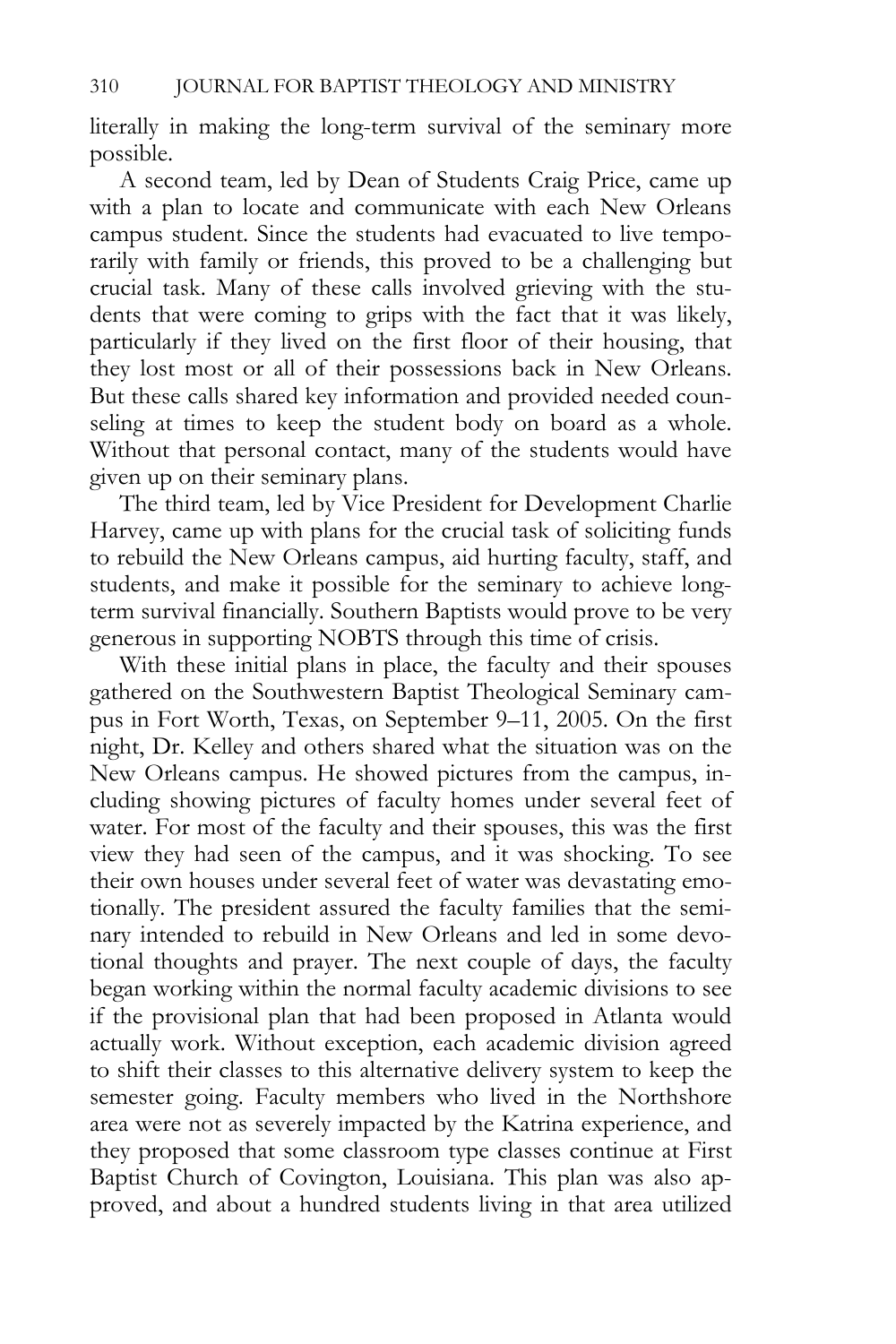that option. The faculty families received encouragement from Southwestern Seminary faculty families who hosted them in their homes, as well as being offered a large number of clothing options from churches in the Dallas-Fort Worth area.

The administrative team relocated to Atlanta to make the Decatur extension center the seminary's temporary base of operations. Some lived in housing provided by churches in the Atlanta area, but many lived in the Clairmont Crest senior adult housing facility owned by the Georgia Baptist Convention. Food, clothes, cooking implements, and dishware were collected in the former church gym at the Decatur campus to help meet the needs of faculty, staff, and students alike. First Baptist Church of Atlanta offered classrooms for students, so almost all the classes were relocated there to allow the Decatur location to house all the administrative offices. Chick-fil-A generously catered a meal one day a week, and the fellowship in the former church cafeteria area was always warm between faculty, staff, and students over meals at that location. Many of the administrative team were able to relocate back to New Orleans early in 2006, living for months in the Providence Guest House. Most of the campus housing was ready for faculty and students by August 2006, and a modest on-campus program began again that academic year.

Because the seminary was able to continue virtually all of its classes in the difficult days following Katrina, the student body stayed largely intact through the Katrina crisis. Students in their last semester of seminary in fall 2005 were able to complete the work toward their degrees and receive their diplomas at graduation exercises in December 2005 at the seminary's Birmingham extension center location, Church at Brook Hills. Even though sister institutions made the kind offer to allow NOBTS students to transfer and enroll at no charge in the fall 2005 semester, most NOBTS students stayed enrolled at NOBTS, or laid out a semester or two and then resumed their studies at NOBTS. The part of the student body most impacted by the storm were international students, whose immigration status could have been in jeopardy if the semester had not gone forward. So many international students, particularly doctoral students, went to the sister SBC seminaries offering the free tuition. But as a whole, the Katrina event did not cause a large drop in student enrollment. Between the 2005–2006 and 2006–2007 academic years, student enrollment declined just about 350 students, from 3,761 to 3,412. However, it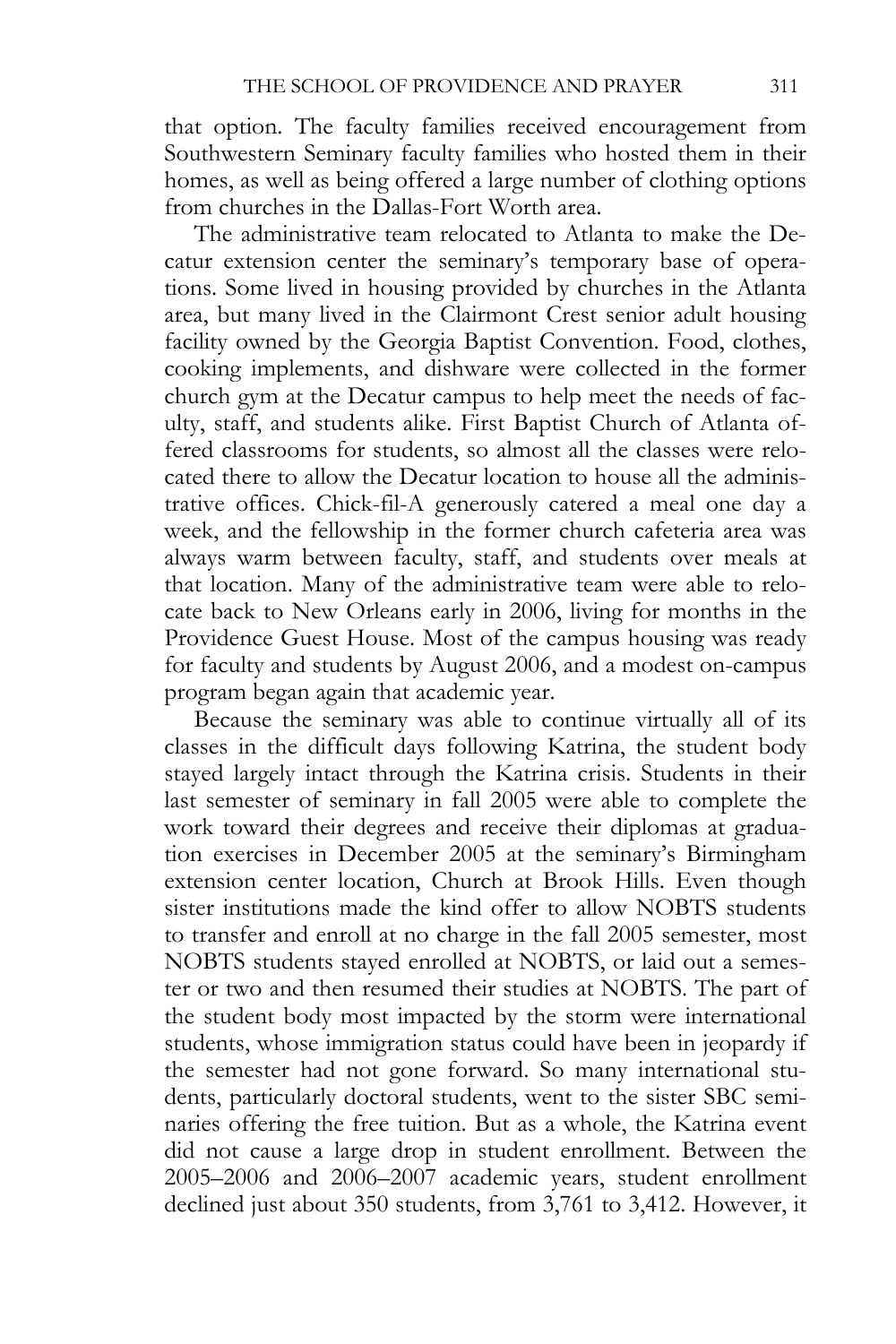had bounced back to 3,605 students by the next academic year, 2007–2008, and by 2014–2015 a new enrollment record of 3,908 had been reached, surpassing even the previous all-time high enrollment in 2003–2004.

At one meeting in the midst of these challenging days, the administrative team began to list all the ways that God had providentially provided for NOBTS long before the storm to prepare our way to survive the storm. An opportunity had come to increase the seminary's property insurance just months before the storm, and the insurance protection was essentially tripled from \$10 million to \$33 million. The seminary had sold off a couple of off-campus apartment buildings to another institution, largely because of security concerns, but these buildings were greatly damaged and the income from the sale was more valuable to the recovery efforts than the storm-damaged buildings were worth. The seminary had moved from a health insurance policy for its employees primarily served by one New Orleans hospital to a nationally transportable health insurance policy, which was crucial for the faculty families who evacuated to different states. The existence of the large facility donated by Columbia Drive Baptist Church to house the seminary's temporary headquarters in Decatur, Georgia, was a Godsend, including the fact that it housed the backup servers for the Seminary's internet system. The seminary's early adaptation of the online class delivery system, and the use of internet-assisted components even in regular semester on campus classes, made the transition to the all-online "threaded discussion" format possible. The seminary's large extension center system, largely unaffected by Katrina, continued as an anchor for student enrollment through the post-Katrina days. The seminary's consortial agreements with other Louisiana libraries (LOUIS) and Georgia libraries (GALILEO), along with its online resources and agreements with various Baptist college libraries, made it possible for the seminary to continue without immediate access to the John T. Christian Library on campus. The recent construction of the Providence Guest House provided a venue to house National Guard and state police troops at the seminary, and their presence prevented the sort of looting on the seminary campus that was rampant across the city. In all, the administrative team listed two pages of specific ways in which they realized in retrospect that God had prepared his seminary to survive the tragic damage caused by Hurricane Katrina.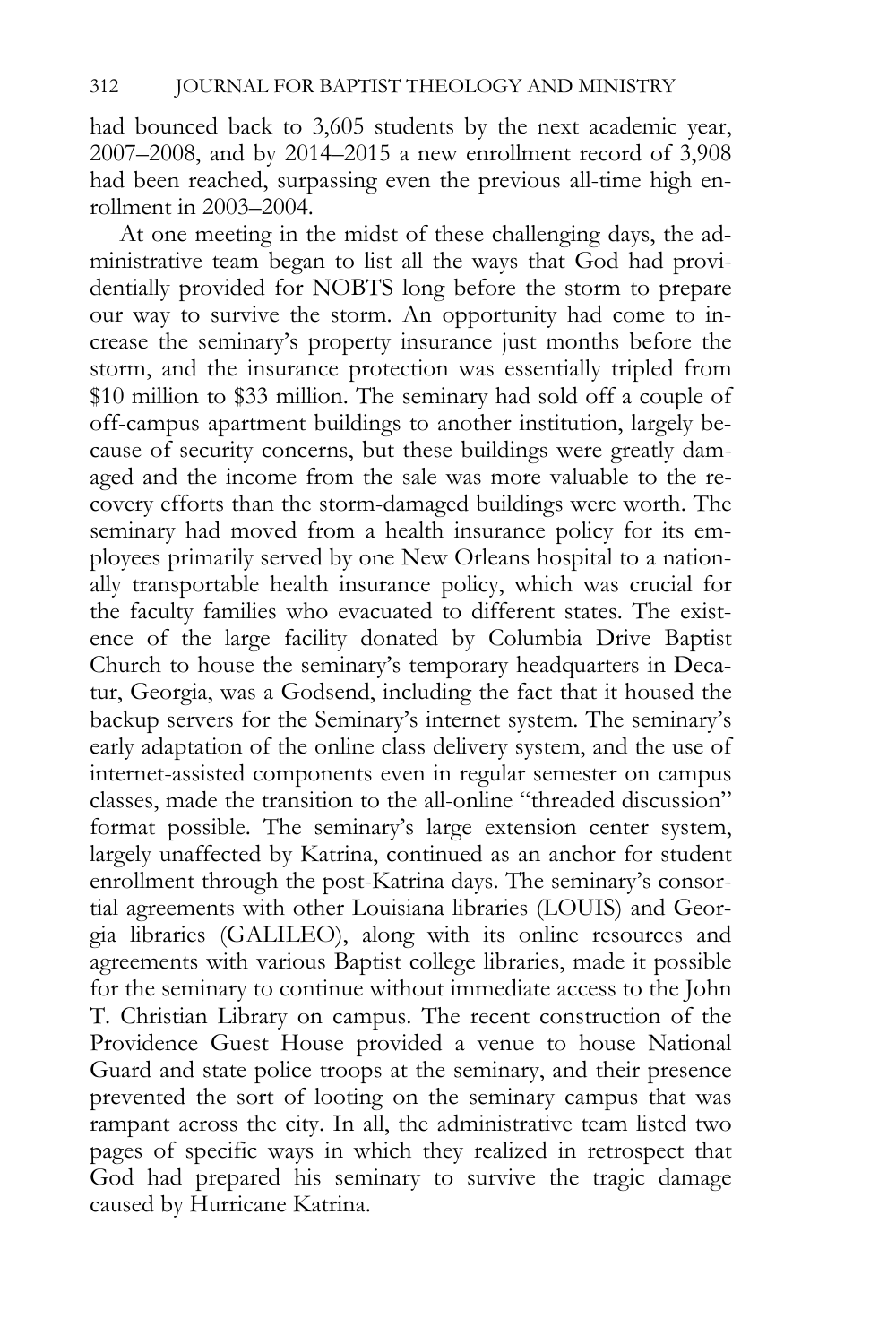#### **The Pandemic of 2020**

In Spring of 2020, another worldwide pandemic, reminiscent of the one in the Seminary's first year, impacted NOBTS and Leavell College. The COVID-19 numbers were very high in New Orleans, and the Louisiana governor imposed a quarantine with statewide limitations on businesses and public gatherings. The New Orleans mayor imposed some even stronger limitations on the city. As with schools across the country, NOBTS and Leavell College moved their in-person classes to internet classes in March 2020 and continued through the semester to complete all classes. Chapel had to be discontinued; the cafeteria closed; and all offices closed. Faculty and administrative meetings were held by video conferencing.

Some schools lost tens of millions of dollars due to the pandemic, but because of its Katrina experience and its early adoption of online learning, NOBTS was well-positioned to make this transition. Almost all the Seminary students stayed enrolled, and most who lived on campus continued to do so. The school had several "socially distanced" social events through the Spring and Summer to help break the isolation of faculty members, staff, and students caused by the quarantine.

The Seminary administration outlined several budgetary adjustment options in case the school experienced financial reversal, but happily only the most modest of these options had to be implemented. The school was concerned that Summer enrollment would decrease, so the administration launched a "Bridge Campaign" to assist students financially, many of whom had lost jobs and income. The school's donors came through in an amazing way with \$435,000 to assist students, and Summer enrollment held steady.

Like at all institutions of higher learning, the Seminary administration was concerned about the Fall semester enrollment as well. The institution's student enlistment personnel were not able to travel to recruit new students because of the pandemic. But the Seminary initiated "Bridge Campaign 2.0" for the Fall semester, and again the donors came through with \$275,000 to help the students through this crisis time. Fall enrollment remained steady. The school was able to obtain a Paycheck Protection Program to continue paying Seminary personnel whose offices were closed.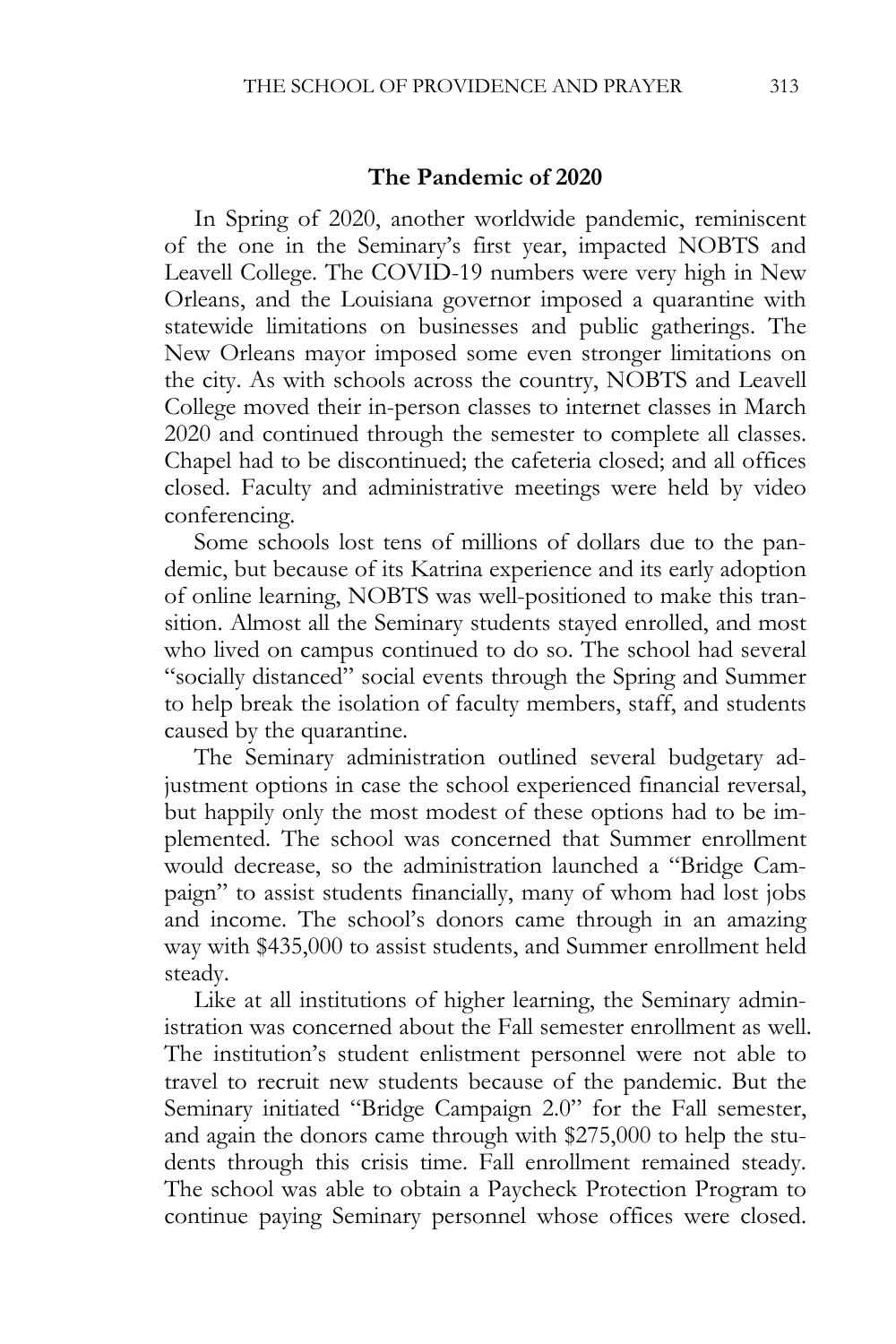The Seminary reached its \$1 million goal for the Providence Fund to help fund the budget. The SBC Cooperative Program, which some thought would face dramatic reductions, continued within just a few percentage points of the budgeted amount. Amazingly, through it all, NOBTS was able to finish the year "in the black" financially. NOBTS was begun as the School of Providence and Prayer in the midst of a pandemic, and it is still the School of Providence and Prayer to this day!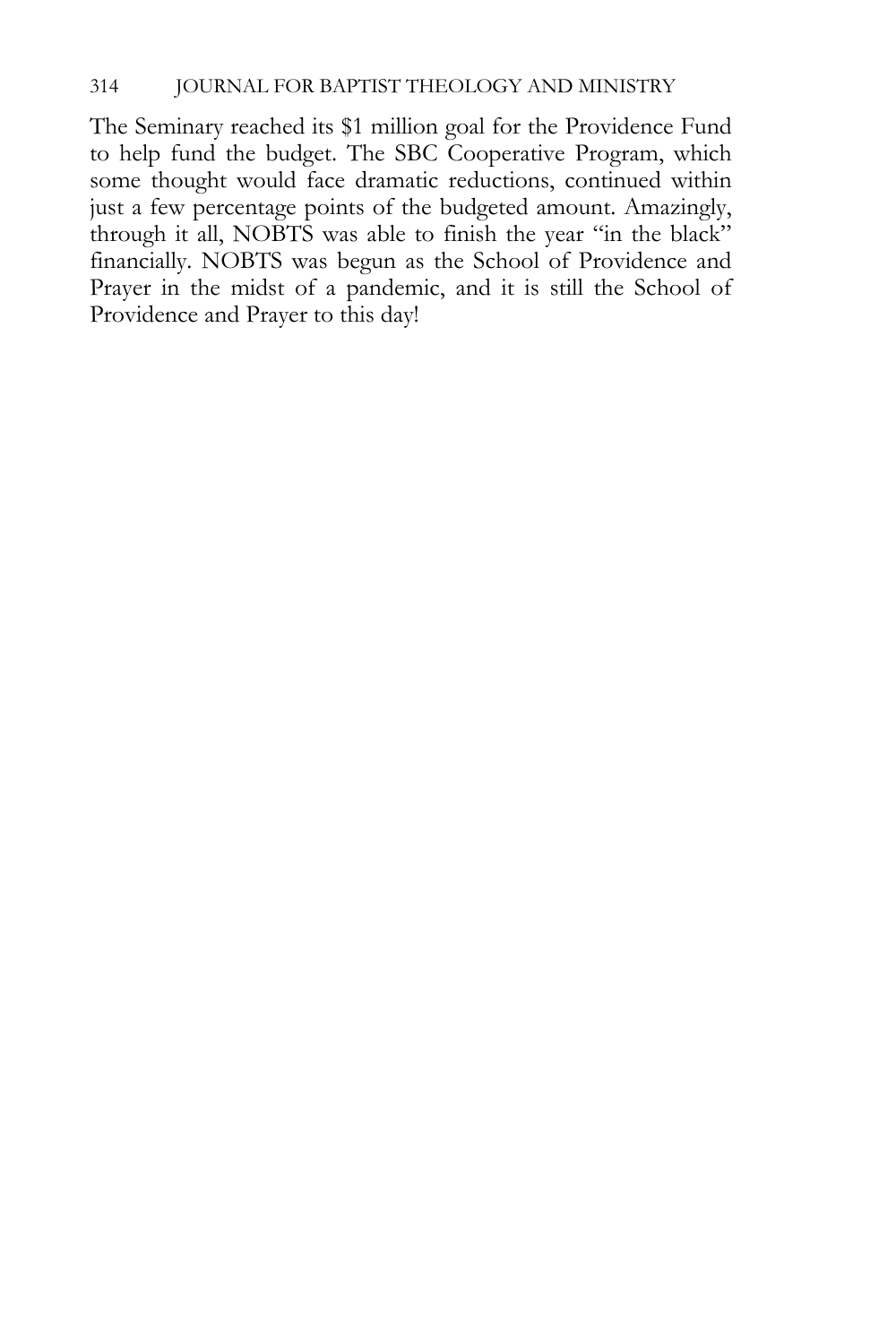## **Theological Education Delivered to You: The Extension Centers and Online Learning**

## **Norris Grubbs, PhD**

*Norris Grubbs is provost and professor of New Testament and Greek at New Orleans Baptist Theological Seminary.* 

New Orleans Baptist Theological Seminary was one of the pioneers of theological education through extension centers and online learning. Extension center education partners with the local churches to offer accredited theological training to equip leaders where they are called to serve. Many extension centers are located in a local church setting. Extension center education allows students who feel called to further their theological training the opportunity to do so without having to move to New Orleans.

#### **Extensions Center Beginnings**

NOBTS began extension center education during Dr. Landrum P. Leavell II's presidency. The first extension center work was in partnership with the Home Mission Board and the Florida Baptist Convention. In 1979, the seminary helped begin an "ethnic center" for training in South Florida, reaching Hispanic and Haitian pastors. Not long after that, Dr. John Sullivan, pastor of Broadmoor Baptist Church in Shreveport, Louisiana, encouraged the seminary to start a center for training in Shreveport. A series of undergraduate off-campus centers began in 1979 under the leadership of Dr. Jerry Breazeale, the dean of the School of Christian Training (later called Leavell College). The first extension centers offered a portion of the Associate of Divinity degree and included Boaz, Alabama; Tampa, Florida; Shreveport, Louisiana; and North Georgia. One goal of extension work was to give opportunities for theological training to those who were already serving in a local church but did not feel called to leave their ministries. Dr. Jimmy Dukes, former dean of the extension centers, remarked, "We were able in the early years to reach out particularly to pastors who had not gotten theological training and were not considering theological training because it was so far away. They had families and responsibilities and could not 'pull up stakes' and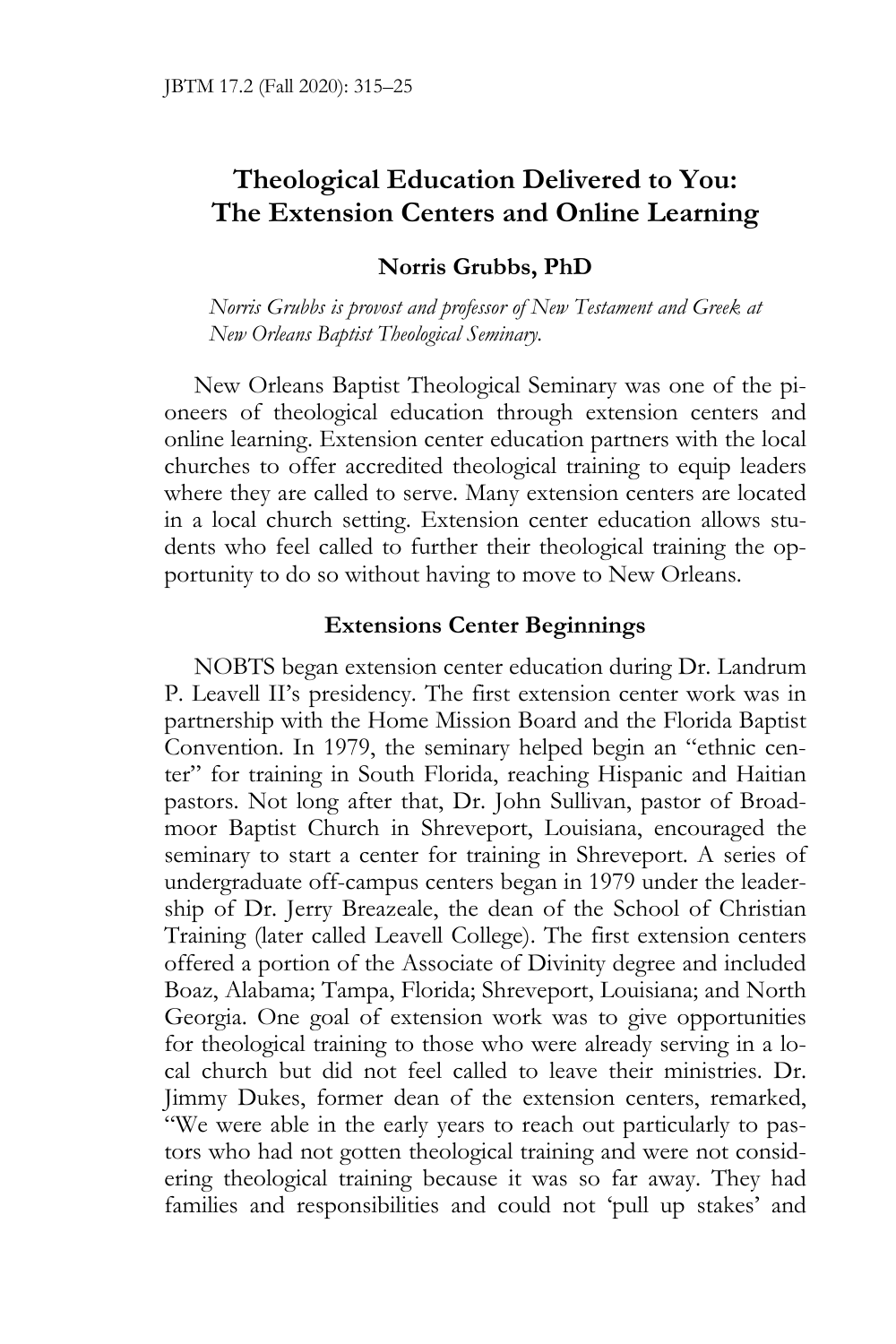move to campus. So, we reached out to those kinds of people in the five southeastern states." Starting an extension close to where the students were serving in ministry allowed them to gain quality theological training without relocating to New Orleans.

Dukes began to work with the undergraduate extensions in 1983 and helped expand the program. The seminary knew that traditionally 40% of Southern Baptist pastors had no higher education or theological training, so the need for theological training was great, specifically with the undergraduate program. Dukes commented, "I remember meeting with several associational directors in Mississippi and asking for names of pastors in their association without a college degree. In just a few days, I had 120 names. We saw the need."

Undergraduate courses were typically offered on Mondays, with students able to take three or four classes each semester towards their degree. Qualified local pastors helped the seminary provide accredited training by teaching as adjuncts in the various extension centers. All undergraduate students had to complete a residency requirement of at least 24 credit hours taken on the New Orleans campus. One-week intensive workshops on the New Orleans campus allowed students the opportunity to complete their residency hours in a timely manner. Students were also able to complete their degrees by transferring in general education classes from local colleges.

The first graduate centers were officially opened in 1982. A few classes had been offered since 1980 in the North Georgia center due to repeated requests from local pastors, denominational leaders, and interested students. In 1982, a cycle of courses was established at the North Georgia center, which began at the Roswell Street Baptist Church, where alumnus and former trustee Dr. Nelson Price was pastor. Five other graduate centers were begun in 1982 as well, including Birmingham, Alabama; Mobile, Alabama; Graceville, Florida; Shreveport, Louisiana; and Jackson, Mississippi. The Jackson site was eventually moved to Mississippi College, and the Graceville site was established at the Baptist College of Florida. Partnering with the local Baptist colleges has been a fruitful aspect of the extension center system.

As NOBTS began extension center education, each graduate center had a four-year cycle of courses offered for required work in the Master of Divinity program. Courses were typically scheduled on Mondays. Professors from the New Orleans campus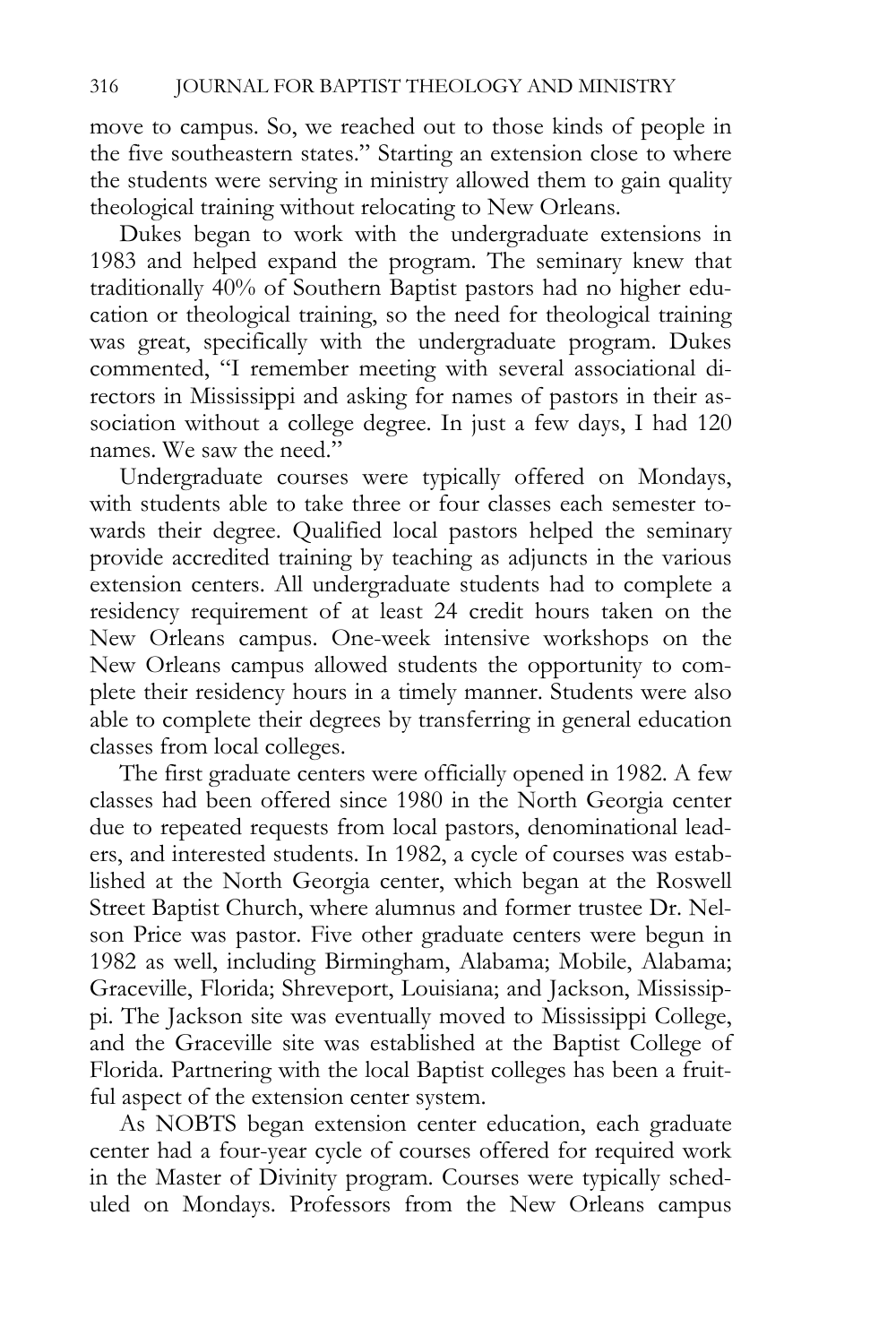commuted to the extension locations and taught an afternoon class with an adjunct teacher leading the evening class. In some locations, this required the professor to fly and then be picked up for a several-hour drive to the local extension. After teaching the class, the professor would be driven back to the airport and fly home. Often students would volunteer to transport the professors between the airport and the center, and the professor and student shared valuable conversations.

The task of providing quality training at the extension centers was not easy. Dr. William Warren, professor of New Testament and Greek, who taught at the extension center when he first began at the seminary recalled,

My first time to teach in one of our extension centers was in Orlando about a year after having come to NOBTS in 1990. Teaching in an extension center was somewhat of a privilege, with teaching opportunities offered through the dean's office. The day started early, with a flight to Orlando via Nashville. I would leave New Orleans around 6:30 a.m., then arrive in Orlando around 12:15 p.m. At that point, a student would pick me up at the airport, and we would rush to class so that we could begin at 1:00 p.m. Almost as soon as the class finished around 5:00 p.m., we would rush back to the airport so that I could catch the flight back to New Orleans via Nashville. I would arrive home at about 11:00 p.m., barring no flight delays. I remember one week, the flight was delayed in Nashville, so I finally arrived home at about 2:00 a.m. The next day I had a class to teach at 8:00 a.m. Such schedules were not for the faint of heart, but at least we got to keep the frequent flyer miles!

In each location, the seminary retained a liaison/director to handle administrative details such as registration, collection of fees, ordering textbooks, and so forth. Each center contained some library facilities, and often there were cooperative agreements with local libraries so NOBTS students could access their resources. Students could complete approximately two-thirds of the degree at the local extensions, and the other part of the degree could be completed through one-week intensive workshops on the New Orleans campus.

In 1994, NOBTS began experimenting with Compressed Interactive Video (CIV) for extension center education. The use of CIV allowed a professor to teach from New Orleans to various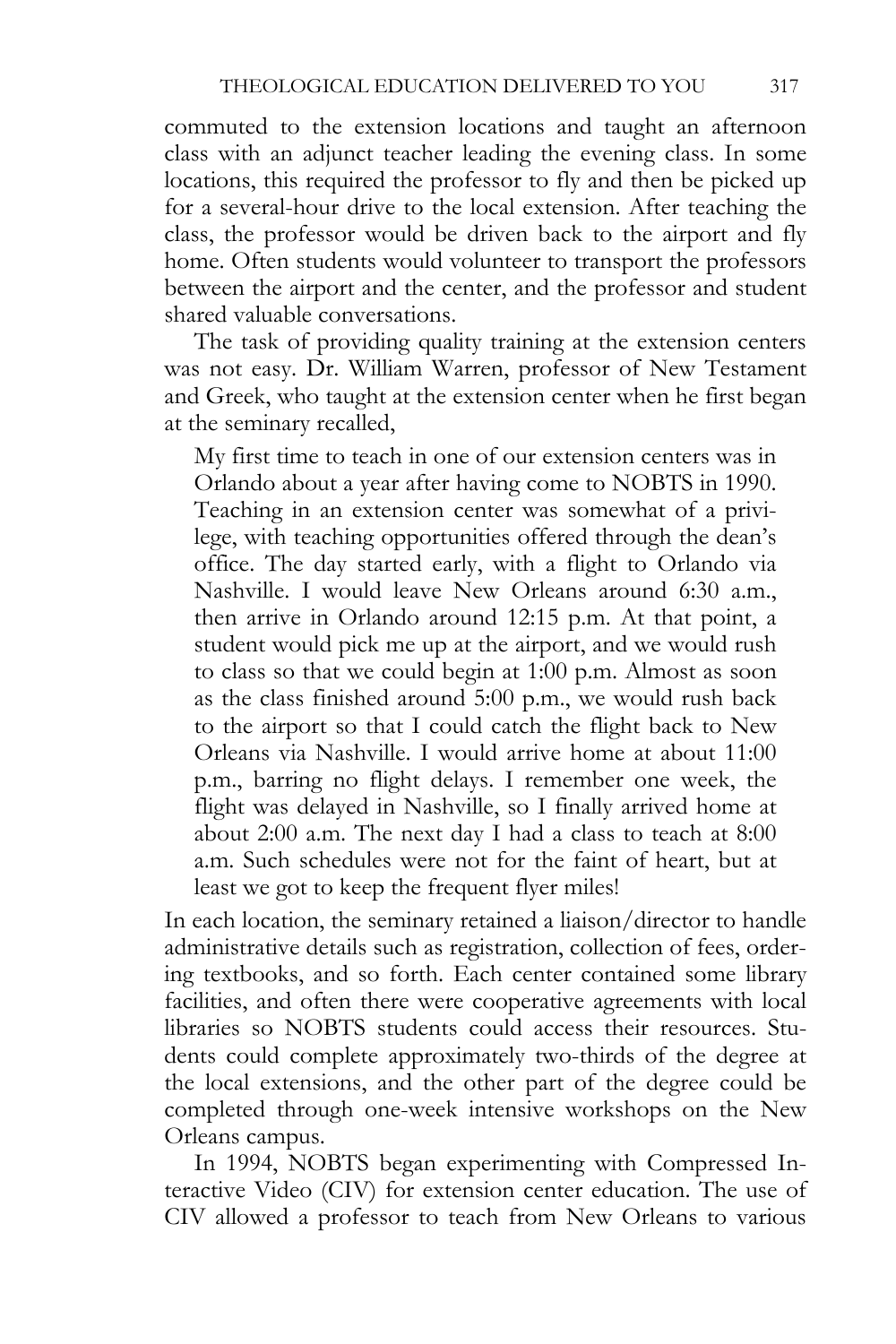extension center sites, which were also connected through the phone line to a CIV monitor. At the time, CIV was on the leading edge of educational technology, and very few schools were doing anything like it. The seminary's accrediting agencies approved NOBTS to utilize CIV in 1997, beginning as an experimental project. The utilization of CIV multiplied the efforts of the New Orleans faculty and provided access to the campus resources to students throughout the Southeast.

The initial attempts at CIV were not without problems. Dr. Charlie Ray commented, "I remember teaching one of the first classes using CIV, and we were told not to move from place to place. If you moved, there would be a little trail of your body showing on the screens elsewhere since there was a brief delay. We've come a long way since then." The seminary made significant investments in CIV equipment to facilitate this type of training, and the faculty in New Orleans learned to teach with this emerging technology. Faculty were encouraged to travel to extension sites a couple of times a semester, but the use of CIV limited the number of trips New Orleans faculty were required to make to the extensions. In 2013, the seminary began to use webconferencing technology to facilitate distance education. The seminary continues to investigate ways that improved technology may allow for greater access to theological education. Each year, as the quality of internet access has improved across the Southeast, the student experience has continued to develop and grow. Interaction between New Orleans faculty and extension center students has continued to be an important part of the courses taught via CIV.

From the beginning in 1979, NOBTS has expanded, relocated various extension centers, and adjusted what was offered at each site, but the philosophy remained largely the same. The seminary wanted to make theological education accessible to as many people as possible, and the extension centers provided a convenient way for many to receive quality training for ministry.

## **Extension Center Expansion**

By 1992, seminary courses were offered in eleven locations, including a campus in San Juan, Puerto Rico, and a significant portion of NOBTS students were extension center students. That same year, Dr. Jimmy Dukes was tasked with the oversight of the graduate extension centers in addition to what he was already do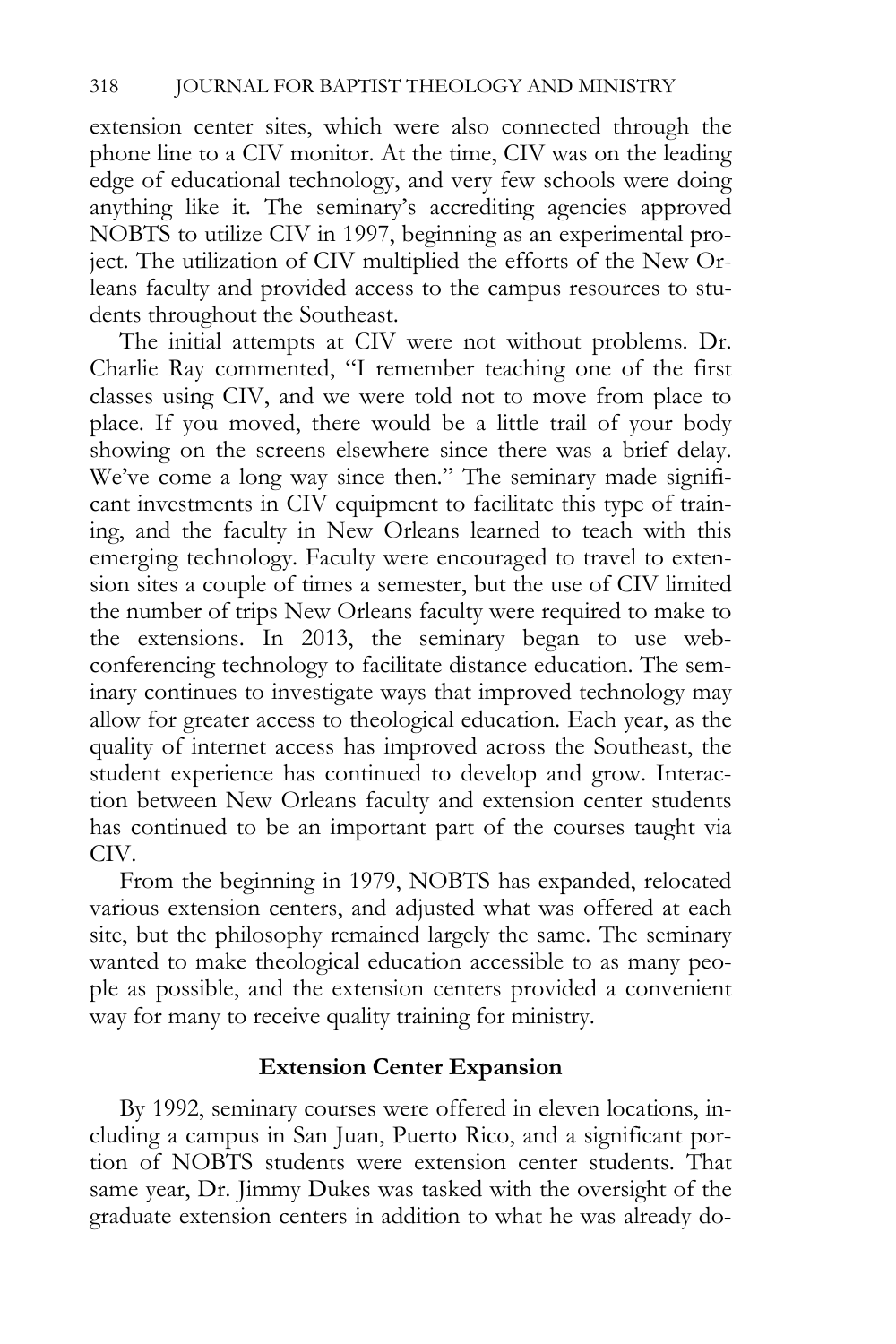ing with the undergraduate sites. By the mid-1990s, NOBTS had expanded to fifteen extension center locations, and over one thousand students were enrolled off-campus. The use of CIV allowed faculty to teach to several centers at once, which was an important factor in the expansion. At this point, a significant portion of the seminary's student body was composed of extension center students. For example, in 1997, 32% of the students were enrolled at extension centers. Another 12% of the student enrollment was from prison extension sites and Church Leadership Certificate sites. Thus, in 1997, over 40% of the NOBTS student population was enrolled somewhere other than New Orleans. The number of extension center students peaked in 2003–2004, when 1,351 students were enrolled as extension center students.

The growth and expansion of extension centers prepared the seminary for the coming storm. When Hurricane Katrina hit on August 29, 2005, approximately half of the student body was enrolled somewhere other than New Orleans. As a result, many NOBTS students were relatively unaffected by the storm personally. Their homes and their classrooms were never in the storm's area of destruction. Also, New Orleans students scattered throughout the Southeast because of Katrina were able to pick up their seminary education through offerings at the closest extension site. Many of the classes students were taking were not impacted by the total shutdown of the New Orleans campus. Perhaps no other seminary in the world was better equipped to handle the devastation brought on by Hurricane Katrina.

After Hurricane Katrina, the student population was more heavily focused off-campus than in New Orleans. Whereas 56% of the students were on campus in 1997 and still 51% in 2005, that number dropped to 46% the year after Katrina. The impact of internet classes shifted this number as well. In 2019, approximately 44% of students enrolled were on the New Orleans campus.

In the year following Katrina, the seminary decided to place a renewed emphasis upon extension center education, establishing three "hubs" to serve the extension center system and moving full-time faculty to some extensions. Three regional deans were commissioned to administrate the hubs. Dr. Norris Grubbs was tasked with the role of the regional dean for Louisiana and Mississippi. Dr. Steve Echols was the regional dean for Georgia and Alabama, and Dr. Mark Stephens was the regional dean for Florida.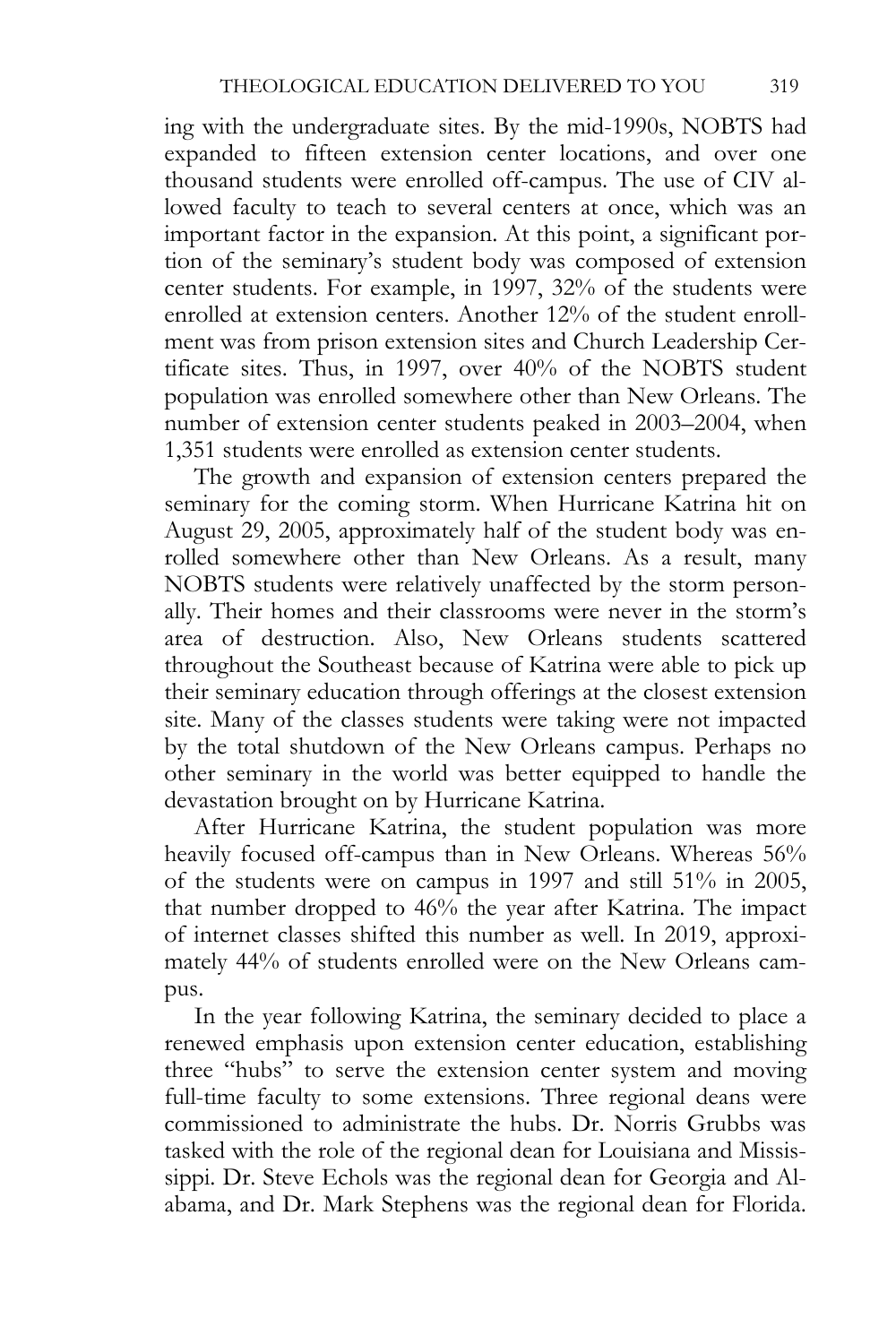Dr. Jimmy Dukes, the associate provost, was tasked with overseeing all extension center work. Each regional dean was responsible for the centers in their area and coordinating the extension center for maximum efficiency. While the personnel and responsibilities have shifted some, the seminary maintains the general administrative structure established in 2006.

Since the late 1990s, NOBTS had offered theological training at fifteen locations. While there was some movement and interchange, the number of extension sites remained stable until 2007 when the North Mississippi Center was started on the campus of Blue Mountain College. From 2012 until 2017, the number of extension centers increased by one-third. The strategy for extension centers was adjusted in 2013 to focus on smaller centers closer to where the students lived. Thus, several new centers were established within driving distance from existing centers. The extension center expansion included sites in Huntsville, Rainsville, and Tuscaloosa in Alabama, as well as Duluth, Jonesboro, Savannah, Augusta, and Columbus in Georgia. At its peak, the seminary had twenty-five extension centers located throughout the Southeast.

## **Online Education**

As the role of internet education has increased, the need for extension center education has subsided. NOBTS was an early adapter of online education. The seminary experimented with online courses as early as 2000 but has more heavily invested in this delivery format in recent years. Consequently, the seminary has closed several extension center sites in the last few years. The seminary currently has fifteen extension sites serving students throughout the Southeast. In many cases, students attend the extension center because they desire a community of learning, which they struggle to maintain online. NOBTS will have to continue to manage the size of the extension center system since student interest continues to shift.

## **Beginnings**

NOBTS began offering online classes in the spring semester of 2000. One graduate course and two undergraduate courses were offered. One of the undergraduate courses did not enroll any students, and the two classes that went forward were relatively small. The graduate course was Philosophical Foundations of Christian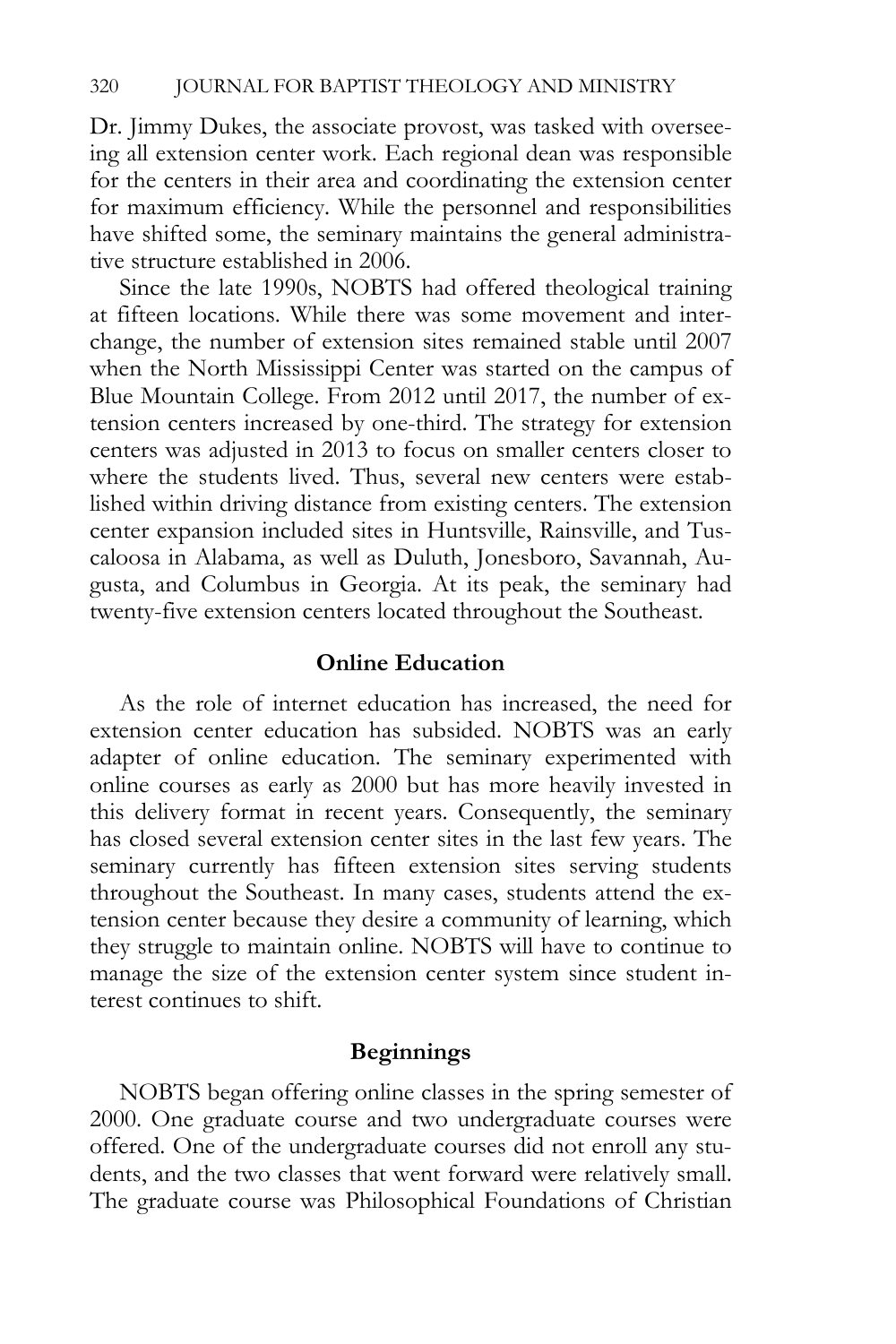Education taught by Dr. Tim Searcy, and Dr. Thomas Strong taught Greek 1 as the undergraduate course. Strong remarked,

I found it both challenging and exciting – challenging to learn a new way of offering courses and exciting to be on the cutting edge of online learning for our institution. In reflection, it was actually new to many institutions at that time – few had ventured into online learning at other institutions, so there were few models to imitate. Also, we had many experiments, both with the uploading of information and the presentation of the information. Some of the experiments succeeded, and some failed. For those which failed, we simply saw it as an opportunity to seek another possible means to accomplish the task. For example, because we had difficulty getting a font that we could use, I had to learn simplified HTML in order to create the tables and Greek words in each lesson. I distinctly remember some thinking that it was a passing fad and required too much investment of time/energy. Though they were correct about the incredible investment of time/energy, they were incorrect about this being a passing fad. We have come a long way, but I am glad that we continue to emphasize the importance of accessible education. I am honored and thankful to have been a part of the groundbreaking process of online learning at NOBTS.

The following semester, twelve online classes were offered. At this time, the seminary's accrediting agencies only allowed a portion of a degree to be offered through distance education, including online courses. Thus, the online courses were mainly offered to help students speed their coursework along or reach students who could not take classes on a regular schedule.

Many students valued the online offerings as a matter of convenience. Students were no longer required to drive to the nearest extension center or campus, and those who worked during the times when classes were offered were still able to take classes. At first, students who lived on or near the New Orleans campus were not allowed to register for online courses. Over time, this restriction was dropped, and students throughout the NOBTS system enrolled in online courses.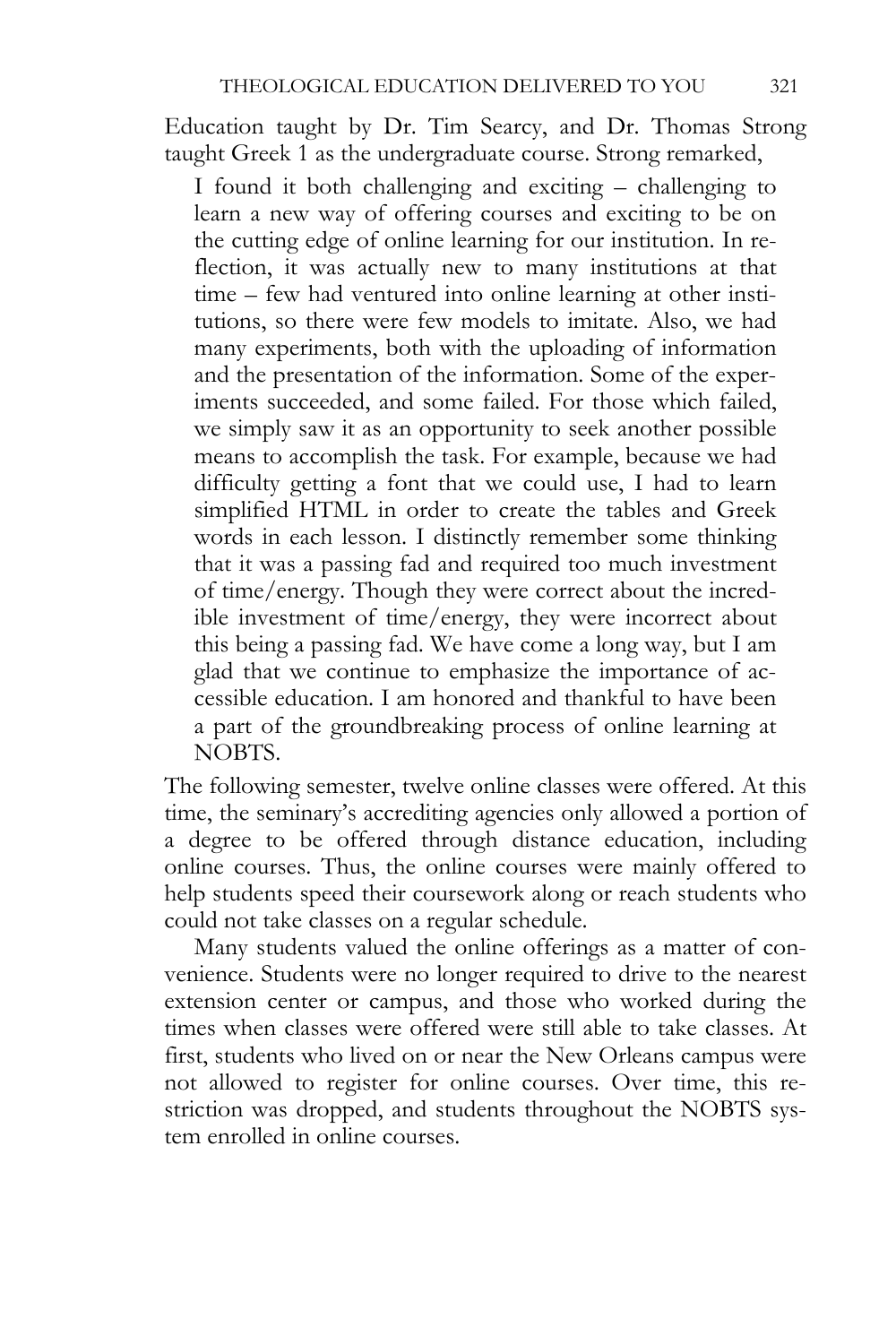#### **The Impact of Hurricane Katrina**

In the weeks following Hurricane Katrina, the NOBTS faculty was scattered without access to their homes or office. The administration decided to try and continue classes for the fall 2005 semester using online course offerings. Two weeks after Katrina, the seminary faculty met on the campus of Southwestern Baptist Theological Seminary and discussed how to redesign the curriculum and offer every course through an online format. Faculty were provided with laptops and given the monumental task of continuing to teach the courses through an online format that they were previously offering on-campus in New Orleans. While some faculty had been teaching online before this time, many had not. The seminary provided training, and the faculty helped each other learn how to navigate the BlackBoard Learning Management System. A few faculty had thought to bring an electronic copy of their notes on their way out of New Orleans, but many were essentially building their classes from the ground up without many resources at hand. Every faculty member had to spend hours learning to teach in a new way. Students were given the opportunity to continue their classes online, and many did. Professors and students alike were grateful to have the opportunity to communicate with those who had been separated so suddenly. A few professors were able to teach at an extension or at a class on the New Orleans campus in the spring of 2006, but most of the faculty were primarily online teachers for the 2005–2006 academic year.

For obvious reasons, the Katrina experience drastically increased the number of classes that were ready to be offered online as well as the number of faculty who were equipped to teach online. However, as the New Orleans campus reopened in the fall 2006 semester, several factors pushed against the growth of online education. Many faculty were so relieved to get back to a "normal life" that their focus was on the traditional classroom. Before Katrina, faculty volunteers had taught online, but not everyone was forced to teach in the new format. Katrina forced some who did not see themselves as online teachers to teach in the new delivery method. When these professors returned, they were happy to resume teaching on campus and hesitant to teach online in the near future. The seminary's online programs did continue to grow, but the growth was steady rather than dramatic.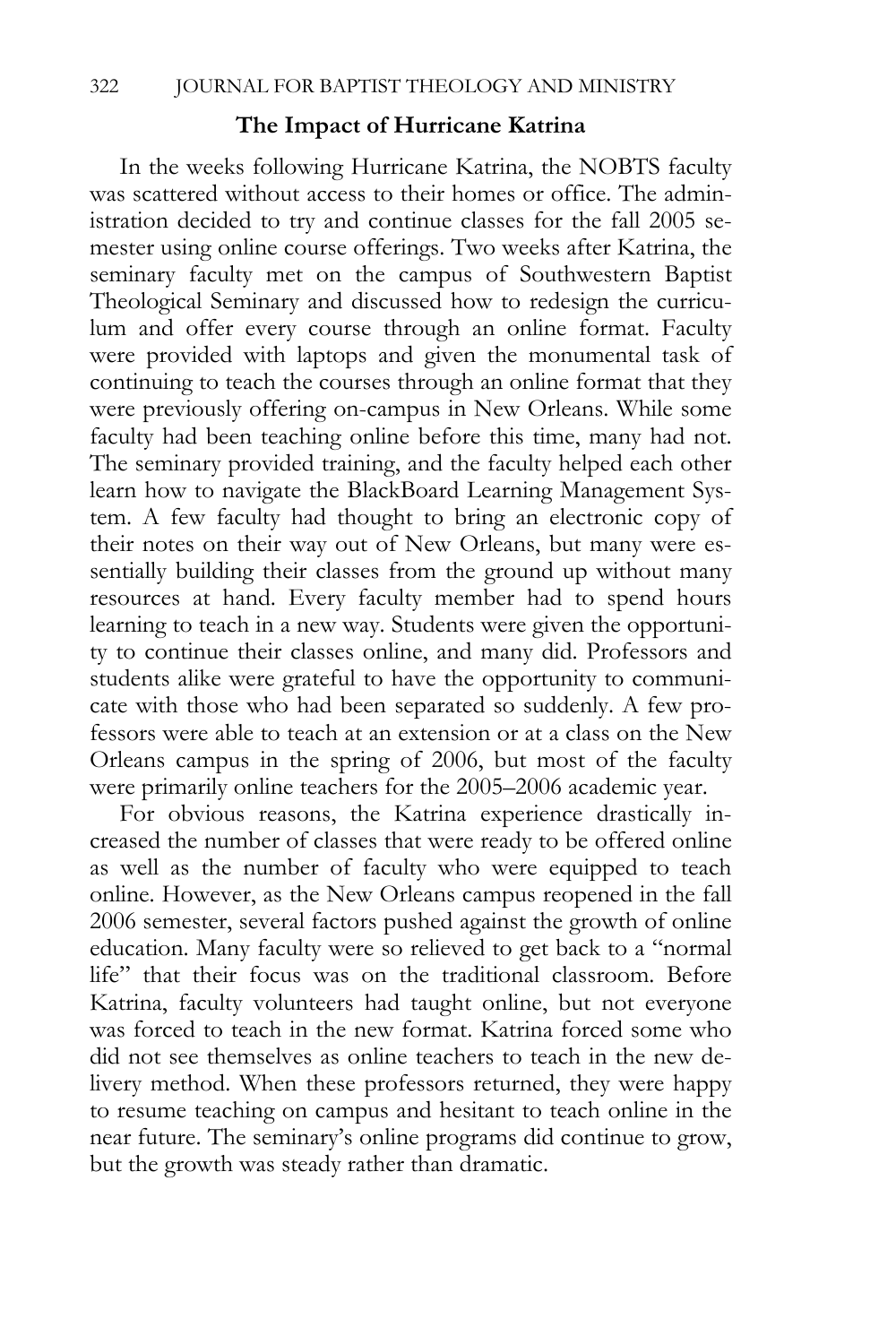### **Degree Completion and Hybrids**

Before 2014, the seminary was not permitted by the accrediting agencies to offer any degrees completely online. Online courses were used primarily to supplement the ways students could take courses. In 2009, Leavell College began to outline how students who had completed the associate's degree could use the online offerings with workshops to complete their degree. Students were afforded the opportunity to finish degrees that, otherwise, they would not have been able to complete, and the seminary continued to make education as accessible as possible.

Before 2012, the faculty had begun to experiment with hybrid courses that combined occasional face-to-face meetings with an online learning component. While the faculty continued to utilize hybrid courses in various ways, the administration outlined a cycle for hybrid courses that met four times beginning in fall 2012. These courses allowed the seminary to reach out regionally to those who could travel to campus just four times in a semester while completing the rest of the work online. Students who were able to attend half of the class meetings in a "hub" or on the New Orleans campus could fulfill part of their on-campus requirements. Some students found it easier to commit four days a semester to fulfill the residential requirement than to commit a full week for a workshop. Many students found the hybrids to be a healthy balance between a fully-online environment and coming to class every week. Again, the faculty were forced to learn to teach in new ways to make theological training accessible.

Since each hybrid class was based upon a robust online course, the development of online courses was an important factor for the growth of hybrids. Similarly, some online courses were developed because of the need to have the backbone for the hybrid course. The continued development of courses was vital for the time when the seminary would be allowed to offer fully online classes.

## **Online Learning Center and the Rubicon Project**

Since the seminary was constantly developing new online courses, the administration decided to appoint someone to help oversee the internet delivery system. Dr. Craig Price was appointed the associate dean of Online Learning in 2008. Price and his staff were responsible for creating the Online Learning Center,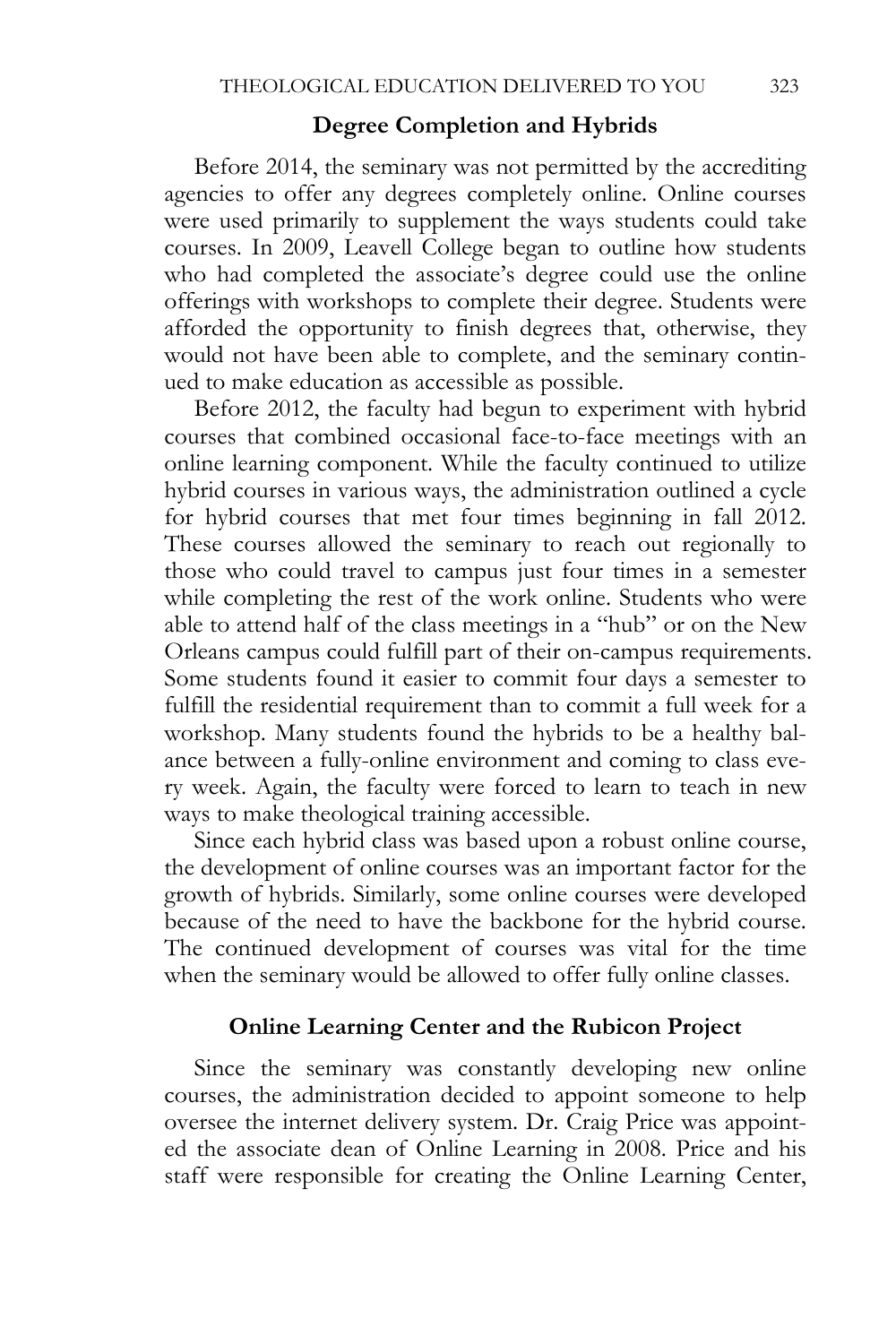which promotes the online delivery systems and helps maintain a system of quality control for the courses.

By 2011, most of the undergraduate and graduate courses were available online. However, some essential classes were missing for a full degree to be available. Dr. Kelley and the administration wanted NOBTS to be ready to offer fully online degrees whenever the accrediting agencies approved such a course of action. Thus, they made an important decision to "cross the Rubicon" and finish out the courses needed to offer fully online degrees. In a spring faculty meeting, each faculty member was tasked with creating a new online course to help round out the needed courses for the online delivery program. Faculty received technological help if needed for creating courses, but faculty members were responsible for completing their new course in the following year. Every faculty member was enrolled in the "Teaching in the Twenty-First Century" graduate certificate as a means of providing needed technological training for the new types of teaching. "The Rubicon Project," as Kelley titled it, was essential in preparing NOBTS for the coming days of fully online degrees.

## **Fully Online Degrees**

The seminary first offered fully online degrees in 2014. That year, the Master of Theological Studies, a 48-hour degree, was approved to be offered completely online. The Master of Arts (Biblical Studies) and Master of Arts (Theology) were developed and offered online as well. NOBTS was among the first seminaries to be approved to offer all-online degrees by the Association of Theological Schools. While some students were interested in these shorter degrees, there was still a desire for the standard degrees to be offered online.

In 2015, the seminary began to offer the associate's, bachelor's, and Master of Divinity degrees online. That year, the trustees approved removing the residency requirement for NOBTS students. The removal of an on-campus requirement meant that students could truly complete their studies completely online. Many students began to utilize the online delivery method instead of workshops or hybrid options for courses. Most NOBTS students today do not complete their classes totally online but use the online courses to continue their education during semesters when they could not attend at an extension or the New Orleans campus. Some students can only take classes through the online method,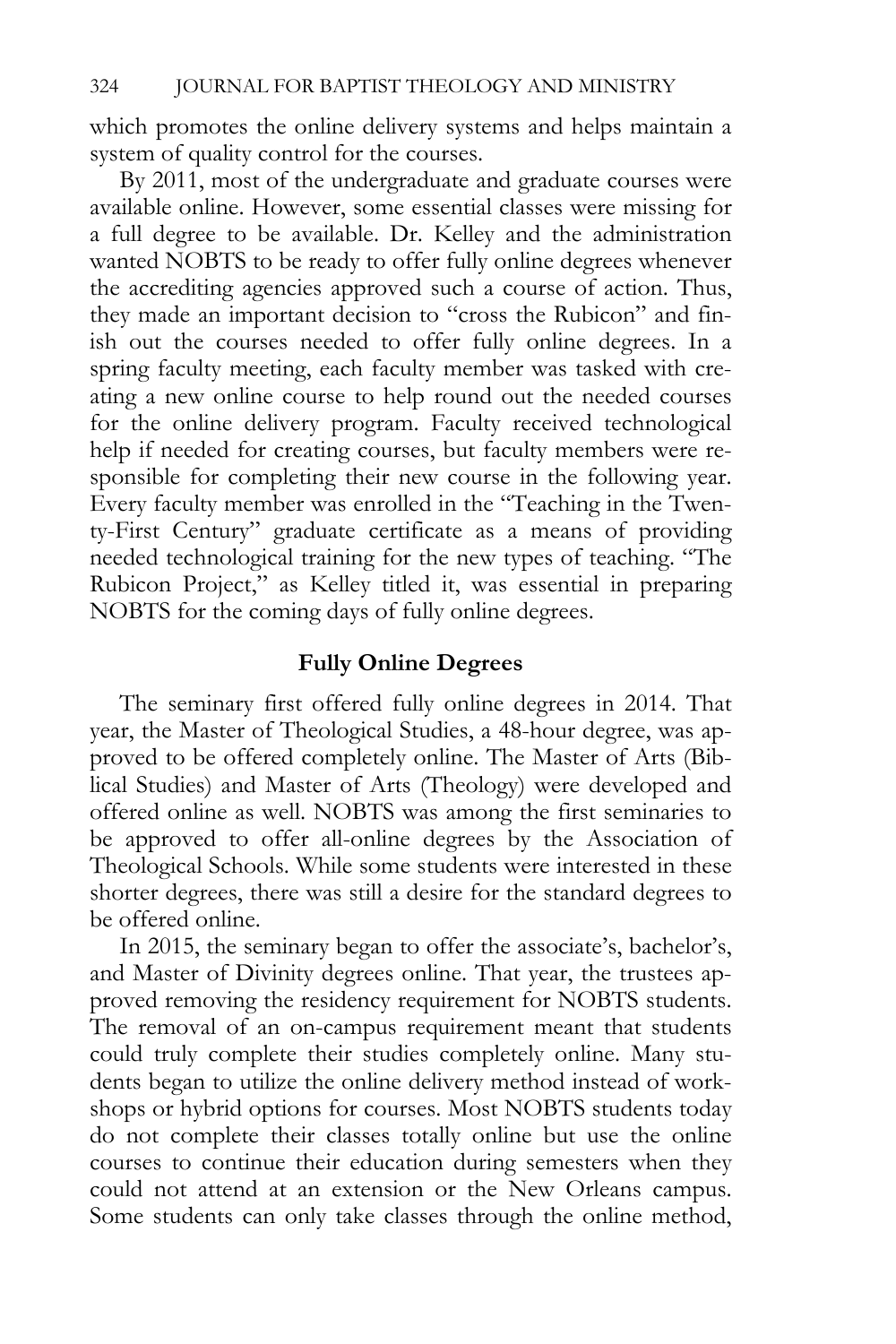and NOBTS continues to expand its global reach through internet courses.

Currently, the seminary offers multiple completely online degrees and as well as certificates for specialized training. Degrees are offered in English, Spanish, and Korean. In 2018–2019, the student body was composed of 19% internet-only students, and almost 26% of the credit hours taught were taken online. The majority of students at the seminary will take at least one online course before they finish.

In addition to traditional online courses, which are asynchronous, NOBTS and Leavell College offer some courses which utilize web conferencing software to enable online students to participate in the live class on campus. Students who take NOLA2U Live classes participate in the class from their home or office computer as if they were in the class on campus. Many of the PhD classes are offered in this format. Students who take NOLA2U Flex classes can either participate live or watch the class's video within a short period to receive credit. Regardless of the format, the administration and faculty of NOBTS and Leavell College have shown that they will continue to seek ways to make theological education accessible to those called to pursue it.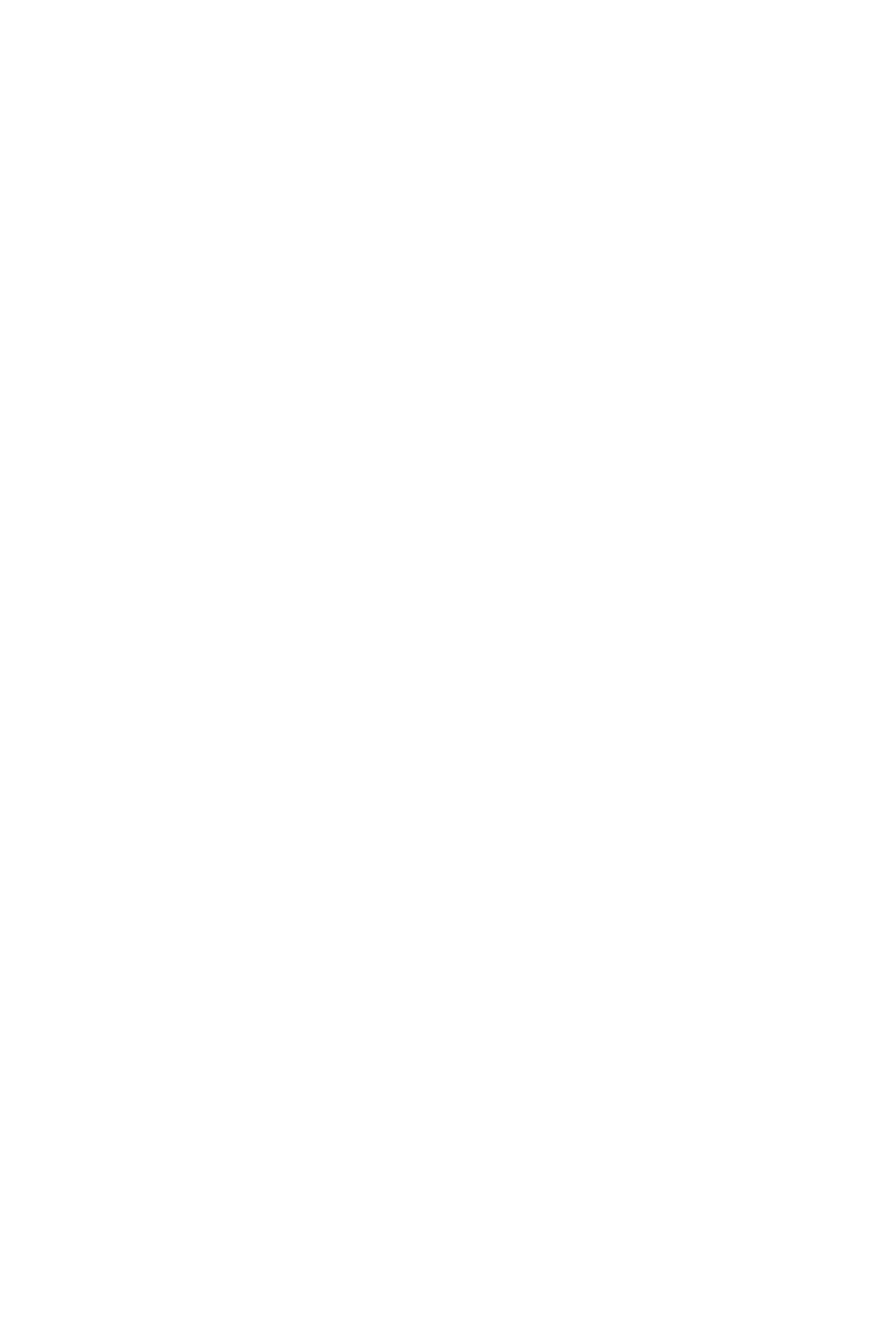# **The NOBTS and Leavell College of Tomorrow: The Future of Theological Education**

## **Norris Grubbs, PhD**

*Norris Grubbs is provost and professor of New Testament and Greek at New Orleans Baptist Theological Seminary.* 

Theological education has undergone fundamental changes in recent years, and the pace of change seems to increase year by year. In light of these changes, no one can responsibly predict exactly what theological education will be like in 25–50 years. However, based on the heritage of New Orleans Baptist Theological Seminary (NOBTS) and Leavell College and the initiatives we have begun, we anticipate that the future NOBTS (and perhaps most successful seminaries) will have several key characteristics. Every successful institution has to be driven by its mission, and that will be just as important in the future as now. In addition, successful seminaries will likely be more urban and ethnically diverse, provide flexible learning opportunities, find ways to deal with rising costs, develop partnerships with churches and other educational institutions, and provide more efficient pathways to the traditional degrees.

### **A Foundation for the Future**

Every institution has to deal with an ever-changing environment. NOBTS recently experienced presidential change when Dr. Jamie Dew became the ninth president of our School of Providence and Prayer in June 2019. Successful institutions face challenges with the mission in mind. Dr. Dew led us to articulate the NOBTS and Leavell College mission statement in these words: "NOBTS and Leavell College prepare servants to walk with Christ, proclaim His truth, and fulfill His mission." The seminary and college will be guided by this mission as we face the future. Each word in this statement was chosen prayerfully and carefully. Everything we do or decide not to do will be decided in part by it. Let us examine the new mission statement in greater detail.

We exist to *prepare servants*. In Matthew 20, the mother of James and John came to Jesus, bowed down, and requested that he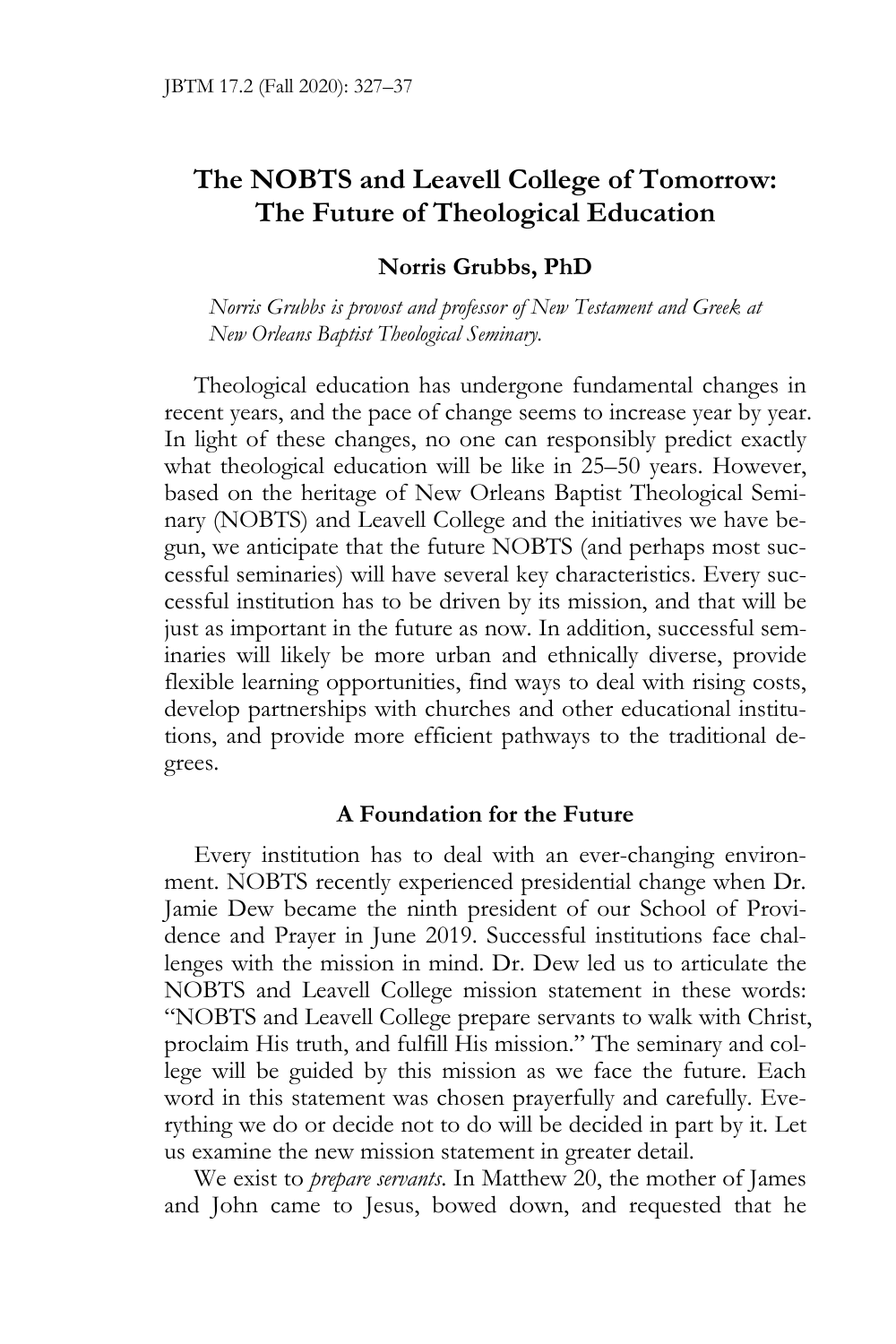would let her sons sit on his right and left in the kingdom. When the other disciples heard about it, they were angry, presumably because they wanted the place of honor (28:24). Jesus responded by teaching the disciples about the nature of his kingdom and the importance of being a servant.

But Jesus called them to Himself and said, "You know that the rulers of the Gentiles lord it over them, and their great men exercise authority over them. It is not this way among you, but whoever wishes to become great among you shall be your servant, and whoever wishes to become great among you shall be your servant, and whoever wishes to be first among you shall be your slave; just as the Son of Man did not come to be served, but to serve, and to give His life a ransom for man." (Matt  $20:25-28$ )<sup>1</sup>

A Christian is one who follows Christ. If we truly follow him, we must be servants. Therefore, NOBTS and Leavell College will focus attention and energy on producing graduates who serve.

The first sermon Dr. Jamie Dew preached in chapel was from Phil 2:5–11, entitled "Kill the Peacock." A "peacock" is one who struts around and shows off. Even though their bodies are small, peacocks spread their feathers to make themselves look larger than they really are. The peacock attitude is the exact opposite of Jesus's attitude. Jesus demonstrated the attitude of a servant when he "emptied Himself, taking the form of a bond-servant" (Phil 2:7). Our desire is for God to help us mold and shape graduates who would pick up the towel and the basin and serve others for God's glory.

We will prepare servants to *walk with Christ*. Those who have attended seminary or a religious college understand an ironic truth. The time spent preparing for ministry and studying the Bible can often be a time that is spiritually dry. Perhaps because the Bible is used as a textbook and examined thoughtfully and not simply read devotionally, students often struggle during seminary with their relationship to God. They come excited and "on-fire" for the Lord, and, if not careful, they can lose the excitement and fervor that drove them to seminary for God's glory.

As a seminary, we want to combat the spiritual decline that sometimes accompanies formal education. We seek to do this

<sup>&</sup>lt;sup>1</sup> Unless otherwise noted, all Scripture is from the New American Standard Bible.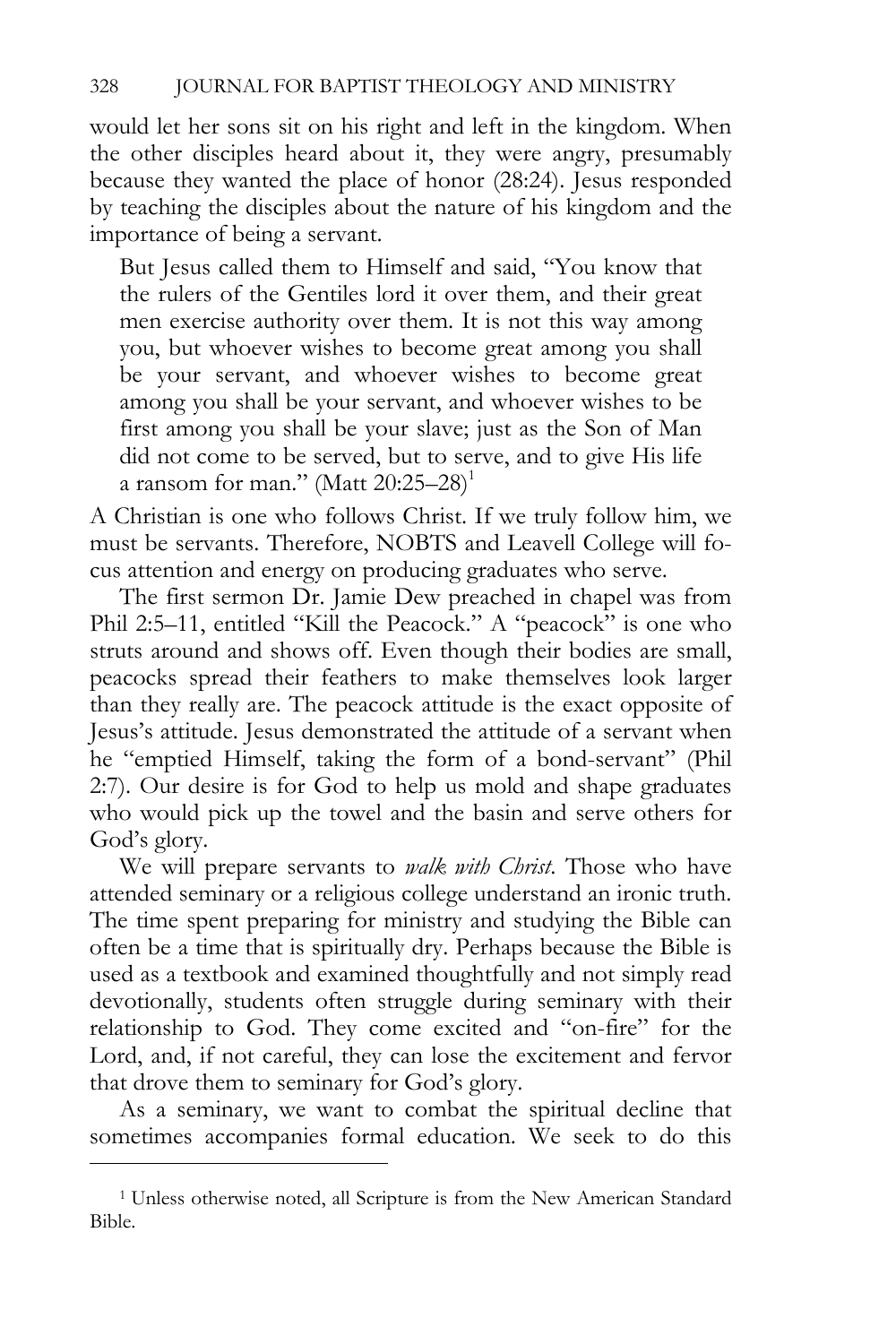through many avenues. The curriculum is designed to include courses focused upon spiritual formation. Our faculty and administration must cultivate a close walk with Christ so that students can learn and grow with them. Often students grow in their relationship to Christ as faculty and staff mentor and guide them during their time of education. Our campus event calendar must provide opportunities for students to build the kinds of relationships that can lead to accountability and disciple-making moments. When they first arrive, we sometimes tell students that if they leave our institution with a full head and an empty heart, we have failed in our task. Not only do we pray their intellectual knowledge increases while at NOBTS and Leavell College, but we also pray they grow deep roots in their faith, which can sustain them for a lifetime of ministry.

The need for students to walk with Christ is painfully obvious. Jesus said, "I am the vine, you are the branches, he who abides in Me and I in him, he bears much fruit, for apart from Me you can do nothing" (John 15:5). The key to successful ministry is abiding in Christ. NOBTS and Leavell College can equip students with the tools they will need for ministry in various ways, but even the best training cannot give the strength needed to serve faithfully in a ministry setting. Our students must grow deep in their relationship with Christ to withstand the storms of ministry that are certain to come.

NOBTS and Leavell College will prepare servants to walk with Christ and *proclaim His truth*. God desires more than servants who walk with him. He wants his followers to call others into the kingdom. Thus, our graduates need to be prepared to proclaim the truth of God's Word effectively. Our curriculum is designed to guide students as they learn more about how to study the Bible. This includes understanding the culture and context of the biblical audience, learning how Christians have understood the truth of Scripture through the ages, and discovering how to think about the challenges of today's world in light of God's Word. In addition, graduates will have opportunities to learn about and practice preaching and teaching God's Word, serving others in a ministry setting, and leading others to grow in their relationship with God.

While many schools have left the moorings of the Bible in search of "relevance," NOBTS and Leavell College are determined to remain anchored to the Word of God. We recognize that only God's Word is inerrant and able to transform lives.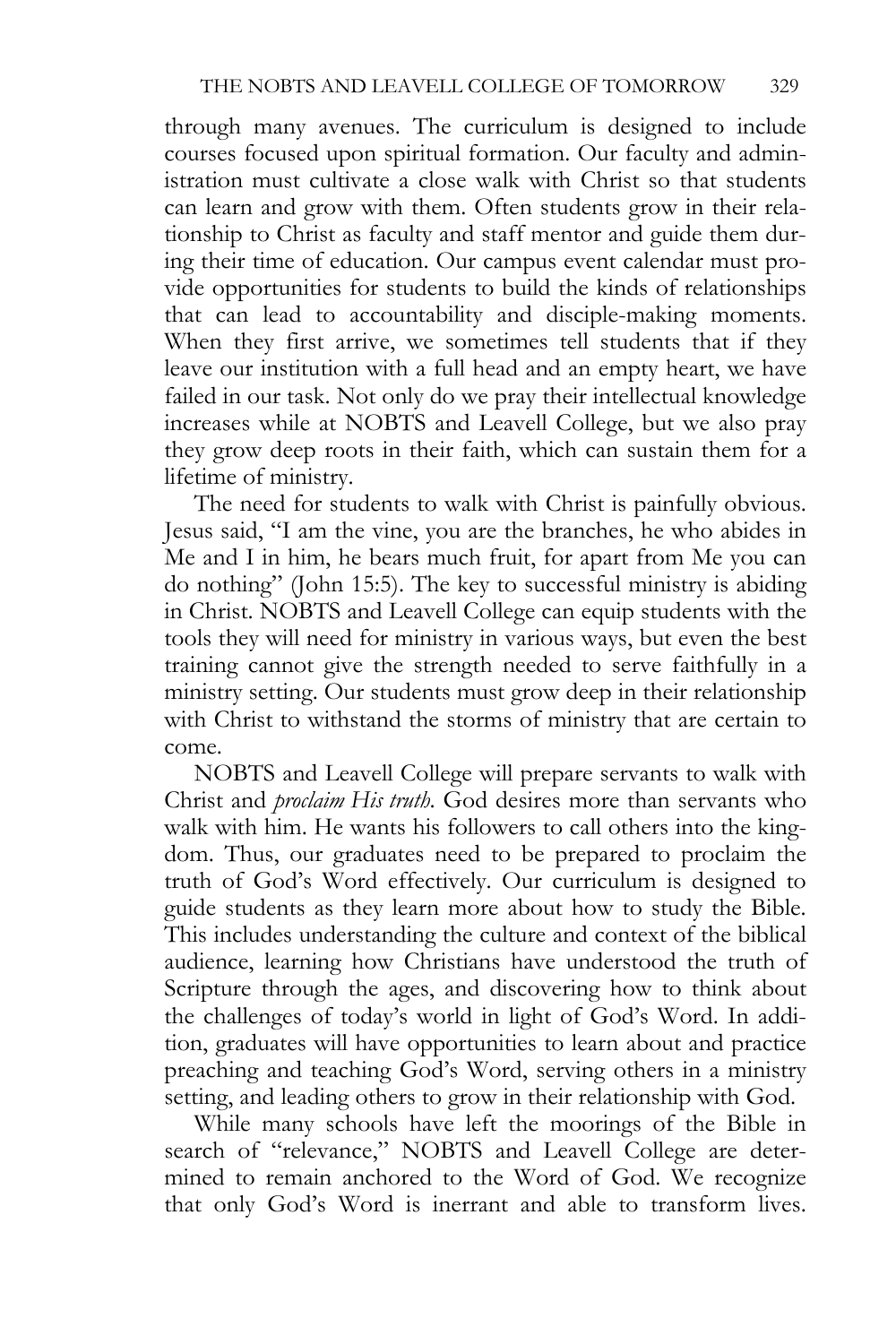Nothing is more relevant than God's Word to his people. Therefore, our graduates must dedicate themselves to knowing and sharing the truth of God to be effective.

 The final piece of the revised mission statement of NOBTS and Leavell College is to *fulfill His mission*. Each of the former elements (serving, walking with Christ, proclaiming His truth) are pointed towards this goal of fulfilling the mission God has given. Each of the four Gospels gives a version of the Great Commission. After Jesus was resurrected, he gave his disciples final marching orders. Matthew records his version in Matt 28:18–20.

And Jesus came up and spoke to them, saying, 'All authority has been given to Me in heaven and on earth. Go therefore and make disciples of all the nations, baptizing them in the name of the Father and the Son and the Holy Spirit, teaching them to observe all that I commanded you; and lo, I am with you always, even to the end of the age.

One could certainly expand on what the mission involves, but the Great Commission is the unchanging foundation. As a seminary, we are aimed at changing the world for Christ. We want to see lost people being saved, previously unreached nations hearing about Jesus, stagnated churches growing again, and believers living their lives in total obedience to Christ. We want to see disciples. Students who come to NOBTS and Leavell College are not simply trying to gain an education, and we are not merely trying to educate them. Instead, we are seeking to equip graduates to go out in the power of Christ to make disciples and change the world. May God help us to be effective as we prepare servants to walk with Christ, proclaim His truth, and fulfill His mission!

#### **Glimpses of a Possible Future**

A Danish proverb states, "Predictions are difficult, especially when they involve the future."<sup>2</sup> In the same vein, James warns against presuming to plan the future without considering God's will in chapter 4, verses 13–15:

<sup>2</sup> Quoted in Frank Shapiro, "Quotes Uncovered: Fools and Theory," Freakonomics Blog (italicized – word won't let you use italics in comments), July 30, 2009, https://freakonomics.com/2009/07/30/quotes-uncoveredfools-and-theory/.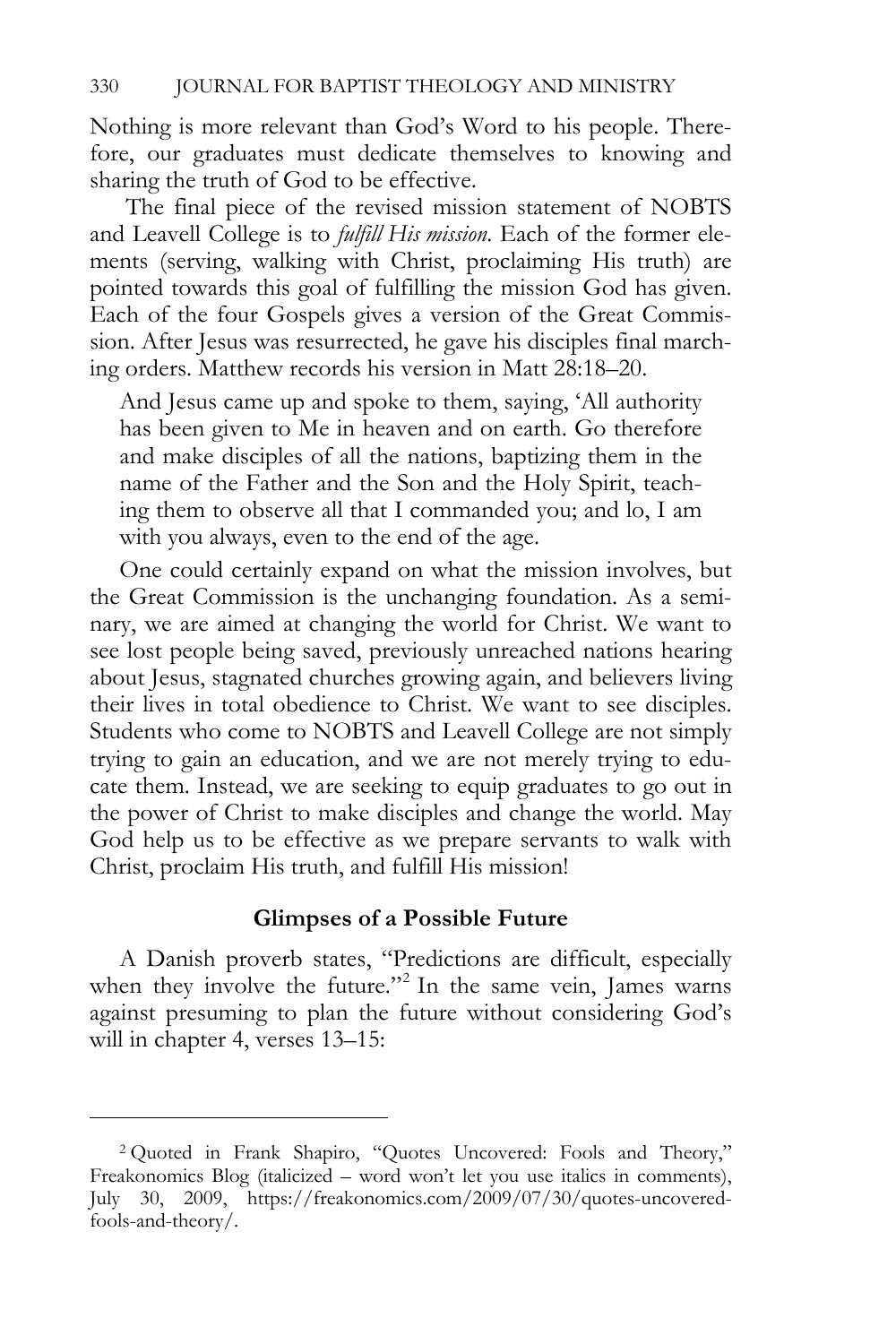Come now, you who say, "Today or tomorrow we will go to such and such a city, and spend a year there and engage in business and make a profit." Yet you do not know what your life will be like tomorrow. You are just a vapor that appears for a little while and then vanishes away. Instead, you ought to say, "If the Lord wills, we will live and also do this or that."

Therefore, we are hesitant to prognosticate about the future of theological education. Certainly, all that we think might happen is subject to the sovereign will of God. In addition, we are best able to speak about the future from the perspective of a Southern Baptist seminary, in the context of New Orleans, even though we expect many seminaries will find similar experiences and challenges in the future. With these cautions in mind, we will offer six suggestions of what the future might look like for a seminary like ours.

First, seminaries of the future will provide *flexible learning opportunities*. NOBTS and Leavell College currently provide classes in traditional formats and through online offerings that are asynchronous. Also, students may take classes through "NOLA2U Live" courses that provide synchronous online interaction between professors and students through "NOLA2U Flex" classes, which provide the freedom to participate in the live class or participate online during the week of class. Students may also take classes through mentoring classes in partnership with a local ministry setting and at various extension centers hosted by local colleges and churches. Some of these offerings were not possible even ten years earlier. Therefore, we are hesitant to predict exactly what formats future classes may take.

Instead, we suggest seminaries will continue to provide flexible learning opportunities to meet the needs of students. The most recent accreditation standard revisions by the Association of Theological Schools (June 2020) allow for fully online degrees at every level except the research doctoral degree with proper approval. NOBTS and Leavell College already offer a variety of undergraduate and graduate degrees fully online, and the Doctor of Ministry, Doctor of Educational Ministry, and Doctor of Philosophy degrees are available with limited trips to campus. In today's world, students can communicate in real time with the professor and the rest of the class from any internet connection. As schools compete for students and seek to maximize their impact, this trend will only continue.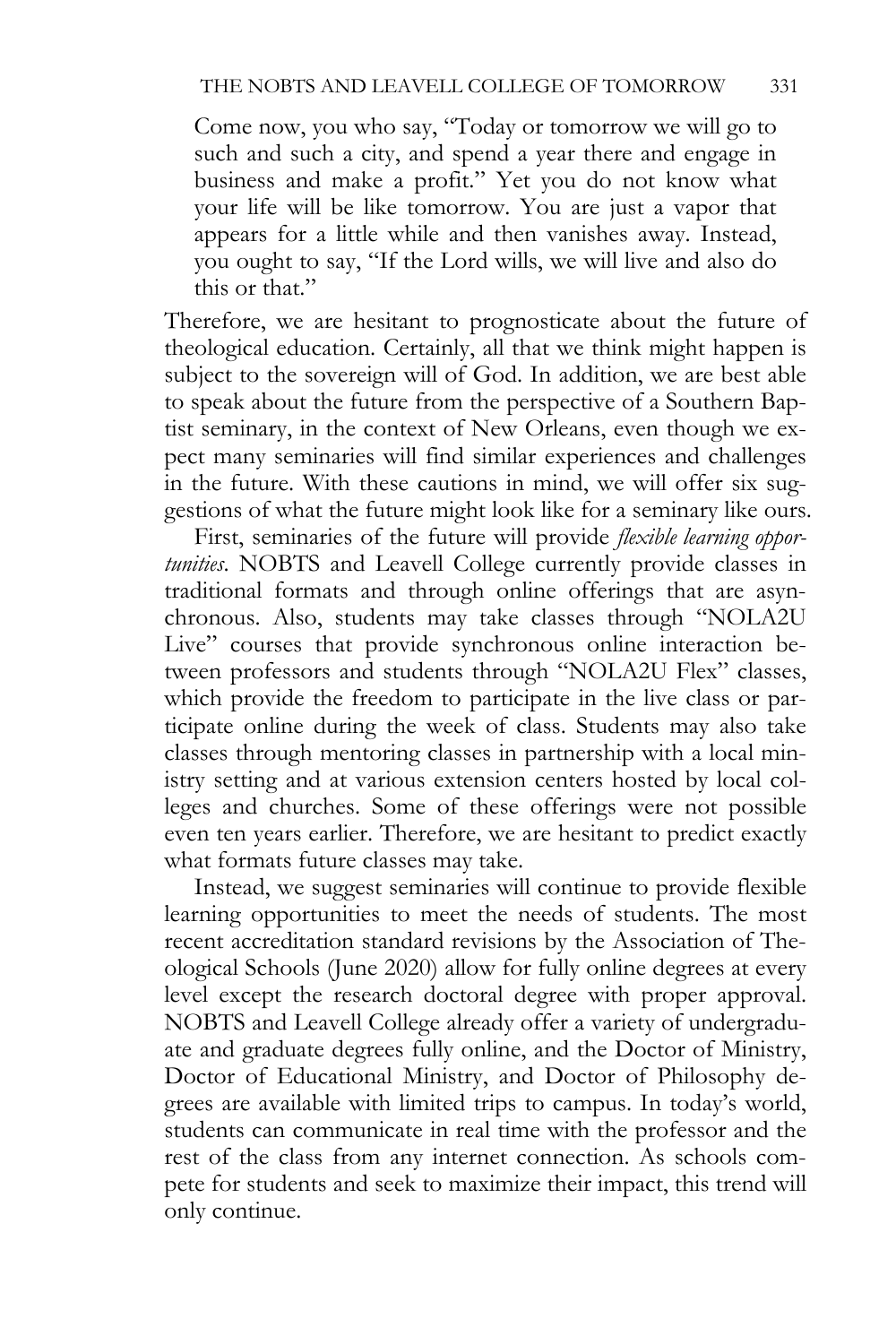A predicted rise in flexible options for obtaining a degree should not be taken to forecast the demise of residential education. Each of the options above has been added by NOBTS and Leavell College while maintaining a robust focus upon the campus in New Orleans. We believe that some students will continue to want to focus on their education through a residential setting. While students may receive a quality education fully online, students who primarily get their degree in a residential setting are more likely to be full-time students, and, for this reason, they are more likely to complete their degree successfully. In addition, oncampus students benefit from the curriculum and culture of the classroom. They may have lunch with a professor or fellow students and think through topics discussed in class or issues in their particular ministry setting. They will gather in the coffee shop and refine some deep theological issues in their minds. Therefore, we are not predicting the abandonment of residential education. Virtually every degree will be available from a distance, but the need for a residential campus will remain.

Second, seminaries will be *more urban and ethnically diverse*. Through much of our history, Southern Baptists have been a rural people. Beginning primarily in the 1960s, Southern Baptists have moved into suburban metropolitan areas. Our culture, however, is becoming more and more urbanized each day. People around the world are flocking to larger cities. For Southern Baptists to fulfill the Great Commission, without neglecting the rural and suburban areas that have been our base, we must impact lostness in the great cities of America and around the world. Few seminaries are in a better situation to prepare ministers for this brave new urban world than NOBTS. We are not predicting that seminaries of the future will only be in the cities. Rather, even if seminaries have a rural location, their students, staff, and faculty makeup will likely come from those who grew up in urban areas.

Moreover, population trends in the United States will create a more ethnically-diverse student body. According to an article by the Brookings Institute, the US will become "minority white" by 2045.<sup>3</sup> Since American society is becoming more racially and ethnically diverse, Southern Baptists must train leaders to reach these persons for Christ. Non-Anglo congregations in the SBC have

<sup>3</sup> https://www.brookings.edu/blog/the-avenue/2018/03/14/the-us-willbecome-minority-white-in-2045-census-projects/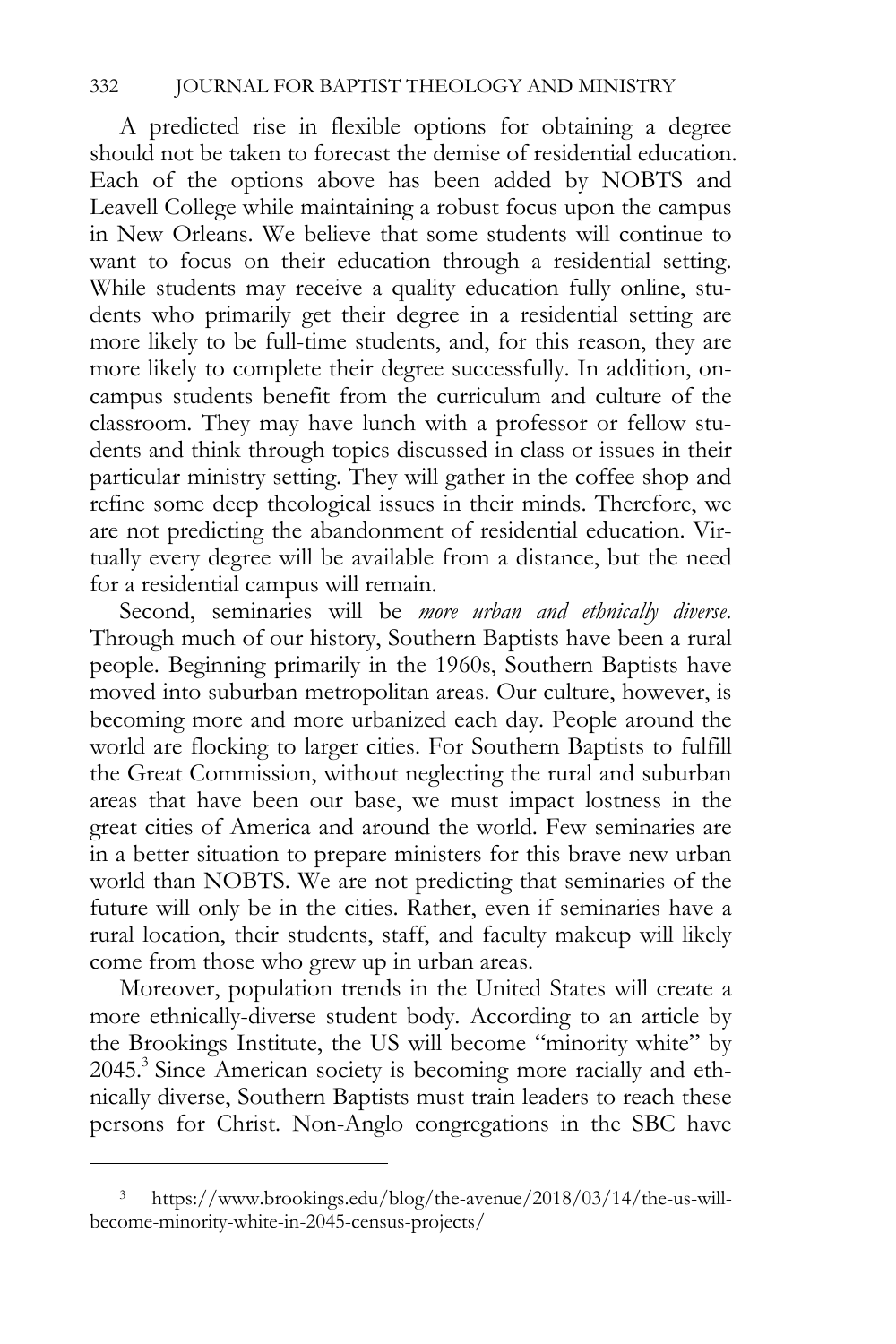increased from  $6,083$  in 1998 to 11,605 in 2020.<sup>4</sup> Non-Anglo congregations increased from 5% of SBC congregations to now comprising 22.5%. Over 3,900 of these congregations are predominantly African American, and about 3,500 SBC congregations are Hispanic. Currently, about 7.5% of our SBC congregations are African-American (having more than doubled from 1,907 congregations in 1998 to 3,902 in 2020), and 6.7% are Latino.<sup>5</sup> In addition, Southern Baptists have over a thousand Asian congregations and congregations representing a variety of other minority groups.<sup>6</sup> Of course, the count of these ethnic congregations does not include the many ethnic and racial minorities who are members of racially mixed and/or predominantly Anglo churches. As the makeup of Southern Baptist churches becomes more ethnic, so will the makeup of Southern Baptist seminaries.

NOBTS and Leavell College currently offer classes in Spanish, French Haitian, and Korean. The need for multi-ethnic training will only increase in the future. As a part of this training, our faculty and administration must become more diverse as well. NOBTS has made a determined effort to broaden the ethnicity of both its faculty and its students over the last decade. In April 2018, the NOBTS approved a "Policy to Increase Ethnic, Racial, and Gender Diversity at NOBTS."<sup>7</sup> While much work remains to be done in this area, the future need is clear. The membership of Southern Baptist churches is going to be more multi-ethnic as we move toward the future. Theological schools across America are training many more students of diverse racial and ethnic backgrounds. One of the responsibilities of the seminaries of the future is to train students who can minister to the ethnic and language congregations in America's cities.

Third, seminaries of the future will be *more costly and dependent upon fundraising for scholarships*. Every institution of higher learning is struggling with higher costs, including seminaries. Southern Baptist seminaries, including NOBTS, are blessed to be supported by

<sup>4</sup> https://www.baptiststandard.com/news/baptists/sbc-executive-committeeaffirms-racial-diversity-report/;

http://www.sbc.net/BecomingSouthernBaptist/FastFacts.asp 5 Ibid.

<sup>6</sup> http://www.sbc.net/BecomingSouthernBaptist/FastFacts.asp 7 The statement can be accessed online at https://www.nobts.edu /faculty/itor/LemkeSW-files/Policy%20to%20Increase%20Faculty%20Ethnic %20Racial%20and%20 Gender%20Diversity%20at%20NOBTS.pdf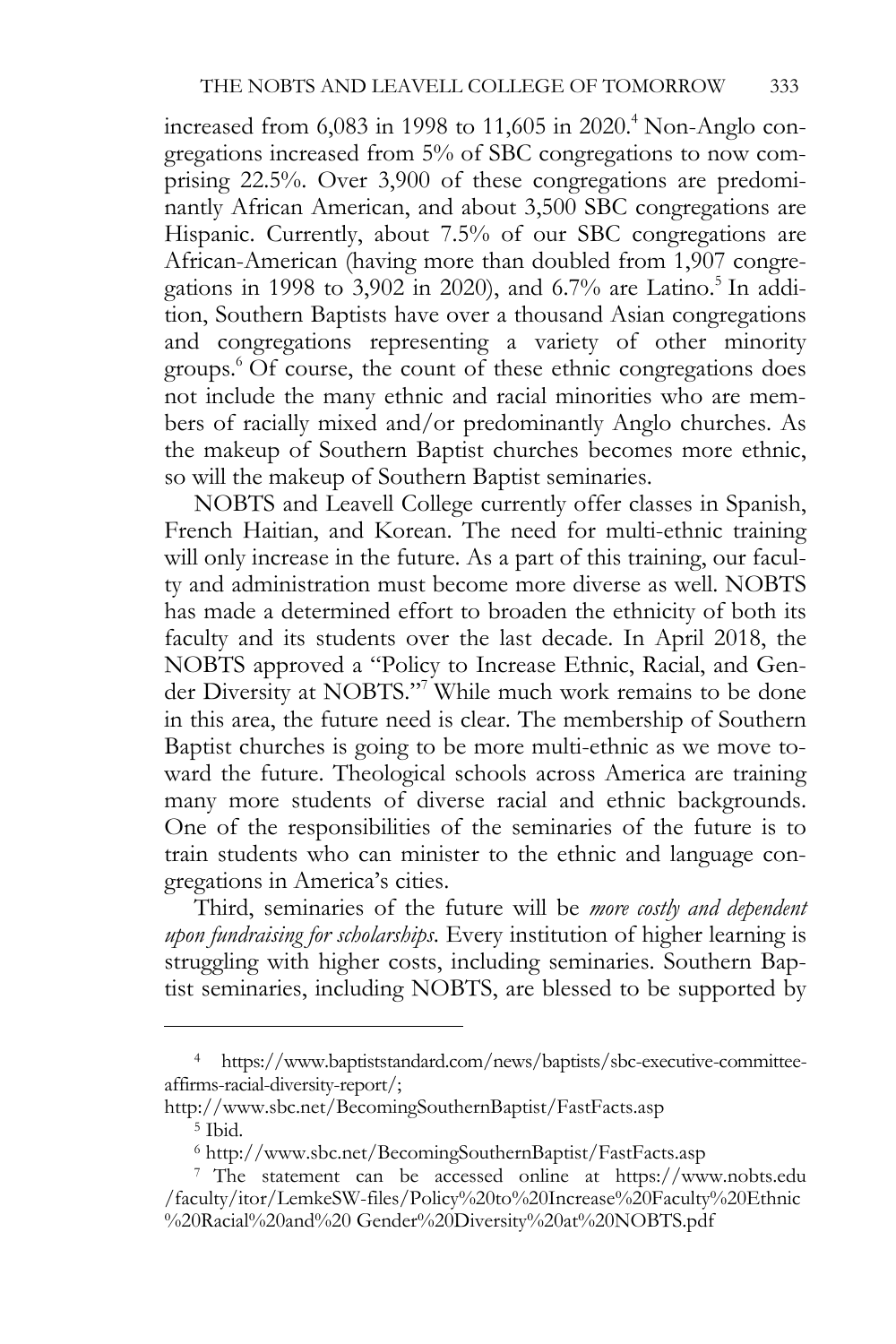the Cooperative Program of the Southern Baptist Convention. A little less than 30% of the total budget of NOBTS and Leavell College comes from the Cooperative Program. In essence, every Southern Baptist student receives a substantial scholarship because of the convention support. Therefore, Southern Baptist students feel the impact of rising costs of higher education less than others, but even at Southern Baptist schools, education has become significantly more expensive.

In the late 1990s and early 2000s, the Cooperative Program (CP) accounted for approximately 70% of the budget at NOBTS. Declining CP income and increasing costs have shifted our budget from one that was primarily funded by the denomination to one primarily funded by tuition. As a result, we have been forced to raise more money for scholarships and raise the cost of education. The annual fund for NOBTS used to be something that friends of the seminary gave to and represented a small portion of the budget. Today, the "Providence Fund" is at least one million dollars of the seminary's operating fund. In the same way, we have raised substantial funds for scholarships so that more than 40% of our tuition each year is provided by scholarships.

Rising costs are an issue for every institution. Some costs are specific to NOBTS and our location (such as increased flood insurance cost after Hurricane Katrina), but many of the expenses we bear are common to other schools. For example, every educational institution spends more money to meet the rigors of accreditation today than in previous years. As expectations have increased, largely due to federal regulations, schools are forced to hire more employees who will focus on issues of accreditation. In the same way, schools face rising costs associated with technology. Student desires have also shifted in the last few generations. While in the past, students expected to live in dorms that were dated and shared a communal bathroom, today, most students come to seminary, having lived in some version of apartment living. Students expect high-speed WiFi, flexible course offerings, writing centers, a full campus life, and all the "extras" that make for a full educational experience. Each of these items comes with an added cost to the institution, which typically is passed to the student.

In some ways, this is not a prediction as much as a look in the mirror. However, we don't see anything on the horizon shifting the trend. In the future, school administrators will focus more attention on fundraising to keep the costs manageable, but in many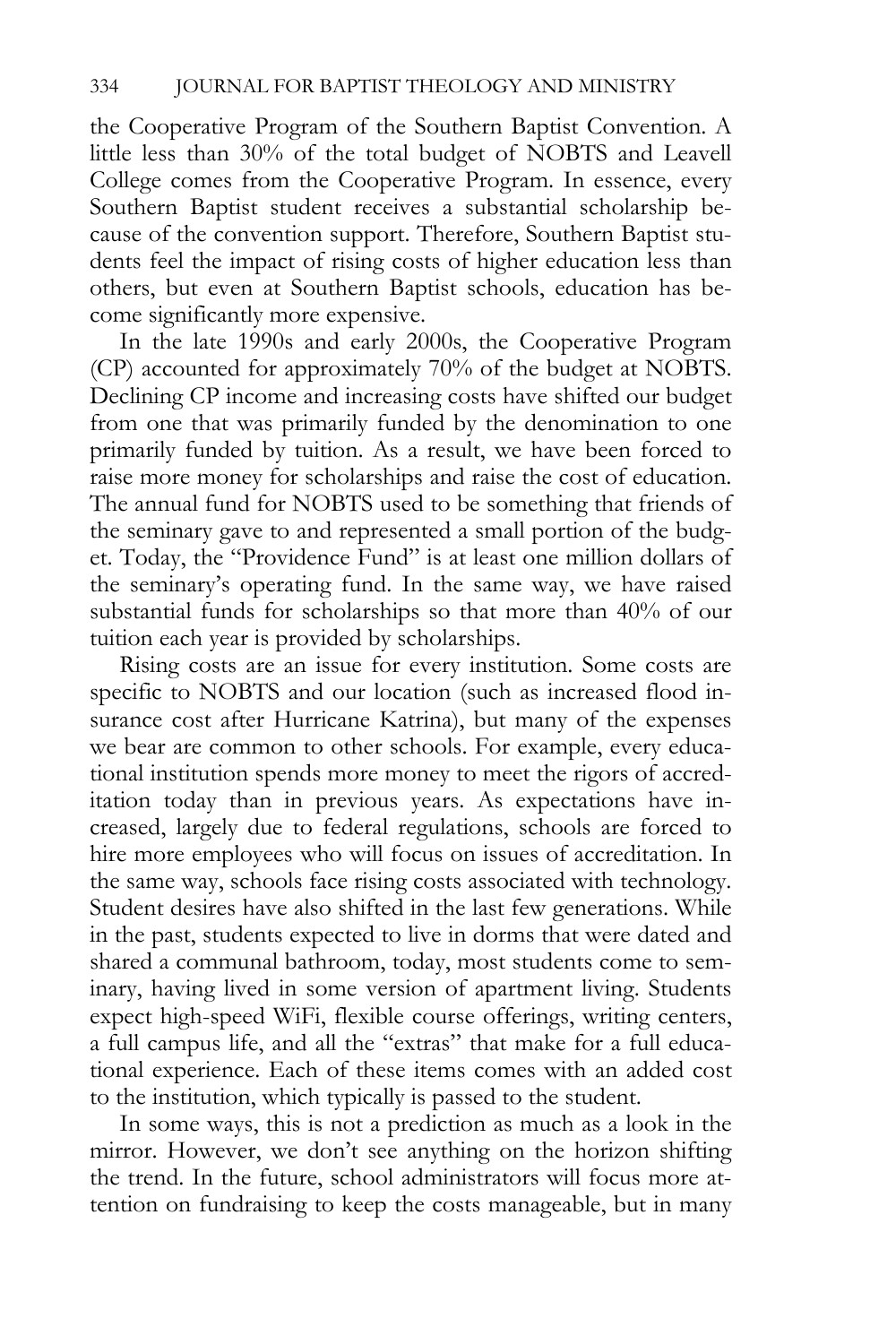cases, tuition will continue to rise. This trend is one about which we are particularly concerned. Many Southern Baptist ministers do not have any formal theological education. While we are doing everything we can to make it more accessible, rising costs may prevent many from taking advantage of the opportunities offered.

Fourth, seminaries of the future will have *more partnerships*. We already see this happening in many ways. At NOBTS, we have articulation agreements with several Baptist colleges. Through our Accelerated MDiv program, religion majors at Baptist colleges can reduce their time in seminary and save a substantial amount of tuition. Partnerships like this enable students to gain the education that is needed without having to repeat courses they have already had in college. Also, we have many partnerships with church ministry schools and mentoring sites, allowing students to earn part of their degree while serving in a ministry setting with a local mentor. We even have a partnership with the North American Mission Board through their Send Network to train students in church planting and allow them to receive credit towards their MDiv degree.

We think rising costs and other pressures will encourage more partnerships in the future. Baptist colleges and seminaries are uniquely situated to partner together. Often, colleges offer degree programs that seminarians might desire. At the same time, many Baptist college students are interested in a seminary degree. Schools will be encouraged to think of partnership possibilities as they seek to recruit students for their programs. In addition, the role of the local church in theological education has always been important. As classes are offered through flexible online offerings, partnership possibilities with churches are more available than ever. Southern Baptist seminaries have not often partnered together, but we have hopes that schools might partner together in ways that are beneficial for all the institutions involved. For example, is it necessary for each SBC seminary library to maintain subscriptions to every journal, or could there be a consortium that involved sharing resources? As technology needs rise, could the SBC seminaries dream of ways to partner with technology that might be beneficial to all involved? Many secular schools have begun experimenting with consortiums in the past decade with vary-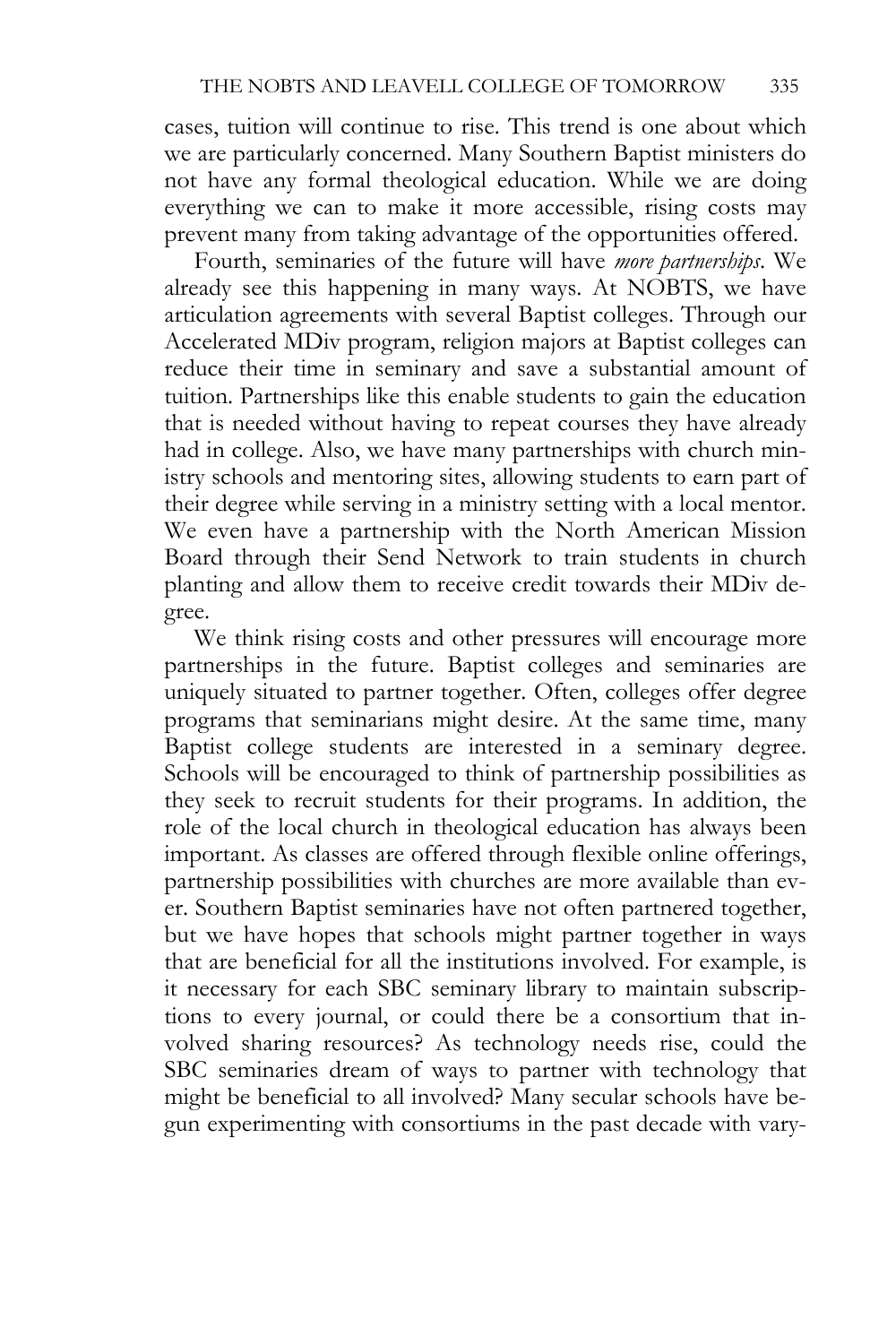ing success.<sup>8</sup> In the future, successful seminaries will be open to any partnership that is helpful to their students.

Fifth, seminaries will provide *shorter pathways to traditional degrees*. Several factors are lead to this conclusion. Many students enter college with a significant amount of credit towards their bachelor's degree already earned through dual-enrollment and Advanced Placement classes. Thus, the traditional time of four years in college is already being shortened. In addition, all of the SBC seminaries offer master's degrees that can be earned in one year of fulltime study. Simultaneously, the Master of Divinity degree remains the recommended degree by seminary faculty and administration. As tuition and living costs rise, students may not be willing to invest four years of college and three years of seminary to earn the traditional MDiv. Thus, schools will be encouraged to provide shortened means to the MDiv and other traditional degrees.

NOBTS and many other seminaries already offer five-year programs that allow students to achieve their BA and MDiv in a total of five years. Through a combination of advanced standing and allowing qualified students to take graduate courses and count them toward their undergraduate degrees, students can save thousands of dollars and up to two years. Programs like this will become essential as costs continue to rise, and students have other degree options. In the future, shorter pathways to the DMin and PhD will also be important. In secular institutions, students often earn their master's degree while working on the research doctorate. Seminaries have typically not followed this model; in the future, however, they likely will.

Finally, successful seminaries of the future will be able to *deal with an increasingly rapid rate of change*. Institutions of higher education are not known for their adaptability. Historically, the pace of change for seminaries and colleges is slightly faster than the proverbial snail. In the last few decades, we have all been forced to adjust as the culture and environment have shifted. In the late 1990s, when I first began teaching for Leavell College, only a handful of professors were using PowerPoint, and color transpar-

<sup>8</sup> See the following articles from the *Chronicle of Higher Education* for examples https://www.chronicle.com/article/library-consortium-tests-interlibraryloans-of-e-books/; https://www.chronicle.com/article/why-colleges-shouldpool-teaching-resources; https://www.chronicle.com/article/new-consortiumof-colleges-will-share-homemade-software-19812/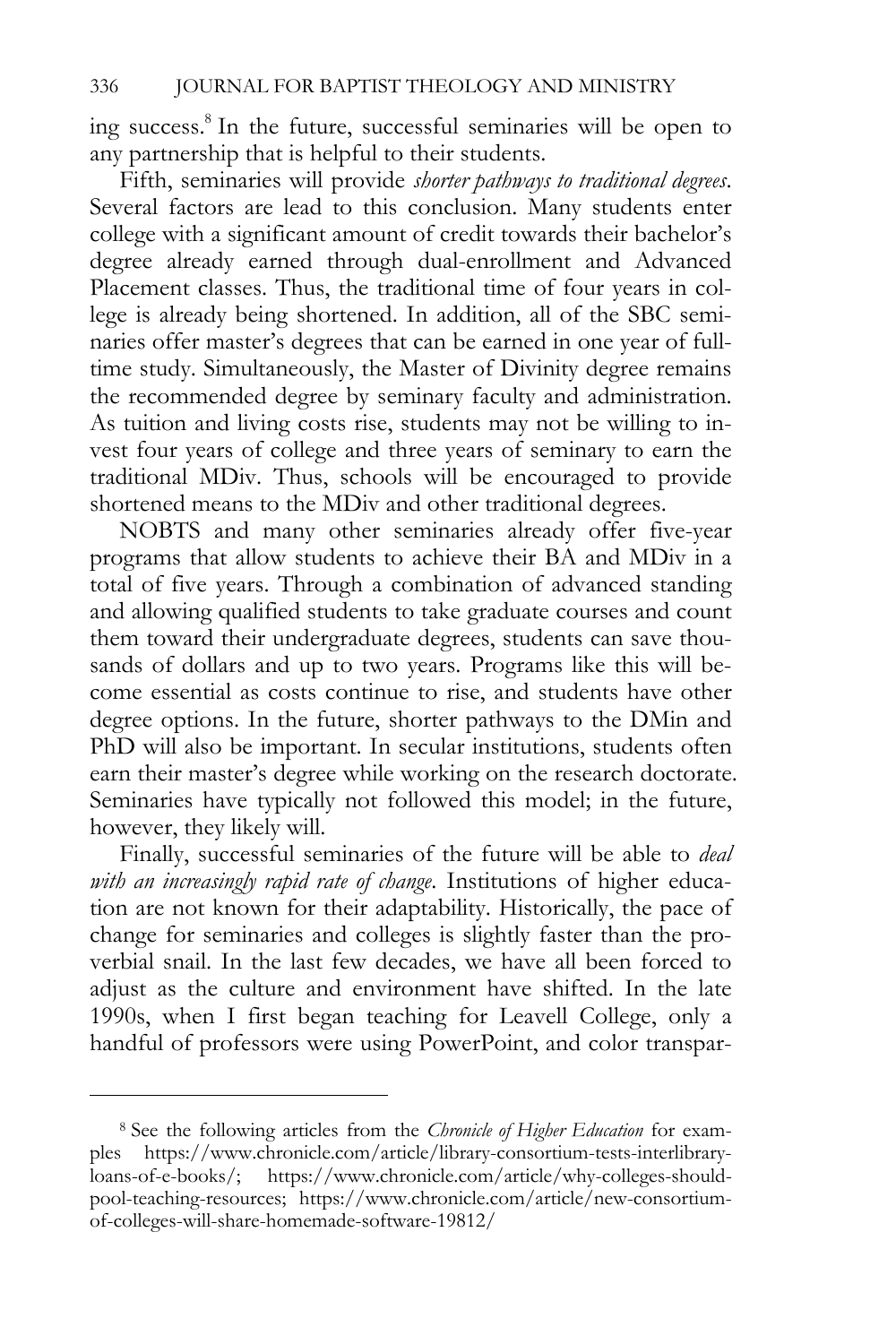encies were considered "high tech." Hardly anyone had a laptop computer, and smartphones were not yet on the scene. The average classroom environment was basically the same as it was in the middle of the twentieth century. Not much had changed. However, in the first two decades of the twenty-first century, we have seen rapid change. Virtually every student has a laptop and a smartphone. Our classrooms provide WiFi access to the internet, and NOBTS has moved from having virtually no online presence to fully online degrees, synchronous class offerings at every level, including the PhD, and offering classes in ways that no one could have imagined in 1999.

Higher education has dealt with tremendous changes in areas like technology, libraries, student expectations, and learning management systems, to mention a few. Who can safely predict what changes artificial intelligence or some new discovery we do not even know about now might have upon colleges and seminaries? Instead, we want to suggest that the leaders of colleges and seminaries should be prepared for rapid change. Successful schools will not be able to keep doing things the way they have always been done and remain successful. They must be agile institutions ready to maintain focus on the mission while remaining flexible.

People respond to change in a variety of ways. Many people hate change. Some seem to thrive in the face of it. We think it is important to face change with a confident trust in the God who knows all things. Proverbs 3:5–6 says it best: "Trust in the Lord with all your heart and do not lean on your own understanding. In all your ways acknowledge Him, and He will make your paths straight." Our prayer is that God would bless New Orleans Baptist Theological Seminary, Leavell College, and all who would seek to proclaim his kingdom as we enter into the future.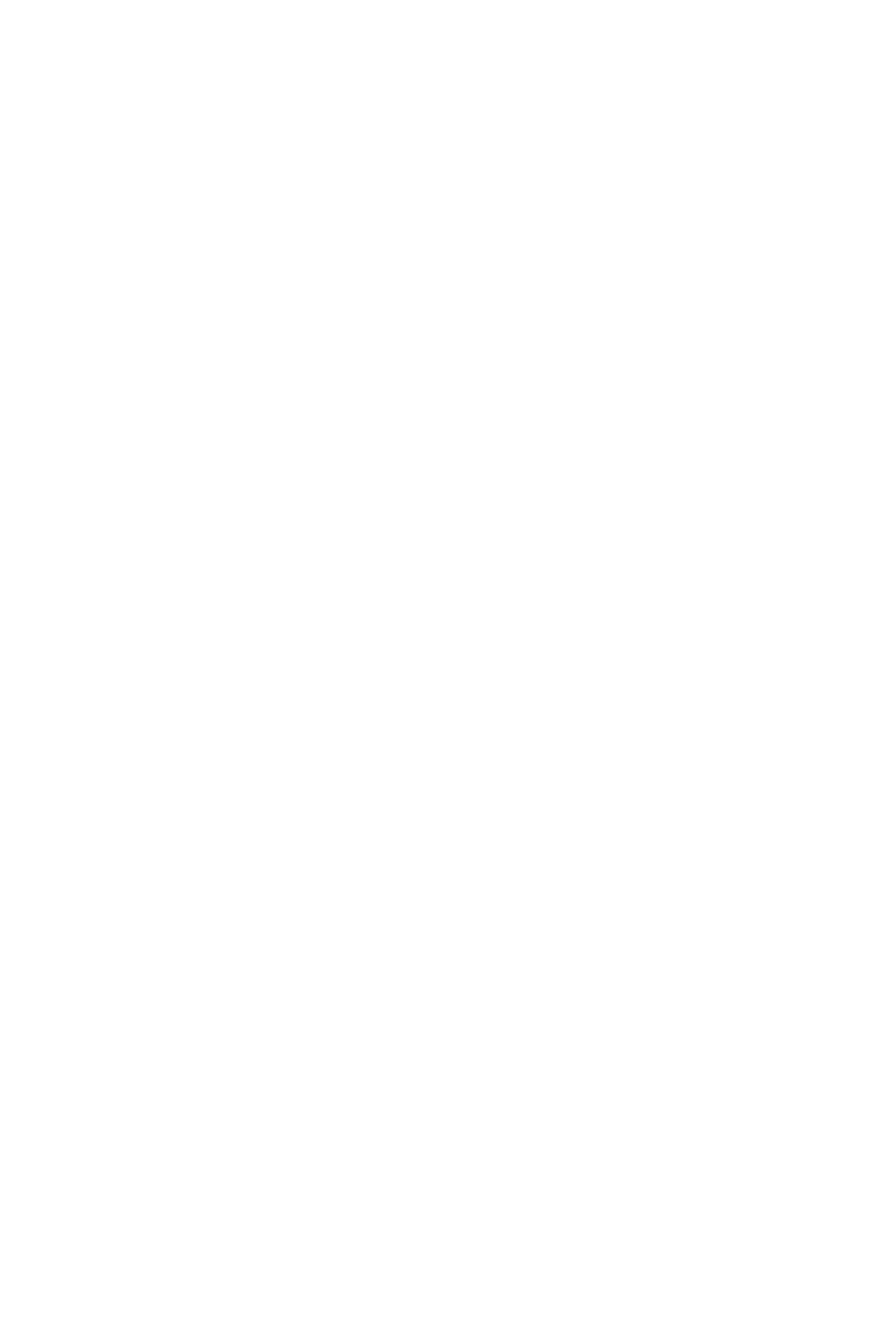# **Guiding Principles for NOBTS**

## **James (Jamie) K. Dew Jr., PhD**

*James (Jamie) K. Dew Jr. is president and professor of Christian Philosophy at New Orleans Baptist Theological Seminary.* 

I am deeply grateful for the contributors of this edition of the journal that have reflected upon the wonderful 100 years of history of NOBTS and Leavell College. As we turn now to the next century of ministry, we have given ourselves to a simple mission:

New Orleans Baptist Theological Seminary and Leavell College prepare servants to walk with Christ, proclaim His truth, and fulfill His mission.

This mission will set the course for everything we do in the years to come. Every program we offer, every course we teach, every dollar we raise, and every initiative we unfold will come back to this mission. It captures who we have been for the last 100 years, what we are well situated to do now in our present day, and expresses the calling that God has placed upon us. Within this statement are four distinct principles that shape and direct our work.

## **Servanthood**

Quite literally, followers of Jesus go where he goes, do what he does, love what he loves, and are about what he is about. And as we look to Jesus himself, we find our Lord exemplifying servanthood in the way he loved people and showered them with grace. In Mark 10:42–45, for example, the Bible says:

Jesus called them over and said to them, "You know that those who are regarded as rulers of the Gentiles lord it over them, and those in high positions act as tyrants over them. But it is not so among you. On the contrary, whoever wants to become great among you will be your servant, and whoever wants to be first among you will be a slave to all. For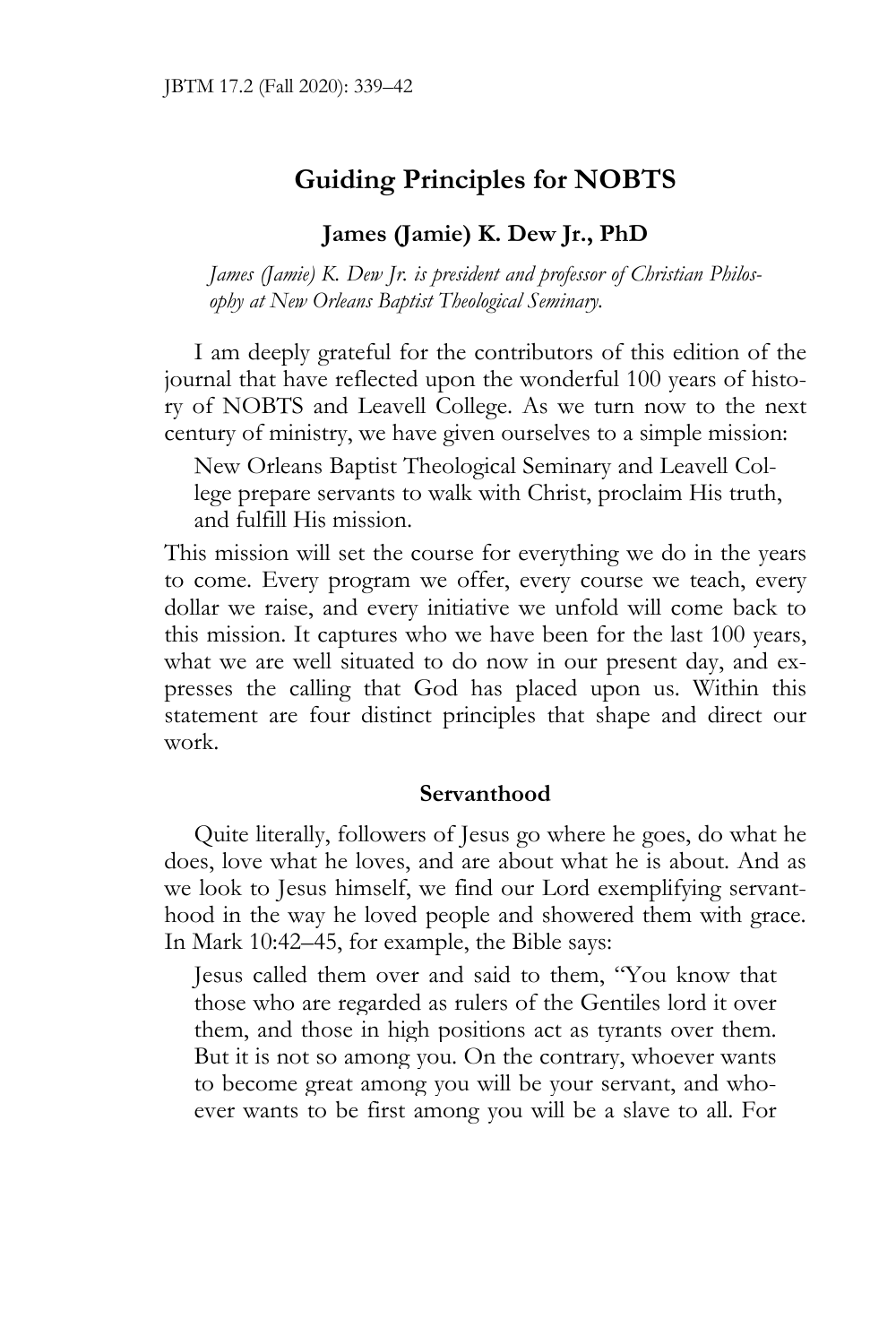even the Son of Man did not come to be served, but to serve, and to give his life as a ransom for many.<sup>1</sup>

Jesus further demonstrated this in John 13 when "got up from supper, laid aside his outer clothing, took a towel, and . . . poured water into a basin and began to wash his disciples' feet" (vv. 4–5).

In response to Jesus's example and call on our lives, the people of NOBTS and Leavell College commit ourselves to a life of servanthood. Though imperfect in our execution, we strive to crucify the pride and arrogance that often drives us, and instead follow our Lord in making ourselves low for the benefit of others and the advancement of the kingdom. In whatever tasks God gives us to do, we pray that we will do it with great humility and submission to God.

#### **Devotion**

Absolutely nothing is more important for us as a people than that we walk with God and commune with him in all that we do. God made us for himself and in him is fullness of life. In the pursuit of theological education, we cannot allow our faith to transition from being something deeply spiritual and personal to being something purely academic and professional. This happens far too often in our institutions, and our lives and our work are the poorer for it. As Paul reminds us in Col 2:6–8, "So then, just as you have received Christ Jesus as Lord, continue to walk in him, being rooted and built up in him and established in the faith."

But there is also a very practical reason that we must cultivate and nurture our communion with God. In short, we cannot do what we are called to do without his sustaining power and provision within our ministries. In Ps 127:1, this is made painfully clear. The psalmist says, "Unless the Lord builds a house, its builders labor over it in vain; unless the Lord watches over a city, the watchman stays alert in vain." We must remember that the work we are called to do is not just difficult work, it is impossible work—at least if we are doing it within our own power. Therefore, we remember the words of Jesus who said:

Remain in me, and I in you. Just as a branch is unable to produce fruit by itself unless it remains on the vine, neither can you unless you remain in me. I am the vine; you are the

<sup>&</sup>lt;sup>1</sup> All Scripture references are taken from the Christian Standard Bible.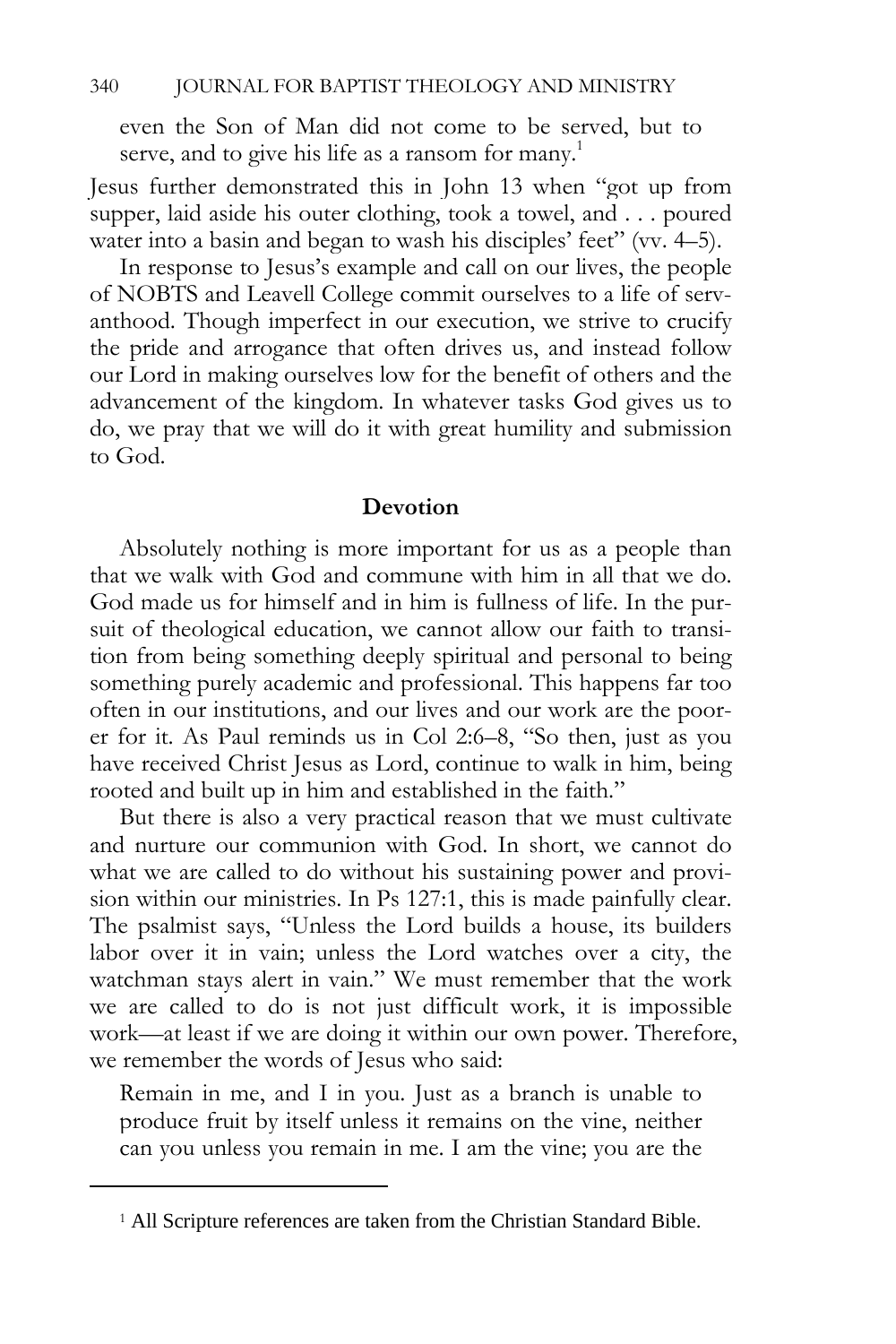branches. The one who remains in me and I in him produces much fruit, because you can do nothing without me. (John 15:4–5)

With this in mind, we commit ourselves to our walk with God and to cultivating an environment on campus where devotion is fundamental and spiritual formation takes place in all that we do. We pray that God would cleanse us of our sin and bring a renewal among us that others who have gone before us have tasted.

## **Gospel Proclamation**

As the first two principles have focused on who we seek to be, the second two focus on what it is that we do. NOBTS and Leavell College have been a people of proclamation, and we seek to be that for the age come. No matter what kind of ministry or vocation our students take up, we train them to proclaim the gospel in the places that God puts them. We prepare them by making sure they are well established in the doctrines of the faith as stated in the Baptist Faith & Message 2000. This document articulates both the faith once delivered to all the saints and also captures our doctrinal identity as Southern Baptists.

But being theological by itself is not enough. To be faithful to our calling, we must also develop our students in such a way that they become passionate proclaimers of our faith. As Paul instructs us, we must "preach the word . . . in season *and* out of season" (2 Tim 4:2). In every context and in every season, "we preach Christ crucified, to the Jews a stumbling block and to the Greeks foolishness, but to those who are called, both Jews and Greeks, Christ the power of God and the wisdom of God" (1 Cor 1:23–24). Our students will do this in the churches of the Southern Baptist Convention and well beyond. May God work in us to make us a generation of gospel preachers that are faithful to the work of proclamation.

#### **Mission**

Finally, in the years before us, we strive to do our part in sending people to the nations for the sake of Christ and his gospel. As Jesus instructed his disciples before leaving earth, we must take the gospel to those who have not heard. Jesus said,

All authority has been given to Me in heaven and on earth. Go therefore and make disciples of all the nations, baptizing